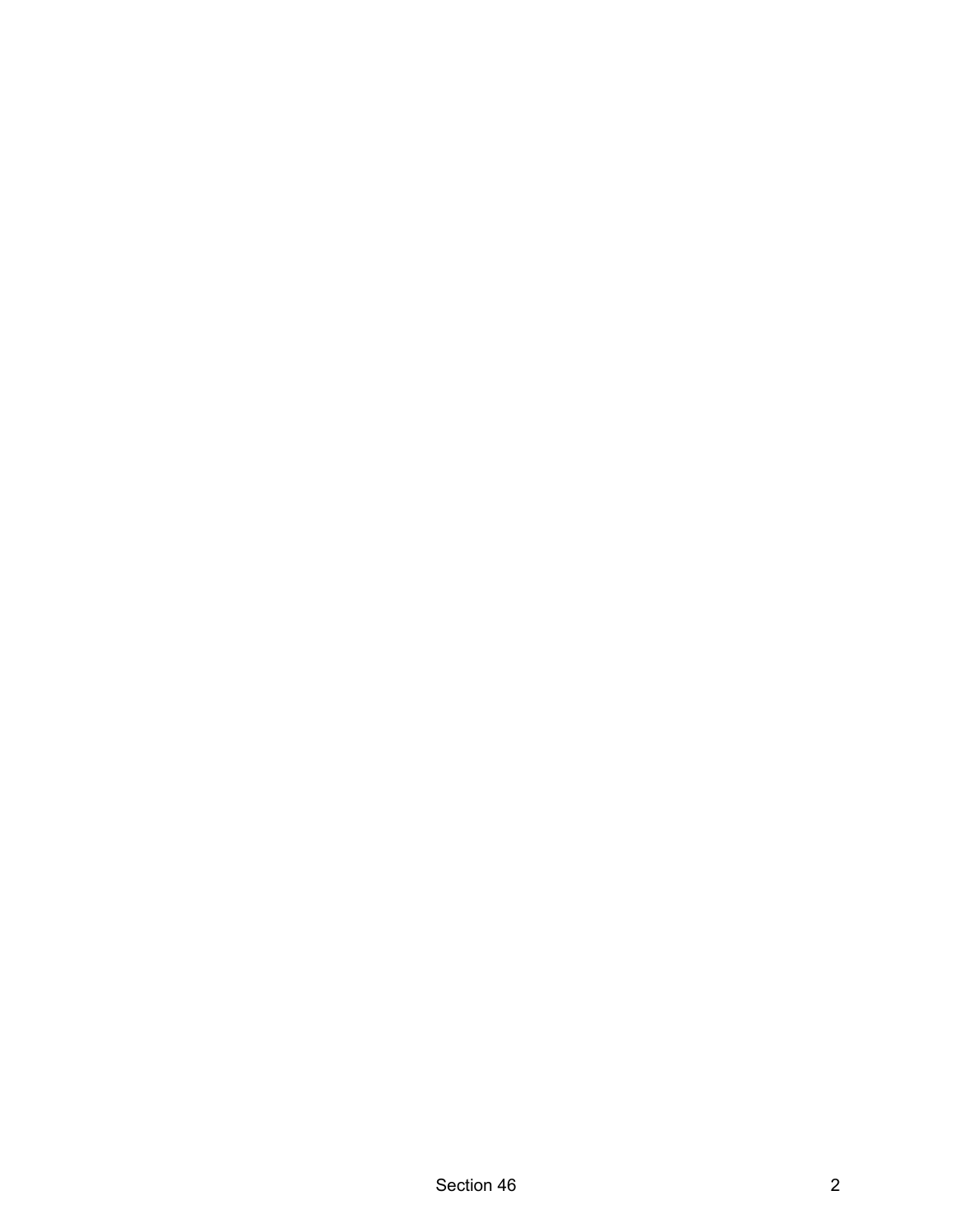## **CITY OF PHILADELPHIA**

## **DEPARTMENTAL SUMMARY BY FUND**

### **FISCAL 2019 OPERATING BUDGET**

| Department      |                                       |                                                    |                                                                                                                                                                                                                              |                                                                             |                                                                  |                                                                     |                                                                    | No.                                                      |
|-----------------|---------------------------------------|----------------------------------------------------|------------------------------------------------------------------------------------------------------------------------------------------------------------------------------------------------------------------------------|-----------------------------------------------------------------------------|------------------------------------------------------------------|---------------------------------------------------------------------|--------------------------------------------------------------------|----------------------------------------------------------|
|                 | <b>Human Services</b>                 |                                                    |                                                                                                                                                                                                                              |                                                                             |                                                                  |                                                                     |                                                                    | 22                                                       |
| No.<br>(1)      | Fund<br>(2)                           | Class<br>(3)                                       | Description<br>(4)                                                                                                                                                                                                           | Fiscal 2017<br>Actual<br>Obligations<br>(5)                                 | Fiscal 2018<br>Original<br>Appropriation<br>(6)                  | Fiscal 2018<br>Estimated<br>Obligations<br>(7)                      | Fiscal 2019<br>Proposed<br><b>Budget</b><br>(8)                    | Increase<br>or<br>(Decrease)<br>(9)                      |
|                 |                                       |                                                    |                                                                                                                                                                                                                              |                                                                             |                                                                  |                                                                     |                                                                    |                                                          |
| 01              | General                               | 100<br>a)<br>b)                                    | <b>Employee Compensation</b><br><b>Personal Services</b><br><b>Employee Benefits</b>                                                                                                                                         | 26,260,507                                                                  | 30,720,570                                                       | 30,720,570                                                          | 27,246,823                                                         | (3,473,747)                                              |
|                 |                                       | 200<br>300<br>400<br>500<br>800                    | <b>Purchase of Services</b><br><b>Materials and Supplies</b><br>Equipment<br>Contributions, etc.<br>Payments to Other Funds                                                                                                  | 75,660,368<br>412,377<br>360,712<br>352,657                                 | 77,424,027<br>550,606<br>340,327                                 | 76,327,265<br>732,438<br>1,255,257                                  | 82,606,805<br>623,763<br>1,446,207                                 | 6,279,540<br>(108, 675)<br>190,950                       |
|                 |                                       |                                                    | Total                                                                                                                                                                                                                        | 103,046,621                                                                 | 109,035,530                                                      | 109,035,530                                                         | 111,923,598                                                        | 2,888,068                                                |
| $\overline{08}$ | Grants<br>Revenue                     | 100<br>a)<br>b)<br>200<br>300<br>400<br>500<br>800 | <b>Employee Compensation</b><br><b>Personal Services</b><br><b>Employee Benefits</b><br><b>Purchase of Services</b><br><b>Materials and Supplies</b><br>Equipment<br>Contributions, etc.<br>Payments to Other Funds          | 70,475,851<br>35,590,295<br>372,588,739<br>766,292<br>527,965               | 75,982,079<br>38,054,808<br>407,273,424<br>1,220,698<br>637,016  | 75,362,069<br>37, 357, 816<br>408,129,837<br>1,038,866<br>1,948,161 | 77,934,660<br>37,828,452<br>418,540,734<br>1,147,541<br>2,557,214  | 2,572,591<br>470,636<br>10,410,897<br>108,675<br>609,053 |
|                 |                                       |                                                    | Total                                                                                                                                                                                                                        | 479,949,142                                                                 | 523,168,025                                                      | 523.836.749                                                         | 538,008,601                                                        | 14,171,852                                               |
| $\overline{08}$ | Grants<br>Revenue<br>(Special Grants) | 100<br>a)<br>b)<br>200<br>300<br>400<br>500<br>800 | <b>Employee Compensation</b><br><b>Personal Services</b><br><b>Employee Benefits</b><br><b>Purchase of Services</b><br><b>Materials and Supplies</b><br>Equipment<br>Contributions, etc.<br>Payments to Other Funds          | 3,765,132<br>457,245<br>6,095,856<br>126,817                                | 3,614,474<br>354,971<br>62,812,603<br>224,400                    | 3,679,335<br>656,789<br>64,058,902<br>224,400                       | 3,679,335<br>656,789<br>65,943,595<br>224,400                      | 1,884,693                                                |
|                 |                                       |                                                    | Total                                                                                                                                                                                                                        | 10,445,050                                                                  | 67,006,448                                                       | 68,619,426                                                          | 70,504,119                                                         | 1,884,693                                                |
|                 |                                       | 100<br>a)<br>b)<br>200<br>300<br>400<br>500<br>800 | <b>Employee Compensation</b><br><b>Personal Services</b><br><b>Employee Benefits</b><br><b>Purchase of Services</b><br><b>Materials and Supplies</b><br>Equipment<br>Contributions, etc.<br>Payments to Other Funds<br>Total |                                                                             |                                                                  |                                                                     |                                                                    |                                                          |
|                 |                                       | 100                                                | <b>Employee Compensation</b>                                                                                                                                                                                                 |                                                                             |                                                                  |                                                                     |                                                                    |                                                          |
|                 |                                       | a)<br>b)<br>200<br>300<br>400<br>500<br>800        | <b>Personal Services</b><br><b>Employee Benefits</b><br>Purchase of Services<br>Materials and Supplies<br>Equipment<br>Contributions, etc.<br>Payments to Other Funds<br>Total                                               |                                                                             |                                                                  |                                                                     |                                                                    |                                                          |
|                 |                                       | 100                                                | <b>Employee Compensation</b>                                                                                                                                                                                                 |                                                                             |                                                                  |                                                                     |                                                                    |                                                          |
|                 | Departmental<br>Total<br>All Funds    | a)<br>b)<br>200<br>300<br>400<br>500<br>800        | <b>Personal Services</b><br><b>Employee Benefits</b><br><b>Purchase of Services</b><br><b>Materials and Supplies</b><br>Equipment<br>Contributions, etc.<br>Payments to Other Funds                                          | 100,501,490<br>36,047,540<br>454,344,963<br>1,305,486<br>888,677<br>352,657 | 110,317,123<br>38,409,779<br>547,510,054<br>1,995,704<br>977,343 | 109,761,974<br>38,014,605<br>548,516,004<br>1,995,704<br>3,203,418  | 108,860,818<br>38,485,241<br>567,091,134<br>1,995,704<br>4,003,421 | (901, 156)<br>470,636<br>18,575,130<br>800,003           |
|                 |                                       |                                                    | Total                                                                                                                                                                                                                        | 593,440,813                                                                 | 699,210,003                                                      | 701,491,705                                                         | 720,436,318                                                        | 18,944,613                                               |
| 71-53B          |                                       |                                                    |                                                                                                                                                                                                                              |                                                                             |                                                                  |                                                                     |                                                                    |                                                          |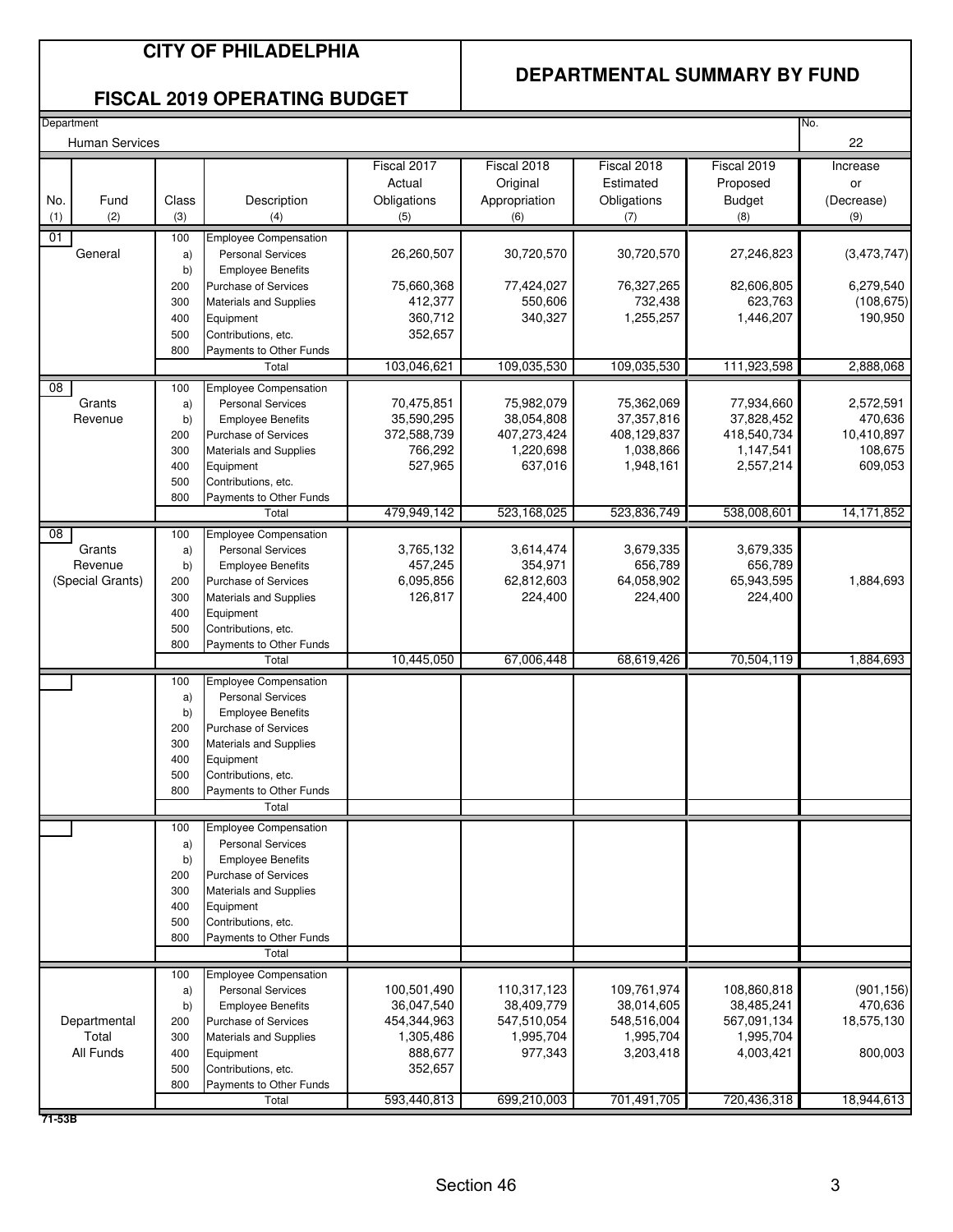## **FISCAL 2019 OPERATING BUDGET**

## **CITY OF PHILADELPHIA DEPARTMENTAL SUMMARY INCREASES AND DECREASES**

| Department<br>Human Services                      |            |            |         |       |         | No.<br>22  |
|---------------------------------------------------|------------|------------|---------|-------|---------|------------|
|                                                   | Class      | Class      | Class   | Class | Other   |            |
| <b>Budget Comments</b>                            | 100        | 200        | 300/400 | 500   | Classes | Total      |
| (1)                                               | (2)        | (3)        | (4)     | (5)   | (6)     | (7)        |
| 01/08 - General/Grants Revenue Funds              |            |            |         |       |         |            |
| Decrease in long standing vacant positions        | (901, 156) |            |         |       |         | (901, 156) |
| Increase in fringe benefits                       | 470,636    |            |         |       |         | 470,636    |
| Increase in maintenance rates to providers        |            |            |         |       |         |            |
| approved in FY18                                  |            | 5,547,142  |         |       |         | 5,547,142  |
| Increase payment to CUAs for liability insurance  |            | 758,056    |         |       |         | 758,056    |
| Increase to Foster Care Administrative Rate       |            | 9,427,799  |         |       |         | 9,427,799  |
| Expansion to Family Empowerment Services (FES)    |            | 957,440    |         |       |         | 957,440    |
| Increase for replacement of outdated              |            |            |         |       |         |            |
| vehicles and furniture                            |            |            | 800,003 |       |         | 800,003    |
| <b>Total General/Grants Revenue Funds</b>         | (430, 520) | 16,690,437 | 800,003 |       |         | 17,059,920 |
| 08 - Grants Revenue (Special Grants) Fund         |            |            |         |       |         |            |
| Anticipated changes for various grants:           |            |            |         |       |         |            |
| Parent Child Interaction Therapy (PCIT)           |            | 44,666     |         |       |         | 44,666     |
| Child Welfare Initiative VI                       |            | (10,000)   |         |       |         | (10,000)   |
| <b>Functional Family Therapy</b>                  |            | 37,723     |         |       |         | 37,723     |
| Housing Assistance Initiative                     |            | 913,749    |         |       |         | 913,749    |
| Additional Supervised Living (SIL) Services       |            | 894,555    |         |       |         | 894,555    |
| Girls Today, Leaders Tomorrow                     |            | 4,000      |         |       |         | 4,000      |
| <b>Total Grants Revenue (Special Grants) Fund</b> |            | 1,884,693  |         |       |         | 1,884,693  |
|                                                   |            |            |         |       |         |            |
| <b>Total Human Services Department</b>            | (430, 520) | 18,575,130 | 800,003 |       |         | 18,944,613 |
|                                                   |            |            |         |       |         |            |
|                                                   |            |            |         |       |         |            |
|                                                   |            |            |         |       |         |            |
|                                                   |            |            |         |       |         |            |
|                                                   |            |            |         |       |         |            |
|                                                   |            |            |         |       |         |            |
|                                                   |            |            |         |       |         |            |
|                                                   |            |            |         |       |         |            |
|                                                   |            |            |         |       |         |            |
|                                                   |            |            |         |       |         |            |
|                                                   |            |            |         |       |         |            |
|                                                   |            |            |         |       |         |            |
|                                                   |            |            |         |       |         |            |
|                                                   |            |            |         |       |         |            |
|                                                   |            |            |         |       |         |            |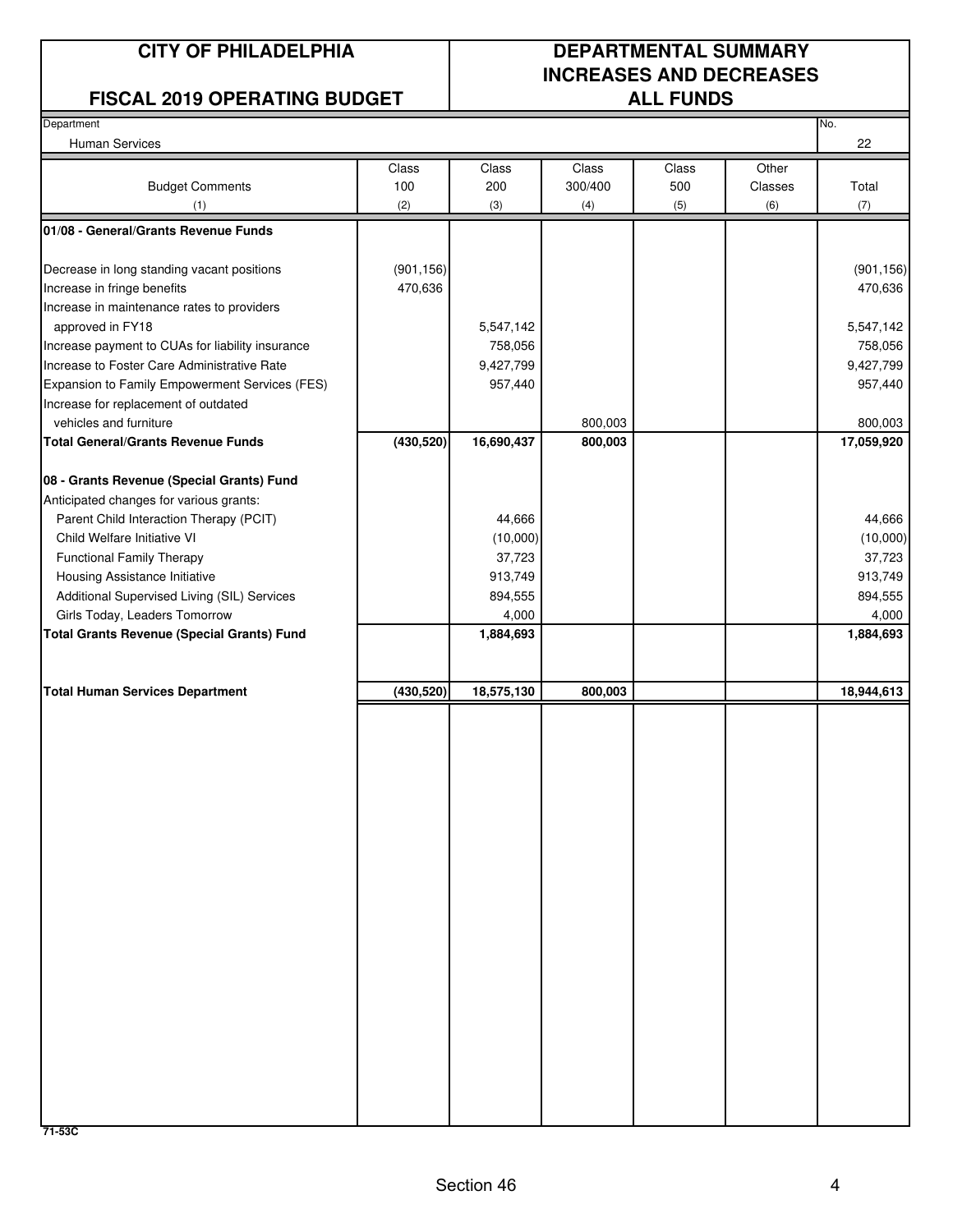## **CITY OF PHILADELPHIA DEPARTMENTAL SUMMARY PERSONAL SERVICES**

## **FISCAL 2019 OPERATING BUDGET**

|                | Department                                                         |           | No.         |                 |             |           |           |             |                 |                 |
|----------------|--------------------------------------------------------------------|-----------|-------------|-----------------|-------------|-----------|-----------|-------------|-----------------|-----------------|
|                | <b>Human Services</b>                                              |           |             |                 |             |           |           | 22          |                 |                 |
|                |                                                                    |           | Fiscal 2017 |                 | Fiscal 2018 |           |           | Fiscal 2019 | Increase        | Increase        |
| Line           |                                                                    | Actual    | Actual      | <b>Budgeted</b> | Estimated   | Increment | Budgeted  | Department  | (Decrease)      | (Decrease)      |
| No.            | Category                                                           | Positions | Obligations | Positions       | Obligations | Run - PPE | Positions | Request     | in Pos.         | in Requirements |
|                |                                                                    | 6/30/17   |             |                 |             | 11/26/17  |           |             | (Col. 8 less 5) | (Col. 9 less 6) |
| (1)            | (2)                                                                | (3)       | (4)         | (5)             | (6)         | (7)       | (8)       | (9)         | (10)            | (11)            |
|                | A. Summary by Object Classification - All Funds                    |           |             |                 |             |           |           |             |                 |                 |
| 1              | Lump Sum                                                           |           | 351,815     |                 | 492,034     |           |           | 492,034     |                 |                 |
| $\overline{c}$ | Full Time                                                          | 1,563     | 85,968,281  | 1,814           | 95,310,405  | 1,554     | 1,790     | 94,409,249  | (24)            | (901, 156)      |
| 3              | Bonus, Gross Adj.                                                  |           |             |                 |             |           |           |             |                 |                 |
| 4              | PT, Temp/Seas, Bd, SCG                                             |           | 1,515       |                 |             |           |           |             |                 |                 |
| 5              | Overtime                                                           |           | 13,421,069  |                 | 13,198,119  |           |           | 13,198,119  |                 |                 |
| 6              | Holiday Overtime                                                   |           | 482,527     |                 | 396,960     |           |           | 396,960     |                 |                 |
| $\overline{7}$ | Shift/Stress                                                       |           | 177,702     |                 | 170,204     |           |           | 170,204     |                 |                 |
| 8              | H&L, IOD, LT-Sick                                                  |           | 98,581      |                 | 194,252     |           |           | 194,252     |                 |                 |
| 9              |                                                                    |           |             |                 |             |           |           |             |                 |                 |
|                | Total                                                              | 1,563     | 100,501,490 | 1,814           | 109,761,974 | 1,554     | 1,790     | 108,860,818 | (24)            | (901, 156)      |
|                | B. Summary of Uniformed Personnel Included in Above - All Funds    |           |             |                 |             |           |           |             |                 |                 |
| 1              | Lump Sum                                                           |           |             |                 |             |           |           |             |                 |                 |
| $\overline{c}$ | Full Time - Uniform                                                |           |             |                 |             |           |           |             |                 |                 |
| 3              | Bonus, Gross Adj.                                                  |           |             |                 |             |           |           |             |                 |                 |
| 4              | PT, Temp/Seas, Bd, SCG                                             |           |             |                 |             |           |           |             |                 |                 |
| 5              | Overtime - Uniform                                                 |           |             |                 |             |           |           |             |                 |                 |
| 6              | Unused Uniform Leave                                               |           |             |                 |             |           |           |             |                 |                 |
| $\overline{7}$ | Shift/Stress                                                       |           |             |                 |             |           |           |             |                 |                 |
| 8              | H&L, IOD, LT-Sick                                                  |           |             |                 |             |           |           |             |                 |                 |
| 9              |                                                                    |           |             |                 |             |           |           |             |                 |                 |
|                | Total                                                              |           |             |                 |             |           |           |             |                 |                 |
|                | C. Summary by Object Classification - General Fund                 |           |             |                 |             |           |           |             |                 |                 |
| 1              | Lump Sum                                                           |           |             |                 |             |           |           |             |                 |                 |
| $\overline{c}$ | <b>Full Time</b>                                                   |           |             |                 |             |           |           |             |                 |                 |
| 3              | Bonus, Gross Adj.                                                  |           |             |                 |             |           |           |             |                 |                 |
| 4              | PT, Temp/Seas, Bd, SCG                                             |           |             |                 |             |           |           |             |                 |                 |
| 5              | Overtime                                                           |           |             |                 |             |           |           |             |                 |                 |
|                | 6 Holiday Overtime                                                 |           |             |                 |             |           |           |             |                 |                 |
| $\overline{7}$ | Shift/Stress                                                       |           |             |                 |             |           |           |             |                 |                 |
| 8              | H&L, IOD, LT-Sick                                                  |           |             |                 |             |           |           |             |                 |                 |
| 9              |                                                                    |           |             |                 |             |           |           |             |                 |                 |
|                | Total                                                              |           |             |                 |             |           |           |             |                 |                 |
|                | D. Summary of Uniformed Personnel Included in Above - General Fund |           |             |                 |             |           |           |             |                 |                 |
| $\mathbf{1}$   | Lump Sum                                                           |           |             |                 |             |           |           |             |                 |                 |
| $\mathbf{2}$   | Full Time - Uniform                                                |           |             |                 |             |           |           |             |                 |                 |
| 3              | Bonus, Gross Adj.                                                  |           |             |                 |             |           |           |             |                 |                 |
| 4              | PT, Temp/Seas, Bd, SCG                                             |           |             |                 |             |           |           |             |                 |                 |
| 5              | Overtime - Uniform                                                 |           |             |                 |             |           |           |             |                 |                 |
| 6              | <b>Unused Uniform Leave</b>                                        |           |             |                 |             |           |           |             |                 |                 |
| $\overline{7}$ | Shift/Stress                                                       |           |             |                 |             |           |           |             |                 |                 |
| 8              | H&L, IOD, LT-Sick                                                  |           |             |                 |             |           |           |             |                 |                 |
| 9              |                                                                    |           |             |                 |             |           |           |             |                 |                 |
| 71-53D         | Total                                                              |           |             |                 |             |           |           |             |                 |                 |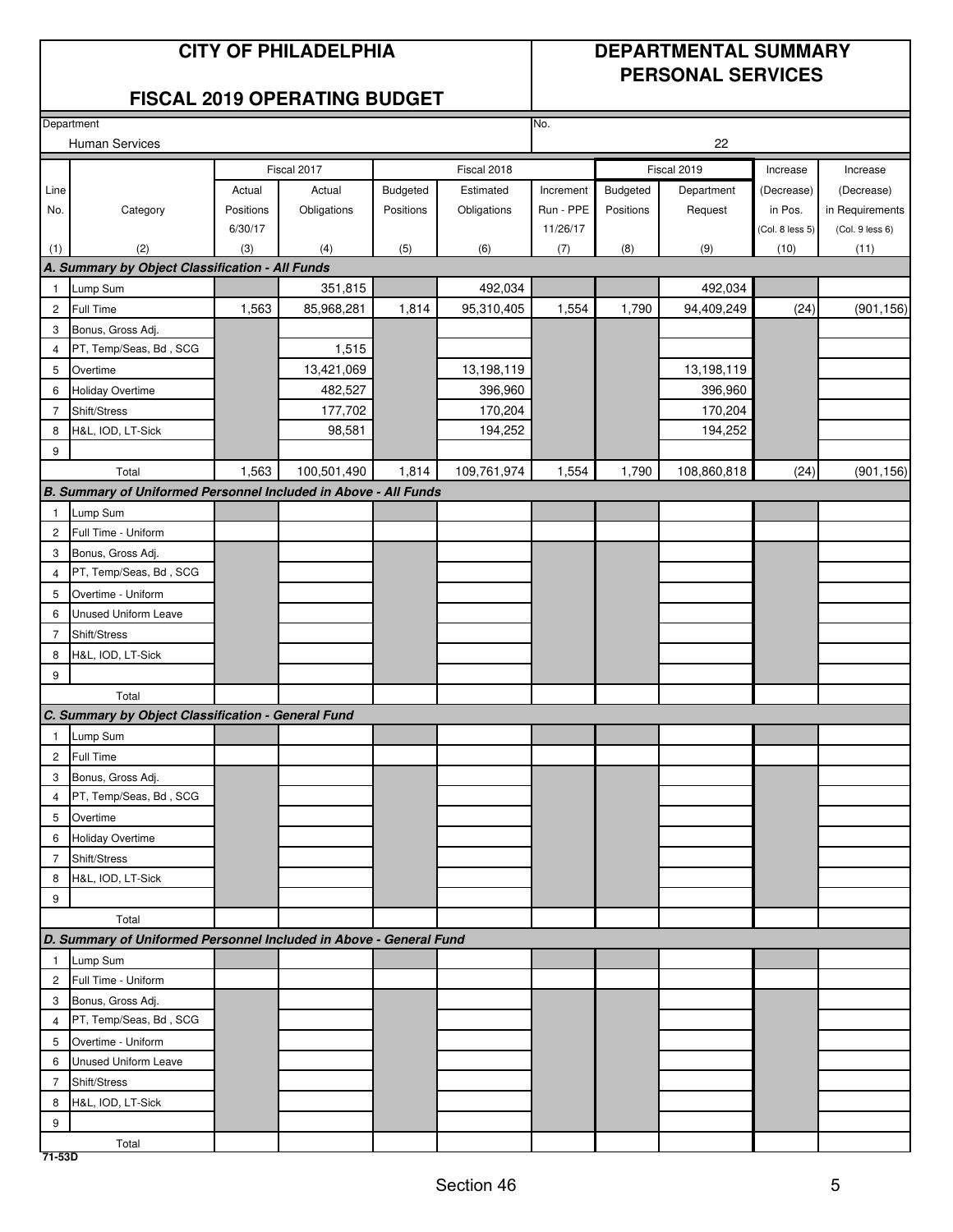|                                                      | <b>CITY OF PHILADELPHIA</b><br><b>FISCAL 2019 OPERATING BUDGET</b>                                                                                                                                                                                                                                                                                                                                 |                                              | <b>DIVISION SUMMARY</b>                                                    |                                                                          |                                                                           |                                                               |  |  |  |
|------------------------------------------------------|----------------------------------------------------------------------------------------------------------------------------------------------------------------------------------------------------------------------------------------------------------------------------------------------------------------------------------------------------------------------------------------------------|----------------------------------------------|----------------------------------------------------------------------------|--------------------------------------------------------------------------|---------------------------------------------------------------------------|---------------------------------------------------------------|--|--|--|
| Department                                           |                                                                                                                                                                                                                                                                                                                                                                                                    | No.                                          | Division                                                                   |                                                                          |                                                                           | No.                                                           |  |  |  |
|                                                      | <b>Human Services</b>                                                                                                                                                                                                                                                                                                                                                                              | 22                                           | Finance                                                                    |                                                                          |                                                                           | 40                                                            |  |  |  |
| Fund                                                 |                                                                                                                                                                                                                                                                                                                                                                                                    | No.                                          |                                                                            |                                                                          |                                                                           |                                                               |  |  |  |
|                                                      | General/Grants Revenue                                                                                                                                                                                                                                                                                                                                                                             | 01/08                                        |                                                                            |                                                                          |                                                                           |                                                               |  |  |  |
|                                                      |                                                                                                                                                                                                                                                                                                                                                                                                    |                                              | <b>Major Objectives</b>                                                    |                                                                          |                                                                           |                                                               |  |  |  |
| (RFPs).                                              | The Finance Division oversees the Department's financial operations, budget, contracts, audits, eligibility determinations, and requests for proposals<br>The Division works to support the DHS mission by ensuring that all Department divisions, Community Umbrella Agencies, and contracted providers have<br>the necessary budget and fiscal support to successfully carry out their missions. |                                              |                                                                            |                                                                          |                                                                           |                                                               |  |  |  |
|                                                      |                                                                                                                                                                                                                                                                                                                                                                                                    |                                              | <b>Summary by Class</b>                                                    |                                                                          |                                                                           |                                                               |  |  |  |
| Class<br>(1)<br>100<br>a)<br>b)<br>200<br>300<br>400 | Description<br>(2)<br><b>Employee Compensation</b><br><b>Personal Services</b><br><b>Employee Benefits</b><br><b>Purchase of Services</b><br>Materials and Supplies<br>Equipment                                                                                                                                                                                                                   | Fiscal 2017<br>Actual<br>Obligations<br>(3)  | Fiscal 2018<br>Original<br>Appropriations<br>(4)<br>6,695,392<br>2,391,234 | Fiscal 2018<br>Estimated<br>Obligations<br>(5)<br>6,695,392<br>2,008,617 | Fiscal 2019<br>Proposed<br><b>Budget</b><br>(6)<br>6,612,085<br>1,983,626 | Increase<br>or<br>(Decrease)<br>(7)<br>(83, 307)<br>(24, 991) |  |  |  |
| 500<br>700                                           | Contributions, Indemnities and Taxes<br><b>Debt Service</b>                                                                                                                                                                                                                                                                                                                                        |                                              |                                                                            |                                                                          |                                                                           |                                                               |  |  |  |
| 800                                                  | Payments to Other Funds                                                                                                                                                                                                                                                                                                                                                                            |                                              |                                                                            |                                                                          |                                                                           |                                                               |  |  |  |
| 900                                                  | Advances and Misc. Payments                                                                                                                                                                                                                                                                                                                                                                        |                                              |                                                                            |                                                                          |                                                                           |                                                               |  |  |  |
|                                                      | Total                                                                                                                                                                                                                                                                                                                                                                                              |                                              | 9,086,626                                                                  | 8,704,009                                                                | 8,595,711                                                                 | (108, 298)                                                    |  |  |  |
|                                                      |                                                                                                                                                                                                                                                                                                                                                                                                    |                                              | <b>Summary of Positions</b>                                                |                                                                          |                                                                           |                                                               |  |  |  |
| Code<br>(1)<br>101                                   | Category<br>(2)<br>Full Time - Civilian                                                                                                                                                                                                                                                                                                                                                            | Actual<br>Positions<br>6/30/17<br>(3)<br>110 | Fiscal 2018<br>Budgeted<br>Positions<br>(4)<br>132                         | Increment<br>Run<br>PPE 11/26/17<br>(5)<br>111                           | Fiscal 2019<br><b>Budgeted</b><br>Positions<br>(6)<br>128                 | Increase<br>(Decrease)<br>Col. 6 less Col. 4<br>(7)<br>(4)    |  |  |  |
| 105                                                  | Full Time - Uniform                                                                                                                                                                                                                                                                                                                                                                                |                                              |                                                                            |                                                                          |                                                                           |                                                               |  |  |  |
|                                                      | Total                                                                                                                                                                                                                                                                                                                                                                                              | 110                                          | 132                                                                        | 111                                                                      | 128                                                                       | (4)                                                           |  |  |  |
| 74 EOC                                               |                                                                                                                                                                                                                                                                                                                                                                                                    |                                              |                                                                            |                                                                          |                                                                           |                                                               |  |  |  |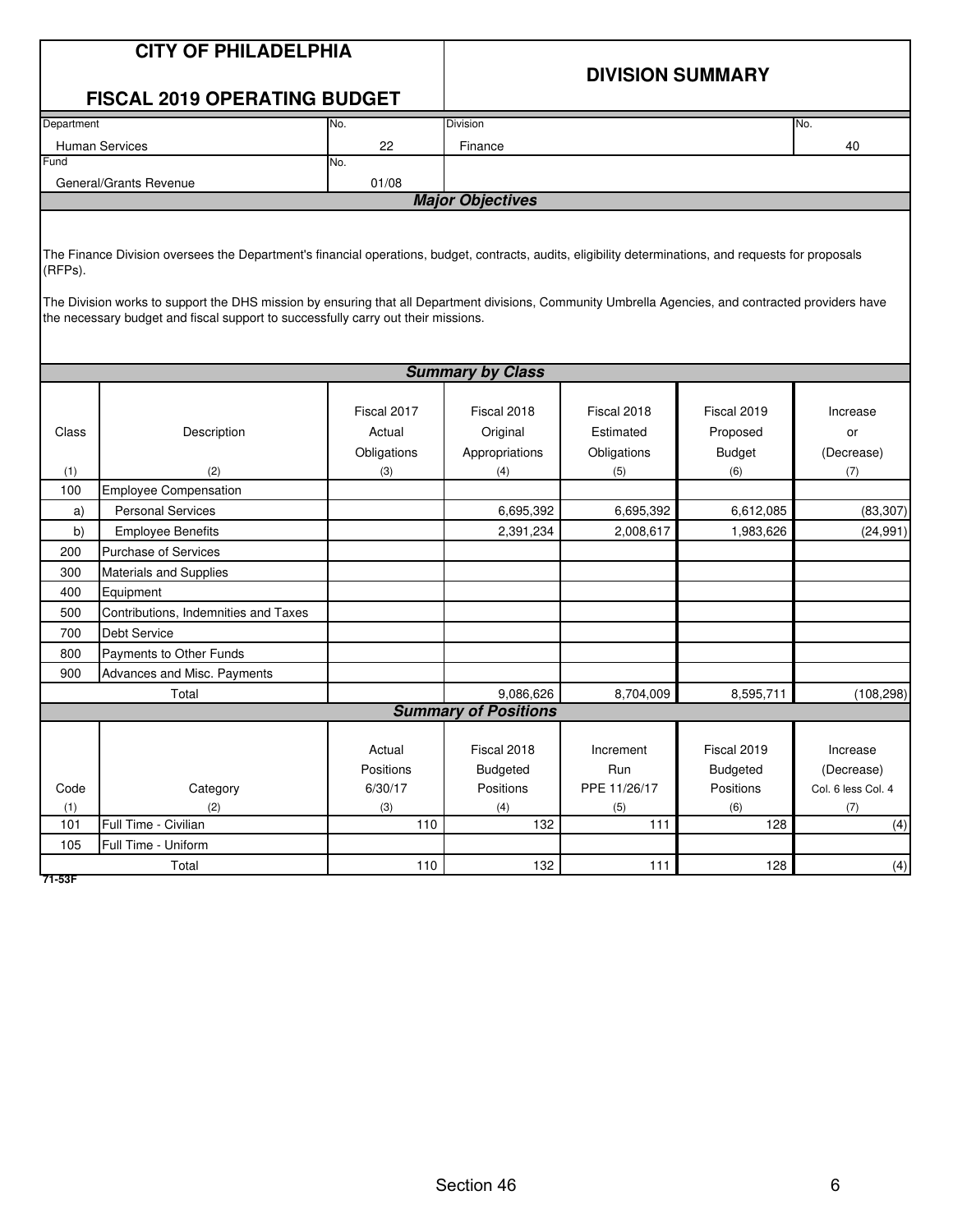|            |                | <b>CITY OF PHILADELPHIA</b><br><b>FISCAL 2019 OPERATING BUDGET</b>              |                                    |                |                         |                | <b>SCHEDULE 100</b><br><b>LIST OF POSITIONS</b><br><b>BY DIVISION</b> |                  |              |
|------------|----------------|---------------------------------------------------------------------------------|------------------------------------|----------------|-------------------------|----------------|-----------------------------------------------------------------------|------------------|--------------|
|            |                |                                                                                 |                                    |                |                         |                |                                                                       |                  |              |
| Department |                |                                                                                 |                                    | No.            | <b>Division</b>         |                |                                                                       |                  | No.          |
| Fund       | Human Services |                                                                                 |                                    | 22<br>No.      | Finance                 |                |                                                                       |                  | 40           |
|            |                | General/Grant Revenue                                                           |                                    | 01/08          |                         |                |                                                                       |                  |              |
|            |                |                                                                                 |                                    | Fiscal         | Fiscal                  |                | Fiscal                                                                |                  | Increase     |
|            |                |                                                                                 | Salary                             | 2017           | 2018                    | Increment      | 2019                                                                  | Annual           | (Decrease)   |
| Line       | Class          | Title                                                                           | Range                              | Actual Pos.    | <b>Budgeted</b>         | Run - PPE      | <b>Budgeted</b>                                                       | Salary           | (Col. 8)     |
| No.        | Code           |                                                                                 | (in dollars)                       | 6/30/17        | Positions               | 11/26/17       | Positions                                                             | 7/1/18           | less Col. 6) |
| (1)        | (2)            | (3)                                                                             | (4)                                | (5)            | (6)                     | (7)            | (8)                                                                   | (9)              | (10)         |
|            |                | <b>FINANCIAL</b>                                                                |                                    |                |                         |                |                                                                       |                  |              |
|            |                | Administration                                                                  |                                    |                |                         |                |                                                                       |                  |              |
| -1         |                | 2A06 Accountant                                                                 | 40,637 - 52,251                    | $\overline{c}$ |                         | $\overline{c}$ | 2                                                                     | 92,894           | $\mathbf{1}$ |
| 2          |                | 2A05 Accountant Trainee                                                         | 40,231 - 45,260                    |                | 2                       |                |                                                                       | 40,231           | (1)          |
| 3          |                | 2A07 Accounting Supervisor                                                      | 51,871 - 66,683                    |                |                         |                |                                                                       | 51,871           |              |
| 4<br>5     | 2L10<br>A620   | <b>Administrative Assistant</b><br>Chief of Staff (Asst to Director of Finance) | 37,764 - 48,548<br>80,000          | 1              |                         | -1             |                                                                       | 49,573<br>80,000 |              |
| 6          |                | 2A19 Departmental Accounting Systems Specialist                                 | 48,116 - 61,866                    | 2              |                         | 2              | 2                                                                     | 114,244          |              |
| 7          |                | D325 Deputy Commissioner (Asst to Director of Finance)                          | 115,000                            |                |                         |                |                                                                       | 115,000          |              |
| 8          |                | 2L18 Executive Assistant                                                        | 62,578 - 80,457                    |                |                         |                |                                                                       | 81,482           |              |
| 9          |                | 2F30 Performance Management Project Manager                                     | 61,052 - 78,495                    |                |                         |                |                                                                       |                  | (1)          |
| 10         |                | 5A80 Social Services Program Analyst                                            | 48,116 - 61,866                    | 1              |                         | 1              |                                                                       | 62,891           |              |
|            |                | Subtotal - Administration                                                       |                                    | 9              | 11                      | 9              | 11                                                                    | 688,186          |              |
|            |                | <b>Budget and Fiscal Operations</b>                                             |                                    |                |                         |                |                                                                       |                  |              |
| 11         |                | 2A05 Accountant Trainee                                                         | 40,231 - 45,260                    |                | 4                       |                | 3                                                                     | 120,693          | (1)          |
| 12         |                | 2L32 Administrative Specialist 2                                                | 48,116 - 61,866                    | 1              | 1                       | 1              |                                                                       | 62,891           |              |
| 13         |                | 2C05 Budget Officer 1                                                           | 54,941 - 70,622                    | 2              | 2                       | 2              | 2                                                                     | 143,494          |              |
| 14         |                | 2C06 Budget Officer 2                                                           | 62,578 - 80,457                    |                |                         |                |                                                                       | 81,882           |              |
| 15         |                | 1A04 Clerk 3                                                                    | 38,634 - 42,156                    | 4              | 3                       | 4              | 4                                                                     | 171,957          | 1            |
| 16         |                | 2A19 Departmental Accounting Systems Specialist                                 | 48,116 - 61,866                    | 1              | 2                       |                |                                                                       | 62,491           | (1)          |
| 17         |                | A620 Director of Budget & Finance (Asst to Dir of Finance)                      | 95,000                             | 1              |                         |                |                                                                       | 95,000           |              |
| 18<br>19   | <b>2C41</b>    | 2A33 Fiscal Officer<br>Health & Human Services Bud Supervisor                   | 71,597 - 92,059<br>54,941 - 70,622 | 1              |                         |                |                                                                       | 93,484<br>71,647 | 1            |
| 20         | 2F21           | Research and Information Analyst 1                                              | 48,116 - 61,866                    |                |                         |                |                                                                       | 48,116           |              |
|            |                | <b>Subtotal - Budget and Fiscal Operations</b>                                  |                                    | 11             | 16                      | 12             | 16                                                                    | 951,655          |              |
|            |                | <b>Revenue Enhancement &amp; Fiscal Services</b>                                |                                    |                |                         |                |                                                                       |                  |              |
|            |                | <b>Administration</b>                                                           |                                    |                |                         |                |                                                                       |                  |              |
| 21         |                | 1A12 Clerk Typist 2                                                             | 32,688 - 35,342                    | 1              | 1                       | 1              | 1                                                                     | 36,567           |              |
| 22         |                | 2C43 Health & Human Services Asst Fiscal Administrator                          | 62,578 - 80,457                    |                | 1                       |                |                                                                       | 82,282           |              |
|            |                | <b>Accounts Payable &amp; Billing</b>                                           |                                    |                |                         |                |                                                                       |                  |              |
| 23         |                | 1B10 Account Clerk                                                              | 36,332 - 39,539                    | 1              | 2                       | 1              | 2                                                                     | 73,726           |              |
| 24         |                | 2L09 Administrative Services Supervisor                                         | 38,708 - 49,761                    | 1              | $\mathbf{1}$            | 1              |                                                                       | 51,586           |              |
| 25         |                | 2L17 Administrative Specialist 2                                                | 49,321 - 63,412                    | 1              | $\mathbf{1}$            | 1              | 1                                                                     | 65,037           |              |
| 26         |                | 2L01 Administrative Technician                                                  | 33,277 - 42,793                    | 2              | $\overline{\mathbf{c}}$ | 2              | 2                                                                     | 85,832           |              |
| 27         |                | 1A04 Clerk 3                                                                    | 38,634 - 42,156                    | 3              | 3                       | 3              | 3                                                                     | 129,943          |              |
|            |                | Accounts Payable - Medical Claims                                               |                                    | 1              |                         | 1              | 1                                                                     |                  |              |
| 28<br>29   |                | 1B10 Account Clerk<br>2L09 Administrative Services Supervisor                   | 36,332 - 39,539<br>38,708 - 49,761 |                | 1                       |                |                                                                       | 40,764<br>51,586 |              |
| 30         |                | 1A22 Clerical Supervisor 2                                                      | 40,708 - 44,533                    |                | 1                       |                |                                                                       | 45,358           |              |
| 31         |                | 1A04 Clerk 3                                                                    | 38,634 - 42,156                    | 1              |                         | $\overline{2}$ | 2                                                                     | 81,815           | 1            |
| 32         |                | 1A11 Clerk Typist 1                                                             | 30,042 - 32,081                    |                |                         |                |                                                                       |                  | (1)          |
| 33         |                | 1A12 Clerk Typist 2                                                             | 32,688 - 35,342                    | 1              |                         | 1              | 1                                                                     | 36,167           |              |
|            |                |                                                                                 |                                    |                |                         |                |                                                                       |                  |              |
| $71 - 53$  |                |                                                                                 |                                    |                |                         |                |                                                                       |                  |              |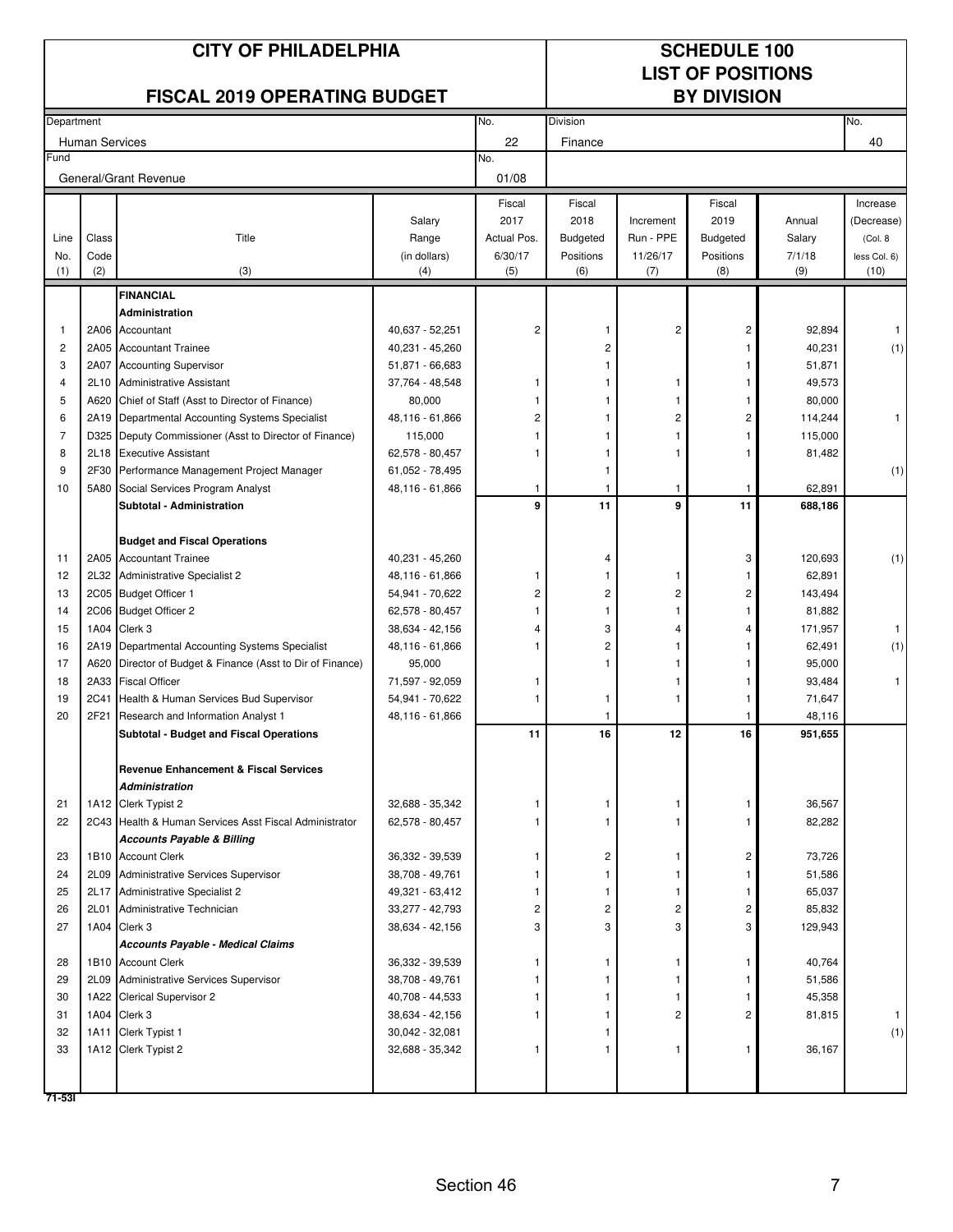| <b>FISCAL 2019 OPERATING BUDGET</b><br><b>BY DIVISION</b><br>No.<br><b>Division</b><br>No.<br>Department<br><b>Human Services</b><br>22<br>40<br>Finance<br>Fund<br>No.<br>01/08<br>General/Grant Revenue<br>Fiscal<br>Fiscal<br>Fiscal<br>Increase<br>2017<br>Salary<br>2018<br>2019<br>Increment<br>Annual<br>(Decrease)<br>Title<br>Actual Pos.<br>Run - PPE<br>Class<br>Range<br><b>Budgeted</b><br><b>Budgeted</b><br>Salary<br>(Col. 8<br>Line<br>(in dollars)<br>6/30/17<br>11/26/17<br>Positions<br>7/1/18<br>Code<br>Positions<br>less Col. 6)<br>No.<br>(2)<br>(3)<br>(4)<br>(6)<br>(8)<br>(9)<br>(10)<br>(1)<br>(5)<br>(7)<br><b>Accounts Receivable - Child Support</b><br>1B10 Account Clerk<br>34<br>36,332 - 39,539<br>36,332<br>Clerk 3<br>1A04<br>41,355<br>35<br>38,634 - 42,156<br>34,480<br>36<br>1A12 Clerk Typist 2<br>32,688 - 35,342<br>2<br><b>Accounts Receivable - Social Security</b><br>Administrative Services Supervisor<br>51,586<br>37<br>2L09<br>38,708 - 49,761<br>1<br>1<br>1<br>-1<br>Administrative Technician<br>2<br>88,036<br>38<br>2L01<br>33,277 - 42,793<br>2<br><b>Licensure Unit</b><br>39<br>2L01<br>Administrative Technician<br>33,277 - 42,793<br>43,818<br>1<br>1A22<br>Clerical Supervisor 2<br>(1)<br>40<br>40,708 - 44,533<br>1A04 Clerk 3<br>38,634 - 42,156<br>42,981<br>41<br>1<br>1<br>1<br>1A11 Clerk Typist 1<br>30,042 - 32,081<br>30,042<br>42<br>P-Drive<br>Administrative Services Supervisor<br>51,186<br>43<br>2L09<br>38,708 - 49,761<br>1<br>1<br>2<br>2<br>88,836<br>44<br>2L01<br>Administrative Technician<br>33,277 - 42,793<br>2<br>2<br>2F30<br>(1)<br>45<br>Performance Management Project Manager<br>61,052 - 78,495<br><b>Adoptions/Act 80/PLC</b><br>2L09<br>Administrative Services Supervisor<br>38,708 - 49,761<br>51,386<br>46<br>1<br>1<br>176,872<br>47<br>2L01<br>Administrative Technician<br>33,277 - 42,793<br>4<br>4<br>1A03 Clerk 2<br>$\overline{c}$<br>36,367<br>(1)<br>48<br>32,688 - 35,342<br><b>IV-E Initial</b><br>49<br>2L20<br>Administrative Officer<br>49,321 - 63,412<br>64,837<br>1<br>1<br>1<br>1<br>2L09<br>38,708 - 49,761<br>3<br>153,358<br>50<br>Administrative Services Supervisor<br>3<br>3<br>3<br>15<br>33,277 - 42,793<br>659,070<br>51<br>2L01<br>Administrative Technician<br>12<br>15<br>13<br><b>IV-E Redeterminations</b><br>2L09 Administrative Services Supervisor<br>38,708 - 49,761<br>50,786<br>52<br>$\mathbf{1}$<br>$\mathbf{1}$<br>1<br>1<br>2L01 Administrative Technician<br>230,885<br>53<br>33,277 - 42,793<br>3<br>6<br>3<br>6<br><b>Application Process/Medical Eligibility</b><br>50,586<br>2L09<br>Administrative Services Supervisor<br>38,708 - 49,761<br>54<br>1<br>1<br>Clerk 3<br>2<br>84,999<br>1A04<br>38,634 - 42,156<br>55<br>2<br>Data Services Support Clerk<br>3<br>114,660<br>56<br>1D41<br>35,281 - 38,348<br>3<br>4<br>2<br>78,946<br>57<br>1A42 Word Processing Specialist 2<br>35,281 - 38,348<br>2<br>2<br>2<br><b>TANF</b><br>58<br>2L09<br>Administrative Services Supervisor<br>38,708 - 49,761<br>50,586<br>-1<br>1<br>59<br>43,618<br>2L01<br>Administrative Technician<br>33,277 - 42,793<br>-1<br>73<br>62<br>71<br>62<br>Subtotal - Revenue Enhancement & Fiscal Services<br>3,136,271<br><b>Contracts Administration</b><br>2L01<br>Administrative Technician<br>33,277 - 42,793<br>3<br>3<br>3<br>3<br>121,876<br>60<br>42,781<br>61<br>1A04<br>Clerk 3<br>38,634 - 42,156<br>81,482<br>62<br>2F70<br><b>Contract Administrator</b><br>62,578 - 80,457<br>63<br>1B29<br><b>Contract Clerk</b><br>44,890 - 49,385<br>50,410<br>2F69<br>143,294<br><b>Contract Coordinator</b><br>54,941 - 70,622<br>64<br>2<br>2<br>2<br>2<br>34,420<br>1D41<br>Data Services Support Clerk<br>35,281 - 38,348<br>65<br>-1<br>1<br>66<br>1A20 Executive Secretary<br>33,131 - 42,595<br>71-531 |  | <b>CITY OF PHILADELPHIA</b> |  | <b>SCHEDULE 100</b><br><b>LIST OF POSITIONS</b> |  |  |  |     |
|--------------------------------------------------------------------------------------------------------------------------------------------------------------------------------------------------------------------------------------------------------------------------------------------------------------------------------------------------------------------------------------------------------------------------------------------------------------------------------------------------------------------------------------------------------------------------------------------------------------------------------------------------------------------------------------------------------------------------------------------------------------------------------------------------------------------------------------------------------------------------------------------------------------------------------------------------------------------------------------------------------------------------------------------------------------------------------------------------------------------------------------------------------------------------------------------------------------------------------------------------------------------------------------------------------------------------------------------------------------------------------------------------------------------------------------------------------------------------------------------------------------------------------------------------------------------------------------------------------------------------------------------------------------------------------------------------------------------------------------------------------------------------------------------------------------------------------------------------------------------------------------------------------------------------------------------------------------------------------------------------------------------------------------------------------------------------------------------------------------------------------------------------------------------------------------------------------------------------------------------------------------------------------------------------------------------------------------------------------------------------------------------------------------------------------------------------------------------------------------------------------------------------------------------------------------------------------------------------------------------------------------------------------------------------------------------------------------------------------------------------------------------------------------------------------------------------------------------------------------------------------------------------------------------------------------------------------------------------------------------------------------------------------------------------------------------------------------------------------------------------------------------------------------------------------------------------------------------------------------------------------------------------------------------------------------------------------------------------------------------------------------------------------------------------------------------------------------------------------------------------------------------------------------------------------------------------------------------------------------------------------------------------------------------------------------------------------------------------------------------------------------------------------------------------------------------------------------------------|--|-----------------------------|--|-------------------------------------------------|--|--|--|-----|
|                                                                                                                                                                                                                                                                                                                                                                                                                                                                                                                                                                                                                                                                                                                                                                                                                                                                                                                                                                                                                                                                                                                                                                                                                                                                                                                                                                                                                                                                                                                                                                                                                                                                                                                                                                                                                                                                                                                                                                                                                                                                                                                                                                                                                                                                                                                                                                                                                                                                                                                                                                                                                                                                                                                                                                                                                                                                                                                                                                                                                                                                                                                                                                                                                                                                                                                                                                                                                                                                                                                                                                                                                                                                                                                                                                                                                                                  |  |                             |  |                                                 |  |  |  |     |
|                                                                                                                                                                                                                                                                                                                                                                                                                                                                                                                                                                                                                                                                                                                                                                                                                                                                                                                                                                                                                                                                                                                                                                                                                                                                                                                                                                                                                                                                                                                                                                                                                                                                                                                                                                                                                                                                                                                                                                                                                                                                                                                                                                                                                                                                                                                                                                                                                                                                                                                                                                                                                                                                                                                                                                                                                                                                                                                                                                                                                                                                                                                                                                                                                                                                                                                                                                                                                                                                                                                                                                                                                                                                                                                                                                                                                                                  |  |                             |  |                                                 |  |  |  |     |
|                                                                                                                                                                                                                                                                                                                                                                                                                                                                                                                                                                                                                                                                                                                                                                                                                                                                                                                                                                                                                                                                                                                                                                                                                                                                                                                                                                                                                                                                                                                                                                                                                                                                                                                                                                                                                                                                                                                                                                                                                                                                                                                                                                                                                                                                                                                                                                                                                                                                                                                                                                                                                                                                                                                                                                                                                                                                                                                                                                                                                                                                                                                                                                                                                                                                                                                                                                                                                                                                                                                                                                                                                                                                                                                                                                                                                                                  |  |                             |  |                                                 |  |  |  |     |
|                                                                                                                                                                                                                                                                                                                                                                                                                                                                                                                                                                                                                                                                                                                                                                                                                                                                                                                                                                                                                                                                                                                                                                                                                                                                                                                                                                                                                                                                                                                                                                                                                                                                                                                                                                                                                                                                                                                                                                                                                                                                                                                                                                                                                                                                                                                                                                                                                                                                                                                                                                                                                                                                                                                                                                                                                                                                                                                                                                                                                                                                                                                                                                                                                                                                                                                                                                                                                                                                                                                                                                                                                                                                                                                                                                                                                                                  |  |                             |  |                                                 |  |  |  |     |
|                                                                                                                                                                                                                                                                                                                                                                                                                                                                                                                                                                                                                                                                                                                                                                                                                                                                                                                                                                                                                                                                                                                                                                                                                                                                                                                                                                                                                                                                                                                                                                                                                                                                                                                                                                                                                                                                                                                                                                                                                                                                                                                                                                                                                                                                                                                                                                                                                                                                                                                                                                                                                                                                                                                                                                                                                                                                                                                                                                                                                                                                                                                                                                                                                                                                                                                                                                                                                                                                                                                                                                                                                                                                                                                                                                                                                                                  |  |                             |  |                                                 |  |  |  |     |
|                                                                                                                                                                                                                                                                                                                                                                                                                                                                                                                                                                                                                                                                                                                                                                                                                                                                                                                                                                                                                                                                                                                                                                                                                                                                                                                                                                                                                                                                                                                                                                                                                                                                                                                                                                                                                                                                                                                                                                                                                                                                                                                                                                                                                                                                                                                                                                                                                                                                                                                                                                                                                                                                                                                                                                                                                                                                                                                                                                                                                                                                                                                                                                                                                                                                                                                                                                                                                                                                                                                                                                                                                                                                                                                                                                                                                                                  |  |                             |  |                                                 |  |  |  |     |
|                                                                                                                                                                                                                                                                                                                                                                                                                                                                                                                                                                                                                                                                                                                                                                                                                                                                                                                                                                                                                                                                                                                                                                                                                                                                                                                                                                                                                                                                                                                                                                                                                                                                                                                                                                                                                                                                                                                                                                                                                                                                                                                                                                                                                                                                                                                                                                                                                                                                                                                                                                                                                                                                                                                                                                                                                                                                                                                                                                                                                                                                                                                                                                                                                                                                                                                                                                                                                                                                                                                                                                                                                                                                                                                                                                                                                                                  |  |                             |  |                                                 |  |  |  |     |
|                                                                                                                                                                                                                                                                                                                                                                                                                                                                                                                                                                                                                                                                                                                                                                                                                                                                                                                                                                                                                                                                                                                                                                                                                                                                                                                                                                                                                                                                                                                                                                                                                                                                                                                                                                                                                                                                                                                                                                                                                                                                                                                                                                                                                                                                                                                                                                                                                                                                                                                                                                                                                                                                                                                                                                                                                                                                                                                                                                                                                                                                                                                                                                                                                                                                                                                                                                                                                                                                                                                                                                                                                                                                                                                                                                                                                                                  |  |                             |  |                                                 |  |  |  |     |
|                                                                                                                                                                                                                                                                                                                                                                                                                                                                                                                                                                                                                                                                                                                                                                                                                                                                                                                                                                                                                                                                                                                                                                                                                                                                                                                                                                                                                                                                                                                                                                                                                                                                                                                                                                                                                                                                                                                                                                                                                                                                                                                                                                                                                                                                                                                                                                                                                                                                                                                                                                                                                                                                                                                                                                                                                                                                                                                                                                                                                                                                                                                                                                                                                                                                                                                                                                                                                                                                                                                                                                                                                                                                                                                                                                                                                                                  |  |                             |  |                                                 |  |  |  |     |
|                                                                                                                                                                                                                                                                                                                                                                                                                                                                                                                                                                                                                                                                                                                                                                                                                                                                                                                                                                                                                                                                                                                                                                                                                                                                                                                                                                                                                                                                                                                                                                                                                                                                                                                                                                                                                                                                                                                                                                                                                                                                                                                                                                                                                                                                                                                                                                                                                                                                                                                                                                                                                                                                                                                                                                                                                                                                                                                                                                                                                                                                                                                                                                                                                                                                                                                                                                                                                                                                                                                                                                                                                                                                                                                                                                                                                                                  |  |                             |  |                                                 |  |  |  |     |
|                                                                                                                                                                                                                                                                                                                                                                                                                                                                                                                                                                                                                                                                                                                                                                                                                                                                                                                                                                                                                                                                                                                                                                                                                                                                                                                                                                                                                                                                                                                                                                                                                                                                                                                                                                                                                                                                                                                                                                                                                                                                                                                                                                                                                                                                                                                                                                                                                                                                                                                                                                                                                                                                                                                                                                                                                                                                                                                                                                                                                                                                                                                                                                                                                                                                                                                                                                                                                                                                                                                                                                                                                                                                                                                                                                                                                                                  |  |                             |  |                                                 |  |  |  |     |
|                                                                                                                                                                                                                                                                                                                                                                                                                                                                                                                                                                                                                                                                                                                                                                                                                                                                                                                                                                                                                                                                                                                                                                                                                                                                                                                                                                                                                                                                                                                                                                                                                                                                                                                                                                                                                                                                                                                                                                                                                                                                                                                                                                                                                                                                                                                                                                                                                                                                                                                                                                                                                                                                                                                                                                                                                                                                                                                                                                                                                                                                                                                                                                                                                                                                                                                                                                                                                                                                                                                                                                                                                                                                                                                                                                                                                                                  |  |                             |  |                                                 |  |  |  |     |
|                                                                                                                                                                                                                                                                                                                                                                                                                                                                                                                                                                                                                                                                                                                                                                                                                                                                                                                                                                                                                                                                                                                                                                                                                                                                                                                                                                                                                                                                                                                                                                                                                                                                                                                                                                                                                                                                                                                                                                                                                                                                                                                                                                                                                                                                                                                                                                                                                                                                                                                                                                                                                                                                                                                                                                                                                                                                                                                                                                                                                                                                                                                                                                                                                                                                                                                                                                                                                                                                                                                                                                                                                                                                                                                                                                                                                                                  |  |                             |  |                                                 |  |  |  |     |
|                                                                                                                                                                                                                                                                                                                                                                                                                                                                                                                                                                                                                                                                                                                                                                                                                                                                                                                                                                                                                                                                                                                                                                                                                                                                                                                                                                                                                                                                                                                                                                                                                                                                                                                                                                                                                                                                                                                                                                                                                                                                                                                                                                                                                                                                                                                                                                                                                                                                                                                                                                                                                                                                                                                                                                                                                                                                                                                                                                                                                                                                                                                                                                                                                                                                                                                                                                                                                                                                                                                                                                                                                                                                                                                                                                                                                                                  |  |                             |  |                                                 |  |  |  |     |
|                                                                                                                                                                                                                                                                                                                                                                                                                                                                                                                                                                                                                                                                                                                                                                                                                                                                                                                                                                                                                                                                                                                                                                                                                                                                                                                                                                                                                                                                                                                                                                                                                                                                                                                                                                                                                                                                                                                                                                                                                                                                                                                                                                                                                                                                                                                                                                                                                                                                                                                                                                                                                                                                                                                                                                                                                                                                                                                                                                                                                                                                                                                                                                                                                                                                                                                                                                                                                                                                                                                                                                                                                                                                                                                                                                                                                                                  |  |                             |  |                                                 |  |  |  |     |
|                                                                                                                                                                                                                                                                                                                                                                                                                                                                                                                                                                                                                                                                                                                                                                                                                                                                                                                                                                                                                                                                                                                                                                                                                                                                                                                                                                                                                                                                                                                                                                                                                                                                                                                                                                                                                                                                                                                                                                                                                                                                                                                                                                                                                                                                                                                                                                                                                                                                                                                                                                                                                                                                                                                                                                                                                                                                                                                                                                                                                                                                                                                                                                                                                                                                                                                                                                                                                                                                                                                                                                                                                                                                                                                                                                                                                                                  |  |                             |  |                                                 |  |  |  |     |
|                                                                                                                                                                                                                                                                                                                                                                                                                                                                                                                                                                                                                                                                                                                                                                                                                                                                                                                                                                                                                                                                                                                                                                                                                                                                                                                                                                                                                                                                                                                                                                                                                                                                                                                                                                                                                                                                                                                                                                                                                                                                                                                                                                                                                                                                                                                                                                                                                                                                                                                                                                                                                                                                                                                                                                                                                                                                                                                                                                                                                                                                                                                                                                                                                                                                                                                                                                                                                                                                                                                                                                                                                                                                                                                                                                                                                                                  |  |                             |  |                                                 |  |  |  |     |
|                                                                                                                                                                                                                                                                                                                                                                                                                                                                                                                                                                                                                                                                                                                                                                                                                                                                                                                                                                                                                                                                                                                                                                                                                                                                                                                                                                                                                                                                                                                                                                                                                                                                                                                                                                                                                                                                                                                                                                                                                                                                                                                                                                                                                                                                                                                                                                                                                                                                                                                                                                                                                                                                                                                                                                                                                                                                                                                                                                                                                                                                                                                                                                                                                                                                                                                                                                                                                                                                                                                                                                                                                                                                                                                                                                                                                                                  |  |                             |  |                                                 |  |  |  |     |
|                                                                                                                                                                                                                                                                                                                                                                                                                                                                                                                                                                                                                                                                                                                                                                                                                                                                                                                                                                                                                                                                                                                                                                                                                                                                                                                                                                                                                                                                                                                                                                                                                                                                                                                                                                                                                                                                                                                                                                                                                                                                                                                                                                                                                                                                                                                                                                                                                                                                                                                                                                                                                                                                                                                                                                                                                                                                                                                                                                                                                                                                                                                                                                                                                                                                                                                                                                                                                                                                                                                                                                                                                                                                                                                                                                                                                                                  |  |                             |  |                                                 |  |  |  |     |
|                                                                                                                                                                                                                                                                                                                                                                                                                                                                                                                                                                                                                                                                                                                                                                                                                                                                                                                                                                                                                                                                                                                                                                                                                                                                                                                                                                                                                                                                                                                                                                                                                                                                                                                                                                                                                                                                                                                                                                                                                                                                                                                                                                                                                                                                                                                                                                                                                                                                                                                                                                                                                                                                                                                                                                                                                                                                                                                                                                                                                                                                                                                                                                                                                                                                                                                                                                                                                                                                                                                                                                                                                                                                                                                                                                                                                                                  |  |                             |  |                                                 |  |  |  |     |
|                                                                                                                                                                                                                                                                                                                                                                                                                                                                                                                                                                                                                                                                                                                                                                                                                                                                                                                                                                                                                                                                                                                                                                                                                                                                                                                                                                                                                                                                                                                                                                                                                                                                                                                                                                                                                                                                                                                                                                                                                                                                                                                                                                                                                                                                                                                                                                                                                                                                                                                                                                                                                                                                                                                                                                                                                                                                                                                                                                                                                                                                                                                                                                                                                                                                                                                                                                                                                                                                                                                                                                                                                                                                                                                                                                                                                                                  |  |                             |  |                                                 |  |  |  |     |
|                                                                                                                                                                                                                                                                                                                                                                                                                                                                                                                                                                                                                                                                                                                                                                                                                                                                                                                                                                                                                                                                                                                                                                                                                                                                                                                                                                                                                                                                                                                                                                                                                                                                                                                                                                                                                                                                                                                                                                                                                                                                                                                                                                                                                                                                                                                                                                                                                                                                                                                                                                                                                                                                                                                                                                                                                                                                                                                                                                                                                                                                                                                                                                                                                                                                                                                                                                                                                                                                                                                                                                                                                                                                                                                                                                                                                                                  |  |                             |  |                                                 |  |  |  |     |
|                                                                                                                                                                                                                                                                                                                                                                                                                                                                                                                                                                                                                                                                                                                                                                                                                                                                                                                                                                                                                                                                                                                                                                                                                                                                                                                                                                                                                                                                                                                                                                                                                                                                                                                                                                                                                                                                                                                                                                                                                                                                                                                                                                                                                                                                                                                                                                                                                                                                                                                                                                                                                                                                                                                                                                                                                                                                                                                                                                                                                                                                                                                                                                                                                                                                                                                                                                                                                                                                                                                                                                                                                                                                                                                                                                                                                                                  |  |                             |  |                                                 |  |  |  |     |
|                                                                                                                                                                                                                                                                                                                                                                                                                                                                                                                                                                                                                                                                                                                                                                                                                                                                                                                                                                                                                                                                                                                                                                                                                                                                                                                                                                                                                                                                                                                                                                                                                                                                                                                                                                                                                                                                                                                                                                                                                                                                                                                                                                                                                                                                                                                                                                                                                                                                                                                                                                                                                                                                                                                                                                                                                                                                                                                                                                                                                                                                                                                                                                                                                                                                                                                                                                                                                                                                                                                                                                                                                                                                                                                                                                                                                                                  |  |                             |  |                                                 |  |  |  |     |
|                                                                                                                                                                                                                                                                                                                                                                                                                                                                                                                                                                                                                                                                                                                                                                                                                                                                                                                                                                                                                                                                                                                                                                                                                                                                                                                                                                                                                                                                                                                                                                                                                                                                                                                                                                                                                                                                                                                                                                                                                                                                                                                                                                                                                                                                                                                                                                                                                                                                                                                                                                                                                                                                                                                                                                                                                                                                                                                                                                                                                                                                                                                                                                                                                                                                                                                                                                                                                                                                                                                                                                                                                                                                                                                                                                                                                                                  |  |                             |  |                                                 |  |  |  |     |
|                                                                                                                                                                                                                                                                                                                                                                                                                                                                                                                                                                                                                                                                                                                                                                                                                                                                                                                                                                                                                                                                                                                                                                                                                                                                                                                                                                                                                                                                                                                                                                                                                                                                                                                                                                                                                                                                                                                                                                                                                                                                                                                                                                                                                                                                                                                                                                                                                                                                                                                                                                                                                                                                                                                                                                                                                                                                                                                                                                                                                                                                                                                                                                                                                                                                                                                                                                                                                                                                                                                                                                                                                                                                                                                                                                                                                                                  |  |                             |  |                                                 |  |  |  |     |
|                                                                                                                                                                                                                                                                                                                                                                                                                                                                                                                                                                                                                                                                                                                                                                                                                                                                                                                                                                                                                                                                                                                                                                                                                                                                                                                                                                                                                                                                                                                                                                                                                                                                                                                                                                                                                                                                                                                                                                                                                                                                                                                                                                                                                                                                                                                                                                                                                                                                                                                                                                                                                                                                                                                                                                                                                                                                                                                                                                                                                                                                                                                                                                                                                                                                                                                                                                                                                                                                                                                                                                                                                                                                                                                                                                                                                                                  |  |                             |  |                                                 |  |  |  |     |
|                                                                                                                                                                                                                                                                                                                                                                                                                                                                                                                                                                                                                                                                                                                                                                                                                                                                                                                                                                                                                                                                                                                                                                                                                                                                                                                                                                                                                                                                                                                                                                                                                                                                                                                                                                                                                                                                                                                                                                                                                                                                                                                                                                                                                                                                                                                                                                                                                                                                                                                                                                                                                                                                                                                                                                                                                                                                                                                                                                                                                                                                                                                                                                                                                                                                                                                                                                                                                                                                                                                                                                                                                                                                                                                                                                                                                                                  |  |                             |  |                                                 |  |  |  |     |
|                                                                                                                                                                                                                                                                                                                                                                                                                                                                                                                                                                                                                                                                                                                                                                                                                                                                                                                                                                                                                                                                                                                                                                                                                                                                                                                                                                                                                                                                                                                                                                                                                                                                                                                                                                                                                                                                                                                                                                                                                                                                                                                                                                                                                                                                                                                                                                                                                                                                                                                                                                                                                                                                                                                                                                                                                                                                                                                                                                                                                                                                                                                                                                                                                                                                                                                                                                                                                                                                                                                                                                                                                                                                                                                                                                                                                                                  |  |                             |  |                                                 |  |  |  |     |
|                                                                                                                                                                                                                                                                                                                                                                                                                                                                                                                                                                                                                                                                                                                                                                                                                                                                                                                                                                                                                                                                                                                                                                                                                                                                                                                                                                                                                                                                                                                                                                                                                                                                                                                                                                                                                                                                                                                                                                                                                                                                                                                                                                                                                                                                                                                                                                                                                                                                                                                                                                                                                                                                                                                                                                                                                                                                                                                                                                                                                                                                                                                                                                                                                                                                                                                                                                                                                                                                                                                                                                                                                                                                                                                                                                                                                                                  |  |                             |  |                                                 |  |  |  |     |
|                                                                                                                                                                                                                                                                                                                                                                                                                                                                                                                                                                                                                                                                                                                                                                                                                                                                                                                                                                                                                                                                                                                                                                                                                                                                                                                                                                                                                                                                                                                                                                                                                                                                                                                                                                                                                                                                                                                                                                                                                                                                                                                                                                                                                                                                                                                                                                                                                                                                                                                                                                                                                                                                                                                                                                                                                                                                                                                                                                                                                                                                                                                                                                                                                                                                                                                                                                                                                                                                                                                                                                                                                                                                                                                                                                                                                                                  |  |                             |  |                                                 |  |  |  |     |
|                                                                                                                                                                                                                                                                                                                                                                                                                                                                                                                                                                                                                                                                                                                                                                                                                                                                                                                                                                                                                                                                                                                                                                                                                                                                                                                                                                                                                                                                                                                                                                                                                                                                                                                                                                                                                                                                                                                                                                                                                                                                                                                                                                                                                                                                                                                                                                                                                                                                                                                                                                                                                                                                                                                                                                                                                                                                                                                                                                                                                                                                                                                                                                                                                                                                                                                                                                                                                                                                                                                                                                                                                                                                                                                                                                                                                                                  |  |                             |  |                                                 |  |  |  |     |
|                                                                                                                                                                                                                                                                                                                                                                                                                                                                                                                                                                                                                                                                                                                                                                                                                                                                                                                                                                                                                                                                                                                                                                                                                                                                                                                                                                                                                                                                                                                                                                                                                                                                                                                                                                                                                                                                                                                                                                                                                                                                                                                                                                                                                                                                                                                                                                                                                                                                                                                                                                                                                                                                                                                                                                                                                                                                                                                                                                                                                                                                                                                                                                                                                                                                                                                                                                                                                                                                                                                                                                                                                                                                                                                                                                                                                                                  |  |                             |  |                                                 |  |  |  |     |
|                                                                                                                                                                                                                                                                                                                                                                                                                                                                                                                                                                                                                                                                                                                                                                                                                                                                                                                                                                                                                                                                                                                                                                                                                                                                                                                                                                                                                                                                                                                                                                                                                                                                                                                                                                                                                                                                                                                                                                                                                                                                                                                                                                                                                                                                                                                                                                                                                                                                                                                                                                                                                                                                                                                                                                                                                                                                                                                                                                                                                                                                                                                                                                                                                                                                                                                                                                                                                                                                                                                                                                                                                                                                                                                                                                                                                                                  |  |                             |  |                                                 |  |  |  |     |
|                                                                                                                                                                                                                                                                                                                                                                                                                                                                                                                                                                                                                                                                                                                                                                                                                                                                                                                                                                                                                                                                                                                                                                                                                                                                                                                                                                                                                                                                                                                                                                                                                                                                                                                                                                                                                                                                                                                                                                                                                                                                                                                                                                                                                                                                                                                                                                                                                                                                                                                                                                                                                                                                                                                                                                                                                                                                                                                                                                                                                                                                                                                                                                                                                                                                                                                                                                                                                                                                                                                                                                                                                                                                                                                                                                                                                                                  |  |                             |  |                                                 |  |  |  |     |
|                                                                                                                                                                                                                                                                                                                                                                                                                                                                                                                                                                                                                                                                                                                                                                                                                                                                                                                                                                                                                                                                                                                                                                                                                                                                                                                                                                                                                                                                                                                                                                                                                                                                                                                                                                                                                                                                                                                                                                                                                                                                                                                                                                                                                                                                                                                                                                                                                                                                                                                                                                                                                                                                                                                                                                                                                                                                                                                                                                                                                                                                                                                                                                                                                                                                                                                                                                                                                                                                                                                                                                                                                                                                                                                                                                                                                                                  |  |                             |  |                                                 |  |  |  |     |
|                                                                                                                                                                                                                                                                                                                                                                                                                                                                                                                                                                                                                                                                                                                                                                                                                                                                                                                                                                                                                                                                                                                                                                                                                                                                                                                                                                                                                                                                                                                                                                                                                                                                                                                                                                                                                                                                                                                                                                                                                                                                                                                                                                                                                                                                                                                                                                                                                                                                                                                                                                                                                                                                                                                                                                                                                                                                                                                                                                                                                                                                                                                                                                                                                                                                                                                                                                                                                                                                                                                                                                                                                                                                                                                                                                                                                                                  |  |                             |  |                                                 |  |  |  |     |
|                                                                                                                                                                                                                                                                                                                                                                                                                                                                                                                                                                                                                                                                                                                                                                                                                                                                                                                                                                                                                                                                                                                                                                                                                                                                                                                                                                                                                                                                                                                                                                                                                                                                                                                                                                                                                                                                                                                                                                                                                                                                                                                                                                                                                                                                                                                                                                                                                                                                                                                                                                                                                                                                                                                                                                                                                                                                                                                                                                                                                                                                                                                                                                                                                                                                                                                                                                                                                                                                                                                                                                                                                                                                                                                                                                                                                                                  |  |                             |  |                                                 |  |  |  |     |
|                                                                                                                                                                                                                                                                                                                                                                                                                                                                                                                                                                                                                                                                                                                                                                                                                                                                                                                                                                                                                                                                                                                                                                                                                                                                                                                                                                                                                                                                                                                                                                                                                                                                                                                                                                                                                                                                                                                                                                                                                                                                                                                                                                                                                                                                                                                                                                                                                                                                                                                                                                                                                                                                                                                                                                                                                                                                                                                                                                                                                                                                                                                                                                                                                                                                                                                                                                                                                                                                                                                                                                                                                                                                                                                                                                                                                                                  |  |                             |  |                                                 |  |  |  | (1) |
|                                                                                                                                                                                                                                                                                                                                                                                                                                                                                                                                                                                                                                                                                                                                                                                                                                                                                                                                                                                                                                                                                                                                                                                                                                                                                                                                                                                                                                                                                                                                                                                                                                                                                                                                                                                                                                                                                                                                                                                                                                                                                                                                                                                                                                                                                                                                                                                                                                                                                                                                                                                                                                                                                                                                                                                                                                                                                                                                                                                                                                                                                                                                                                                                                                                                                                                                                                                                                                                                                                                                                                                                                                                                                                                                                                                                                                                  |  |                             |  |                                                 |  |  |  |     |
|                                                                                                                                                                                                                                                                                                                                                                                                                                                                                                                                                                                                                                                                                                                                                                                                                                                                                                                                                                                                                                                                                                                                                                                                                                                                                                                                                                                                                                                                                                                                                                                                                                                                                                                                                                                                                                                                                                                                                                                                                                                                                                                                                                                                                                                                                                                                                                                                                                                                                                                                                                                                                                                                                                                                                                                                                                                                                                                                                                                                                                                                                                                                                                                                                                                                                                                                                                                                                                                                                                                                                                                                                                                                                                                                                                                                                                                  |  |                             |  |                                                 |  |  |  |     |
|                                                                                                                                                                                                                                                                                                                                                                                                                                                                                                                                                                                                                                                                                                                                                                                                                                                                                                                                                                                                                                                                                                                                                                                                                                                                                                                                                                                                                                                                                                                                                                                                                                                                                                                                                                                                                                                                                                                                                                                                                                                                                                                                                                                                                                                                                                                                                                                                                                                                                                                                                                                                                                                                                                                                                                                                                                                                                                                                                                                                                                                                                                                                                                                                                                                                                                                                                                                                                                                                                                                                                                                                                                                                                                                                                                                                                                                  |  |                             |  |                                                 |  |  |  |     |
|                                                                                                                                                                                                                                                                                                                                                                                                                                                                                                                                                                                                                                                                                                                                                                                                                                                                                                                                                                                                                                                                                                                                                                                                                                                                                                                                                                                                                                                                                                                                                                                                                                                                                                                                                                                                                                                                                                                                                                                                                                                                                                                                                                                                                                                                                                                                                                                                                                                                                                                                                                                                                                                                                                                                                                                                                                                                                                                                                                                                                                                                                                                                                                                                                                                                                                                                                                                                                                                                                                                                                                                                                                                                                                                                                                                                                                                  |  |                             |  |                                                 |  |  |  |     |
|                                                                                                                                                                                                                                                                                                                                                                                                                                                                                                                                                                                                                                                                                                                                                                                                                                                                                                                                                                                                                                                                                                                                                                                                                                                                                                                                                                                                                                                                                                                                                                                                                                                                                                                                                                                                                                                                                                                                                                                                                                                                                                                                                                                                                                                                                                                                                                                                                                                                                                                                                                                                                                                                                                                                                                                                                                                                                                                                                                                                                                                                                                                                                                                                                                                                                                                                                                                                                                                                                                                                                                                                                                                                                                                                                                                                                                                  |  |                             |  |                                                 |  |  |  | (2) |
|                                                                                                                                                                                                                                                                                                                                                                                                                                                                                                                                                                                                                                                                                                                                                                                                                                                                                                                                                                                                                                                                                                                                                                                                                                                                                                                                                                                                                                                                                                                                                                                                                                                                                                                                                                                                                                                                                                                                                                                                                                                                                                                                                                                                                                                                                                                                                                                                                                                                                                                                                                                                                                                                                                                                                                                                                                                                                                                                                                                                                                                                                                                                                                                                                                                                                                                                                                                                                                                                                                                                                                                                                                                                                                                                                                                                                                                  |  |                             |  |                                                 |  |  |  |     |
|                                                                                                                                                                                                                                                                                                                                                                                                                                                                                                                                                                                                                                                                                                                                                                                                                                                                                                                                                                                                                                                                                                                                                                                                                                                                                                                                                                                                                                                                                                                                                                                                                                                                                                                                                                                                                                                                                                                                                                                                                                                                                                                                                                                                                                                                                                                                                                                                                                                                                                                                                                                                                                                                                                                                                                                                                                                                                                                                                                                                                                                                                                                                                                                                                                                                                                                                                                                                                                                                                                                                                                                                                                                                                                                                                                                                                                                  |  |                             |  |                                                 |  |  |  |     |
|                                                                                                                                                                                                                                                                                                                                                                                                                                                                                                                                                                                                                                                                                                                                                                                                                                                                                                                                                                                                                                                                                                                                                                                                                                                                                                                                                                                                                                                                                                                                                                                                                                                                                                                                                                                                                                                                                                                                                                                                                                                                                                                                                                                                                                                                                                                                                                                                                                                                                                                                                                                                                                                                                                                                                                                                                                                                                                                                                                                                                                                                                                                                                                                                                                                                                                                                                                                                                                                                                                                                                                                                                                                                                                                                                                                                                                                  |  |                             |  |                                                 |  |  |  |     |
|                                                                                                                                                                                                                                                                                                                                                                                                                                                                                                                                                                                                                                                                                                                                                                                                                                                                                                                                                                                                                                                                                                                                                                                                                                                                                                                                                                                                                                                                                                                                                                                                                                                                                                                                                                                                                                                                                                                                                                                                                                                                                                                                                                                                                                                                                                                                                                                                                                                                                                                                                                                                                                                                                                                                                                                                                                                                                                                                                                                                                                                                                                                                                                                                                                                                                                                                                                                                                                                                                                                                                                                                                                                                                                                                                                                                                                                  |  |                             |  |                                                 |  |  |  |     |
|                                                                                                                                                                                                                                                                                                                                                                                                                                                                                                                                                                                                                                                                                                                                                                                                                                                                                                                                                                                                                                                                                                                                                                                                                                                                                                                                                                                                                                                                                                                                                                                                                                                                                                                                                                                                                                                                                                                                                                                                                                                                                                                                                                                                                                                                                                                                                                                                                                                                                                                                                                                                                                                                                                                                                                                                                                                                                                                                                                                                                                                                                                                                                                                                                                                                                                                                                                                                                                                                                                                                                                                                                                                                                                                                                                                                                                                  |  |                             |  |                                                 |  |  |  |     |
|                                                                                                                                                                                                                                                                                                                                                                                                                                                                                                                                                                                                                                                                                                                                                                                                                                                                                                                                                                                                                                                                                                                                                                                                                                                                                                                                                                                                                                                                                                                                                                                                                                                                                                                                                                                                                                                                                                                                                                                                                                                                                                                                                                                                                                                                                                                                                                                                                                                                                                                                                                                                                                                                                                                                                                                                                                                                                                                                                                                                                                                                                                                                                                                                                                                                                                                                                                                                                                                                                                                                                                                                                                                                                                                                                                                                                                                  |  |                             |  |                                                 |  |  |  |     |
|                                                                                                                                                                                                                                                                                                                                                                                                                                                                                                                                                                                                                                                                                                                                                                                                                                                                                                                                                                                                                                                                                                                                                                                                                                                                                                                                                                                                                                                                                                                                                                                                                                                                                                                                                                                                                                                                                                                                                                                                                                                                                                                                                                                                                                                                                                                                                                                                                                                                                                                                                                                                                                                                                                                                                                                                                                                                                                                                                                                                                                                                                                                                                                                                                                                                                                                                                                                                                                                                                                                                                                                                                                                                                                                                                                                                                                                  |  |                             |  |                                                 |  |  |  |     |
|                                                                                                                                                                                                                                                                                                                                                                                                                                                                                                                                                                                                                                                                                                                                                                                                                                                                                                                                                                                                                                                                                                                                                                                                                                                                                                                                                                                                                                                                                                                                                                                                                                                                                                                                                                                                                                                                                                                                                                                                                                                                                                                                                                                                                                                                                                                                                                                                                                                                                                                                                                                                                                                                                                                                                                                                                                                                                                                                                                                                                                                                                                                                                                                                                                                                                                                                                                                                                                                                                                                                                                                                                                                                                                                                                                                                                                                  |  |                             |  |                                                 |  |  |  | (1) |
|                                                                                                                                                                                                                                                                                                                                                                                                                                                                                                                                                                                                                                                                                                                                                                                                                                                                                                                                                                                                                                                                                                                                                                                                                                                                                                                                                                                                                                                                                                                                                                                                                                                                                                                                                                                                                                                                                                                                                                                                                                                                                                                                                                                                                                                                                                                                                                                                                                                                                                                                                                                                                                                                                                                                                                                                                                                                                                                                                                                                                                                                                                                                                                                                                                                                                                                                                                                                                                                                                                                                                                                                                                                                                                                                                                                                                                                  |  |                             |  |                                                 |  |  |  |     |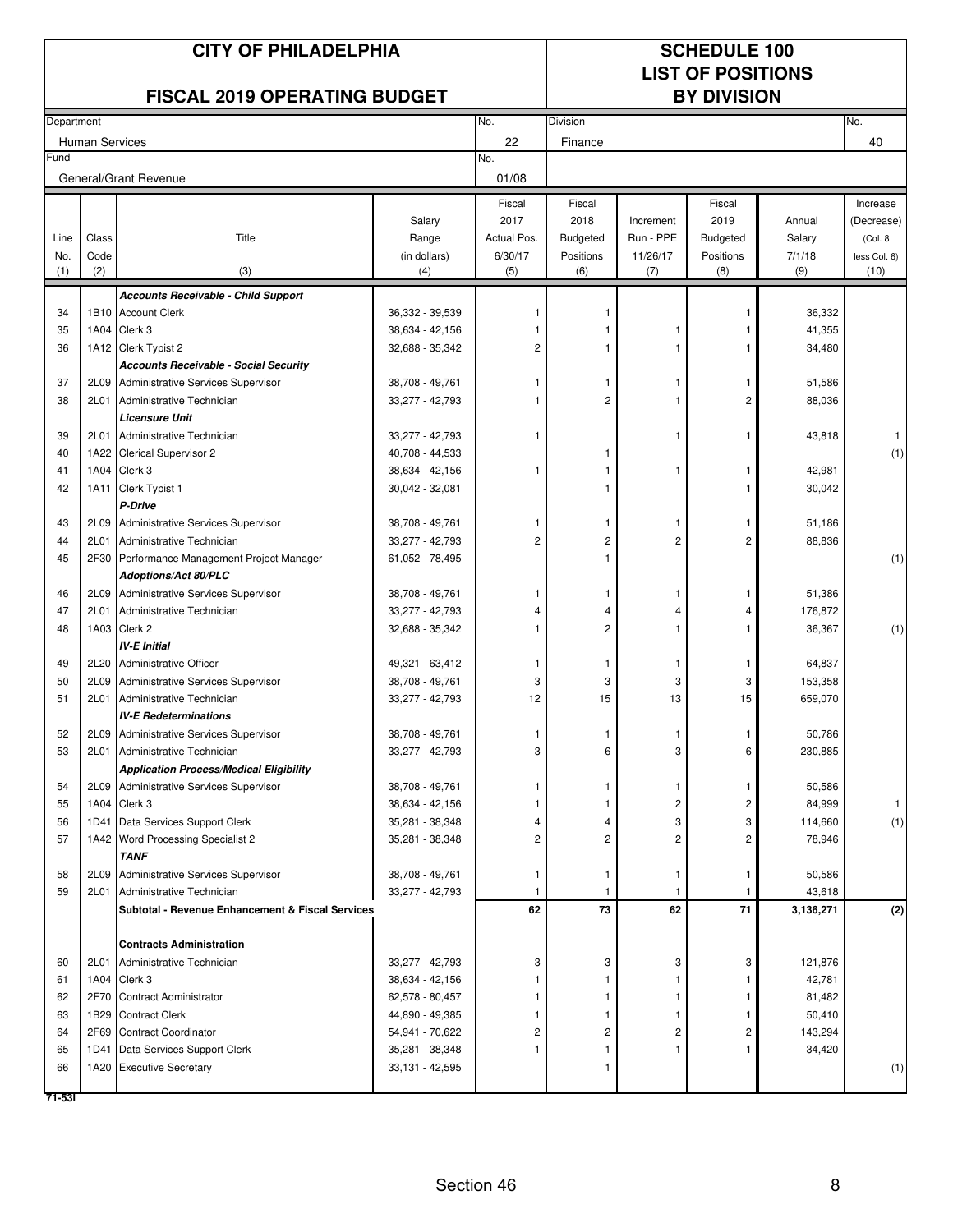|            |                | <b>CITY OF PHILADELPHIA</b>                                                      | <b>SCHEDULE 100</b><br><b>LIST OF POSITIONS</b> |                         |                         |                         |                         |                  |                      |
|------------|----------------|----------------------------------------------------------------------------------|-------------------------------------------------|-------------------------|-------------------------|-------------------------|-------------------------|------------------|----------------------|
|            |                | <b>FISCAL 2019 OPERATING BUDGET</b>                                              |                                                 |                         |                         |                         | <b>BY DIVISION</b>      |                  |                      |
| Department |                |                                                                                  |                                                 | No.                     | <b>Division</b>         |                         |                         |                  | No.                  |
| Fund       | Human Services |                                                                                  |                                                 | 22<br>No.               | Finance                 |                         |                         |                  | 40                   |
|            |                | General/Grant Revenue                                                            |                                                 | 01/08                   |                         |                         |                         |                  |                      |
|            |                |                                                                                  |                                                 | Fiscal                  | Fiscal                  |                         | Fiscal                  |                  | Increase             |
|            |                |                                                                                  | Salary                                          | 2017                    | 2018                    | Increment               | 2019                    | Annual           | (Decrease)           |
| Line       | Class          | Title                                                                            | Range                                           | Actual Pos.             | Budgeted                | Run - PPE               | Budgeted                | Salary           | (Col. 8)             |
| No.<br>(1) | Code<br>(2)    | (3)                                                                              | (in dollars)                                    | 6/30/17<br>(5)          | Positions<br>(6)        | 11/26/17<br>(7)         | Positions<br>(8)        | 7/1/18<br>(9)    | less Col. 6)<br>(10) |
|            |                |                                                                                  | (4)                                             |                         |                         |                         |                         |                  |                      |
| 67         |                | <b>Contracts Administration (cont'd)</b><br>5F22 Health Services Administrator 3 | 79,754 - 102,541                                | $\overline{1}$          | $\mathbf{1}$            | 1                       | 1                       | 103,766          |                      |
| 68         |                | 5A80 Social Services Program Analyst                                             | 48,116 - 61,866                                 | 4                       | $\overline{7}$          | 4                       | 6                       | 347,996          | (1)                  |
|            |                | Subtotal - Contracts Administration                                              |                                                 | 14                      | 18                      | 14                      | 16                      | 926,025          | (2)                  |
|            |                |                                                                                  |                                                 |                         |                         |                         |                         |                  |                      |
|            |                | <b>Audits</b>                                                                    |                                                 |                         |                         |                         |                         |                  |                      |
| 69         |                | 2A42 Auditor 2                                                                   | 48,116 - 61,866                                 | $\mathbf{1}$            | 1                       | 1                       | 1                       | 59,056           |                      |
| 70<br>71   |                | 1A04 Clerk 3<br>2A69 Contracts Audit Manager                                     | 38,634 - 42,156<br>67,091 - 86,256              | -1<br>$\mathbf{1}$      | 1<br>1                  | 1<br>1                  | 1                       | 40,434<br>87,281 |                      |
| 72         | 2A67           | <b>Contracts Audit Supervisor</b>                                                | 62,578 - 80,457                                 | $\overline{\mathbf{c}}$ | $\overline{\mathbf{c}}$ | $\overline{\mathbf{c}}$ | $\overline{\mathbf{c}}$ | 153,416          |                      |
| 73         | 2A65           | Contracts Auditor 1                                                              | 37,764 - 48,548                                 | 3                       | $\overline{\mathbf{c}}$ | 4                       | 4                       | 172,619          | $\overline{c}$       |
| 74         | 2A66           | <b>Contracts Auditor 2</b>                                                       | 48,116 - 61,866                                 | $\overline{4}$          | $\overline{4}$          | 5                       | 5                       | 287,526          | $\mathbf{1}$         |
| 75         | 2A05           | <b>Contracts Auditor Trainee</b>                                                 | 40,231 - 45,260                                 | $\overline{\mathbf{c}}$ | 3                       |                         |                         |                  | (3)                  |
|            |                | Subtotal - Audits                                                                |                                                 | 14                      | 14                      | 14                      | 14                      | 800,332          |                      |
|            |                |                                                                                  |                                                 |                         |                         |                         |                         |                  |                      |
|            |                | <b>Total - Finance</b>                                                           |                                                 | 110                     | 132                     | 111                     | 128                     | 6,502,469        | (4)                  |
|            |                |                                                                                  |                                                 |                         |                         |                         |                         |                  |                      |
| 71-531     |                |                                                                                  |                                                 |                         |                         |                         |                         |                  |                      |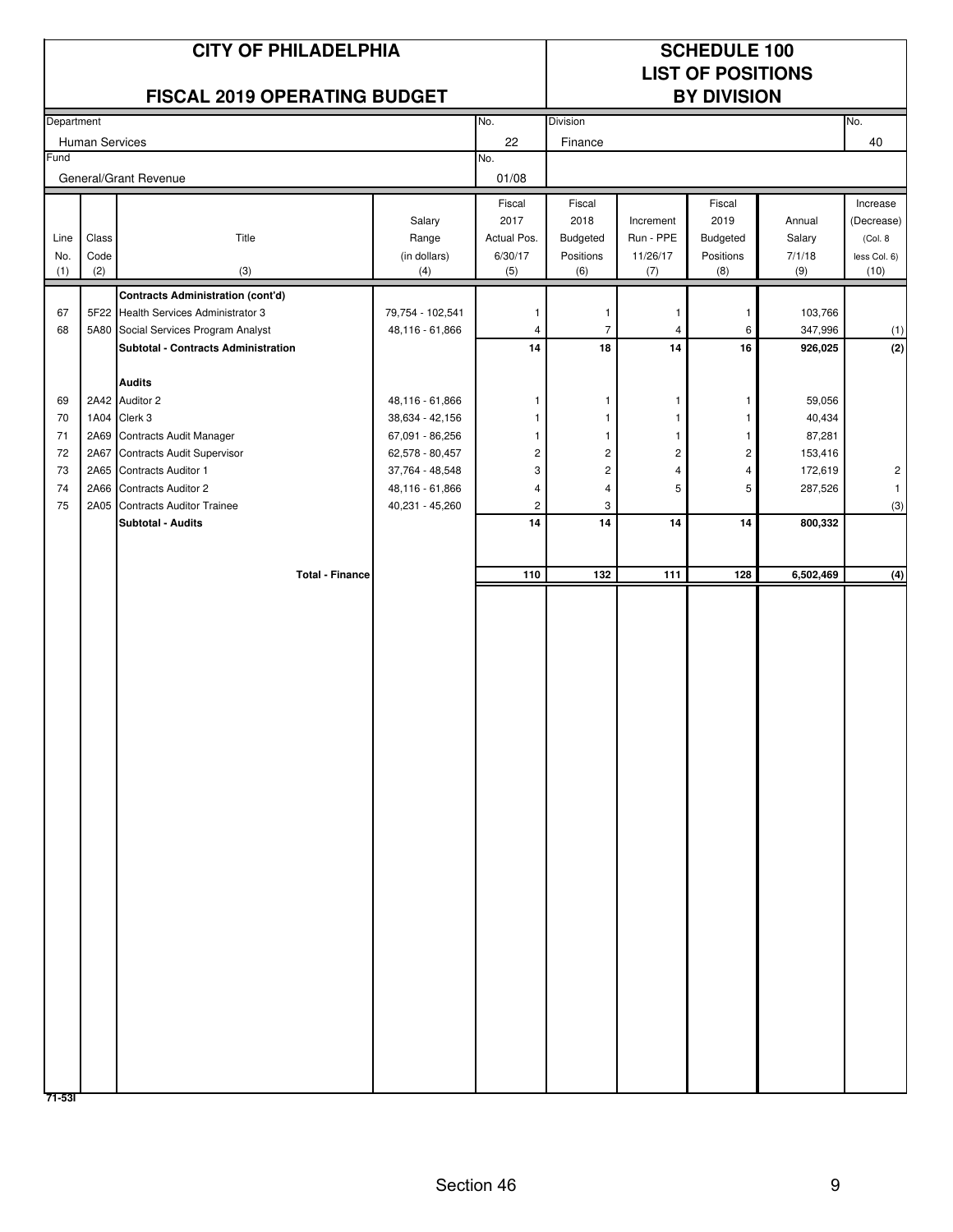|                                |                       | <b>CITY OF PHILADELPHIA</b><br><b>FISCAL 2019 OPERATING BUDGET</b> |           |                             |                                        |                                                 |                                                       |                                          | <b>SCHEDULE 100</b><br><b>LIST OF POSITIONS</b><br><b>BY DIVISION</b> |                                   |                                                   |
|--------------------------------|-----------------------|--------------------------------------------------------------------|-----------|-----------------------------|----------------------------------------|-------------------------------------------------|-------------------------------------------------------|------------------------------------------|-----------------------------------------------------------------------|-----------------------------------|---------------------------------------------------|
| Department                     |                       |                                                                    |           |                             | No.                                    | Division                                        |                                                       |                                          |                                                                       |                                   | No.                                               |
|                                | <b>Human Services</b> |                                                                    |           |                             | 22                                     | Finance                                         |                                                       |                                          |                                                                       |                                   | 40                                                |
| Fund                           |                       |                                                                    |           |                             | No.                                    |                                                 |                                                       |                                          |                                                                       |                                   |                                                   |
|                                |                       | General/Grants Revenue                                             |           |                             | 01/08                                  |                                                 |                                                       |                                          |                                                                       |                                   |                                                   |
| Line<br>No.<br>(1)             | Class<br>Code<br>(2)  | Title<br>(3)                                                       |           |                             | Salary<br>Range<br>(in dollars)<br>(4) | Fiscal<br>2017<br>Actual Pos.<br>6/30/17<br>(5) | Fiscal<br>2018<br><b>Budgeted</b><br>Positions<br>(6) | Increment<br>Run -PPE<br>11/26/17<br>(7) | Fiscal<br>2019<br><b>Budgeted</b><br>Positions<br>(8)                 | Annual<br>Salary<br>7/1/18<br>(9) | Inc.<br>(Dec.)<br>(Col. 8<br>less Col. 6)<br>(10) |
|                                |                       |                                                                    |           |                             |                                        |                                                 |                                                       |                                          |                                                                       |                                   |                                                   |
|                                |                       | <b>Total Full Time Positions</b>                                   |           |                             |                                        | 110                                             | 132                                                   | 111                                      | 128                                                                   | 6,502,469                         | (4)                                               |
|                                |                       |                                                                    |           |                             |                                        |                                                 |                                                       |                                          |                                                                       |                                   |                                                   |
|                                |                       | Lump Sum Payments                                                  |           |                             |                                        |                                                 |                                                       |                                          |                                                                       | 98,109                            |                                                   |
|                                |                       |                                                                    |           |                             |                                        |                                                 |                                                       |                                          |                                                                       |                                   |                                                   |
|                                |                       | Overtime<br>Regular<br>Holiday                                     |           |                             |                                        |                                                 |                                                       |                                          |                                                                       | 238,164<br>2,250                  |                                                   |
|                                |                       |                                                                    |           |                             |                                        |                                                 |                                                       |                                          |                                                                       |                                   |                                                   |
|                                |                       | Shift Differential                                                 |           |                             |                                        |                                                 |                                                       |                                          |                                                                       | 1,477                             |                                                   |
|                                |                       |                                                                    |           |                             |                                        |                                                 |                                                       |                                          |                                                                       |                                   |                                                   |
|                                |                       | Sick Pay                                                           |           |                             |                                        |                                                 |                                                       |                                          |                                                                       | 17,012                            |                                                   |
|                                |                       |                                                                    |           |                             |                                        |                                                 |                                                       |                                          |                                                                       |                                   |                                                   |
|                                |                       |                                                                    |           |                             |                                        |                                                 |                                                       |                                          |                                                                       |                                   |                                                   |
|                                |                       | <b>Total Gross Requirements</b>                                    |           |                             |                                        | 110                                             | 132                                                   | 111                                      | 128                                                                   | 6,859,481                         | (4)                                               |
|                                |                       | Plus: Earned Increment                                             |           |                             |                                        |                                                 |                                                       |                                          |                                                                       | 34,296                            |                                                   |
|                                |                       | Plus: Longevity                                                    |           |                             |                                        |                                                 |                                                       |                                          |                                                                       | 1,783                             |                                                   |
|                                |                       | Less: (Vacancy Allowance)                                          |           |                             |                                        |                                                 |                                                       |                                          |                                                                       | (283, 475)                        |                                                   |
|                                |                       |                                                                    |           | <b>Total Budget Request</b> | <b>Summary of Personal Services</b>    |                                                 |                                                       |                                          |                                                                       | 6,612,085                         |                                                   |
|                                |                       |                                                                    |           | Fiscal 2017                 |                                        | Fiscal 2018                                     |                                                       |                                          | Fiscal 2019                                                           | Inc. $/$ (Dec.)                   | Inc. $/$ (Dec.)                                   |
| Line                           |                       |                                                                    | Actual    | Actual                      | Budgeted                               | Estimated                                       | Increment                                             | Budgeted                                 | Department                                                            | in Require.                       | in Bud. Pos.                                      |
| No.                            |                       | Category                                                           | Positions | Obligations                 | Positions                              | Obligations                                     | Run -PPE                                              | Positions                                | Request                                                               | (Col.9                            | (Col. 8                                           |
|                                |                       |                                                                    | 6/30/17   |                             |                                        |                                                 | 11/26/17                                              |                                          |                                                                       | less Col. 6)                      | less Col. 5)                                      |
| (1)                            |                       | (2)                                                                | (3)       | (4)                         | (5)                                    | (6)                                             | (7)                                                   | (8)                                      | (9)                                                                   | (10)                              | (11)                                              |
| $\mathbf{1}$<br>$\overline{c}$ | Lump Sum              | Full Time - Civilian                                               | 110       |                             | 132                                    | 98,109<br>6,338,380                             |                                                       | 128                                      | 98,109<br>6,255,073                                                   | (83, 307)                         |                                                   |
| 3                              |                       | Full Time - Uniform                                                |           |                             |                                        |                                                 | 111                                                   |                                          |                                                                       |                                   | (4)                                               |
| 4                              |                       | Bonus, Gross Adj.                                                  |           |                             |                                        |                                                 |                                                       |                                          |                                                                       |                                   |                                                   |
| 5                              |                       | PT, Temp/Seas, Bd, SCG                                             |           |                             |                                        |                                                 |                                                       |                                          |                                                                       |                                   |                                                   |
| 6                              |                       | Overtime - Civilian                                                |           |                             |                                        | 238,164                                         |                                                       |                                          | 238,164                                                               |                                   |                                                   |
| $\overline{7}$                 |                       | Overtime - Uniform                                                 |           |                             |                                        |                                                 |                                                       |                                          |                                                                       |                                   |                                                   |
| 8                              |                       | Holiday Overtime - Civilian                                        |           |                             |                                        | 2,250                                           |                                                       |                                          | 2,250                                                                 |                                   |                                                   |
| 9                              |                       | <b>Unused Uniform Leave</b>                                        |           |                             |                                        |                                                 |                                                       |                                          |                                                                       |                                   |                                                   |
| 10                             | Shift/Stress          |                                                                    |           |                             |                                        | 1,477                                           |                                                       |                                          | 1,477                                                                 |                                   |                                                   |
| 11                             |                       | H&L, IOD, LT-Sick                                                  |           |                             |                                        | 17,012                                          |                                                       |                                          | 17,012                                                                |                                   |                                                   |
| 12                             |                       |                                                                    |           |                             |                                        |                                                 |                                                       |                                          |                                                                       |                                   |                                                   |
|                                |                       | Total                                                              | 110       |                             | 132                                    | 6,695,392                                       | 111                                                   | 128                                      | 6,612,085                                                             | (83, 307)                         | (4)                                               |

**71-53J**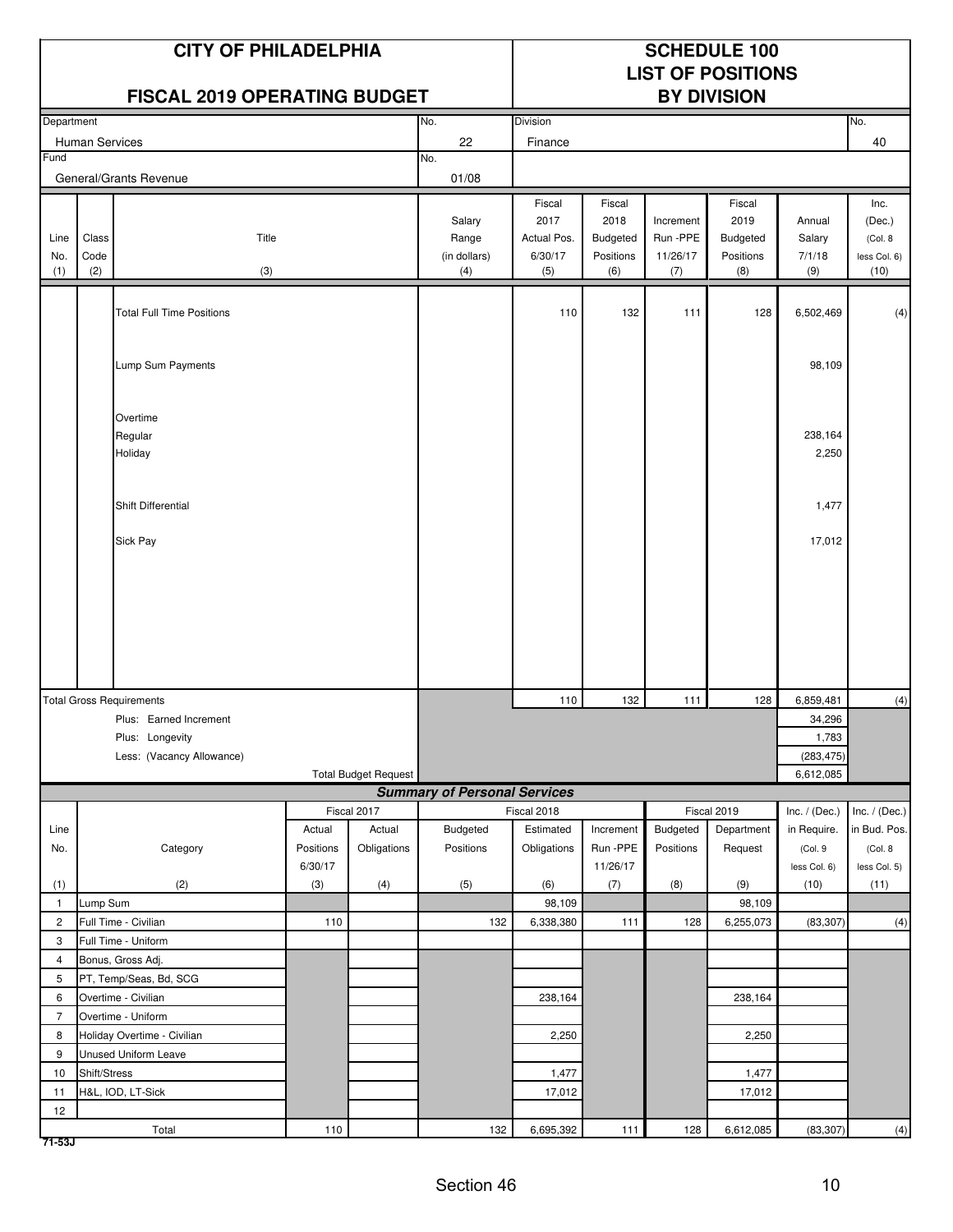#### **DIVISION SUMMARY**

### **FISCAL 2019 OPERATING BUDGET**

| Department              | INo.  | <b>Division</b>               | No. |  |  |  |  |
|-------------------------|-------|-------------------------------|-----|--|--|--|--|
| <b>Human Services</b>   | 22    | Administration and Management | 44  |  |  |  |  |
| Fund                    | INo.  |                               |     |  |  |  |  |
| General/Grants Revenue  | 01/08 |                               |     |  |  |  |  |
| <b>Major Objectives</b> |       |                               |     |  |  |  |  |

The Division of Administration and Management consists of the Commissioner's Office, Administration and Management, and DHS University.

The Commissioner's Office comprises the senior leadership of the Department, the Commissioner's Action Response Office (CARO), and Communications.

Administration and Management provides administrative and logistical support to the Department through the efforts of two units: Administrative Support and Human Resources.

DHS University provides professional development and technical assistance to DHS and Community Umbrella Agency staff as well as providers throughout the Philadelphia child welfare system.

|       |                                      |             | <b>Summary by Class</b>     |                              |                 |                    |
|-------|--------------------------------------|-------------|-----------------------------|------------------------------|-----------------|--------------------|
|       |                                      |             |                             |                              |                 |                    |
|       |                                      | Fiscal 2017 | Fiscal 2018                 | Fiscal 2018                  | Fiscal 2019     | Increase           |
| Class | Description                          | Actual      | Original                    | Estimated<br>Proposed        |                 | or                 |
|       |                                      | Obligations | Appropriations              | Obligations<br><b>Budget</b> |                 | (Decrease)         |
| (1)   | (2)                                  | (3)         | (4)                         | (5)                          | (6)             | (7)                |
| 100   | <b>Employee Compensation</b>         |             |                             |                              |                 |                    |
| a)    | <b>Personal Services</b>             | 17,067,121  | 9,512,920                   | 9,512,920                    | 9,299,839       | (213, 081)         |
| b)    | <b>Employee Benefits</b>             | 8,196,032   | 3,397,504                   | 2,853,876                    | 2,789,952       | (63, 924)          |
| 200   | <b>Purchase of Services</b>          | 11,759,092  | 3,011,380                   | 3,310,831                    | 3,366,573       | 55,742             |
| 300   | <b>Materials and Supplies</b>        | 3,421       | 46,835                      | 46,835                       | 46,835          |                    |
| 400   | Equipment                            | 813,930     | 60,000                      | 59,997                       | 260,000         | 200,003            |
| 500   | Contributions, Indemnities and Taxes |             |                             |                              |                 |                    |
| 700   | <b>Debt Service</b>                  |             |                             |                              |                 |                    |
| 800   | Payments to Other Funds              |             |                             |                              |                 |                    |
| 900   | Advances and Misc. Payments          |             |                             |                              |                 |                    |
|       | Total                                | 37,839,596  | 16,028,639                  | 15,784,459                   | 15,763,199      | (21, 260)          |
|       |                                      |             | <b>Summary of Positions</b> |                              |                 |                    |
|       |                                      |             |                             |                              |                 |                    |
|       |                                      | Actual      | Fiscal 2018                 | Increment                    | Fiscal 2019     | Increase           |
|       |                                      | Positions   | <b>Budgeted</b>             | Run                          | <b>Budgeted</b> | (Decrease)         |
| Code  | Category                             | 6/30/17     | Positions                   | PPE 11/26/17                 | Positions       | Col. 6 less Col. 4 |
| (1)   | (2)                                  | (3)         | (4)                         | (5)                          | (6)             | (7)                |
| 101   | Full Time - Civilian                 | 144         | 166                         | 137                          | 166             |                    |
| 105   | Full Time - Uniform                  |             |                             |                              |                 |                    |
|       | Total                                | 144         | 166                         | 137                          | 166             |                    |

**71-53F**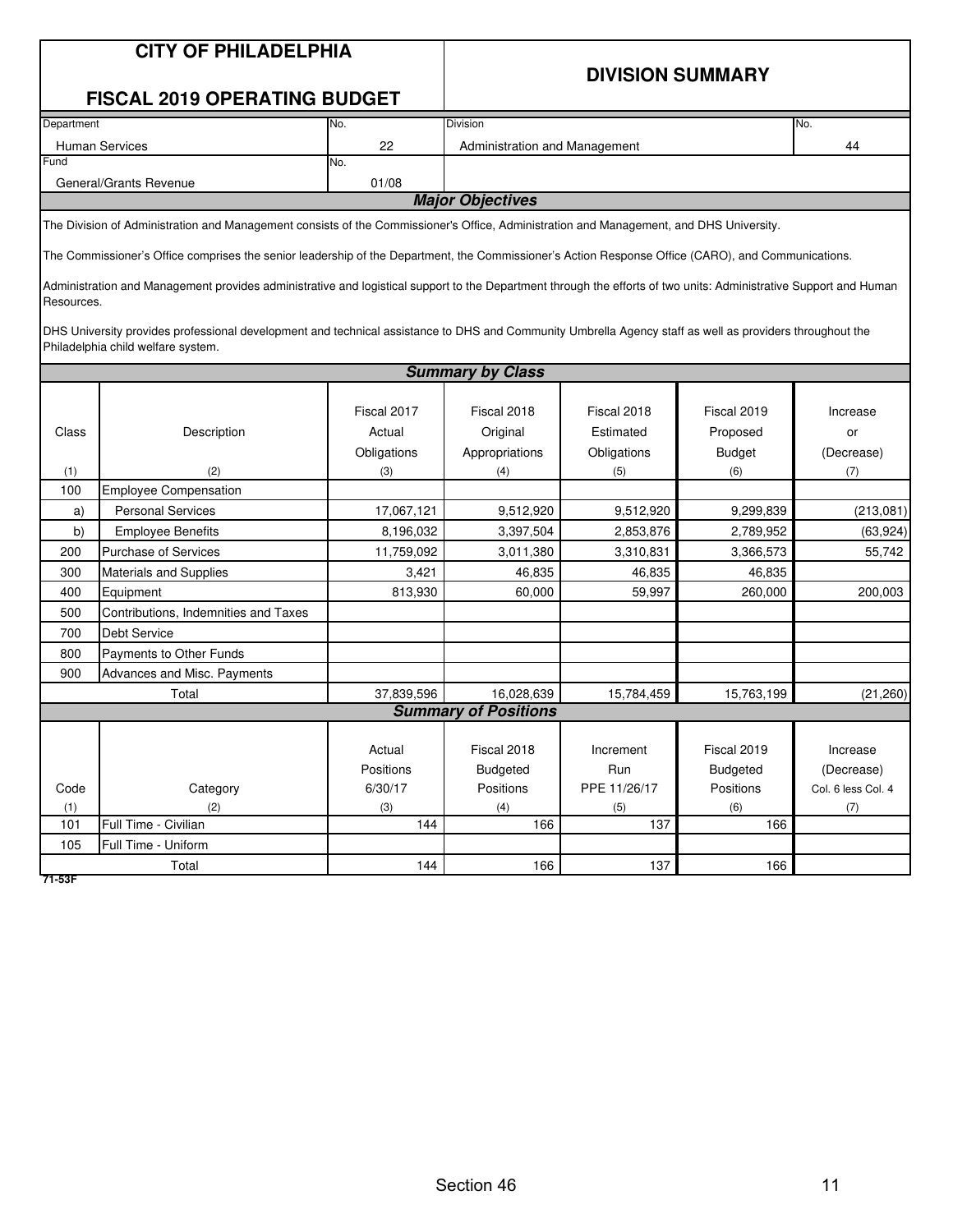|            |                       | <b>CITY OF PHILADELPHIA</b><br><b>FISCAL 2019 OPERATING BUDGET</b>       |                                    |              | <b>SCHEDULE 100</b><br><b>LIST OF POSITIONS</b><br><b>BY DIVISION</b> |                               |                 |                   |                |
|------------|-----------------------|--------------------------------------------------------------------------|------------------------------------|--------------|-----------------------------------------------------------------------|-------------------------------|-----------------|-------------------|----------------|
| Department |                       |                                                                          |                                    | No.          | <b>Division</b>                                                       |                               |                 |                   | No.            |
|            | <b>Human Services</b> |                                                                          |                                    | 22           |                                                                       | Administration and Management |                 |                   | 44             |
| Fund       |                       | General/Grants Revenue                                                   |                                    | No.<br>01/08 |                                                                       |                               |                 |                   |                |
|            |                       |                                                                          |                                    | Fiscal       | Fiscal                                                                |                               | Fiscal          |                   | Increase       |
|            |                       |                                                                          | Salary                             | 2017         | 2018                                                                  | Increment                     | 2019            | Annual            | (Decrease)     |
| Line       | Class                 | Title                                                                    | Range                              | Actual Pos.  | <b>Budgeted</b>                                                       | Run - PPE                     | <b>Budgeted</b> | Salary            | (Col. 8)       |
| No.        | Code                  |                                                                          | (in dollars)                       | 6/30/17      | Positions                                                             | 11/26/17                      | Positions       | 7/1/18            | less Col. 6)   |
| (1)        | (2)                   | (3)                                                                      | (4)                                | (5)          | (6)                                                                   | (7)                           | (8)             | (9)               | (10)           |
|            |                       | <b>Commissioner's Office</b>                                             |                                    |              |                                                                       |                               |                 |                   |                |
| -1         | 2L11                  | <b>Administrative Assistant</b>                                          | 38,708 - 49,761                    |              |                                                                       |                               |                 | 49,761            |                |
| 2          | 2L01                  | Administrative Technician                                                | 33,277 - 42,793                    | 1            |                                                                       |                               |                 |                   |                |
| 3          |                       | 1A02 Clerk 1                                                             | 30,042 - 32,081                    |              |                                                                       |                               |                 | 30,042            |                |
| 4          |                       | 1A04 Clerk 3                                                             | 38,634 - 42,156                    |              |                                                                       |                               |                 | 38,634            |                |
| 5          | 1A17                  | Clerk Stenographer 3                                                     | 33,131 - 42,595                    | 1            |                                                                       |                               |                 | 44,220            |                |
| 6          | C350                  | Commissioner                                                             | 180,000                            |              |                                                                       |                               |                 | 180,000           |                |
| 7          | D514                  | Director of Communications                                               | 90,000                             |              |                                                                       |                               |                 | 90,000            |                |
| 8          | 2L18                  | <b>Executive Assistant</b>                                               | 62,578 - 80,457                    |              |                                                                       |                               |                 | 82,082            |                |
| 9          |                       | E706 Executive Coordinator                                               | 60,000                             |              |                                                                       |                               |                 | 60,000            |                |
| 10         |                       | 1A20 Executive Secretary                                                 | 33,131 - 42,595                    |              |                                                                       |                               |                 | 41,047            | 1              |
| 11         |                       | F393 First Deputy Commissioner                                           | 130,000                            |              |                                                                       |                               |                 | 130,000           |                |
| 12<br>13   |                       | 5A80 Social Service Program Analyst<br>1A42 Word Processing Specialist 2 | 48,116 - 61,866                    | 3<br>1       | 3<br>1                                                                | 3                             | 3               | 188,273<br>39,973 |                |
|            |                       | Subtotal - Commissioner's Office                                         | 35,281 - 38,348                    | 12           | 12                                                                    | 12                            | 14              | 974,032           | $\mathbf{2}$   |
|            |                       |                                                                          |                                    |              |                                                                       |                               |                 |                   |                |
|            |                       | <b>Deputy Commissioner's Office</b>                                      |                                    |              |                                                                       |                               |                 |                   |                |
| 14         |                       | D250 Deputy Commissioner                                                 | 115,000                            | 1            | -1                                                                    |                               |                 | 115,000           |                |
| 15         |                       | 2L03 Management Trainee                                                  | 35,099 - 45,126                    |              | 1                                                                     |                               |                 |                   | (1)            |
| 16         |                       | P588 Project Manager                                                     | 93,357                             | 1            |                                                                       | 1                             |                 | 93,357            |                |
| 17         |                       | 1A18 Secretary                                                           | 35,281 - 38,348                    | 1            | 1                                                                     | 1                             | 1               | 39,173            |                |
|            |                       | Subtotal - Deputy Commissioner Office                                    |                                    | 3            | 3                                                                     | 3                             | $\mathbf{2}$    | 247,530           | (1)            |
|            |                       | <b>Administrative Services</b>                                           |                                    |              |                                                                       |                               |                 |                   |                |
|            |                       | Logistics/Special Projects                                               |                                    |              |                                                                       |                               |                 |                   |                |
| 18         |                       | 2L10 Administrative Assistant                                            | 37,764 - 48,548                    | 1            | 1                                                                     | 1                             | 1               | 50.173            |                |
| 19         |                       | 2N04 Administrative Services Director 2                                  | 71,597 - 92,059                    |              |                                                                       |                               |                 | 93,484            |                |
| 20         |                       | 2L08 Administrative Services Supervisor                                  | 38,708 - 49,761                    |              |                                                                       |                               |                 | 50,786            |                |
| 21         |                       | 2L32 Administrative Specialist 2                                         | 48,116 - 61,866                    |              | 2                                                                     |                               | 2               | 111,207           |                |
| 22         | 7D01                  | General Departmental Worker                                              | 31,467 - 33,771                    |              |                                                                       |                               |                 | 31,467            |                |
| 23         |                       | 7A03 Semiskilled Laborer                                                 | 35,281 - 38,348                    |              |                                                                       |                               |                 |                   | (1)            |
|            |                       | Procurement                                                              |                                    |              |                                                                       |                               |                 |                   |                |
| 24         |                       | 1B10 Account Clerk                                                       | 36,332 - 39,539                    |              |                                                                       |                               |                 | 40,564            |                |
| 25         | 2L09                  | Administrative Services Supervisor                                       | 38,708 - 49,761                    |              |                                                                       |                               |                 | 51,386            |                |
| 26         |                       | 1A22 Clerical Supervisor 2                                               | 40,708 - 44,533                    |              |                                                                       |                               |                 | 45,958            | 1              |
| 27         |                       | 1A04 Clerk 3                                                             | 38,634 - 42,156                    | 2            | 3                                                                     |                               | 2               | 81,615            | (1)            |
| 28         |                       | 7A03 Semiskilled Laborer                                                 | 35,281 - 38,348                    | 3            | $\overline{\mathbf{c}}$                                               | 3                             | 3               | 115,052           | 1 <sup>1</sup> |
| 29         |                       | 1A42 Word Processing Specialist 2                                        | 35,281 - 38,348                    |              |                                                                       |                               |                 |                   | (1)            |
|            |                       | <b>Transportation</b>                                                    |                                    |              |                                                                       |                               |                 |                   |                |
| 30<br>31   |                       | 1B10 Account Clerk<br>1A22 Clerical Supervisor 2                         | 36,332 - 39,539                    |              | 1<br>2                                                                |                               |                 | 37,662<br>45,758  |                |
| 32         |                       | 1A02 Clerk 1                                                             | 40,708 - 44,533<br>30,042 - 32,081 |              |                                                                       |                               |                 |                   | (1)<br>(1)     |
| 33         |                       | 1A11 Clerk Typist 1                                                      | 30,042 - 32,081                    |              |                                                                       |                               |                 | 30,042            | 1.             |
| 34         |                       | 1A12 Clerk Typist 2                                                      | 32,688 - 35,342                    |              | 1                                                                     |                               |                 | 36,167            |                |
| 35         |                       | 1A91 Departmental Aide                                                   | 29,012 - 30,907                    | 1            |                                                                       |                               |                 | 31,732            | 1 <sub>1</sub> |
| 36         |                       | 7A03 Semiskilled Laborer                                                 | 35,281 - 38,348                    | 3            | 4                                                                     |                               |                 | 153,200           |                |
| 71-531     |                       |                                                                          |                                    |              |                                                                       |                               |                 |                   |                |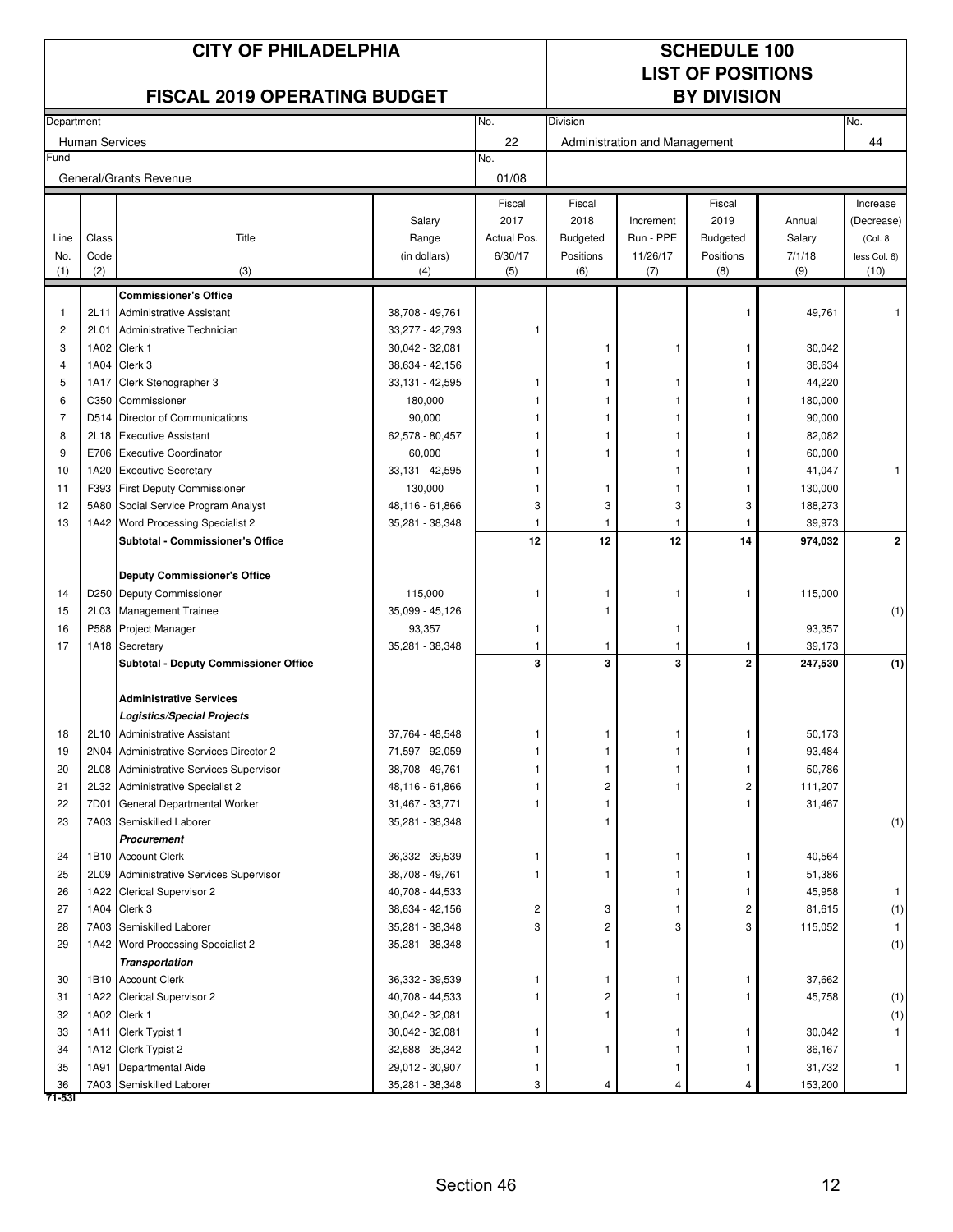|            |                       | <b>CITY OF PHILADELPHIA</b>                                                    |                 |                |                 | <b>SCHEDULE 100</b><br><b>LIST OF POSITIONS</b> |                    |                     |                |
|------------|-----------------------|--------------------------------------------------------------------------------|-----------------|----------------|-----------------|-------------------------------------------------|--------------------|---------------------|----------------|
|            |                       | <b>FISCAL 2019 OPERATING BUDGET</b>                                            |                 |                |                 |                                                 | <b>BY DIVISION</b> |                     |                |
| Department |                       |                                                                                |                 | No.            | <b>Division</b> |                                                 |                    |                     | No.            |
|            | <b>Human Services</b> |                                                                                |                 | 22             |                 | Administration and Management                   |                    |                     | 44             |
| Fund       |                       | General/Grants Revenue                                                         |                 | No.<br>01/08   |                 |                                                 |                    |                     |                |
|            |                       |                                                                                |                 | Fiscal         | Fiscal          |                                                 | Fiscal             |                     | Increase       |
|            |                       |                                                                                | Salary          | 2017           | 2018            | Increment                                       | 2019               | Annual              | (Decrease)     |
| Line       | Class                 | Title                                                                          | Range           | Actual Pos.    | <b>Budgeted</b> | Run - PPE                                       | <b>Budgeted</b>    | Salary              | (Col. 8)       |
| No.        | Code                  |                                                                                | (in dollars)    | 6/30/17        | Positions       | 11/26/17                                        | Positions          | 7/1/18              | less Col. 6)   |
| (1)        | (2)                   | (3)                                                                            | (4)             | (5)            | (6)             | (7)                                             | (8)                | (9)                 | (10)           |
|            |                       | <b>FSP Processing</b>                                                          |                 |                |                 |                                                 |                    |                     |                |
| 37         |                       | 1A22 Clerical Supervisor 2                                                     | 40,708 - 44,533 | 1              |                 |                                                 |                    | 45,758              |                |
| 38         |                       | 1A11 Clerk Typist 1                                                            | 30,042 - 32,081 |                |                 |                                                 |                    |                     | (1)            |
| 39         |                       | 1A12 Clerk Typist 2                                                            | 32,688 - 35,342 | -1             |                 |                                                 | 1                  | 34,435              |                |
| 40         |                       | 1A42 Word Processing Specialist 2                                              | 35,281 - 38,348 | 2              | 2               | $\overline{2}$                                  | $\overline{c}$     | 79,346              |                |
|            |                       | <b>Bixler/FSP Processing/Word Processing</b>                                   |                 |                |                 |                                                 |                    |                     |                |
| 41         |                       | 2L20 Administrative Officer                                                    | 49,321 - 63,412 | 1              | 1               |                                                 | 1                  | 65,037              |                |
| 42         | 2L09                  | Administrative Services Supervisor                                             | 38,708 - 49,761 |                |                 |                                                 |                    | 50,786              |                |
| 43         | 1A22                  | <b>Clerical Supervisor 2</b>                                                   | 40,708 - 44,533 |                |                 |                                                 |                    | 45,758              |                |
| 44         |                       | 1A12 Clerk Typist 2                                                            | 32,688 - 35,342 | 2              | 2               | 2                                               | $\overline{c}$     | 69,777              |                |
| 45         |                       | 1A91 Departmental Aide                                                         | 29,012 - 30,907 |                |                 |                                                 |                    | 31,732              |                |
| 46         |                       | 1A42 Word Processing Specialist 2                                              | 35,281 - 38,348 | 4              | 4               | 3                                               | 4                  | 154,200             |                |
|            |                       | <b>Record Room</b>                                                             |                 |                |                 |                                                 |                    |                     |                |
| 47         |                       | 2L08 Administrative Services Supervisor                                        | 38,708 - 49,761 | 1              |                 |                                                 | 1                  | 50,786              |                |
| 48         | 1A21                  | Clerical Supervisor 1                                                          | 36,332 - 39,539 |                |                 |                                                 | 1                  | 39,093              |                |
| 49         |                       | 1A12 Clerk Typist 2                                                            | 32,688 - 35,342 | 3              | 3               | 3                                               | 3                  | 118,719             |                |
| 50         | 7D01                  | General Departmental Worker                                                    | 31,467 - 33,771 |                |                 |                                                 |                    |                     | (1)            |
| 51         |                       | 7A03 Semiskilled Laborer                                                       | 35,281 - 38,348 | 2              |                 | 3                                               | 3                  | 110,568             | $\overline{2}$ |
| 52         |                       | 1A42 Word Processing Specialist 2                                              | 35,281 - 38,348 | 5              | 5               | 5                                               | 5                  | 197,265             |                |
|            |                       | <b>Records Management</b>                                                      |                 |                |                 |                                                 |                    |                     |                |
| 53         |                       | 1A11 Clerk Typist 1                                                            | 30,042 - 32,081 |                | 2               | 2                                               | 2                  | 61,432              |                |
| 54         |                       | 1A12 Clerk Typist 2                                                            | 32,688 - 35,342 |                | 6               | 4                                               | 5                  | 169,524             | (1)            |
| 55         |                       | 1A04 Clerk 3                                                                   | 38,634 - 42,156 | $\overline{2}$ | $\overline{2}$  |                                                 |                    |                     | (2)            |
| 56         |                       | 1A22 Clerical Supervisor 2                                                     | 40,708 - 44,533 |                |                 | 2                                               | 2                  | 91,116              | $\overline{c}$ |
| 57         |                       | 1A42 Word Processing Specialist 2<br><b>Subtotal - Administrative Services</b> | 35,281 - 38,348 | 1<br>54        | 1<br>62         | 55                                              | 60                 | 39,173<br>2,460,758 |                |
|            |                       |                                                                                |                 |                |                 |                                                 |                    |                     | (2)            |
|            |                       | <b>Human Resources</b>                                                         |                 |                |                 |                                                 |                    |                     |                |
| 58         |                       | 1B10 Account Clerk                                                             | 36,332 - 39,539 | 1              | 1               |                                                 | -1                 | 36,332              |                |
| 59         |                       | 2L10 Administrative Assistant                                                  | 37,764 - 48,548 |                |                 | 1                                               |                    | 49,773              |                |
| 60         |                       | 2L20 Administrative Officer                                                    | 49,321 - 63,412 |                | 1               |                                                 | 1                  | 65,037              |                |
| 61         | 2L01                  | Administrative Technician                                                      | 33,277 - 42,793 | 2              | 2               |                                                 | 2                  | 76,895              |                |
| 62         |                       | 1A22 Clerical Supervisor 2                                                     | 40,708 - 44,533 |                |                 |                                                 |                    | 45,358              |                |
| 63         |                       | 1A02 Clerk 1                                                                   | 30,042 - 32,081 |                |                 |                                                 |                    | 30,042              |                |
| 64         |                       | 1A04 Clerk 3                                                                   | 38,634 - 42,156 | 6              | 2               |                                                 | 7                  | 290,209             | 5              |
| 65         |                       | 1B25 Departmental Payroll Clerk                                                | 36,332 - 39,539 | 2              | 5               |                                                 |                    | 39,093              | (4)            |
| 66         |                       | 1B27 Departmental Payroll Supervisor 2                                         | 41,745 - 45,748 |                |                 |                                                 |                    | 46,973              |                |
| 67         |                       | 2H58 SR Departmental Human Resources Associate                                 | 54,941 - 70,622 |                |                 |                                                 |                    | 71,647              |                |
| 68         |                       | 2H13 Departmental Human Resources Manager 3                                    | 71,597 - 92,059 |                |                 |                                                 |                    | 86,941              |                |
| 69         |                       | 2H90 Human Resource Professional                                               | 35,099 - 49,761 | 1              | 5               |                                                 | 1                  | 35,099              | (4)            |
| 70         |                       | 2H91 Human Resource Professional 2                                             | 49,321 - 63,412 | 5              |                 | 4                                               | 4                  | 250,070             |                |
| 71         | 4J60                  | Industrial Hygienist                                                           | 58,456 - 75,151 |                | -1              |                                                 |                    | 75,776              |                |
|            |                       | Subtotal - Human Resources                                                     |                 | 25             | 23              | 21                                              | 24                 | 1,199,245           | 1              |
|            |                       |                                                                                |                 |                |                 |                                                 |                    |                     |                |
| 71-531     |                       |                                                                                |                 |                |                 |                                                 |                    |                     |                |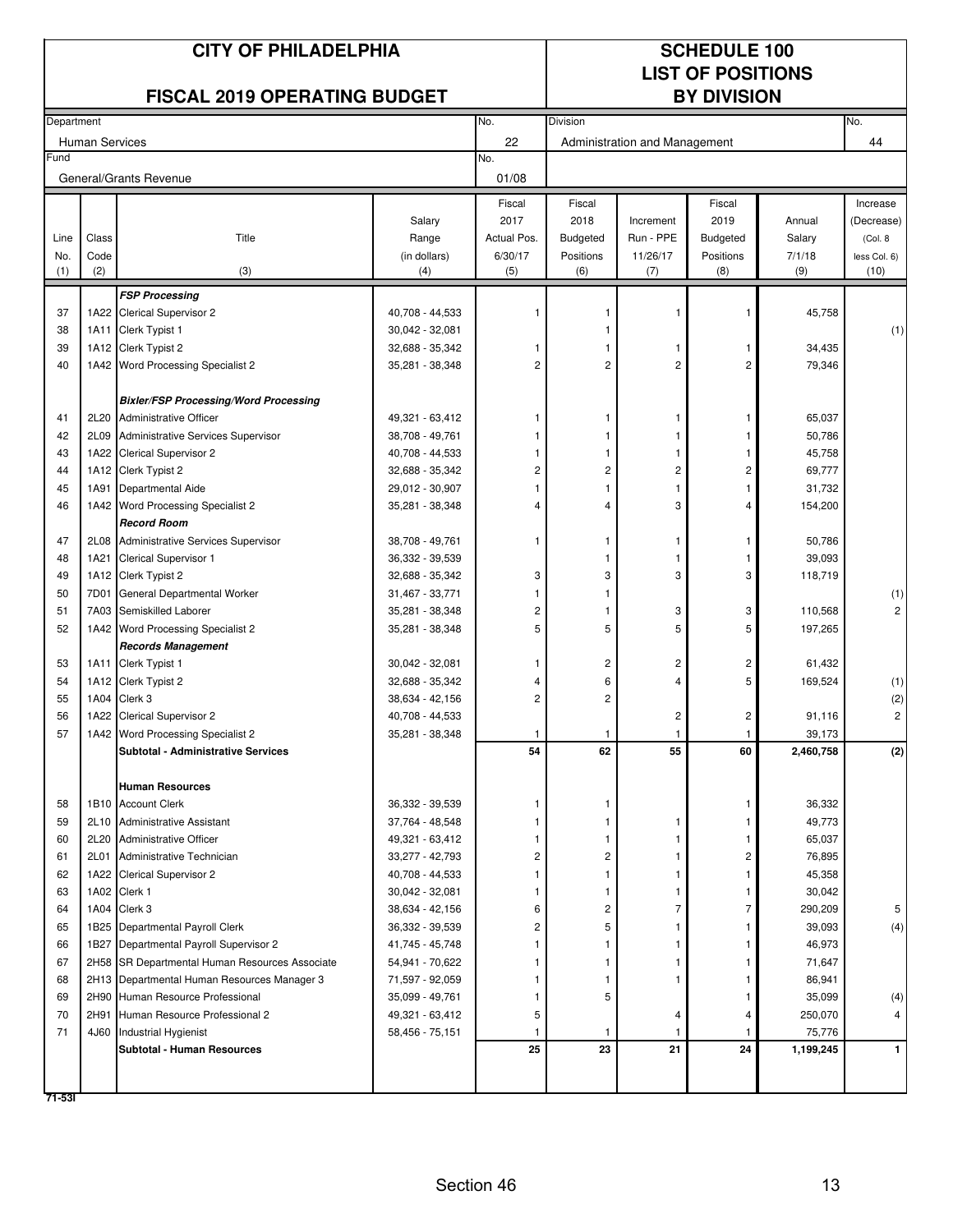|             | <b>CITY OF PHILADELPHIA</b><br><b>FISCAL 2019 OPERATING BUDGET</b> |                                                                                           |                                    |                        | <b>SCHEDULE 100</b><br><b>LIST OF POSITIONS</b><br><b>BY DIVISION</b> |                               |                              |                      |                         |
|-------------|--------------------------------------------------------------------|-------------------------------------------------------------------------------------------|------------------------------------|------------------------|-----------------------------------------------------------------------|-------------------------------|------------------------------|----------------------|-------------------------|
| Department  |                                                                    |                                                                                           |                                    | No.                    | Division                                                              |                               |                              |                      | No.                     |
|             | <b>Human Services</b>                                              |                                                                                           |                                    | 22                     |                                                                       | Administration and Management |                              |                      | 44                      |
| Fund        |                                                                    |                                                                                           |                                    | No.                    |                                                                       |                               |                              |                      |                         |
|             |                                                                    | General/Grants Revenue                                                                    |                                    | 01/08                  |                                                                       |                               |                              |                      |                         |
|             |                                                                    |                                                                                           |                                    | Fiscal                 | Fiscal                                                                |                               | Fiscal                       |                      | Increase                |
|             |                                                                    |                                                                                           | Salary                             | 2017                   | 2018                                                                  | Increment                     | 2019                         | Annual               | (Decrease)              |
| Line<br>No. | Class<br>Code                                                      | Title                                                                                     | Range<br>(in dollars)              | Actual Pos.<br>6/30/17 | <b>Budgeted</b><br>Positions                                          | Run - PPE<br>11/26/17         | <b>Budgeted</b><br>Positions | Salary<br>7/1/18     | (Col. 8<br>less Col. 6) |
| (1)         | (2)                                                                | (3)                                                                                       | (4)                                | (5)                    | (6)                                                                   | (7)                           | (8)                          | (9)                  | (10)                    |
|             |                                                                    | <b>DHS University (DHSU)</b>                                                              |                                    |                        |                                                                       |                               |                              |                      |                         |
|             |                                                                    | <b>Administration</b>                                                                     |                                    |                        |                                                                       |                               |                              |                      |                         |
| 72          |                                                                    | C203 Chief Learning Officer                                                               | 110,000                            | 1                      |                                                                       | 1                             |                              | 110,000              |                         |
| 73          |                                                                    | 1A12 Clerk Typist 2                                                                       | 32,688 - 35,342                    |                        |                                                                       |                               |                              | 32,688               |                         |
| 74          |                                                                    | <b>Initial &amp; Ongoing Professional Development</b><br>2L32 Administrative Specialist 2 | 48,116 - 61,866                    |                        |                                                                       |                               |                              |                      | (1)                     |
| 75          | 2L01                                                               | Administrative Technician                                                                 | 33,277 - 42,793                    | $\overline{c}$         | 2                                                                     | 1                             | 2                            | 76,895               |                         |
| 76          |                                                                    | 1A02 Clerk 1                                                                              | 30,042 - 32,081                    | -1                     |                                                                       |                               | 1                            | 32,081               |                         |
| 77          |                                                                    | 5A53 Human Services Staff Services Director                                               | 91,151 - 102,541                   |                        |                                                                       |                               |                              | 104,366              |                         |
| 78          |                                                                    | 5A09 Human Services Program Administrator                                                 | 67,091 - 86,256                    | $\overline{c}$         | 2                                                                     | 2                             | 2                            | 175,962              |                         |
| 79          |                                                                    | 1A18 Secretary                                                                            | 35,281 - 38,348                    | -1                     |                                                                       |                               | 1                            | 39,173               |                         |
| 80          |                                                                    | 5A80 Social Service Program Analyst                                                       | 48,116 - 61,866                    | -1                     | 2                                                                     |                               | 2                            | 112,007              |                         |
| 81          |                                                                    | 5A08 Social Work Supervisor                                                               | 54,941 - 70,622                    |                        | 8                                                                     |                               | 8                            | 456,034              |                         |
| 82          |                                                                    | <b>Technical Assistance &amp; CQI</b><br>1A04 Clerk 3                                     | 38,634 - 42,156                    | 1                      |                                                                       | 1                             | 1                            | 41,814               | 1                       |
| 83          |                                                                    | 5A09 Human Services Program Administrator                                                 | 67,091 - 86,256                    | $\overline{c}$         | $\overline{c}$                                                        | 2                             | 2                            | 174,762              |                         |
| 84          |                                                                    | 5A53 Human Services Staff Services Director                                               | 91,151 - 102,541                   | -1                     |                                                                       |                               |                              | 104,166              |                         |
| 85          |                                                                    | 2F30 Performance Management Project Manager                                               | 61,052 - 78,495                    | 1                      |                                                                       |                               |                              | 79,520               |                         |
| 86          |                                                                    | 1A18 Secretary                                                                            | 35,281 - 38,348                    | -1                     |                                                                       |                               | 1                            | 37,960               |                         |
| 87          |                                                                    | 5A06 SWS Manager 1                                                                        | 36,486 - 46,907                    | 1                      |                                                                       |                               | 1                            | 41,689               | 1                       |
| 88          | 5A07                                                               | SWS Manager 2 - Learning Specialist                                                       | 46,079 - 59,245                    |                        | 5                                                                     |                               | 4                            | 184,316              | (1)                     |
| 89<br>90    | 5A07                                                               | SWS Manager 2 - Practice Coach                                                            | 46,079 - 59,245                    | 22                     | 24                                                                    | 21<br>9                       | 24                           | 1,400,282<br>810,046 |                         |
| 91          |                                                                    | 5A08 SWSupr/Senior Learning Specialist<br>5B23 Youth Detention Counselor                  | 54,941 - 70,622<br>38,476 - 45,600 | 11<br>1                | 12                                                                    |                               | 12                           |                      |                         |
|             |                                                                    | Subtotal - DHSU                                                                           |                                    | 50                     | 66                                                                    | 46                            | 66                           | 4,013,761            |                         |
|             |                                                                    |                                                                                           |                                    |                        |                                                                       |                               |                              |                      |                         |
|             |                                                                    | <b>Total - Administration and Management</b>                                              |                                    | 144                    | 166                                                                   | 137                           | 166                          | 8,895,326            |                         |
|             |                                                                    |                                                                                           |                                    |                        |                                                                       |                               |                              |                      |                         |
|             |                                                                    |                                                                                           |                                    |                        |                                                                       |                               |                              |                      |                         |
|             |                                                                    |                                                                                           |                                    |                        |                                                                       |                               |                              |                      |                         |
|             |                                                                    |                                                                                           |                                    |                        |                                                                       |                               |                              |                      |                         |
|             |                                                                    |                                                                                           |                                    |                        |                                                                       |                               |                              |                      |                         |
|             |                                                                    |                                                                                           |                                    |                        |                                                                       |                               |                              |                      |                         |
|             |                                                                    |                                                                                           |                                    |                        |                                                                       |                               |                              |                      |                         |
|             |                                                                    |                                                                                           |                                    |                        |                                                                       |                               |                              |                      |                         |
|             |                                                                    |                                                                                           |                                    |                        |                                                                       |                               |                              |                      |                         |
|             |                                                                    |                                                                                           |                                    |                        |                                                                       |                               |                              |                      |                         |
|             |                                                                    |                                                                                           |                                    |                        |                                                                       |                               |                              |                      |                         |
|             |                                                                    |                                                                                           |                                    |                        |                                                                       |                               |                              |                      |                         |
|             |                                                                    |                                                                                           |                                    |                        |                                                                       |                               |                              |                      |                         |
|             |                                                                    |                                                                                           |                                    |                        |                                                                       |                               |                              |                      |                         |
|             |                                                                    |                                                                                           |                                    |                        |                                                                       |                               |                              |                      |                         |
|             |                                                                    |                                                                                           |                                    |                        |                                                                       |                               |                              |                      |                         |
| $71 - 531$  |                                                                    |                                                                                           |                                    |                        |                                                                       |                               |                              |                      |                         |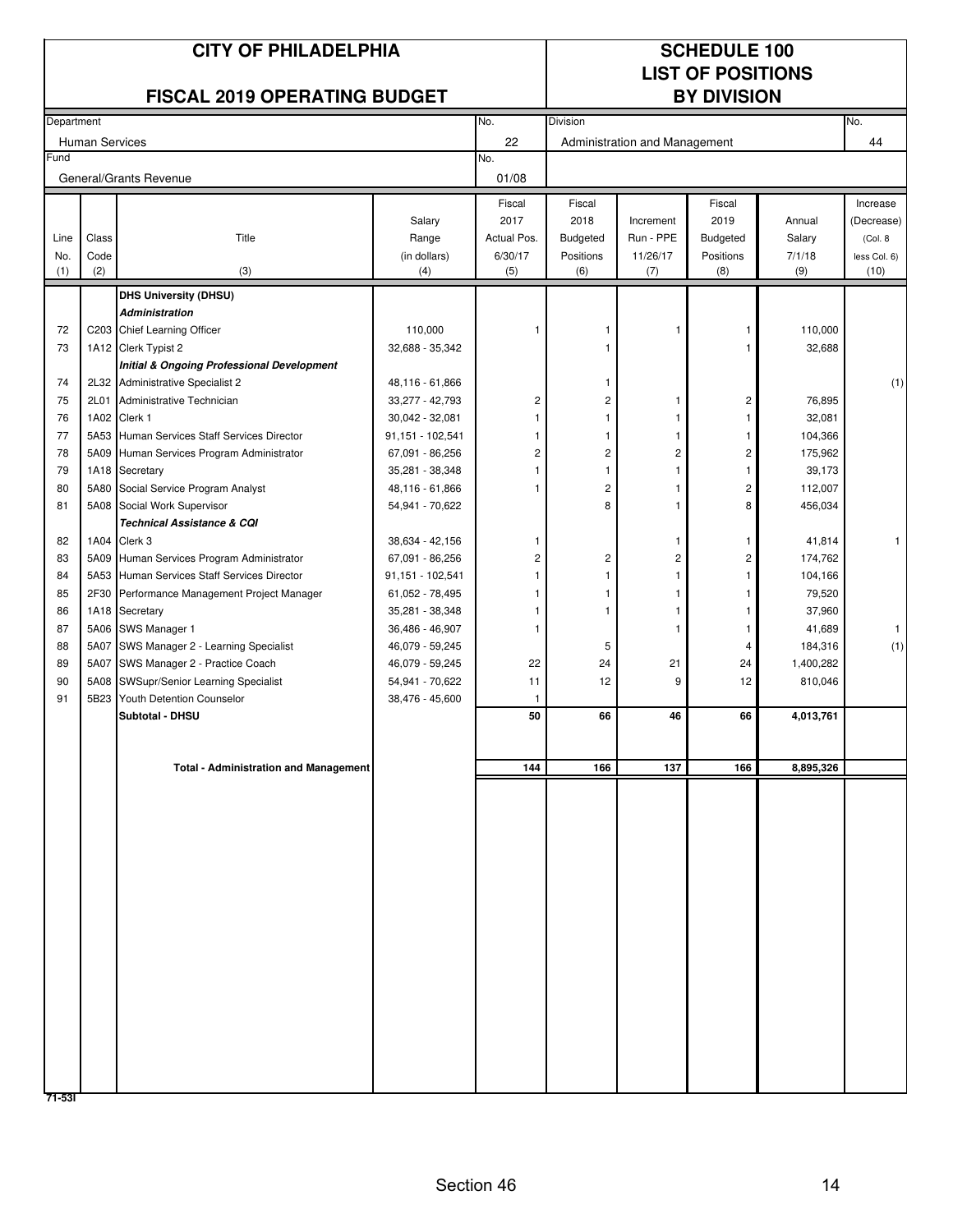|                |                | <b>CITY OF PHILADELPHIA</b><br><b>FISCAL 2019 OPERATING BUDGET</b> |                      |                             |                                     | <b>SCHEDULE 100</b><br><b>LIST OF POSITIONS</b><br><b>BY DIVISION</b> |                                                |                                   |                                         |                            |                                            |
|----------------|----------------|--------------------------------------------------------------------|----------------------|-----------------------------|-------------------------------------|-----------------------------------------------------------------------|------------------------------------------------|-----------------------------------|-----------------------------------------|----------------------------|--------------------------------------------|
| Department     |                |                                                                    |                      |                             | No.                                 | Division                                                              |                                                |                                   |                                         |                            | No.                                        |
|                | Human Services |                                                                    |                      |                             | 22                                  |                                                                       | Administration and Management                  |                                   |                                         |                            | 44                                         |
| Fund           |                |                                                                    |                      |                             | No.                                 |                                                                       |                                                |                                   |                                         |                            |                                            |
|                |                | General/Grants Revenue                                             |                      |                             | 01/08                               |                                                                       |                                                |                                   |                                         |                            |                                            |
| Line<br>No.    | Class<br>Code  | Title                                                              |                      |                             | Salary<br>Range<br>(in dollars)     | Fiscal<br>2017<br>Actual Pos.<br>6/30/17                              | Fiscal<br>2018<br><b>Budgeted</b><br>Positions | Increment<br>Run -PPE<br>11/26/17 | Fiscal<br>2019<br>Budgeted<br>Positions | Annual<br>Salary<br>7/1/18 | Inc.<br>(Dec.)<br>(Col. 8)<br>less Col. 6) |
| (1)            | (2)            | (3)                                                                |                      |                             | (4)                                 | (5)                                                                   | (6)                                            | (7)                               | (8)                                     | (9)                        | (10)                                       |
|                |                | <b>Total Full Time Positions</b>                                   |                      |                             |                                     | 144                                                                   | 166                                            | 137                               | 166                                     | 8,895,326                  |                                            |
|                |                | Lump Sum Payments                                                  |                      |                             |                                     |                                                                       |                                                |                                   |                                         | 100,330                    |                                            |
|                |                | Overtime<br>Regular<br>Holiday                                     |                      |                             |                                     |                                                                       |                                                |                                   |                                         | 626,144<br>3,634           |                                            |
|                |                | <b>Shift Differential</b>                                          |                      |                             |                                     |                                                                       |                                                |                                   |                                         | 3,825                      |                                            |
|                |                | Sick Pay                                                           |                      |                             |                                     |                                                                       |                                                |                                   |                                         | 30,657                     |                                            |
|                |                |                                                                    |                      |                             |                                     |                                                                       |                                                |                                   |                                         |                            |                                            |
|                |                | <b>Total Gross Requirements</b>                                    |                      |                             |                                     | 144                                                                   | 166                                            | 137                               | 166                                     | 9,659,916                  |                                            |
|                |                | Plus: Earned Increment                                             |                      |                             |                                     |                                                                       |                                                |                                   |                                         | 27,406                     |                                            |
|                |                | Plus: Longevity                                                    |                      |                             |                                     |                                                                       |                                                |                                   |                                         | 4,486                      |                                            |
|                |                | Less: (Vacancy Allowance)                                          |                      | <b>Total Budget Request</b> |                                     |                                                                       |                                                |                                   |                                         | (391, 969)<br>9,299,839    |                                            |
|                |                |                                                                    |                      |                             | <b>Summary of Personal Services</b> |                                                                       |                                                |                                   |                                         |                            |                                            |
|                |                |                                                                    |                      | Fiscal 2017                 |                                     | Fiscal 2018                                                           |                                                |                                   | Fiscal 2019                             | Inc. $/$ (Dec.)            | Inc. $/$ (Dec.)                            |
| Line           |                |                                                                    | Actual               | Actual                      | Budgeted                            | Estimated                                                             | Increment                                      | Budgeted                          | Department                              | in Require.                | in Bud. Pos.                               |
| No.            |                | Category                                                           | Positions<br>6/30/17 | Obligations                 | Positions                           | Obligations                                                           | Run -PPE<br>11/26/17                           | Positions                         | Request                                 | (Col. 9<br>less Col. 6)    | (Col. 8<br>less Col. 5)                    |
| (1)            |                | (2)                                                                | (3)                  | (4)                         | (5)                                 | (6)                                                                   | (7)                                            | (8)                               | (9)                                     | (10)                       | (11)                                       |
| $\mathbf{1}$   | Lump Sum       |                                                                    |                      | 35,520                      |                                     | 100,330                                                               |                                                |                                   | 100,330                                 |                            |                                            |
| $\overline{2}$ |                | Full Time - Civilian                                               | 144                  | 16,001,485                  | 166                                 | 8,748,330                                                             | 137                                            | 166                               | 8,535,249                               | (213,081)                  |                                            |
| 3              |                | Full Time - Uniform                                                |                      |                             |                                     |                                                                       |                                                |                                   |                                         |                            |                                            |
| $\overline{4}$ |                | Bonus, Gross Adj.                                                  |                      | 85,762                      |                                     |                                                                       |                                                |                                   |                                         |                            |                                            |
| 5              |                | PT, Temp/Seas, Bd, SCG                                             |                      |                             |                                     |                                                                       |                                                |                                   |                                         |                            |                                            |
| 6              |                | Overtime - Civilian                                                |                      | 899,099                     |                                     | 626,144                                                               |                                                |                                   | 626,144                                 |                            |                                            |
| $\overline{7}$ |                | Overtime - Uniform                                                 |                      |                             |                                     |                                                                       |                                                |                                   |                                         |                            |                                            |
| 8              |                | Holiday Overtime - Civilian                                        |                      | 1,567                       |                                     | 3,634                                                                 |                                                |                                   | 3,634                                   |                            |                                            |
| 9              |                | Unused Uniform Leave                                               |                      |                             |                                     |                                                                       |                                                |                                   |                                         |                            |                                            |
| 10             | Shift/Stress   |                                                                    |                      | 3,533                       |                                     | 3,825                                                                 |                                                |                                   | 3,825                                   |                            |                                            |
| 11             |                | H&L, IOD, LT-Sick                                                  |                      | 40,155                      |                                     | 30,657                                                                |                                                |                                   | 30,657                                  |                            |                                            |
| 12             |                | Total                                                              | 144                  | 17,067,121                  | 166                                 | 9,512,920                                                             | 137                                            | 166                               | 9,299,839                               | (213,081)                  |                                            |

**71-53J**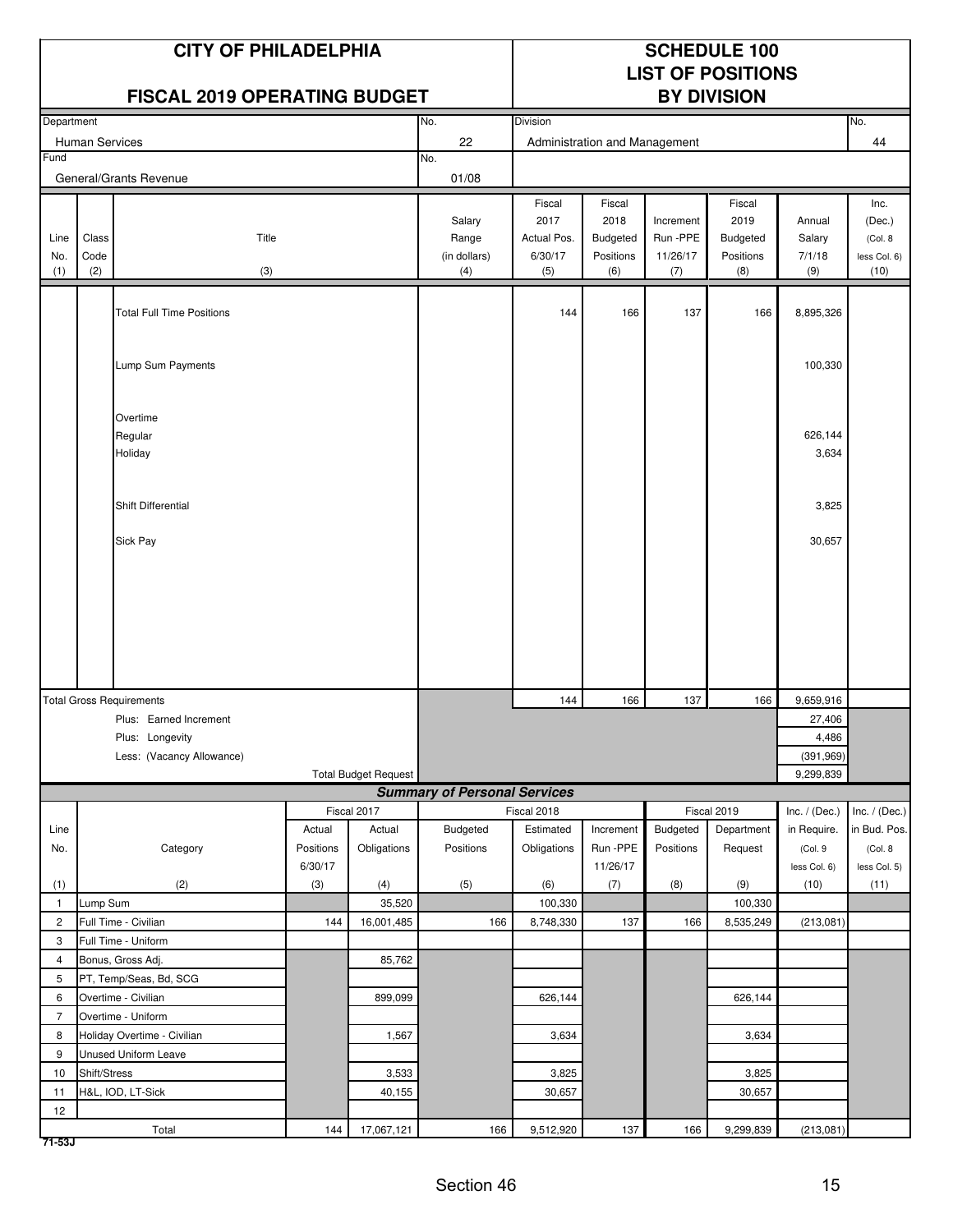## **CITY OF PHILADELPHIA** SCHEDULE 200

## **FISCAL 2019 OPERATING BUDGET**

# **PURCHASE OF SERVICES**

| Department |                                                  | No.                                        | No.                           |             |              |            |
|------------|--------------------------------------------------|--------------------------------------------|-------------------------------|-------------|--------------|------------|
|            |                                                  |                                            | Division                      |             |              |            |
|            | <b>Human Services</b>                            | 22                                         | Administration and Management |             |              | 44         |
| Fund       |                                                  | No.                                        |                               |             |              |            |
|            | General/Grants Revenue                           | 01/08                                      |                               |             |              |            |
|            |                                                  | Fiscal 2017                                | Fiscal 2018                   | Fiscal 2018 | Fiscal 2019  | Increase   |
| Code       | Description                                      | Actual                                     | Original                      | Estimated   | Departmental | or         |
|            |                                                  | Obligations                                | Appropriations                | Obligations | Request      | (Decrease) |
| (1)        | (2)                                              | (3)                                        | (4)                           | (5)         | (6)          | (7)        |
|            |                                                  | <b>Schedule 200 - Purchase of Services</b> |                               |             |              |            |
| 201        | Cleaning & Laundering                            |                                            |                               |             |              |            |
| 202        | Janitorial Services                              |                                            |                               |             |              |            |
| 205        | Refuse, Garbage, Silt and Sludge Removal         |                                            |                               |             |              |            |
| 209        | Telephone & Communication                        | 87,383                                     |                               |             |              |            |
| 210        | <b>Postal Services</b>                           |                                            |                               |             |              |            |
| 211        | Transportation                                   | 24,174                                     | 50,438                        | 23,377      | 23,377       |            |
| 215        | Licenses, Permits & Inspection Charges           |                                            |                               |             |              |            |
| 216        | Commercial off the Shelf Software Licenses       | 212,323                                    |                               | 27,511      | 27,511       |            |
| 220        | <b>Electric Current</b>                          |                                            |                               |             |              |            |
| 221        | <b>Gas Services</b>                              |                                            |                               |             |              |            |
| 222        | Steam for Heating                                |                                            |                               |             |              |            |
| 230        | Meals (non-travel) & Official Entertaining       |                                            |                               |             |              |            |
| 231        | <b>Overtime Meals</b>                            |                                            |                               |             |              |            |
| 240        | Advertising & Promotional Activities             |                                            |                               |             |              |            |
| 250        | <b>Professional Services</b>                     | 4,136,636                                  | 2,201,881                     | 2,254,773   | 2,358,095    | 103,322    |
| 251        | Professional Svcs. - Information Technology      | 6,954,317                                  | 95,080                        | 95,080      | 47,500       | (47, 580)  |
| 252        | Accounting & Auditing Services                   |                                            |                               |             |              |            |
| 253        | <b>Legal Services</b>                            | 17,482                                     | 127,750                       | 44,214      | 44,214       |            |
| 254        | Mental Health & Intellectual Disability Services |                                            |                               |             |              |            |
| 255        | Dues                                             | 6,230                                      | 3,750                         | 1,298       | 1,298        |            |
| 256        | Seminar & Training Sessions                      | 309,643                                    | 532,481                       | 532,481     | 532,481      |            |
| 257        | Architectural & Engineering Services             |                                            |                               |             |              |            |
| 258        | <b>Court Reporters</b>                           |                                            |                               |             |              |            |
| 259        | <b>Arbitration Fees</b>                          |                                            |                               |             |              |            |
| 260        | Repair & Maintenance Charges                     |                                            |                               |             |              |            |
| 261        | Repaving, Repairing & Resurfacing Streets        |                                            |                               |             |              |            |
| 262        | Demolition of Buildings                          |                                            |                               |             |              |            |
| 264        | Abatement of Nuisances                           |                                            |                               |             |              |            |
| 265        | Rehabilitation of Property                       |                                            |                               |             |              |            |
| 266        | Maint. & Support - Comp. Hardware & Software     | 10,904                                     |                               |             |              |            |
| 275        | Juror Fees                                       |                                            |                               |             |              |            |
| 276        | Juror Expenses                                   |                                            |                               |             |              |            |
| 277        | <b>Witness Fees</b>                              |                                            |                               |             |              |            |
| 280        | Insurance & Official Bonds                       |                                            |                               |             |              |            |
| 281        | Lease Payments - Phila Municipal Auth            |                                            |                               |             |              |            |
| 282        | Lease Purchase - Computer Systems                |                                            |                               |             |              |            |
| 283        | Lease Purchase - Vehicles                        |                                            |                               |             |              |            |
|            |                                                  |                                            |                               | 331,003     | 331,003      |            |
| 284        | Ground & Building Rental                         |                                            |                               |             |              |            |
| 285        | Rents - Other                                    |                                            |                               | 1,094       | 1,094        |            |
| 286        | Rental of Parking Spaces                         |                                            |                               |             |              |            |
| 290        | Payments for Care of Individuals                 |                                            |                               |             |              |            |
| 295        | <b>Imprest Advances</b>                          |                                            |                               |             |              |            |
| 298        | Payments for Burials & Graves                    |                                            |                               |             |              |            |
| 299        | Other Expenses (not otherwise classified)        |                                            |                               |             |              |            |
|            |                                                  |                                            |                               |             |              |            |
|            |                                                  |                                            |                               |             |              | 55,742     |
|            | Total                                            | 11,759,092                                 | 3,011,380                     | 3,310,831   | 3,366,573    |            |

**71-53K**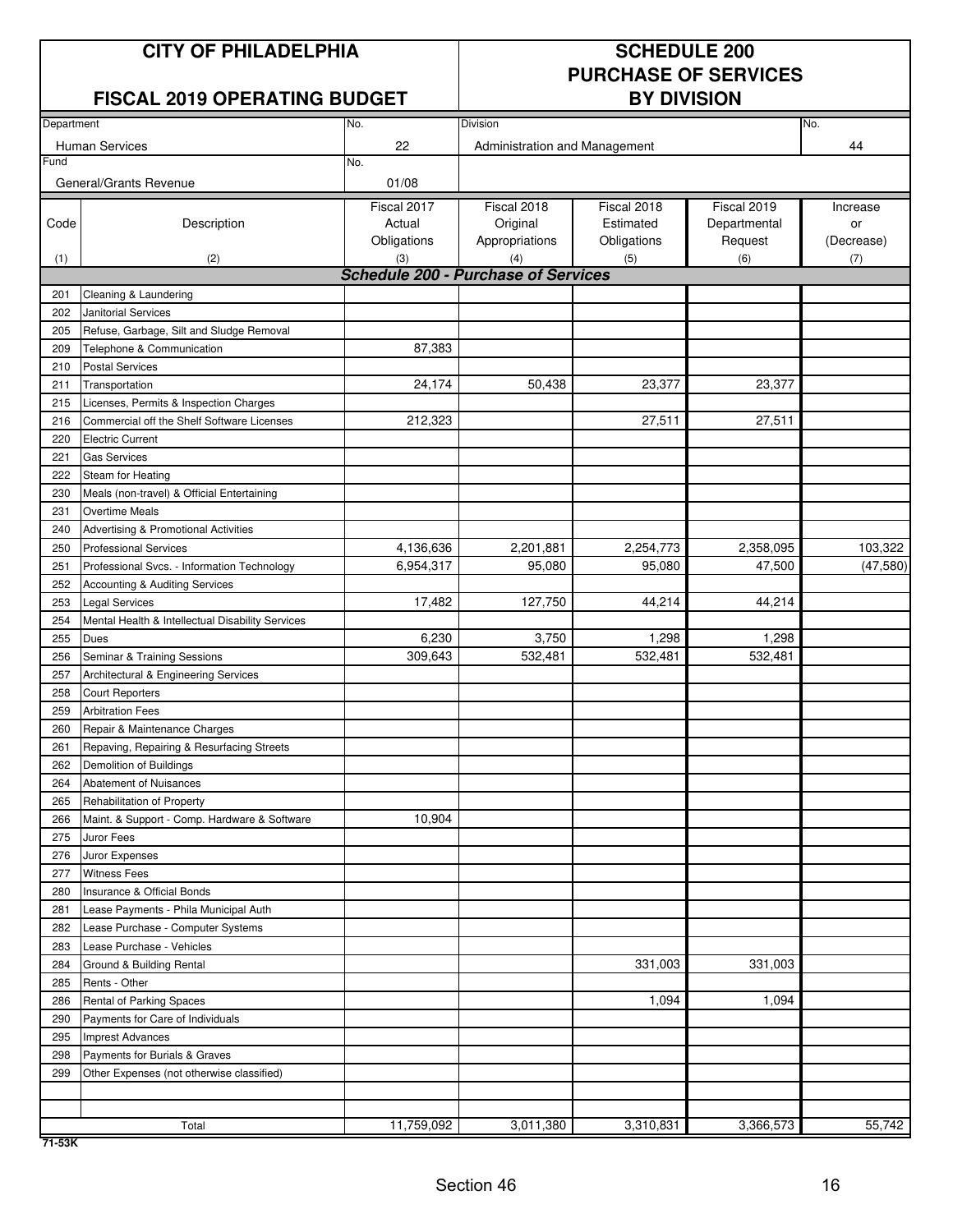### **FISCAL 2019 OPERATING BUDGET**

## **CITY OF PHILADELPHIA SCHEDULE 300 - 400 MATERIALS, SUPPLIES & EQUIPMENT**

| 22<br><b>Human Services</b><br>44<br>Administration and Management<br>Fund<br>No.<br>General/Grants Revenue<br>01/08<br>Fiscal 2017<br>Fiscal 2018<br>Fiscal 2019<br>Fiscal 2018<br>Increase<br>Description<br>Actual<br>Original<br>Estimated<br>Departmental<br>Code<br>or<br>Obligations<br>Appropriations<br>Obligations<br>Request<br>(Decrease)<br>(2)<br>(3)<br>(6)<br>(4)<br>(5)<br>(7)<br>(1)<br><b>Schedule 300 - Materials &amp; Supplies</b><br>301<br>Agricultural & Botanical<br>302<br>Animal, Livestock & Marine<br>303<br>Bakeshop, Dining Room & Kitchen<br>600<br>600<br>600<br>304<br>Books & Other Publications<br>305<br><b>Building &amp; Construction</b><br><b>Library Materials</b><br>306<br>307<br><b>Chemicals &amp; Gases</b><br>5,475<br>5,475<br>5,475<br>308<br>Dry Goods, Notions & Wearing Apparel<br>309<br>Cordage & Fibers<br>Electrical & Communication<br>310<br>General Equipment & Machinery<br>311<br>312<br>Fire Fighting & Safety<br>Food<br>313<br>Fuel - Heating & Cooling<br>314<br>316<br>General Hardware & Minor Tools<br>317<br>Hospital & Laboratory<br>318<br>Janitorial, Laundry & Household<br>35,721<br>35,721<br>320<br>Office Materials & Supplies<br>3,001<br>35,721<br>322<br>Small Power Tools & Hand Tools<br>323<br>Plumbing, AC & Space Heating<br>4,500<br>4,500<br>4,500<br>324<br>Precision, Photographic & Artists<br>420<br>125<br>125<br>125<br>325<br>Printing<br>326<br>Recreational & Educational<br>328<br>Vehicle Parts & Accessories<br>335<br>Lubricants<br>340<br>#2 Diesel Fuel<br>Compressed Natural Gas (CNG)<br>341<br>Liquid Propane Gas (LPG)<br>342<br>345<br>Gasoline<br>414<br>414<br>414<br>399<br>Other Materials & Supplies (not otherwise classified)<br>3,421<br>46,835<br>46,835<br>46,835<br>Total<br><b>Schedule 400 - Equipment</b><br>405<br>Construction, Dredging & Conveying<br>124,853<br>410<br>Electrical, Lighting & Communications<br>General Equipment & Machinery<br>411<br>412<br>Fire Fighting & Emergency<br>417<br>Hospital & Laboratory<br>5,000<br>5,000<br>5,000<br>420<br>Office Equipment<br>423<br>Plumbing, AC & Space Heating<br>424<br>Precision, Photographic & Artists<br>426<br>Recreational & Educational<br>689,077<br>427<br>Computer Equipment & Peripherals<br>428<br>Vehicles<br>Furniture & Furnishings<br>55,000<br>54,997<br>255,000<br>200,003<br>430<br>499<br>Other Equipment (not otherwise classified)<br>59,997<br>813,930<br>60,000<br>260,000<br>200,003<br>Total | Department | No. | Division |  | No. |
|----------------------------------------------------------------------------------------------------------------------------------------------------------------------------------------------------------------------------------------------------------------------------------------------------------------------------------------------------------------------------------------------------------------------------------------------------------------------------------------------------------------------------------------------------------------------------------------------------------------------------------------------------------------------------------------------------------------------------------------------------------------------------------------------------------------------------------------------------------------------------------------------------------------------------------------------------------------------------------------------------------------------------------------------------------------------------------------------------------------------------------------------------------------------------------------------------------------------------------------------------------------------------------------------------------------------------------------------------------------------------------------------------------------------------------------------------------------------------------------------------------------------------------------------------------------------------------------------------------------------------------------------------------------------------------------------------------------------------------------------------------------------------------------------------------------------------------------------------------------------------------------------------------------------------------------------------------------------------------------------------------------------------------------------------------------------------------------------------------------------------------------------------------------------------------------------------------------------------------------------------------------------------------------------------------------------------------------------------------------------------------------------------------------------------------------------------------------------------------------------------------------|------------|-----|----------|--|-----|
|                                                                                                                                                                                                                                                                                                                                                                                                                                                                                                                                                                                                                                                                                                                                                                                                                                                                                                                                                                                                                                                                                                                                                                                                                                                                                                                                                                                                                                                                                                                                                                                                                                                                                                                                                                                                                                                                                                                                                                                                                                                                                                                                                                                                                                                                                                                                                                                                                                                                                                                |            |     |          |  |     |
|                                                                                                                                                                                                                                                                                                                                                                                                                                                                                                                                                                                                                                                                                                                                                                                                                                                                                                                                                                                                                                                                                                                                                                                                                                                                                                                                                                                                                                                                                                                                                                                                                                                                                                                                                                                                                                                                                                                                                                                                                                                                                                                                                                                                                                                                                                                                                                                                                                                                                                                |            |     |          |  |     |
|                                                                                                                                                                                                                                                                                                                                                                                                                                                                                                                                                                                                                                                                                                                                                                                                                                                                                                                                                                                                                                                                                                                                                                                                                                                                                                                                                                                                                                                                                                                                                                                                                                                                                                                                                                                                                                                                                                                                                                                                                                                                                                                                                                                                                                                                                                                                                                                                                                                                                                                |            |     |          |  |     |
|                                                                                                                                                                                                                                                                                                                                                                                                                                                                                                                                                                                                                                                                                                                                                                                                                                                                                                                                                                                                                                                                                                                                                                                                                                                                                                                                                                                                                                                                                                                                                                                                                                                                                                                                                                                                                                                                                                                                                                                                                                                                                                                                                                                                                                                                                                                                                                                                                                                                                                                |            |     |          |  |     |
|                                                                                                                                                                                                                                                                                                                                                                                                                                                                                                                                                                                                                                                                                                                                                                                                                                                                                                                                                                                                                                                                                                                                                                                                                                                                                                                                                                                                                                                                                                                                                                                                                                                                                                                                                                                                                                                                                                                                                                                                                                                                                                                                                                                                                                                                                                                                                                                                                                                                                                                |            |     |          |  |     |
|                                                                                                                                                                                                                                                                                                                                                                                                                                                                                                                                                                                                                                                                                                                                                                                                                                                                                                                                                                                                                                                                                                                                                                                                                                                                                                                                                                                                                                                                                                                                                                                                                                                                                                                                                                                                                                                                                                                                                                                                                                                                                                                                                                                                                                                                                                                                                                                                                                                                                                                |            |     |          |  |     |
|                                                                                                                                                                                                                                                                                                                                                                                                                                                                                                                                                                                                                                                                                                                                                                                                                                                                                                                                                                                                                                                                                                                                                                                                                                                                                                                                                                                                                                                                                                                                                                                                                                                                                                                                                                                                                                                                                                                                                                                                                                                                                                                                                                                                                                                                                                                                                                                                                                                                                                                |            |     |          |  |     |
|                                                                                                                                                                                                                                                                                                                                                                                                                                                                                                                                                                                                                                                                                                                                                                                                                                                                                                                                                                                                                                                                                                                                                                                                                                                                                                                                                                                                                                                                                                                                                                                                                                                                                                                                                                                                                                                                                                                                                                                                                                                                                                                                                                                                                                                                                                                                                                                                                                                                                                                |            |     |          |  |     |
|                                                                                                                                                                                                                                                                                                                                                                                                                                                                                                                                                                                                                                                                                                                                                                                                                                                                                                                                                                                                                                                                                                                                                                                                                                                                                                                                                                                                                                                                                                                                                                                                                                                                                                                                                                                                                                                                                                                                                                                                                                                                                                                                                                                                                                                                                                                                                                                                                                                                                                                |            |     |          |  |     |
|                                                                                                                                                                                                                                                                                                                                                                                                                                                                                                                                                                                                                                                                                                                                                                                                                                                                                                                                                                                                                                                                                                                                                                                                                                                                                                                                                                                                                                                                                                                                                                                                                                                                                                                                                                                                                                                                                                                                                                                                                                                                                                                                                                                                                                                                                                                                                                                                                                                                                                                |            |     |          |  |     |
|                                                                                                                                                                                                                                                                                                                                                                                                                                                                                                                                                                                                                                                                                                                                                                                                                                                                                                                                                                                                                                                                                                                                                                                                                                                                                                                                                                                                                                                                                                                                                                                                                                                                                                                                                                                                                                                                                                                                                                                                                                                                                                                                                                                                                                                                                                                                                                                                                                                                                                                |            |     |          |  |     |
|                                                                                                                                                                                                                                                                                                                                                                                                                                                                                                                                                                                                                                                                                                                                                                                                                                                                                                                                                                                                                                                                                                                                                                                                                                                                                                                                                                                                                                                                                                                                                                                                                                                                                                                                                                                                                                                                                                                                                                                                                                                                                                                                                                                                                                                                                                                                                                                                                                                                                                                |            |     |          |  |     |
|                                                                                                                                                                                                                                                                                                                                                                                                                                                                                                                                                                                                                                                                                                                                                                                                                                                                                                                                                                                                                                                                                                                                                                                                                                                                                                                                                                                                                                                                                                                                                                                                                                                                                                                                                                                                                                                                                                                                                                                                                                                                                                                                                                                                                                                                                                                                                                                                                                                                                                                |            |     |          |  |     |
|                                                                                                                                                                                                                                                                                                                                                                                                                                                                                                                                                                                                                                                                                                                                                                                                                                                                                                                                                                                                                                                                                                                                                                                                                                                                                                                                                                                                                                                                                                                                                                                                                                                                                                                                                                                                                                                                                                                                                                                                                                                                                                                                                                                                                                                                                                                                                                                                                                                                                                                |            |     |          |  |     |
|                                                                                                                                                                                                                                                                                                                                                                                                                                                                                                                                                                                                                                                                                                                                                                                                                                                                                                                                                                                                                                                                                                                                                                                                                                                                                                                                                                                                                                                                                                                                                                                                                                                                                                                                                                                                                                                                                                                                                                                                                                                                                                                                                                                                                                                                                                                                                                                                                                                                                                                |            |     |          |  |     |
|                                                                                                                                                                                                                                                                                                                                                                                                                                                                                                                                                                                                                                                                                                                                                                                                                                                                                                                                                                                                                                                                                                                                                                                                                                                                                                                                                                                                                                                                                                                                                                                                                                                                                                                                                                                                                                                                                                                                                                                                                                                                                                                                                                                                                                                                                                                                                                                                                                                                                                                |            |     |          |  |     |
|                                                                                                                                                                                                                                                                                                                                                                                                                                                                                                                                                                                                                                                                                                                                                                                                                                                                                                                                                                                                                                                                                                                                                                                                                                                                                                                                                                                                                                                                                                                                                                                                                                                                                                                                                                                                                                                                                                                                                                                                                                                                                                                                                                                                                                                                                                                                                                                                                                                                                                                |            |     |          |  |     |
|                                                                                                                                                                                                                                                                                                                                                                                                                                                                                                                                                                                                                                                                                                                                                                                                                                                                                                                                                                                                                                                                                                                                                                                                                                                                                                                                                                                                                                                                                                                                                                                                                                                                                                                                                                                                                                                                                                                                                                                                                                                                                                                                                                                                                                                                                                                                                                                                                                                                                                                |            |     |          |  |     |
|                                                                                                                                                                                                                                                                                                                                                                                                                                                                                                                                                                                                                                                                                                                                                                                                                                                                                                                                                                                                                                                                                                                                                                                                                                                                                                                                                                                                                                                                                                                                                                                                                                                                                                                                                                                                                                                                                                                                                                                                                                                                                                                                                                                                                                                                                                                                                                                                                                                                                                                |            |     |          |  |     |
|                                                                                                                                                                                                                                                                                                                                                                                                                                                                                                                                                                                                                                                                                                                                                                                                                                                                                                                                                                                                                                                                                                                                                                                                                                                                                                                                                                                                                                                                                                                                                                                                                                                                                                                                                                                                                                                                                                                                                                                                                                                                                                                                                                                                                                                                                                                                                                                                                                                                                                                |            |     |          |  |     |
|                                                                                                                                                                                                                                                                                                                                                                                                                                                                                                                                                                                                                                                                                                                                                                                                                                                                                                                                                                                                                                                                                                                                                                                                                                                                                                                                                                                                                                                                                                                                                                                                                                                                                                                                                                                                                                                                                                                                                                                                                                                                                                                                                                                                                                                                                                                                                                                                                                                                                                                |            |     |          |  |     |
|                                                                                                                                                                                                                                                                                                                                                                                                                                                                                                                                                                                                                                                                                                                                                                                                                                                                                                                                                                                                                                                                                                                                                                                                                                                                                                                                                                                                                                                                                                                                                                                                                                                                                                                                                                                                                                                                                                                                                                                                                                                                                                                                                                                                                                                                                                                                                                                                                                                                                                                |            |     |          |  |     |
|                                                                                                                                                                                                                                                                                                                                                                                                                                                                                                                                                                                                                                                                                                                                                                                                                                                                                                                                                                                                                                                                                                                                                                                                                                                                                                                                                                                                                                                                                                                                                                                                                                                                                                                                                                                                                                                                                                                                                                                                                                                                                                                                                                                                                                                                                                                                                                                                                                                                                                                |            |     |          |  |     |
|                                                                                                                                                                                                                                                                                                                                                                                                                                                                                                                                                                                                                                                                                                                                                                                                                                                                                                                                                                                                                                                                                                                                                                                                                                                                                                                                                                                                                                                                                                                                                                                                                                                                                                                                                                                                                                                                                                                                                                                                                                                                                                                                                                                                                                                                                                                                                                                                                                                                                                                |            |     |          |  |     |
|                                                                                                                                                                                                                                                                                                                                                                                                                                                                                                                                                                                                                                                                                                                                                                                                                                                                                                                                                                                                                                                                                                                                                                                                                                                                                                                                                                                                                                                                                                                                                                                                                                                                                                                                                                                                                                                                                                                                                                                                                                                                                                                                                                                                                                                                                                                                                                                                                                                                                                                |            |     |          |  |     |
|                                                                                                                                                                                                                                                                                                                                                                                                                                                                                                                                                                                                                                                                                                                                                                                                                                                                                                                                                                                                                                                                                                                                                                                                                                                                                                                                                                                                                                                                                                                                                                                                                                                                                                                                                                                                                                                                                                                                                                                                                                                                                                                                                                                                                                                                                                                                                                                                                                                                                                                |            |     |          |  |     |
|                                                                                                                                                                                                                                                                                                                                                                                                                                                                                                                                                                                                                                                                                                                                                                                                                                                                                                                                                                                                                                                                                                                                                                                                                                                                                                                                                                                                                                                                                                                                                                                                                                                                                                                                                                                                                                                                                                                                                                                                                                                                                                                                                                                                                                                                                                                                                                                                                                                                                                                |            |     |          |  |     |
|                                                                                                                                                                                                                                                                                                                                                                                                                                                                                                                                                                                                                                                                                                                                                                                                                                                                                                                                                                                                                                                                                                                                                                                                                                                                                                                                                                                                                                                                                                                                                                                                                                                                                                                                                                                                                                                                                                                                                                                                                                                                                                                                                                                                                                                                                                                                                                                                                                                                                                                |            |     |          |  |     |
|                                                                                                                                                                                                                                                                                                                                                                                                                                                                                                                                                                                                                                                                                                                                                                                                                                                                                                                                                                                                                                                                                                                                                                                                                                                                                                                                                                                                                                                                                                                                                                                                                                                                                                                                                                                                                                                                                                                                                                                                                                                                                                                                                                                                                                                                                                                                                                                                                                                                                                                |            |     |          |  |     |
|                                                                                                                                                                                                                                                                                                                                                                                                                                                                                                                                                                                                                                                                                                                                                                                                                                                                                                                                                                                                                                                                                                                                                                                                                                                                                                                                                                                                                                                                                                                                                                                                                                                                                                                                                                                                                                                                                                                                                                                                                                                                                                                                                                                                                                                                                                                                                                                                                                                                                                                |            |     |          |  |     |
|                                                                                                                                                                                                                                                                                                                                                                                                                                                                                                                                                                                                                                                                                                                                                                                                                                                                                                                                                                                                                                                                                                                                                                                                                                                                                                                                                                                                                                                                                                                                                                                                                                                                                                                                                                                                                                                                                                                                                                                                                                                                                                                                                                                                                                                                                                                                                                                                                                                                                                                |            |     |          |  |     |
|                                                                                                                                                                                                                                                                                                                                                                                                                                                                                                                                                                                                                                                                                                                                                                                                                                                                                                                                                                                                                                                                                                                                                                                                                                                                                                                                                                                                                                                                                                                                                                                                                                                                                                                                                                                                                                                                                                                                                                                                                                                                                                                                                                                                                                                                                                                                                                                                                                                                                                                |            |     |          |  |     |
|                                                                                                                                                                                                                                                                                                                                                                                                                                                                                                                                                                                                                                                                                                                                                                                                                                                                                                                                                                                                                                                                                                                                                                                                                                                                                                                                                                                                                                                                                                                                                                                                                                                                                                                                                                                                                                                                                                                                                                                                                                                                                                                                                                                                                                                                                                                                                                                                                                                                                                                |            |     |          |  |     |
|                                                                                                                                                                                                                                                                                                                                                                                                                                                                                                                                                                                                                                                                                                                                                                                                                                                                                                                                                                                                                                                                                                                                                                                                                                                                                                                                                                                                                                                                                                                                                                                                                                                                                                                                                                                                                                                                                                                                                                                                                                                                                                                                                                                                                                                                                                                                                                                                                                                                                                                |            |     |          |  |     |
|                                                                                                                                                                                                                                                                                                                                                                                                                                                                                                                                                                                                                                                                                                                                                                                                                                                                                                                                                                                                                                                                                                                                                                                                                                                                                                                                                                                                                                                                                                                                                                                                                                                                                                                                                                                                                                                                                                                                                                                                                                                                                                                                                                                                                                                                                                                                                                                                                                                                                                                |            |     |          |  |     |
|                                                                                                                                                                                                                                                                                                                                                                                                                                                                                                                                                                                                                                                                                                                                                                                                                                                                                                                                                                                                                                                                                                                                                                                                                                                                                                                                                                                                                                                                                                                                                                                                                                                                                                                                                                                                                                                                                                                                                                                                                                                                                                                                                                                                                                                                                                                                                                                                                                                                                                                |            |     |          |  |     |
|                                                                                                                                                                                                                                                                                                                                                                                                                                                                                                                                                                                                                                                                                                                                                                                                                                                                                                                                                                                                                                                                                                                                                                                                                                                                                                                                                                                                                                                                                                                                                                                                                                                                                                                                                                                                                                                                                                                                                                                                                                                                                                                                                                                                                                                                                                                                                                                                                                                                                                                |            |     |          |  |     |
|                                                                                                                                                                                                                                                                                                                                                                                                                                                                                                                                                                                                                                                                                                                                                                                                                                                                                                                                                                                                                                                                                                                                                                                                                                                                                                                                                                                                                                                                                                                                                                                                                                                                                                                                                                                                                                                                                                                                                                                                                                                                                                                                                                                                                                                                                                                                                                                                                                                                                                                |            |     |          |  |     |
|                                                                                                                                                                                                                                                                                                                                                                                                                                                                                                                                                                                                                                                                                                                                                                                                                                                                                                                                                                                                                                                                                                                                                                                                                                                                                                                                                                                                                                                                                                                                                                                                                                                                                                                                                                                                                                                                                                                                                                                                                                                                                                                                                                                                                                                                                                                                                                                                                                                                                                                |            |     |          |  |     |
|                                                                                                                                                                                                                                                                                                                                                                                                                                                                                                                                                                                                                                                                                                                                                                                                                                                                                                                                                                                                                                                                                                                                                                                                                                                                                                                                                                                                                                                                                                                                                                                                                                                                                                                                                                                                                                                                                                                                                                                                                                                                                                                                                                                                                                                                                                                                                                                                                                                                                                                |            |     |          |  |     |
|                                                                                                                                                                                                                                                                                                                                                                                                                                                                                                                                                                                                                                                                                                                                                                                                                                                                                                                                                                                                                                                                                                                                                                                                                                                                                                                                                                                                                                                                                                                                                                                                                                                                                                                                                                                                                                                                                                                                                                                                                                                                                                                                                                                                                                                                                                                                                                                                                                                                                                                |            |     |          |  |     |
|                                                                                                                                                                                                                                                                                                                                                                                                                                                                                                                                                                                                                                                                                                                                                                                                                                                                                                                                                                                                                                                                                                                                                                                                                                                                                                                                                                                                                                                                                                                                                                                                                                                                                                                                                                                                                                                                                                                                                                                                                                                                                                                                                                                                                                                                                                                                                                                                                                                                                                                |            |     |          |  |     |
|                                                                                                                                                                                                                                                                                                                                                                                                                                                                                                                                                                                                                                                                                                                                                                                                                                                                                                                                                                                                                                                                                                                                                                                                                                                                                                                                                                                                                                                                                                                                                                                                                                                                                                                                                                                                                                                                                                                                                                                                                                                                                                                                                                                                                                                                                                                                                                                                                                                                                                                |            |     |          |  |     |
|                                                                                                                                                                                                                                                                                                                                                                                                                                                                                                                                                                                                                                                                                                                                                                                                                                                                                                                                                                                                                                                                                                                                                                                                                                                                                                                                                                                                                                                                                                                                                                                                                                                                                                                                                                                                                                                                                                                                                                                                                                                                                                                                                                                                                                                                                                                                                                                                                                                                                                                |            |     |          |  |     |
|                                                                                                                                                                                                                                                                                                                                                                                                                                                                                                                                                                                                                                                                                                                                                                                                                                                                                                                                                                                                                                                                                                                                                                                                                                                                                                                                                                                                                                                                                                                                                                                                                                                                                                                                                                                                                                                                                                                                                                                                                                                                                                                                                                                                                                                                                                                                                                                                                                                                                                                |            |     |          |  |     |
|                                                                                                                                                                                                                                                                                                                                                                                                                                                                                                                                                                                                                                                                                                                                                                                                                                                                                                                                                                                                                                                                                                                                                                                                                                                                                                                                                                                                                                                                                                                                                                                                                                                                                                                                                                                                                                                                                                                                                                                                                                                                                                                                                                                                                                                                                                                                                                                                                                                                                                                |            |     |          |  |     |
|                                                                                                                                                                                                                                                                                                                                                                                                                                                                                                                                                                                                                                                                                                                                                                                                                                                                                                                                                                                                                                                                                                                                                                                                                                                                                                                                                                                                                                                                                                                                                                                                                                                                                                                                                                                                                                                                                                                                                                                                                                                                                                                                                                                                                                                                                                                                                                                                                                                                                                                |            |     |          |  |     |
|                                                                                                                                                                                                                                                                                                                                                                                                                                                                                                                                                                                                                                                                                                                                                                                                                                                                                                                                                                                                                                                                                                                                                                                                                                                                                                                                                                                                                                                                                                                                                                                                                                                                                                                                                                                                                                                                                                                                                                                                                                                                                                                                                                                                                                                                                                                                                                                                                                                                                                                |            |     |          |  |     |
|                                                                                                                                                                                                                                                                                                                                                                                                                                                                                                                                                                                                                                                                                                                                                                                                                                                                                                                                                                                                                                                                                                                                                                                                                                                                                                                                                                                                                                                                                                                                                                                                                                                                                                                                                                                                                                                                                                                                                                                                                                                                                                                                                                                                                                                                                                                                                                                                                                                                                                                |            |     |          |  |     |
|                                                                                                                                                                                                                                                                                                                                                                                                                                                                                                                                                                                                                                                                                                                                                                                                                                                                                                                                                                                                                                                                                                                                                                                                                                                                                                                                                                                                                                                                                                                                                                                                                                                                                                                                                                                                                                                                                                                                                                                                                                                                                                                                                                                                                                                                                                                                                                                                                                                                                                                |            |     |          |  |     |
|                                                                                                                                                                                                                                                                                                                                                                                                                                                                                                                                                                                                                                                                                                                                                                                                                                                                                                                                                                                                                                                                                                                                                                                                                                                                                                                                                                                                                                                                                                                                                                                                                                                                                                                                                                                                                                                                                                                                                                                                                                                                                                                                                                                                                                                                                                                                                                                                                                                                                                                |            |     |          |  |     |
|                                                                                                                                                                                                                                                                                                                                                                                                                                                                                                                                                                                                                                                                                                                                                                                                                                                                                                                                                                                                                                                                                                                                                                                                                                                                                                                                                                                                                                                                                                                                                                                                                                                                                                                                                                                                                                                                                                                                                                                                                                                                                                                                                                                                                                                                                                                                                                                                                                                                                                                |            |     |          |  |     |
|                                                                                                                                                                                                                                                                                                                                                                                                                                                                                                                                                                                                                                                                                                                                                                                                                                                                                                                                                                                                                                                                                                                                                                                                                                                                                                                                                                                                                                                                                                                                                                                                                                                                                                                                                                                                                                                                                                                                                                                                                                                                                                                                                                                                                                                                                                                                                                                                                                                                                                                |            |     |          |  |     |
|                                                                                                                                                                                                                                                                                                                                                                                                                                                                                                                                                                                                                                                                                                                                                                                                                                                                                                                                                                                                                                                                                                                                                                                                                                                                                                                                                                                                                                                                                                                                                                                                                                                                                                                                                                                                                                                                                                                                                                                                                                                                                                                                                                                                                                                                                                                                                                                                                                                                                                                |            |     |          |  |     |
|                                                                                                                                                                                                                                                                                                                                                                                                                                                                                                                                                                                                                                                                                                                                                                                                                                                                                                                                                                                                                                                                                                                                                                                                                                                                                                                                                                                                                                                                                                                                                                                                                                                                                                                                                                                                                                                                                                                                                                                                                                                                                                                                                                                                                                                                                                                                                                                                                                                                                                                |            |     |          |  |     |
|                                                                                                                                                                                                                                                                                                                                                                                                                                                                                                                                                                                                                                                                                                                                                                                                                                                                                                                                                                                                                                                                                                                                                                                                                                                                                                                                                                                                                                                                                                                                                                                                                                                                                                                                                                                                                                                                                                                                                                                                                                                                                                                                                                                                                                                                                                                                                                                                                                                                                                                |            |     |          |  |     |
|                                                                                                                                                                                                                                                                                                                                                                                                                                                                                                                                                                                                                                                                                                                                                                                                                                                                                                                                                                                                                                                                                                                                                                                                                                                                                                                                                                                                                                                                                                                                                                                                                                                                                                                                                                                                                                                                                                                                                                                                                                                                                                                                                                                                                                                                                                                                                                                                                                                                                                                |            |     |          |  |     |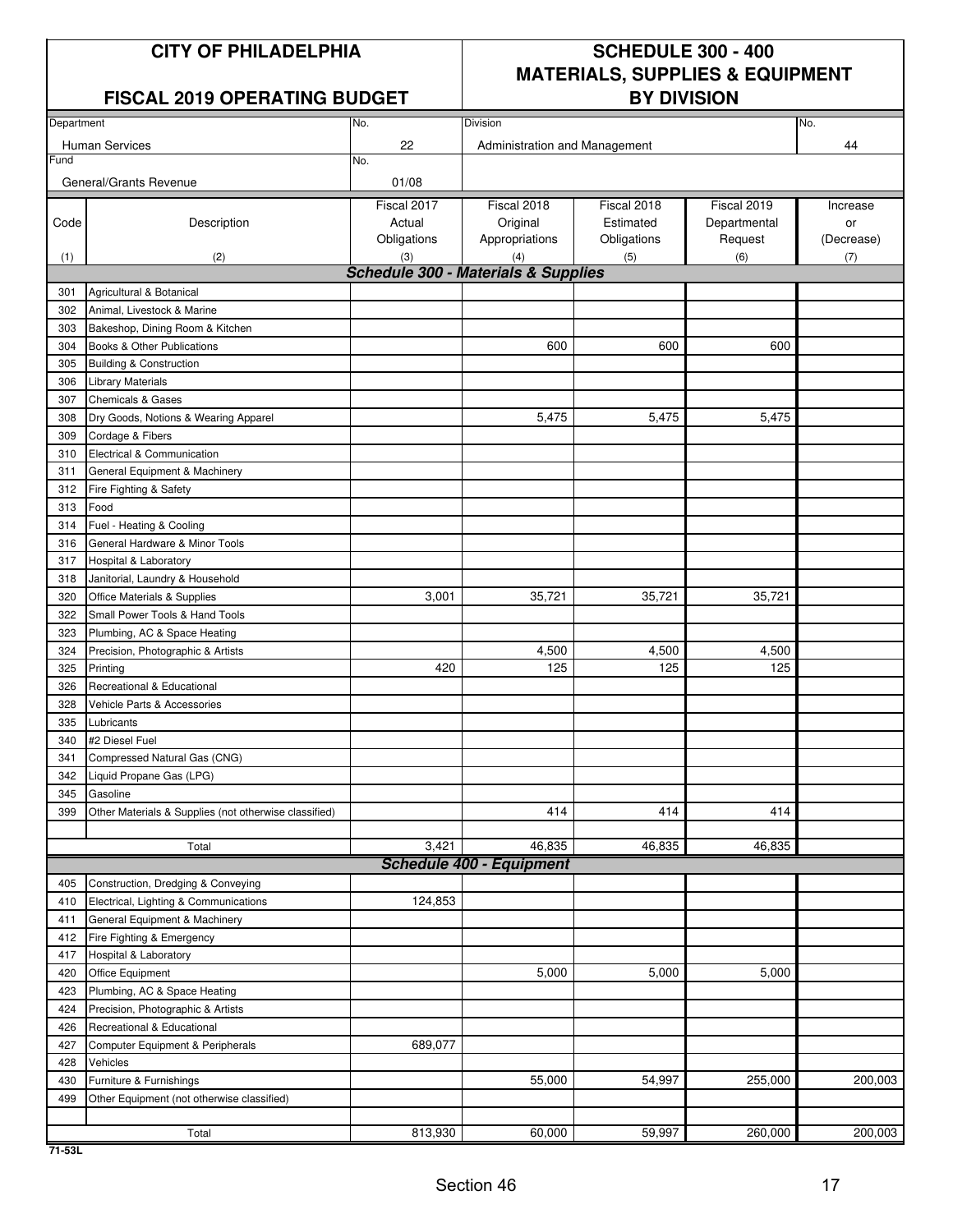| Department     |                                                    |                       | No.<br><b>Division</b>    |                          |                               |                                                                                  | No.                          |
|----------------|----------------------------------------------------|-----------------------|---------------------------|--------------------------|-------------------------------|----------------------------------------------------------------------------------|------------------------------|
|                | <b>Human Services</b>                              |                       | 22                        |                          | Administration and Management |                                                                                  | 44                           |
| Fund           |                                                    |                       | No.                       |                          |                               |                                                                                  |                              |
|                | General/Grants Revenue                             |                       | 01/08                     |                          |                               |                                                                                  |                              |
|                |                                                    |                       | Fiscal 2017               | Fiscal 2018              | Fiscal 2018                   | Fiscal 2019                                                                      | Increase                     |
|                |                                                    |                       | Actual                    | Original                 | Estimated                     | Department                                                                       | or                           |
| Class          | Description                                        |                       | Obligations               | Appropriation            | Obligations                   | Request                                                                          | (Decrease)                   |
| (1)            | (2)                                                |                       | (3)                       | (4)                      | (5)                           | (6)                                                                              | (7)                          |
| 250s           | Professional Services (250-254, 257-259)           |                       | 11,108,435                | 2,424,711                | 2,394,067                     | 2,449,809                                                                        | 55,742                       |
| 290            | Payments for Care of Individuals                   |                       |                           |                          |                               |                                                                                  |                              |
| Minor          | Name of Contractor                                 | Fiscal 2017           | Fiscal 2018               | Fiscal 2018              | Fiscal 2019                   |                                                                                  | Describe purpose or scope of |
| Object<br>Code | or Provider                                        | Actual<br>Obligations | Original<br>Appropriation | Estimated<br>Obligations | Department<br>Request         | service provided. Include, if                                                    |                              |
| 0250           | <b>Professional Services</b>                       |                       |                           |                          |                               | applicable, unit cost of service.                                                |                              |
|                | <b>Access Information Management</b>               | 300,698               | 351,429                   | 175,715                  |                               | Archiving Services-transfer, storage                                             |                              |
|                |                                                    |                       |                           |                          |                               | and management records                                                           |                              |
|                |                                                    |                       |                           |                          |                               |                                                                                  |                              |
|                | <b>Americor Press</b>                              |                       |                           |                          |                               | 25,000 Provide specialized printing services                                     |                              |
|                |                                                    |                       |                           |                          |                               | for the Communication's Office -                                                 |                              |
|                |                                                    |                       |                           |                          |                               | brochures for Children and Youth                                                 |                              |
|                | Bluechip Technologies, Inc.                        | 95,080                |                           |                          |                               | To enhance the safety measures in                                                |                              |
|                |                                                    |                       |                           |                          |                               | place for employees by equipping                                                 |                              |
|                |                                                    |                       |                           |                          |                               | them with additional back-up support                                             |                              |
|                |                                                    |                       |                           |                          |                               | should the need arise to raise an alert                                          |                              |
|                |                                                    |                       |                           |                          |                               | for emergency and/or police services.                                            |                              |
|                |                                                    |                       |                           |                          |                               |                                                                                  |                              |
|                | Health Federation of Philadelphia, Inc             | 175,000               | 175,000                   | 175,000                  |                               | Fatality Review Program - conducts<br>case reviews of children 20 years or       |                              |
|                |                                                    |                       |                           |                          |                               | younger that die. The retrospective                                              |                              |
|                |                                                    |                       |                           |                          |                               | review allows the team to obtain the                                             |                              |
|                |                                                    |                       |                           |                          |                               | most complete information on the                                                 |                              |
|                |                                                    |                       |                           |                          |                               | outh's death. (moved to CWO)                                                     |                              |
|                |                                                    |                       |                           |                          |                               |                                                                                  |                              |
|                | <b>IMX Medical Management</b>                      | 30,000                | 30,000                    | 30,000                   |                               | 15,000 Third party second medical opinion<br>request for medical leaves that are |                              |
|                |                                                    |                       |                           |                          |                               | questionable.                                                                    |                              |
|                |                                                    |                       |                           |                          |                               |                                                                                  |                              |
|                | <b>PMHCC</b>                                       | 98,297                | 98,297                    | 100,000                  |                               | 100,000 Safety Unit - provide focused and                                        |                              |
|                |                                                    |                       |                           |                          |                               | technical assistance to the Safety                                               |                              |
|                |                                                    |                       |                           |                          |                               | Office.                                                                          |                              |
|                |                                                    |                       |                           |                          |                               |                                                                                  |                              |
|                | PFM Group Consulting - Public Financial Management | 200,000               | 200,000                   | 200,000                  |                               | 200,000 Support Title IV-E maximization<br>projects.                             |                              |
|                |                                                    |                       |                           |                          |                               |                                                                                  |                              |
|                | <b>Resilient Business Solutions</b>                | 2,148,045             |                           |                          |                               | Redesign and rebuild DHS Data                                                    |                              |
|                |                                                    |                       |                           |                          |                               | Warehouse.                                                                       |                              |
|                |                                                    |                       |                           |                          |                               |                                                                                  |                              |
|                | ABSO dba Sterling Testing Systems, Inc.            | 20,000                | 32,000                    | 32,000                   |                               | 32,000 Personnel - pre-employment back-                                          |                              |
|                |                                                    |                       |                           |                          |                               | ground investigations                                                            |                              |
|                | <b>Temple University</b>                           | 110,000               | 90,000                    | 90,000                   |                               | 90,000 Rental fees for meeting space and                                         |                              |
|                |                                                    |                       |                           |                          |                               | visual arts equipment.                                                           |                              |
|                |                                                    |                       |                           |                          |                               |                                                                                  |                              |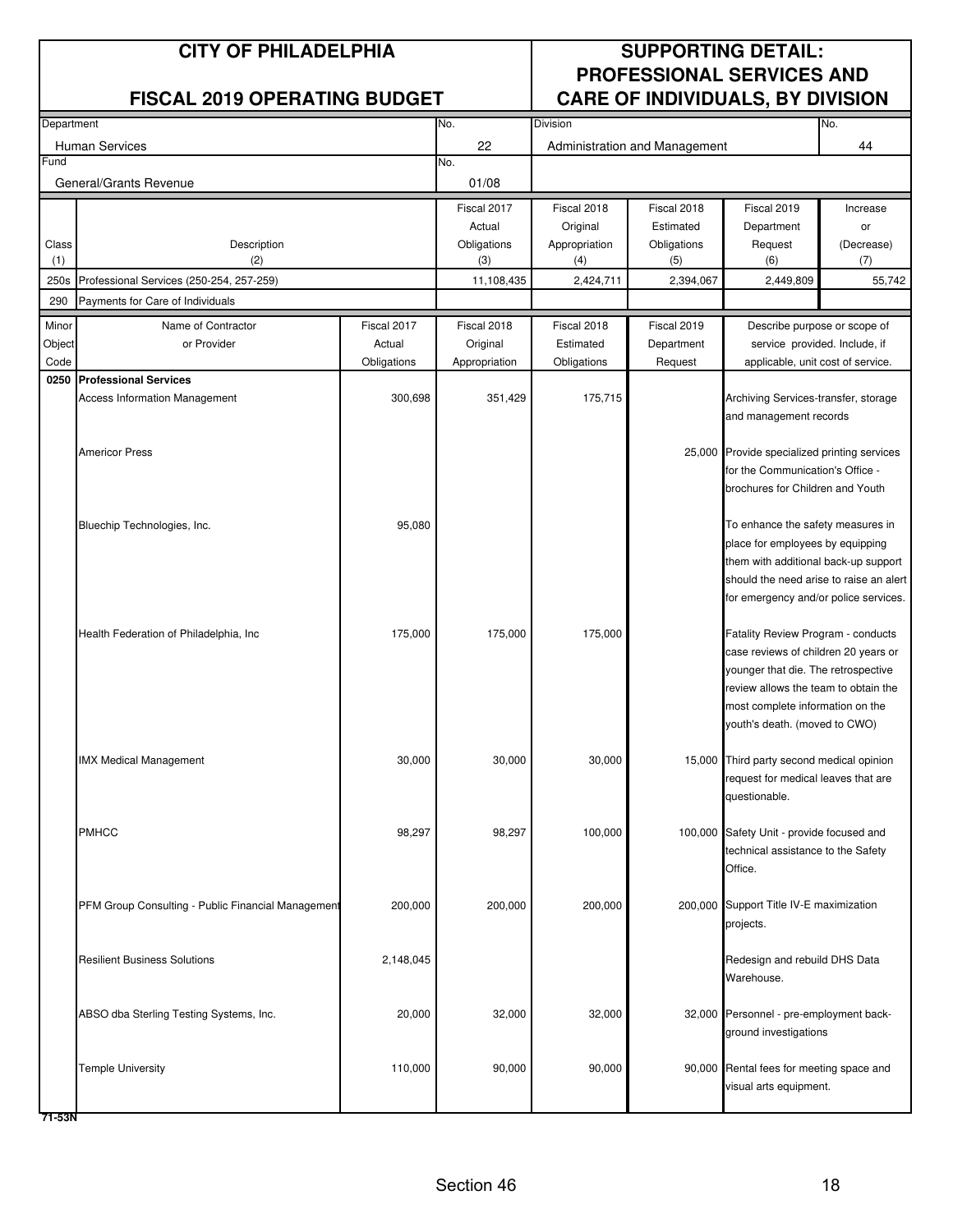| Department |                                                         |             | No.           | <b>Division</b> |                               |                                                                            | No.        |
|------------|---------------------------------------------------------|-------------|---------------|-----------------|-------------------------------|----------------------------------------------------------------------------|------------|
|            | <b>Human Services</b>                                   |             | 22            |                 | Administration and Management |                                                                            | 44         |
| Fund       |                                                         |             | No.           |                 |                               |                                                                            |            |
|            | General/Grants Revenue                                  |             | 01/08         |                 |                               |                                                                            |            |
|            |                                                         |             | Fiscal 2017   | Fiscal 2018     | Fiscal 2018                   | Fiscal 2019                                                                | Increase   |
|            |                                                         |             | Actual        | Original        | Estimated                     | Department                                                                 | or         |
| Class      | Description                                             |             | Obligations   | Appropriation   | Obligations                   | Request                                                                    | (Decrease) |
| (1)        | (2)                                                     |             | (3)           | (4)             | (5)                           | (6)                                                                        | (7)        |
| 250s       | Professional Services (250-254, 257-259)                |             | 11,108,435    | 2,424,711       | 2,394,067                     | 2,449,809                                                                  | 55,742     |
| 290        | Payments for Care of Individuals                        |             |               |                 |                               |                                                                            |            |
| Minor      | Name of Contractor                                      | Fiscal 2017 | Fiscal 2018   | Fiscal 2018     | Fiscal 2019                   | Describe purpose or scope of                                               |            |
| Object     | or Provider                                             | Actual      | Original      | Estimated       | Department                    | service provided. Include, if                                              |            |
| Code       |                                                         | Obligations | Appropriation | Obligations     | Request                       | applicable, unit cost of service.                                          |            |
|            | 0250 Professional Services (cont'd)<br>U. S. Facilities | 959,516     | 875,200       | 875,200         |                               | 875,200 Maintenance, security and repairs                                  |            |
|            |                                                         |             |               |                 |                               | for One Parkway                                                            |            |
|            |                                                         |             |               |                 |                               |                                                                            |            |
|            | Urban Affairs Coalition                                 |             |               |                 |                               | 100,000 Communication projects & initiatives                               |            |
|            |                                                         |             |               |                 |                               | that include public outreach and                                           |            |
|            |                                                         |             |               |                 |                               | information efforts to improve                                             |            |
|            |                                                         |             |               |                 |                               | accessibility to DHS and its                                               |            |
|            |                                                         |             |               |                 |                               | contracted services; staff recruitment                                     |            |
|            |                                                         |             |               |                 |                               | and retention; community based                                             |            |
|            |                                                         |             |               |                 |                               | education/outreach activities, child<br>abuse prevention, child permanency |            |
|            |                                                         |             |               |                 |                               | and family strengthening awareness                                         |            |
|            |                                                         |             |               |                 |                               | activities; and internal and external                                      |            |
|            |                                                         |             |               |                 |                               | web-based communication projects.                                          |            |
|            |                                                         |             |               |                 |                               |                                                                            |            |
|            | Various vendors                                         |             |               |                 |                               | 84,073 Communication - projects and                                        |            |
|            |                                                         |             |               |                 |                               | initiatives that include public                                            |            |
|            |                                                         |             |               |                 |                               | outreach and info efforts to improve                                       |            |
|            |                                                         |             |               |                 |                               | accessibility to DHS and its                                               |            |
|            |                                                         |             |               |                 |                               | contracted services; staff recruitment<br>and retention; community based   |            |
|            |                                                         |             |               |                 |                               | education/outreach activities                                              |            |
|            |                                                         |             |               |                 |                               |                                                                            |            |
|            | Various Vendors                                         |             | 52,225        | 78,522          |                               | 78,522 Deliveries, petty cash & misc. items                                |            |
|            | Vendor to be determined                                 |             | 12,000        | 12,000          |                               | 12,000 To enhance the safety measures in                                   |            |
|            |                                                         |             |               |                 |                               | in place for employees by equipping                                        |            |
|            |                                                         |             |               |                 |                               | them with additional back-up support                                       |            |
|            |                                                         |             |               |                 |                               | should the need arise to raise an                                          |            |
|            |                                                         |             |               |                 |                               | alert for emergency and/or police                                          |            |
|            |                                                         |             |               |                 |                               | service.                                                                   |            |
|            |                                                         |             |               |                 |                               |                                                                            |            |
|            | Vendor to be determined                                 |             |               | 175,714         |                               | 351,430 Archiving Services-transfer, storage<br>and management records     |            |
|            |                                                         |             |               |                 |                               |                                                                            |            |
|            | Vendor to be determined                                 |             | 285,730       | 310,622         |                               | 394,870 Support for Finance Division                                       |            |
|            |                                                         |             |               |                 |                               |                                                                            |            |
|            | <b>Subtotal - Professional Services</b>                 | 4,136,636   | 2,201,881     | 2,254,773       | 2,358,095                     |                                                                            |            |
|            |                                                         |             |               |                 |                               |                                                                            |            |
|            |                                                         |             |               |                 |                               |                                                                            |            |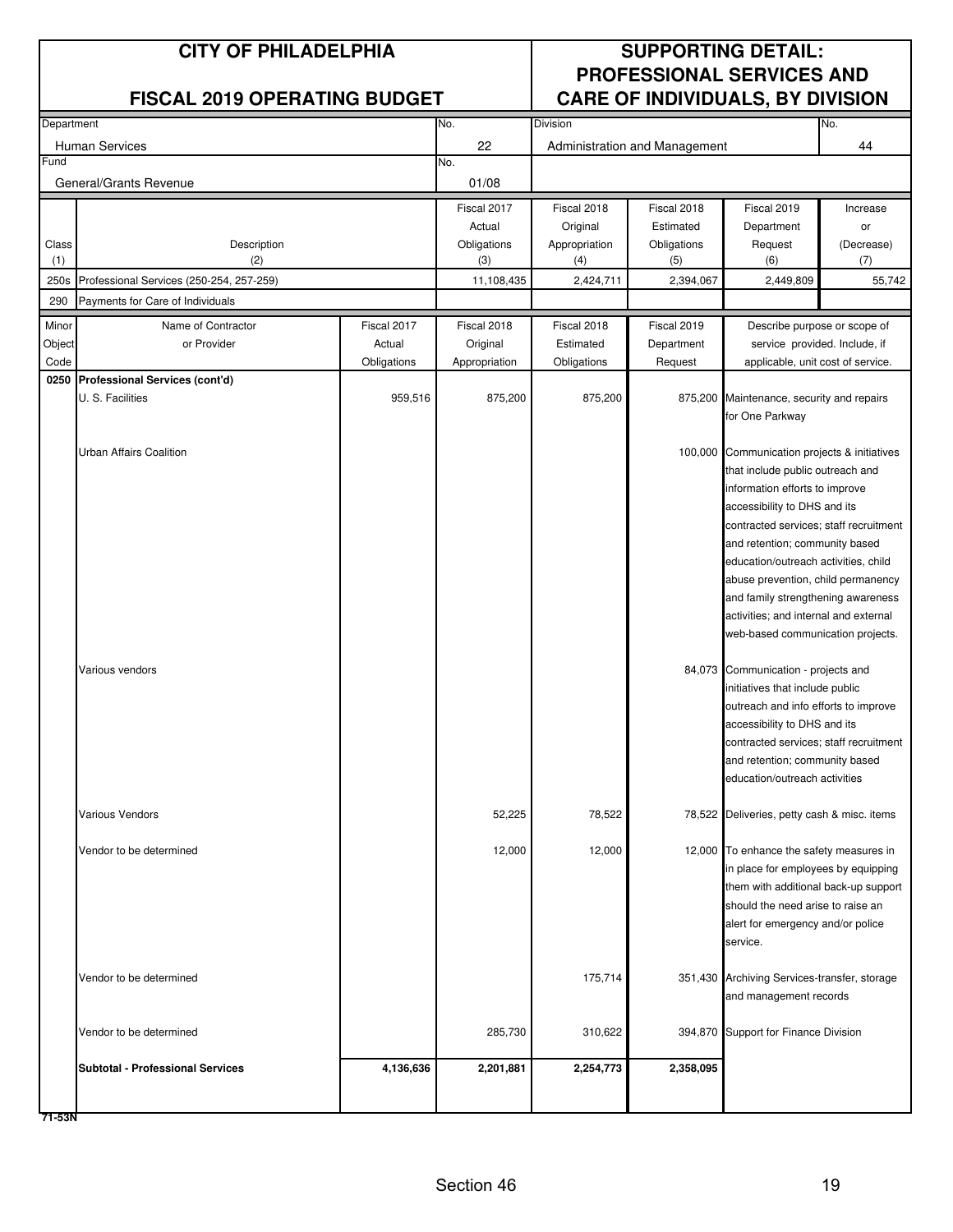| Department |                                          |             | No.           |               | No.                           |                                          |            |
|------------|------------------------------------------|-------------|---------------|---------------|-------------------------------|------------------------------------------|------------|
|            |                                          |             |               | Division      |                               |                                          |            |
| Fund       | <b>Human Services</b>                    |             | 22<br>No.     |               | Administration and Management |                                          | 44         |
|            | General/Grants Revenue                   |             | 01/08         |               |                               |                                          |            |
|            |                                          |             |               |               |                               |                                          |            |
|            |                                          |             | Fiscal 2017   | Fiscal 2018   | Fiscal 2018                   | Fiscal 2019                              | Increase   |
|            |                                          |             | Actual        | Original      | Estimated                     | Department                               | or         |
| Class      | Description                              |             | Obligations   | Appropriation | Obligations                   | Request                                  | (Decrease) |
| (1)        | (2)                                      |             | (3)           | (4)           | (5)                           | (6)                                      | (7)        |
| 250s       | Professional Services (250-254, 257-259) |             | 11,108,435    | 2,424,711     | 2,394,067                     | 2,449,809                                | 55,742     |
| 290        | Payments for Care of Individuals         |             |               |               |                               |                                          |            |
| Minor      | Name of Contractor                       | Fiscal 2017 | Fiscal 2018   | Fiscal 2018   | Fiscal 2019                   | Describe purpose or scope of             |            |
| Object     | or Provider                              | Actual      | Original      | Estimated     | Department                    | service provided. Include, if            |            |
| Code       |                                          | Obligations | Appropriation | Obligations   | Request                       | applicable, unit cost of service.        |            |
| 0251       | <b>Professional Services - IT</b>        |             |               |               |                               |                                          |            |
|            | Bluechip Technologies, Inc.              |             | 95,080        | 95,080        |                               | 47,500 To enhance the safety measures in |            |
|            |                                          |             |               |               |                               | place for employees by equipping         |            |
|            |                                          |             |               |               |                               | them with additional back-up support     |            |
|            |                                          |             |               |               |                               | should the need arise to raise an alert  |            |
|            |                                          |             |               |               |                               | for emergency and/or police services.    |            |
|            |                                          |             |               |               |                               |                                          |            |
|            | Computer Aid Inc                         | 660,284     |               |               |                               | Supplement and support internal          |            |
|            |                                          |             |               |               |                               | resources in developing, maintaining,    |            |
|            |                                          |             |               |               |                               | and enhancing critical child welfare     |            |
|            |                                          |             |               |               |                               | information systems and database         |            |
|            |                                          |             |               |               |                               | integration.                             |            |
|            |                                          |             |               |               |                               |                                          |            |
|            | Eastern Software Strategies Inc          | 1,379,454   |               |               |                               | FACTS2 Development - computer            |            |
|            |                                          |             |               |               |                               | consulting & system supports &           |            |
|            |                                          |             |               |               |                               | enhancement                              |            |
|            | FutureNET.Inc                            | 1,249,700   |               |               |                               | FACTS Development & Maint -              |            |
|            |                                          |             |               |               |                               | ongoing consulting, internet             |            |
|            |                                          |             |               |               |                               | applications enhancements and            |            |
|            |                                          |             |               |               |                               | statistical analysis of outcomes and     |            |
|            |                                          |             |               |               |                               | activities. FACTS system re-             |            |
|            |                                          |             |               |               |                               | architecture to new technology.          |            |
|            | <b>ITSM Specialties</b>                  | 30,000      |               |               |                               | A three (3) day class to run twice on th |            |
|            |                                          |             |               |               |                               | concepts of IT Service Management.       |            |
|            |                                          |             |               |               |                               |                                          |            |
|            | Metasource                               | 2,893       |               |               |                               | City Scanning Services (H&O)             |            |
|            |                                          |             |               |               |                               |                                          |            |
|            | <b>MFR Consultants</b>                   | 509,094     |               |               |                               | To supplement and support internal       |            |
|            |                                          |             |               |               |                               | resources regarding comprehensive        |            |
|            |                                          |             |               |               |                               | citywide initiative aimed at improving   |            |
|            |                                          |             |               |               |                               | the outcomes for children, youth, and    |            |
|            |                                          |             |               |               |                               | families involved with the child welfare |            |
|            |                                          |             |               |               |                               | system in Philadelphia                   |            |
|            |                                          |             |               |               |                               |                                          |            |
|            | <b>MODIS</b>                             | 842,985     |               |               |                               | To supplement and support internal       |            |
|            |                                          |             |               |               |                               | resources regarding comprehensive        |            |
|            |                                          |             |               |               |                               | citywide initiative aimed at improving   |            |
|            |                                          |             |               |               |                               | the outcomes for children, youth, and    |            |
|            |                                          |             |               |               |                               | families involved with the child welfare |            |
|            |                                          |             |               |               |                               | system                                   |            |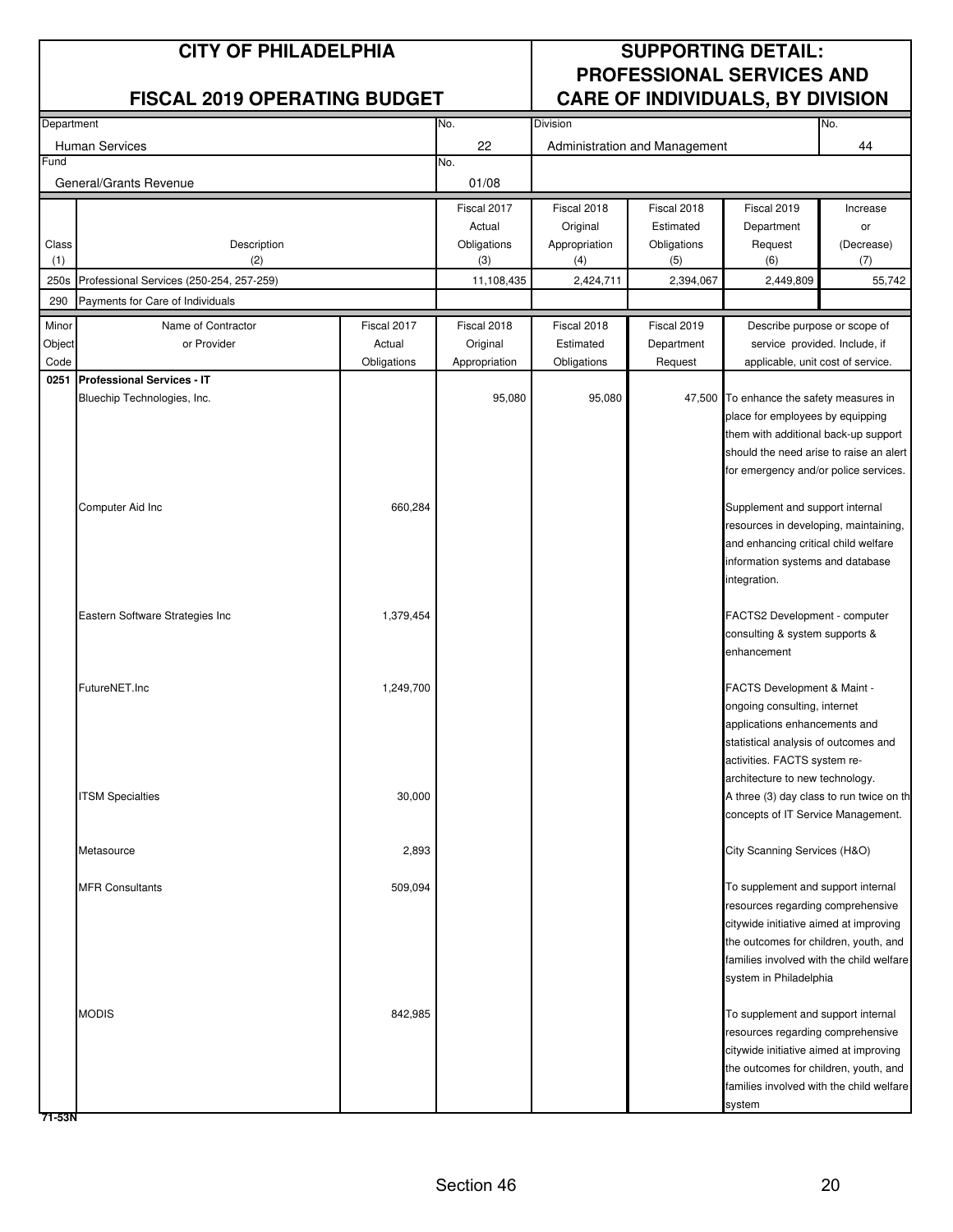| Department |                                          |             | No.           | Division      |                               |                                            | No.        |  |
|------------|------------------------------------------|-------------|---------------|---------------|-------------------------------|--------------------------------------------|------------|--|
|            | Human Services                           |             | 22            |               | Administration and Management |                                            | 44         |  |
| Fund       |                                          |             | No.           |               |                               |                                            |            |  |
|            | General/Grants Revenue                   |             | 01/08         |               |                               |                                            |            |  |
|            |                                          |             | Fiscal 2017   | Fiscal 2018   | Fiscal 2018                   | Fiscal 2019                                | Increase   |  |
|            |                                          |             | Actual        | Original      | Estimated                     | Department                                 | or         |  |
| Class      | Description                              |             | Obligations   | Appropriation | Obligations                   | Request                                    | (Decrease) |  |
| (1)        | (2)                                      |             | (3)           | (4)           | (5)                           | (6)                                        | (7)        |  |
| 250s       | Professional Services (250-254, 257-259) |             | 11,108,435    | 2,424,711     | 2,394,067                     | 2,449,809                                  | 55,742     |  |
| 290        | Payments for Care of Individuals         |             |               |               |                               |                                            |            |  |
| Minor      | Name of Contractor                       | Fiscal 2017 | Fiscal 2018   | Fiscal 2018   | Fiscal 2019                   | Describe purpose or scope of               |            |  |
| Object     | or Provider                              | Actual      | Original      | Estimated     | Department                    | service provided. Include, if              |            |  |
| Code       |                                          | Obligations | Appropriation | Obligations   | Request                       | applicable, unit cost of service.          |            |  |
| 0251       | Professional Services - IT (cont'd)      |             |               |               |                               |                                            |            |  |
|            | Netsmart Technologies, Inc.              | 2,279,907   |               |               |                               | Provide an integrated electronic           |            |  |
|            |                                          |             |               |               |                               | Health and Financial record's entry        |            |  |
|            |                                          |             |               |               |                               | management and billing of child            |            |  |
|            |                                          |             |               |               |                               | welfare programs and services to           |            |  |
|            |                                          |             |               |               |                               | be provided by the CUA's                   |            |  |
|            |                                          |             |               |               |                               |                                            |            |  |
|            | Subtotal - Professional Services - IT    | 6,954,317   | 95,080        | 95,080        | 47,500                        |                                            |            |  |
|            |                                          |             |               |               |                               |                                            |            |  |
|            | 0253 Legal Services                      |             |               |               |                               |                                            |            |  |
|            | <b>Parole Hearing Costs</b>              | 17,482      | 127,750       | 44,214        |                               | 44,214 Payment of parole hearing costs for |            |  |
|            |                                          |             |               |               |                               | Phila. residents incarcerated in other     |            |  |
|            |                                          |             |               |               |                               | counties of Commonwealth of PA.            |            |  |
|            |                                          |             |               |               |                               |                                            |            |  |
|            | <b>Subtotal - Legal Services</b>         | 17,482      | 127,750       | 44,214        | 44,214                        |                                            |            |  |
|            |                                          |             |               |               |                               |                                            |            |  |
|            | <b>Total - All Professional Services</b> | 11,108,435  | 2,424,711     | 2,394,067     | 2,449,809                     |                                            |            |  |
|            |                                          |             |               |               |                               |                                            |            |  |
|            |                                          |             |               |               |                               |                                            |            |  |
|            |                                          |             |               |               |                               |                                            |            |  |
|            |                                          |             |               |               |                               |                                            |            |  |
|            |                                          |             |               |               |                               |                                            |            |  |
|            |                                          |             |               |               |                               |                                            |            |  |
|            |                                          |             |               |               |                               |                                            |            |  |
|            |                                          |             |               |               |                               |                                            |            |  |
|            |                                          |             |               |               |                               |                                            |            |  |
|            |                                          |             |               |               |                               |                                            |            |  |
|            |                                          |             |               |               |                               |                                            |            |  |
|            |                                          |             |               |               |                               |                                            |            |  |
|            |                                          |             |               |               |                               |                                            |            |  |
|            |                                          |             |               |               |                               |                                            |            |  |
|            |                                          |             |               |               |                               |                                            |            |  |
|            |                                          |             |               |               |                               |                                            |            |  |
|            |                                          |             |               |               |                               |                                            |            |  |
|            |                                          |             |               |               |                               |                                            |            |  |
|            |                                          |             |               |               |                               |                                            |            |  |
|            |                                          |             |               |               |                               |                                            |            |  |
|            |                                          |             |               |               |                               |                                            |            |  |
|            |                                          |             |               |               |                               |                                            |            |  |
|            |                                          |             |               |               |                               |                                            |            |  |
|            |                                          |             |               |               |                               |                                            |            |  |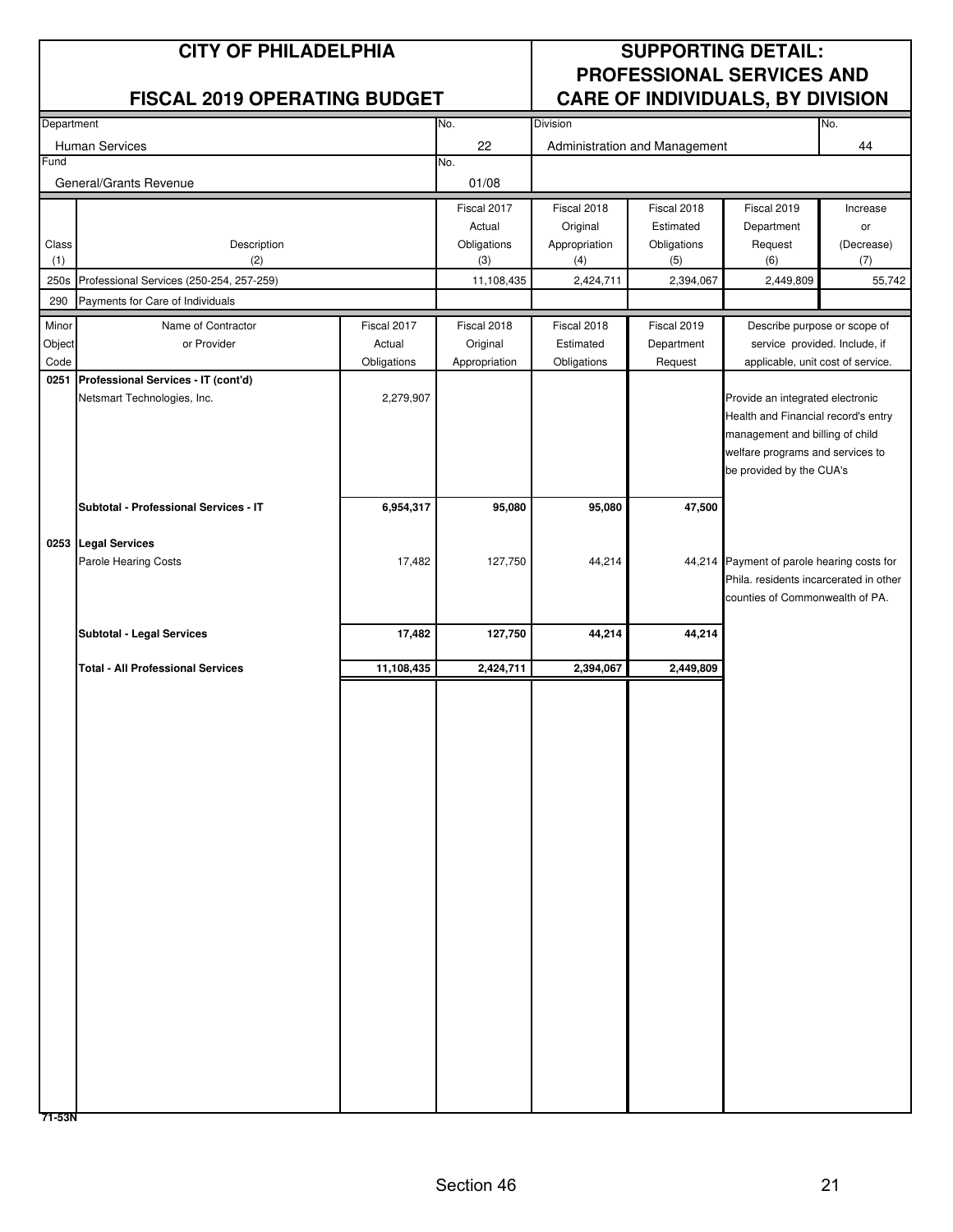### **CITY OF PHILADELPHIA SUPPORTING DETAIL:**

### **FISCAL 2019 OPERATING BUDGET**

# **CLASSES OTHER THAN<br>250s AND 290, BY DIVISION**

| Department |                                                                 |                  | No.           | Division    |                               |                                                         | No.                               |
|------------|-----------------------------------------------------------------|------------------|---------------|-------------|-------------------------------|---------------------------------------------------------|-----------------------------------|
|            | Human Services                                                  |                  | 22            |             | Administration and Management |                                                         | 44                                |
| Fund       |                                                                 |                  | No.           |             |                               |                                                         |                                   |
|            | General/Grants Revenue                                          |                  | 01/08         |             |                               |                                                         |                                   |
| Minor      | Name of Contractor                                              | Fiscal 2017      | Fiscal 2018   | Fiscal 2018 | Fiscal 2019                   |                                                         | Describe purpose or scope of      |
| Object     | or Provider                                                     | Actual           | Original      | Estimated   | Department                    |                                                         | service provided. Include, if     |
| Code       |                                                                 | Obligations      | Appropriation | Obligations | Request                       |                                                         | applicable, unit cost of service. |
| 0209       | <b>Telephone &amp; Communication</b>                            |                  |               |             |                               |                                                         |                                   |
|            | Cellco Partnership - AT&T                                       | 87,383           |               |             |                               | Public Safety Mobile Services                           |                                   |
|            |                                                                 |                  |               |             |                               |                                                         |                                   |
|            | 0211 Transportation                                             |                  |               |             |                               |                                                         |                                   |
|            | American Express/Enterprise/Greyhound/SEPTA                     | 24,174           | 50,438        | 23,377      |                               | 23,377 Airfare, rental cars, fares, transpasses         |                                   |
|            | 0216 Commercial off the Shelf Software Licenses                 |                  |               |             |                               |                                                         |                                   |
|            |                                                                 |                  |               |             |                               | <b>Toad for Oracle</b>                                  |                                   |
|            | CDW Government Inc.                                             | 44,750           |               |             |                               | CSI for Oracle                                          |                                   |
|            | <b>Dell Marketing</b>                                           | 28,072           |               |             |                               | <b>SYS AID</b>                                          |                                   |
|            | En Pointe Technologies                                          | 13,088           |               |             |                               |                                                         |                                   |
|            | Insight Public Sector<br>Insight Public Sector                  | 10,052<br>54,591 |               |             |                               | Qipoint Sharepoint<br>Vmware Vmcenter site recovery mgr |                                   |
|            |                                                                 | 18,385           |               |             |                               | Adobe Acrobat                                           |                                   |
|            | Insight Public Sector<br><b>International Business Machines</b> | 9,822            |               |             |                               | <b>COGNOS</b>                                           |                                   |
|            | <b>KRONOS</b>                                                   | 31,613           |               | 27,511      |                               | 27,511 KRONOS                                           |                                   |
|            | Various vendors                                                 | 1,950            |               |             |                               | Miscellaneous licenses                                  |                                   |
|            | Total - Software Licenses                                       | 212,323          |               | 27,511      | 27,511                        |                                                         |                                   |
|            |                                                                 |                  |               |             |                               |                                                         |                                   |
|            | 0256 Seminar & Training Sessions                                |                  |               |             |                               |                                                         |                                   |
|            | Be Strong Families                                              | 75,000           | 75,000        | 75,000      |                               | 75,000 Strengthening Family Model Training              |                                   |
|            |                                                                 |                  |               |             |                               |                                                         |                                   |
|            | Performance Plus International                                  | 234,643          | 419,481       | 419,481     |                               | 310,341 DHS University - strategic approach             |                                   |
|            |                                                                 |                  |               |             |                               | for developing the knowledge and                        |                                   |
|            |                                                                 |                  |               |             |                               | skills of agency staff                                  |                                   |
|            |                                                                 |                  |               |             |                               |                                                         |                                   |
|            | Various vendors                                                 |                  | 38,000        | 38,000      |                               | 147,140 Miscellaneous training expenses                 |                                   |
|            | <b>Total - Seminar &amp; Training Sessions</b>                  | 309,643          | 532,481       | 532,481     | 532,481                       |                                                         |                                   |
|            |                                                                 |                  |               |             |                               |                                                         |                                   |
|            | 0284 Ground Building Rental                                     |                  |               |             |                               |                                                         |                                   |
|            | Public Property - expenditure transfer                          |                  |               | 331,003     |                               | 331,003 Rental for DHSU space at One Penn               |                                   |
|            |                                                                 |                  |               |             |                               | Center                                                  |                                   |
|            | 0410 Electrical, Lighting & Communications                      |                  |               |             |                               |                                                         |                                   |
|            | Nu Vision Technologies                                          | 46,146           |               |             |                               | Wireless cable                                          |                                   |
|            | Nu Vision Technologies                                          | 78,707           |               |             |                               | Voice and data jacks                                    |                                   |
|            | <b>Total - Electrical, Lighting &amp; Communications</b>        | 124,853          |               |             |                               |                                                         |                                   |
|            | 0427 Computer Equipment & Peripherals                           |                  |               |             |                               |                                                         |                                   |
|            | <b>PC</b> Specialists                                           | 114,086          |               |             |                               | Juniper switches                                        |                                   |
|            | PC Specialists                                                  | 541,922          |               |             |                               | Servers                                                 |                                   |
|            | PC Specialists                                                  | 28,449           |               |             |                               | Wireless equipment                                      |                                   |
|            | Various vendors                                                 | 4,620            |               |             |                               | Miscellaneous equipment - data                          |                                   |
|            |                                                                 |                  |               |             |                               | storage tapes, printer cables, etc.                     |                                   |
|            | <b>Total - Computer Equipment &amp; Peripherals</b>             | 689,077          |               |             |                               |                                                         |                                   |
|            |                                                                 |                  |               |             |                               |                                                         |                                   |
|            | 0430 Furniture & Furnishings                                    |                  |               |             |                               |                                                         |                                   |
| 71-530     | Various vendors                                                 |                  | 55,000        | 55,000      |                               | 255,000 Desks, chairs, filing cabinets, etc.            |                                   |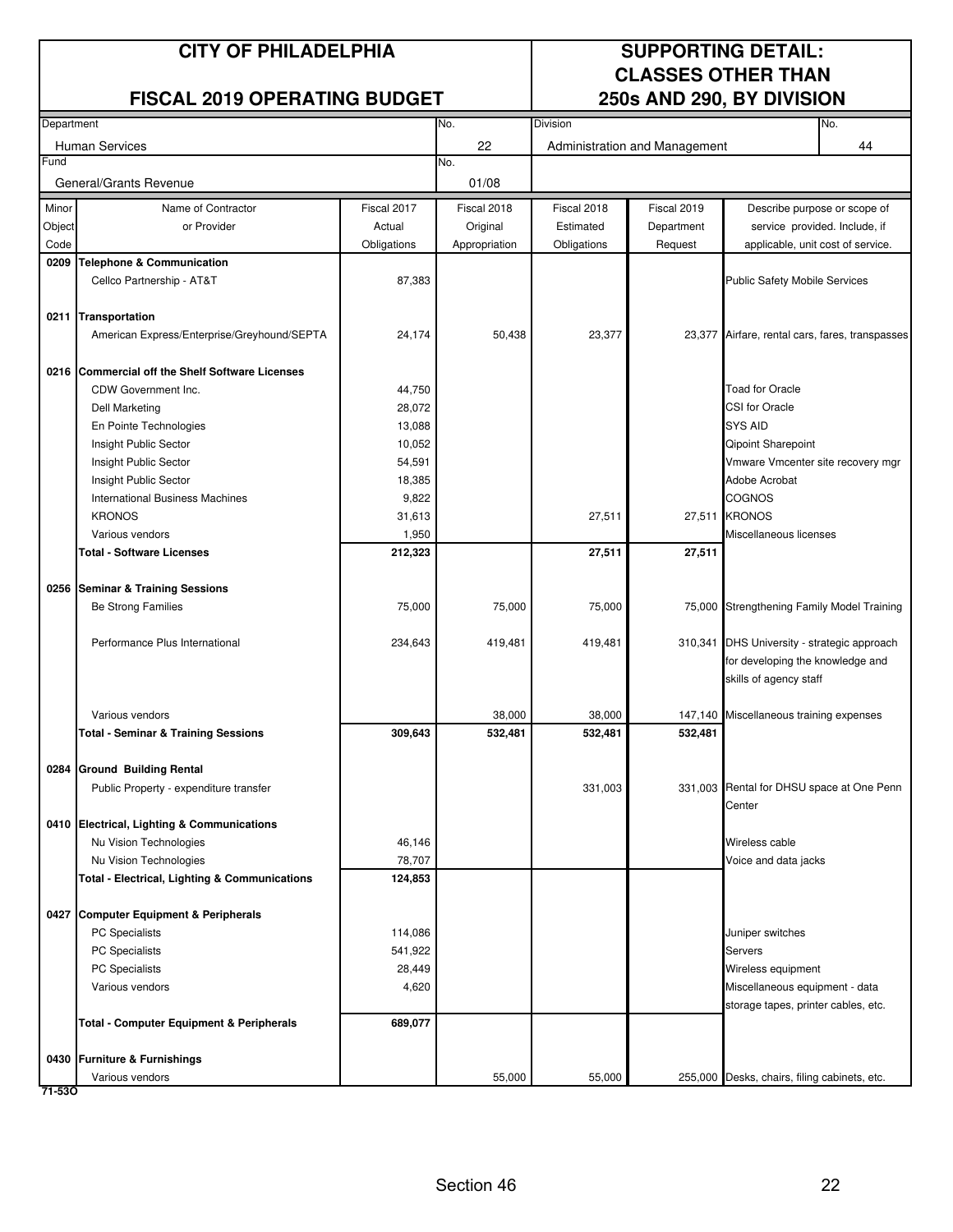| <b>CITY OF PHILADELPHIA</b> |  |
|-----------------------------|--|
|-----------------------------|--|

#### **DIVISION SUMMARY**

#### **FISCAL 2019 OPERATING BUDGET**

| Department             | INo.                    | <b>Division</b>                       | No. |  |  |  |  |  |
|------------------------|-------------------------|---------------------------------------|-----|--|--|--|--|--|
| <b>Human Services</b>  | 22                      | Performance Management and Technology | 46  |  |  |  |  |  |
| Fund                   | No.                     |                                       |     |  |  |  |  |  |
| General/Grants Revenue | 01/08                   |                                       |     |  |  |  |  |  |
|                        | <b>Major Objectives</b> |                                       |     |  |  |  |  |  |
|                        |                         |                                       |     |  |  |  |  |  |

The Division of Performance Management and Technology supports the mission of the Department of Human Services to provide and promote safety, permanency, and well-being for children at risk of abuse, neglect, and delinquency and to strengthen and stabilize families. The Division works to accomplish the DHS mission by:

1. Strengthening how the child welfare system collects and utilizes data to make informed decisions about the children and families we serve;

2. Evaluating the service quality and consistency of the child welfare system and its providers, identifying needed improvements, and tracking these improvements over time;

3. Creating a system of performance accountability for DHS, Community Umbrella Agencies, and contract providers;

4. Building, enhancing, and maintaining a strong data infrastructure that is aligned with the size and needs of the Department; and

5. Developing integrated information management systems so that practitioners can easily access and utilize quality and accurate data in their day-to-day decisions.

|       | <b>Summary by Class</b>              |                     |                                |                  |                                |                        |  |  |  |  |
|-------|--------------------------------------|---------------------|--------------------------------|------------------|--------------------------------|------------------------|--|--|--|--|
|       |                                      | Fiscal 2017         | Fiscal 2018                    | Fiscal 2018      | Fiscal 2019                    | Increase               |  |  |  |  |
| Class | Description                          | Actual              | Original                       | Estimated        | Proposed                       | or                     |  |  |  |  |
|       |                                      | Obligations         | Appropriations                 | Obligations      | <b>Budget</b>                  | (Decrease)             |  |  |  |  |
| (1)   | (2)                                  | (3)                 | (4)                            | (5)              | (6)                            | (7)                    |  |  |  |  |
| 100   | Employee Compensation                |                     |                                |                  |                                |                        |  |  |  |  |
| a)    | <b>Personal Services</b>             | 4,013,922           | 6,745,730                      | 6,745,730        | 6,514,894                      | (230, 836)             |  |  |  |  |
| b)    | <b>Employee Benefits</b>             | 1,533,663           | 2,321,566                      | 2,023,719        | 1,954,468                      | (69, 251)              |  |  |  |  |
| 200   | <b>Purchase of Services</b>          | 12,473              | 14,764,829                     | 13,679,127       | 13,530,049                     | (149, 078)             |  |  |  |  |
| 300   | Materials and Supplies               |                     | 34,454                         | 34,454           | 34,454                         |                        |  |  |  |  |
| 400   | Equipment                            |                     | 515,829                        | 2,741,907        | 2,741,907                      |                        |  |  |  |  |
| 500   | Contributions, Indemnities and Taxes |                     |                                |                  |                                |                        |  |  |  |  |
| 700   | <b>Debt Service</b>                  |                     |                                |                  |                                |                        |  |  |  |  |
| 800   | Payments to Other Funds              |                     |                                |                  |                                |                        |  |  |  |  |
| 900   | Advances and Misc. Payments          |                     |                                |                  |                                |                        |  |  |  |  |
|       | Total                                | 5,560,058           | 24,382,408                     | 25,224,937       | 24,775,772                     | (449, 165)             |  |  |  |  |
|       |                                      |                     | <b>Summary of Positions</b>    |                  |                                |                        |  |  |  |  |
|       |                                      | Actual<br>Positions | Fiscal 2018<br><b>Budgeted</b> | Increment<br>Run | Fiscal 2019<br><b>Budgeted</b> | Increase<br>(Decrease) |  |  |  |  |
| Code  | Category                             | 6/30/17             | Positions                      | PPE 11/26/17     | Positions                      | Col. 6 less Col. 4     |  |  |  |  |
| (1)   | (2)                                  | (3)                 | (4)                            | (5)              | (6)                            | (7)                    |  |  |  |  |
| 101   | Full Time - Civilian                 | 85                  | 105                            | 85               | 100                            | (5)                    |  |  |  |  |
| 105   | Full Time - Uniform                  |                     |                                |                  |                                |                        |  |  |  |  |
|       | Total                                | 85                  | 105                            | 85               | 100                            | (5)                    |  |  |  |  |

**71-53F**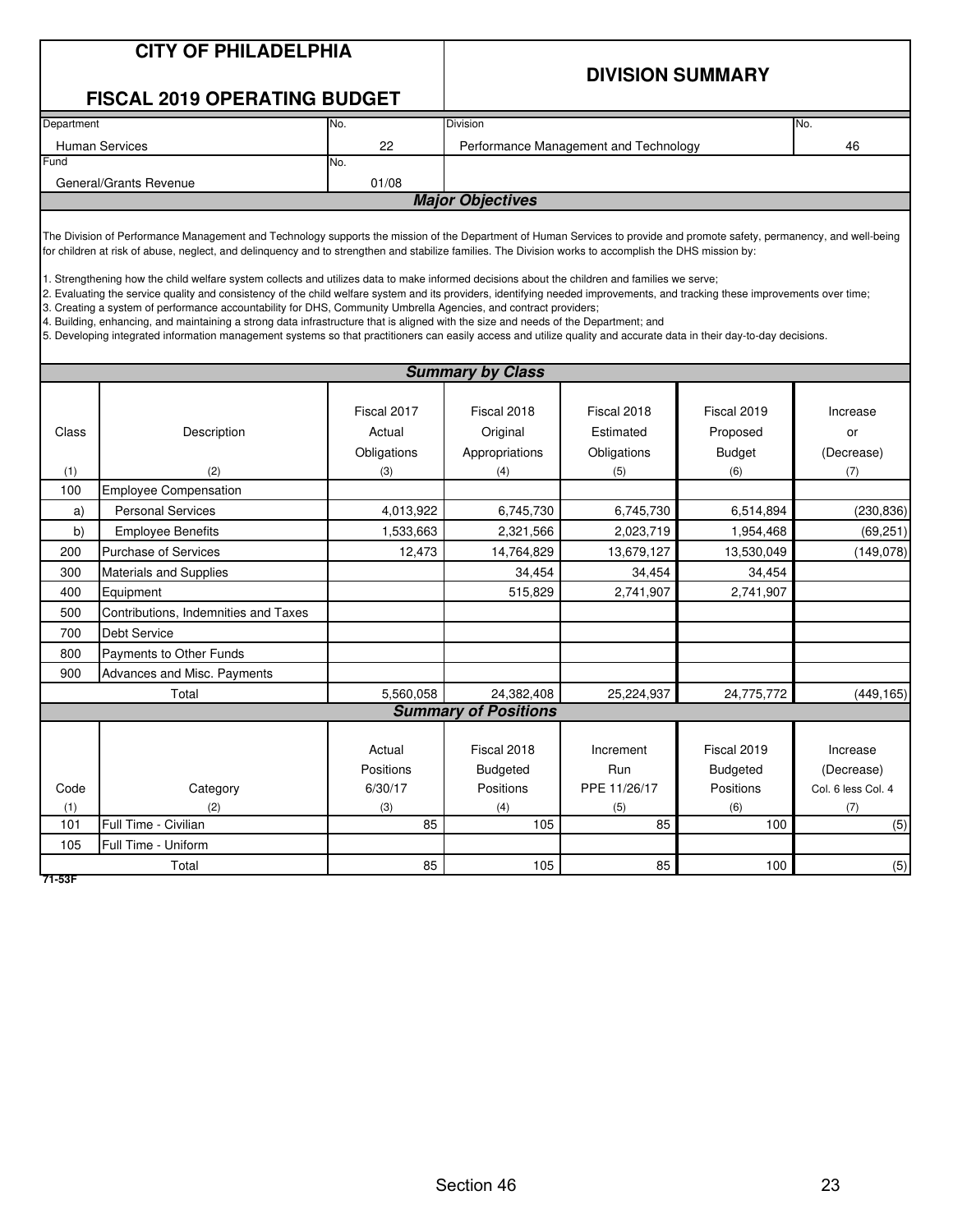## **CITY OF PHILADELPHIA** SCHEDULE 100

## **LIST OF POSITIONS**

## **FISCAL 2019 OPERATING BUDGET**

|          | Department            |                                                               |                                    | No.                     | Division        |                                       |                 |                    | No.                     |
|----------|-----------------------|---------------------------------------------------------------|------------------------------------|-------------------------|-----------------|---------------------------------------|-----------------|--------------------|-------------------------|
|          | <b>Human Services</b> |                                                               |                                    | 22                      |                 | Performance Management and Technology |                 |                    | 46                      |
| Fund     |                       |                                                               |                                    | No.                     |                 |                                       |                 |                    |                         |
|          |                       | General/Grants Revenue                                        |                                    | 01/08                   |                 |                                       |                 |                    |                         |
|          |                       |                                                               |                                    | Fiscal                  | Fiscal          |                                       | Fiscal          |                    | Increase                |
|          |                       |                                                               | Salary                             | 2017                    | 2018            | Increment                             | 2019            | Annual             | (Decrease)              |
| Line     | Class                 | Title                                                         | Range                              | Actual Pos.             | <b>Budgeted</b> | Run - PPE                             | <b>Budgeted</b> | Salary             | (Col. 8)                |
| No.      | Code                  |                                                               | (in dollars)                       | 6/30/17                 | Positions       | 11/26/17                              | Positions       | 7/1/18             | less Col. 6)            |
| (1)      | (2)                   | (3)                                                           | (4)                                | (5)                     | (6)             | (7)                                   | (8)             | (9)                | (10)                    |
|          |                       | <b>Administration</b>                                         |                                    |                         |                 |                                       |                 |                    |                         |
| 1        |                       | D250 Deputy Commissioner                                      | 130.000                            |                         |                 |                                       | 1               | 130,000            |                         |
| 2        |                       | 2L18 Executive Assistant                                      | 62,578 - 80,457                    |                         |                 | 2                                     | 2               | 157,465            |                         |
| 3        | 1A20                  | <b>Executive Secretary</b>                                    | 33,131 - 42,595                    |                         |                 |                                       |                 | 44,020             |                         |
| 4        | P588                  | Project Manager                                               | 85,000                             |                         |                 |                                       |                 | 85,000             |                         |
| 5        | 1A42                  | Word Processing Specialist 2                                  | 35,281 - 38,348                    | $\mathbf{1}$            | 1               |                                       |                 | 39,573             |                         |
|          |                       | Subtotal - Administration                                     |                                    | $\overline{4}$          | 4               | 6                                     | 6               | 456,058            | $\mathbf{2}$            |
|          |                       |                                                               |                                    |                         |                 |                                       |                 |                    |                         |
|          |                       | <b>Monitoring and Evaluations</b>                             |                                    |                         |                 |                                       |                 |                    |                         |
| 6        |                       | 1A04 Clerk III                                                | 38,634 - 42,156                    | -1                      |                 |                                       |                 | 37,691             |                         |
| 7        |                       | 5A09 Human Services Program Administrator                     | 67,091 - 86,256                    | $\overline{c}$          | 2               | $\overline{c}$                        | 2               | 174,562            |                         |
| 8        |                       | 5A43 Human Services Program Director                          | 79,754 - 102,541                   | -1                      | 1               |                                       |                 | 103,966            |                         |
| 9        |                       | 5A80 Social Services Program Analyst                          | 48,116 - 61,866                    | 25                      | 26              | 26                                    | 28              | 1,718,260          | 2                       |
| 10       | 5A81                  | Social Services Program Supervisor                            | 58,456 - 75,151                    | 9                       | 8               | 10                                    | 10              | 754,606            | $\overline{\mathbf{c}}$ |
| 11       | 5A07                  | Social Work Services Manager 2                                | 46,079 - 59,245                    | 8                       | 10              | 8                                     | 8               | 480,560            | (2)                     |
| 12       | 5A08                  | Social Work Supervisor                                        | 54,941 - 70,622                    | 2                       | 2               | 1                                     | 2               | 126,388            |                         |
|          |                       | Subtotal - PREP/PBC                                           |                                    | 48                      | 50              | 48                                    | 52              | 3,396,033          | $\overline{2}$          |
|          |                       |                                                               |                                    |                         |                 |                                       |                 |                    |                         |
|          |                       | <b>Data Analytics Unit</b>                                    |                                    |                         |                 |                                       |                 |                    |                         |
| 13       |                       | A926 Associate Project Manager                                | 75,000                             |                         |                 |                                       |                 |                    | (1)                     |
| 14       |                       | 3H87 Data Analysis Administrator                              | 67,091 - 86,256                    |                         |                 |                                       |                 | 87,281             |                         |
| 15       |                       | D718 Director Performance Based Contracting                   | 95,325 - 98,661                    | -1                      |                 |                                       |                 | 98,661             |                         |
| 16       | 5A09                  | Human Services Program Administrator                          | 67,091 - 86,256                    |                         |                 |                                       |                 | 67,091             |                         |
| 17       | 2F30                  | Performance Management Project Manager                        | 61,052 - 78,495                    | $\overline{c}$          | 3               |                                       | 3               | 202,024            |                         |
| 18       |                       | P588 Project Manager                                          | 90,000                             |                         |                 |                                       |                 | 90,000             |                         |
| 19       |                       | 2F22 Research & Info Analyst 2                                | 53,601 - 68,901                    | $\overline{\mathbf{c}}$ | $\overline{c}$  |                                       | 2               | 123,727            |                         |
| 20       |                       | 5A20 Social Science Research Statistician                     | 71,597 - 92,059                    |                         |                 |                                       |                 | 88,166             |                         |
| 21       |                       | 5A80 Social Services Program Analyst                          | 48,116 - 61,866                    | $\overline{4}$          | 7               | 4                                     | 6               | 347,196            | (1)                     |
| 22       |                       | 1A18 Secretary                                                | 35,281 - 38,348                    |                         |                 |                                       |                 | 35,281             | $\mathbf{1}$            |
|          |                       | Subtotal - Data Analytics Unit                                |                                    | 12                      | 17              | 10                                    | 17              | 1,139,427          |                         |
|          |                       |                                                               |                                    |                         |                 |                                       |                 |                    |                         |
|          |                       | System/LAN                                                    |                                    |                         |                 |                                       |                 |                    |                         |
| 23       |                       | 2L32 Administrative Specialist 2                              | 48,116 - 61,866                    | -1                      | -1              | $\mathbf{1}$                          | 1               | 63,091             |                         |
| 24       |                       | 1D59 Computer User Support Specialist                         | 40,727 - 44,632                    |                         | 1               |                                       |                 |                    | (1)                     |
| 25       |                       | D345 Deputy Information Technology Director                   | 95,000                             |                         | 2               |                                       | 2               | 190,000            |                         |
| 26       |                       | 1A20 Executive Secretary                                      | 33,131 - 42,595                    | 1                       |                 |                                       |                 | 33,131             |                         |
| 27       |                       | 5A53 Human Services Staff Services Director                   | 91,151 - 102,541                   |                         |                 |                                       |                 | 103,766            |                         |
| 28       | 1429                  | Information Technology Director                               | 113,000                            | 1                       | 1               | 1                                     |                 | 113,000            |                         |
| 29       |                       | 1E70 Information Technology Trainee                           | 39,205 - 50,400                    |                         | 1               |                                       | 1               | 39,205             |                         |
| 30       |                       | 1E07 Local Area Network Administrator                         | 57,030 - 73,317                    | -1                      | 1               | 1                                     |                 | 61,101             |                         |
| 31<br>32 |                       | 1E06 Network Administrator<br>1D55 Network Support Specialist | 67,091 - 86,256                    | 3<br>7                  | 3<br>12         | 3<br>7                                | 3<br>7          | 262,243            |                         |
| 33       |                       | 1E78 Programmer Analyst Project Leader                        | 44,173 - 56,777<br>61,052 - 78,495 | 2                       | $\overline{c}$  | 2                                     | 2               | 391,153<br>159,240 | (5)                     |
| 34       |                       | 1E75 Programmer Analyst 1                                     | 42,240 - 54,311                    | 1                       |                 |                                       |                 |                    | (1)                     |
| 35       |                       | 1E76 Programmer Analyst 2                                     | 48,116 - 61,866                    |                         |                 | 1                                     |                 | 51,553             | $\mathbf{1}$            |
|          |                       |                                                               |                                    |                         |                 |                                       |                 |                    |                         |
| 71-531   |                       |                                                               |                                    |                         |                 |                                       |                 |                    |                         |
|          |                       |                                                               |                                    |                         |                 |                                       |                 |                    |                         |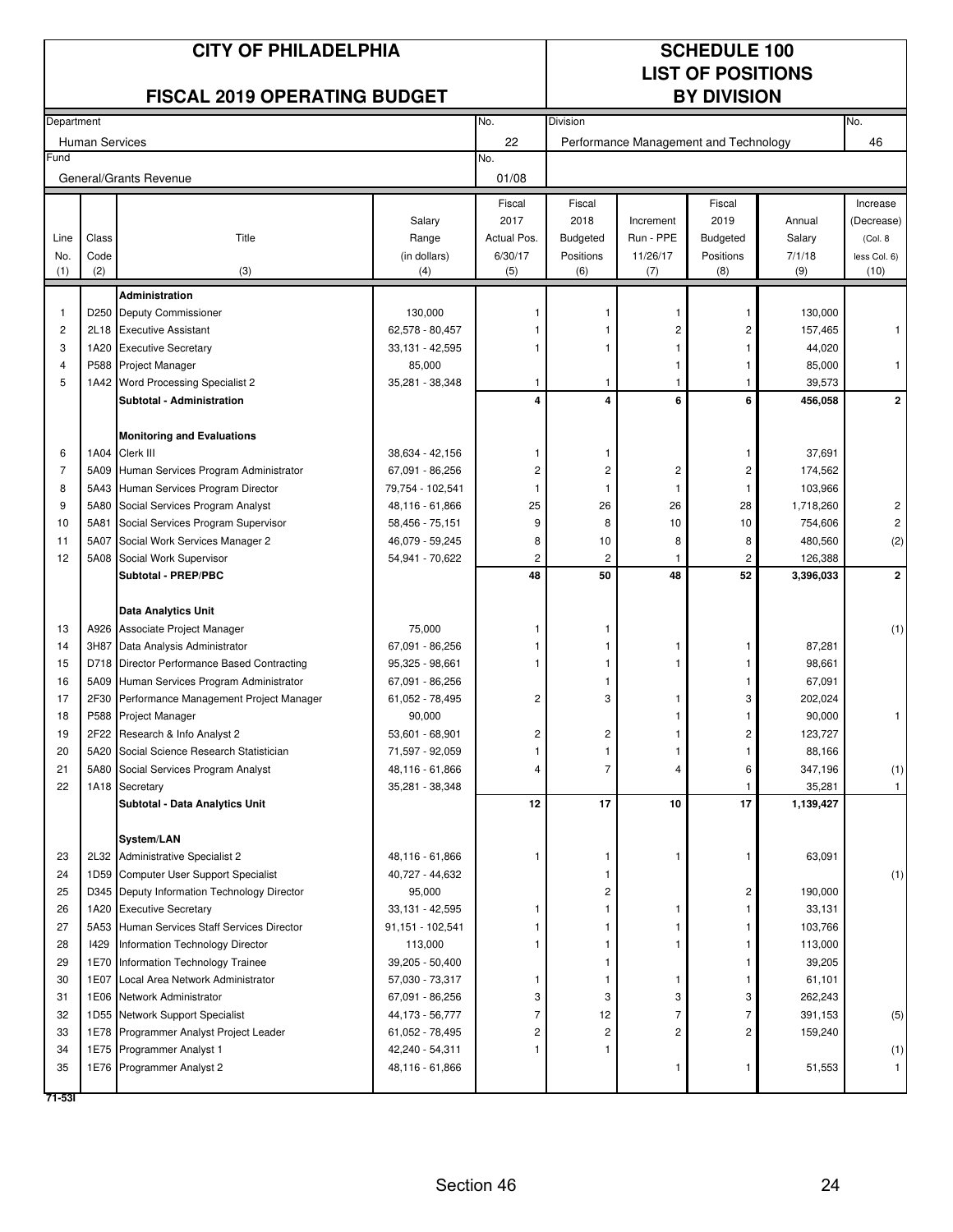|             |                | <b>CITY OF PHILADELPHIA</b>                                                |                                    |                         | <b>SCHEDULE 100</b>   |                       |                                       |                     |                          |
|-------------|----------------|----------------------------------------------------------------------------|------------------------------------|-------------------------|-----------------------|-----------------------|---------------------------------------|---------------------|--------------------------|
|             |                |                                                                            |                                    |                         |                       |                       | <b>LIST OF POSITIONS</b>              |                     |                          |
|             |                | <b>FISCAL 2019 OPERATING BUDGET</b>                                        |                                    |                         |                       |                       | <b>BY DIVISION</b>                    |                     |                          |
| Department  | Human Services |                                                                            |                                    | No.<br>22               | Division              |                       | Performance Management and Technology |                     | No.<br>46                |
| Fund        |                |                                                                            |                                    | No.                     |                       |                       |                                       |                     |                          |
|             |                | General/Grants Revenue                                                     |                                    | 01/08                   |                       |                       |                                       |                     |                          |
|             |                |                                                                            |                                    | Fiscal                  | Fiscal                |                       | Fiscal                                |                     | Increase                 |
|             |                | Title                                                                      | Salary                             | 2017<br>Actual Pos.     | 2018                  | Increment             | 2019                                  | Annual              | (Decrease)               |
| Line<br>No. | Class<br>Code  |                                                                            | Range<br>(in dollars)              | 6/30/17                 | Budgeted<br>Positions | Run - PPE<br>11/26/17 | Budgeted<br>Positions                 | Salary<br>7/1/18    | (Col. 8)<br>less Col. 6) |
| (1)         | (2)            | (3)                                                                        | (4)                                | (5)                     | (6)                   | (7)                   | (8)                                   | (9)                 | (10)                     |
|             |                | System/LAN (cont'd)                                                        |                                    |                         |                       |                       |                                       |                     |                          |
| 36          |                | 1E77 Programmer Analyst 3                                                  | 53,601 - 68,901                    | $\overline{\mathbf{c}}$ | 3                     | $\overline{c}$        | 3                                     | 193,653             |                          |
| 37          |                | P588 Project Manager<br>Subtotal - System/LAN                              | 90,000                             | $\mathbf{1}$<br>21      | 31                    | -1<br>21              | 1<br>25                               | 90,000<br>1,751,136 | (6)                      |
|             |                |                                                                            |                                    |                         |                       |                       |                                       |                     |                          |
|             |                | <b>Fiscal Monitoring Unit</b>                                              |                                    |                         |                       |                       |                                       |                     |                          |
| 38<br>39    |                | 5A80 Social Services Program Analyst<br>Social Services Program Supervisor | 48,116 - 61,866<br>58,456 - 75,151 |                         | $\sqrt{2}$            |                       |                                       |                     | (2)                      |
|             | 5A81           | Subtotal - Fiscal Monitoring Unit                                          |                                    |                         | $\mathbf{1}$<br>3     |                       |                                       |                     | (1)<br>(3)               |
|             |                |                                                                            |                                    |                         |                       |                       |                                       |                     |                          |
|             |                | <b>Total - Performance Management and Technology</b>                       |                                    | 85                      | 105                   | 85                    | 100                                   | 6,742,654           |                          |
|             |                |                                                                            |                                    |                         |                       |                       |                                       |                     | (5)                      |
|             |                |                                                                            |                                    |                         |                       |                       |                                       |                     |                          |
|             |                |                                                                            |                                    |                         |                       |                       |                                       |                     |                          |
|             |                |                                                                            |                                    |                         |                       |                       |                                       |                     |                          |
|             |                |                                                                            |                                    |                         |                       |                       |                                       |                     |                          |
|             |                |                                                                            |                                    |                         |                       |                       |                                       |                     |                          |
|             |                |                                                                            |                                    |                         |                       |                       |                                       |                     |                          |
|             |                |                                                                            |                                    |                         |                       |                       |                                       |                     |                          |
|             |                |                                                                            |                                    |                         |                       |                       |                                       |                     |                          |
|             |                |                                                                            |                                    |                         |                       |                       |                                       |                     |                          |
|             |                |                                                                            |                                    |                         |                       |                       |                                       |                     |                          |
|             |                |                                                                            |                                    |                         |                       |                       |                                       |                     |                          |
|             |                |                                                                            |                                    |                         |                       |                       |                                       |                     |                          |
|             |                |                                                                            |                                    |                         |                       |                       |                                       |                     |                          |
|             |                |                                                                            |                                    |                         |                       |                       |                                       |                     |                          |
|             |                |                                                                            |                                    |                         |                       |                       |                                       |                     |                          |
|             |                |                                                                            |                                    |                         |                       |                       |                                       |                     |                          |
|             |                |                                                                            |                                    |                         |                       |                       |                                       |                     |                          |
|             |                |                                                                            |                                    |                         |                       |                       |                                       |                     |                          |
|             |                |                                                                            |                                    |                         |                       |                       |                                       |                     |                          |
|             |                |                                                                            |                                    |                         |                       |                       |                                       |                     |                          |
|             |                |                                                                            |                                    |                         |                       |                       |                                       |                     |                          |
|             |                |                                                                            |                                    |                         |                       |                       |                                       |                     |                          |
|             |                |                                                                            |                                    |                         |                       |                       |                                       |                     |                          |
|             |                |                                                                            |                                    |                         |                       |                       |                                       |                     |                          |
|             |                |                                                                            |                                    |                         |                       |                       |                                       |                     |                          |
|             |                |                                                                            |                                    |                         |                       |                       |                                       |                     |                          |
| 71-531      |                |                                                                            |                                    |                         |                       |                       |                                       |                     |                          |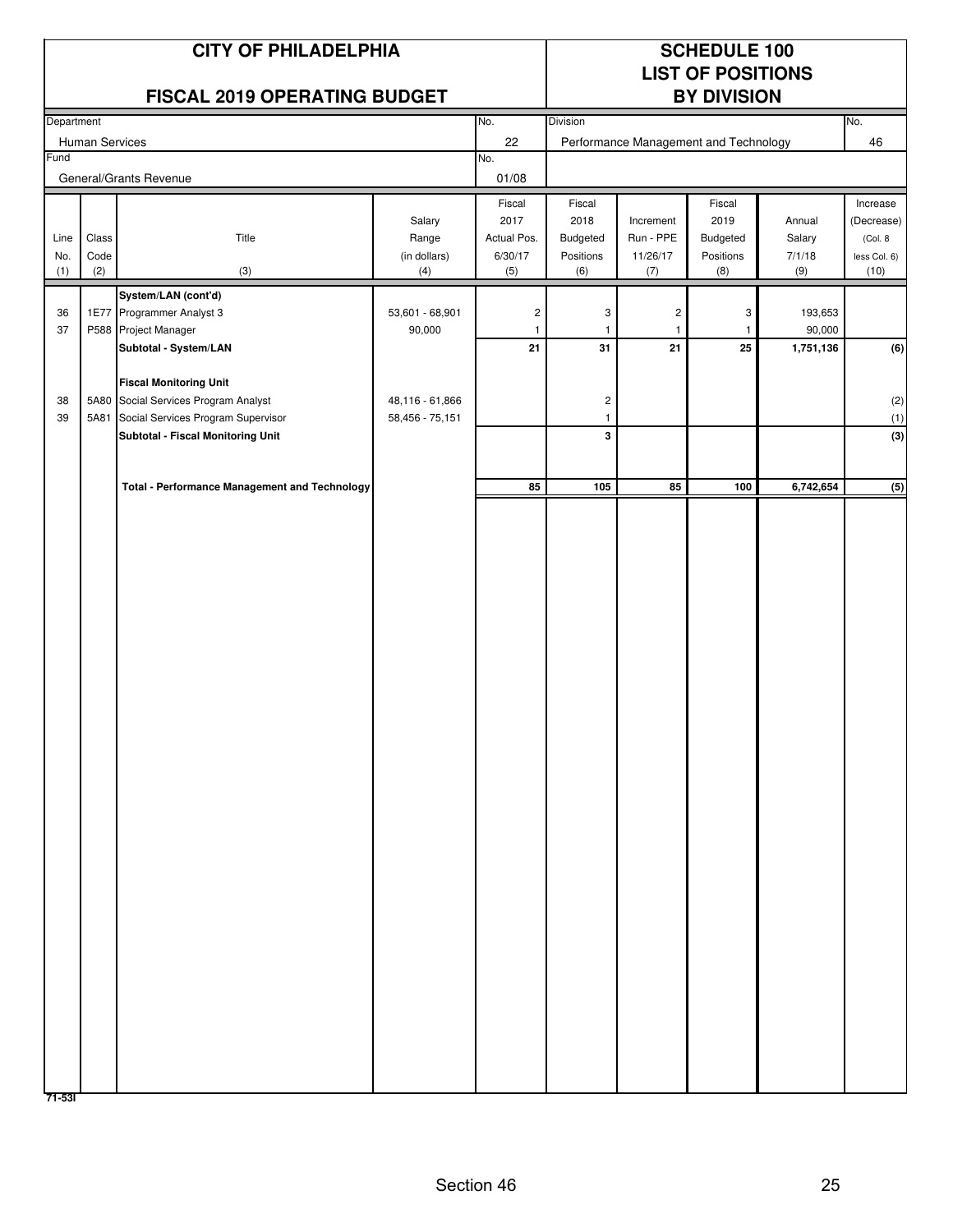|                    |                      | <b>CITY OF PHILADELPHIA</b><br><b>FISCAL 2019 OPERATING BUDGET</b> |                |                             |                                        | <b>SCHEDULE 100</b><br><b>LIST OF POSITIONS</b><br><b>BY DIVISION</b> |                                                |                                           |                                                       |                                   |                                                    |
|--------------------|----------------------|--------------------------------------------------------------------|----------------|-----------------------------|----------------------------------------|-----------------------------------------------------------------------|------------------------------------------------|-------------------------------------------|-------------------------------------------------------|-----------------------------------|----------------------------------------------------|
| Department         |                      |                                                                    |                |                             | No.                                    | <b>Division</b>                                                       |                                                |                                           |                                                       |                                   | No.                                                |
|                    | Human Services       |                                                                    |                |                             | 22                                     |                                                                       | Performance Management and Technology          |                                           |                                                       |                                   | 46                                                 |
| Fund               |                      | General/Grants Revenue                                             |                |                             | No.<br>01/08                           |                                                                       |                                                |                                           |                                                       |                                   |                                                    |
| Line<br>No.<br>(1) | Class<br>Code<br>(2) | Title<br>(3)                                                       |                |                             | Salary<br>Range<br>(in dollars)<br>(4) | Fiscal<br>2017<br>Actual Pos.<br>6/30/17<br>(5)                       | Fiscal<br>2018<br>Budgeted<br>Positions<br>(6) | Increment<br>Run - PPE<br>11/26/17<br>(7) | Fiscal<br>2019<br><b>Budgeted</b><br>Positions<br>(8) | Annual<br>Salary<br>7/1/18<br>(9) | Inc.<br>(Dec.)<br>(Col. 8)<br>less Col. 6)<br>(10) |
|                    |                      | <b>Total Full Time Positions</b>                                   |                |                             |                                        | 85                                                                    | 105                                            | 85                                        | 100                                                   | 6,742,654                         | (5)                                                |
|                    |                      | Lump Sum Payments                                                  |                |                             |                                        |                                                                       |                                                |                                           |                                                       | 45,241                            |                                                    |
|                    |                      | Overtime<br>Regular<br>Holiday                                     |                |                             |                                        |                                                                       |                                                |                                           |                                                       | 111,759<br>315                    |                                                    |
|                    |                      | Shift Differential                                                 |                |                             |                                        |                                                                       |                                                |                                           |                                                       | 724                               |                                                    |
|                    |                      |                                                                    |                |                             |                                        |                                                                       |                                                |                                           |                                                       |                                   |                                                    |
|                    |                      | <b>Total Gross Requirements</b>                                    |                |                             |                                        | 85                                                                    | 105                                            | 85                                        | 100                                                   | 6,900,693                         | (5)                                                |
|                    |                      | Plus: Earned Increment                                             |                |                             |                                        |                                                                       |                                                |                                           |                                                       | 17,562                            |                                                    |
|                    |                      | Plus: Longevity                                                    |                |                             |                                        |                                                                       |                                                |                                           |                                                       | 1,198                             |                                                    |
|                    |                      | Less: (Vacancy Allowance)                                          |                | <b>Total Budget Request</b> |                                        |                                                                       |                                                |                                           |                                                       | (404, 559)<br>6,514,894           |                                                    |
|                    |                      |                                                                    |                |                             | <b>Summary of Personal Services</b>    |                                                                       |                                                |                                           |                                                       |                                   |                                                    |
|                    |                      |                                                                    |                | Fiscal 2017                 |                                        | Fiscal 2018                                                           |                                                |                                           | Fiscal 2019                                           | Inc. $/$ (Dec.)                   | Inc. $/$ (Dec.)                                    |
| Line               |                      |                                                                    | Actual         | Actual                      | Budgeted                               | Estimated                                                             | Increment                                      | <b>Budgeted</b>                           | Department                                            | in Require.                       | in Bud. Pos.                                       |
| No.                |                      | Category                                                           | Positions      | Obligations                 | Positions                              | Obligations                                                           | Run -PPE                                       | Positions                                 | Request                                               | (Col. 9                           | (Col. 8                                            |
| (1)                |                      | (2)                                                                | 6/30/17<br>(3) | (4)                         | (5)                                    | (6)                                                                   | 11/26/17<br>(7)                                | (8)                                       | (9)                                                   | less Col. 6)<br>(10)              | less Col. 5)<br>(11)                               |
| $\mathbf{1}$       | Lump Sum             |                                                                    |                | 15,991                      |                                        | 45,241                                                                |                                                |                                           | 45,241                                                |                                   |                                                    |
| $\overline{2}$     |                      | Full Time - Civilian                                               | 85             | 3,876,567                   | 105                                    | 6,587,691                                                             | 85                                             | 100                                       | 6,356,855                                             | (230, 836)                        | (5)                                                |
| 3                  |                      | Full Time - Uniform                                                |                |                             |                                        |                                                                       |                                                |                                           |                                                       |                                   |                                                    |
| 4                  |                      | Bonus, Gross Adj.                                                  |                | 5,026                       |                                        |                                                                       |                                                |                                           |                                                       |                                   |                                                    |
| 5                  |                      | PT, Temp/Seas, Bd, SCG                                             |                |                             |                                        |                                                                       |                                                |                                           |                                                       |                                   |                                                    |
| 6                  |                      | Overtime - Civilian                                                |                | 115,608                     |                                        | 111,759                                                               |                                                |                                           | 111,759                                               |                                   |                                                    |
| $\overline{7}$     |                      | Overtime - Uniform                                                 |                |                             |                                        |                                                                       |                                                |                                           |                                                       |                                   |                                                    |
| 8                  |                      | Holiday Overtime - Civilian                                        |                |                             |                                        | 315                                                                   |                                                |                                           | 315                                                   |                                   |                                                    |
| 9<br>10            | Shift/Stress         | Unused Uniform Leave                                               |                | 730                         |                                        | 724                                                                   |                                                |                                           | 724                                                   |                                   |                                                    |
| 11                 |                      | H&L, IOD, LT-Sick                                                  |                |                             |                                        |                                                                       |                                                |                                           |                                                       |                                   |                                                    |
| $12\,$             |                      |                                                                    |                |                             |                                        |                                                                       |                                                |                                           |                                                       |                                   |                                                    |
| $71 - 53J$         |                      | Total                                                              | 85             | 4,013,922                   | 105                                    | 6,745,730                                                             | 85                                             | 100                                       | 6,514,894                                             | (230, 836)                        | (5)                                                |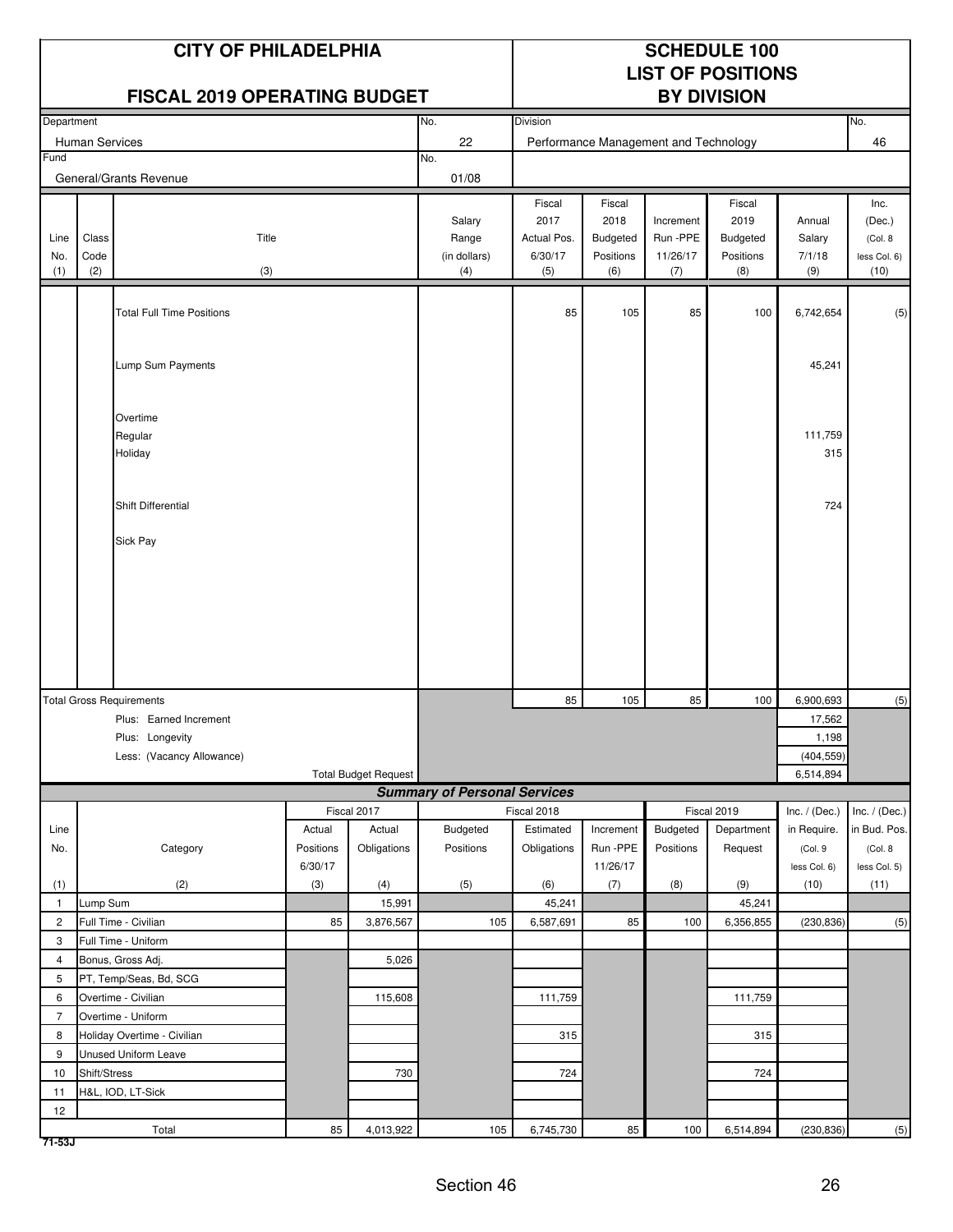## **CITY OF PHILADELPHIA** SCHEDULE 200

## **FISCAL 2019 OPERATING BUDGET BY DIVISION**

## **PURCHASE OF SERVICES**

| Department |                                                  | No.                                        | Division       |                                       |              | No.        |
|------------|--------------------------------------------------|--------------------------------------------|----------------|---------------------------------------|--------------|------------|
|            | <b>Human Services</b>                            | 22                                         |                | Performance Management and Technology |              | 46         |
| Fund       |                                                  | No.                                        |                |                                       |              |            |
|            | General/Grants Revenue                           | 01/08                                      |                |                                       |              |            |
|            |                                                  | Fiscal 2017                                | Fiscal 2018    | Fiscal 2018                           | Fiscal 2019  | Increase   |
| Code       | Description                                      | Actual                                     | Original       | Estimated                             | Departmental | or         |
|            |                                                  | Obligations                                | Appropriations | Obligations                           | Request      | (Decrease) |
| (1)        | (2)                                              | (3)                                        | (4)            | (5)                                   | (6)          | (7)        |
|            |                                                  | <b>Schedule 200 - Purchase of Services</b> |                |                                       |              |            |
| 201        | Cleaning & Laundering                            |                                            |                |                                       |              |            |
| 202        | Janitorial Services                              |                                            |                |                                       |              |            |
| 205        | Refuse, Garbage, Silt and Sludge Removal         |                                            |                | 8,355                                 | 8,355        |            |
| 209        | Telephone & Communication                        |                                            | 290,656        | 120,000                               | 120,000      |            |
| 210        | <b>Postal Services</b>                           |                                            |                |                                       |              |            |
| 211        | Transportation                                   | 12,473                                     | 35,466         | 13,435                                | 13,435       |            |
| 215        | Licenses, Permits & Inspection Charges           |                                            |                |                                       |              |            |
| 216        | Commercial off the Shelf Software Licenses       |                                            | 1,709,860      | 2,979,545                             | 2,979,545    |            |
| 220        | <b>Electric Current</b>                          |                                            |                |                                       |              |            |
| 221        | <b>Gas Services</b>                              |                                            |                |                                       |              |            |
| 222        | Steam for Heating                                |                                            |                |                                       |              |            |
| 230        | Meals (non-travel) & Official Entertaining       |                                            |                |                                       |              |            |
| 231        | <b>Overtime Meals</b>                            |                                            |                |                                       |              |            |
| 240        | Advertising & Promotional Activities             |                                            |                |                                       |              |            |
| 250        | <b>Professional Services</b>                     |                                            |                |                                       |              |            |
| 251        | Professional Svcs. - Information Technology      |                                            | 12,494,697     | 10,183,619                            | 10,034,541   | (149, 078) |
| 252        | Accounting & Auditing Services                   |                                            |                |                                       |              |            |
| 253        | Legal Services                                   |                                            |                |                                       |              |            |
| 254        | Mental Health & Intellectual Disability Services |                                            |                |                                       |              |            |
| 255        | <b>Dues</b>                                      |                                            | 150            |                                       |              |            |
| 256        | Seminar & Training Sessions                      |                                            | 80,000         | 203,450                               | 203,450      |            |
| 257        | Architectural & Engineering Services             |                                            |                |                                       |              |            |
| 258        | <b>Court Reporters</b>                           |                                            |                |                                       |              |            |
| 259        | <b>Arbitration Fees</b>                          |                                            |                |                                       |              |            |
| 260        | Repair & Maintenance Charges                     |                                            |                |                                       |              |            |
| 261        | Repaving, Repairing & Resurfacing Streets        |                                            |                |                                       |              |            |
| 262        | Demolition of Buildings                          |                                            |                |                                       |              |            |
| 264        | <b>Abatement of Nuisances</b>                    |                                            |                |                                       |              |            |
| 265        | Rehabilitation of Property                       |                                            |                |                                       |              |            |
| 266        | Maint. & Support - Comp. Hardware & Software     |                                            | 154,000        | 169,720                               | 169,720      |            |
| 275        | Juror Fees                                       |                                            |                |                                       |              |            |
| 276        | Juror Expenses                                   |                                            |                |                                       |              |            |
| 277        | <b>Witness Fees</b>                              |                                            |                |                                       |              |            |
| 280        | Insurance & Official Bonds                       |                                            |                |                                       |              |            |
| 281        | Lease Payments - Phila Municipal Auth            |                                            |                |                                       |              |            |
| 282        | Lease Purchase - Computer Systems                |                                            |                |                                       |              |            |
| 283        | Lease Purchase - Vehicles                        |                                            |                |                                       |              |            |
| 284        | Ground & Building Rental                         |                                            |                |                                       |              |            |
| 285        | Rents - Other                                    |                                            |                |                                       |              |            |
| 286        | <b>Rental of Parking Spaces</b>                  |                                            |                | 1,003                                 | 1,003        |            |
| 290        | Payments for Care of Individuals                 |                                            |                |                                       |              |            |
| 295        | <b>Imprest Advances</b>                          |                                            |                |                                       |              |            |
| 298        | Payments for Burials & Graves                    |                                            |                |                                       |              |            |
| 299        | Other Expenses (not otherwise classified)        |                                            |                |                                       |              |            |
|            |                                                  |                                            |                |                                       |              |            |
|            |                                                  |                                            |                |                                       |              |            |
|            | Total                                            | 12,473                                     | 14,764,829     | 13,679,127                            | 13,530,049   | (149,078)  |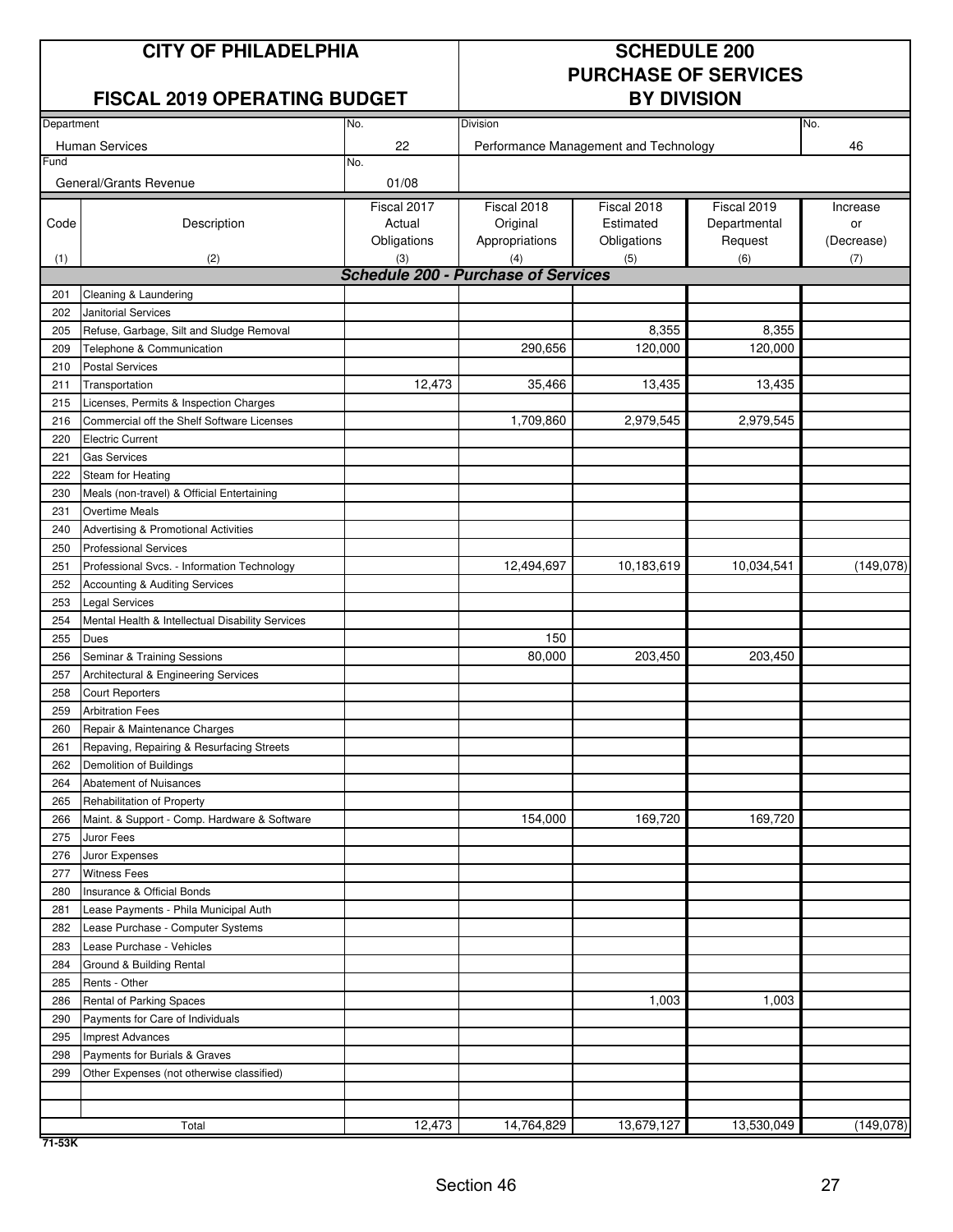#### **FISCAL 2019 OPERATING BUDGET BY DIVISION**

## **CITY OF PHILADELPHIA SCHEDULE 300 - 400 MATERIALS, SUPPLIES & EQUIPMENT**

| Department<br>No. |                                                       |             | Division                                              |                                       | No.          |            |
|-------------------|-------------------------------------------------------|-------------|-------------------------------------------------------|---------------------------------------|--------------|------------|
|                   |                                                       |             |                                                       |                                       |              |            |
| Fund              | <b>Human Services</b>                                 | 22<br>No.   |                                                       | Performance Management and Technology |              | 46         |
|                   |                                                       |             |                                                       |                                       |              |            |
|                   | General/Grants Revenue                                | 01/08       |                                                       |                                       |              |            |
|                   |                                                       | Fiscal 2017 | Fiscal 2018                                           | Fiscal 2018                           | Fiscal 2019  | Increase   |
| Code              | Description                                           | Actual      | Original                                              | Estimated                             | Departmental | or         |
|                   |                                                       | Obligations | Appropriations                                        | Obligations                           | Request      | (Decrease) |
| (1)               | (2)                                                   | (3)         | (4)<br><b>Schedule 300 - Materials &amp; Supplies</b> | (5)                                   | (6)          | (7)        |
|                   |                                                       |             |                                                       |                                       |              |            |
| 301               | Agricultural & Botanical                              |             |                                                       |                                       |              |            |
| 302               | Animal, Livestock & Marine                            |             |                                                       |                                       |              |            |
| 303               | Bakeshop, Dining Room & Kitchen                       |             |                                                       |                                       |              |            |
| 304               | Books & Other Publications                            |             |                                                       |                                       |              |            |
| 305               | <b>Building &amp; Construction</b>                    |             |                                                       |                                       |              |            |
| 306               | <b>Library Materials</b>                              |             |                                                       |                                       |              |            |
| 307               | <b>Chemicals &amp; Gases</b>                          |             |                                                       |                                       |              |            |
| 308               | Dry Goods, Notions & Wearing Apparel                  |             |                                                       |                                       |              |            |
| 309               | Cordage & Fibers                                      |             |                                                       |                                       |              |            |
| 310               | Electrical & Communication                            |             |                                                       |                                       |              |            |
| 311               | General Equipment & Machinery                         |             |                                                       |                                       |              |            |
| 312               | Fire Fighting & Safety                                |             |                                                       |                                       |              |            |
| 313               | Food                                                  |             |                                                       |                                       |              |            |
| 314               | Fuel - Heating & Cooling                              |             |                                                       |                                       |              |            |
| 316               | General Hardware & Minor Tools                        |             |                                                       |                                       |              |            |
| 317               | Hospital & Laboratory                                 |             |                                                       |                                       |              |            |
| 318               | Janitorial, Laundry & Household                       |             |                                                       |                                       |              |            |
| 320               | Office Materials & Supplies                           |             | 5,404                                                 | 5,404                                 | 5,404        |            |
| 322               | Small Power Tools & Hand Tools                        |             |                                                       |                                       |              |            |
| 323               | Plumbing, AC & Space Heating                          |             |                                                       |                                       |              |            |
| 324               | Precision, Photographic & Artists                     |             | 29,050                                                | 29,050                                | 29,050       |            |
| 325               | Printing                                              |             |                                                       |                                       |              |            |
| 326               | Recreational & Educational                            |             |                                                       |                                       |              |            |
| 328               | Vehicle Parts & Accessories                           |             |                                                       |                                       |              |            |
| 335               | Lubricants                                            |             |                                                       |                                       |              |            |
| 340               | #2 Diesel Fuel                                        |             |                                                       |                                       |              |            |
| 341               | Compressed Natural Gas (CNG)                          |             |                                                       |                                       |              |            |
| 342               | Liquid Propane Gas (LPG)                              |             |                                                       |                                       |              |            |
| 345               | Gasoline                                              |             |                                                       |                                       |              |            |
| 399               | Other Materials & Supplies (not otherwise classified) |             |                                                       |                                       |              |            |
|                   |                                                       |             |                                                       |                                       |              |            |
|                   | Total                                                 |             | 34,454                                                | 34,454                                | 34,454       |            |
|                   |                                                       |             | <b>Schedule 400 - Equipment</b>                       |                                       |              |            |
| 405               | Construction, Dredging & Conveying                    |             |                                                       |                                       |              |            |
| 410               | Electrical, Lighting & Communications                 |             |                                                       |                                       |              |            |
| 411               | General Equipment & Machinery                         |             |                                                       |                                       |              |            |
| 412               | Fire Fighting & Emergency                             |             |                                                       |                                       |              |            |
| 417               | Hospital & Laboratory                                 |             |                                                       |                                       |              |            |
| 420               | Office Equipment                                      |             |                                                       |                                       |              |            |
| 423               | Plumbing, AC & Space Heating                          |             |                                                       |                                       |              |            |
| 424               | Precision, Photographic & Artists                     |             |                                                       |                                       |              |            |
| 426               | Recreational & Educational                            |             |                                                       |                                       |              |            |
| 427               | Computer Equipment & Peripherals                      |             | 510,829                                               | 2,741,907                             | 2,741,907    |            |
| 428               | Vehicles                                              |             |                                                       |                                       |              |            |
| 430               | Furniture & Furnishings                               |             | 5,000                                                 |                                       |              |            |
| 499               | Other Equipment (not otherwise classified)            |             |                                                       |                                       |              |            |
|                   |                                                       |             |                                                       |                                       |              |            |
|                   | Total                                                 |             | 515,829                                               | 2,741,907                             | 2,741,907    |            |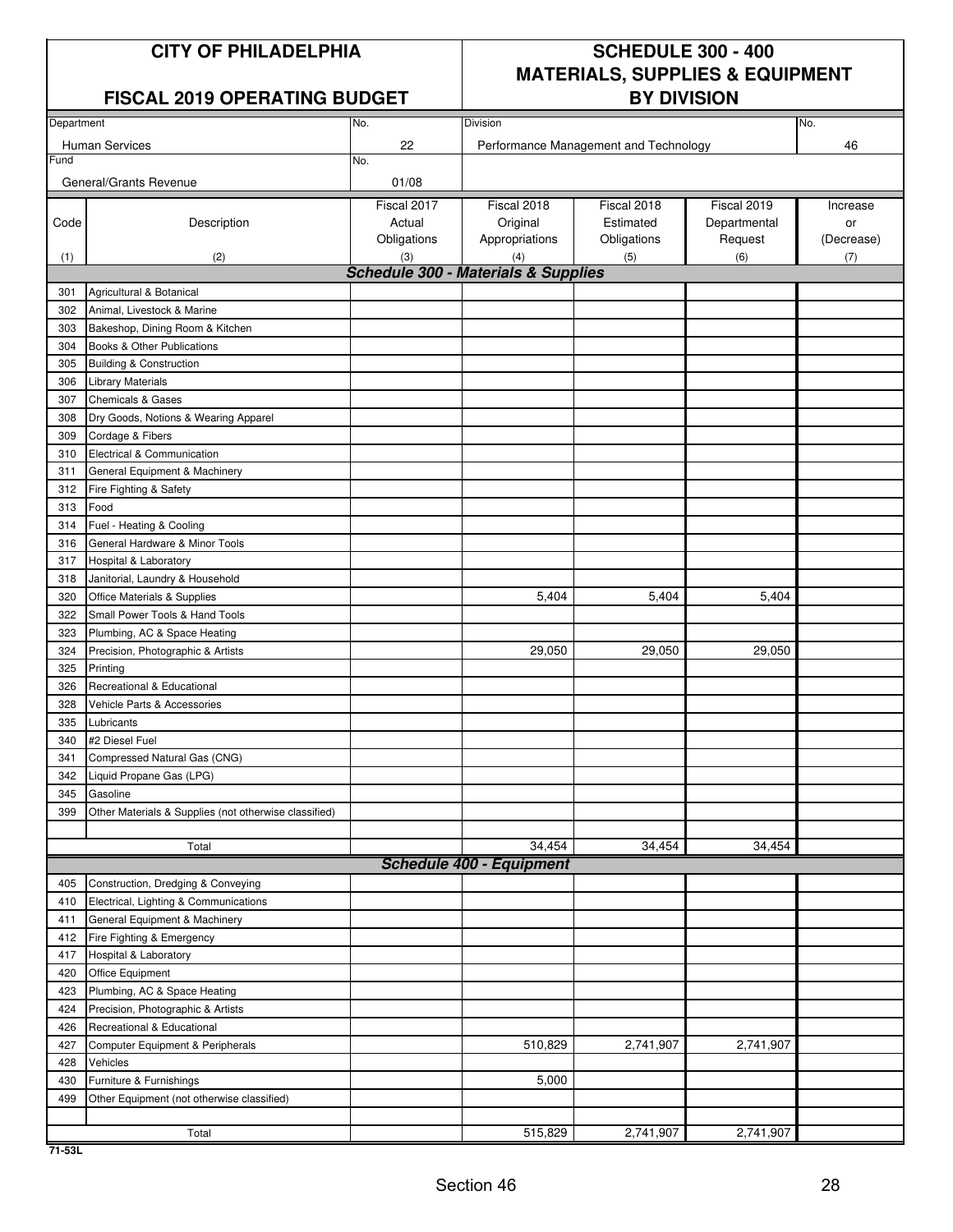| Department |                                           |             | No.           | Division      | No.                                   |                                                                               |            |
|------------|-------------------------------------------|-------------|---------------|---------------|---------------------------------------|-------------------------------------------------------------------------------|------------|
|            | Human Services                            |             | 22            |               | Performance Management and Technology |                                                                               | 46         |
| Fund       |                                           |             | No.           |               |                                       |                                                                               |            |
|            | General/Grants Revenue                    |             | 01/08         |               |                                       |                                                                               |            |
|            |                                           |             | Fiscal 2017   | Fiscal 2018   | Fiscal 2018                           | Fiscal 2019                                                                   | Increase   |
|            |                                           |             | Actual        | Original      | Estimated                             | Department                                                                    | or         |
| Class      | Description                               |             | Obligations   | Appropriation | Obligations                           | Request                                                                       | (Decrease) |
| (1)        | (2)                                       |             | (3)           | (4)           | (5)                                   | (6)                                                                           | (7)        |
| 250s       | Professional Services (250-254, 257-259)  |             |               | 12,494,697    | 10,183,619                            | 10,034,541                                                                    | (149, 078) |
| 290        | Payments for Care of Individuals          |             |               |               |                                       |                                                                               |            |
| Minor      | Name of Contractor                        | Fiscal 2017 | Fiscal 2018   | Fiscal 2018   | Fiscal 2019                           | Describe purpose or scope of                                                  |            |
| Object     | or Provider                               | Actual      | Original      | Estimated     | Department                            | service provided. Include, if                                                 |            |
| Code       |                                           | Obligations | Appropriation | Obligations   | Request                               | applicable, unit cost of service.                                             |            |
| 0251       | <b>Professional Services - IT</b>         |             |               |               |                                       |                                                                               |            |
|            | Cellco Partnership d/b/a Verizon Wireless |             | 90,000        | 90,000        |                                       | 90,000 The City of Philadelphia is seeking a                                  |            |
|            |                                           |             |               |               |                                       | Public Safety Mobile Data Solution<br>with Broadband Transport and            |            |
|            |                                           |             |               |               |                                       | consulting services. The primary                                              |            |
|            |                                           |             |               |               |                                       | purpose of the services is to ensure                                          |            |
|            |                                           |             |               |               |                                       | the rapid and reliable transmission                                           |            |
|            |                                           |             |               |               |                                       | of mobile broadband data                                                      |            |
|            |                                           |             |               |               |                                       |                                                                               |            |
|            | Computer Aid Inc                          |             | 933,363       | 1,036,655     | 1,036,655                             | To supplement and support internal                                            |            |
|            |                                           |             |               |               |                                       | resources in developing, maintaining,                                         |            |
|            |                                           |             |               |               |                                       | and enhancing critical child welfare                                          |            |
|            |                                           |             |               |               |                                       | information systems and database                                              |            |
|            |                                           |             |               |               |                                       | integration.                                                                  |            |
|            | Eastern Software Strategies Inc           |             | 1,118,953     | 1,126,248     |                                       | 1,126,248 To supplement and support internal                                  |            |
|            |                                           |             |               |               |                                       | resources in developing, maintaining,                                         |            |
|            |                                           |             |               |               |                                       | and enhancing critical child welfare                                          |            |
|            |                                           |             |               |               |                                       | information systems and database                                              |            |
|            |                                           |             |               |               |                                       | integration.                                                                  |            |
|            |                                           |             |               |               |                                       |                                                                               |            |
|            | FutureNET, Inc.                           |             | 2,224,921     | 2,773,432     |                                       | 2,773,432 To supplement and support internal                                  |            |
|            |                                           |             |               |               |                                       | resources in developing, maintaining,<br>and enhancing critical child welfare |            |
|            |                                           |             |               |               |                                       | information systems and database                                              |            |
|            |                                           |             |               |               |                                       | integration.                                                                  |            |
|            |                                           |             |               |               |                                       |                                                                               |            |
|            | <b>MFR Consultants</b>                    |             | 1,116,140     | 723,022       |                                       | 723,022 To supplement and support internal                                    |            |
|            |                                           |             |               |               |                                       | resources in developing, maintaining,                                         |            |
|            |                                           |             |               |               |                                       | and enhancing critical child welfare                                          |            |
|            |                                           |             |               |               |                                       | information systems and database                                              |            |
|            |                                           |             |               |               |                                       | integration.                                                                  |            |
|            | <b>MODIS</b>                              |             | 1,181,572     | 1,849,674     |                                       | 1,849,674 Information systems and database                                    |            |
|            |                                           |             |               |               |                                       | integration.                                                                  |            |
|            |                                           |             |               |               |                                       |                                                                               |            |
|            | Netsmart Technologies, Inc.               |             | 2,279,907     |               |                                       | Develop integrated case management                                            |            |
|            |                                           |             |               |               |                                       | system and interface for Child Welfare                                        |            |
|            |                                           |             |               |               |                                       | services and programs.                                                        |            |
|            |                                           |             |               |               |                                       |                                                                               |            |
|            |                                           |             |               |               |                                       |                                                                               |            |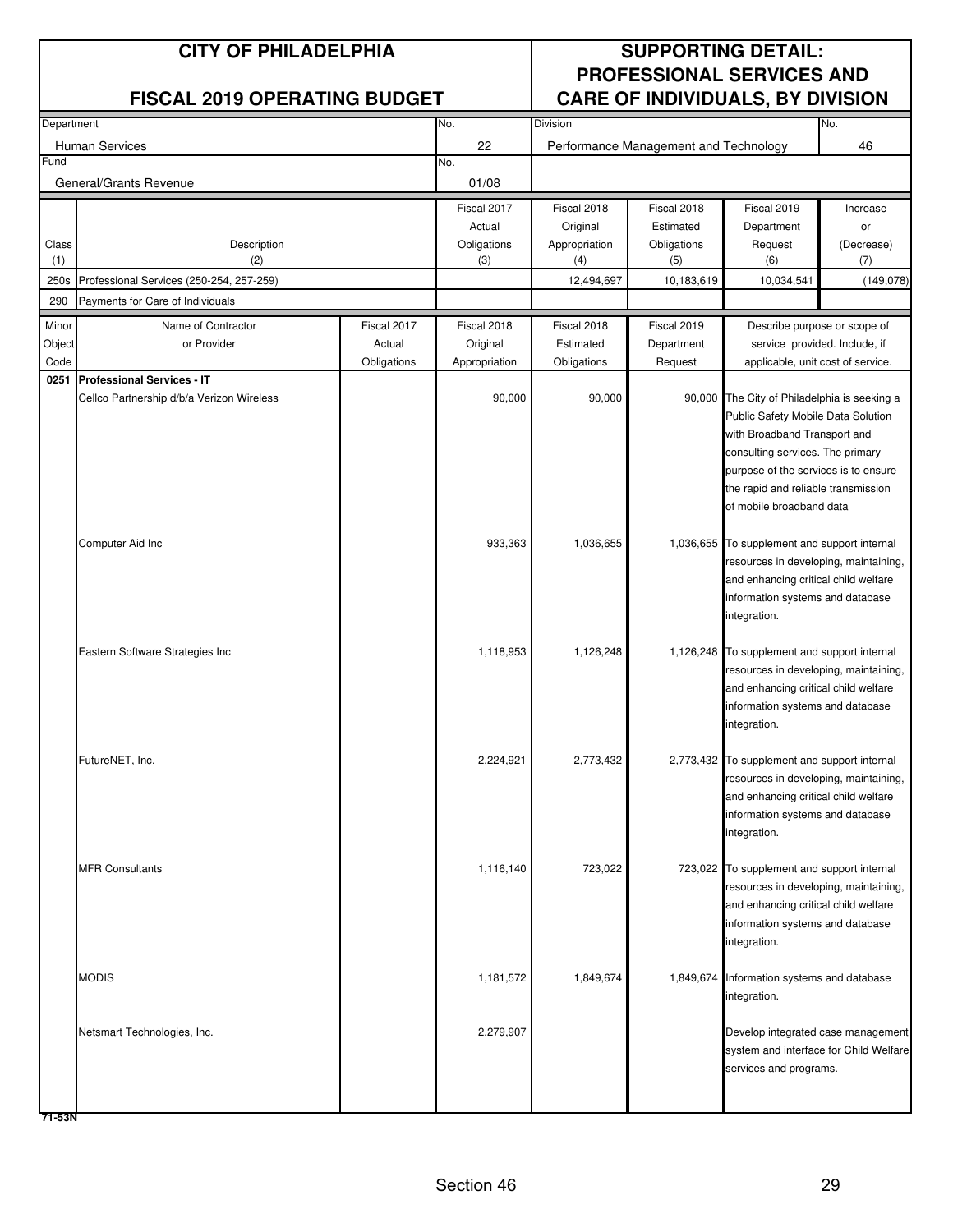| Department |                                          |             | No.           | Division      |                                       |                                                                        | No.        |
|------------|------------------------------------------|-------------|---------------|---------------|---------------------------------------|------------------------------------------------------------------------|------------|
|            | Human Services                           |             | 22            |               | Performance Management and Technology |                                                                        | 46         |
| Fund       |                                          |             | No.           |               |                                       |                                                                        |            |
|            | General/Grants Revenue                   |             | 01/08         |               |                                       |                                                                        |            |
|            |                                          |             | Fiscal 2017   | Fiscal 2018   | Fiscal 2018                           | Fiscal 2019                                                            | Increase   |
|            |                                          |             | Actual        | Original      | Estimated                             | Department                                                             | or         |
| Class      | Description                              |             | Obligations   | Appropriation | Obligations                           | Request                                                                | (Decrease) |
| (1)        | (2)                                      |             | (3)           | (4)           | (5)                                   | (6)                                                                    | (7)        |
| 250s       | Professional Services (250-254, 257-259) |             |               | 12,494,697    | 10,183,619                            | 10,034,541                                                             | (149, 078) |
| 290        | Payments for Care of Individuals         |             |               |               |                                       |                                                                        |            |
| Minor      | Name of Contractor                       | Fiscal 2017 | Fiscal 2018   | Fiscal 2018   | Fiscal 2019                           | Describe purpose or scope of                                           |            |
| Object     | or Provider                              | Actual      | Original      | Estimated     | Department                            | service provided. Include, if                                          |            |
| Code       |                                          | Obligations | Appropriation | Obligations   | Request                               | applicable, unit cost of service.                                      |            |
| 0251       | Professional Services - IT (cont'd)      |             |               |               |                                       |                                                                        |            |
|            | <b>ResiliEnt Business Solutions</b>      |             | 2,558,784     | 2,355,510     |                                       | 2,435,510 Re-design and re-build DHS Data                              |            |
|            |                                          |             |               |               |                                       | Warehouse.                                                             |            |
|            |                                          |             |               |               |                                       |                                                                        |            |
|            | Vendor to be determined                  |             | 491,057       |               |                                       | Design, develop, test and implement<br>new financial management system |            |
|            |                                          |             |               |               |                                       | that will generate data and reports                                    |            |
|            |                                          |             |               |               |                                       | needed for efficient system operation                                  |            |
|            |                                          |             |               |               |                                       |                                                                        |            |
|            | Vendor to be determined                  |             | 500,000       | 229,078       |                                       | Install, maintain, and support                                         |            |
|            |                                          |             |               |               |                                       | multiple components of the Data                                        |            |
|            |                                          |             |               |               |                                       | Center, including new servers and                                      |            |
|            |                                          |             |               |               |                                       | server switches needed for effective                                   |            |
|            |                                          |             |               |               |                                       | integration with DHS and OIT data                                      |            |
|            |                                          |             |               |               |                                       | infrastructure.                                                        |            |
|            | Total - Professional Services - IT       |             | 12,494,697    | 10,183,619    | 10,034,541                            |                                                                        |            |
|            |                                          |             |               |               |                                       |                                                                        |            |
|            |                                          |             |               |               |                                       |                                                                        |            |
|            |                                          |             |               |               |                                       |                                                                        |            |
|            |                                          |             |               |               |                                       |                                                                        |            |
|            |                                          |             |               |               |                                       |                                                                        |            |
|            |                                          |             |               |               |                                       |                                                                        |            |
|            |                                          |             |               |               |                                       |                                                                        |            |
|            |                                          |             |               |               |                                       |                                                                        |            |
|            |                                          |             |               |               |                                       |                                                                        |            |
|            |                                          |             |               |               |                                       |                                                                        |            |
|            |                                          |             |               |               |                                       |                                                                        |            |
|            |                                          |             |               |               |                                       |                                                                        |            |
|            |                                          |             |               |               |                                       |                                                                        |            |
|            |                                          |             |               |               |                                       |                                                                        |            |
|            |                                          |             |               |               |                                       |                                                                        |            |
|            |                                          |             |               |               |                                       |                                                                        |            |
|            |                                          |             |               |               |                                       |                                                                        |            |
|            |                                          |             |               |               |                                       |                                                                        |            |
|            |                                          |             |               |               |                                       |                                                                        |            |
|            |                                          |             |               |               |                                       |                                                                        |            |
|            |                                          |             |               |               |                                       |                                                                        |            |
|            |                                          |             |               |               |                                       |                                                                        |            |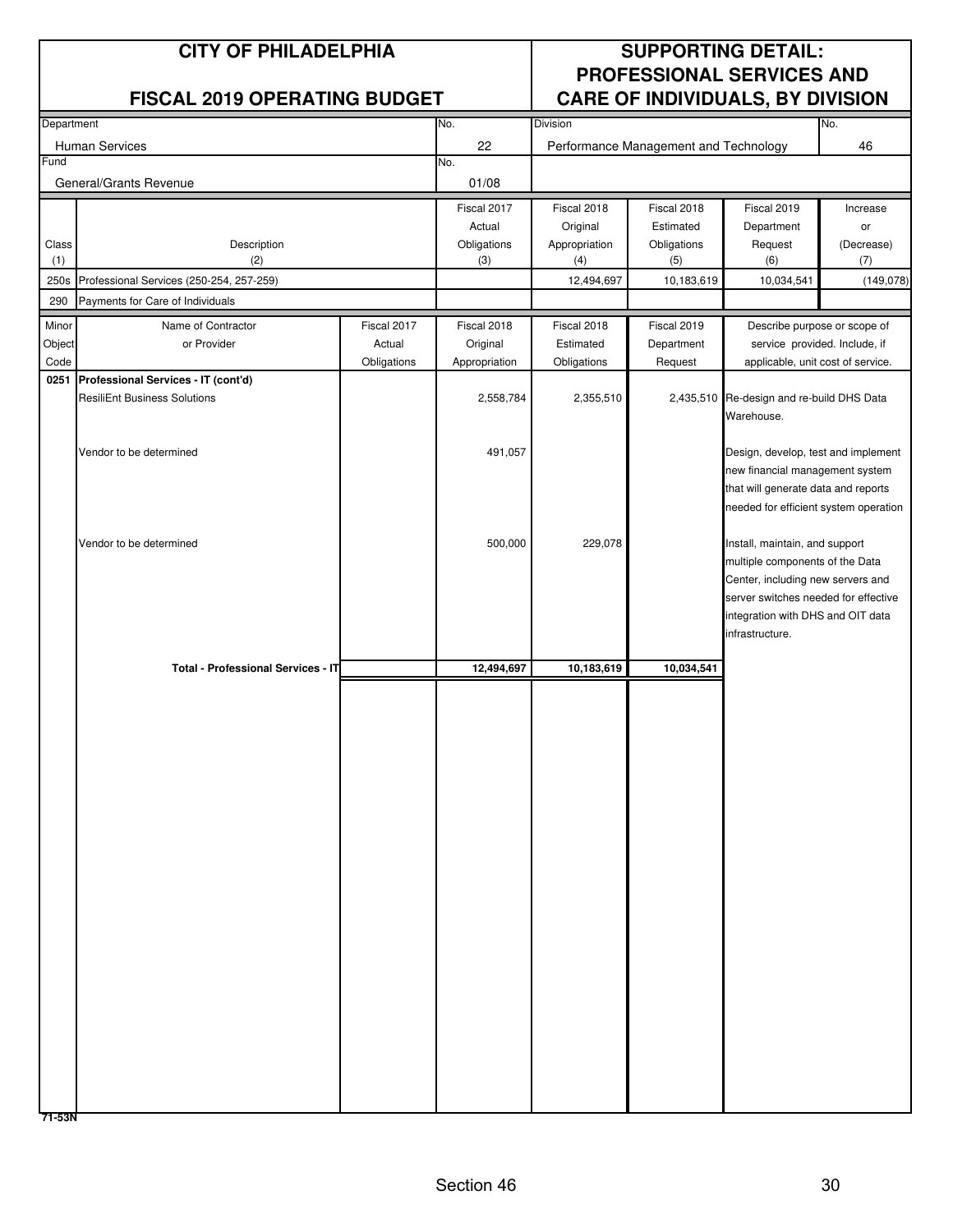## **CITY OF PHILADELPHIA SUPPORTING DETAIL:**

#### **FISCAL 2019 OPERATING BUDGET**

# **CLASSES OTHER THAN<br>250s AND 290, BY DIVISION**

| Department |                                                     |             | No.           | <b>Division</b>    |                                       |                                           | No.                               |
|------------|-----------------------------------------------------|-------------|---------------|--------------------|---------------------------------------|-------------------------------------------|-----------------------------------|
|            | <b>Human Services</b>                               |             | 22            |                    | Performance Management and Technology |                                           | 46                                |
| Fund       |                                                     |             | No.           |                    |                                       |                                           |                                   |
|            | General/Grants Revenue                              |             | 01/08         |                    |                                       |                                           |                                   |
| Minor      | Name of Contractor                                  | Fiscal 2017 | Fiscal 2018   | Fiscal 2018        | Fiscal 2019                           |                                           | Describe purpose or scope of      |
| Object     | or Provider                                         | Actual      | Original      | Estimated          | Department                            |                                           | service provided. Include, if     |
| Code       |                                                     | Obligations | Appropriation | Obligations        | Request                               |                                           | applicable, unit cost of service. |
| 0209       | <b>Telephone &amp; Communication</b>                |             |               |                    |                                       |                                           |                                   |
|            | Cellco Partnership - AT&T                           |             | 290,656       | 120,000            |                                       | 120,000 Public Safety Mobile Services     |                                   |
|            |                                                     |             |               |                    |                                       |                                           |                                   |
|            | 0216 Commercial off the Shelf Software Licenses     |             |               |                    |                                       |                                           |                                   |
|            | Various vendors                                     |             | 1,709,860     | 2,979,545          |                                       | 2,979,545 COGNOS, KRONOS, Software that   |                                   |
|            |                                                     |             |               |                    |                                       | supports Oracle, Adobe Acrobat,           |                                   |
|            |                                                     |             |               |                    |                                       | QuickBooks, SYS AID, etc.                 |                                   |
|            |                                                     |             |               |                    |                                       |                                           |                                   |
|            | 0256 Seminar & Training Sessions                    |             |               |                    |                                       |                                           |                                   |
|            | Vendor to be determined                             |             | 76,000        | 171,200            |                                       | 171,200 IT training and capacity-building |                                   |
|            |                                                     |             |               |                    |                                       | technical and certification training to   |                                   |
|            |                                                     |             |               |                    |                                       | DHS entry-level staff                     |                                   |
|            | Various vendors                                     |             | 4,000         | 32,250             |                                       | 32,250 Petty cash reimbursments and       |                                   |
|            |                                                     |             |               |                    |                                       | miscellaneous items.                      |                                   |
|            | Total - Seminar & Training Sessions                 |             | 80,000        | 203,450            | 203,450                               |                                           |                                   |
|            |                                                     |             |               |                    |                                       |                                           |                                   |
| 0266       | Maint. & Support - Comp. Hardware & Software        |             |               |                    |                                       |                                           |                                   |
|            | Various vendors                                     |             | 154,000       | 169,720            |                                       | 169,720 Maintenance of computer hardware  |                                   |
|            |                                                     |             |               |                    |                                       |                                           |                                   |
|            | 0427 Computer Equipment & Peripherals               |             |               |                    |                                       |                                           |                                   |
|            | C D W Government Inc.                               |             | 4,600         | 4,600              |                                       | 4,600 Data Storage tapes                  |                                   |
|            | C D W Government Inc.                               |             | 22,056        | 22,056             |                                       | 22,056 IMAC computers                     |                                   |
|            | C D W Government Inc.                               |             | 4,920         | 4,920              |                                       | 4,920 Netbotz room monitor                |                                   |
|            | <b>Dell Marketing</b>                               |             | 179,400       | 238,065            |                                       | 238,065 Desktop computers                 |                                   |
|            | <b>Dell Marketing</b>                               |             | 54,709        | 54,709             |                                       | 54,709 Keyboard, mice, monitors           |                                   |
|            | <b>Dell Marketing</b>                               |             | 242,990       | 242,990            |                                       | 242,990 Laptop computers                  |                                   |
|            | P C Specialists Inc.                                |             |               | 63,015             |                                       | 63,015 Juniper switches                   |                                   |
|            | Vendor to be determined<br>Vendor to be determined  |             |               | 429,785<br>197,010 |                                       | 429,785 Desktop computers                 |                                   |
|            | Vendor to be determined                             |             |               | 220,000            | 220,000 Tablets                       | 197,010 Laptop computers                  |                                   |
|            | Vendor to be determined                             |             |               | 75,000             |                                       | 75,000 Printers multifunctional & mobile  |                                   |
|            | Vendor to be determined                             |             |               | 448,146            | 448,146 Servers                       |                                           |                                   |
|            | Various vendors                                     |             | 2,154         | 741,611            | 741,611                               | Computer equipment & peripherals          |                                   |
|            | <b>Total - Computer Equipment &amp; Peripherals</b> |             | 510,829       | 2,741,907          | 2,741,907                             |                                           |                                   |
|            |                                                     |             |               |                    |                                       |                                           |                                   |
|            |                                                     |             |               |                    |                                       |                                           |                                   |
|            |                                                     |             |               |                    |                                       |                                           |                                   |
|            |                                                     |             |               |                    |                                       |                                           |                                   |
|            |                                                     |             |               |                    |                                       |                                           |                                   |
|            |                                                     |             |               |                    |                                       |                                           |                                   |
|            |                                                     |             |               |                    |                                       |                                           |                                   |
|            |                                                     |             |               |                    |                                       |                                           |                                   |
|            |                                                     |             |               |                    |                                       |                                           |                                   |
|            |                                                     |             |               |                    |                                       |                                           |                                   |
| 71-530     |                                                     |             |               |                    |                                       |                                           |                                   |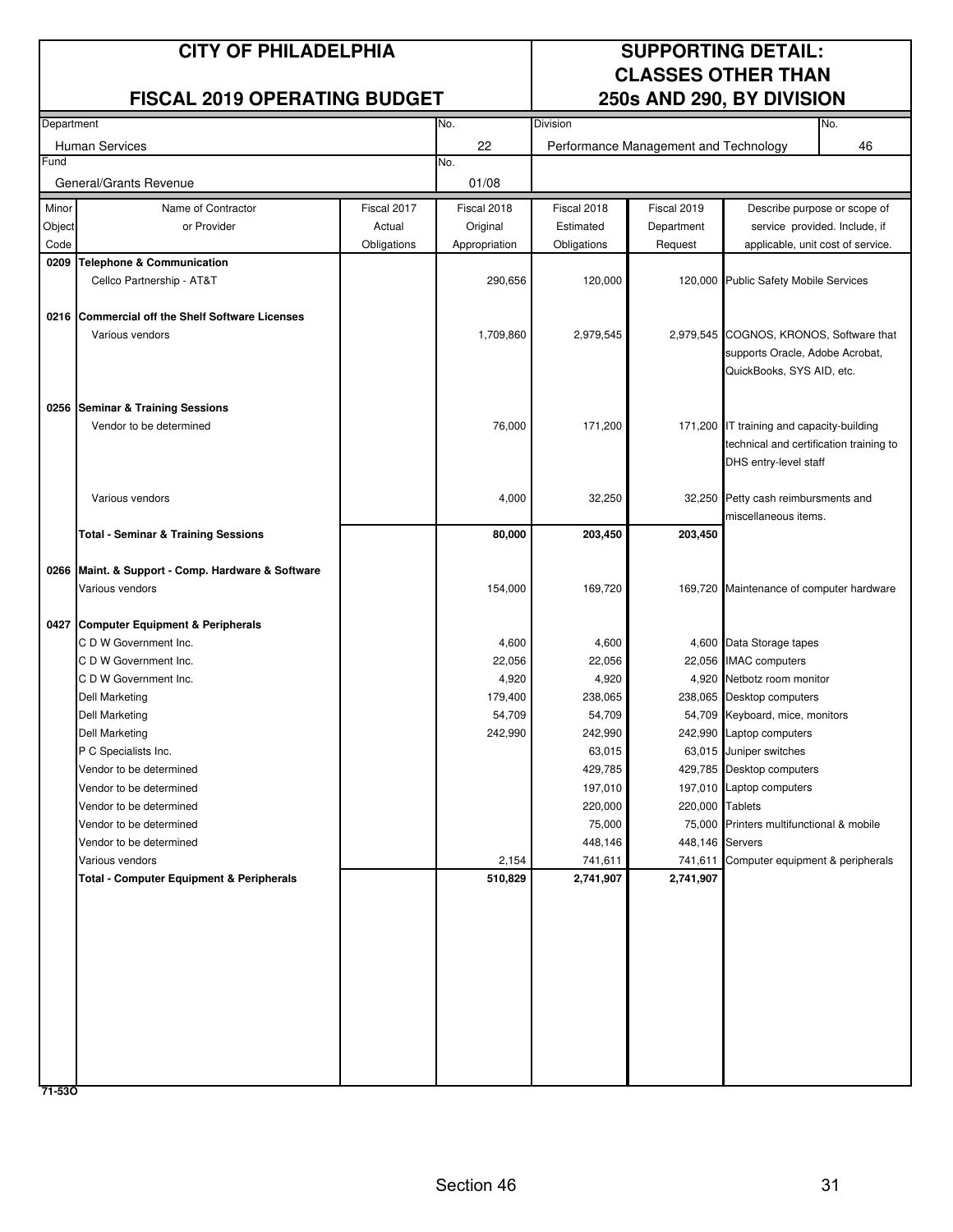#### **CITY OF PHILADELPHIA**

## **DIVISION SUMMARY - ALL FUNDS**

#### **FISCAL 2019 OPERATING BUDGET**

| No.<br>Department       |                                       | <b>Division</b> | No. |  |  |  |  |
|-------------------------|---------------------------------------|-----------------|-----|--|--|--|--|
| Human Services          | nn<br>Juvenile Justice Services<br>-- |                 | 4   |  |  |  |  |
| <b>Major Objectives</b> |                                       |                 |     |  |  |  |  |

Juvenile Justice Services (JJS) is responsible for operating the County detention center, contracting with private providers for treatment services and receiving and disbursing funds used for delinquency services. JJS incorporates a need for public safety and a need to provide juveniles an opportunity for positive change. JJS consists of two main operating units: the Juvenile Justice Services Center (JJSC) and Court & Community Services. The JJSC is designed to provide temporary care, custody and control for alleged and adjudicated delinquents age 13 and over, who are awaiting court action. Consistent with the purpose of secure detention, the JJSC provides protection to the community, a safe and sure setting for youth and staff, and ensures residents are available for scheduled court hearings.

The Court & Community Services is responsible for developing, contracting and monitoring service delivery to delinquent youth. This is accomplished through collaboration with the Family Court, private service providers and other key juvenile justice stakeholders to identify service needs and gaps in services. This coordinated effort has resulted in a continuum of services that recognizes that juvenile delinquency is the result of a complex of risk factors such as personal life, family circumstances and the community environment. Services are available to delinquent youth in out-of-home programs such as community-based detention, foster care, group homes, institutions and in-home programs such as home-based detention, aftercare and day treatment

|       | <b>Summary by Class</b>              |                                               |                        |              |                 |                 |  |  |  |  |
|-------|--------------------------------------|-----------------------------------------------|------------------------|--------------|-----------------|-----------------|--|--|--|--|
|       |                                      | Fiscal 2017                                   | Fiscal 2018            | Fiscal 2018  | Fiscal 2019     | Increase        |  |  |  |  |
| Class | Description                          | Actual                                        | Original               | Estimated    | Proposed        | or              |  |  |  |  |
|       |                                      | Obligations                                   | Appropriations         | Obligations  | <b>Budget</b>   | (Decrease)      |  |  |  |  |
| (1)   | (2)                                  | (3)                                           | (4)                    | (5)          | (6)             | (7)             |  |  |  |  |
| 100   | <b>Employee Compensation</b>         |                                               |                        |              |                 |                 |  |  |  |  |
| a)    | <b>Personal Services</b>             | 18,168,917                                    | 20,203,465             | 20,203,465   | 20,203,465      |                 |  |  |  |  |
| b)    | <b>Employee Benefits</b>             | 6,603,778                                     | 5,734,205              | 5,301,550    | 6,153,037       | 851,487         |  |  |  |  |
| 200   | <b>Purchase of Services</b>          | 73,536,023                                    | 82,919,149             | 82,923,967   | 83,357,422      | 433,455         |  |  |  |  |
| 300   | Materials and Supplies               | 829,977                                       | 1,170,208              | 1,170,208    | 1,170,208       |                 |  |  |  |  |
| 400   | Equipment                            | 66,642                                        | 180,642                | 180,642      | 180,642         |                 |  |  |  |  |
| 500   | Contributions, Indemnities and Taxes |                                               |                        |              |                 |                 |  |  |  |  |
| 700   | Debt Service                         |                                               |                        |              |                 |                 |  |  |  |  |
| 800   | Payments to Other Funds              |                                               |                        |              |                 |                 |  |  |  |  |
| 900   | Advances and Misc. Payments          |                                               |                        |              |                 |                 |  |  |  |  |
|       | Total                                | 99,205,337                                    | 110.207.669            | 109,779,832  | 111,064,774     | 1,284,942       |  |  |  |  |
|       |                                      |                                               | <b>Summary by Fund</b> |              |                 |                 |  |  |  |  |
|       |                                      | Fiscal 2017                                   | Fiscal 2018            | Fiscal 2018  | Fiscal 2019     | Increase        |  |  |  |  |
| Fund  | Fund                                 | Actual                                        | Original               | Estimated    | Proposed        | or              |  |  |  |  |
| No.   |                                      | Obligations                                   | Appropriations         | Obligations  | <b>Budget</b>   | (Decrease)      |  |  |  |  |
| (1)   | (2)                                  | (3)                                           | (4)                    | (5)          | (6)             | (7)             |  |  |  |  |
| 01/08 | General/Grants Revenue               | 98,789,515                                    | 109,434,764            | 108,307,432  | 109,592,374     | 1,284,942       |  |  |  |  |
| 08    | <b>Grants Revenue</b>                | 415,822                                       | 772,905                | 1,472,400    | 1,472,400       |                 |  |  |  |  |
|       |                                      |                                               |                        |              |                 |                 |  |  |  |  |
|       |                                      |                                               |                        |              |                 |                 |  |  |  |  |
|       |                                      |                                               |                        |              |                 |                 |  |  |  |  |
|       |                                      |                                               |                        |              |                 |                 |  |  |  |  |
|       | Total                                | 99,205,337                                    | 110,207,669            | 109,779,832  | 111,064,774     | 1,284,942       |  |  |  |  |
|       |                                      | <b>Summary of Full Time Positions by Fund</b> |                        |              |                 |                 |  |  |  |  |
| Fund  |                                      | Actual                                        | Fiscal 2018            | Increment    | Fiscal 2019     | Inc.            |  |  |  |  |
| No.   | Fund                                 | Positions                                     | <b>Budgeted</b>        | Run          | <b>Budgeted</b> | (Dec.)          |  |  |  |  |
|       |                                      | 6/30/17                                       | Positions              | PPE 11/26/17 | Positions       | (Col. 6 less 4) |  |  |  |  |
| (1)   | (2)                                  | (3)                                           | (4)                    | (5)          | (6)             | (7)             |  |  |  |  |
| 01/08 | General/Grants Revenue               | 291                                           | 354                    | 311          | 354             |                 |  |  |  |  |
| 08    | <b>Grants Revenue</b>                |                                               |                        |              |                 |                 |  |  |  |  |
|       |                                      |                                               |                        |              |                 |                 |  |  |  |  |
|       |                                      |                                               |                        |              |                 |                 |  |  |  |  |
|       |                                      |                                               |                        |              |                 |                 |  |  |  |  |
|       |                                      |                                               |                        |              |                 |                 |  |  |  |  |
|       | <b>Total Full Time</b>               | 291                                           | 354                    | 311          | 354             |                 |  |  |  |  |

**71-53E**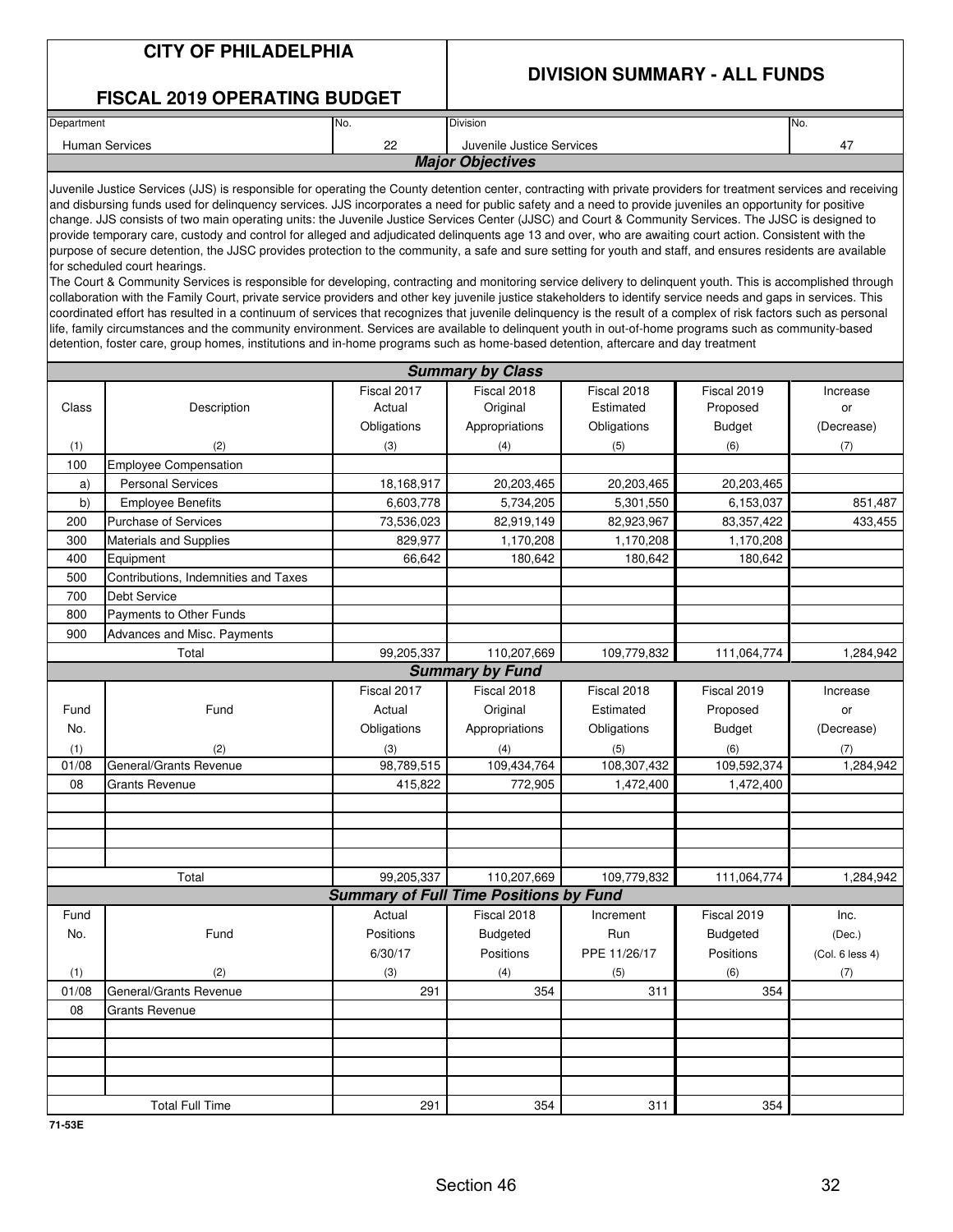### **CITY OF PHILADELPHIA**

#### **DIVISION SUMMARY**

#### **FISCAL 2019 OPERATING BUDGET**

| Department                      | No.  | <b>Division</b>           | INo. |  |  |  |  |
|---------------------------------|------|---------------------------|------|--|--|--|--|
| <b>Human Services</b>           | 22   | Juvenile Justice Services | 47   |  |  |  |  |
| Fund                            | INo. |                           |      |  |  |  |  |
| 01/08<br>General/Grants Revenue |      |                           |      |  |  |  |  |
| <b>Major Objectives</b>         |      |                           |      |  |  |  |  |

Juvenile Justice Services (JJS) is responsible for operating the County detention center, contracting with private providers for treatment services and receiving and disbursing funds used for delinquency services. JJS incorporates a need for public safety and a need to provide juveniles an opportunity for positive change. JJS consists of two main operating units: the Juvenile Justice Services Center (JJSC) and Court & Community Services. The JJSC is designed to provide temporary care, custody and control for alleged and adjudicated delinquents age 13 and over, who are awaiting court action. Consistent with the purpose of secure detention, the JJSC provides protection to the community, a safe and sure setting for youth and staff, and ensures residents are available for scheduled court hearings.

The Court & Community Services is responsible for developing, contracting and monitoring service delivery to delinquent youth. This is accomplished through collaboration with the Family Court, private service providers and other key juvenile justice stakeholders to identify service needs and gaps in services. This coordinated effort has resulted in a continuum of services that recognizes that juvenile delinquency is the result of a complex of risk factors such as personal life, family circumstances and the community environment. Services are available to delinquent youth in out-of-home programs such as community-based detention, foster care, group homes, institutions and in-home programs such as home-based detention, aftercare and day treatment.

|       |                                      | <b>Summary by Class</b><br>Fiscal 2017<br>Fiscal 2018<br>Fiscal 2018<br>Fiscal 2019<br>Increase<br>Original<br>Actual<br>Estimated<br>Proposed<br>or<br>Obligations<br>Appropriations<br>Obligations<br><b>Budget</b><br>(Decrease)<br>(7)<br>(3)<br>(4)<br>(5)<br>(6) |                             |              |                 |                    |  |  |  |  |  |
|-------|--------------------------------------|------------------------------------------------------------------------------------------------------------------------------------------------------------------------------------------------------------------------------------------------------------------------|-----------------------------|--------------|-----------------|--------------------|--|--|--|--|--|
|       |                                      |                                                                                                                                                                                                                                                                        |                             |              |                 |                    |  |  |  |  |  |
|       |                                      |                                                                                                                                                                                                                                                                        |                             |              |                 |                    |  |  |  |  |  |
| Class | Description                          |                                                                                                                                                                                                                                                                        |                             |              |                 |                    |  |  |  |  |  |
|       |                                      |                                                                                                                                                                                                                                                                        |                             |              |                 |                    |  |  |  |  |  |
| (1)   | (2)                                  |                                                                                                                                                                                                                                                                        |                             |              |                 |                    |  |  |  |  |  |
| 100   | <b>Employee Compensation</b>         |                                                                                                                                                                                                                                                                        |                             |              |                 |                    |  |  |  |  |  |
| a)    | <b>Personal Services</b>             | 18,168,917                                                                                                                                                                                                                                                             | 20,203,465                  | 20,203,465   | 20,203,465      |                    |  |  |  |  |  |
| b)    | <b>Employee Benefits</b>             | 6,603,778                                                                                                                                                                                                                                                              | 5,734,205                   | 5,301,550    | 6,153,037       | 851,487            |  |  |  |  |  |
| 200   | <b>Purchase of Services</b>          | 73,247,018                                                                                                                                                                                                                                                             | 82,370,644                  | 81,675,967   | 82,109,422      | 433,455            |  |  |  |  |  |
| 300   | Materials and Supplies               | 703,160                                                                                                                                                                                                                                                                | 945,808                     | 945,808      | 945,808         |                    |  |  |  |  |  |
| 400   | Equipment                            | 66,642                                                                                                                                                                                                                                                                 | 180,642                     | 180,642      | 180,642         |                    |  |  |  |  |  |
| 500   | Contributions, Indemnities and Taxes |                                                                                                                                                                                                                                                                        |                             |              |                 |                    |  |  |  |  |  |
| 700   | <b>Debt Service</b>                  |                                                                                                                                                                                                                                                                        |                             |              |                 |                    |  |  |  |  |  |
| 800   | Payments to Other Funds              |                                                                                                                                                                                                                                                                        |                             |              |                 |                    |  |  |  |  |  |
| 900   | Advances and Misc. Payments          |                                                                                                                                                                                                                                                                        |                             |              |                 |                    |  |  |  |  |  |
| Total |                                      | 98,789,515                                                                                                                                                                                                                                                             | 109,434,764                 | 108,307,432  | 109,592,374     | 1,284,942          |  |  |  |  |  |
|       |                                      |                                                                                                                                                                                                                                                                        | <b>Summary of Positions</b> |              |                 |                    |  |  |  |  |  |
|       |                                      |                                                                                                                                                                                                                                                                        |                             |              |                 |                    |  |  |  |  |  |
|       |                                      | Actual                                                                                                                                                                                                                                                                 | Fiscal 2018                 | Increment    | Fiscal 2019     | Increase           |  |  |  |  |  |
|       |                                      | Positions                                                                                                                                                                                                                                                              | <b>Budgeted</b>             | Run          | <b>Budgeted</b> | (Decrease)         |  |  |  |  |  |
| Code  | Category                             | 6/30/17                                                                                                                                                                                                                                                                | Positions                   | PPE 11/26/17 | Positions       | Col. 6 less Col. 4 |  |  |  |  |  |
| (1)   | (2)                                  | (3)                                                                                                                                                                                                                                                                    | (4)                         | (5)          | (6)             | (7)                |  |  |  |  |  |
| 101   | Full Time - Civilian                 | 291                                                                                                                                                                                                                                                                    | 354                         | 311          | 354             |                    |  |  |  |  |  |
| 105   | Full Time - Uniform                  |                                                                                                                                                                                                                                                                        |                             |              |                 |                    |  |  |  |  |  |
|       | Total                                | 291                                                                                                                                                                                                                                                                    | 354                         | 311          | 354             |                    |  |  |  |  |  |

**71-53F**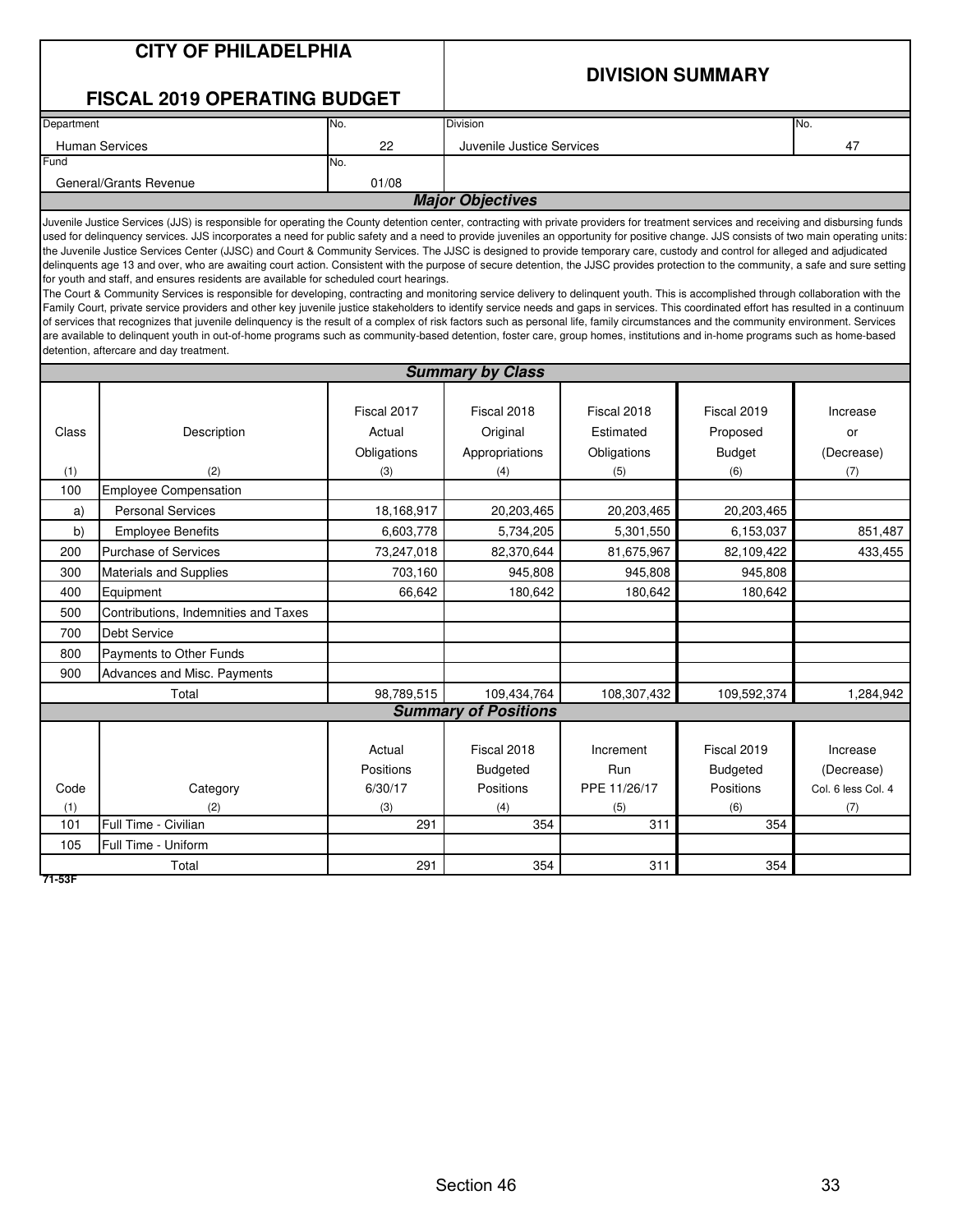#### No. No. Human Services **All and Services All and Services All and Services All and Services All and Services All and Services All and Services All and Services All and Services All and Services All and Services** No. 01/08 Fiscal Fiscal Fiscal Increase Salary 2017 2018 Increment 2019 Annual (Decrease) Line | Class | Title Title | Range | Actual Pos. | Budgeted | Run - PPE | Budgeted | Salary | (Col. 8 No. Code (in dollars) 6/30/17 Positions 11/26/17 Positions 7/1/18 less Col. 6) (1) (2) (3) (4) (5) (6) (7) (8) (9) (10) **Administration** 1 | 1B10 |Account Clerk | 36,332 - 39,539 | 3 | 3 | 2 | 2 | 77,758 | (1) 2 2L20 Administrative Officer 49,321 - 63,412 1111 58,184 3 2L08 Administrative Services Supervisor 38,708 - 49,761 1 1 1 1 1 1 1 51,386 4 2L17 Administrative Specialist 2 49,321 - 63,412 1 1 1 1 1 1 65.237 5 2L01 Administrative Technician 1 33,277 - 42,793 1 1 1 1 1 1 1 43,618 6 | 1A04 |Clerk 3 | 38,634 - 42,156 | 1 | 1 | 37,691 7 | 1D41 Data Services Support Clerk | 35,281 - 38,348 | 1 8 D250 Deputy Commissioner 118,996 118,996 1111 11 118,996 1111 1118,996 1111 11 9 2L18 Executive Assistant 62,578 - 80,457 2222 144,860 10 | 1A20 Executive Secretary 1 | 33,131 - 42,595 | 1 | 1 | 1 | 1 | 43,820 11 | 1F30 | Inventory Control Technician | 2,673 - 46,830 | 1 | 1 | 1 | 1 | 46,657 12 1F08 Stores Supervisor 39,715 - 43,447 1 1 1 39,715 13 1F06 Stores Worker 36,332 - 39,539 2 1 2 73,726 14 2H32 Training & Development Officer 1 53,601 - 68,901 1 1 1 1 1 1 70,526 **Subtotal - Administration 16 17 13 16 872,174 (1) Youth Study Center** 15 2L10 Administrative Assistant 1 37,764 - 48,548 1 1 1 1 1 1 1 51,186 1 16 2L08 Administrative Services Supervisor 188,708 - 49,761 1 1 1 1 1 1 1 1 38,708 17 2L01 Administrative Technician 1990 10 33.277 - 42.793 1 1 1 1 1 1 1 1 1 33.277 18 2L06 Administrative Trainee 34.109 - 43,864 1 1 41,428 1 19 9D07 Assistant Recreation Leader 1 35,281 - 38,348 1 1 4 4 145,216 20 7H06 Bldg Maintenance Group Leader 1 47,389 - 52,234 1 1 1 1 1 1 1 53,459 21 7H05 Building Maintenance Mechanic 1 40,727 - 44,632 1 1 1 1 1 1 1 40,727 22 1A02 Clerk 1 30,042 - 32,081 1 1 32,081 1 23 1A03 Clerk 2 32,688 - 35,342 3333 108,701 24 | 1A04 | Clerk 3 | 38,634 - 42,156 | 2 | 2 | 2 | 83,228 | (1) 25 1A12 Clerk Typist 2 32,688 - 35,342 1211 36,167 (1) 26 | 8B13 |Cook Supervisor | 41,745 - 45,748 | 4 | 4 | 5 | 5 | 214,614 | 1 27 7D13 Custodial Work Crew Chief 38,634 - 42,156 1211 39,809 (1) 28 **7D14 Custodial Work Supervisor** 42,673 - 46,830 **111 11** 1 11 11 11 48,055 29 | 7D11 |Custodial Worker 1 | 31,467 - 33,771 | 6 | 3 | 6 | 6 | 175,876 | 3 30 7K01 Electrician 1 40,708 - 44,533 1111 45,358 31 E700 Executive Director - YSC 103,500 1 1 1 1 1 1 1 103,500 32 8B08 Food Service Manager 38,708 - 49,761 1 1 38,708 33 8B01 Food Service Worker 29,806 - 31,988 33 33 34 359,612 59,612 (1) 34 7D01 General Departmental Worker 806,407 31,467 - 33,771 11 25 11 25 806,407 35 5A09 Human Services Program Administrator (67,091 - 86,256 22 4 4 309,544 36 6D04 Juvenile Detention Security Guard 16 37,315 - 40,552 16 16 8 16 16 637,024 16 37 6D05 Juvenile Detention Security Guard Supervisor (40,689 - 44,385 1 1 1 1 1 1 46,715 1 1 46,715 1 1 46,715 38 6D06 Juvenile Detention Facility Guard Manager 43,720 - 47,915 1 1 1 1 50,550 1 1 39 6D07 Juvenile Detention Facility Guard 2 37,315 - 40,552 2 2 2 2 75,469 2 40 7H22 Plumbing & Heating Maint Worker 42,673 - 46,830 1 1 1 1 1 1 1 1 47,455 41 9D11 Recreation Leader 1 1 39,205 - 50,400 1 1 1 1 1 1 1 47,599 Department Division Communication of the Communication of the Communication of the Division Fund General/Grants Revenue **CITY OF PHILADELPHIA CITY OF PHILADELPHIA LIST OF POSITIONS FISCAL 2019 OPERATING BUDGET BY DIVISION**

**71-53I**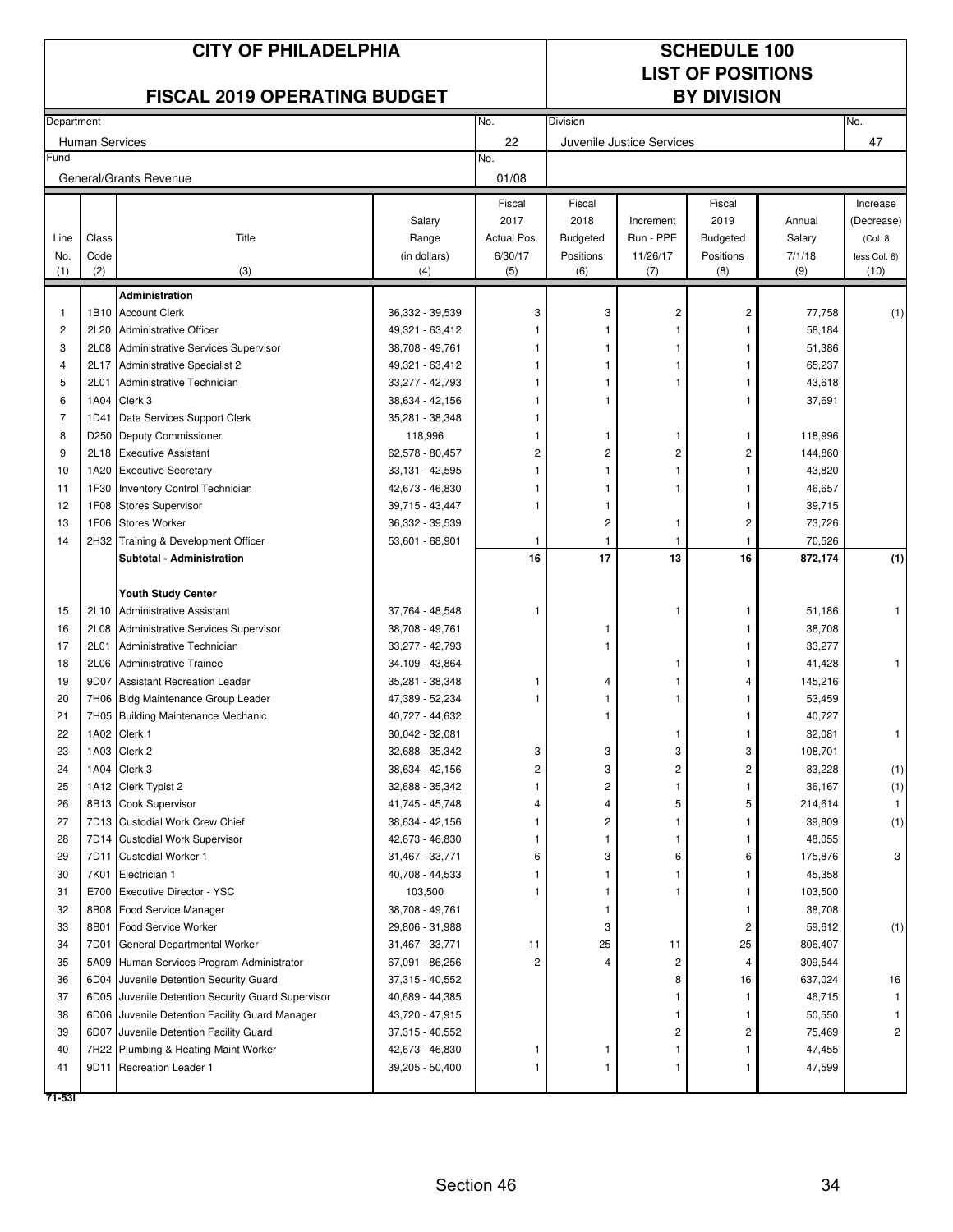| <b>CITY OF PHILADELPHIA</b>         |             |                                                         |                     |                | <b>SCHEDULE 100</b>      |                           |                  |               |                      |  |
|-------------------------------------|-------------|---------------------------------------------------------|---------------------|----------------|--------------------------|---------------------------|------------------|---------------|----------------------|--|
|                                     |             |                                                         |                     |                | <b>LIST OF POSITIONS</b> |                           |                  |               |                      |  |
| <b>FISCAL 2019 OPERATING BUDGET</b> |             |                                                         |                     |                | <b>BY DIVISION</b>       |                           |                  |               |                      |  |
| Department                          |             |                                                         |                     | No.            | <b>Division</b>          |                           |                  |               | No.                  |  |
| <b>Human Services</b>               |             |                                                         |                     | 22             |                          | Juvenile Justice Services |                  |               | 47                   |  |
| Fund                                |             |                                                         | No.                 |                |                          |                           |                  |               |                      |  |
|                                     |             | General/Grants Revenue                                  |                     | 01/08          |                          |                           |                  |               |                      |  |
|                                     |             |                                                         |                     | Fiscal         | Fiscal                   |                           | Fiscal           |               | Increase             |  |
|                                     |             |                                                         | Salary              | 2017           | 2018                     | Increment                 | 2019             | Annual        | (Decrease)           |  |
| Line                                | Class       | Title                                                   | Range               | Actual Pos.    | <b>Budgeted</b>          | Run - PPE                 | <b>Budgeted</b>  | Salary        | (Col. 8              |  |
| No.<br>(1)                          | Code<br>(2) | (3)                                                     | (in dollars)<br>(4) | 6/30/17<br>(5) | Positions<br>(6)         | 11/26/17<br>(7)           | Positions<br>(8) | 7/1/18<br>(9) | less Col. 6)<br>(10) |  |
|                                     |             |                                                         |                     |                |                          |                           |                  |               |                      |  |
| 42                                  |             | Youth Study Center (cont'd)<br>9D13 Recreation Leader 3 | 51,871 - 66,683     |                | 1                        |                           |                  | 51,871        |                      |  |
| 43                                  |             | 9D25 Recreation Specialty Instructor                    | 35,281 - 38,348     |                |                          | 1                         |                  | 38,348        | $\mathbf{1}$         |  |
| 44                                  | 6D21        | Security Officer 1                                      | 37,691 - 41,127     | 7              | 16                       |                           |                  |               | (16)                 |  |
| 45                                  | 6D22        | Security Officer 2                                      | 40,727 - 44,632     | 2              | 3                        |                           |                  |               | (3)                  |  |
| 46                                  | 6D23        | Security Officer 3                                      | 43,795 - 48,181     |                | 1                        |                           |                  |               | (1)                  |  |
| 47                                  | 5A07        | Social Work Services Manager 2                          | 46,079 - 59,245     | 9              | 10                       | 8                         | 9                | 528,039       | (1)                  |  |
| 48                                  | 5A05        | Social Work Services Trainee                            | 34,244 - 44,026     |                |                          |                           |                  | 36,688        |                      |  |
| 49                                  | 5A08        | Social Work Supervisor                                  | 54,941 - 70,622     | $\overline{c}$ | 2                        | 2                         | 2                | 143,494       |                      |  |
| 50                                  | 1A42        | Word Processing Specialist 2                            | 35,281 - 38,348     | 1              | 1                        |                           |                  | 39,573        |                      |  |
| 51                                  | 5B22        | Youth Detention Counselor I                             | 39,640 - 43,201     | 47             | 35                       | 53                        | 53               | 2,239,484     | 18                   |  |
| 52                                  | 5B23        | Youth Detention Counselor II                            | 38,476 - 45,600     | 77             | 95                       | 70                        | 73               | 3,427,926     | (22)                 |  |
| 53                                  | 5B24        | Youth Detention Counselor Supervisor                    | 41,652 - 53,556     | 25             | 25                       | 24                        | 24               | 1,293,884     | (1)                  |  |
| 54                                  | 5B21        | Youth Detention Counselor Trainee                       | 38,476 - 41,876     | 11             | 30                       | 27                        | 27               | 1,046,410     | (3)                  |  |
| 55                                  | 5B25        | Youth Detention Shift Manager                           | 51,871 - 66,683     | 9              | 9                        | 9                         | 9                | 600,469       |                      |  |
|                                     |             | Subtotal - Youth Study Center                           |                     | 230            | 291                      | 249                       | 287              | 12,856,659    | (4)                  |  |
|                                     |             |                                                         |                     |                |                          |                           |                  |               |                      |  |
|                                     |             | <b>Court and Community Services</b>                     |                     |                |                          |                           |                  |               |                      |  |
| 56                                  | 2L10        | <b>Administrative Assistant</b>                         | 37,764 - 48,548     | 1              |                          |                           |                  |               | (1)                  |  |
| 57                                  |             | 2L32 Administrative Specialist 2                        | 48,116 - 61,866     |                | 1                        |                           | 1                | 63,091        |                      |  |
| 58                                  | 2L09        | <b>Administrative Services Supervisor</b>               | 38,708 - 49,761     |                |                          |                           | 1                | 51,186        |                      |  |
| 59                                  | 2L01        | Administrative Technician                               | 33,277 - 42,793     | 4              | 5                        |                           | 5                | 207,924       |                      |  |
| 60                                  | 1A04        | Clerk 3                                                 | 38,634 - 42,156     | 4              | 5                        |                           | 5                | 211,558       |                      |  |
| 61                                  | 7D01        | General Departmental Worker                             | 31,467 - 33,771     | 3              |                          | 3                         | 3                | 96,630        | 3                    |  |
| 62                                  | 5A09        | Human Services Program Administrator                    | 67,091 - 86,256     |                |                          |                           |                  |               | (1)                  |  |
| 63                                  |             | 5A43 Human Services Program Director                    | 79,754 - 102,541    | 1              |                          |                           | 1                | 103,766       |                      |  |
| 64                                  | 2L03        | <b>Management Trainee</b>                               | 35,099 - 45,126     |                | 1                        |                           |                  |               | (1)                  |  |
| 65                                  | 5B50        | Placement Program Supervisor                            | 54,941 - 70,622     | 1              | 1                        | -1                        | 1                | 71,447        |                      |  |
| 66                                  | 5A07        | Social Work Services Manager 2                          | 46,079 - 59,245     | 22             | 22                       | 27                        | 27               | 1,629,290     | 5                    |  |
| 67                                  | 5A08        | Social Work Supervisor                                  | 54,941 - 70,622     | 4              | 4                        | 4                         | 4                | 286,788       |                      |  |
| 68                                  |             | 1A42 Word Processing Specialist 2                       | 35,281 - 38,348     | 3              | 3                        | 3                         | 3                | 118,719       |                      |  |
|                                     |             | <b>Subtotal - Court and Community Services</b>          |                     | 45             | 46                       | 49                        | 51               | 2,840,399     | 5                    |  |
|                                     |             |                                                         |                     |                |                          |                           |                  |               |                      |  |
|                                     |             |                                                         |                     |                |                          |                           |                  |               |                      |  |
|                                     |             | <b>Total - Juvenile Justice Services</b>                |                     | 291            | 354                      | 311                       | 354              | 16,569,232    |                      |  |
|                                     |             |                                                         |                     |                |                          |                           |                  |               |                      |  |
|                                     |             |                                                         |                     |                |                          |                           |                  |               |                      |  |
|                                     |             |                                                         |                     |                |                          |                           |                  |               |                      |  |
|                                     |             |                                                         |                     |                |                          |                           |                  |               |                      |  |
|                                     |             |                                                         |                     |                |                          |                           |                  |               |                      |  |
|                                     |             |                                                         |                     |                |                          |                           |                  |               |                      |  |
|                                     |             |                                                         |                     |                |                          |                           |                  |               |                      |  |
|                                     |             |                                                         |                     |                |                          |                           |                  |               |                      |  |
|                                     |             |                                                         |                     |                |                          |                           |                  |               |                      |  |
|                                     |             |                                                         |                     |                |                          |                           |                  |               |                      |  |
| 71-531                              |             |                                                         |                     |                |                          |                           |                  |               |                      |  |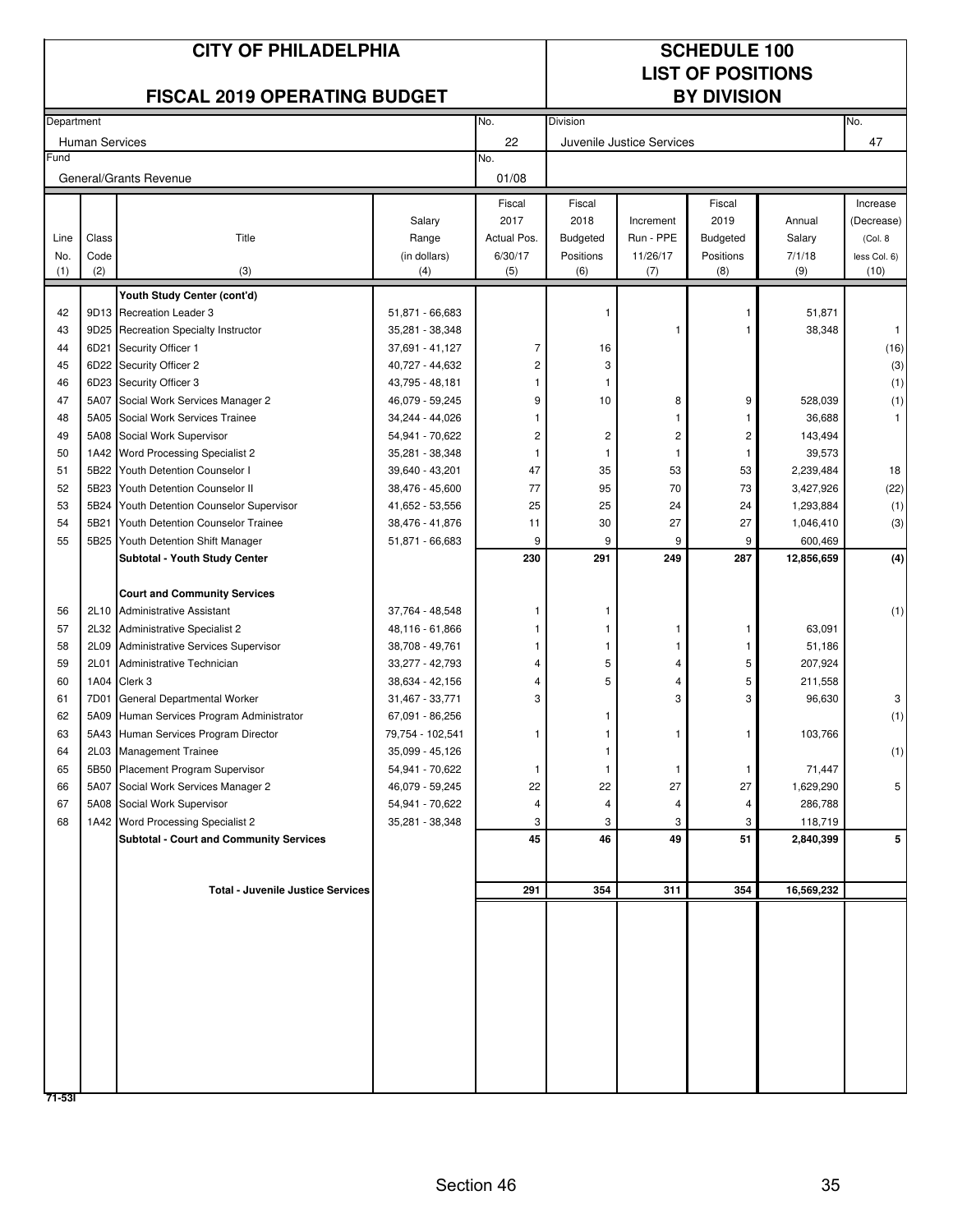|                                |              | <b>CITY OF PHILADELPHIA</b><br><b>FISCAL 2019 OPERATING BUDGET</b> |                      |                             |                                     |                |                      |                       | <b>SCHEDULE 100</b><br><b>LIST OF POSITIONS</b><br><b>BY DIVISION</b> |                         |                         |
|--------------------------------|--------------|--------------------------------------------------------------------|----------------------|-----------------------------|-------------------------------------|----------------|----------------------|-----------------------|-----------------------------------------------------------------------|-------------------------|-------------------------|
| Department                     |              |                                                                    |                      | No.                         | Division                            |                |                      |                       |                                                                       | No.                     |                         |
| <b>Human Services</b>          |              |                                                                    | 28                   |                             | Juvenile Justice Services           |                |                      |                       | 47                                                                    |                         |                         |
| Fund<br>General/Grants Revenue |              |                                                                    | No.<br>01/08         |                             |                                     |                |                      |                       |                                                                       |                         |                         |
|                                |              |                                                                    |                      |                             |                                     | Fiscal         | Fiscal               |                       | Fiscal                                                                |                         | Inc.                    |
|                                |              |                                                                    |                      |                             | Salary                              | 2017           | 2018                 | Increment             | 2019                                                                  | Annual                  | (Dec.)                  |
| Line                           | Class        | Title                                                              |                      |                             | Range                               | Actual Pos.    | Budgeted             | Run -PPE              | Budgeted                                                              | Salary                  | (Col. 8)                |
| No.<br>(1)                     | Code<br>(2)  | (3)                                                                |                      |                             | (in dollars)<br>(4)                 | 6/30/17<br>(5) | Positions<br>(6)     | 11/26/17<br>(7)       | Positions<br>(8)                                                      | 7/1/18<br>(9)           | less Col. 6)<br>(10)    |
|                                |              |                                                                    |                      |                             |                                     |                |                      |                       |                                                                       |                         |                         |
|                                |              | <b>Total Full Time Positions</b>                                   |                      |                             |                                     | 291            | 354                  | 311                   | 354                                                                   | 16,569,232              |                         |
|                                |              |                                                                    |                      |                             |                                     |                |                      |                       |                                                                       |                         |                         |
|                                |              | Lump Sum Payments                                                  |                      |                             |                                     |                |                      |                       |                                                                       | 79,644                  |                         |
|                                |              |                                                                    |                      |                             |                                     |                |                      |                       |                                                                       |                         |                         |
|                                |              | Overtime                                                           |                      |                             |                                     |                |                      |                       |                                                                       |                         |                         |
|                                |              | Regular                                                            |                      |                             |                                     |                |                      |                       |                                                                       | 3,835,552               |                         |
|                                |              | Holiday                                                            |                      |                             |                                     |                |                      |                       |                                                                       | 300,238                 |                         |
|                                |              | Shift Differential                                                 |                      |                             |                                     |                |                      |                       |                                                                       | 87,398                  |                         |
|                                |              |                                                                    |                      |                             |                                     |                |                      |                       |                                                                       |                         |                         |
|                                |              | Sick Pay                                                           |                      |                             |                                     |                |                      |                       |                                                                       | 46,583                  |                         |
|                                |              |                                                                    |                      |                             |                                     |                |                      |                       |                                                                       |                         |                         |
|                                |              |                                                                    |                      |                             |                                     |                |                      |                       |                                                                       |                         |                         |
|                                |              |                                                                    |                      |                             |                                     |                |                      |                       |                                                                       |                         |                         |
|                                |              |                                                                    |                      |                             |                                     |                |                      |                       |                                                                       |                         |                         |
|                                |              |                                                                    |                      |                             |                                     |                |                      |                       |                                                                       |                         |                         |
|                                |              |                                                                    |                      |                             |                                     |                |                      |                       |                                                                       |                         |                         |
|                                |              | <b>Total Gross Requirements</b><br>Plus: Earned Increment          |                      |                             |                                     | 291            | 354                  | 311                   | 354                                                                   | 20,918,647<br>86,076    |                         |
|                                |              | Plus: Longevity                                                    |                      |                             |                                     |                |                      |                       |                                                                       | 16,973                  |                         |
|                                |              | Less: (Vacancy Allowance)                                          |                      |                             |                                     |                |                      |                       |                                                                       | (818, 231)              |                         |
|                                |              |                                                                    |                      | <b>Total Budget Request</b> |                                     | 20,203,465     |                      |                       |                                                                       |                         |                         |
|                                |              |                                                                    |                      |                             | <b>Summary of Personal Services</b> |                |                      |                       |                                                                       |                         |                         |
|                                |              |                                                                    |                      | Fiscal 2017                 |                                     | Fiscal 2018    |                      |                       | Fiscal 2019                                                           | Inc. $/$ (Dec.)         | Inc. $/$ (Dec.)         |
| Line                           |              |                                                                    | Actual               | Actual                      | Budgeted<br>Positions               | Estimated      | Increment            | Budgeted<br>Positions | Department                                                            | in Require.             | in Bud. Pos.            |
| No.                            |              | Category                                                           | Positions<br>6/30/17 | Obligations                 |                                     | Obligations    | Run -PPE<br>11/26/17 |                       | Request                                                               | (Col. 9<br>less Col. 6) | (Col. 8<br>less Col. 5) |
| (1)                            |              | (2)                                                                | (3)                  | (4)                         | (5)                                 | (6)            | (7)                  | (8)                   | (9)                                                                   | (10)                    | (11)                    |
| $\mathbf{1}$                   | Lump Sum     |                                                                    |                      | 27,393                      |                                     | 79,644         |                      |                       | 79,644                                                                |                         |                         |
| 2                              |              | Full Time - Civilian                                               | 291                  | 14,090,004                  | 354                                 | 15,854,050     | 311                  | 354                   | 15,854,050                                                            |                         |                         |
| 3                              |              | Full Time - Uniform                                                |                      |                             |                                     |                |                      |                       |                                                                       |                         |                         |
| 4                              |              | Bonus, Gross Adj.                                                  |                      | 128,520                     |                                     |                |                      |                       |                                                                       |                         |                         |
| 5                              |              | PT, Temp/Seas, Bd, SCG                                             |                      | 1,515                       |                                     |                |                      |                       |                                                                       |                         |                         |
| 6                              |              | Overtime - Civilian                                                |                      | 3,419,674                   |                                     | 3,835,552      |                      |                       | 3,835,552                                                             |                         |                         |
| $\overline{7}$                 |              | Overtime - Uniform                                                 |                      |                             |                                     |                |                      |                       |                                                                       |                         |                         |
| 8                              |              | Holiday Overtime - Civilian                                        |                      | 362,275                     |                                     | 300,238        |                      |                       | 300,238                                                               |                         |                         |
| 9<br>10                        | Shift/Stress | Unused Uniform Leave                                               |                      | 97,431                      |                                     | 87,398         |                      |                       | 87,398                                                                |                         |                         |
| 11                             |              | H&L, IOD, LT-Sick                                                  |                      | 42,105                      |                                     | 46,583         |                      |                       | 46,583                                                                |                         |                         |
| 12                             |              |                                                                    |                      |                             |                                     |                |                      |                       |                                                                       |                         |                         |
|                                |              | Total                                                              | 291                  | 18,168,917                  | 354                                 | 20,203,465     | 311                  | 354                   | 20,203,465                                                            |                         |                         |

**71-53J**

Г

٦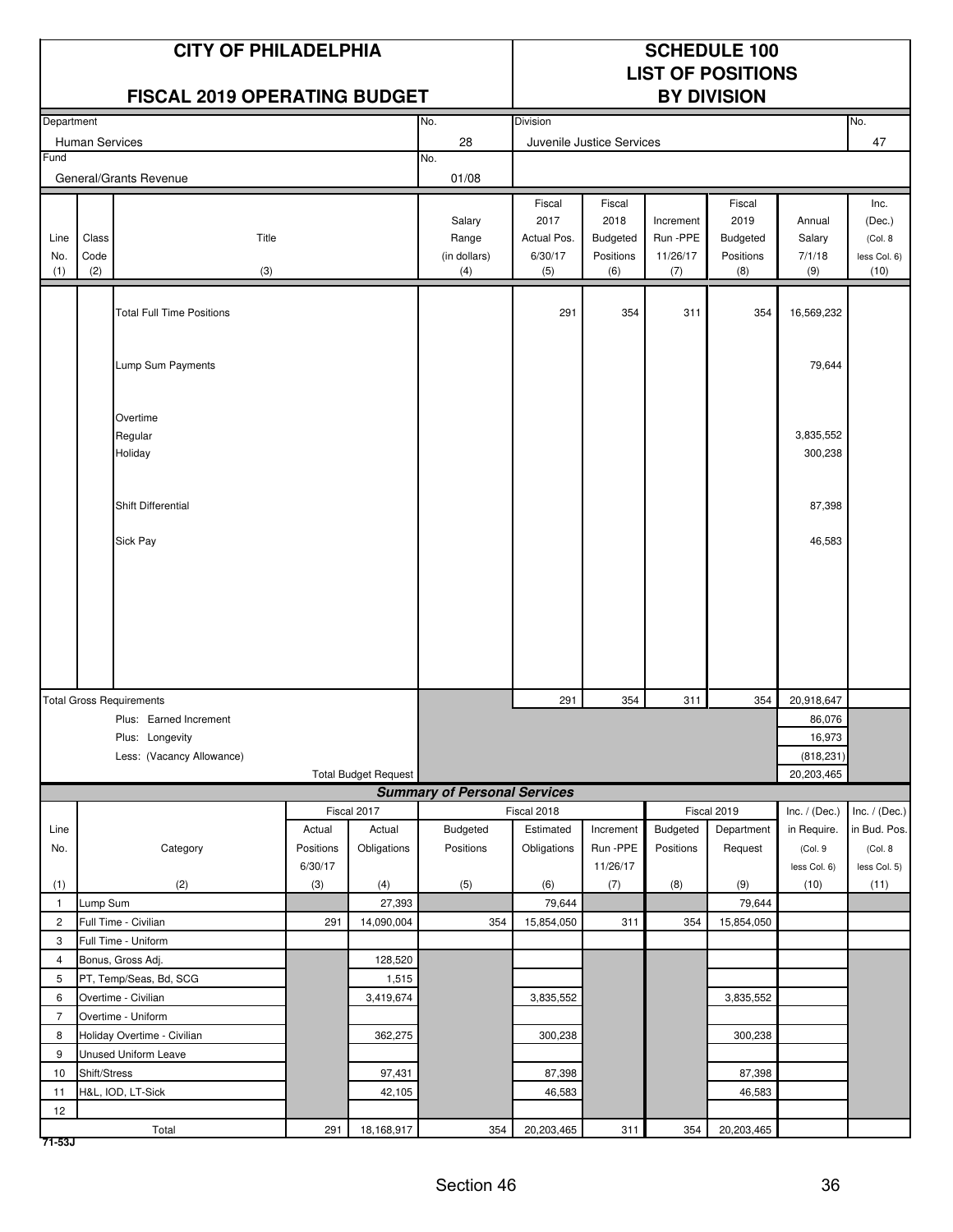### **CITY OF PHILADELPHIA** SCHEDULE 200

### **FISCAL 2019 OPERATING BUDGET**

# **PURCHASE OF SERVICES**

| Department |                                                  | No.                                               | No.<br>Division           |             |              |               |  |
|------------|--------------------------------------------------|---------------------------------------------------|---------------------------|-------------|--------------|---------------|--|
|            | Human Services                                   | 22                                                | Juvenile Justice Services |             |              | 47            |  |
| Fund       |                                                  | No.                                               |                           |             |              |               |  |
|            |                                                  |                                                   |                           |             |              |               |  |
|            | General/Grants Revenue                           | 01/08                                             |                           |             |              |               |  |
|            |                                                  | Fiscal 2017                                       | Fiscal 2018               | Fiscal 2018 | Fiscal 2019  | Increase      |  |
| Code       | Description                                      | Actual                                            | Original                  | Estimated   | Departmental | or            |  |
|            |                                                  | Obligations                                       | Appropriations            | Obligations | Request      | (Decrease)    |  |
| (1)        | (2)                                              | (3)<br><b>Schedule 200 - Purchase of Services</b> | (4)                       | (5)         | (6)          | (7)           |  |
|            |                                                  |                                                   |                           |             |              |               |  |
| 201        | Cleaning & Laundering                            |                                                   | 6,500                     | 1,727       | 1,727        |               |  |
| 202        | <b>Janitorial Services</b>                       |                                                   | 350                       | 93          | 93           |               |  |
| 205        | Refuse, Garbage, Silt and Sludge Removal         | 67,100                                            | 45,680                    | 45,680      | 45,680       |               |  |
| 209        | Telephone & Communication                        | 330                                               | 525                       | 139         | 139          |               |  |
| 210        | <b>Postal Services</b>                           | 29                                                | 10,000                    | 2,657       | 2,657        |               |  |
| 211        | Transportation                                   | 64,826                                            | 200,000                   | 200,000     | 200,000      |               |  |
| 215        | Licenses, Permits & Inspection Charges           | 500                                               |                           | 114         | 114          |               |  |
| 216        | Commercial off the Shelf Software Licenses       |                                                   |                           |             |              |               |  |
| 220        | <b>Electric Current</b>                          |                                                   |                           |             |              |               |  |
| 221        | <b>Gas Services</b>                              |                                                   |                           |             |              |               |  |
| 222        | Steam for Heating                                |                                                   |                           |             |              |               |  |
| 230        | Meals (non-travel) & Official Entertaining       |                                                   |                           |             |              |               |  |
| 231        | Overtime Meals                                   |                                                   |                           |             |              |               |  |
| 240        | Advertising & Promotional Activities             |                                                   |                           |             |              |               |  |
| 250        | <b>Professional Services</b>                     | 13,706,490                                        | 14,490,572                | 13,757,504  | 12,626,968   | (1, 130, 536) |  |
| 251        | Professional Svcs. - Information Technology      |                                                   |                           |             |              |               |  |
| 252        | <b>Accounting &amp; Auditing Services</b>        |                                                   |                           |             |              |               |  |
| 253        | <b>Legal Services</b>                            |                                                   |                           |             |              |               |  |
| 254        | Mental Health & Intellectual Disability Services | 501,854                                           | 554,685                   | 554,685     | 554,685      |               |  |
| 255        | Dues                                             | 36,820                                            | 25,245                    | 6,708       | 6,708        |               |  |
| 256        | Seminar & Training Sessions                      | 13,092                                            | 64,854                    | 64,854      | 64,854       |               |  |
| 257        | Architectural & Engineering Services             |                                                   |                           |             |              |               |  |
| 258        | <b>Court Reporters</b>                           |                                                   |                           |             |              |               |  |
| 259        | <b>Arbitration Fees</b>                          |                                                   |                           |             |              |               |  |
| 260        | Repair & Maintenance Charges                     | 13,017                                            | 183,127                   | 183,127     | 183,127      |               |  |
| 261        | Repaving, Repairing & Resurfacing Streets        |                                                   |                           |             |              |               |  |
| 262        | Demolition of Buildings                          |                                                   |                           |             |              |               |  |
| 264        | Abatement of Nuisances                           |                                                   |                           |             |              |               |  |
| 265        | Rehabilitation of Property                       |                                                   |                           |             |              |               |  |
| 266        | Maint. & Support - Comp. Hardware & Software     |                                                   |                           |             |              |               |  |
| 275        | Juror Fees                                       |                                                   |                           |             |              |               |  |
| 276        | Juror Expenses                                   |                                                   |                           |             |              |               |  |
| 277        | <b>Witness Fees</b>                              |                                                   |                           |             |              |               |  |
| 280        | Insurance & Official Bonds                       |                                                   |                           |             |              |               |  |
| 281        | Lease Payments - Phila Municipal Auth            | 7,611,174                                         | 7,612,374                 | 6,712,930   | 7,609,874    | 896,944       |  |
| 282        | Lease Purchase - Computer Systems                |                                                   |                           |             |              |               |  |
| 283        | Lease Purchase - Vehicles                        |                                                   |                           |             |              |               |  |
| 284        | Ground & Building Rental                         |                                                   |                           |             |              |               |  |
| 285        | Rents - Other                                    | 103,135                                           | 163,218                   | 163,218     | 163,218      |               |  |
| 286        | Rental of Parking Spaces                         |                                                   |                           | 456         | 456          |               |  |
| 290        | Payments for Care of Individuals                 | 51,128,651                                        | 59,013,514                | 59,982,075  | 60,649,122   | 667,047       |  |
| 295        | Imprest Advances                                 |                                                   |                           |             |              |               |  |
| 298        | Payments for Burials & Graves                    |                                                   |                           |             |              |               |  |
| 299        | Other Expenses (not otherwise classified)        |                                                   |                           |             |              |               |  |
|            |                                                  |                                                   |                           |             |              |               |  |
|            |                                                  |                                                   |                           |             |              |               |  |
|            | Total                                            | 73,247,018                                        | 82,370,644                | 81,675,967  | 82,109,422   | 433,455       |  |

**71-53K**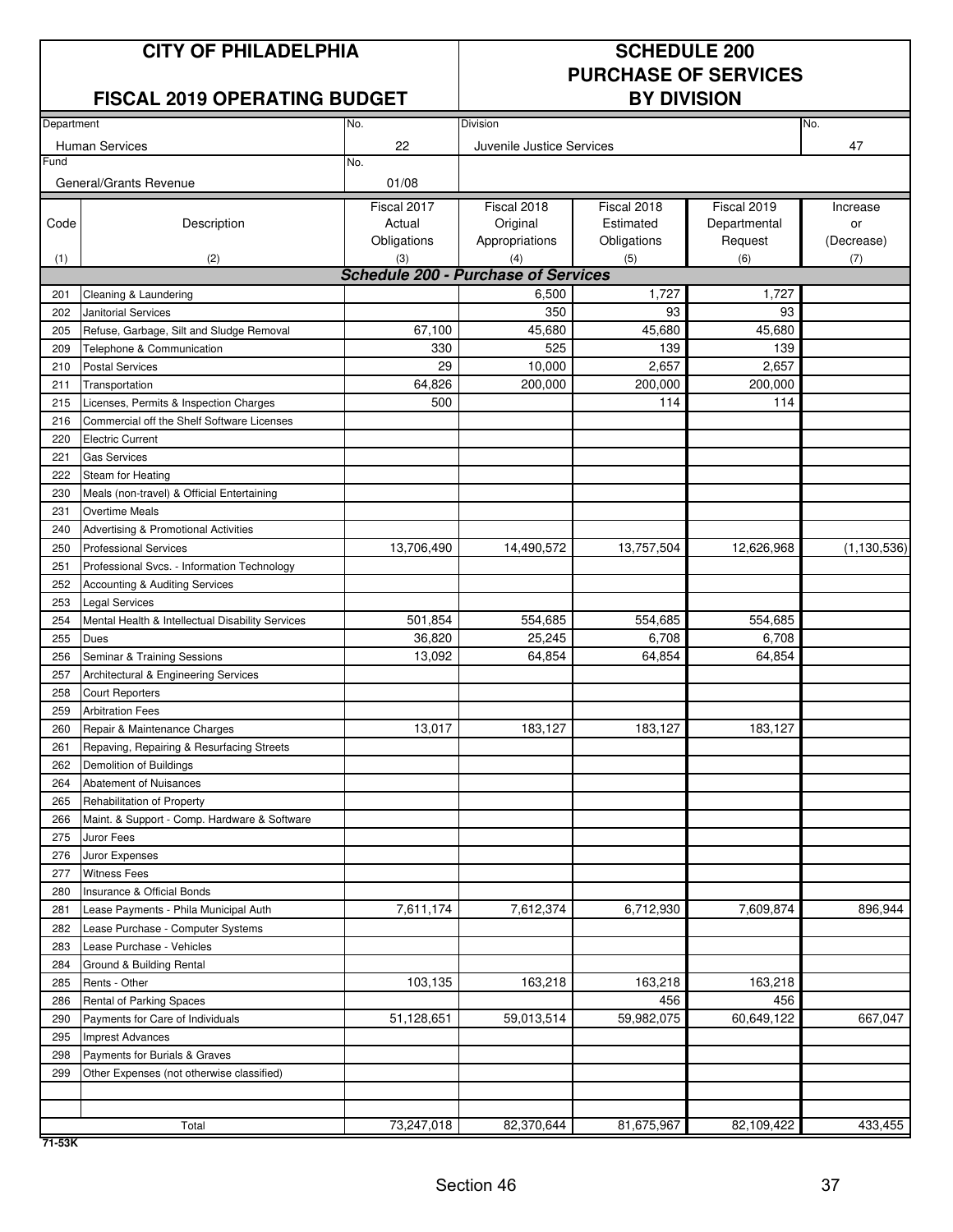### **FISCAL 2019 OPERATING BUDGET**

## **CITY OF PHILADELPHIA SCHEDULE 300 - 400 MATERIALS, SUPPLIES & EQUIPMENT**

| Department |                                                       | No.                                            | Division                        |             | No.          |            |
|------------|-------------------------------------------------------|------------------------------------------------|---------------------------------|-------------|--------------|------------|
|            |                                                       |                                                |                                 |             |              |            |
| Fund       | Human Services                                        | 22<br>No.                                      | Juvenile Justice Services       |             |              | 47         |
|            |                                                       |                                                |                                 |             |              |            |
|            | General/Grants Revenue                                | 01/08                                          |                                 |             |              |            |
|            |                                                       | Fiscal 2017                                    | Fiscal 2018                     | Fiscal 2018 | Fiscal 2019  | Increase   |
| Code       | Description                                           | Actual                                         | Original                        | Estimated   | Departmental | or         |
|            |                                                       | Obligations                                    | Appropriations                  | Obligations | Request      | (Decrease) |
| (1)        | (2)                                                   | (3)                                            | (4)                             | (5)         | (6)          | (7)        |
|            |                                                       | <b>Schedule 300 - Materials &amp; Supplies</b> |                                 |             |              |            |
| 301        | Agricultural & Botanical                              |                                                |                                 |             |              |            |
| 302        | Animal, Livestock & Marine                            |                                                |                                 |             |              |            |
| 303        | Bakeshop, Dining Room & Kitchen                       | 616                                            | 2,000                           | 2,000       | 2,000        |            |
| 304        | Books & Other Publications                            | 538                                            | 975                             | 975         | 975          |            |
| 305        | <b>Building &amp; Construction</b>                    | 4,189                                          | 16,110                          | 16,110      | 16,110       |            |
| 306        | <b>Library Materials</b>                              |                                                |                                 |             |              |            |
| 307        | <b>Chemicals &amp; Gases</b>                          |                                                |                                 |             |              |            |
| 308        | Dry Goods, Notions & Wearing Apparel                  | 69.808                                         | 125,680                         | 125,680     | 125,680      |            |
| 309        | Cordage & Fibers                                      |                                                |                                 |             |              |            |
| 310        | Electrical & Communication                            | 4,249                                          | 10,459                          | 10,459      | 10,459       |            |
| 311        | General Equipment & Machinery                         |                                                | 1,000                           | 1,000       | 1,000        |            |
| 312        | Fire Fighting & Safety                                |                                                | 6,193                           | 6,193       | 6,193        |            |
| 313        | Food                                                  | 464,282                                        | 600,000                         | 600,000     | 600,000      |            |
| 314        | Fuel - Heating & Cooling                              |                                                |                                 |             |              |            |
| 316        | General Hardware & Minor Tools                        | 260                                            | 10,000                          | 10.000      | 10,000       |            |
| 317        | Hospital & Laboratory                                 | 300                                            | 6,000                           | 6,000       | 6,000        |            |
| 318        | Janitorial, Laundry & Household                       | 102,421                                        | 79,996                          | 79,996      | 79,996       |            |
| 320        | Office Materials & Supplies                           | 18,318                                         | 40,408                          | 40,408      | 40,408       |            |
| 322        | Small Power Tools & Hand Tools                        |                                                | 1,000                           | 1,000       | 1,000        |            |
| 323        | Plumbing, AC & Space Heating                          |                                                | 5,384                           | 5,384       | 5,384        |            |
| 324        | Precision, Photographic & Artists                     | 33,147                                         | 25,293                          | 25,293      | 25,293       |            |
| 325        | Printing                                              | 3,422                                          | 6,520                           | 6,520       | 6,520        |            |
| 326        | Recreational & Educational                            | 1,600                                          | 8,790                           | 8,790       | 8,790        |            |
| 328        | Vehicle Parts & Accessories                           |                                                |                                 |             |              |            |
| 335        | Lubricants                                            | 10                                             |                                 |             |              |            |
| 340        | #2 Diesel Fuel                                        |                                                |                                 |             |              |            |
| 341        | Compressed Natural Gas (CNG)                          |                                                |                                 |             |              |            |
| 342        | Liquid Propane Gas (LPG)                              |                                                |                                 |             |              |            |
| 345        | Gasoline                                              |                                                |                                 |             |              |            |
| 399        | Other Materials & Supplies (not otherwise classified) |                                                |                                 |             |              |            |
|            |                                                       |                                                |                                 |             |              |            |
|            | Total                                                 | 703,160                                        | 945,808                         | 945,808     | 945,808      |            |
|            |                                                       |                                                | <b>Schedule 400 - Equipment</b> |             |              |            |
| 405        | Construction, Dredging & Conveying                    |                                                |                                 |             |              |            |
| 410        | Electrical, Lighting & Communications                 | 66,642                                         | 22,000                          | 22,000      | 22,000       |            |
| 411        | General Equipment & Machinery                         |                                                | 1,000                           | 1,000       | 1,000        |            |
| 412        | Fire Fighting & Emergency                             |                                                |                                 |             |              |            |
| 417        | Hospital & Laboratory                                 |                                                |                                 |             |              |            |
| 420        | Office Equipment                                      |                                                | 70.000                          | 70,000      | 70,000       |            |
| 423        | Plumbing, AC & Space Heating                          |                                                | 5,000                           | 5,000       | 5,000        |            |
| 424        | Precision, Photographic & Artists                     |                                                | 17,718                          | 17,718      | 17,718       |            |
| 426        | Recreational & Educational                            |                                                | 20,000                          | 20,000      | 20,000       |            |
| 427        | Computer Equipment & Peripherals                      |                                                |                                 |             |              |            |
| 428        | Vehicles                                              |                                                |                                 |             |              |            |
| 430        | Furniture & Furnishings                               |                                                | 30,147                          | 30,147      | 30,147       |            |
| 499        | Other Equipment (not otherwise classified)            |                                                | 14,777                          | 14,777      | 14,777       |            |
|            |                                                       |                                                |                                 |             |              |            |
|            | Total                                                 | 66,642                                         | 180,642                         | 180,642     | 180,642      |            |
|            |                                                       |                                                |                                 |             |              |            |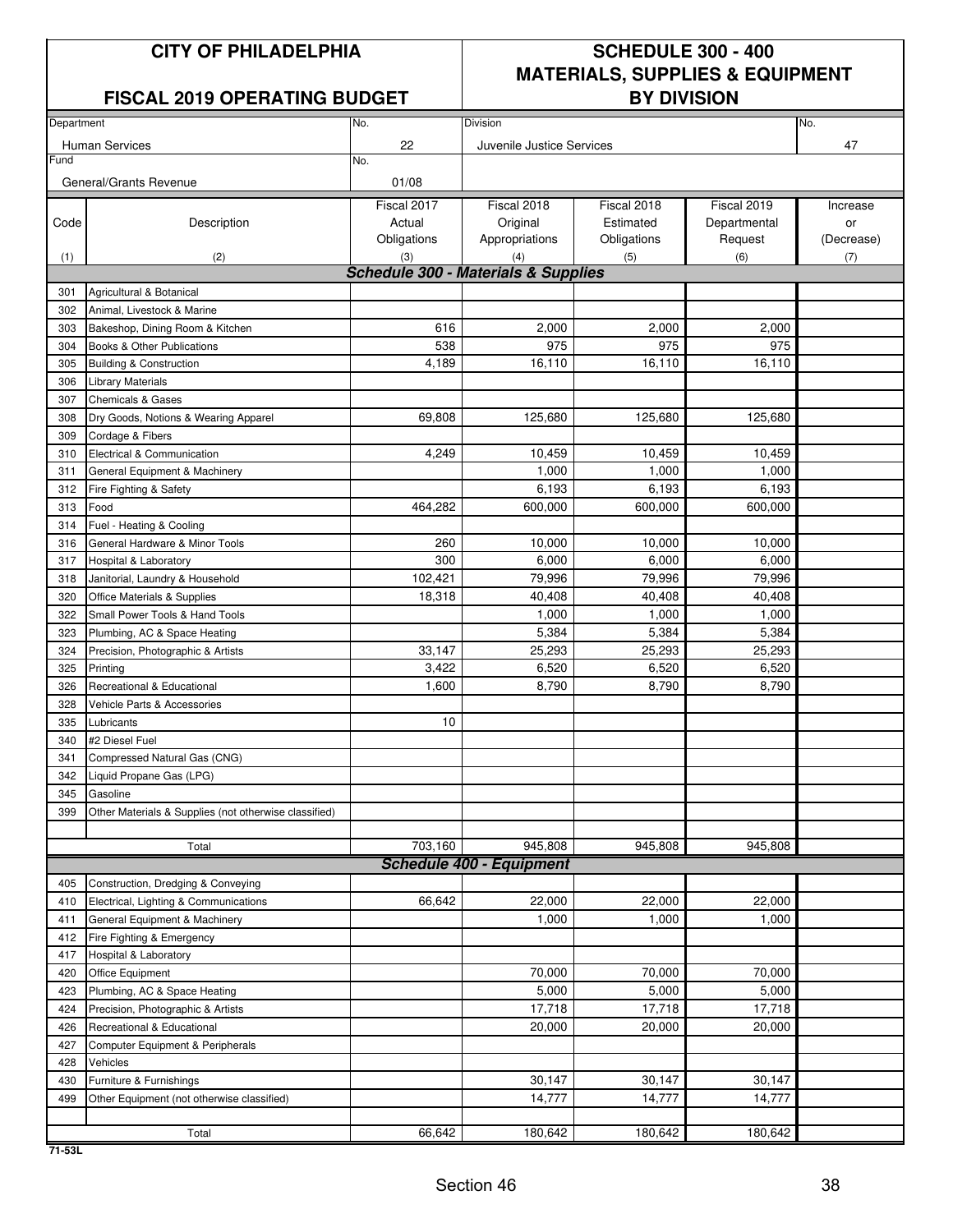| Department |                                                       |             | No.           | Division                  |             |                                                                             | No.           |
|------------|-------------------------------------------------------|-------------|---------------|---------------------------|-------------|-----------------------------------------------------------------------------|---------------|
|            | <b>Human Services</b>                                 |             | 22            | Juvenile Justice Services |             |                                                                             | 47            |
| Fund       |                                                       |             | No.           |                           |             |                                                                             |               |
|            | General/Grants Revenue                                |             | 01/08         |                           |             |                                                                             |               |
|            |                                                       |             | Fiscal 2017   | Fiscal 2018               | Fiscal 2018 | Fiscal 2019                                                                 | Increase      |
|            |                                                       |             | Actual        | Original                  | Estimated   | Department                                                                  | or            |
| Class      | Description                                           |             | Obligations   | Appropriation             | Obligations | Request                                                                     | (Decrease)    |
| (1)        | (2)                                                   |             | (3)           | (4)                       | (5)         | (6)                                                                         | (7)           |
| 250s       | Professional Services (250-254, 257-259)              |             | 14,208,344    | 15,045,257                | 14,312,189  | 13,181,653                                                                  | (1, 130, 536) |
| 290        | Payments for Care of Individuals                      |             | 51,128,651    | 59,013,514                | 59,982,075  | 60,649,122                                                                  | 667,047       |
| Minor      | Name of Contractor                                    | Fiscal 2017 | Fiscal 2018   | Fiscal 2018               | Fiscal 2019 | Describe purpose or scope of                                                |               |
| Object     | or Provider                                           | Actual      | Original      | Estimated                 | Department  | service provided. Include, if                                               |               |
| Code       |                                                       | Obligations | Appropriation | Obligations               | Request     | applicable, unit cost of service.                                           |               |
| 0250       | <b>Professional Services</b>                          |             |               |                           |             |                                                                             |               |
|            | <b>American Red Cross</b>                             |             | 9,540         | 9,540                     |             | 9,540 CPR, training and materials                                           |               |
|            |                                                       |             |               |                           |             |                                                                             |               |
|            | <b>Attic Youth Center</b>                             |             | 2,500         | 2,500                     |             | 2,500 The Bryson Institute of The Attic                                     |               |
|            |                                                       |             |               |                           |             | Youth Center will prepare and deliver<br>a curriculum on working with LGBTQ |               |
|            |                                                       |             |               |                           |             | Youth.                                                                      |               |
|            |                                                       |             |               |                           |             |                                                                             |               |
|            |                                                       |             |               |                           |             |                                                                             |               |
|            | Catholic Charities of the Archdiocese of Philadelphia | 200,000     | 200,000       | 200,000                   |             | 200,000 DEL STAR Psychiatric Evaluations -                                  |               |
|            |                                                       |             |               |                           |             | provide court ordered psychiatric                                           |               |
|            |                                                       |             |               |                           |             | evaluations for delinquent and pre-                                         |               |
|            |                                                       |             |               |                           |             | adjudicated youth. These funds are                                          |               |
|            |                                                       |             |               |                           |             | for youth that are not MA eligible.                                         |               |
|            |                                                       |             |               |                           |             |                                                                             |               |
|            | Catholic Charities of the Archdiocese of Philadelphia | 70,000      | 70,000        | 70,000                    |             | 70,000 Crime Repair Crew (BARJ) - trains                                    |               |
|            |                                                       |             |               |                           |             | offenders adjudicated for property<br>crimes such as vandalism, malicious   |               |
|            |                                                       |             |               |                           |             | mischief and theft in repairing the                                         |               |
|            |                                                       |             |               |                           |             | physical damage to a victim's                                               |               |
|            |                                                       |             |               |                           |             | property.                                                                   |               |
|            |                                                       |             |               |                           |             |                                                                             |               |
|            | Catholic Charities of the Archdiocese of Philadelphia | 149,848     | 149,848       | 149,848                   |             | 149,848 BETTER WAY Conflict/anger                                           |               |
|            |                                                       |             |               |                           |             | management - teaches anger and                                              |               |
|            |                                                       |             |               |                           |             | conflict management strategies to                                           |               |
|            |                                                       |             |               |                           |             | youth 12-19 who are involved in the                                         |               |
|            |                                                       |             |               |                           |             | juvenile justice system. Youth are                                          |               |
|            |                                                       |             |               |                           |             | assigned to small, age appropriate                                          |               |
|            |                                                       |             |               |                           |             | groups and receive training during<br>and after school hours at community-  |               |
|            |                                                       |             |               |                           |             | based locations throughout the City.                                        |               |
|            |                                                       |             |               |                           |             | Training is provided by instructors                                         |               |
|            |                                                       |             |               |                           |             | certified in effective anger and                                            |               |
|            |                                                       |             |               |                           |             | conflict management.                                                        |               |
|            |                                                       |             |               |                           |             |                                                                             |               |
|            |                                                       |             |               |                           |             |                                                                             |               |
|            | Christ of Calvary Community Development Corp.         | 50,000      | 50,000        | 50,000                    |             | 50,000 Provides multi-denominational                                        |               |
|            |                                                       |             |               |                           |             | religious services and support for                                          |               |
|            |                                                       |             |               |                           |             | youth at the YSC.                                                           |               |
|            |                                                       |             |               |                           |             |                                                                             |               |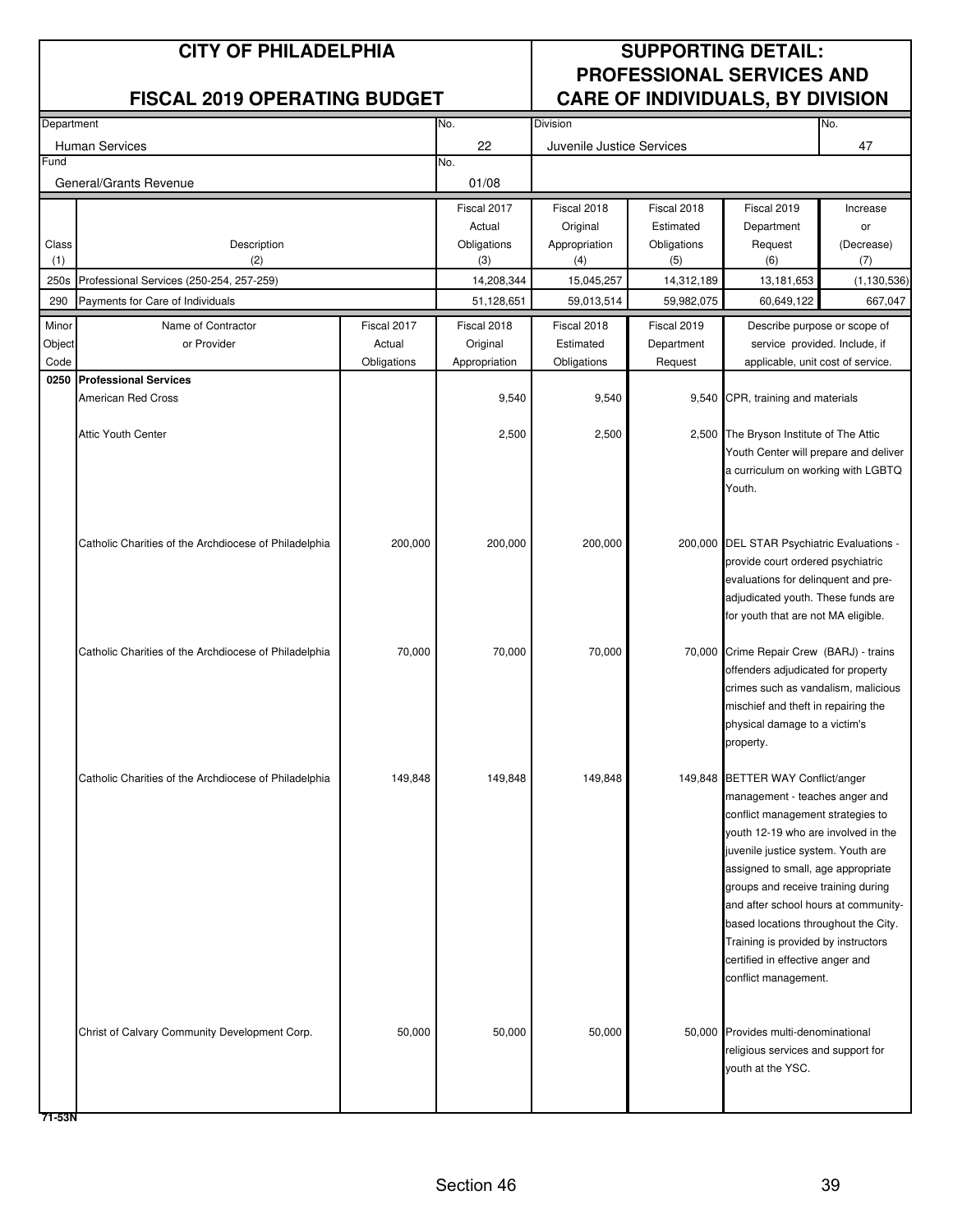| Department |                                            |             | No.           | Division                  |             |                                                                           | No.           |
|------------|--------------------------------------------|-------------|---------------|---------------------------|-------------|---------------------------------------------------------------------------|---------------|
|            | <b>Human Services</b>                      |             | 22            | Juvenile Justice Services |             |                                                                           | 47            |
| Fund       |                                            |             | No.           |                           |             |                                                                           |               |
|            | General/Grants Revenue                     |             | 01/08         |                           |             |                                                                           |               |
|            |                                            |             | Fiscal 2017   | Fiscal 2018               | Fiscal 2018 | Fiscal 2019                                                               | Increase      |
|            |                                            |             | Actual        | Original                  | Estimated   | Department                                                                | or            |
| Class      | Description                                |             | Obligations   | Appropriation             | Obligations | Request                                                                   | (Decrease)    |
| (1)        | (2)                                        |             | (3)           | (4)                       | (5)         | (6)                                                                       | (7)           |
| 250s       | Professional Services (250-254, 257-259)   |             | 14,208,344    | 15,045,257                | 14,312,189  | 13,181,653                                                                | (1, 130, 536) |
| 290        | Payments for Care of Individuals           |             | 51,128,651    | 59,013,514                | 59,982,075  | 60,649,122                                                                | 667,047       |
| Minor      | Name of Contractor                         | Fiscal 2017 | Fiscal 2018   | Fiscal 2018               | Fiscal 2019 | Describe purpose or scope of                                              |               |
| Object     | or Provider                                | Actual      | Original      | Estimated                 | Department  | service provided. Include, if                                             |               |
| Code       |                                            | Obligations | Appropriation | Obligations               | Request     | applicable, unit cost of service.                                         |               |
|            | 0250 Professional Services (cont'd)        |             |               |                           |             |                                                                           |               |
|            | COMMUNIPOWER II                            | 112,200     | 112,200       | 112,200                   |             | 112,200 Youth Development - promotes                                      |               |
|            |                                            |             |               |                           |             | positive family interaction with the<br>youth held at the YSC and provide |               |
|            |                                            |             |               |                           |             | programming designed to increase                                          |               |
|            |                                            |             |               |                           |             | a youth's self esteem to promote a                                        |               |
|            |                                            |             |               |                           |             | successful reintegration back to their                                    |               |
|            |                                            |             |               |                           |             | community.                                                                |               |
|            |                                            |             |               |                           |             |                                                                           |               |
|            | CORA Services, Inc.                        | 440,000     | 440,000       | 440,000                   |             | 440,000 Services and supports to youth at                                 |               |
|            |                                            |             |               |                           |             | risk for violence and delinquency                                         |               |
|            |                                            |             |               |                           |             | problems and include short-term                                           |               |
|            |                                            |             |               |                           |             | case management to both at risk<br>youth and their families.              |               |
|            |                                            |             |               |                           |             |                                                                           |               |
|            | CORA Services, Inc.                        | 406,076     | 406,076       | 406,076                   |             | 406,076 Intensive Prevention Services - a                                 |               |
|            |                                            |             |               |                           |             | comprehensive, intensive early                                            |               |
|            |                                            |             |               |                           |             | intervention program for youth.                                           |               |
|            |                                            |             |               |                           |             |                                                                           |               |
|            | Defender Association of Philadelphia       | 80,000      | 80,000        | 80,000                    |             | 80,000 Teleconferencing - hearings for                                    |               |
|            |                                            |             |               |                           |             | youth in placement                                                        |               |
|            |                                            |             | 712,154       | 712,154                   |             | Intensive Prevention Services - a                                         |               |
|            | <b>Diversified Community Services</b>      | 712,154     |               |                           | 712,154     | comprehensive, intensive early                                            |               |
|            |                                            |             |               |                           |             | intervention program for youth.                                           |               |
|            |                                            |             |               |                           |             |                                                                           |               |
|            | <b>Educating Communities for Parenting</b> | 50,000      | 50,000        | 50,000                    |             | 50,000 Parenting Support                                                  |               |
|            |                                            |             |               |                           |             |                                                                           |               |
|            | Ellison Group, The                         | 45,000      | 45,000        | 45,000                    |             | 45,000 YSC Staff Development - training to                                |               |
|            |                                            |             |               |                           |             | develop sound leadership skills,                                          |               |
|            |                                            |             |               |                           |             | professionalism & team building for                                       |               |
|            |                                            |             |               |                           |             | Executive Directors, Administrators                                       |               |
|            |                                            |             |               |                           |             | and Managers in accordance with<br>strategic goals.                       |               |
|            |                                            |             |               |                           |             |                                                                           |               |
|            | <b>First Judicial District</b>             | 73,333      | 65,000        | 65,000                    |             | 65,000 Master for Family Court to act                                     |               |
|            |                                            |             |               |                           |             | in the capacity of a Juvenile                                             |               |
|            |                                            |             |               |                           |             | Dependency Hearing Officer at the                                         |               |
|            |                                            |             |               |                           |             | direction of the Administrative Judge                                     |               |
|            |                                            |             |               |                           |             | of Family Court or designee.                                              |               |
|            |                                            |             |               |                           |             |                                                                           |               |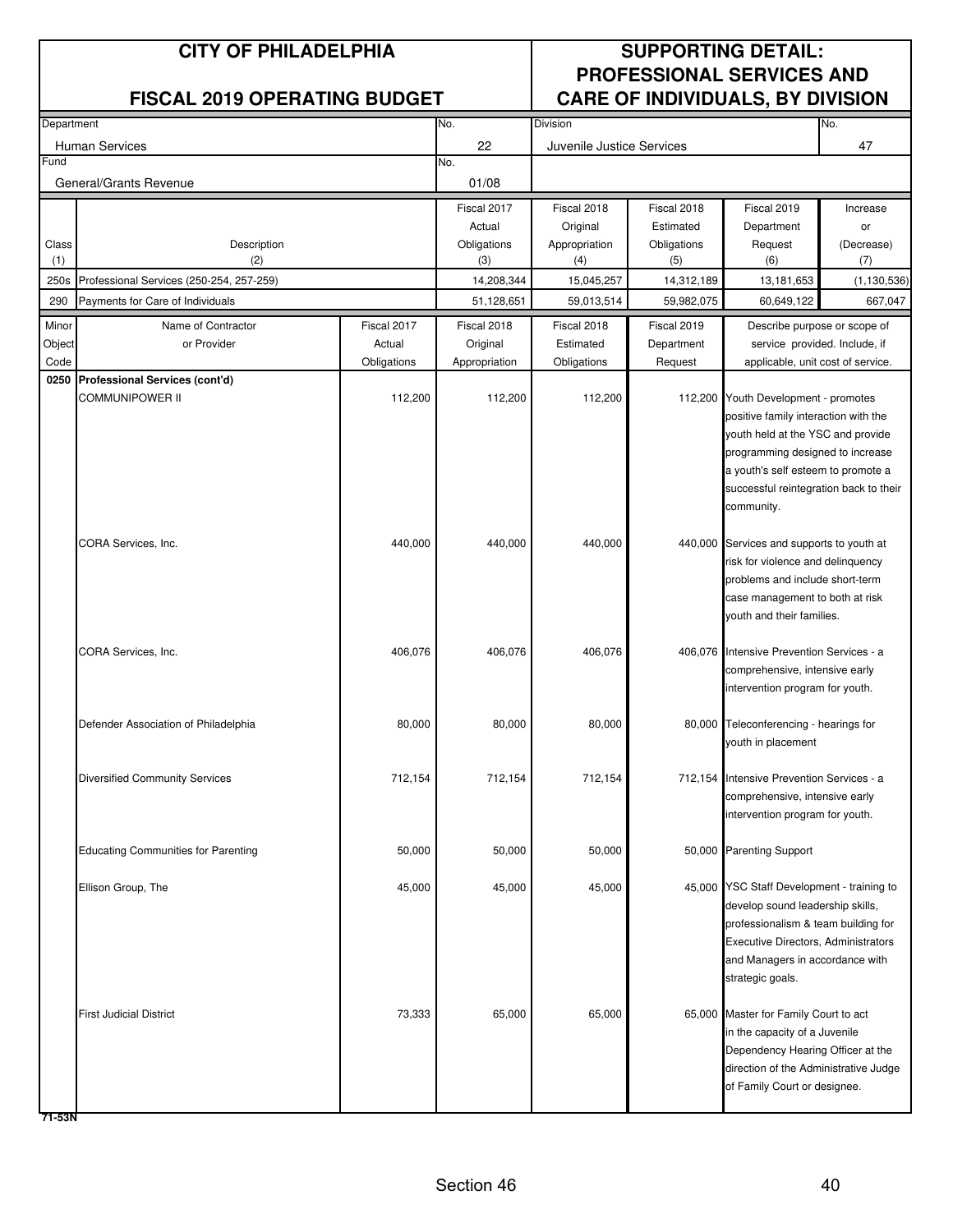| Department |                                          |             | No.<br><b>Division</b> |                           |             |                                                                                | No.           |
|------------|------------------------------------------|-------------|------------------------|---------------------------|-------------|--------------------------------------------------------------------------------|---------------|
|            | <b>Human Services</b>                    |             | 22                     | Juvenile Justice Services |             |                                                                                | 47            |
| Fund       |                                          |             | No.                    |                           |             |                                                                                |               |
|            | General/Grants Revenue                   |             | 01/08                  |                           |             |                                                                                |               |
|            |                                          |             | Fiscal 2017            | Fiscal 2018               | Fiscal 2018 | Fiscal 2019                                                                    | Increase      |
|            |                                          |             | Actual                 | Original                  | Estimated   | Department                                                                     | or            |
| Class      | Description                              |             | Obligations            | Appropriation             | Obligations | Request                                                                        | (Decrease)    |
| (1)        | (2)                                      |             | (3)                    | (4)                       | (5)         | (6)                                                                            | (7)           |
| 250s       | Professional Services (250-254, 257-259) |             | 14,208,344             | 15,045,257                | 14,312,189  | 13,181,653                                                                     | (1, 130, 536) |
| 290        | Payments for Care of Individuals         |             | 51,128,651             | 59,013,514                | 59,982,075  | 60,649,122                                                                     | 667,047       |
| Minor      | Name of Contractor                       | Fiscal 2017 | Fiscal 2018            | Fiscal 2018               | Fiscal 2019 | Describe purpose or scope of                                                   |               |
| Object     | or Provider                              | Actual      | Original               | Estimated                 | Department  | service provided. Include, if                                                  |               |
| Code       |                                          | Obligations | Appropriation          | Obligations               | Request     | applicable, unit cost of service.                                              |               |
|            | 0250 Professional Services (cont'd)      |             |                        |                           |             |                                                                                |               |
|            | <b>First Judicial District</b>           |             | 135,000                | 135,000                   | 135,000     | Masters-services of 2 Juvenile Court                                           |               |
|            |                                          |             |                        |                           |             | Masters for detention hearings and                                             |               |
|            |                                          |             |                        |                           |             | step-down hearings at the YSC.                                                 |               |
|            | <b>First Judicial District</b>           | 476,566     | 772,020                | 772,020                   |             | 772,020 Global Positioning Technology -                                        |               |
|            |                                          |             |                        |                           |             | management of the probation                                                    |               |
|            |                                          |             |                        |                           |             | programs including maintenance,                                                |               |
|            |                                          |             |                        |                           |             | training, monitoring & trouble                                                 |               |
|            |                                          |             |                        |                           |             | shooting of GPS system operations;                                             |               |
|            |                                          |             |                        |                           |             | not to exceed 150 bands.                                                       |               |
|            |                                          |             |                        |                           |             |                                                                                |               |
|            |                                          |             |                        |                           |             |                                                                                |               |
|            | Fund for Philadelphia                    |             | 8,000                  | 8,000                     |             | 8,000 SERVE Philadelphia - VISTA<br>members (2) serve full time for a          |               |
|            |                                          |             |                        |                           |             | period of one year in City government                                          |               |
|            |                                          |             |                        |                           |             | on projects designed to increase the                                           |               |
|            |                                          |             |                        |                           |             | City's volunteer infrastructure and                                            |               |
|            |                                          |             |                        |                           |             | strategically engage citizens in                                               |               |
|            |                                          |             |                        |                           |             | service to their communities                                                   |               |
|            |                                          |             |                        |                           |             |                                                                                |               |
|            |                                          |             |                        |                           |             |                                                                                |               |
|            | Girls Inc.                               | 50,000      | 60,000                 | 60,000                    |             | 60,000 Educational programs for confined                                       |               |
|            |                                          |             |                        |                           |             | female youth at the YSC. Topics will                                           |               |
|            |                                          |             |                        |                           |             | include: self-esteem building, values<br>and morals, relationships, female and |               |
|            |                                          |             |                        |                           |             | male health, hygiene, reproductive                                             |               |
|            |                                          |             |                        |                           |             | systems, communication skills,                                                 |               |
|            |                                          |             |                        |                           |             | decision-making and life skills.                                               |               |
|            |                                          |             |                        |                           |             |                                                                                |               |
|            |                                          |             |                        |                           |             |                                                                                |               |
|            | Good Shepherd Mediation                  | 92,500      | 92,500                 | 92,500                    |             | 92,500 Offenders Diversion - workshops to                                      |               |
|            |                                          |             |                        |                           |             | 185 youth. Individual and family                                               |               |
|            |                                          |             |                        |                           |             | interaction for the purpose of                                                 |               |
|            |                                          |             |                        |                           |             | establishing social, educational and                                           |               |
|            |                                          |             |                        |                           |             | life skills necessary to avoid entering                                        |               |
|            |                                          |             |                        |                           |             | the Juvenile Justice System.                                                   |               |
|            |                                          |             |                        |                           |             |                                                                                |               |
|            | Homeless Advocacy Project                | 182,500     | 182,500                |                           |             | SOAR Project - Moved to CBPS                                                   |               |
|            |                                          |             |                        |                           |             |                                                                                |               |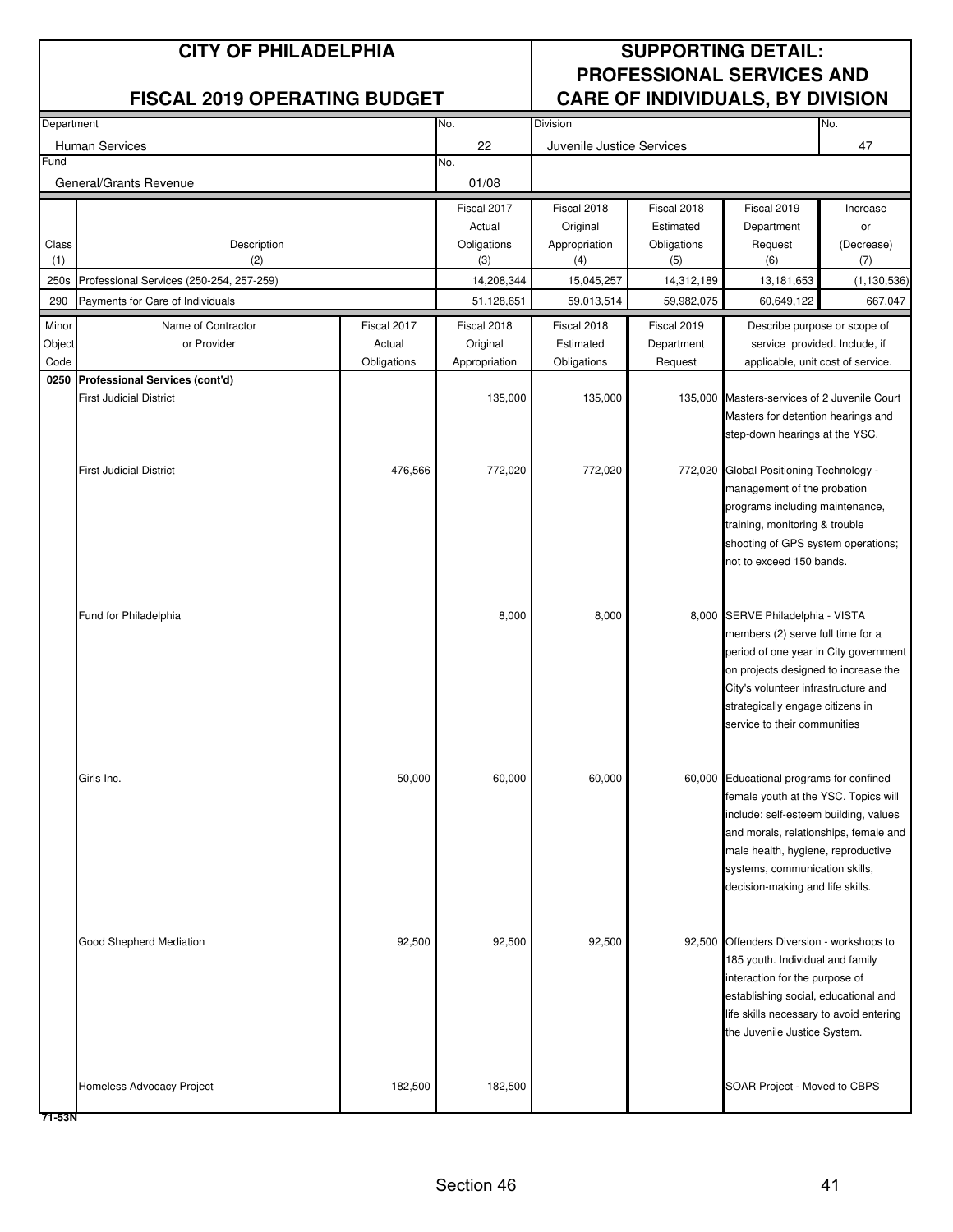|        | Department                                                      |             | No.           | Division                  |             |                                              | No.                                  |
|--------|-----------------------------------------------------------------|-------------|---------------|---------------------------|-------------|----------------------------------------------|--------------------------------------|
|        | <b>Human Services</b>                                           |             | 22            | Juvenile Justice Services |             |                                              | 47                                   |
| Fund   |                                                                 |             | No.           |                           |             |                                              |                                      |
|        | General/Grants Revenue                                          |             | 01/08         |                           |             |                                              |                                      |
|        |                                                                 |             | Fiscal 2017   | Fiscal 2018               | Fiscal 2018 | Fiscal 2019                                  | Increase                             |
|        |                                                                 |             | Actual        | Original                  | Estimated   | Department                                   | or                                   |
| Class  | Description                                                     |             | Obligations   | Appropriation             | Obligations | Request                                      | (Decrease)                           |
| (1)    | (2)                                                             |             | (3)           | (4)                       | (5)         | (6)                                          | (7)                                  |
| 250s   | Professional Services (250-254, 257-259)                        |             | 14,208,344    | 15,045,257                | 14,312,189  | 13,181,653                                   | (1, 130, 536)                        |
| 290    | Payments for Care of Individuals                                |             | 51,128,651    | 59,013,514                | 59,982,075  | 60,649,122                                   | 667,047                              |
| Minor  | Name of Contractor                                              | Fiscal 2017 | Fiscal 2018   | Fiscal 2018               | Fiscal 2019 | Describe purpose or scope of                 |                                      |
| Object | or Provider                                                     | Actual      | Original      | Estimated                 | Department  | service provided. Include, if                |                                      |
| Code   |                                                                 | Obligations | Appropriation | Obligations               | Request     | applicable, unit cost of service.            |                                      |
|        | 0250 Professional Services (cont'd)                             | 492,000     | 517,000       | 517,000                   |             | 517,000 Delinquency Prevention - services to |                                      |
|        | Institute for the Development of African American<br>Youth, Inc |             |               |                           |             |                                              | 100 youth, ages 14-18, who have beer |
|        |                                                                 |             |               |                           |             | adjudicated delinquent (first-time) for      |                                      |
|        |                                                                 |             |               |                           |             | violation of the Uniform Firearms Act,       |                                      |
|        |                                                                 |             |               |                           |             | and referred by Family Court as a            |                                      |
|        |                                                                 |             |               |                           |             | condition of probation or institutional      |                                      |
|        |                                                                 |             |               |                           |             | release; participants are required to        |                                      |
|        |                                                                 |             |               |                           |             | attend therapy and other program             |                                      |
|        |                                                                 |             |               |                           |             | activities four days a week for a            |                                      |
|        |                                                                 |             |               |                           |             | period of six months.                        |                                      |
|        |                                                                 |             |               |                           |             |                                              |                                      |
|        | Institute for the Development of African American               | 210,350     | 185,350       | 185,350                   |             | 185,350 The Detention Diversion Advocacy     |                                      |
|        | Youth, Inc                                                      |             |               |                           |             | Project will serve 900 youth in their        |                                      |
|        |                                                                 |             |               |                           |             | homes who would otherwise be at<br>the YSC.  |                                      |
|        |                                                                 |             |               |                           |             |                                              |                                      |
|        | Institute for the Development of African American               |             |               | 50,000                    |             | 50,000 Restitution/Community Service         |                                      |
|        | Youth, Inc                                                      |             |               |                           |             |                                              |                                      |
|        |                                                                 |             |               |                           |             |                                              |                                      |
|        | It Takes A Village                                              | 7,500       | 7,500         | 6,000                     |             | 6,000 Family Group Decision Making           |                                      |
|        |                                                                 |             |               |                           |             | Local Match Requirement                      |                                      |
|        | Juvenile Justice Center                                         | 712,154     | 712,154       | 712,154                   |             | 712,154 Intensive Prevention Services - a    |                                      |
|        |                                                                 |             |               |                           |             | comprehensive, intensive, early              |                                      |
|        |                                                                 |             |               |                           |             | intervention program for youth.              |                                      |
|        |                                                                 |             |               |                           |             |                                              |                                      |
|        | Juvenile Justice Center                                         | 36,667      | 50,000        | 50,000                    |             | 50,000 Restitution/Community Service         |                                      |
|        |                                                                 |             |               |                           |             |                                              |                                      |
|        | Little Red Perez Boxing Gym, Inc.                               | 50,000      | 75,000        | 75,000                    |             | 75,000 Serves adjudicated delinquents,       |                                      |
|        |                                                                 |             |               |                           |             | ages 10-17, primarily in zip codes           |                                      |
|        |                                                                 |             |               |                           |             | 19122, 19123,19133 and 19140 in N.           |                                      |
|        |                                                                 |             |               |                           |             | Phila.; offers recreation through            |                                      |
|        |                                                                 |             |               |                           |             | exercise routines and boxing training        |                                      |
|        |                                                                 |             |               |                           |             | as well as tutoring and homework             |                                      |
|        |                                                                 |             |               |                           |             | assistance.                                  |                                      |
|        | Norris Square Community Alliance                                | 712,154     | 712,154       | 712,154                   |             | 712,154 Intensive Prevention Services - a    |                                      |
|        |                                                                 |             |               |                           |             | comprehensive, intensive, early              |                                      |
|        |                                                                 |             |               |                           |             | intervention program for youth.              |                                      |
|        |                                                                 |             |               |                           |             |                                              |                                      |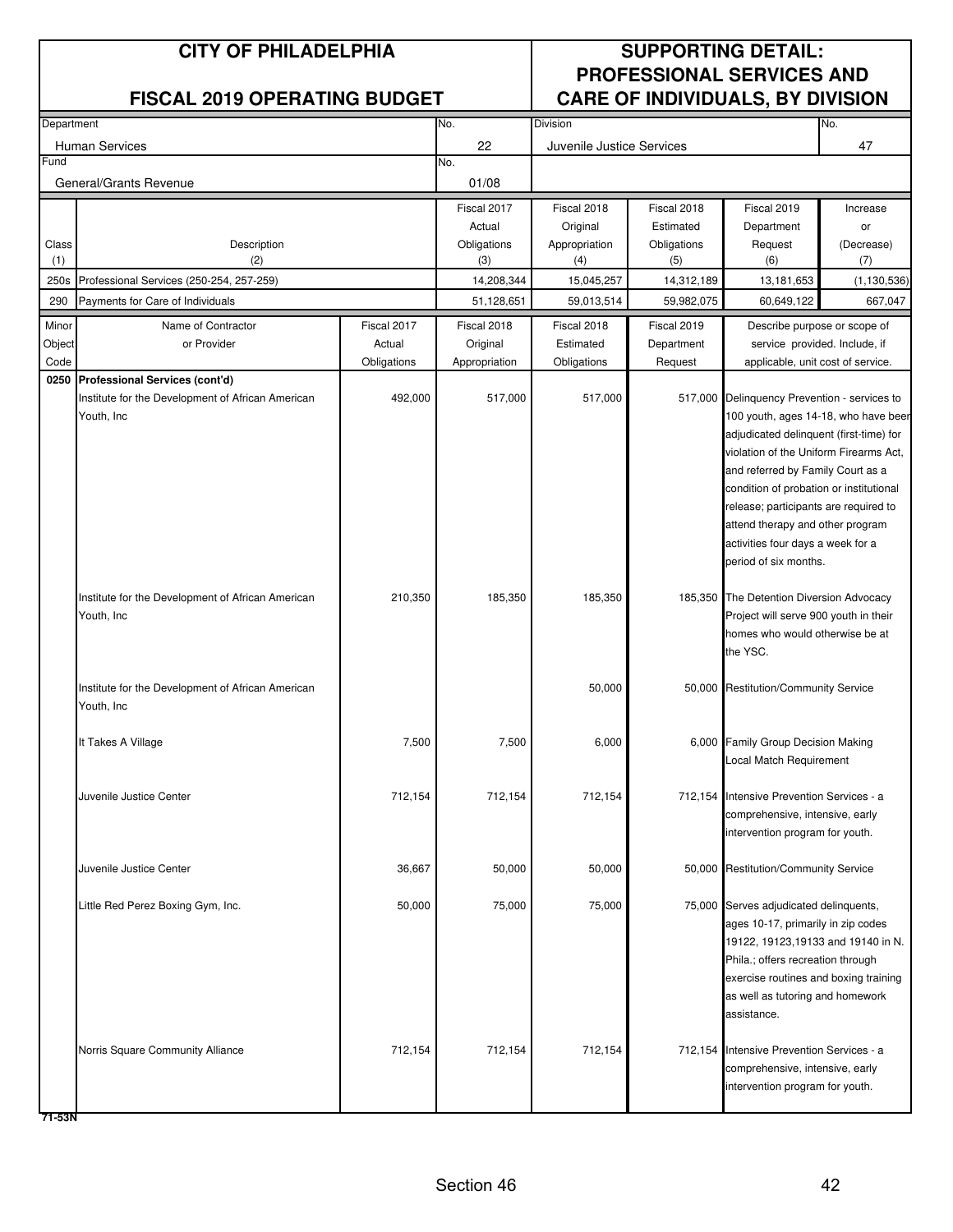| Department |                                            |             | No.<br>Division |                           |             |                                                                                | No.           |
|------------|--------------------------------------------|-------------|-----------------|---------------------------|-------------|--------------------------------------------------------------------------------|---------------|
|            | <b>Human Services</b>                      |             | 22              | Juvenile Justice Services |             |                                                                                | 47            |
| Fund       |                                            |             | No.             |                           |             |                                                                                |               |
|            | General/Grants Revenue                     |             | 01/08           |                           |             |                                                                                |               |
|            |                                            |             | Fiscal 2017     | Fiscal 2018               | Fiscal 2018 | Fiscal 2019                                                                    | Increase      |
|            |                                            |             | Actual          | Original                  | Estimated   | Department                                                                     | or            |
| Class      | Description                                |             | Obligations     | Appropriation             | Obligations | Request                                                                        | (Decrease)    |
| (1)        | (2)                                        |             | (3)             | (4)                       | (5)         | (6)                                                                            | (7)           |
| 250s       | Professional Services (250-254, 257-259)   |             | 14,208,344      | 15,045,257                | 14,312,189  | 13,181,653                                                                     | (1, 130, 536) |
| 290        | Payments for Care of Individuals           |             | 51,128,651      | 59,013,514                | 59,982,075  | 60,649,122                                                                     | 667,047       |
| Minor      | Name of Contractor                         | Fiscal 2017 | Fiscal 2018     | Fiscal 2018               | Fiscal 2019 | Describe purpose or scope of                                                   |               |
| Object     | or Provider                                | Actual      | Original        | Estimated                 | Department  | service provided. Include, if                                                  |               |
| Code       |                                            | Obligations | Appropriation   | Obligations               | Request     | applicable, unit cost of service.                                              |               |
| 0250       | Professional Services (cont'd)             |             |                 |                           |             |                                                                                |               |
|            | Northeast Treatment Centers                | 36,667      | 50,000          | 50,000                    |             | 50,000 Restitution/Community Service                                           |               |
|            | <b>Northeast Treatment Centers</b>         | 433,185     | 530,000         | 530,000                   |             | 53,000 Post Dispositional Evening Reporting                                    |               |
|            |                                            |             |                 |                           |             | Center - Local Match to Grant                                                  |               |
|            |                                            |             |                 |                           |             | Total Grant Award = \$530,000                                                  |               |
|            |                                            |             |                 |                           |             |                                                                                |               |
|            | Northeast Treatment Centers                | 68,024      | 65,000          | 65,000                    |             | 65,000 Philadelphia Youth Sports                                               |               |
|            |                                            |             |                 |                           |             | Collaborative - PYSC, Juvenile                                                 |               |
|            |                                            |             |                 |                           |             | Offenders will be referred to one of                                           |               |
|            |                                            |             |                 |                           |             | several youth sports programs.                                                 |               |
|            |                                            |             |                 |                           |             | Probation Officers will identify youth                                         |               |
|            |                                            |             |                 |                           |             | & connect them to a program based<br>on interest, location, schedules and      |               |
|            |                                            |             |                 |                           |             | other criteria.                                                                |               |
|            |                                            |             |                 |                           |             |                                                                                |               |
|            | Northern Children's Services               | 72,843      | 72,843          | 72,843                    |             | 72,843 Services and supports to youth via                                      |               |
|            |                                            |             |                 |                           |             | case management for youth engaged                                              |               |
|            |                                            |             |                 |                           |             | in reti-wrap.                                                                  |               |
|            |                                            |             |                 |                           |             |                                                                                |               |
|            | Pennsylvania Hospital - Hall Mercer        | 210,000     | 210,000         | 210,000                   |             | 210,000 Mental Health services at the PJJSC                                    |               |
|            | Philadelphia Faith-Based Reentry Coalition |             | 30,000          | 30,000                    |             | Neighborhood Intervention Program-                                             |               |
|            |                                            |             |                 |                           |             | A 3-year adjudicated juvenile                                                  |               |
|            |                                            |             |                 |                           |             | restorative justice intervention                                               |               |
|            |                                            |             |                 |                           |             | program designed to prevent 40                                                 |               |
|            |                                            |             |                 |                           |             | adjudicated delinquent juveniles with                                          |               |
|            |                                            |             |                 |                           |             | first-time offenses avoid secure<br>secure placement & return home to          |               |
|            |                                            |             |                 |                           |             | communities.                                                                   |               |
|            |                                            |             |                 |                           |             |                                                                                |               |
|            | Philadelphia Youth Network                 | 1,865,673   |                 |                           |             | E3 Power Centers (Welcome Home                                                 |               |
|            |                                            |             |                 |                           |             | Centers) - a partnership with Family                                           |               |
|            |                                            |             |                 |                           |             | Court, the Dept.of Behavioral Health,                                          |               |
|            |                                            |             |                 |                           |             | the School District, the District                                              |               |
|            |                                            |             |                 |                           |             | Attorney's Office and others to                                                |               |
|            |                                            |             |                 |                           |             | refashion programming at delinquent<br>facilities to emphasize preparation for |               |
|            |                                            |             |                 |                           |             | reintegration into the community                                               |               |
|            |                                            |             |                 |                           |             |                                                                                |               |
|            |                                            |             |                 |                           |             |                                                                                |               |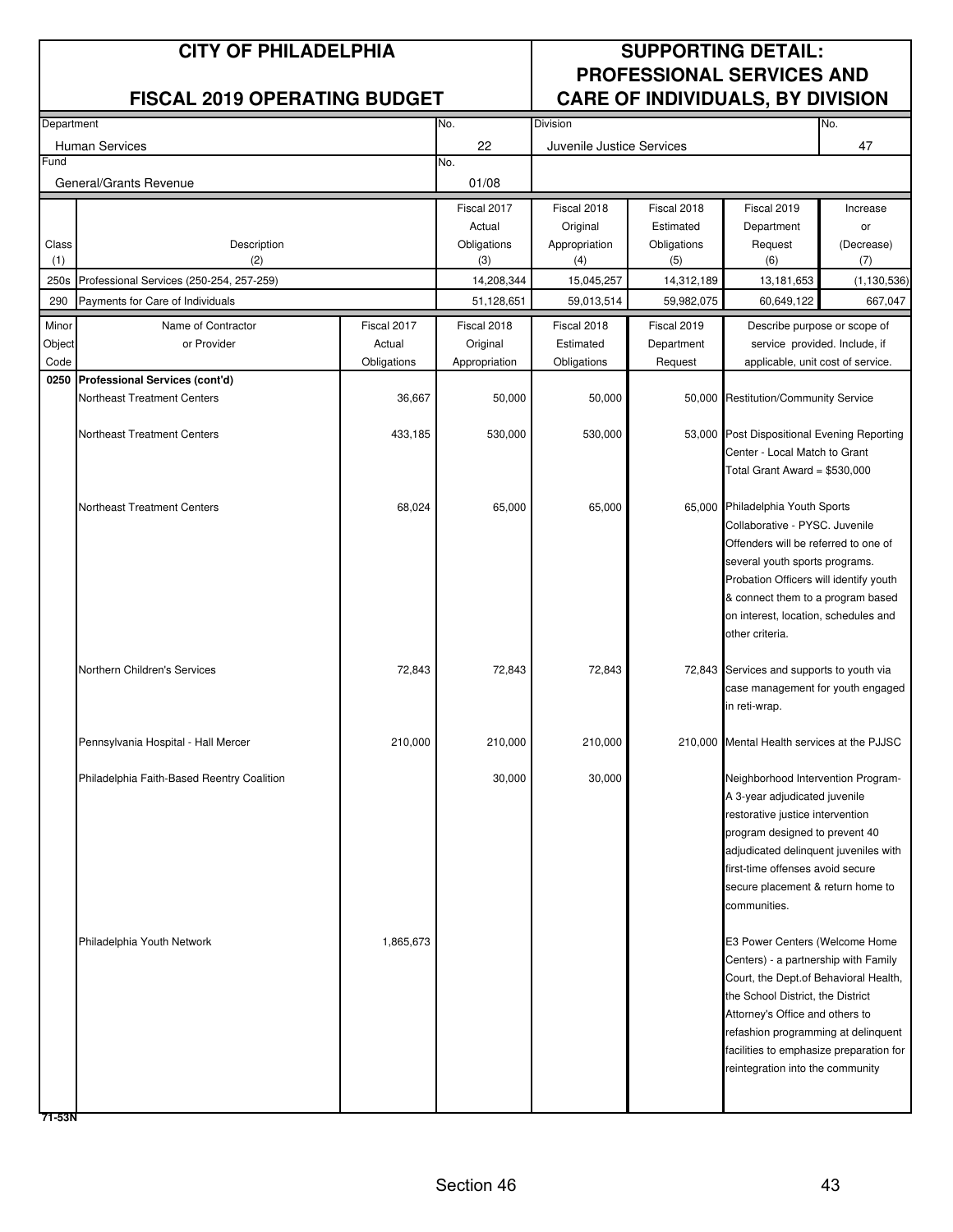| Department     |                                                                              |                       | No.                      | Division                  |                           |                                                                                | No.                      |
|----------------|------------------------------------------------------------------------------|-----------------------|--------------------------|---------------------------|---------------------------|--------------------------------------------------------------------------------|--------------------------|
|                | <b>Human Services</b>                                                        |                       | 22                       | Juvenile Justice Services |                           |                                                                                | 47                       |
| Fund           |                                                                              |                       | No.                      |                           |                           |                                                                                |                          |
|                | General/Grants Revenue                                                       |                       | 01/08                    |                           |                           |                                                                                |                          |
|                |                                                                              |                       | Fiscal 2017              | Fiscal 2018               | Fiscal 2018               | Fiscal 2019                                                                    | Increase                 |
|                |                                                                              |                       | Actual                   | Original                  | Estimated                 | Department                                                                     | or                       |
| Class          | Description                                                                  |                       | Obligations              | Appropriation             | Obligations               | Request                                                                        | (Decrease)               |
| (1)            | (2)                                                                          |                       | (3)                      | (4)                       | (5)                       | (6)                                                                            | (7)                      |
| 250s<br>290    | Professional Services (250-254, 257-259)<br>Payments for Care of Individuals |                       | 14,208,344<br>51,128,651 | 15,045,257<br>59,013,514  | 14,312,189<br>59,982,075  | 13,181,653<br>60,649,122                                                       | (1, 130, 536)<br>667,047 |
|                |                                                                              |                       |                          |                           |                           |                                                                                |                          |
| Minor          | Name of Contractor<br>or Provider                                            | Fiscal 2017<br>Actual | Fiscal 2018<br>Original  | Fiscal 2018<br>Estimated  | Fiscal 2019<br>Department | Describe purpose or scope of<br>service provided. Include, if                  |                          |
| Object<br>Code |                                                                              | Obligations           | Appropriation            | Obligations               | Request                   | applicable, unit cost of service.                                              |                          |
| 0250           | Professional Services (cont'd)                                               |                       |                          |                           |                           |                                                                                |                          |
|                | Philadelphia Youth Network                                                   | 1,000,000             | 1,000,000                | 1,000,000                 |                           | 700,000 Mayor's WorkReady Philadelphia                                         |                          |
|                |                                                                              |                       |                          |                           |                           | Program enriched summer and year-                                              |                          |
|                |                                                                              |                       |                          |                           |                           | round employment and training                                                  |                          |
|                |                                                                              |                       |                          |                           |                           | program for dependent & delinquent                                             |                          |
|                |                                                                              |                       |                          |                           |                           | youth.                                                                         |                          |
|                | <b>PMHCC</b>                                                                 | 155,299               | 165,299                  | 165,299                   |                           | 165,299 Promote and advocate for juvenile                                      |                          |
|                |                                                                              |                       |                          |                           |                           | detention system reform in conjunct-                                           |                          |
|                |                                                                              |                       |                          |                           |                           | ion with JDAI program officials in                                             |                          |
|                |                                                                              |                       |                          |                           |                           | partnership with Juvenile Justice                                              |                          |
|                |                                                                              |                       |                          |                           |                           | Services Division, Philadelphia                                                |                          |
|                |                                                                              |                       |                          |                           |                           | Family Court and local and state                                               |                          |
|                |                                                                              |                       |                          |                           |                           | officials and stakeholders                                                     |                          |
|                | Raquet Justice Consultants                                                   | 5,963                 | 5,963                    | 5,963                     |                           | 5,963 Site audit for compliance with the                                       |                          |
|                |                                                                              |                       |                          |                           |                           | Federally mandated Prison Rape                                                 |                          |
|                |                                                                              |                       |                          |                           |                           | Elimination Act(PREA)                                                          |                          |
|                |                                                                              |                       |                          |                           |                           |                                                                                |                          |
|                |                                                                              |                       |                          |                           |                           |                                                                                |                          |
|                | <b>Recreation Department</b>                                                 |                       | 75,000                   | 75,000                    |                           | 25,000 Services provided by Recreation                                         |                          |
|                |                                                                              |                       |                          |                           |                           | Dept. for delinquent youth                                                     |                          |
|                |                                                                              |                       |                          |                           |                           |                                                                                |                          |
|                | <b>Satterfield Consulting</b>                                                | 29,496                | 29,496                   | 29,496                    |                           | 29,496 Design and facilitate 12 one day                                        |                          |
|                |                                                                              |                       |                          |                           |                           | workshops on adolescent suicide                                                |                          |
|                |                                                                              |                       |                          |                           |                           | prevention for YSC staff.                                                      |                          |
|                |                                                                              |                       |                          |                           |                           |                                                                                |                          |
|                | Therapeutic Center at Fox Chase (Bridge)                                     | 1,018,230             | 1,018,230                | 1,018,230                 |                           | 1,018,230 Intensive Prevention Services - a                                    |                          |
|                |                                                                              |                       |                          |                           |                           | comprehensive, intensive, early                                                |                          |
|                |                                                                              |                       |                          |                           |                           | intervention program for youth.                                                |                          |
|                |                                                                              |                       |                          |                           |                           |                                                                                |                          |
|                | Urban Affairs Coalition - Philly Youth Poetry Movement                       | 22,186                | 28,637                   | 28,637                    |                           | Conduct ongoing creative writing                                               |                          |
|                |                                                                              |                       |                          |                           |                           | workshops focusing on poetry,                                                  |                          |
|                |                                                                              |                       |                          |                           |                           | spoken word, and hip-hop.                                                      |                          |
|                |                                                                              |                       |                          |                           |                           |                                                                                |                          |
|                | Urban Affairs Coalition                                                      | 334,971               | 328,520                  | 328,520                   |                           | 328,520 Support for the PAAN street workers<br>of the Youth Violence Reduction |                          |
|                |                                                                              |                       |                          |                           |                           | Project.                                                                       |                          |
|                |                                                                              |                       |                          |                           |                           |                                                                                |                          |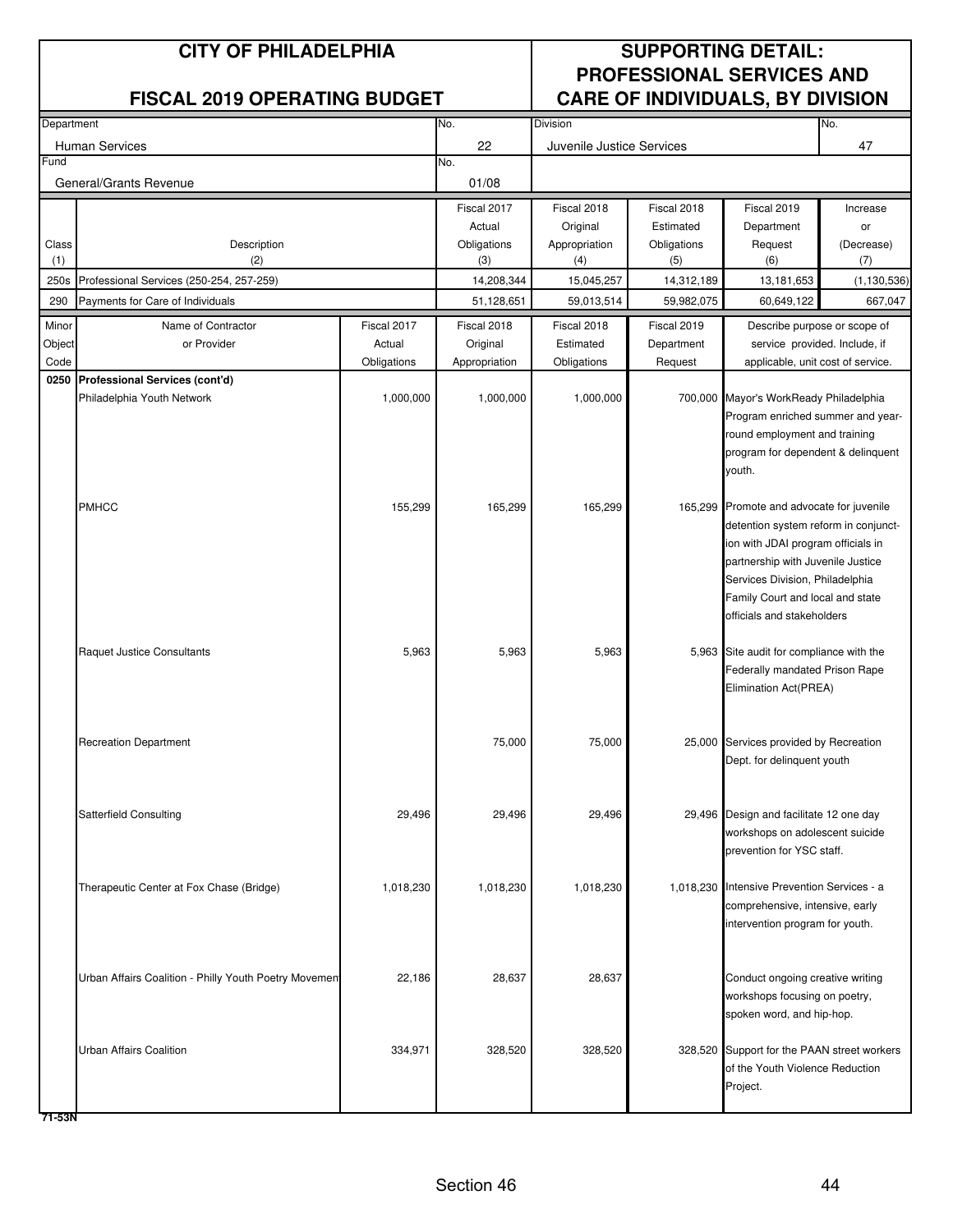| Department |                                                                       |             | No.           | Division                  |             |                                                                              | No.           |
|------------|-----------------------------------------------------------------------|-------------|---------------|---------------------------|-------------|------------------------------------------------------------------------------|---------------|
|            | <b>Human Services</b>                                                 |             | 22            | Juvenile Justice Services |             |                                                                              | 47            |
| Fund       |                                                                       |             | No.           |                           |             |                                                                              |               |
|            | General/Grants Revenue                                                |             | 01/08         |                           |             |                                                                              |               |
|            |                                                                       |             | Fiscal 2017   | Fiscal 2018               | Fiscal 2018 | Fiscal 2019                                                                  | Increase      |
|            |                                                                       |             | Actual        | Original                  | Estimated   | Department                                                                   | or            |
| Class      | Description                                                           |             | Obligations   | Appropriation             | Obligations | Request                                                                      | (Decrease)    |
| (1)        | (2)                                                                   |             | (3)           | (4)                       | (5)         | (6)                                                                          | (7)           |
| 250s       | Professional Services (250-254, 257-259)                              |             | 14,208,344    | 15,045,257                | 14,312,189  | 13,181,653                                                                   | (1, 130, 536) |
| 290        | Payments for Care of Individuals                                      |             | 51,128,651    | 59,013,514                | 59,982,075  | 60,649,122                                                                   | 667,047       |
| Minor      | Name of Contractor                                                    | Fiscal 2017 | Fiscal 2018   | Fiscal 2018               | Fiscal 2019 | Describe purpose or scope of                                                 |               |
| Object     | or Provider                                                           | Actual      | Original      | Estimated                 | Department  | service provided. Include, if                                                |               |
| Code       |                                                                       | Obligations | Appropriation | Obligations               | Request     | applicable, unit cost of service.                                            |               |
|            | 0250 Professional Services (cont'd)<br><b>Urban Affairs Coalition</b> |             |               |                           |             |                                                                              |               |
|            |                                                                       | 712,154     | 712,154       | 712,154                   |             | 712,154 Intensive Prevention Services - a<br>comprehensive, intensive, early |               |
|            |                                                                       |             |               |                           |             | intervention program for youth.                                              |               |
|            |                                                                       |             |               |                           |             |                                                                              |               |
|            | <b>Urban Affairs Coalition</b>                                        | 65,000      | 65,000        | 65,000                    |             | Services and supports to youth at                                            |               |
|            |                                                                       |             |               |                           |             | risk for violence and delinquency                                            |               |
|            |                                                                       |             |               |                           |             | problems and include short-term                                              |               |
|            |                                                                       |             |               |                           |             | case management to both at risk                                              |               |
|            |                                                                       |             |               |                           |             | youth and their families.                                                    |               |
|            | <b>US Facilities</b>                                                  | 1,612,216   | 1,760,677     | 1,760,677                 |             | 1,760,677 Operations, Maintenance & Support                                  |               |
|            |                                                                       |             |               |                           |             | services for the Philadelphia Juvenile                                       |               |
|            |                                                                       |             |               |                           |             | Justice Services Center (PJJSC)                                              |               |
|            |                                                                       |             |               |                           |             |                                                                              |               |
|            |                                                                       |             |               |                           |             |                                                                              |               |
|            | Visionquest Nonprofit                                                 |             | 50,000        |                           |             | <b>Restitution/Community Service</b>                                         |               |
|            |                                                                       |             |               |                           |             |                                                                              |               |
|            | Visionquest Nonprofit                                                 | 114,333     | 83,666        | 83,666                    |             | Supervision and support to guide the                                         |               |
|            |                                                                       |             |               |                           |             | behavior of youth in Phila. Courts.                                          |               |
|            |                                                                       |             |               |                           |             |                                                                              |               |
|            | West Philadelphia Mental Health Consortium                            |             | 5,000         | 3,000                     |             | 3,000 Functional Family Therapy (FFT) -                                      |               |
|            |                                                                       |             |               |                           |             | family-based prevention and inter-                                           |               |
|            |                                                                       |             |               |                           |             | vention to reduce problem behaviors                                          |               |
|            |                                                                       |             |               |                           |             | in adolescents and youth.                                                    |               |
|            |                                                                       |             |               |                           |             | Local Match requirement for FFT                                              |               |
|            |                                                                       |             |               |                           |             | Total Grant Award = \$100,000                                                |               |
|            |                                                                       |             |               |                           |             |                                                                              |               |
|            | West Philadelphia Mental Health Consortium                            |             | 5,068         | 8,000                     |             | 8,000 Functional Family Therapy (FFT)<br>related costs: court appearances,   |               |
|            |                                                                       |             |               |                           |             | transportation, annual training/                                             |               |
|            |                                                                       |             |               |                           |             | licensing fees, phone consultations,                                         |               |
|            |                                                                       |             |               |                           |             | private/uninsured dependent/deling-                                          |               |
|            |                                                                       |             |               |                           |             | uent families services and                                                   |               |
|            |                                                                       |             |               |                           |             | connections to resources.                                                    |               |
|            |                                                                       |             |               |                           |             | Local Match requirement for FFT                                              |               |
|            |                                                                       |             |               |                           |             | Total Grant Award = $$101,360$                                               |               |
|            |                                                                       |             |               |                           |             |                                                                              |               |
|            | Youth Advocacy Program                                                | 36,666      | 50,000        | 50,000                    |             | 50,000 Restitution/Community Service                                         |               |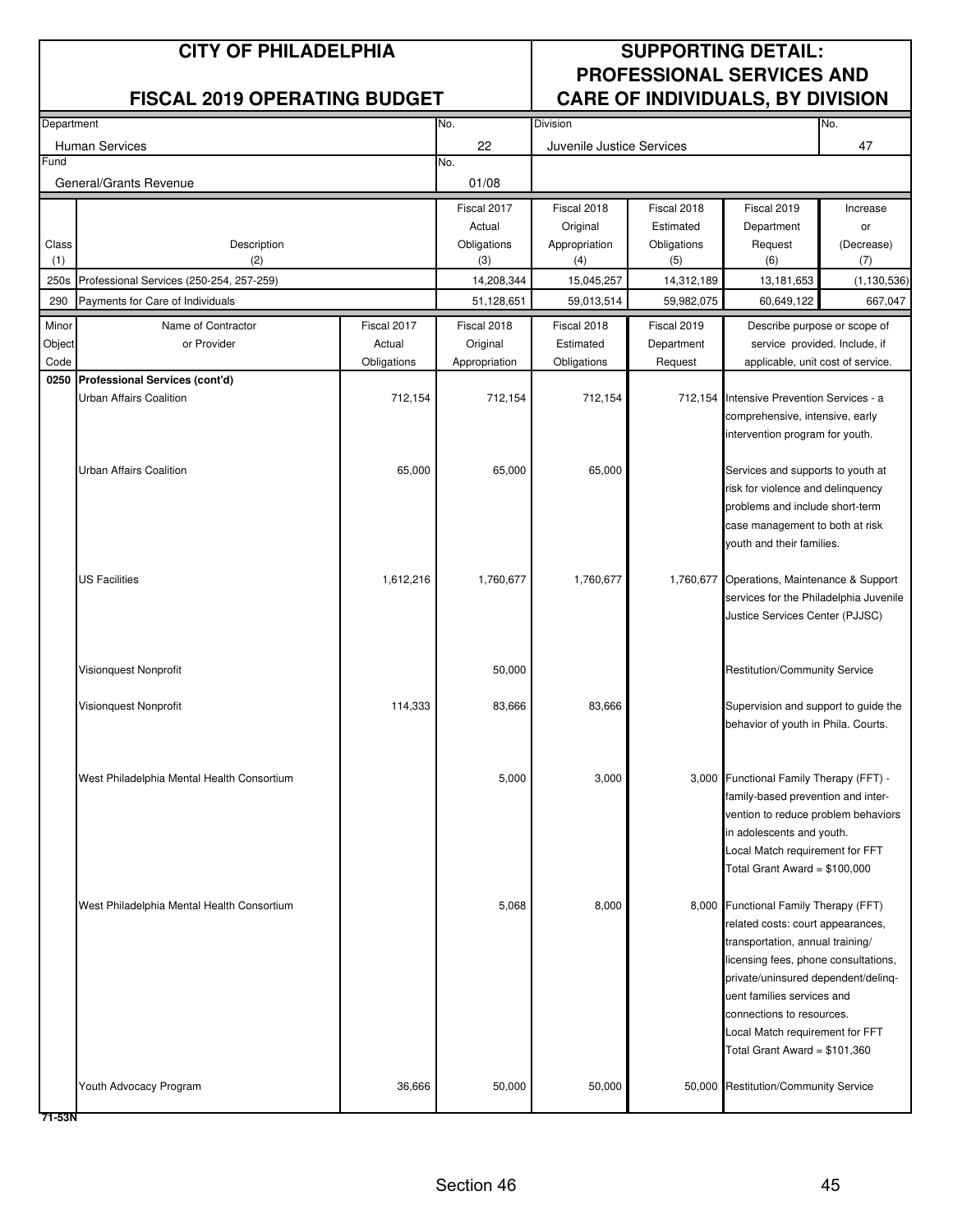| Department |                                          |             | No.<br>Division |                           |             |                                                                                  | No.           |
|------------|------------------------------------------|-------------|-----------------|---------------------------|-------------|----------------------------------------------------------------------------------|---------------|
|            | Human Services                           |             | 22              | Juvenile Justice Services |             |                                                                                  | 47            |
| Fund       |                                          |             | No.             |                           |             |                                                                                  |               |
|            | General/Grants Revenue                   |             | 01/08           |                           |             |                                                                                  |               |
|            |                                          |             | Fiscal 2017     | Fiscal 2018               | Fiscal 2018 | Fiscal 2019                                                                      | Increase      |
|            |                                          |             | Actual          | Original                  | Estimated   | Department                                                                       | or            |
| Class      | Description                              |             | Obligations     | Appropriation             | Obligations | Request                                                                          | (Decrease)    |
| (1)        | (2)                                      |             | (3)             | (4)                       | (5)         | (6)                                                                              | (7)           |
| 250s       | Professional Services (250-254, 257-259) |             | 14,208,344      | 15,045,257                | 14,312,189  | 13,181,653                                                                       | (1, 130, 536) |
| 290        | Payments for Care of Individuals         |             | 51,128,651      | 59,013,514                | 59,982,075  | 60,649,122                                                                       | 667,047       |
| Minor      | Name of Contractor                       | Fiscal 2017 | Fiscal 2018     | Fiscal 2018               | Fiscal 2019 | Describe purpose or scope of                                                     |               |
| Object     | or Provider                              | Actual      | Original        | Estimated                 | Department  | service provided. Include, if                                                    |               |
| Code       |                                          | Obligations | Appropriation   | Obligations               | Request     | applicable, unit cost of service.                                                |               |
| 0250       | Professional Services (cont'd)           |             |                 |                           |             |                                                                                  |               |
|            | Youth Advocacy Program                   | 334,364     | 334,364         | 334,364                   |             | 234,364 Evening Reporting Centers (ERC) to<br>residential placements, prevent    |               |
|            |                                          |             |                 |                           |             | recidivism, and enhancing the                                                    |               |
|            |                                          |             |                 |                           |             | protection of public safety through                                              |               |
|            |                                          |             |                 |                           |             | constrictive engagement, high quality                                            |               |
|            |                                          |             |                 |                           |             | supervision and educational supports                                             |               |
|            |                                          |             |                 |                           |             | in the evenings, a time when                                                     |               |
|            |                                          |             |                 |                           |             | delinquent activities are more likely                                            |               |
|            |                                          |             |                 |                           |             | to occur.                                                                        |               |
|            |                                          |             |                 |                           |             |                                                                                  |               |
|            | Youth Services Inc.                      | 135,252     | 135,252         | 135,252                   |             | 135,252 Transportation home for youth who<br>upon arrest, Juvenile Probation has |               |
|            |                                          |             |                 |                           |             | determined can be released to                                                    |               |
|            |                                          |             |                 |                           |             | parent or other responsible caretaker.                                           |               |
|            |                                          |             |                 |                           |             | In all cases the parents or caretakers                                           |               |
|            |                                          |             |                 |                           |             | are unable to get to the police station                                          |               |
|            |                                          |             |                 |                           |             | to receive their child. This service                                             |               |
|            |                                          |             |                 |                           |             | helps Phila. comply with the Juvenile                                            |               |
|            |                                          |             |                 |                           |             | Acts prohibition of holding juveniles                                            |               |
|            |                                          |             |                 |                           |             | in police lock-up for more than six                                              |               |
|            |                                          |             |                 |                           |             | This program serves approximately                                                |               |
|            |                                          |             |                 |                           |             | 300-400 youth between the ages of<br>10-17 every day from midnight to 8AM.       |               |
|            |                                          |             |                 |                           |             |                                                                                  |               |
|            | Various vendors                          | 4,829       | 50.035          | 50,035                    |             | Misc. expenses, e.g. housekeeping                                                |               |
|            |                                          |             |                 |                           |             | and maintenance items plus various                                               |               |
|            |                                          |             |                 |                           |             | other expenses.                                                                  |               |
|            |                                          |             |                 |                           |             |                                                                                  |               |
|            | Various vendors                          | 10,000      | 21,150          | 21,150                    |             | 11,150 Deliveries, petty cash and misc. items                                    |               |
|            |                                          |             |                 |                           |             |                                                                                  |               |
|            | Various vendors                          | 14,462      | 55,222          | 55,222                    |             | 30,222 Miscellaneous contracts, petty cash,                                      |               |
|            |                                          |             |                 |                           |             | criminal background checks and                                                   |               |
|            |                                          |             |                 |                           |             | barber/beautician services.                                                      |               |
|            | Various vendors                          | 3,675       | 42,500          | 42,500                    |             | 32,500 Resource development, special                                             |               |
|            |                                          |             |                 |                           |             | presentations, etc.                                                              |               |
|            |                                          |             |                 |                           |             |                                                                                  |               |
|            |                                          |             |                 |                           |             |                                                                                  |               |
|            |                                          |             |                 |                           |             |                                                                                  |               |
|            |                                          |             |                 |                           |             |                                                                                  |               |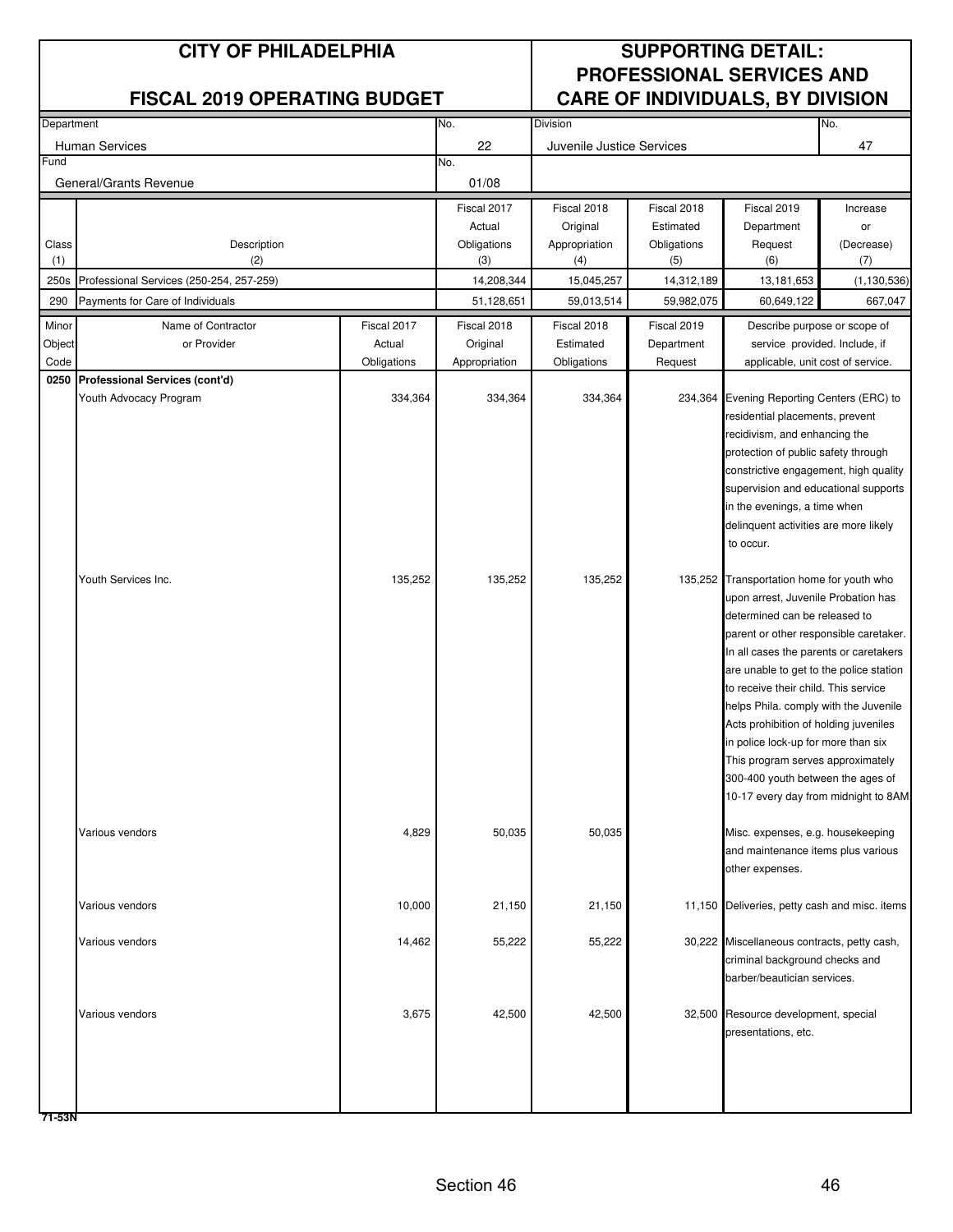| Department     |                                                       |                       | No.<br>Division |                           |             |                                                                         | No.           |
|----------------|-------------------------------------------------------|-----------------------|-----------------|---------------------------|-------------|-------------------------------------------------------------------------|---------------|
|                | <b>Human Services</b>                                 |                       | 22              | Juvenile Justice Services |             |                                                                         | 47            |
| Fund           |                                                       |                       | No.             |                           |             |                                                                         |               |
|                | General/Grants Revenue                                |                       | 01/08           |                           |             |                                                                         |               |
|                |                                                       |                       | Fiscal 2017     | Fiscal 2018               | Fiscal 2018 | Fiscal 2019                                                             | Increase      |
|                |                                                       |                       | Actual          | Original                  | Estimated   | Department                                                              | or            |
| Class          | Description                                           |                       | Obligations     | Appropriation             | Obligations | Request                                                                 | (Decrease)    |
| (1)            | (2)                                                   |                       | (3)             | (4)                       | (5)         | (6)                                                                     | (7)           |
| 250s           | Professional Services (250-254, 257-259)              |                       | 14,208,344      | 15,045,257                | 14,312,189  | 13,181,653                                                              | (1, 130, 536) |
| 290            | Payments for Care of Individuals                      |                       | 51,128,651      | 59,013,514                | 59,982,075  | 60,649,122                                                              | 667,047       |
| Minor          | Name of Contractor                                    | Fiscal 2017           | Fiscal 2018     | Fiscal 2018               | Fiscal 2019 | Describe purpose or scope of                                            |               |
| Object<br>Code | or Provider                                           | Actual<br>Obligations | Original        | Estimated<br>Obligations  | Department  | service provided. Include, if                                           |               |
| 0250           | Professional Services (cont'd)                        |                       | Appropriation   |                           | Request     | applicable, unit cost of service.                                       |               |
|                | Vendor To Be Determined                               |                       |                 |                           |             | 65,136 Post-Dispositional Evening Reporting                             |               |
|                |                                                       |                       |                 |                           |             | Center (ERC) Local Match                                                |               |
|                |                                                       |                       |                 |                           |             | reg. for PA Promising Practices                                         |               |
|                |                                                       |                       |                 |                           |             | Total Grant award = $$651,357$                                          |               |
|                |                                                       |                       |                 |                           |             |                                                                         |               |
|                | Vendor To Be Determined                               |                       |                 |                           |             | 83,666 Supervision and support to guide the                             |               |
|                |                                                       |                       |                 |                           |             | behavior of youth in Phila. Courts.                                     |               |
|                | Vendor To Be Determined                               |                       | 100,000         | 50,000                    |             | Transportation services for medical                                     |               |
|                |                                                       |                       |                 |                           |             | and/or placements                                                       |               |
|                |                                                       |                       |                 |                           |             |                                                                         |               |
|                | Vendor To Be Determined                               |                       | 1,000,000       | 500,000                   |             | 500,000 Provide service for reintegration of                            |               |
|                |                                                       |                       |                 |                           |             | youth from placement to home,                                           |               |
|                |                                                       |                       |                 |                           |             | while youth is in placement with                                        |               |
|                |                                                       |                       |                 |                           |             | extended family engagement                                              |               |
|                |                                                       |                       |                 |                           |             |                                                                         |               |
|                | Vendor To Be Determined                               |                       | 510,000         | 510,000                   |             | 510,000 Police Department Diversion Program                             |               |
|                | <b>Subtotal - Professional Services</b>               | 13,706,490            | 14,490,572      | 13,757,504                | 12,626,968  |                                                                         |               |
|                |                                                       |                       |                 |                           |             |                                                                         |               |
|                | 0254 Mental Health & Intellectual Disability Services |                       |                 |                           |             |                                                                         |               |
|                | Joseph J Peters Institute                             | 100,000               | 125,000         | 125,000                   |             | 125,000 Counseling - counseling services to                             |               |
|                |                                                       |                       |                 |                           |             | delinquent youth; partial hospitaliz-<br>ation services                 |               |
|                |                                                       |                       |                 |                           |             |                                                                         |               |
|                |                                                       |                       |                 |                           |             |                                                                         |               |
|                | <b>PMHCC</b>                                          | 391,804               | 391,804         | 391,804                   |             | 391,804 Court Ordered psychological and                                 |               |
|                |                                                       |                       |                 |                           |             | competency evaluations                                                  |               |
|                |                                                       |                       |                 |                           |             |                                                                         |               |
|                |                                                       |                       |                 |                           |             |                                                                         |               |
|                | West Philadelphia Mental Health Consortium            | 5,000                 |                 |                           |             | Functional Family Therapy (FFT) -<br>family-based prevention and inter- |               |
|                |                                                       |                       |                 |                           |             | vention to reduce problem behaviors                                     |               |
|                |                                                       |                       |                 |                           |             | in adolescents and youth.                                               |               |
|                |                                                       |                       |                 |                           |             | Local Match requirement for FFT                                         |               |
|                |                                                       |                       |                 |                           |             | Total Grant Award = \$100,000                                           |               |
|                |                                                       |                       |                 |                           |             |                                                                         |               |
|                |                                                       |                       |                 |                           |             |                                                                         |               |
|                |                                                       |                       |                 |                           |             |                                                                         |               |
|                |                                                       |                       |                 |                           |             |                                                                         |               |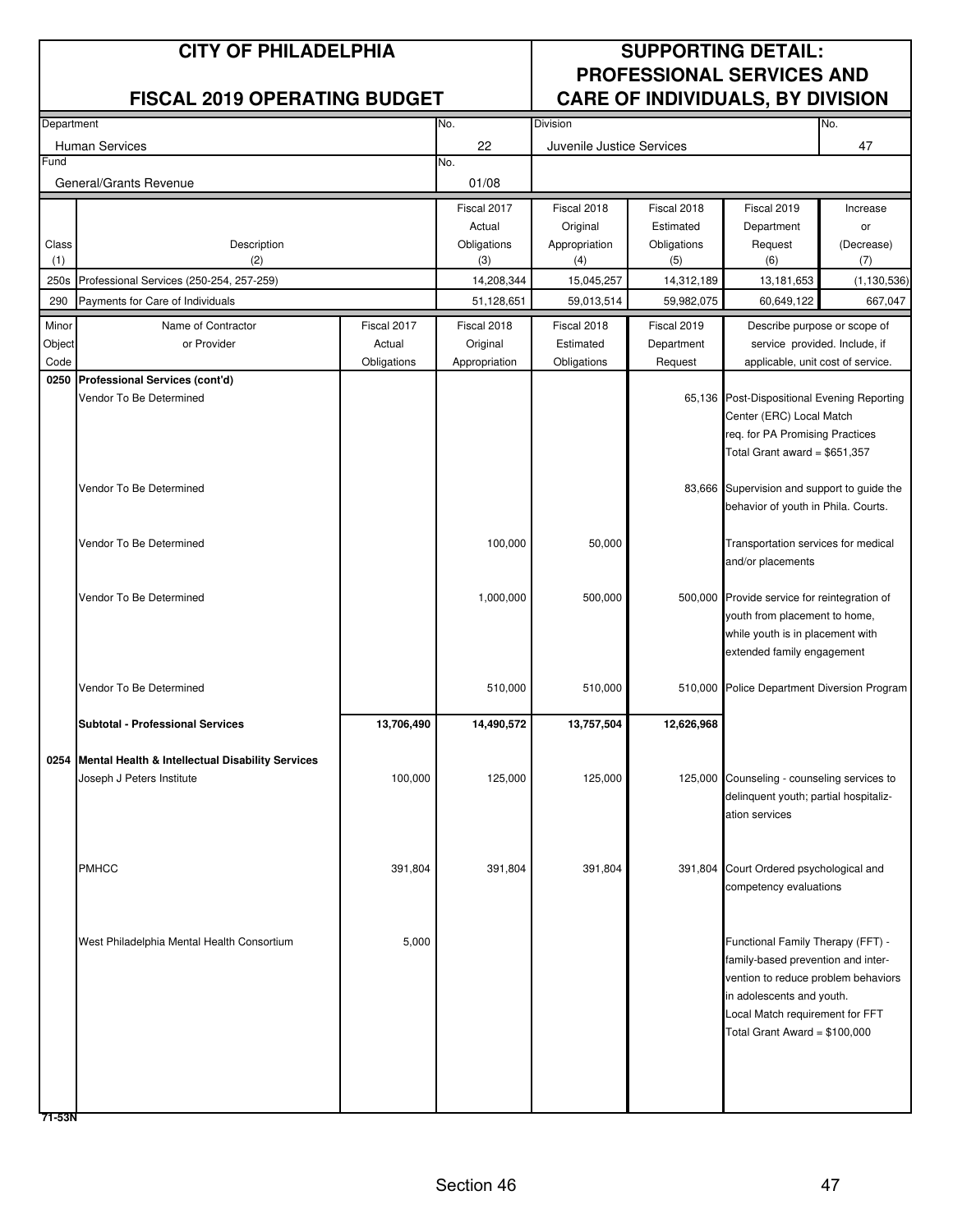| Department |                                                                |             | No.           | Division                  |             |                                                                       | No.           |
|------------|----------------------------------------------------------------|-------------|---------------|---------------------------|-------------|-----------------------------------------------------------------------|---------------|
|            | Human Services                                                 |             | 22            | Juvenile Justice Services |             |                                                                       | 47            |
| Fund       |                                                                |             | No.           |                           |             |                                                                       |               |
|            | General/Grants Revenue                                         |             | 01/08         |                           |             |                                                                       |               |
|            |                                                                |             | Fiscal 2017   | Fiscal 2018               | Fiscal 2018 | Fiscal 2019                                                           | Increase      |
|            |                                                                |             | Actual        | Original                  | Estimated   | Department                                                            | or            |
| Class      | Description                                                    |             | Obligations   | Appropriation             | Obligations | Request                                                               | (Decrease)    |
| (1)        | (2)                                                            |             | (3)           | (4)                       | (5)         | (6)                                                                   | (7)           |
| 250s       | Professional Services (250-254, 257-259)                       |             | 14,208,344    | 15,045,257                | 14,312,189  | 13,181,653                                                            | (1, 130, 536) |
| 290        | Payments for Care of Individuals                               |             | 51,128,651    | 59,013,514                | 59,982,075  | 60,649,122                                                            | 667,047       |
| Minor      | Name of Contractor                                             | Fiscal 2017 | Fiscal 2018   | Fiscal 2018               | Fiscal 2019 | Describe purpose or scope of                                          |               |
| Object     | or Provider                                                    | Actual      | Original      | Estimated                 | Department  | service provided. Include, if                                         |               |
| Code       |                                                                | Obligations | Appropriation | Obligations               | Request     | applicable, unit cost of service.                                     |               |
|            | 0254 Mental Health & Intellectual Disability Services (cont'd) |             |               |                           |             |                                                                       |               |
|            | West Philadelphia Mental Health Consortium                     | 5,050       |               |                           |             | Functional Family Therapy (FFT)                                       |               |
|            |                                                                |             |               |                           |             | related costs: court appearances,<br>transportation, annual training/ |               |
|            |                                                                |             |               |                           |             | licensing fees, phone consultations,                                  |               |
|            |                                                                |             |               |                           |             | private/uninsured dependent/delinq-                                   |               |
|            |                                                                |             |               |                           |             | uent families services and                                            |               |
|            |                                                                |             |               |                           |             | connections to resources.                                             |               |
|            |                                                                |             |               |                           |             | Local Match requirement for FFT                                       |               |
|            |                                                                |             |               |                           |             | Total Grant Award = $$101,360$                                        |               |
|            |                                                                |             |               |                           |             |                                                                       |               |
|            | Various vendors                                                |             | 37,881        | 37,881                    | 37,881      | Miscellaneous mental health                                           |               |
|            | Subtotal - Mental Health & Intellectual Dis Svcs               |             |               | 554,685                   | 554,685     | evaluations                                                           |               |
|            |                                                                | 501,854     | 554,685       |                           |             |                                                                       |               |
|            | <b>Total - All Professional Services</b>                       | 14,208,344  | 15,045,257    | 14,312,189                | 13,181,653  |                                                                       |               |
|            |                                                                |             |               |                           |             |                                                                       |               |
|            |                                                                |             |               |                           |             |                                                                       |               |
|            |                                                                |             |               |                           |             |                                                                       |               |
|            |                                                                |             |               |                           |             |                                                                       |               |
|            |                                                                |             |               |                           |             |                                                                       |               |
|            |                                                                |             |               |                           |             |                                                                       |               |
|            |                                                                |             |               |                           |             |                                                                       |               |
|            |                                                                |             |               |                           |             |                                                                       |               |
|            |                                                                |             |               |                           |             |                                                                       |               |
|            |                                                                |             |               |                           |             |                                                                       |               |
|            |                                                                |             |               |                           |             |                                                                       |               |
|            |                                                                |             |               |                           |             |                                                                       |               |
|            |                                                                |             |               |                           |             |                                                                       |               |
|            |                                                                |             |               |                           |             |                                                                       |               |
|            |                                                                |             |               |                           |             |                                                                       |               |
|            |                                                                |             |               |                           |             |                                                                       |               |
|            |                                                                |             |               |                           |             |                                                                       |               |
|            |                                                                |             |               |                           |             |                                                                       |               |
|            |                                                                |             |               |                           |             |                                                                       |               |
|            |                                                                |             |               |                           |             |                                                                       |               |
|            |                                                                |             |               |                           |             |                                                                       |               |
|            |                                                                |             |               |                           |             |                                                                       |               |
|            |                                                                |             |               |                           |             |                                                                       |               |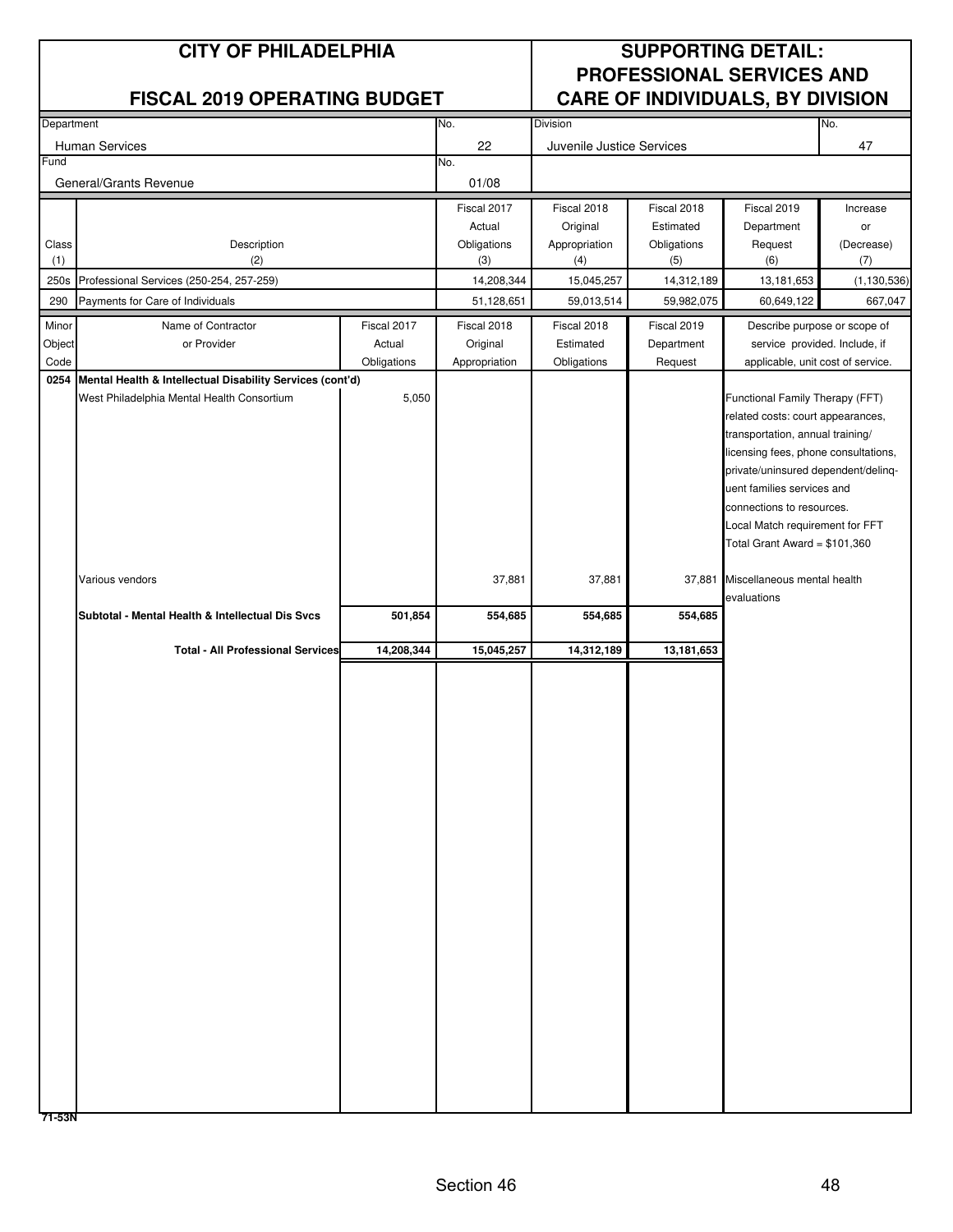| Department |                                                     | No.         | Division      |                           |                       | No.                                              |               |
|------------|-----------------------------------------------------|-------------|---------------|---------------------------|-----------------------|--------------------------------------------------|---------------|
|            | <b>Human Services</b>                               |             | 22            | Juvenile Justice Services |                       |                                                  | 47            |
| Fund       |                                                     |             | No.           |                           |                       |                                                  |               |
|            | General/Grants Revenue                              |             | 01/08         |                           |                       |                                                  |               |
|            |                                                     |             |               |                           |                       |                                                  |               |
|            |                                                     |             | Fiscal 2017   | Fiscal 2018               | Fiscal 2018           | Fiscal 2019                                      | Increase      |
|            |                                                     |             | Actual        | Original                  | Estimated             | Department                                       | or            |
| Class      | Description                                         |             | Obligations   | Appropriation             | Obligations           | Request                                          | (Decrease)    |
| (1)        | (2)                                                 |             | (3)           | (4)                       | (5)                   | (6)                                              | (7)           |
| 250s       | Professional Services (250-254, 257-259)            |             | 14,208,344    | 15,045,257                | 14,312,189            | 13,181,653                                       | (1, 130, 536) |
| 290        | Payments for Care of Individuals                    |             | 51,128,651    | 59,013,514                | 59,982,075            | 60,649,122                                       | 667,047       |
| Minor      | Name of Contractor                                  | Fiscal 2017 | Fiscal 2018   | Fiscal 2018               | Fiscal 2019           | Describe purpose or scope of                     |               |
| Object     | or Provider                                         | Actual      | Original      | Estimated                 | Department            | service provided. Include, if                    |               |
| Code       |                                                     | Obligations | Appropriation | Obligations               | Request               | applicable, unit cost of service.                |               |
|            | 0290 Payments for Care of Individuals               |             |               |                           |                       |                                                  |               |
|            | Adelphoi Village                                    | 1,799,143   | 1,799,143     | 1,799,143                 |                       | 1,799,143 Group Home, Sup Independent Living     |               |
|            | Alternative Rehabilitation Community                | 869,389     | 1,249,389     | 1,249,389                 |                       | 1,249,389 Group Home                             |               |
|            | Caring People Alliance                              | 254,723     | 169,723       | 169,723                   |                       | 169,723 Foster Care                              |               |
|            | <b>Catholic Social Services</b>                     | 10,409,815  | 10,409,815    | 10,409,815                |                       | 10,409,815 Counsel, Day Treat, Grp Hm, Inst, SIL |               |
|            | Children's Services Inc.                            | 338,793     | 338,793       | 338,793                   |                       | 338,793 Supervised Independent Living            |               |
|            | <b>Community Service Foundation</b>                 | 58,473      |               |                           |                       | <b>Foster Care</b>                               |               |
|            | <b>Community Specialist Corp</b>                    | 980,135     | 1,080,135     | 1,080,135                 | 1,080,135 Institution |                                                  |               |
|            | Cornell Abraxas Group, Inc.                         | 451,706     | 551,706       | 551,706                   |                       | 551,706 Counseling, Institution                  |               |
|            | Cornerstone Programs Corporation                    | 75,875      | 63,875        | 63,875                    |                       | 63,875 Counseling                                |               |
|            | Devereux Foundation                                 | 38,330      | 188,330       | 188,330                   |                       | 188,330 Institution                              |               |
|            | George Jr. Republic                                 | 5,356,806   | 6,256,806     | 6,025,367                 |                       | 5,256,806 Counseling, Group Home, Institution    |               |
|            | Glen Mills School                                   | 8,985,085   | 8,985,085     | 8,985,085                 |                       | 8,985,085 Counseling, Institution                |               |
|            | Haven Home for Girls                                | 16,544      |               |                           |                       | Group Home                                       |               |
|            | Justice Works Youth Care                            | 219,000     | 419,000       | 419,000                   |                       | 419,000 Counseling                               |               |
|            | Juvenile Justice Ctr/Phila                          | 1,124,392   | 1,424,392     | 1,424,392                 |                       | 1,424,392 Emerg Shelter, GH, Counseling          |               |
|            | <b>Kidspeace National Centers</b>                   | 1,095       | 1,095         | 1,095                     |                       | 1,095 Institution                                |               |
|            | Mid-Atlantic Youth Service                          | 5,299,198   | 8,299,198     | 8,299,198                 | 8,299,198 Institution |                                                  |               |
|            | <b>NET Treatment Svs Inc</b>                        | 1,144,184   | 744,220       | 1,544,220                 |                       | 1,544,220 Counseling                             |               |
|            | People Acting to Help, Inc. (PATH)                  | 71,158      | 71,518        | 71,518                    |                       | 71,518 Institution                               |               |
|            | Self Help Movement, Inc.                            | 20,785      | 3,285         | 3,285                     |                       | 3,285 Group Home                                 |               |
|            | Summit Academy                                      | 2,761,522   | 3,771,744     | 3,771,744                 |                       | 3,771,744 Counseling, Institution                |               |
|            | <b>Tabor Childrens Services</b>                     | 32,185      | 26,185        | 26,185                    |                       | 26,185 Supervised Independent Living             |               |
|            | Therapeutic Center of Fox Chase                     | 20,805      | 20,805        | 20,805                    |                       | 20,805 Institution                               |               |
|            | Turning Points for Children                         | 23,640      |               | 400,000                   |                       | 400,000 Foster Care                              |               |
|            | Vision Quest Natl. Ltd.                             | 8,094,694   | 8,775,791     | 8,775,791                 |                       | 7,575,791 Couns, Inst, Emerg Shelter, Day Treat  |               |
|            | Visionquest - Nonprofit                             | 436,153     | 436,153       |                           |                       | Supervised Independent Living                    |               |
|            | Youth Advocate Program                              | 2,233,136   | 2,233,136     | 2,233,136                 |                       | 2,233,136 Counseling                             |               |
|            | TBD - Girls Program<br><b>TBD - Various Vendors</b> |             | 1,641,527     | 1,641,527                 |                       | 1,641,527 Programming for girls at the PJJSC     |               |
|            |                                                     |             |               |                           |                       | 2,635,608 Per Diem Rate Increases                |               |
|            | Direct Exp.                                         | 11,887      | 52,665        | 488,818                   |                       | 488,818 Medical, clothing, therapy               |               |
|            | <b>Total - Payments for Care of Individuals</b>     | 51,128,651  | 59,013,514    | 59,982,075                | 60,649,122            |                                                  |               |
|            |                                                     |             |               |                           |                       |                                                  |               |
|            |                                                     |             |               |                           |                       |                                                  |               |
|            |                                                     |             |               |                           |                       |                                                  |               |
|            |                                                     |             |               |                           |                       |                                                  |               |
|            |                                                     |             |               |                           |                       |                                                  |               |
|            |                                                     |             |               |                           |                       |                                                  |               |
|            |                                                     |             |               |                           |                       |                                                  |               |
|            |                                                     |             |               |                           |                       |                                                  |               |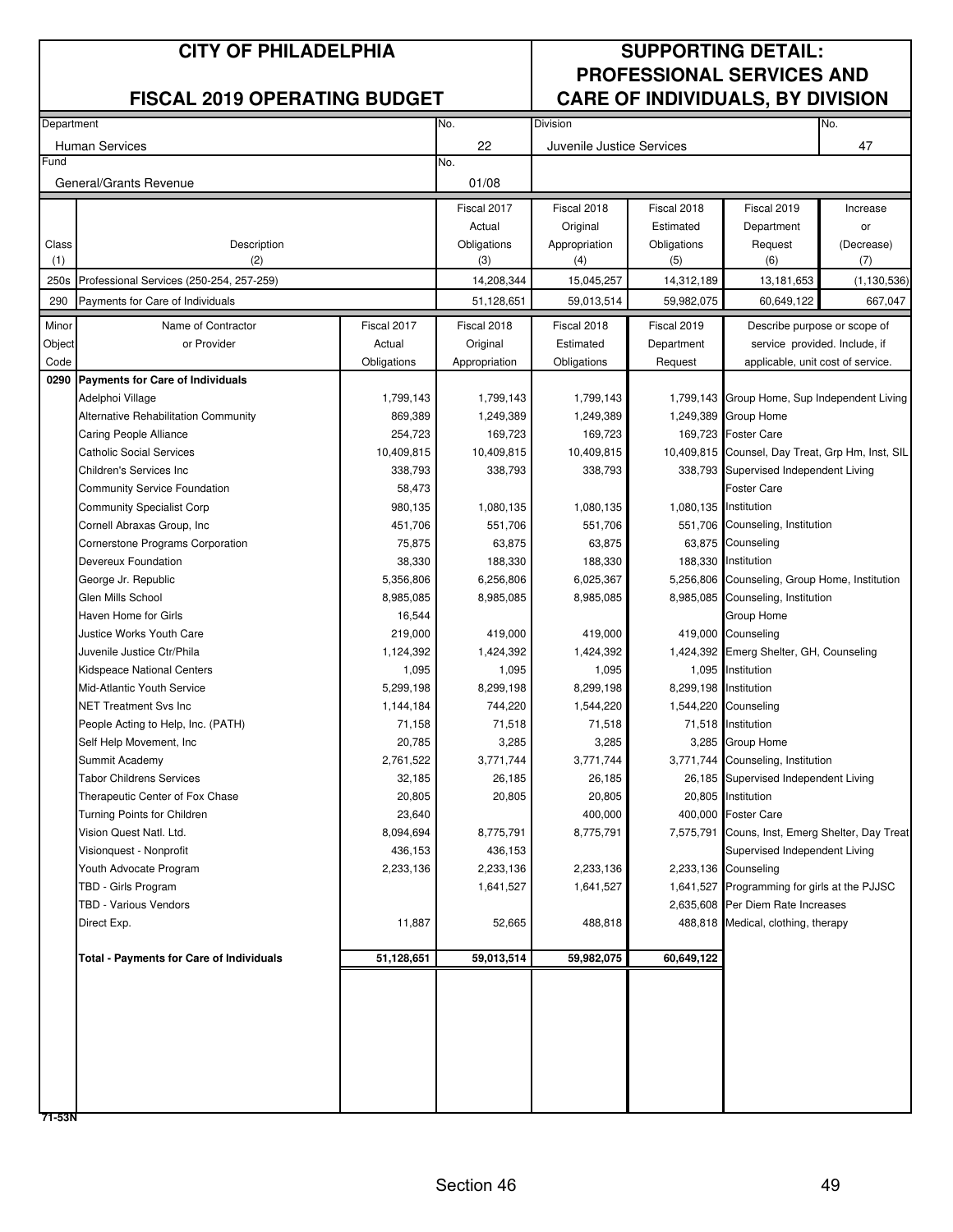### **CITY OF PHILADELPHIA SUPPORTING DETAIL:**

### **FISCAL 2019 OPERATING BUDGET**

# **CLASSES OTHER THAN<br>250s AND 290, BY DIVISION**

|        | Department                                     |               |                 | Division                  |             | No.                                                               |
|--------|------------------------------------------------|---------------|-----------------|---------------------------|-------------|-------------------------------------------------------------------|
|        | <b>Human Services</b>                          |               | 22              | Juvenile Justice Services |             | 47                                                                |
| Fund   |                                                |               | No.             |                           |             |                                                                   |
|        | General/Grants Revenue                         |               | 01/08           |                           |             |                                                                   |
| Minor  | Name of Contractor                             | Fiscal 2017   | Fiscal 2018     | Fiscal 2018               | Fiscal 2019 | Describe purpose or scope of                                      |
| Object | or Provider                                    | Actual        | Original        | Estimated                 | Department  | service provided. Include, if                                     |
| Code   |                                                | Obligations   | Appropriation   | Obligations               | Request     | applicable, unit cost of service.                                 |
| 0205   | Refuse, Garbage, Silt and Sludge Removal       |               |                 |                           |             |                                                                   |
|        | <b>Republic Services</b>                       | 67,100        | 45,680          | 45,680                    |             | 45,680 Disposal Services                                          |
|        |                                                |               |                 |                           |             |                                                                   |
|        | 0211 Transportation                            |               |                 |                           |             |                                                                   |
|        | American Express/Enterprise/Greyhound/SEPTA    | 64,826        | 200,000         | 200,000                   |             | 200,000 Airfare, rental cars, bus fares, transpas                 |
|        | 0256 Seminar & Training Sessions               |               |                 |                           |             |                                                                   |
|        | American Red Cross                             | 9,540         |                 |                           |             | CPR, training and materials                                       |
|        |                                                |               |                 |                           |             |                                                                   |
|        | <b>Attic Youth Center</b>                      | 2,500         |                 |                           |             | The Bryson Institute of The Attic                                 |
|        |                                                |               |                 |                           |             | Youth Center will prepare and deliver                             |
|        |                                                |               |                 |                           |             | a curriculum on working with LGBTQ                                |
|        |                                                |               |                 |                           |             | Youth.                                                            |
|        |                                                |               |                 |                           |             |                                                                   |
|        | JKM Training, Inc                              |               | 12,000          | 12,000                    |             | 12,000 Safe Crisis Management - recertifi-                        |
|        |                                                |               |                 |                           |             | cation of trainers and training                                   |
|        |                                                |               |                 |                           |             | materials for mandated training for<br>all new and current staff. |
|        |                                                |               |                 |                           |             |                                                                   |
|        | Various vendors                                | 1,052         | 52,854          | 52,854                    |             | 52,854 Specialized & mandated training to                         |
|        |                                                |               |                 |                           |             | staff in various areas.                                           |
|        | <b>Total - Seminar &amp; Training Sessions</b> | 13,092        | 64,854          | 64,854                    | 64,854      |                                                                   |
|        |                                                |               |                 |                           |             |                                                                   |
|        | 0260 Repair & Maintenance Charges              |               |                 |                           |             |                                                                   |
|        | Xerox<br>Ricoh                                 | 11,688<br>949 | 11,688<br>7,483 | 11,688<br>7,483           |             | 11,688 Copier repair<br>7,483 Copier repair                       |
|        | Various vendors                                | 380           | 163,956         | 163,956                   |             | 163,956 Building repairs, elevator, HVAC,                         |
|        |                                                |               |                 |                           |             | kitchen, equip, office equip                                      |
|        |                                                |               |                 |                           |             | maintenance & repair                                              |
|        | Total - Repair & Maintenance Charges           | 13,017        | 183,127         | 183,127                   | 183,127     |                                                                   |
|        |                                                |               |                 |                           |             |                                                                   |
|        | 0281 Lease Payments - Phila Municipal Auth     |               |                 |                           |             |                                                                   |
|        | US Bank National Association                   | 7,611,174     | 7,612,374       | 6,712,930                 |             | 7,609,874 Mortgage payments for the Phila.                        |
|        |                                                |               |                 |                           |             | Juvenile Justice Services Ctr (PJJSC)                             |
|        | 0285 Rents - Other                             |               |                 |                           |             |                                                                   |
|        | Various vendors                                | 103,135       | 163,218         | 163,218                   |             | 163,218 Storage space, trash compactor, radio                     |
|        |                                                |               |                 |                           |             | beepers, postage meter                                            |
|        |                                                |               |                 |                           |             |                                                                   |
|        | 0308 Dry Goods, Notions & Wearing Apparel      |               |                 |                           |             |                                                                   |
|        | Various vendors                                | 69,808        | 125,680         | 125,680                   |             | 125,680 Clothing and other materials and                          |
|        |                                                |               |                 |                           |             | supplies for detained juveniles at the                            |
|        |                                                |               |                 |                           |             | PJJSC. Uniform shirts for Child Care                              |
|        |                                                |               |                 |                           |             | staff                                                             |
|        |                                                |               |                 |                           |             |                                                                   |

**71-53O**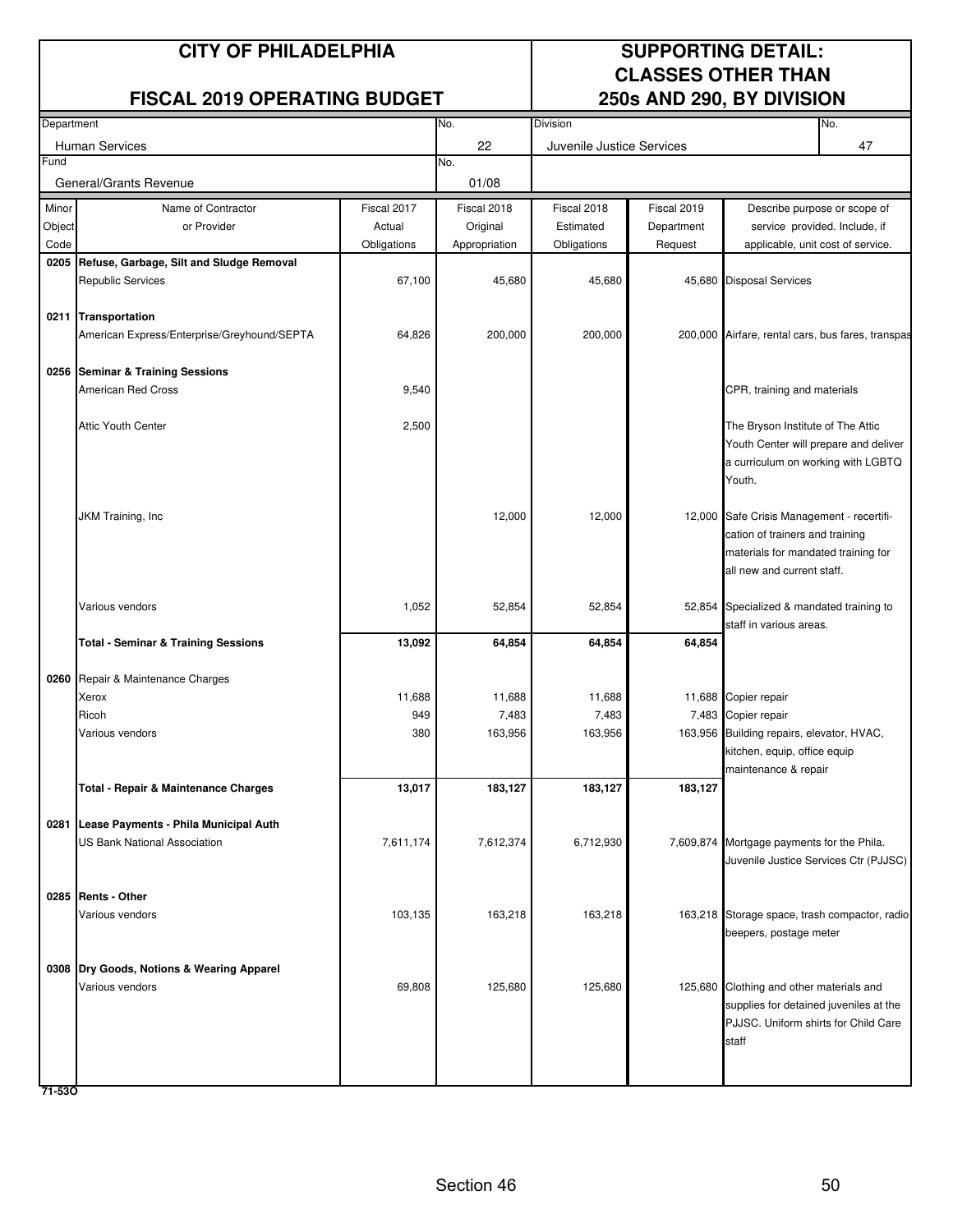### **CITY OF PHILADELPHIA SUPPORTING DETAIL:**

### **FISCAL 2019 OPERATING BUDGET**

# **CLASSES OTHER THAN<br>250s AND 290, BY DIVISION**

| Department |                                                          | No.         | <b>Division</b> |                           |             | No.                                           |                                   |
|------------|----------------------------------------------------------|-------------|-----------------|---------------------------|-------------|-----------------------------------------------|-----------------------------------|
|            | Human Services                                           |             | 22              | Juvenile Justice Services |             |                                               | 47                                |
| Fund       |                                                          |             | No.             |                           |             |                                               |                                   |
|            | General/Grants Revenue                                   |             | 01/08           |                           |             |                                               |                                   |
| Minor      | Name of Contractor                                       | Fiscal 2017 | Fiscal 2018     | Fiscal 2018               | Fiscal 2019 |                                               | Describe purpose or scope of      |
| Object     | or Provider                                              | Actual      | Original        | Estimated                 | Department  |                                               | service provided. Include, if     |
| Code       |                                                          | Obligations | Appropriation   | Obligations               | Request     |                                               | applicable, unit cost of service. |
| 0313 Food  |                                                          |             |                 |                           |             |                                               |                                   |
|            | Various vendors                                          | 464,282     | 600,000         | 600,000                   |             | 600,000 Groceries, meats, frozen foods, milk, |                                   |
|            |                                                          |             |                 |                           |             | bread and canned goods for juveniles          |                                   |
|            |                                                          |             |                 |                           |             | at the PJJSC                                  |                                   |
|            |                                                          |             |                 |                           |             |                                               |                                   |
|            | 0318 Janitorial, Laundry & Household                     |             |                 |                           |             |                                               |                                   |
|            | Various vendors                                          | 102,421     | 79,996          | 79,996                    |             | 79,996 Cleaning supplies, disposable paper    |                                   |
|            |                                                          |             |                 |                           |             | products, etc.                                |                                   |
|            |                                                          |             |                 |                           |             |                                               |                                   |
|            | 0410 Electrical, Lighting & Communications               |             |                 |                           |             |                                               |                                   |
|            | Motorola Solutions                                       | 66,642      |                 |                           |             | Radio system                                  |                                   |
|            | Various vendors                                          |             | 22,000          | 22,000                    | 22,000      | Electrical euipment as needed                 |                                   |
|            | <b>Total - Electrical, Lighting &amp; Communications</b> | 66,642      | 22,000          | 22,000                    | 22,000      |                                               |                                   |
|            |                                                          |             |                 |                           |             |                                               |                                   |
|            | 0420 Office Equipment                                    |             |                 |                           |             |                                               |                                   |
|            | Various vendors                                          |             | 70,000          | 70,000                    |             | 70,000 Copiers, shredders, fax machines, etc. |                                   |
|            |                                                          |             |                 |                           |             |                                               |                                   |
|            |                                                          |             |                 |                           |             |                                               |                                   |
|            |                                                          |             |                 |                           |             |                                               |                                   |
|            |                                                          |             |                 |                           |             |                                               |                                   |
|            |                                                          |             |                 |                           |             |                                               |                                   |
|            |                                                          |             |                 |                           |             |                                               |                                   |
|            |                                                          |             |                 |                           |             |                                               |                                   |
|            |                                                          |             |                 |                           |             |                                               |                                   |
|            |                                                          |             |                 |                           |             |                                               |                                   |
|            |                                                          |             |                 |                           |             |                                               |                                   |
|            |                                                          |             |                 |                           |             |                                               |                                   |
|            |                                                          |             |                 |                           |             |                                               |                                   |
|            |                                                          |             |                 |                           |             |                                               |                                   |
|            |                                                          |             |                 |                           |             |                                               |                                   |
|            |                                                          |             |                 |                           |             |                                               |                                   |
|            |                                                          |             |                 |                           |             |                                               |                                   |
|            |                                                          |             |                 |                           |             |                                               |                                   |
|            |                                                          |             |                 |                           |             |                                               |                                   |
|            |                                                          |             |                 |                           |             |                                               |                                   |
|            |                                                          |             |                 |                           |             |                                               |                                   |
|            |                                                          |             |                 |                           |             |                                               |                                   |
|            |                                                          |             |                 |                           |             |                                               |                                   |
|            |                                                          |             |                 |                           |             |                                               |                                   |
|            |                                                          |             |                 |                           |             |                                               |                                   |
|            |                                                          |             |                 |                           |             |                                               |                                   |
|            |                                                          |             |                 |                           |             |                                               |                                   |
|            |                                                          |             |                 |                           |             |                                               |                                   |
| 71-530     |                                                          |             |                 |                           |             |                                               |                                   |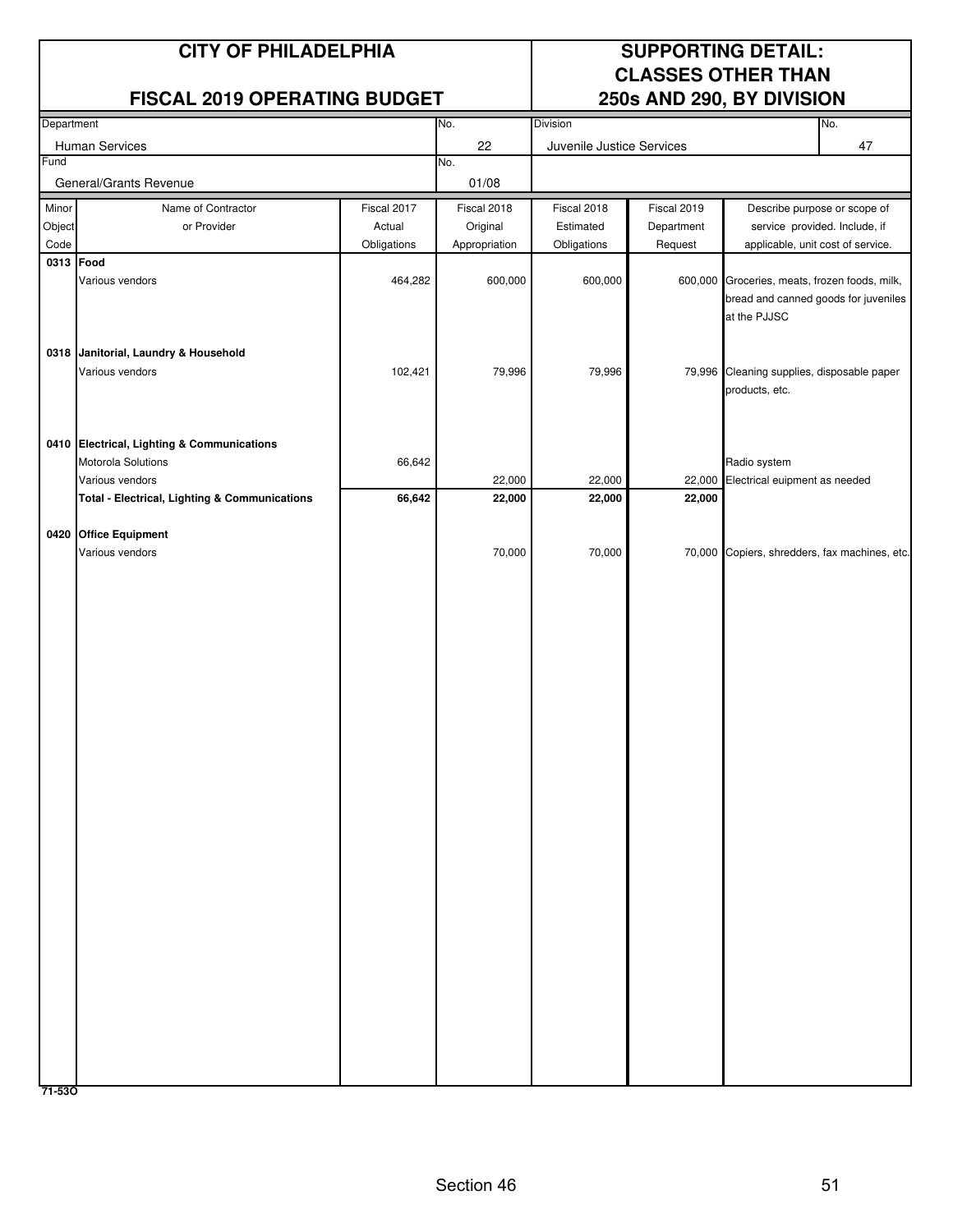|            | <b>CITY OF PHILADELPHIA</b>                                  |             |                                        |              |                 |                    |  |  |  |
|------------|--------------------------------------------------------------|-------------|----------------------------------------|--------------|-----------------|--------------------|--|--|--|
|            |                                                              |             | <b>DIVISION SUMMARY</b>                |              |                 |                    |  |  |  |
|            | <b>FISCAL 2019 OPERATING BUDGET</b>                          |             |                                        |              |                 |                    |  |  |  |
| Department |                                                              | No.         | Division                               |              |                 | No.                |  |  |  |
|            | Human Services                                               | 22          | Juvenile Justice Services              |              |                 | 47                 |  |  |  |
| Fund       |                                                              | No.         |                                        |              |                 |                    |  |  |  |
|            | <b>Grants Revenue</b>                                        | 08          | <b>Major Objectives</b>                |              |                 |                    |  |  |  |
|            |                                                              |             |                                        |              |                 |                    |  |  |  |
|            |                                                              |             |                                        |              |                 |                    |  |  |  |
|            |                                                              |             |                                        |              |                 |                    |  |  |  |
|            | See Grant Information Summary for specific grant objectives. |             |                                        |              |                 |                    |  |  |  |
|            |                                                              |             |                                        |              |                 |                    |  |  |  |
|            |                                                              |             |                                        |              |                 |                    |  |  |  |
|            |                                                              |             |                                        |              |                 |                    |  |  |  |
|            | <b>Summary by Class</b>                                      |             |                                        |              |                 |                    |  |  |  |
|            |                                                              |             |                                        |              |                 |                    |  |  |  |
|            |                                                              | Fiscal 2017 | Fiscal 2018                            | Fiscal 2018  | Fiscal 2019     | Increase           |  |  |  |
| Class      | Description                                                  | Actual      | Original                               | Estimated    | Proposed        | or                 |  |  |  |
|            |                                                              | Obligations | Appropriations                         | Obligations  | <b>Budget</b>   | (Decrease)         |  |  |  |
| (1)        | (2)                                                          | (3)         | (4)                                    | (5)          | (6)             | (7)                |  |  |  |
| 100        | <b>Employee Compensation</b>                                 |             |                                        |              |                 |                    |  |  |  |
| a)         | <b>Personal Services</b>                                     |             |                                        |              |                 |                    |  |  |  |
| b)         | <b>Employee Benefits</b>                                     |             |                                        |              |                 |                    |  |  |  |
| 200        | Purchase of Services                                         | 289,005     | 548,505                                | 1,248,000    | 1,248,000       |                    |  |  |  |
| 300        | Materials and Supplies                                       | 126,817     | 224,400                                | 224,400      | 224,400         |                    |  |  |  |
| 400        | Equipment                                                    |             |                                        |              |                 |                    |  |  |  |
| 500        | Contributions, Indemnities and Taxes                         |             |                                        |              |                 |                    |  |  |  |
| 700        | Debt Service                                                 |             |                                        |              |                 |                    |  |  |  |
| 800        | Payments to Other Funds                                      |             |                                        |              |                 |                    |  |  |  |
| 900        | Advances and Misc. Payments                                  |             |                                        |              |                 |                    |  |  |  |
|            | Total                                                        | 415,822     | 772,905<br><b>Summary of Positions</b> | 1,472,400    | 1,472,400       |                    |  |  |  |
|            |                                                              |             |                                        |              |                 |                    |  |  |  |
|            |                                                              | Actual      | Fiscal 2018                            | Increment    | Fiscal 2019     | Increase           |  |  |  |
|            |                                                              | Positions   | <b>Budgeted</b>                        | Run          | <b>Budgeted</b> | (Decrease)         |  |  |  |
| Code       | Category                                                     | 6/30/17     | Positions                              | PPE 11/26/17 | Positions       | Col. 6 less Col. 4 |  |  |  |
| (1)        | (2)                                                          | (3)         | (4)                                    | (5)          | (6)             | (7)                |  |  |  |
| 101        | Full Time - Civilian                                         |             |                                        |              |                 |                    |  |  |  |
| 105        | Full Time - Uniform                                          |             |                                        |              |                 |                    |  |  |  |
|            | Total                                                        |             |                                        |              |                 |                    |  |  |  |

**71-53F**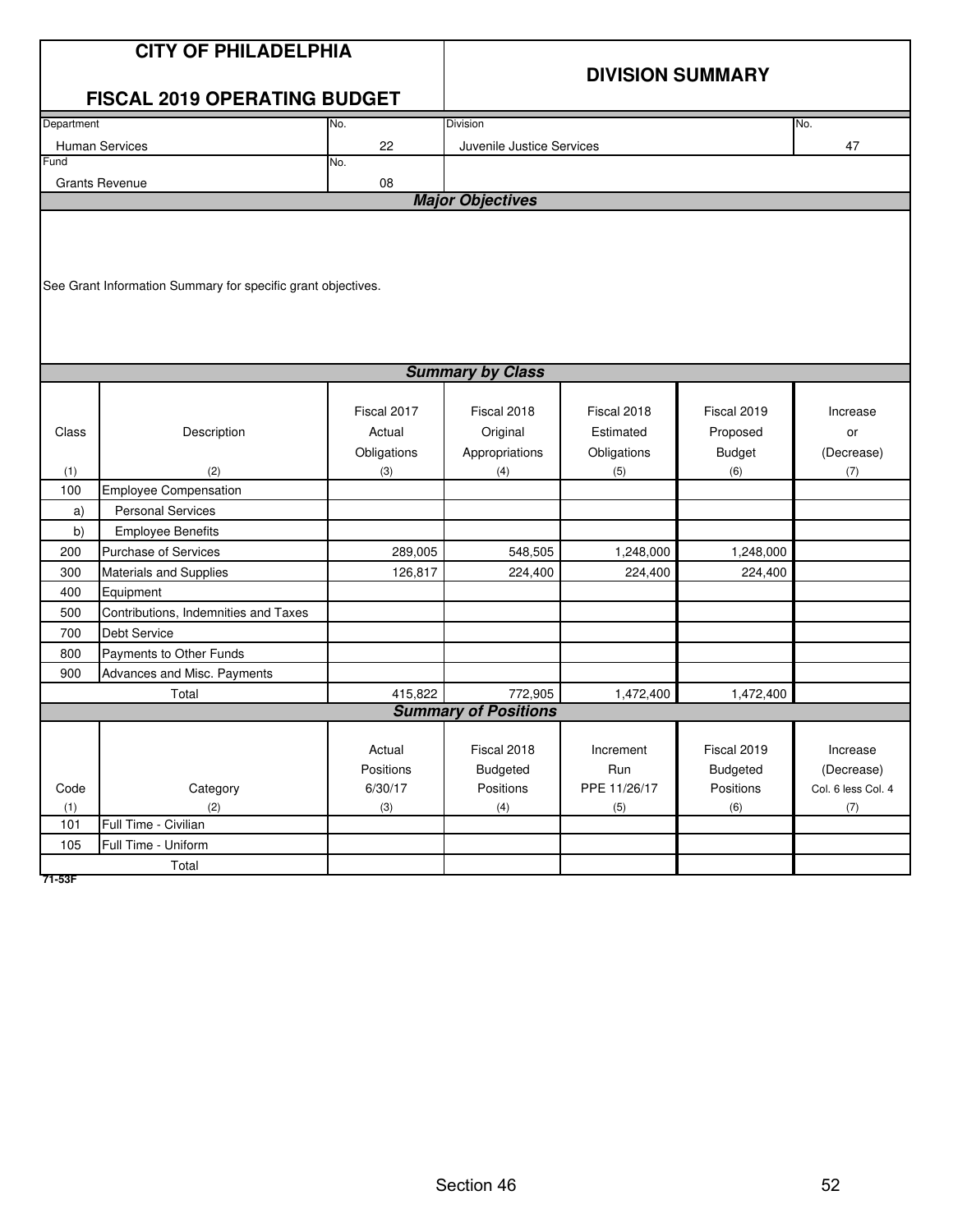|            | <b>CITY OF PHILADELPHIA</b><br><b>FISCAL 2019 OPERATING BUDGET</b>                                                                                                                               |                                                             |                        | <b>GRANT INFORMATION SUMMARY</b><br><b>WITHIN DIVISION</b> |                           |                                      |                                         |  |
|------------|--------------------------------------------------------------------------------------------------------------------------------------------------------------------------------------------------|-------------------------------------------------------------|------------------------|------------------------------------------------------------|---------------------------|--------------------------------------|-----------------------------------------|--|
| Department |                                                                                                                                                                                                  |                                                             | No.                    | <b>Division</b>                                            |                           |                                      | No.                                     |  |
| Fund       | <b>Human Services</b>                                                                                                                                                                            |                                                             | 22<br>No.              | Juvenile Justice Services                                  |                           |                                      | 47                                      |  |
|            | <b>Grants Revenue</b>                                                                                                                                                                            |                                                             | 08                     |                                                            |                           |                                      |                                         |  |
|            | <b>Funding Sources</b>                                                                                                                                                                           | <b>Grant Title</b>                                          |                        |                                                            |                           | <b>Grant Number</b>                  | <b>Index Code</b>                       |  |
| X          | Federal                                                                                                                                                                                          | School Lunch, Breakfast and Milk, (Child Nutrition) Program |                        |                                                            |                           | G22160                               | 221933                                  |  |
|            | <b>State</b>                                                                                                                                                                                     | <b>Award Period</b>                                         |                        |                                                            | <b>Type of Grant</b>      |                                      |                                         |  |
|            | Other Govt.                                                                                                                                                                                      | 7/1/18-6/30/19                                              |                        |                                                            |                           | Categorical - US Dept of Agriculture |                                         |  |
|            | Local (Non-Govt.)                                                                                                                                                                                |                                                             |                        | <b>Grant Objective</b>                                     |                           |                                      |                                         |  |
|            | To provide children under the age of 18 residing in a residential care facility (Youth Study Center) with a breakfast and/or lunch that meets USDA minimum standards.<br><b>Summary by Class</b> |                                                             |                        |                                                            |                           |                                      |                                         |  |
|            |                                                                                                                                                                                                  |                                                             | Fiscal 2017            | Fiscal 2018                                                |                           | Fiscal 2019                          |                                         |  |
| Class      |                                                                                                                                                                                                  | Description                                                 | Actual                 | Original                                                   | Fiscal 2018<br>Estimated  | Department                           | Increase                                |  |
|            |                                                                                                                                                                                                  |                                                             | Obligations            | Appropriations                                             | Obligations               | Request                              | or<br>(Decrease)                        |  |
| (1)        |                                                                                                                                                                                                  | (2)                                                         | (3)                    | (4)                                                        | (5)                       | (6)                                  | (7)                                     |  |
| 100a       | <b>Personal Services</b>                                                                                                                                                                         |                                                             |                        |                                                            |                           |                                      |                                         |  |
| 100 b      | Employee Benefits - Total                                                                                                                                                                        |                                                             |                        |                                                            |                           |                                      |                                         |  |
|            | Class 186 - Flex Cash Pmts.                                                                                                                                                                      |                                                             |                        |                                                            |                           |                                      |                                         |  |
|            |                                                                                                                                                                                                  | Class 187 - Worker's Comp. - Disability                     |                        |                                                            |                           |                                      |                                         |  |
|            |                                                                                                                                                                                                  | Class 188 - Worker's Comp. - Medical                        |                        |                                                            |                           |                                      |                                         |  |
|            | Class 189 - Medicare Tax                                                                                                                                                                         |                                                             |                        |                                                            |                           |                                      |                                         |  |
|            |                                                                                                                                                                                                  | Class 190 - Pension Obligation Bonds                        |                        |                                                            |                           |                                      |                                         |  |
|            | Class 191 - Pension Contributions                                                                                                                                                                |                                                             |                        |                                                            |                           |                                      |                                         |  |
|            | Class 192 - FICA                                                                                                                                                                                 |                                                             |                        |                                                            |                           |                                      |                                         |  |
|            | Class 193 - Health / Medical                                                                                                                                                                     |                                                             |                        |                                                            |                           |                                      |                                         |  |
|            | Class 194 - Group Life                                                                                                                                                                           |                                                             |                        |                                                            |                           |                                      |                                         |  |
|            | Class 195 - Group Legal                                                                                                                                                                          |                                                             |                        |                                                            |                           |                                      |                                         |  |
| 200        | <b>Purchase of Services</b>                                                                                                                                                                      |                                                             |                        |                                                            |                           |                                      |                                         |  |
| 300        | <b>Materials and Supplies</b>                                                                                                                                                                    |                                                             | 126,817                | 224,400                                                    | 224,400                   | 224,400                              |                                         |  |
| 400        | Equipment                                                                                                                                                                                        |                                                             |                        |                                                            |                           |                                      |                                         |  |
| 500        | Contributions, Indemnities and Taxes                                                                                                                                                             |                                                             |                        |                                                            |                           |                                      |                                         |  |
| 800<br>900 | Payments to Other Funds                                                                                                                                                                          |                                                             |                        |                                                            |                           |                                      |                                         |  |
|            | Advances and Misc. Payments                                                                                                                                                                      | Total                                                       | 126,817                | 224,400                                                    | 224,400                   | 224,400                              |                                         |  |
|            |                                                                                                                                                                                                  |                                                             |                        | <b>Summary by Funding Source</b>                           |                           |                                      |                                         |  |
|            |                                                                                                                                                                                                  |                                                             | Fiscal 2017            | Fiscal 2018                                                | Fiscal 2018               | Fiscal 2019                          | Increase                                |  |
| Code       |                                                                                                                                                                                                  | Category                                                    | Actual                 | Original                                                   | Estimated                 | Department                           | or                                      |  |
|            |                                                                                                                                                                                                  |                                                             | Revenue                | <b>Budget</b>                                              | Revenue                   | Request                              | (Decrease)                              |  |
| (1)        |                                                                                                                                                                                                  | (2)                                                         | (3)                    | (4)                                                        | (5)                       | (6)                                  | (7)                                     |  |
| 100        | Federal                                                                                                                                                                                          |                                                             | 126,817                | 224,400                                                    | 224,400                   | 224,400                              |                                         |  |
| 200        | State                                                                                                                                                                                            |                                                             |                        |                                                            |                           |                                      |                                         |  |
| 300        | <b>Other Governments</b>                                                                                                                                                                         |                                                             |                        |                                                            |                           |                                      |                                         |  |
| 400        | Local (Non-Governmental)                                                                                                                                                                         |                                                             |                        |                                                            |                           |                                      |                                         |  |
|            |                                                                                                                                                                                                  | Total                                                       | 126,817                | 224,400                                                    | 224,400                   | 224,400                              |                                         |  |
|            |                                                                                                                                                                                                  |                                                             |                        | <b>Summary of Positions</b>                                |                           |                                      |                                         |  |
| Code       |                                                                                                                                                                                                  | Category                                                    | Actual Pos.<br>6/30/17 | Fiscal 2018<br>Budgeted Pos.                               | Incr. Run<br>PPE 11/26/17 | Fiscal 2019<br>Budgeted Pos.         | Inc. $/$ (Dec.)<br>(Col. 6 less Col. 4) |  |
| (1)        |                                                                                                                                                                                                  | (2)                                                         | (3)                    | (4)                                                        | (5)                       | (6)                                  | (7)                                     |  |
| 101        | Full Time - Civilian                                                                                                                                                                             |                                                             |                        |                                                            |                           |                                      |                                         |  |
| 105        | Full Time - Uniform                                                                                                                                                                              |                                                             |                        |                                                            |                           |                                      |                                         |  |
|            |                                                                                                                                                                                                  | Total                                                       |                        |                                                            |                           |                                      |                                         |  |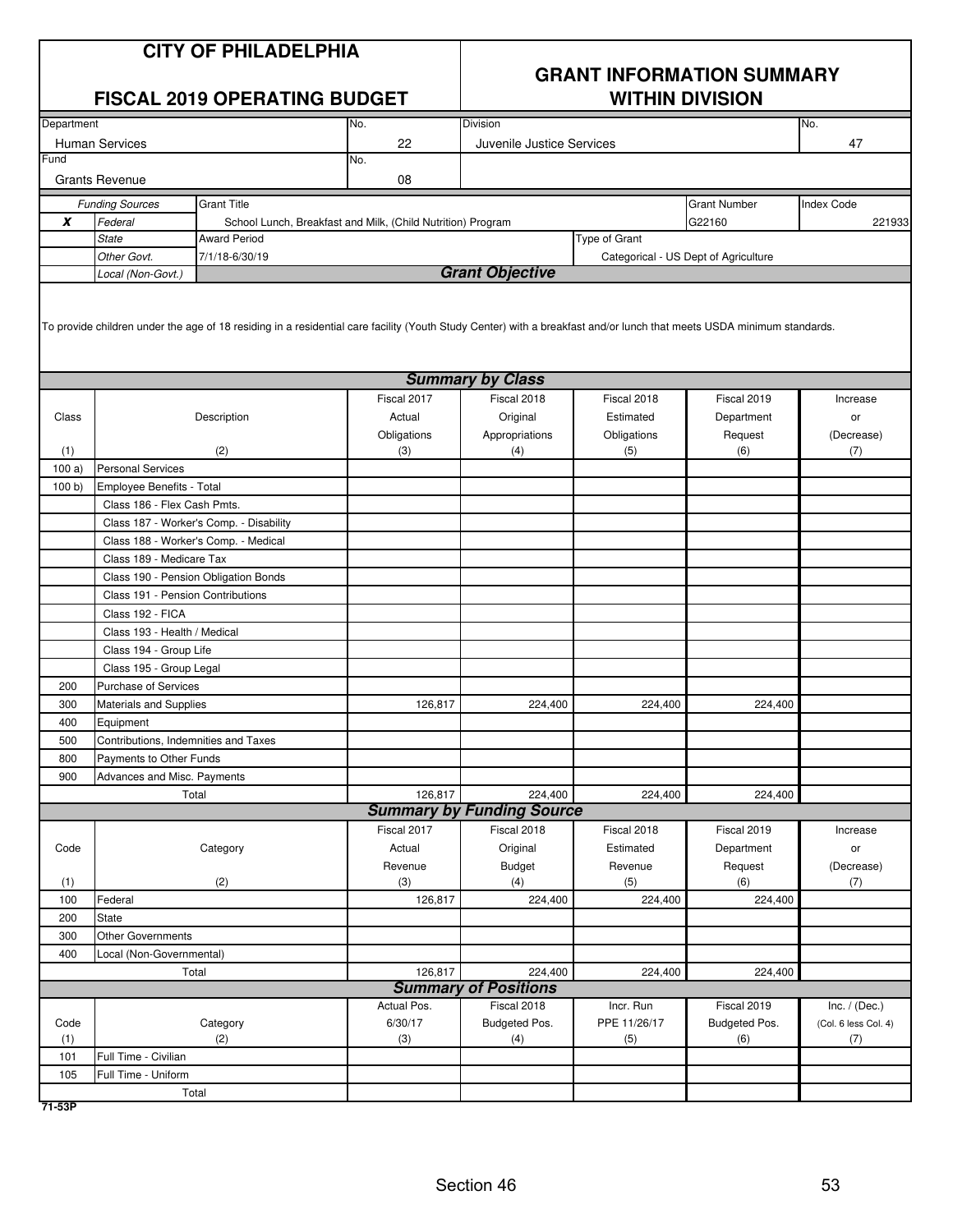|            | <b>CITY OF PHILADELPHIA</b><br><b>FISCAL 2019 OPERATING BUDGET</b>     |                                                                                                        |             | <b>GRANT INFORMATION SUMMARY</b><br><b>WITHIN DIVISION</b> |               |                                          |                      |  |
|------------|------------------------------------------------------------------------|--------------------------------------------------------------------------------------------------------|-------------|------------------------------------------------------------|---------------|------------------------------------------|----------------------|--|
| Department |                                                                        |                                                                                                        | No.         | Division                                                   |               |                                          | No.                  |  |
|            | <b>Human Services</b>                                                  |                                                                                                        | 22          | Juvenile Justice Services                                  |               |                                          | 47                   |  |
| Fund       |                                                                        |                                                                                                        | No.         |                                                            |               |                                          |                      |  |
|            | <b>Grants Revenue</b>                                                  |                                                                                                        | 08          |                                                            |               |                                          |                      |  |
|            | <b>Funding Sources</b>                                                 | <b>Grant Title</b>                                                                                     |             |                                                            |               | <b>Grant Number</b>                      | <b>Index Code</b>    |  |
|            | Federal                                                                | <b>Functional Family Therapy</b>                                                                       |             |                                                            |               | G22566                                   | 221582               |  |
| X          | <b>State</b>                                                           | Award Period                                                                                           |             |                                                            | Type of Grant |                                          |                      |  |
|            | Other Govt.                                                            | 7/1/18-6/30/19                                                                                         |             |                                                            |               | Categorical - PA Dept. of Public Welfare |                      |  |
|            | Local (Non-Govt.)                                                      |                                                                                                        |             | <b>Grant Objective</b>                                     |               |                                          |                      |  |
|            |                                                                        | Provide family-based prevention and intervention to reduce problem behaviors in adolescents and youth. |             |                                                            |               |                                          |                      |  |
|            |                                                                        |                                                                                                        |             | <b>Summary by Class</b>                                    |               |                                          |                      |  |
|            |                                                                        |                                                                                                        | Fiscal 2017 | Fiscal 2018                                                | Fiscal 2018   | Fiscal 2019                              | Increase             |  |
| Class      |                                                                        | Description                                                                                            | Actual      | Original                                                   | Estimated     | Department                               | or                   |  |
|            |                                                                        |                                                                                                        | Obligations | Appropriations                                             | Obligations   | Request                                  | (Decrease)           |  |
| (1)        | <b>Personal Services</b>                                               | (2)                                                                                                    | (3)         | (4)                                                        | (5)           | (6)                                      | (7)                  |  |
| 100a)      |                                                                        |                                                                                                        |             |                                                            |               |                                          |                      |  |
| 100 b)     | Employee Benefits - Total                                              |                                                                                                        |             |                                                            |               |                                          |                      |  |
|            | Class 186 - Flex Cash Pmts.<br>Class 187 - Worker's Comp. - Disability |                                                                                                        |             |                                                            |               |                                          |                      |  |
|            |                                                                        |                                                                                                        |             |                                                            |               |                                          |                      |  |
|            | Class 188 - Worker's Comp. - Medical<br>Class 189 - Medicare Tax       |                                                                                                        |             |                                                            |               |                                          |                      |  |
|            |                                                                        |                                                                                                        |             |                                                            |               |                                          |                      |  |
|            | Class 190 - Pension Obligation Bonds                                   |                                                                                                        |             |                                                            |               |                                          |                      |  |
|            | Class 191 - Pension Contributions                                      |                                                                                                        |             |                                                            |               |                                          |                      |  |
|            | Class 192 - FICA                                                       |                                                                                                        |             |                                                            |               |                                          |                      |  |
|            | Class 193 - Health / Medical                                           |                                                                                                        |             |                                                            |               |                                          |                      |  |
|            | Class 194 - Group Life                                                 |                                                                                                        |             |                                                            |               |                                          |                      |  |
|            | Class 195 - Group Legal                                                |                                                                                                        |             |                                                            |               |                                          |                      |  |
| 200        | Purchase of Services                                                   |                                                                                                        | 143,453     | 226,005                                                    | 209,000       | 209,000                                  |                      |  |
| 300        | <b>Materials and Supplies</b>                                          |                                                                                                        |             |                                                            |               |                                          |                      |  |
| 400        | Equipment                                                              |                                                                                                        |             |                                                            |               |                                          |                      |  |
| 500        | Contributions, Indemnities and Taxes                                   |                                                                                                        |             |                                                            |               |                                          |                      |  |
| 800        | Payments to Other Funds                                                |                                                                                                        |             |                                                            |               |                                          |                      |  |
| 900        | Advances and Misc. Payments                                            |                                                                                                        | 143.453     | 226,005                                                    |               |                                          |                      |  |
|            |                                                                        | Total                                                                                                  |             | <b>Summary by Funding Source</b>                           | 209,000       | 209,000                                  |                      |  |
|            |                                                                        |                                                                                                        | Fiscal 2017 | Fiscal 2018                                                | Fiscal 2018   | Fiscal 2019                              | Increase             |  |
| Code       |                                                                        | Category                                                                                               | Actual      | Original                                                   | Estimated     | Department                               |                      |  |
|            |                                                                        |                                                                                                        | Revenue     |                                                            | Revenue       |                                          | or                   |  |
| (1)        |                                                                        | (2)                                                                                                    | (3)         | Budget<br>(4)                                              | (5)           | Request<br>(6)                           | (Decrease)<br>(7)    |  |
| 100        | Federal                                                                |                                                                                                        |             |                                                            |               |                                          |                      |  |
| 200        | <b>State</b>                                                           |                                                                                                        | 143,453     | 226,005                                                    | 209,000       | 209,000                                  |                      |  |
| 300        | <b>Other Governments</b>                                               |                                                                                                        |             |                                                            |               |                                          |                      |  |
| 400        | Local (Non-Governmental)                                               |                                                                                                        |             |                                                            |               |                                          |                      |  |
|            |                                                                        | Total                                                                                                  | 143,453     | 226,005                                                    | 209,000       | 209,000                                  |                      |  |
|            |                                                                        |                                                                                                        |             | <b>Summary of Positions</b>                                |               |                                          |                      |  |
|            |                                                                        |                                                                                                        | Actual Pos. | Fiscal 2018                                                | Incr. Run     | Fiscal 2019                              | Inc. $/$ (Dec.)      |  |
| Code       |                                                                        | Category                                                                                               | 6/30/17     | Budgeted Pos.                                              | PPE 11/26/17  | Budgeted Pos.                            | (Col. 6 less Col. 4) |  |
| (1)        |                                                                        | (2)                                                                                                    | (3)         | (4)                                                        | (5)           | (6)                                      | (7)                  |  |
| 101        | Full Time - Civilian                                                   |                                                                                                        |             |                                                            |               |                                          |                      |  |
| 105        | Full Time - Uniform                                                    |                                                                                                        |             |                                                            |               |                                          |                      |  |
|            |                                                                        | Total                                                                                                  |             |                                                            |               |                                          |                      |  |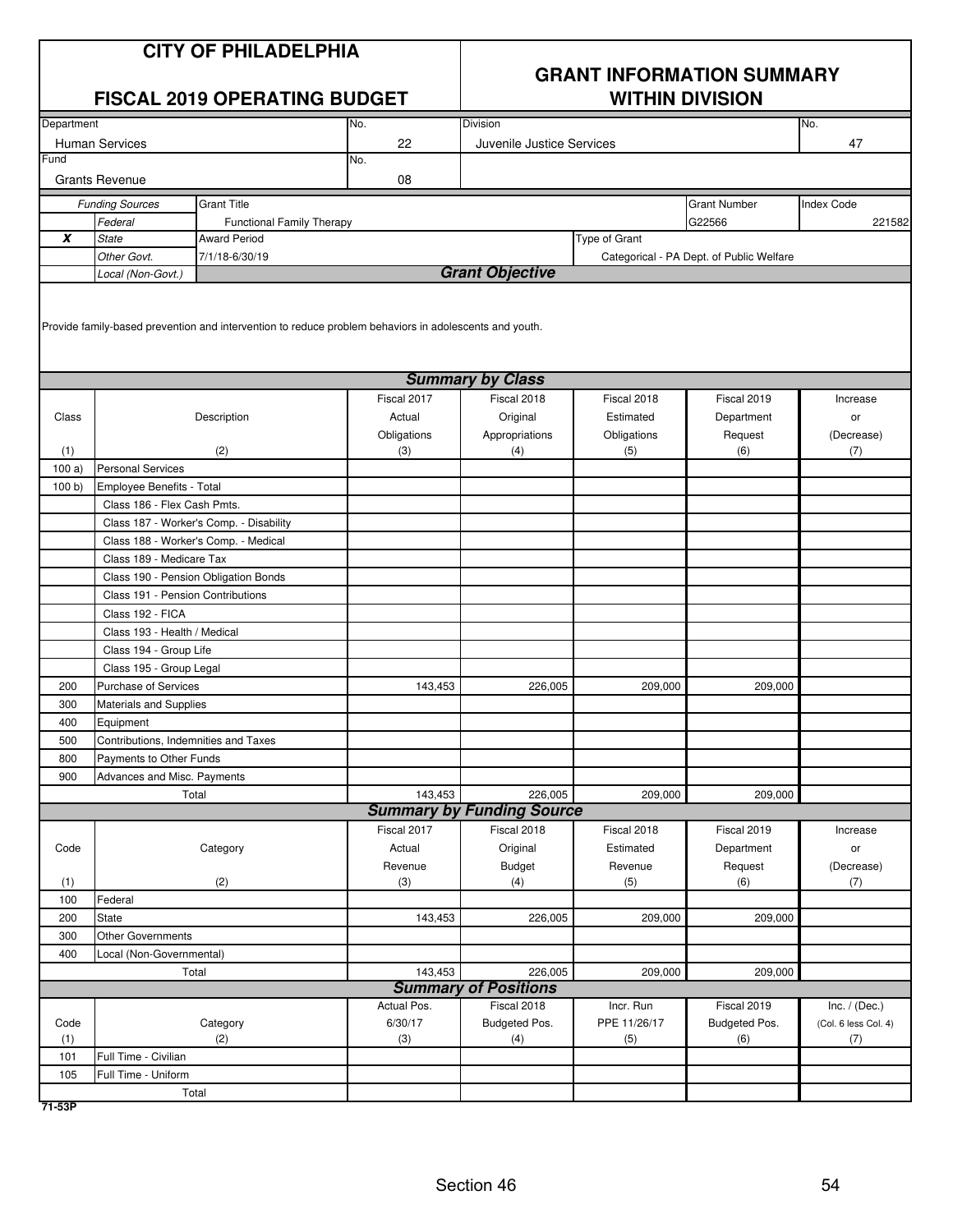| <b>CITY OF PHILADELPHIA</b><br><b>FISCAL 2019 OPERATING BUDGET</b> |                                         |                                      |                                                                                                                                 | <b>GRANT INFORMATION SUMMARY</b><br><b>WITHIN DIVISION</b> |                    |                                          |                      |
|--------------------------------------------------------------------|-----------------------------------------|--------------------------------------|---------------------------------------------------------------------------------------------------------------------------------|------------------------------------------------------------|--------------------|------------------------------------------|----------------------|
| Department                                                         |                                         |                                      | No.                                                                                                                             | Division<br>No.                                            |                    |                                          |                      |
|                                                                    | <b>Human Services</b>                   |                                      | 22                                                                                                                              | Juvenile Justice Services                                  |                    |                                          | 47                   |
| Fund                                                               |                                         |                                      | No.                                                                                                                             |                                                            |                    |                                          |                      |
|                                                                    | <b>Grants Revenue</b>                   |                                      | 08                                                                                                                              |                                                            |                    |                                          |                      |
|                                                                    | <b>Funding Sources</b>                  | <b>Grant Title</b>                   |                                                                                                                                 |                                                            |                    | <b>Grant Number</b>                      | <b>Index Code</b>    |
|                                                                    | Federal                                 | Family Group Decision Making (FGDM)  |                                                                                                                                 |                                                            |                    | G22566                                   | 221634               |
| X                                                                  | <b>State</b>                            | <b>Award Period</b>                  |                                                                                                                                 |                                                            | Type of Grant      |                                          |                      |
|                                                                    | Other Govt.                             | 7/1/18 - 6/30/19                     |                                                                                                                                 |                                                            |                    | Categorical - PA Dept. of Public Welfare |                      |
|                                                                    | Local (Non-Govt.)                       |                                      |                                                                                                                                 | <b>Grant Objective</b>                                     |                    |                                          |                      |
|                                                                    |                                         |                                      | To lead family groups in decision making, and develop a plan that supports safety, permanency and well-being of their children. |                                                            |                    |                                          |                      |
|                                                                    |                                         |                                      |                                                                                                                                 | <b>Summary by Class</b>                                    |                    |                                          |                      |
|                                                                    |                                         |                                      | Fiscal 2017                                                                                                                     | Fiscal 2018                                                | Fiscal 2018        | Fiscal 2019                              | Increase             |
| Class                                                              |                                         | Description                          | Actual                                                                                                                          | Original                                                   | Estimated          | Department                               | or                   |
| (1)                                                                |                                         | (2)                                  | Obligations<br>(3)                                                                                                              | Appropriations<br>(4)                                      | Obligations<br>(5) | Request<br>(6)                           | (Decrease)<br>(7)    |
| 100a)                                                              | <b>Personal Services</b>                |                                      |                                                                                                                                 |                                                            |                    |                                          |                      |
| 100 b)                                                             | Employee Benefits - Total               |                                      |                                                                                                                                 |                                                            |                    |                                          |                      |
|                                                                    | Class 186 - Flex Cash Pmts.             |                                      |                                                                                                                                 |                                                            |                    |                                          |                      |
|                                                                    | Class 187 - Worker's Comp. - Disability |                                      |                                                                                                                                 |                                                            |                    |                                          |                      |
|                                                                    |                                         | Class 188 - Worker's Comp. - Medical |                                                                                                                                 |                                                            |                    |                                          |                      |
|                                                                    | Class 189 - Medicare Tax                |                                      |                                                                                                                                 |                                                            |                    |                                          |                      |
|                                                                    |                                         | Class 190 - Pension Obligation Bonds |                                                                                                                                 |                                                            |                    |                                          |                      |
|                                                                    | Class 191 - Pension Contributions       |                                      |                                                                                                                                 |                                                            |                    |                                          |                      |
|                                                                    | Class 192 - FICA                        |                                      |                                                                                                                                 |                                                            |                    |                                          |                      |
| Class 193 - Health / Medical                                       |                                         |                                      |                                                                                                                                 |                                                            |                    |                                          |                      |
|                                                                    | Class 194 - Group Life                  |                                      |                                                                                                                                 |                                                            |                    |                                          |                      |
|                                                                    | Class 195 - Group Legal                 |                                      |                                                                                                                                 |                                                            |                    |                                          |                      |
| 200                                                                | Purchase of Services                    |                                      | 142,500                                                                                                                         | 142,500                                                    | 114,000            | 114,000                                  |                      |
| 300                                                                | <b>Materials and Supplies</b>           |                                      |                                                                                                                                 |                                                            |                    |                                          |                      |
| 400                                                                | Equipment                               |                                      |                                                                                                                                 |                                                            |                    |                                          |                      |
| 500                                                                | Contributions, Indemnities and Taxes    |                                      |                                                                                                                                 |                                                            |                    |                                          |                      |
| 800                                                                | Payments to Other Funds                 |                                      |                                                                                                                                 |                                                            |                    |                                          |                      |
| 900                                                                | Advances and Misc. Payments             |                                      |                                                                                                                                 |                                                            |                    |                                          |                      |
|                                                                    |                                         | Total                                | 142,500                                                                                                                         | 142,500                                                    | 114,000            | 114,000                                  |                      |
|                                                                    |                                         |                                      |                                                                                                                                 | <b>Summary by Funding Source</b>                           |                    |                                          |                      |
|                                                                    |                                         |                                      | Fiscal 2017                                                                                                                     | Fiscal 2018                                                | Fiscal 2018        | Fiscal 2019                              | Increase             |
| Code                                                               |                                         | Category                             | Actual                                                                                                                          | Original                                                   | Estimated          | Department                               | or                   |
| (1)                                                                |                                         | (2)                                  | Revenue<br>(3)                                                                                                                  | Budget<br>(4)                                              | Revenue<br>(5)     | Request<br>(6)                           | (Decrease)           |
| 100                                                                | Federal                                 |                                      |                                                                                                                                 |                                                            |                    |                                          | (7)                  |
| 200                                                                | State                                   |                                      | 142,500                                                                                                                         | 142,500                                                    | 114,000            | 114,000                                  |                      |
| 300                                                                | <b>Other Governments</b>                |                                      |                                                                                                                                 |                                                            |                    |                                          |                      |
| 400                                                                | Local (Non-Governmental)                |                                      |                                                                                                                                 |                                                            |                    |                                          |                      |
|                                                                    |                                         | Total                                | 142,500                                                                                                                         | 142,500                                                    | 114,000            | 114,000                                  |                      |
|                                                                    |                                         |                                      |                                                                                                                                 | <b>Summary of Positions</b>                                |                    |                                          |                      |
|                                                                    |                                         |                                      | Actual Pos.                                                                                                                     | Fiscal 2018                                                | Incr. Run          | Fiscal 2019                              | Inc. $/$ (Dec.)      |
| Code                                                               |                                         | Category                             | 6/30/17                                                                                                                         | Budgeted Pos.                                              | PPE 11/26/17       | Budgeted Pos.                            | (Col. 6 less Col. 4) |
| (1)                                                                |                                         | (2)                                  | (3)                                                                                                                             | (4)                                                        | (5)                | (6)                                      | (7)                  |
| 101                                                                | Full Time - Civilian                    |                                      |                                                                                                                                 |                                                            |                    |                                          |                      |
| 105                                                                | Full Time - Uniform                     |                                      |                                                                                                                                 |                                                            |                    |                                          |                      |
|                                                                    |                                         | Total                                |                                                                                                                                 |                                                            |                    |                                          |                      |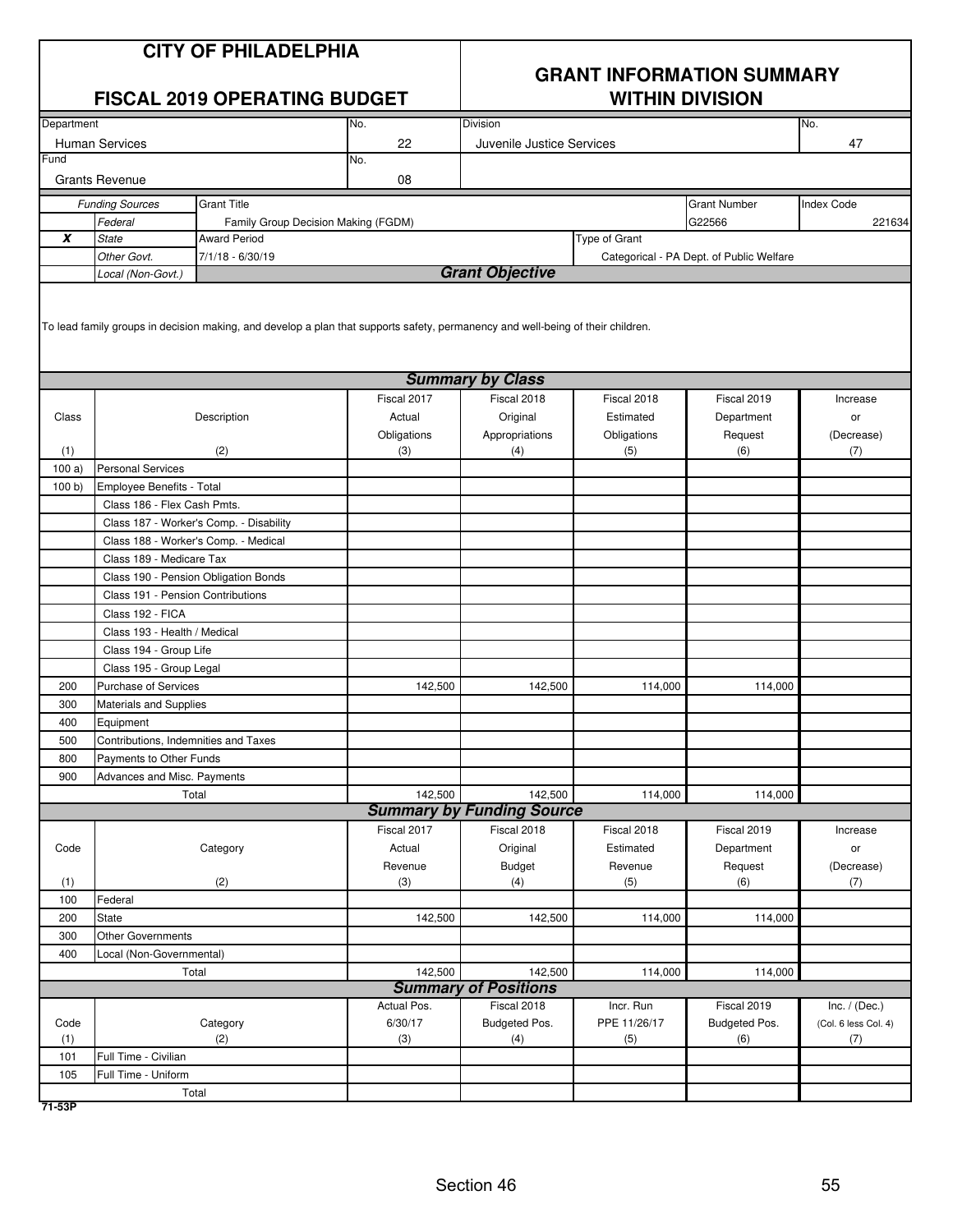|                  | <b>CITY OF PHILADELPHIA</b><br><b>FISCAL 2019 OPERATING BUDGET</b> |                                                                             |             | <b>GRANT INFORMATION SUMMARY</b> |                      |                                          |                      |  |
|------------------|--------------------------------------------------------------------|-----------------------------------------------------------------------------|-------------|----------------------------------|----------------------|------------------------------------------|----------------------|--|
|                  |                                                                    |                                                                             |             | <b>WITHIN DIVISION</b>           |                      |                                          |                      |  |
| Department       |                                                                    |                                                                             | No.         | Division                         |                      |                                          | No.                  |  |
|                  | <b>Human Services</b>                                              |                                                                             | 22          | Juvenile Justice Services        |                      |                                          | 47                   |  |
| Fund             |                                                                    |                                                                             | No.         |                                  |                      |                                          |                      |  |
|                  | <b>Grants Revenue</b>                                              |                                                                             | 08          |                                  |                      |                                          |                      |  |
|                  | <b>Funding Sources</b>                                             | <b>Grant Title</b>                                                          |             |                                  |                      | <b>Grant Number</b>                      | <b>Index Code</b>    |  |
|                  | Federal                                                            | PA Promising Practice                                                       |             |                                  |                      | G22528                                   | 221623               |  |
| $\boldsymbol{x}$ | <b>State</b>                                                       | <b>Award Period</b>                                                         |             |                                  | <b>Type of Grant</b> |                                          |                      |  |
|                  | Other Govt.<br>Local (Non-Govt.)                                   | 7/1/18-6/30/19                                                              |             | <b>Grant Objective</b>           |                      | Categorical - PA Dept. of Public Welfare |                      |  |
|                  |                                                                    | Summer and Year Round employment and training program for delinquent youth. |             |                                  |                      |                                          |                      |  |
|                  |                                                                    |                                                                             |             | <b>Summary by Class</b>          |                      |                                          |                      |  |
|                  |                                                                    |                                                                             | Fiscal 2017 | Fiscal 2018                      | Fiscal 2018          | Fiscal 2019                              | Increase             |  |
| Class            |                                                                    | Description                                                                 | Actual      | Original                         | Estimated            | Department                               | or                   |  |
|                  |                                                                    |                                                                             | Obligations | Appropriations                   | Obligations          | Request                                  | (Decrease)           |  |
| (1)              |                                                                    | (2)                                                                         | (3)         | (4)                              | (5)                  | (6)                                      | (7)                  |  |
| 100a             | <b>Personal Services</b>                                           |                                                                             |             |                                  |                      |                                          |                      |  |
| 100 b)           | Employee Benefits - Total                                          |                                                                             |             |                                  |                      |                                          |                      |  |
|                  | Class 186 - Flex Cash Pmts.                                        |                                                                             |             |                                  |                      |                                          |                      |  |
|                  |                                                                    | Class 187 - Worker's Comp. - Disability                                     |             |                                  |                      |                                          |                      |  |
|                  |                                                                    | Class 188 - Worker's Comp. - Medical                                        |             |                                  |                      |                                          |                      |  |
|                  | Class 189 - Medicare Tax                                           |                                                                             |             |                                  |                      |                                          |                      |  |
|                  |                                                                    | Class 190 - Pension Obligation Bonds                                        |             |                                  |                      |                                          |                      |  |
|                  | Class 191 - Pension Contributions<br>Class 192 - FICA              |                                                                             |             |                                  |                      |                                          |                      |  |
|                  | Class 193 - Health / Medical                                       |                                                                             |             |                                  |                      |                                          |                      |  |
|                  | Class 194 - Group Life                                             |                                                                             |             |                                  |                      |                                          |                      |  |
|                  | Class 195 - Group Legal                                            |                                                                             |             |                                  |                      |                                          |                      |  |
| 200              | <b>Purchase of Services</b>                                        |                                                                             |             | 180,000                          | 900,000              | 900,000                                  |                      |  |
| 300              | Materials and Supplies                                             |                                                                             |             |                                  |                      |                                          |                      |  |
| 400              | Equipment                                                          |                                                                             |             |                                  |                      |                                          |                      |  |
| 500              | Contributions, Indemnities and Taxes                               |                                                                             |             |                                  |                      |                                          |                      |  |
| 800              | Payments to Other Funds                                            |                                                                             |             |                                  |                      |                                          |                      |  |
| 900              | Advances and Misc. Payments                                        |                                                                             |             |                                  |                      |                                          |                      |  |
|                  |                                                                    | Total                                                                       |             | 180,000                          | 900,000              | 900,000                                  |                      |  |
|                  |                                                                    |                                                                             |             | <b>Summary by Funding Source</b> |                      |                                          |                      |  |
|                  |                                                                    |                                                                             | Fiscal 2017 | Fiscal 2018                      | Fiscal 2018          | Fiscal 2019                              | Increase             |  |
| Code             |                                                                    | Category                                                                    | Actual      | Original                         | Estimated            | Department                               | or                   |  |
|                  |                                                                    |                                                                             | Revenue     | <b>Budget</b>                    | Revenue              | Request                                  | (Decrease)           |  |
| (1)              |                                                                    | (2)                                                                         | (3)         | (4)                              | (5)                  | (6)                                      | (7)                  |  |
| 100              | Federal                                                            |                                                                             |             |                                  |                      |                                          |                      |  |
| 200              | <b>State</b>                                                       |                                                                             |             | 180,000                          | 900,000              | 900,000                                  |                      |  |
| 300              | <b>Other Governments</b>                                           |                                                                             |             |                                  |                      |                                          |                      |  |
| 400              | Local (Non-Governmental)                                           |                                                                             |             | 180,000                          | 900,000              | 900,000                                  |                      |  |
|                  |                                                                    | Total                                                                       |             | <b>Summary of Positions</b>      |                      |                                          |                      |  |
|                  |                                                                    |                                                                             | Actual Pos. | Fiscal 2018                      | Incr. Run            | Fiscal 2019                              | Inc. $/$ (Dec.)      |  |
| Code             |                                                                    | Category                                                                    | 6/30/17     | Budgeted Pos.                    | PPE 11/26/17         | Budgeted Pos.                            | (Col. 6 less Col. 4) |  |
| (1)              |                                                                    | (2)                                                                         | (3)         | (4)                              | (5)                  | (6)                                      | (7)                  |  |
| 101              | Full Time - Civilian                                               |                                                                             |             |                                  |                      |                                          |                      |  |
| 105              | Full Time - Uniform                                                |                                                                             |             |                                  |                      |                                          |                      |  |
|                  |                                                                    | Total                                                                       |             |                                  |                      |                                          |                      |  |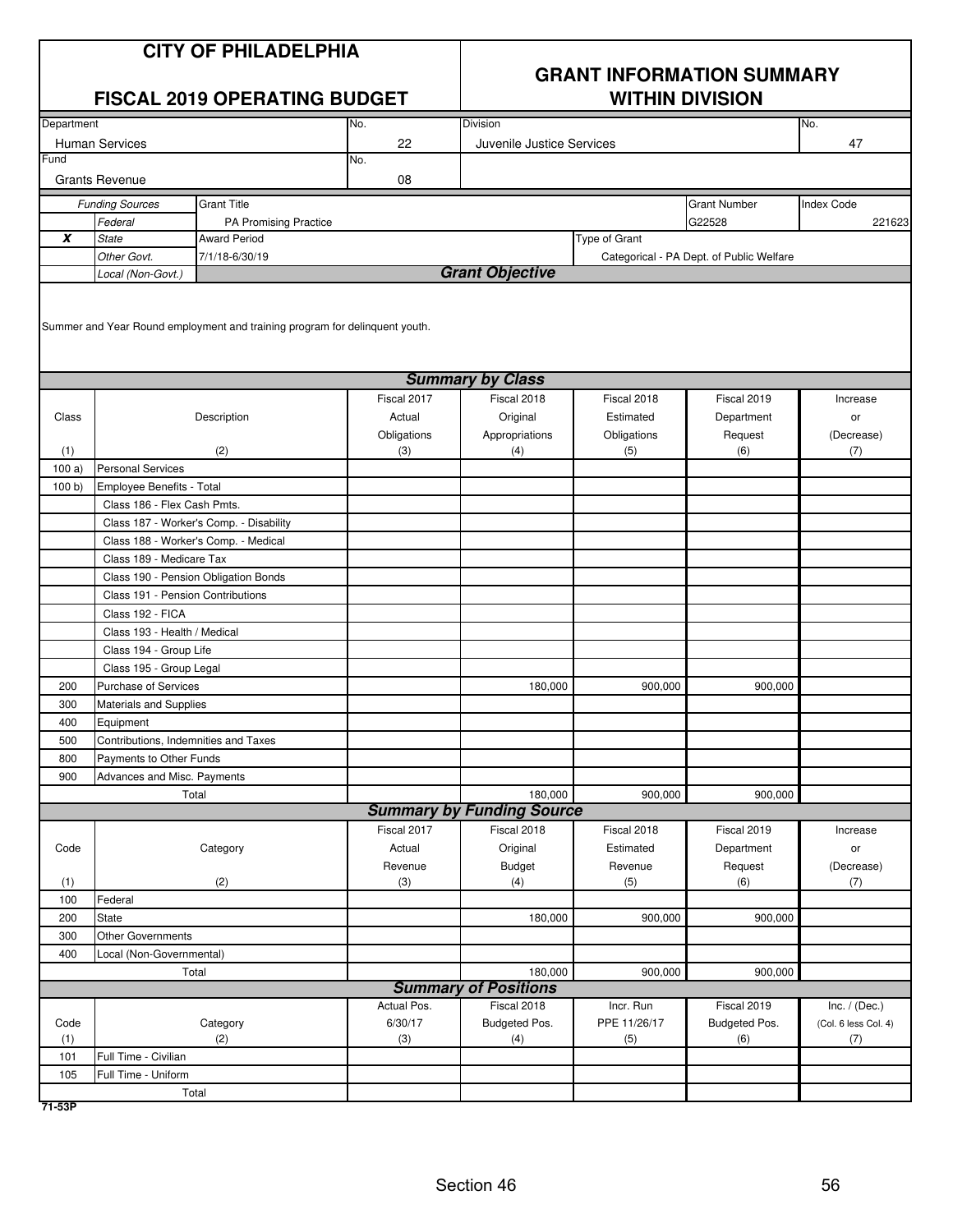|                | <b>CITY OF PHILADELPHIA</b><br><b>FISCAL 2019 OPERATING BUDGET</b> |                                                                   |             | <b>GRANT INFORMATION SUMMARY</b><br><b>WITHIN DIVISION</b> |                              |                     |                      |
|----------------|--------------------------------------------------------------------|-------------------------------------------------------------------|-------------|------------------------------------------------------------|------------------------------|---------------------|----------------------|
| Department     |                                                                    |                                                                   | No.         | Division                                                   |                              |                     | No.                  |
| Fund           | <b>Human Services</b>                                              |                                                                   | 22          | Juvenile Justice Services                                  |                              |                     | 47                   |
|                | <b>Grants Revenue</b>                                              |                                                                   | No.<br>08   |                                                            |                              |                     |                      |
|                | <b>Funding Sources</b>                                             | <b>Grant Title</b>                                                |             |                                                            |                              | <b>Grant Number</b> | <b>Index Code</b>    |
|                | Federal                                                            | Juvenile Detention Alternatives Initiative                        |             |                                                            |                              | G22L35              | 221614               |
|                | <b>State</b>                                                       | <b>Award Period</b>                                               |             |                                                            | Type of Grant                |                     |                      |
|                | Other Govt.                                                        | 7/1/18-6/30/19                                                    |             |                                                            | Gen Welfare- Social Services |                     |                      |
| X              | Local (Non-Govt.)                                                  |                                                                   |             | <b>Grant Objective</b>                                     |                              |                     |                      |
|                |                                                                    | An interagency collaboration to plan and monitor juvenile reforms |             |                                                            |                              |                     |                      |
|                |                                                                    |                                                                   |             | <b>Summary by Class</b>                                    |                              |                     |                      |
|                |                                                                    |                                                                   | Fiscal 2017 | Fiscal 2018                                                | Fiscal 2018                  | Fiscal 2019         | Increase             |
| Class          |                                                                    | Description                                                       | Actual      | Original                                                   | Estimated                    | Department          | or                   |
|                |                                                                    |                                                                   | Obligations | Appropriations                                             | Obligations                  | Request             | (Decrease)           |
| (1)            | <b>Personal Services</b>                                           | (2)                                                               | (3)         | (4)                                                        | (5)                          | (6)                 | (7)                  |
| 100a)<br>100 b | Employee Benefits - Total                                          |                                                                   |             |                                                            |                              |                     |                      |
|                | Class 186 - Flex Cash Pmts.                                        |                                                                   |             |                                                            |                              |                     |                      |
|                |                                                                    | Class 187 - Worker's Comp. - Disability                           |             |                                                            |                              |                     |                      |
|                | Class 188 - Worker's Comp. - Medical                               |                                                                   |             |                                                            |                              |                     |                      |
|                | Class 189 - Medicare Tax                                           |                                                                   |             |                                                            |                              |                     |                      |
|                |                                                                    | Class 190 - Pension Obligation Bonds                              |             |                                                            |                              |                     |                      |
|                | Class 191 - Pension Contributions                                  |                                                                   |             |                                                            |                              |                     |                      |
|                | Class 192 - FICA                                                   |                                                                   |             |                                                            |                              |                     |                      |
|                | Class 193 - Health / Medical                                       |                                                                   |             |                                                            |                              |                     |                      |
|                | Class 194 - Group Life                                             |                                                                   |             |                                                            |                              |                     |                      |
|                | Class 195 - Group Legal                                            |                                                                   |             |                                                            |                              |                     |                      |
| 200            | <b>Purchase of Services</b>                                        |                                                                   | 3,052       |                                                            | 25,000                       | 25,000              |                      |
| 300            | Materials and Supplies                                             |                                                                   |             |                                                            |                              |                     |                      |
| 400            | Equipment                                                          |                                                                   |             |                                                            |                              |                     |                      |
| 500            | Contributions, Indemnities and Taxes                               |                                                                   |             |                                                            |                              |                     |                      |
| 800            | Payments to Other Funds                                            |                                                                   |             |                                                            |                              |                     |                      |
| 900            | Advances and Misc. Payments                                        |                                                                   |             |                                                            |                              |                     |                      |
|                |                                                                    | Total                                                             | 3,052       |                                                            | 25,000                       | 25,000              |                      |
|                |                                                                    |                                                                   |             | <b>Summary by Funding Source</b>                           |                              |                     |                      |
|                |                                                                    |                                                                   | Fiscal 2017 | Fiscal 2018                                                | Fiscal 2018                  | Fiscal 2019         | Increase             |
| Code           |                                                                    | Category                                                          | Actual      | Original                                                   | Estimated                    | Department          | or                   |
|                |                                                                    |                                                                   | Revenue     | <b>Budget</b>                                              | Revenue                      | Request             | (Decrease)           |
| (1)            | Federal                                                            | (2)                                                               | (3)         | (4)                                                        | (5)                          | (6)                 | (7)                  |
| 100<br>200     | State                                                              |                                                                   |             |                                                            |                              |                     |                      |
| 300            | <b>Other Governments</b>                                           |                                                                   |             |                                                            |                              |                     |                      |
| 400            |                                                                    |                                                                   | 3,052       |                                                            | 25,000                       | 25,000              |                      |
|                | Local (Non-Governmental)<br>3,052<br>Total                         |                                                                   |             |                                                            | 25,000                       | 25,000              |                      |
|                |                                                                    |                                                                   |             | <b>Summary of Positions</b>                                |                              |                     |                      |
|                |                                                                    |                                                                   | Actual Pos. | Fiscal 2018                                                | Incr. Run                    | Fiscal 2019         | Inc. $/$ (Dec.)      |
| Code           |                                                                    | Category                                                          | 6/30/17     | Budgeted Pos.                                              | PPE 11/26/17                 | Budgeted Pos.       | (Col. 6 less Col. 4) |
| (1)            |                                                                    | (2)                                                               | (3)         | (4)                                                        | (5)                          | (6)                 | (7)                  |
| 101            | Full Time - Civilian                                               |                                                                   |             |                                                            |                              |                     |                      |
| 105            | Full Time - Uniform                                                |                                                                   |             |                                                            |                              |                     |                      |
|                |                                                                    | Total                                                             |             |                                                            |                              |                     |                      |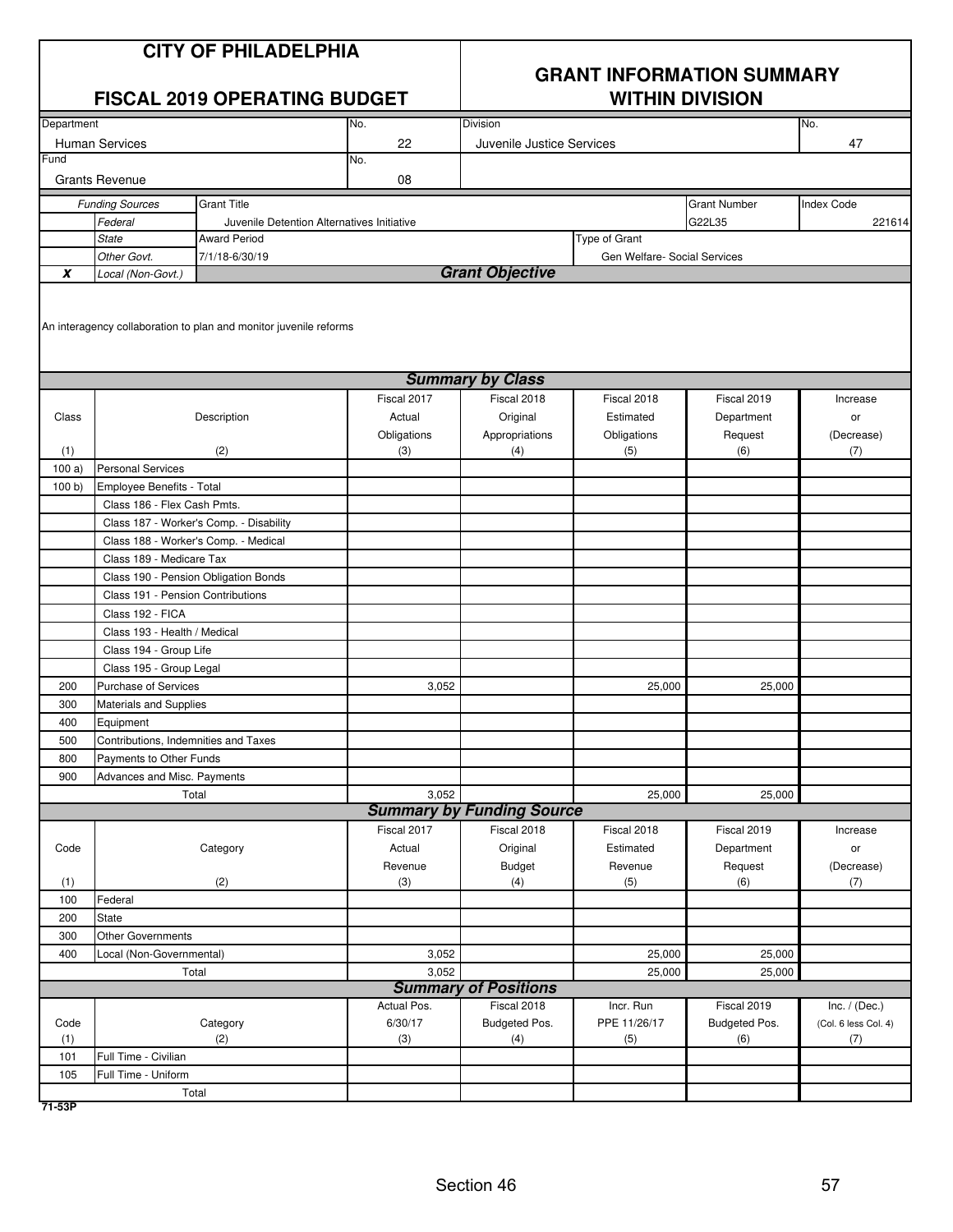### **DIVISION SUMMARY - ALL FUNDS**

|            | <b>FISCAL 2019 OPERATING BUDGET</b>                                                                                                                                                                                                                                                                                                                                                                                                                                                                                                                                                                                                                                                                                                                                                                                                                                                                                                                               |                                               |                                 |              |                 |                 |  |  |  |  |
|------------|-------------------------------------------------------------------------------------------------------------------------------------------------------------------------------------------------------------------------------------------------------------------------------------------------------------------------------------------------------------------------------------------------------------------------------------------------------------------------------------------------------------------------------------------------------------------------------------------------------------------------------------------------------------------------------------------------------------------------------------------------------------------------------------------------------------------------------------------------------------------------------------------------------------------------------------------------------------------|-----------------------------------------------|---------------------------------|--------------|-----------------|-----------------|--|--|--|--|
| Department |                                                                                                                                                                                                                                                                                                                                                                                                                                                                                                                                                                                                                                                                                                                                                                                                                                                                                                                                                                   | No.                                           | Division                        | No.          |                 |                 |  |  |  |  |
|            | <b>Human Services</b>                                                                                                                                                                                                                                                                                                                                                                                                                                                                                                                                                                                                                                                                                                                                                                                                                                                                                                                                             | 22                                            | <b>Child Welfare Operations</b> |              |                 | 49              |  |  |  |  |
|            |                                                                                                                                                                                                                                                                                                                                                                                                                                                                                                                                                                                                                                                                                                                                                                                                                                                                                                                                                                   |                                               | <b>Major Objectives</b>         |              |                 |                 |  |  |  |  |
|            | The Child Welfare Operations (CWO) Division provides child and family-entered services to over 10,000 children and their families each year. These services<br>are strategically designed to ensure the safety, permanency and overall well-being of DHS' clients. CWO is responsible for operating a 24 hour a day/365 days<br>a year hotline, as well as investigating reports of child abuse and neglect. Additionally, through seven community based providers called Community Umbrella<br>Agencies (CUAs), CWO provides a range of in home and placement services to children and families. The services provided by the CUAs are designed to<br>meet the following four goals:<br>1. More children and youth maintained in their own homes and communities;<br>2. More children and youth achieving timely reunification or other permanence;<br>3. A reduction in the use of congregate care; and<br>4. Improved children, youth, and family functioning. |                                               |                                 |              |                 |                 |  |  |  |  |
|            | <b>Summary by Class</b>                                                                                                                                                                                                                                                                                                                                                                                                                                                                                                                                                                                                                                                                                                                                                                                                                                                                                                                                           |                                               |                                 |              |                 |                 |  |  |  |  |
|            |                                                                                                                                                                                                                                                                                                                                                                                                                                                                                                                                                                                                                                                                                                                                                                                                                                                                                                                                                                   | Fiscal 2017                                   | Fiscal 2018                     | Fiscal 2018  | Fiscal 2019     | Increase        |  |  |  |  |
| Class      | Description                                                                                                                                                                                                                                                                                                                                                                                                                                                                                                                                                                                                                                                                                                                                                                                                                                                                                                                                                       | Actual                                        | Original                        | Estimated    | Proposed        | or              |  |  |  |  |
|            |                                                                                                                                                                                                                                                                                                                                                                                                                                                                                                                                                                                                                                                                                                                                                                                                                                                                                                                                                                   | Obligations                                   | Appropriations                  | Obligations  | <b>Budget</b>   | (Decrease)      |  |  |  |  |
| (1)        | (2)                                                                                                                                                                                                                                                                                                                                                                                                                                                                                                                                                                                                                                                                                                                                                                                                                                                                                                                                                               | (3)                                           | (4)                             | (5)          | (6)             | (7)             |  |  |  |  |
| 100        | <b>Employee Compensation</b>                                                                                                                                                                                                                                                                                                                                                                                                                                                                                                                                                                                                                                                                                                                                                                                                                                                                                                                                      |                                               |                                 |              |                 |                 |  |  |  |  |
| a)         | <b>Personal Services</b>                                                                                                                                                                                                                                                                                                                                                                                                                                                                                                                                                                                                                                                                                                                                                                                                                                                                                                                                          | 61,251,530                                    | 61,356,047                      | 60,601,898   | 60,070,680      | (531, 218)      |  |  |  |  |
| b)         | <b>Employee Benefits</b>                                                                                                                                                                                                                                                                                                                                                                                                                                                                                                                                                                                                                                                                                                                                                                                                                                                                                                                                          | 19,714,066                                    | 22,011,275                      | 23,425,815   | 23,140,216      | (285, 599)      |  |  |  |  |
| 200        | <b>Purchase of Services</b>                                                                                                                                                                                                                                                                                                                                                                                                                                                                                                                                                                                                                                                                                                                                                                                                                                                                                                                                       | 369,037,376                                   | 379,969,558                     | 384,196,766  | 397,946,224     | 13,749,458      |  |  |  |  |
| 300        | <b>Materials and Supplies</b>                                                                                                                                                                                                                                                                                                                                                                                                                                                                                                                                                                                                                                                                                                                                                                                                                                                                                                                                     | 472,089                                       | 744,207                         | 744,207      | 744,207         |                 |  |  |  |  |
| 400        | Equipment                                                                                                                                                                                                                                                                                                                                                                                                                                                                                                                                                                                                                                                                                                                                                                                                                                                                                                                                                         | 8,105                                         | 220,872                         | 220,872      | 820,872         | 600,000         |  |  |  |  |
| 500        | Contributions, Indemnities and Taxes                                                                                                                                                                                                                                                                                                                                                                                                                                                                                                                                                                                                                                                                                                                                                                                                                                                                                                                              | 352,657                                       |                                 |              |                 |                 |  |  |  |  |
| 700        | <b>Debt Service</b>                                                                                                                                                                                                                                                                                                                                                                                                                                                                                                                                                                                                                                                                                                                                                                                                                                                                                                                                               |                                               |                                 |              |                 |                 |  |  |  |  |
| 800        | Payments to Other Funds                                                                                                                                                                                                                                                                                                                                                                                                                                                                                                                                                                                                                                                                                                                                                                                                                                                                                                                                           |                                               |                                 |              |                 |                 |  |  |  |  |
| 900        | Advances and Misc. Payments                                                                                                                                                                                                                                                                                                                                                                                                                                                                                                                                                                                                                                                                                                                                                                                                                                                                                                                                       |                                               |                                 |              |                 |                 |  |  |  |  |
|            | Total                                                                                                                                                                                                                                                                                                                                                                                                                                                                                                                                                                                                                                                                                                                                                                                                                                                                                                                                                             | 450,835,823                                   | 464,301,959                     | 469,189,558  | 482,722,199     | 13,532,641      |  |  |  |  |
|            |                                                                                                                                                                                                                                                                                                                                                                                                                                                                                                                                                                                                                                                                                                                                                                                                                                                                                                                                                                   |                                               | <b>Summary by Fund</b>          |              |                 |                 |  |  |  |  |
|            |                                                                                                                                                                                                                                                                                                                                                                                                                                                                                                                                                                                                                                                                                                                                                                                                                                                                                                                                                                   | Fiscal 2017                                   | Fiscal 2018                     | Fiscal 2018  | Fiscal 2019     | Increase        |  |  |  |  |
| Fund       | Fund                                                                                                                                                                                                                                                                                                                                                                                                                                                                                                                                                                                                                                                                                                                                                                                                                                                                                                                                                              | Actual                                        | Original                        | Estimated    | Proposed        | or              |  |  |  |  |
| No.        |                                                                                                                                                                                                                                                                                                                                                                                                                                                                                                                                                                                                                                                                                                                                                                                                                                                                                                                                                                   | Obligations                                   | Appropriations                  | Obligations  | <b>Budget</b>   | (Decrease)      |  |  |  |  |
| (1)        | (2)                                                                                                                                                                                                                                                                                                                                                                                                                                                                                                                                                                                                                                                                                                                                                                                                                                                                                                                                                               | (3)                                           | (4)                             | (5)          | (6)             | (7)             |  |  |  |  |
| 01/08      | General/Grants Revenue                                                                                                                                                                                                                                                                                                                                                                                                                                                                                                                                                                                                                                                                                                                                                                                                                                                                                                                                            | 440,806,595                                   | 405,921,224                     | 407,149,712  | 423,399,964     | 16,250,252      |  |  |  |  |
| 08         | <b>Grants Revenue</b>                                                                                                                                                                                                                                                                                                                                                                                                                                                                                                                                                                                                                                                                                                                                                                                                                                                                                                                                             | 10,029,228                                    | 58,380,735                      | 62,039,846   | 59,322,235      | (2,717,611)     |  |  |  |  |
|            |                                                                                                                                                                                                                                                                                                                                                                                                                                                                                                                                                                                                                                                                                                                                                                                                                                                                                                                                                                   |                                               |                                 |              |                 |                 |  |  |  |  |
|            |                                                                                                                                                                                                                                                                                                                                                                                                                                                                                                                                                                                                                                                                                                                                                                                                                                                                                                                                                                   |                                               |                                 |              |                 |                 |  |  |  |  |
|            |                                                                                                                                                                                                                                                                                                                                                                                                                                                                                                                                                                                                                                                                                                                                                                                                                                                                                                                                                                   |                                               |                                 |              |                 |                 |  |  |  |  |
|            |                                                                                                                                                                                                                                                                                                                                                                                                                                                                                                                                                                                                                                                                                                                                                                                                                                                                                                                                                                   |                                               |                                 |              |                 |                 |  |  |  |  |
|            | Total                                                                                                                                                                                                                                                                                                                                                                                                                                                                                                                                                                                                                                                                                                                                                                                                                                                                                                                                                             | 450,835,823                                   | 464,301,959                     | 469,189,558  | 482,722,199     | 13,532,641      |  |  |  |  |
|            |                                                                                                                                                                                                                                                                                                                                                                                                                                                                                                                                                                                                                                                                                                                                                                                                                                                                                                                                                                   | <b>Summary of Full Time Positions by Fund</b> |                                 |              |                 |                 |  |  |  |  |
| Fund       |                                                                                                                                                                                                                                                                                                                                                                                                                                                                                                                                                                                                                                                                                                                                                                                                                                                                                                                                                                   | Actual                                        | Fiscal 2018                     | Increment    | Fiscal 2019     | Inc.            |  |  |  |  |
| No.        | Fund                                                                                                                                                                                                                                                                                                                                                                                                                                                                                                                                                                                                                                                                                                                                                                                                                                                                                                                                                              | Positions                                     | <b>Budgeted</b>                 | Run          | <b>Budgeted</b> | (Dec.)          |  |  |  |  |
|            |                                                                                                                                                                                                                                                                                                                                                                                                                                                                                                                                                                                                                                                                                                                                                                                                                                                                                                                                                                   | 6/30/17                                       | Positions                       | PPE 11/26/17 | Positions       | (Col. 6 less 4) |  |  |  |  |
| (1)        | (2)                                                                                                                                                                                                                                                                                                                                                                                                                                                                                                                                                                                                                                                                                                                                                                                                                                                                                                                                                               | (3)                                           | (4)                             | (5)          | (6)             | (7)             |  |  |  |  |
| 01/08      | General/Grants Revenue                                                                                                                                                                                                                                                                                                                                                                                                                                                                                                                                                                                                                                                                                                                                                                                                                                                                                                                                            | 810                                           | 916                             | 793          | 901             | (15)            |  |  |  |  |
| 08         | <b>Grants Revenue</b>                                                                                                                                                                                                                                                                                                                                                                                                                                                                                                                                                                                                                                                                                                                                                                                                                                                                                                                                             | 30                                            | 43                              | 25           | 43              |                 |  |  |  |  |
|            |                                                                                                                                                                                                                                                                                                                                                                                                                                                                                                                                                                                                                                                                                                                                                                                                                                                                                                                                                                   |                                               |                                 |              |                 |                 |  |  |  |  |
|            |                                                                                                                                                                                                                                                                                                                                                                                                                                                                                                                                                                                                                                                                                                                                                                                                                                                                                                                                                                   |                                               |                                 |              |                 |                 |  |  |  |  |
|            |                                                                                                                                                                                                                                                                                                                                                                                                                                                                                                                                                                                                                                                                                                                                                                                                                                                                                                                                                                   |                                               |                                 |              |                 |                 |  |  |  |  |
|            |                                                                                                                                                                                                                                                                                                                                                                                                                                                                                                                                                                                                                                                                                                                                                                                                                                                                                                                                                                   |                                               |                                 |              |                 |                 |  |  |  |  |
|            | <b>Total Full Time</b>                                                                                                                                                                                                                                                                                                                                                                                                                                                                                                                                                                                                                                                                                                                                                                                                                                                                                                                                            | 840                                           | 959                             | 818          | 944             | (15)            |  |  |  |  |

**71-53E**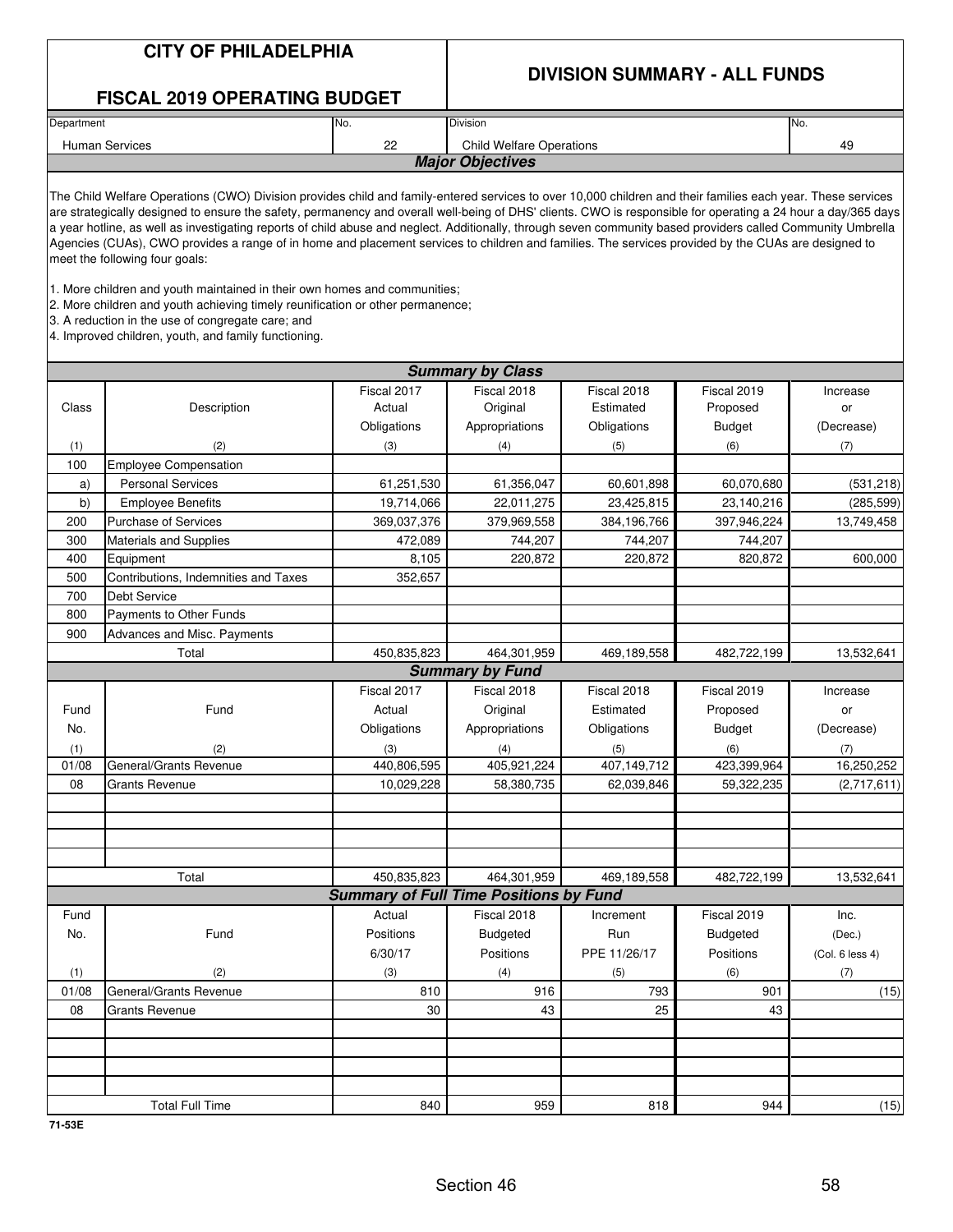|                                                                                  | <b>CITY OF PHILADELPHIA</b><br><b>FISCAL 2019 OPERATING BUDGET</b>                                                                                                                                                                                                                                                                                                                                                                                                                                                                                                                                                                                                                                                                                                                                                                                                                                                                                              |                                                                                                                       | <b>DIVISION SUMMARY</b>                                                                                           |                                                                                                                 |                                                                                                                  |                                                                                          |  |  |
|----------------------------------------------------------------------------------|-----------------------------------------------------------------------------------------------------------------------------------------------------------------------------------------------------------------------------------------------------------------------------------------------------------------------------------------------------------------------------------------------------------------------------------------------------------------------------------------------------------------------------------------------------------------------------------------------------------------------------------------------------------------------------------------------------------------------------------------------------------------------------------------------------------------------------------------------------------------------------------------------------------------------------------------------------------------|-----------------------------------------------------------------------------------------------------------------------|-------------------------------------------------------------------------------------------------------------------|-----------------------------------------------------------------------------------------------------------------|------------------------------------------------------------------------------------------------------------------|------------------------------------------------------------------------------------------|--|--|
| Department                                                                       |                                                                                                                                                                                                                                                                                                                                                                                                                                                                                                                                                                                                                                                                                                                                                                                                                                                                                                                                                                 | No.                                                                                                                   | <b>Division</b>                                                                                                   |                                                                                                                 |                                                                                                                  | No.                                                                                      |  |  |
|                                                                                  | <b>Human Services</b>                                                                                                                                                                                                                                                                                                                                                                                                                                                                                                                                                                                                                                                                                                                                                                                                                                                                                                                                           | 22                                                                                                                    | <b>Child Welfare Operations</b>                                                                                   |                                                                                                                 |                                                                                                                  | 49                                                                                       |  |  |
| Fund                                                                             |                                                                                                                                                                                                                                                                                                                                                                                                                                                                                                                                                                                                                                                                                                                                                                                                                                                                                                                                                                 | No.                                                                                                                   |                                                                                                                   |                                                                                                                 |                                                                                                                  |                                                                                          |  |  |
|                                                                                  | General/Grants Revenue                                                                                                                                                                                                                                                                                                                                                                                                                                                                                                                                                                                                                                                                                                                                                                                                                                                                                                                                          | 01/08                                                                                                                 |                                                                                                                   |                                                                                                                 |                                                                                                                  |                                                                                          |  |  |
|                                                                                  |                                                                                                                                                                                                                                                                                                                                                                                                                                                                                                                                                                                                                                                                                                                                                                                                                                                                                                                                                                 |                                                                                                                       | <b>Major Objectives</b>                                                                                           |                                                                                                                 |                                                                                                                  |                                                                                          |  |  |
|                                                                                  | The Child Welfare Operations (CWO) Division provides child and family-centered services to over 10,000 children and their families each year. These services are strategically<br>designed to ensure the safety, permanency and overall well-being of DHS' clients. CWO is responsible for operating a 24 hour a day/365 days a year hotline, as well as investigating<br>reports of child abuse and neglect. Additionally, through seven community based providers called Community Umbrella Agencies (CUAs), CWO provides a range of in home and<br>placement services to children and families. The services provided by the CUAs are designed to meet the following four goals:<br>1. More children and youth maintained in their own homes and communities;<br>2. More children and youth achieving timely reunification or other permanence;<br>3. A reduction in the use of congregate care; and<br>4. Improved children, youth, and family functioning. |                                                                                                                       |                                                                                                                   |                                                                                                                 |                                                                                                                  |                                                                                          |  |  |
|                                                                                  | <b>Summary by Class</b>                                                                                                                                                                                                                                                                                                                                                                                                                                                                                                                                                                                                                                                                                                                                                                                                                                                                                                                                         |                                                                                                                       |                                                                                                                   |                                                                                                                 |                                                                                                                  |                                                                                          |  |  |
| Class<br>(1)<br>100<br>a)<br>b)<br>200<br>300<br>400<br>500<br>700<br>800<br>900 | Description<br>(2)<br><b>Employee Compensation</b><br><b>Personal Services</b><br><b>Employee Benefits</b><br><b>Purchase of Services</b><br><b>Materials and Supplies</b><br>Equipment<br>Contributions, Indemnities and Taxes<br>Debt Service<br>Payments to Other Funds<br>Advances and Misc. Payments                                                                                                                                                                                                                                                                                                                                                                                                                                                                                                                                                                                                                                                       | Fiscal 2017<br>Actual<br>Obligations<br>(3)<br>57,486,398<br>19,256,821<br>363,230,525<br>472,089<br>8,105<br>352,657 | Fiscal 2018<br>Original<br>Appropriations<br>(4)<br>57,741,573<br>21,656,304<br>325,558,268<br>744,207<br>220,872 | Fiscal 2018<br>Estimated<br>Obligations<br>(5)<br>56,922,563<br>22,769,026<br>326,493,044<br>744,207<br>220,872 | Fiscal 2019<br>Proposed<br><b>Budget</b><br>(6)<br>56,391,345<br>22,483,427<br>342,960,113<br>744,207<br>820,872 | Increase<br>or<br>(Decrease)<br>(7)<br>(531, 218)<br>(285, 599)<br>16,467,069<br>600,000 |  |  |
|                                                                                  | Total                                                                                                                                                                                                                                                                                                                                                                                                                                                                                                                                                                                                                                                                                                                                                                                                                                                                                                                                                           | 440,806,595                                                                                                           | 405,921,224                                                                                                       | 407,149,712                                                                                                     | 423,399,964                                                                                                      | 16,250,252                                                                               |  |  |
|                                                                                  |                                                                                                                                                                                                                                                                                                                                                                                                                                                                                                                                                                                                                                                                                                                                                                                                                                                                                                                                                                 |                                                                                                                       | <b>Summary of Positions</b>                                                                                       |                                                                                                                 |                                                                                                                  |                                                                                          |  |  |
| Code<br>(1)<br>101                                                               | Category<br>(2)<br>Full Time - Civilian                                                                                                                                                                                                                                                                                                                                                                                                                                                                                                                                                                                                                                                                                                                                                                                                                                                                                                                         | Actual<br>Positions<br>6/30/17<br>(3)<br>810                                                                          | Fiscal 2018<br><b>Budgeted</b><br>Positions<br>(4)<br>916                                                         | Increment<br>Run<br>PPE 11/26/17<br>(5)<br>793                                                                  | Fiscal 2019<br>Budgeted<br>Positions<br>(6)<br>901                                                               | Increase<br>(Decrease)<br>Col. 6 less Col. 4<br>(7)<br>(15)                              |  |  |
| 105                                                                              | Full Time - Uniform                                                                                                                                                                                                                                                                                                                                                                                                                                                                                                                                                                                                                                                                                                                                                                                                                                                                                                                                             |                                                                                                                       |                                                                                                                   |                                                                                                                 |                                                                                                                  |                                                                                          |  |  |
| 71-53F                                                                           | Total                                                                                                                                                                                                                                                                                                                                                                                                                                                                                                                                                                                                                                                                                                                                                                                                                                                                                                                                                           | 810                                                                                                                   | 916                                                                                                               | 793                                                                                                             | 901                                                                                                              | (15)                                                                                     |  |  |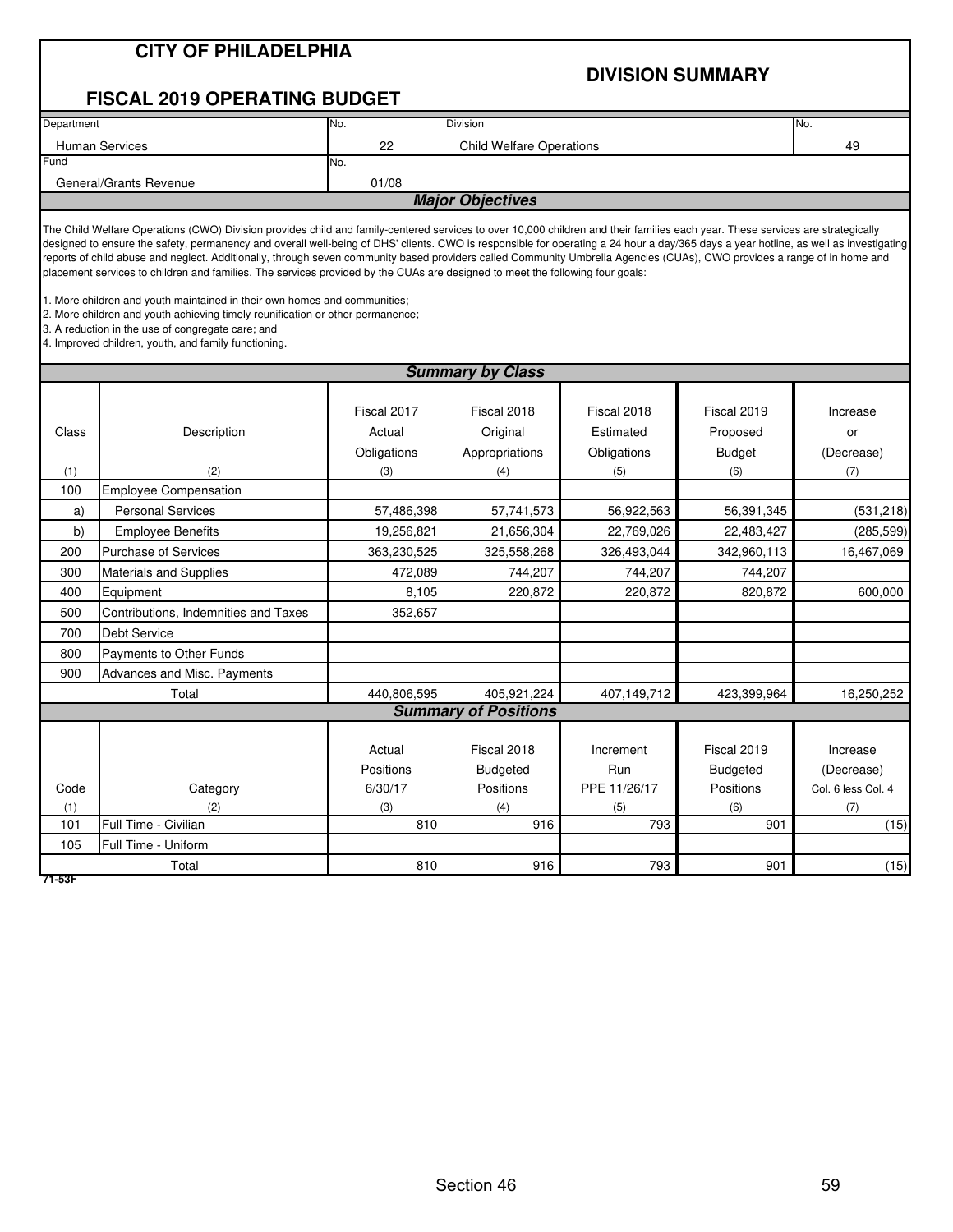|            |                       | <b>CITY OF PHILADELPHIA</b>                              |                  | <b>SCHEDULE 100</b> |                          |                                 |                    |           |                   |  |
|------------|-----------------------|----------------------------------------------------------|------------------|---------------------|--------------------------|---------------------------------|--------------------|-----------|-------------------|--|
|            |                       |                                                          |                  |                     | <b>LIST OF POSITIONS</b> |                                 |                    |           |                   |  |
|            |                       | <b>FISCAL 2019 OPERATING BUDGET</b>                      |                  |                     |                          |                                 | <b>BY DIVISION</b> |           |                   |  |
| Department |                       |                                                          |                  | No.                 | Division                 |                                 |                    |           | No.               |  |
|            | <b>Human Services</b> |                                                          |                  | 22                  |                          | <b>Child Welfare Operations</b> |                    |           | 49                |  |
| Fund       |                       | General/Grants Revenue                                   |                  | No.<br>01/08        |                          |                                 |                    |           |                   |  |
|            |                       |                                                          |                  | Fiscal              | Fiscal                   |                                 | Fiscal             |           | Increase          |  |
|            |                       |                                                          | Salary           | 2017                | 2018                     | Increment                       | 2019               | Annual    | (Decrease)        |  |
| Line       | Class                 | Title                                                    | Range            | Actual Pos.         | <b>Budgeted</b>          | Run - PPE                       | <b>Budgeted</b>    | Salary    | (Col. 8)          |  |
| No.        | Code                  |                                                          | (in dollars)     | 6/30/17             | Positions                | 11/26/17                        | Positions          | 7/1/18    | less Col. 6)      |  |
| (1)        | (2)                   | (3)                                                      | (4)              | (5)                 | (6)                      | (7)                             | (8)                | (9)       | (10)              |  |
|            |                       | Legal                                                    |                  |                     |                          |                                 |                    |           |                   |  |
| 1          |                       | A451 Assistant City Solicitor                            | 49,454 - 68,185  | 15                  | 29                       | 20                              | 26                 | 1,389,386 | (3)               |  |
| 2          |                       | C093 Chair, Social Services Law Group                    | 135,000          |                     |                          |                                 |                    | 135,000   |                   |  |
| 3          |                       | C130 Chief Deputy City Solicitor                         | 93,328 - 129,013 |                     |                          | 2                               | 3                  | 322,577   | 2                 |  |
| 4          |                       | 1A11 Clerk Typist I                                      | 30,042 - 32,081  | 1                   |                          | 1                               |                    | 30,716    |                   |  |
| 5          |                       | 1A12 Clerk Typist II                                     | 32,688 - 35,342  | 3                   | 4                        | 2                               | 2                  | 71,309    | $\left( 2\right)$ |  |
| 6          |                       | 1D41 Data Services Support Clerk                         | 35,281 - 38,348  |                     |                          | 1                               | 2                  | 73,629    | $\overline{c}$    |  |
| 7          |                       | D210 Deputy City Solicitor                               | 58,193 - 85,093  | 18                  | 19                       | 18                              | 18                 | 1,275,163 | (1)               |  |
| 8          | D580                  | Divisional Deputy City Solicitor                         | 76,859 - 111,445 | 6                   | $\overline{7}$           | 5                               | $\overline{7}$     | 613,320   |                   |  |
| 9          | L <sub>153</sub>      | Legal Assistant                                          | 26,352 - 39,527  | 9                   | 13                       | 11                              | 12                 | 435,642   | (1)               |  |
| 10         | L <sub>155</sub>      | <b>Legal Assistant Supervisor</b>                        | 39,527 - 51,056  | 5                   | 5                        | 5                               | 6                  | 294,159   |                   |  |
| 11         | S201                  | Senior Attorney                                          | 84,276 - 104,138 | $\overline{c}$      | 3                        | 2                               | 5                  | 441,242   | $\overline{c}$    |  |
| 12         |                       | S217 Senior Legal Assistant                              | 48,759 - 50,565  | $\overline{c}$      | $\overline{c}$           | $\overline{c}$                  | 2                  | 99,324    |                   |  |
| 13         |                       | 1A42 Word Processing Specialist II                       | 35,281 - 38,348  |                     |                          |                                 |                    | 35,281    |                   |  |
|            |                       | Subtotal - Legal                                         |                  | 62                  | 86                       | 70                              | 86                 | 5,216,748 |                   |  |
|            |                       |                                                          |                  |                     |                          |                                 |                    |           |                   |  |
|            |                       | <b>Deputy Commissioner's Office</b>                      |                  |                     |                          |                                 |                    |           |                   |  |
| 14         |                       | A398 Assist. Managing Director - Chief of Staff          | 73,000           |                     | 1                        |                                 |                    | 73,000    |                   |  |
| 15         |                       | D250 Deputy Commissioner                                 | 128,000          | -1                  | -1                       | 1                               |                    | 128,000   |                   |  |
| 16         |                       | 1A20 Executive Secretary                                 | 33,131 - 42,595  | 1                   | -1                       | 1                               |                    | 43,620    |                   |  |
|            |                       | Subtotal - Deputy Commissioner's Office                  |                  | 3                   | 3                        | 3                               | 3                  | 244,620   |                   |  |
|            |                       | <b>Operations Director's Office</b>                      |                  |                     |                          |                                 |                    |           |                   |  |
| 17         |                       | C169 Children and Youth Services Operations Director     | 108,639          | $\overline{c}$      | $\overline{c}$           | 2                               | 2                  | 217,278   |                   |  |
| 18         |                       | A398 Assist. Managing Director - IOC Operations Director | 108,639          |                     |                          | 1                               |                    | 108,639   |                   |  |
| 19         |                       | 5A80 Social Services Program Analyst                     | 48,116 - 61,866  |                     |                          |                                 |                    | 63,491    |                   |  |
| 20         |                       | 1A42 Word Processing Specialist II                       | 35,281 - 38,348  | $\mathbf{1}$        | $\mathbf{1}$             | $\mathbf{1}$                    |                    | 39,973    |                   |  |
|            |                       | <b>Subtotal - Operations Director's Office</b>           |                  | 5                   | 5                        | 5                               | 5                  | 429,381   |                   |  |
|            |                       |                                                          |                  |                     |                          |                                 |                    |           |                   |  |
|            |                       | <b>Case Transition Unit</b>                              |                  |                     |                          |                                 |                    |           |                   |  |
| 21         |                       | 5A81 Social Services Program Supervisor                  | 58,456 - 75,151  |                     | -1                       |                                 |                    |           | (1)               |  |
| 22         |                       | 5A07 Social Work Services Manager II                     | 46,079 - 59,245  | 6                   | 6                        |                                 |                    |           | (6)               |  |
| 23         |                       | 5A08 Social Work Supervisor                              | 54,941 - 70,622  | $\mathbf{1}$        | $\overline{\mathbf{c}}$  |                                 |                    |           | (2)               |  |
|            |                       | <b>Subtotal - Case Transition Unit</b>                   |                  | $\overline{7}$      | 9                        |                                 |                    |           | (9)               |  |
|            |                       |                                                          |                  |                     |                          |                                 |                    |           |                   |  |
|            |                       | <b>Congregate Care</b>                                   |                  |                     |                          |                                 |                    |           |                   |  |
| 24         | 5A07                  | Social Work Services Manager II                          | 46,079 - 59,245  |                     | 3                        |                                 |                    |           | (3)               |  |
| 25         |                       | 5A08 Social Work Supervisor                              | 54,941 - 70,622  |                     | -1                       |                                 |                    |           | (1)               |  |
|            |                       | Subtotal - Congregate Care                               |                  |                     | 4                        |                                 |                    |           | (4)               |  |
|            |                       |                                                          |                  |                     |                          |                                 |                    |           |                   |  |
|            |                       |                                                          |                  |                     |                          |                                 |                    |           |                   |  |
|            |                       |                                                          |                  |                     |                          |                                 |                    |           |                   |  |
|            |                       |                                                          |                  |                     |                          |                                 |                    |           |                   |  |
|            |                       |                                                          |                  |                     |                          |                                 |                    |           |                   |  |
|            |                       |                                                          |                  |                     |                          |                                 |                    |           |                   |  |
|            |                       |                                                          |                  |                     |                          |                                 |                    |           |                   |  |
| $71 - 531$ |                       |                                                          |                  |                     |                          |                                 |                    |           |                   |  |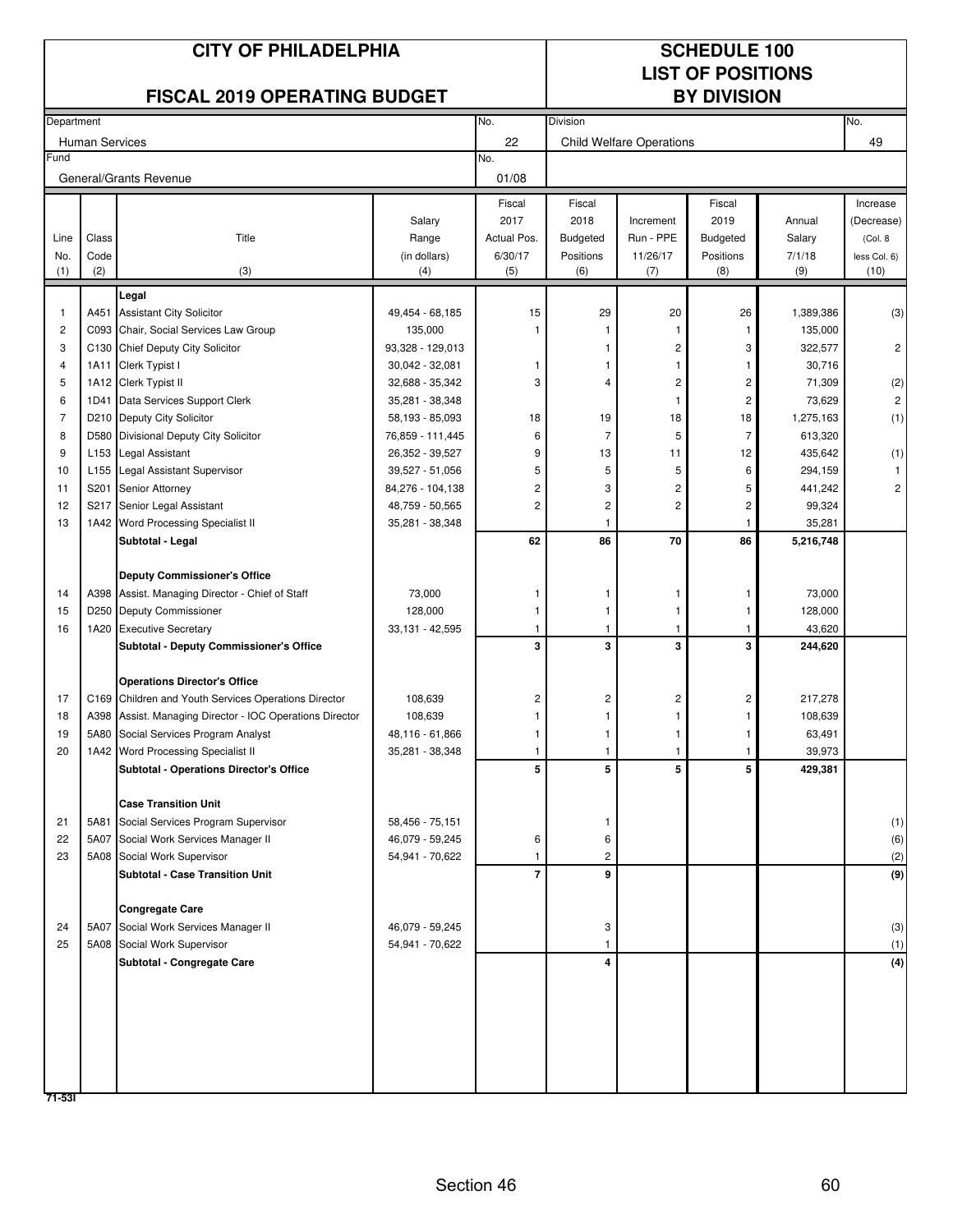|            |                       | <b>CITY OF PHILADELPHIA</b>                                                 |                                    | <b>SCHEDULE 100</b><br><b>LIST OF POSITIONS</b><br><b>BY DIVISION</b> |                 |                                 |                         |                  |              |
|------------|-----------------------|-----------------------------------------------------------------------------|------------------------------------|-----------------------------------------------------------------------|-----------------|---------------------------------|-------------------------|------------------|--------------|
|            |                       | <b>FISCAL 2019 OPERATING BUDGET</b>                                         |                                    |                                                                       |                 |                                 |                         |                  |              |
| Department |                       |                                                                             |                                    | No.                                                                   | Division        |                                 |                         |                  | No.          |
| Fund       | <b>Human Services</b> |                                                                             |                                    | 22<br>No.                                                             |                 | <b>Child Welfare Operations</b> |                         |                  | 49           |
|            |                       | General/Grants Revenue                                                      |                                    | 01/08                                                                 |                 |                                 |                         |                  |              |
|            |                       |                                                                             |                                    | Fiscal                                                                | Fiscal          |                                 | Fiscal                  |                  | Increase     |
|            |                       |                                                                             | Salary                             | 2017                                                                  | 2018            | Increment                       | 2019                    | Annual           | (Decrease)   |
| Line       | Class                 | Title                                                                       | Range                              | Actual Pos.                                                           | <b>Budgeted</b> | Run - PPE                       | <b>Budgeted</b>         | Salary           | (Col. 8)     |
| No.        | Code                  |                                                                             | (in dollars)                       | 6/30/17                                                               | Positions       | 11/26/17                        | Positions               | 7/1/18           | less Col. 6) |
| (1)        | (2)                   | (3)                                                                         | (4)                                | (5)                                                                   | (6)             | (7)                             | (8)                     | (9)              | (10)         |
|            |                       | <b>Operations Support Center</b>                                            |                                    |                                                                       |                 |                                 |                         |                  |              |
| 26         |                       | 2L08 Administrative Services Supervisor                                     | 38,708 - 49,761                    |                                                                       |                 |                                 |                         | 51,186           |              |
| 27         |                       | 1A21 Clerical Supervisor I                                                  | 36,332 - 39,539                    |                                                                       |                 |                                 | 1                       | 40,564           |              |
| 28         | 1A22                  | Clerical Supervisor II                                                      | 40,708 - 44,533                    | 2                                                                     | 3               | 3                               | 3                       | 137,274          |              |
| 29         |                       | 1A02 Clerk I                                                                | 30,042 - 32,081                    |                                                                       |                 |                                 |                         |                  |              |
| 30         |                       | 1A03 Clerk II                                                               | 32,688 - 35,342                    |                                                                       | 1               | 1                               | -1                      | 31,890           |              |
| 31         |                       | 1A04 Clerk III                                                              | 38,634 - 42,156                    | 2                                                                     |                 | $\overline{c}$                  | $\overline{\mathbf{c}}$ | 84,228           | 1            |
| 32         | 1A11                  | Clerk Typist I                                                              | 30,042 - 32,081                    | 2                                                                     |                 | 2                               | 3                       | 91,474           | 3            |
| 33         |                       | 1A12 Clerk Typist II                                                        | 32,688 - 35,342                    | 3                                                                     | 7               | 3                               | 3                       | 108,901          | (4)          |
| 34         |                       | 1D41 Data Services Support Clerk                                            | 35,281 - 38,348                    | 5                                                                     | 4               | 6                               | $\overline{7}$          | 265,001          | 3            |
| 35         |                       | 1A42 Word Processing Specialist II                                          | 35,281 - 38,348                    | 3                                                                     | 7               | 3                               | 3                       | 118,519          | (4)          |
|            |                       | <b>Subtotal - Operations Support Center</b>                                 |                                    | 20                                                                    | 25              | 22                              | 24                      | 929,037          | (1)          |
|            |                       | <b>Policy and Planning</b>                                                  |                                    |                                                                       |                 |                                 |                         |                  |              |
| 36         |                       | 2L10 Administrative Assistant                                               | 37,764 - 48,548                    | -1                                                                    | 1               |                                 | 1                       | 50,173           |              |
| 37         | 2L20                  | <b>Administrative Officer</b>                                               | 49,321 - 63,412                    |                                                                       |                 |                                 |                         | 65,037           |              |
| 38         |                       | D488 Director of Policy & Planning                                          | $90,000 - 115,000$                 |                                                                       |                 |                                 |                         | 110,000          |              |
| 39         |                       | 5A09 Human Services Program Administrator                                   | 67,091 - 86,256                    | -1                                                                    |                 |                                 |                         | 67,091           |              |
| 40         |                       | 5A80 Social Services Program Analyst                                        | 48,116 - 61,866                    | 3                                                                     | 4               | 2                               | 4                       | 211,139          |              |
| 41         |                       | 5A81 Social Services Program Supervisor                                     | 58,456 - 75,151                    | $\overline{\mathbf{c}}$                                               | 2               | $\overline{c}$                  | $\overline{2}$          | 153,152          |              |
|            |                       | <b>Subtotal - Policy and Planning</b>                                       |                                    | 9                                                                     | 10              | $\overline{7}$                  | 10                      | 656,592          |              |
|            |                       | <b>FAMILY WELL-BEING</b>                                                    |                                    |                                                                       |                 |                                 |                         |                  |              |
|            |                       | Administration                                                              |                                    |                                                                       |                 |                                 |                         |                  |              |
| 42         |                       | 1A02 Clerk I                                                                | 30,042 - 32,081                    | 2                                                                     | 2               |                                 |                         | 30,042           | (1)          |
| 43         |                       | 1D41 Data Services Support Clerk                                            | 35,281 - 38,348                    | 1                                                                     | 1               | 1                               | 1                       | 39,373           |              |
| 44         |                       | 5A09 Human Services Program Administrator                                   | 67,091 - 86,256                    |                                                                       |                 |                                 |                         | 87,281           |              |
| 45         |                       | 5A53 Human Services Staff Services Director                                 | 91,151 - 102,541                   |                                                                       |                 | 1                               | 1                       | 103,966          |              |
| 46         |                       | 1A18 Secretary                                                              | 35,281 - 38,348                    | 2                                                                     |                 | 2                               | $\overline{c}$          | 78,546           | $\mathbf{1}$ |
| 47         |                       | 1A42 Word Processing Specialist II                                          | 35,281 - 38,348                    |                                                                       |                 |                                 |                         |                  | (1)          |
|            |                       | <b>Health Management Unit</b>                                               |                                    |                                                                       |                 |                                 |                         |                  |              |
| 48         |                       | 1A11 Clerk Typist I                                                         | 30,042 - 32,081                    | 1                                                                     |                 |                                 | 1                       | 30,716           | $\mathbf{1}$ |
| 49         |                       | 1A12 Clerk Typist II                                                        | 32,688 - 35,342                    |                                                                       | 1               |                                 |                         | 33,531           |              |
| 50         |                       | 5A07 Social Work Services Manager II                                        | 46,079 - 59,245                    | 8                                                                     | 8               | 8                               | 8                       | 449,910          |              |
| 51         |                       | 5A08 Social Work Supervisor                                                 | 54,941 - 70,622                    |                                                                       | 1               |                                 |                         | 72,047           |              |
|            |                       | <b>Psychology Unit</b>                                                      |                                    |                                                                       |                 |                                 |                         |                  |              |
| 52         |                       | 4A12 Psychologist II                                                        | 57,030 - 73,317                    | $\overline{\mathbf{c}}$                                               | 3               | 2                               | 3                       | 196,738          |              |
|            |                       | <b>Central Referral Unit</b>                                                |                                    |                                                                       |                 |                                 |                         |                  |              |
| 53<br>54   |                       | 5A62 Health Services Social Worker II                                       | 54,941 - 70,622                    | $\overline{c}$                                                        | -1              |                                 |                         | 54,941<br>48,116 |              |
| 55         |                       | 5A80 Social Services Program Analyst<br>5A06 Social Work Services Manager I | 48,116 - 61,866<br>36,486 - 46,907 |                                                                       | -1              |                                 | 1                       | 36,486           |              |
| 56         |                       | 5A07 Social Work Services Manager II                                        | 46,079 - 59,245                    | 20                                                                    | 25              | 20                              | 34                      | 2,014,330        | 9            |
| 57         |                       | 5A08 Social Work Supervisor                                                 | 54,941 - 70,622                    | 6                                                                     | 7               | 6                               | 7                       | 485,823          |              |
|            |                       | Subtotal - Family Well-Being                                                |                                    | 48                                                                    | 54              | 44                              | 64                      | 3,761,846        | 10           |
|            |                       |                                                                             |                                    |                                                                       |                 |                                 |                         |                  |              |
|            |                       |                                                                             |                                    |                                                                       |                 |                                 |                         |                  |              |
| $71 - 53$  |                       |                                                                             |                                    |                                                                       |                 |                                 |                         |                  |              |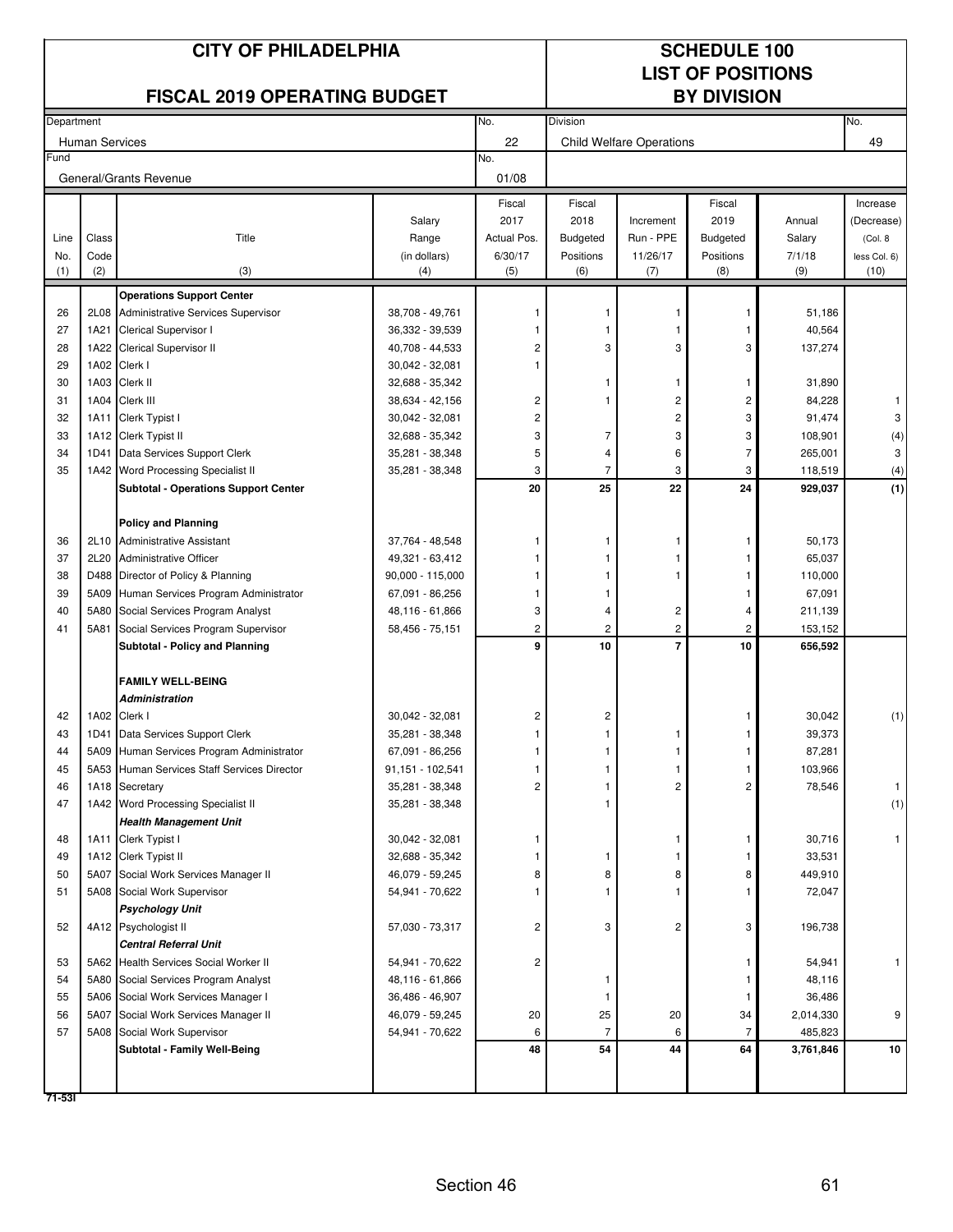|            |                       |                                                |                                    | <b>SCHEDULE 100</b> |                          |                                 |                    |                   |              |
|------------|-----------------------|------------------------------------------------|------------------------------------|---------------------|--------------------------|---------------------------------|--------------------|-------------------|--------------|
|            |                       |                                                |                                    |                     | <b>LIST OF POSITIONS</b> |                                 |                    |                   |              |
|            |                       | <b>FISCAL 2019 OPERATING BUDGET</b>            |                                    |                     |                          |                                 | <b>BY DIVISION</b> |                   |              |
| Department |                       |                                                |                                    | No.                 | Division                 |                                 |                    |                   | No.          |
| Fund       | <b>Human Services</b> |                                                |                                    | 22                  |                          | <b>Child Welfare Operations</b> |                    |                   | 49           |
|            |                       | General/Grants Revenue                         |                                    | No.<br>01/08        |                          |                                 |                    |                   |              |
|            |                       |                                                |                                    | Fiscal              | Fiscal                   |                                 | Fiscal             |                   | Increase     |
|            |                       |                                                | Salary                             | 2017                | 2018                     | Increment                       | 2019               | Annual            | (Decrease)   |
| Line       | Class                 | Title                                          | Range                              | Actual Pos.         | Budgeted                 | Run - PPE                       | <b>Budgeted</b>    | Salary            | (Col. 8)     |
| No.        | Code                  |                                                | (in dollars)                       | 6/30/17             | Positions                | 11/26/17                        | Positions          | 7/1/18            | less Col. 6) |
| (1)        | (2)                   | (3)                                            | (4)                                | (5)                 | (6)                      | (7)                             | (8)                | (9)               | (10)         |
|            |                       | <b>Information Assessment and Referral</b>     |                                    |                     |                          |                                 |                    |                   |              |
| 58         | 2L08                  | <b>Administrative Services Supervisor</b>      | 38,708 - 49,761                    |                     |                          |                                 |                    | 51,186            |              |
| 59         | 2L01                  | Administrative Technician                      | 33,277 - 42,793                    |                     |                          |                                 |                    |                   | (1)          |
| 60         | 1A22                  | Clerical Supervisor 2                          | 40,708 - 44,533                    |                     |                          |                                 |                    | 44,066            |              |
| 61         | 1A04                  | Clerk 3                                        | 38,634 - 42,156                    | $\overline{2}$      | 2                        |                                 |                    | 42,014            | (1)          |
| 62         | 1A11                  | Clerk Typist 1                                 | 30,042 - 32,081                    |                     |                          |                                 |                    | 30,042            |              |
| 63         |                       | 1A12 Clerk Typist 2                            | 32,688 - 35,342                    |                     |                          |                                 |                    |                   | (1)          |
| 64         | 5A09                  | Human Services Program Administrator           | 67,091 - 86,256                    | 2                   | 3                        |                                 | 3                  | 221,463           |              |
| 65<br>66   | 5A43<br>9D25          | Human Services Program Director                | 79,754 - 102,541                   | $\overline{7}$      | 7                        | 6                               | 8                  | 104,166           |              |
| 67         |                       | Recreation Specialty Instructor                | 35,281 - 38,348                    |                     |                          |                                 |                    | 305,587           |              |
| 68         | 1A18<br>1A37          | Secretary<br>Service Representative            | 35,281 - 38,348<br>35,281 - 38,348 | 4                   | 6                        | 5                               | 6                  | 35,281<br>224,595 |              |
| 69         | 5A80                  | Social Services Program Analyst                | 48,116 - 61,866                    | 7                   | 6                        |                                 | 7                  | 440,037           |              |
| 70         | 5A81                  | Social Services Program Supervisor             | 58,456 - 75,151                    |                     |                          |                                 |                    | 75,976            |              |
| 71         | 5A03                  | Social Services Trainee                        | 34,244 - 44,026                    |                     |                          |                                 |                    |                   |              |
| 72         | 5A06                  | Social Work Services Manager 1                 | 36,486 - 46,907                    | 6                   |                          | 6                               | 6                  | 265,782           | 6            |
| 73         | 5A07                  | Social Work Services Manager 2                 | 46,079 - 59,245                    | 71                  | 80                       | 70                              | 85                 | 4,957,100         | 5            |
| 74         | 5A08                  | Social Work Supervisor                         | 54,941 - 70,622                    | 10                  | 12                       | 13                              | 15                 | 1,032,845         | 3            |
| 75         | 1A42                  | Word Processing Specialist 2                   | 35,281 - 38,348                    | 2                   | 2                        | 2                               | 2                  | 79,146            |              |
|            |                       | Subtotal - Information Assessment and Referral |                                    | 115                 | 124                      | 116                             | 139                | 7,909,286         | 15           |
|            |                       |                                                |                                    |                     |                          |                                 |                    |                   |              |
|            |                       | Intake 1                                       |                                    |                     |                          |                                 |                    |                   |              |
| 76         |                       | 1D41 Data Services Support Clerk               | 35,281 - 38,348                    |                     |                          |                                 |                    | 39,373            |              |
| 77         |                       | 5A09 Human Services Program Administrator      | 67,091 - 86,256                    |                     |                          |                                 | 4                  | 349,524           |              |
| 78         |                       | 5A43 Human Services Program Director           | 79,754 - 102,541                   |                     |                          |                                 |                    | 103,766           |              |
| 79         |                       | 1A18 Secretary                                 | 35,281 - 38,348                    | 4                   | 2                        | 3                               | 3                  | 117,106           | $\mathbf{1}$ |
| 80         |                       | 5A06 Social Work Services Manager I            | 36,486 - 46,907                    | 2                   | 4                        | 4                               | 4                  | 184,258           |              |
| 81         | 5A07                  | Social Work Services Manager II                | 46,079 - 59,245                    | 45                  | 66                       | 43                              | 48                 | 2,843,760         | (18)         |
| 82         |                       | 5A05 Social Work Services Trainee              | 34,244 - 44,026                    | 24                  | 24                       | 24                              | 24                 | 880,032           |              |
| 83         |                       | 5A08 Social Work Supervisor                    | 54,941 - 70,622                    | 13                  | 21                       | 17                              | 20                 | 1,373,974         | (1)          |
| 84         |                       | 1A42 Word Processing Specialist II             | 35,281 - 38,348                    |                     | 2                        |                                 | 2                  | 70,562            |              |
|            |                       | Subtotal - Intake 1                            |                                    | 94                  | 125                      | 97                              | 107                | 5,962,355         | (18)         |
|            |                       |                                                |                                    |                     |                          |                                 |                    |                   |              |
| 85         |                       | Intake 2<br>5H04 Correctional Officer          | 38,476 - 45,600                    | 1                   |                          |                                 |                    |                   |              |
| 86         |                       | 5A09 Human Services Program Administrator      | 67,091 - 86,256                    | 4                   | 4                        |                                 | 4                  | 350,524           |              |
| 87         |                       | 5A43 Human Services Program Director           | 79,754 - 102,541                   |                     |                          |                                 |                    | 98,070            |              |
| 88         |                       | 1A18 Secretary                                 | 35,281 - 38,348                    |                     | 4                        |                                 | 3                  | 106,876           | (1)          |
| 89         | 5A03                  | Social Services Trainee                        | 34,244 - 44,026                    | 1                   |                          |                                 |                    |                   |              |
| 90         |                       | 5A06 Social Work Services Manager I            | 36,486 - 46,907                    | -1                  | 7                        | 7                               | 7                  | 310,079           |              |
| 91         | 5A07                  | Social Work Services Manager II                | 46,079 - 59,245                    | 50                  | 70                       | 49                              | 52                 | 3,080,740         | (18)         |
| 92         | 5A05                  | Social Work Services Trainee                   | 34,244 - 44,026                    | 17                  | 17                       | 17                              | 17                 | 623,356           |              |
| 93         | 5A08                  | Social Work Supervisor                         | 54,941 - 70,622                    | 21                  | 20                       | 22                              | 22                 | 1,569,186         | 2            |
| 94         |                       | 1A42 Word Processing Specialist II             | 35,281 - 38,348                    |                     |                          |                                 |                    | 39,573            |              |
|            |                       | Subtotal - Intake 2                            |                                    | 96                  | 124                      | 102                             | 107                | 6,178,404         | (17)         |
| 71-531     |                       |                                                |                                    |                     |                          |                                 |                    |                   |              |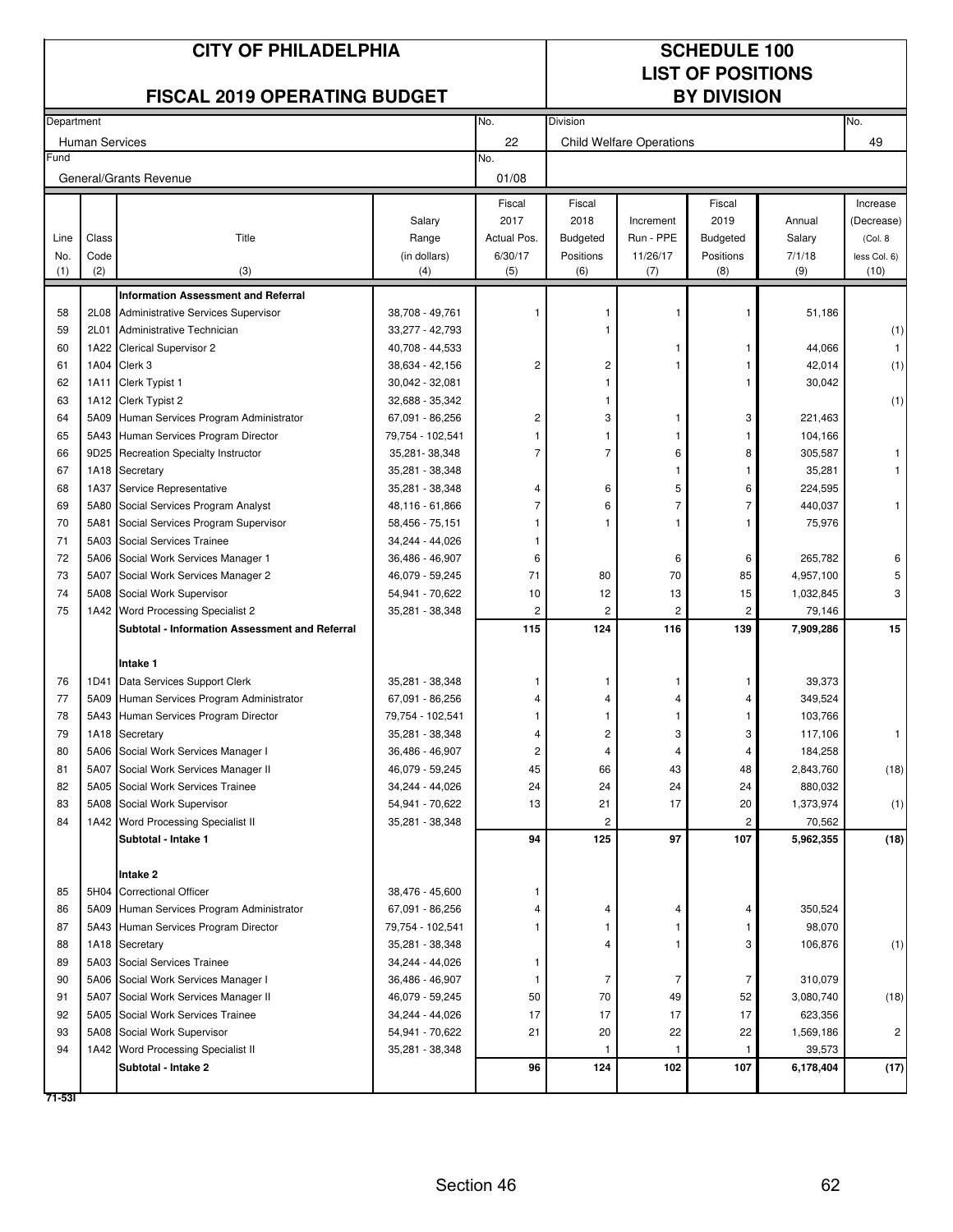|            |                       | <b>CITY OF PHILADELPHIA</b>                                                  |                                     | <b>SCHEDULE 100</b><br><b>LIST OF POSITIONS</b> |                 |                                 |                    |                      |              |
|------------|-----------------------|------------------------------------------------------------------------------|-------------------------------------|-------------------------------------------------|-----------------|---------------------------------|--------------------|----------------------|--------------|
|            |                       | <b>FISCAL 2019 OPERATING BUDGET</b>                                          |                                     |                                                 |                 |                                 | <b>BY DIVISION</b> |                      |              |
| Department |                       |                                                                              |                                     | No.                                             | Division        |                                 |                    |                      | No.          |
|            | <b>Human Services</b> |                                                                              |                                     | 22                                              |                 | <b>Child Welfare Operations</b> |                    |                      | 49           |
| Fund       |                       | General/Grants Revenue                                                       |                                     | No.<br>01/08                                    |                 |                                 |                    |                      |              |
|            |                       |                                                                              |                                     | Fiscal                                          | Fiscal          |                                 | Fiscal             |                      | Increase     |
|            |                       |                                                                              | Salary                              | 2017                                            | 2018            | Increment                       | 2019               | Annual               | (Decrease)   |
| Line       | Class                 | Title                                                                        | Range                               | Actual Pos.                                     | <b>Budgeted</b> | Run - PPE                       | <b>Budgeted</b>    | Salary               | (Col. 8)     |
| No.        | Code                  |                                                                              | (in dollars)                        | 6/30/17                                         | Positions       | 11/26/17                        | Positions          | 7/1/18               | less Col. 6) |
| (1)        | (2)                   | (3)                                                                          | (4)                                 | (5)                                             | (6)             | (7)                             | (8)                | (9)                  | (10)         |
|            |                       | <b>Ongoing Services III</b>                                                  |                                     |                                                 |                 |                                 |                    |                      |              |
| 95         | 2L01                  | Administrative Technician                                                    | 33,277 - 42,793                     |                                                 |                 |                                 |                    |                      | (1)          |
| 96<br>97   | 5A09                  | Human Services Program Administrator<br>5A43 Human Services Program Director | 67,091 - 86,256                     |                                                 | 2               |                                 | 1                  | 87,481               | (1)          |
| 98         |                       | 1A18 Secretary                                                               | 79,754 - 102,541<br>35,281 - 38,348 | 2                                               | -1              | 2                               | 2                  | 79,146               | -1           |
| 99         | 5A07                  | Social Work Services Manager II                                              | 46,079 - 59,245                     | 8                                               | 20              | 9                               | 9                  | 533,205              | (11)         |
| 100        |                       | 5A08 Social Work Supervisor                                                  | 54,941 - 70,622                     | 5                                               | 5               | 4                               | 4                  | 286,988              | (1)          |
| 101        |                       | 1A42 Word Processing Specialist II                                           | 35,281 - 38,348                     | -1                                              |                 |                                 |                    |                      |              |
|            |                       | <b>Subtotal - Ongoing Services III</b>                                       |                                     | 18                                              | 29              | 16                              | 16                 | 986,820              | (13)         |
|            |                       |                                                                              |                                     |                                                 |                 |                                 |                    |                      |              |
|            |                       | <b>Specialty Investigation Services</b>                                      |                                     |                                                 |                 |                                 |                    |                      |              |
| 102        |                       | 5A09 Human Services Program Administrator                                    | 67,091 - 86,256                     | 2                                               | 3               | 2                               | 3                  | 242,053              |              |
| 103        |                       | 5A43 Human Services Program Director                                         | 79,754 - 102,541                    |                                                 |                 |                                 |                    | 103,766              |              |
| 104        |                       | 1A18 Secretary                                                               | 35,281 - 38,348                     |                                                 | 2               |                                 | 1                  | 39,773               | (1)          |
| 105        | 5A80                  | Social Services Program Analyst                                              | 48,116 - 61,866                     |                                                 |                 |                                 |                    | 62,891               |              |
| 106        |                       | 5A03 Social Services Trainee                                                 | 34,244 - 44,026                     | 3                                               |                 |                                 | 5                  | 171,220              | 5            |
| 107<br>108 | 5A07                  | 5A06 Social Work Services Manager I<br>Social Work Services Manager II       | 36,486 - 46,907<br>46,079 - 59,245  | 6<br>28                                         | 10<br>31        | 6<br>26                         | 9<br>26            | 398,673<br>1,540,370 | (1)<br>(5)   |
| 109        | 5A05                  | Social Work Services Trainee                                                 | 34,244 - 44,026                     | 9                                               | 9               | 9                               | 9                  | 330,192              |              |
| 110        |                       | 5A08 Social Work Supervisor                                                  | 54,941 - 70,622                     | 10                                              | 10              | 10                              | 10                 | 708,429              |              |
| 111        |                       | 1A42 Word Processing Specialist II                                           | 35,281 - 38,348                     | 2                                               | -1              | 2                               | 2                  | 78,746               | $\mathbf{1}$ |
|            |                       | <b>Subtotal - Specialty Investigation Services</b>                           |                                     | 63                                              | 68              | 58                              | 67                 | 3,676,113            | (1)          |
|            |                       |                                                                              |                                     |                                                 |                 |                                 |                    |                      |              |
|            |                       | <b>Sex Abuse Investigations</b>                                              |                                     |                                                 |                 |                                 |                    |                      |              |
| 112        |                       | 1A22 Clerical Supervisor II                                                  | 40,708 - 44,533                     |                                                 |                 |                                 |                    | 44,066               |              |
| 113        |                       | 5A09 Human Services Program Administrator                                    | 67,091 - 86,256                     |                                                 |                 |                                 |                    | 87,081               |              |
| 114        |                       | 7A03 Semiskilled Laborer                                                     | 35,281 - 38,348                     | 1                                               |                 |                                 | 1                  | 39,373               |              |
| 115        |                       | 5A06 Social Work Services Manager I                                          | 36,486 - 46,907                     |                                                 | 6               |                                 |                    |                      | (6)          |
| 116<br>117 |                       | 5A07 Social Work Services Manager II<br>5A05 Social Work Services Trainee    | 46,079 - 59,245<br>34,244 - 44,026  | 9<br>5                                          | 13<br>5         | 9<br>5                          | 10<br>5            | 592,450<br>171,220   | (3)          |
| 118        |                       | 5A08 Social Work Supervisor                                                  | 54,941 - 70,622                     | 6                                               | 6               | 6                               | 6                  | 429,882              |              |
| 119        |                       | 1A42 Word Processing Specialist II                                           | 35,281 - 38,348                     | 1                                               | 1               | 1                               | 1                  | 39,173               |              |
|            |                       | <b>Subtotal - Sex Abuse Investigations</b>                                   |                                     | 24                                              | 34              | 24                              | 25                 | 1,403,245            | (9)          |
|            |                       |                                                                              |                                     |                                                 |                 |                                 |                    |                      |              |
|            |                       |                                                                              |                                     |                                                 |                 |                                 |                    |                      |              |
|            |                       |                                                                              |                                     |                                                 |                 |                                 |                    |                      |              |
|            |                       |                                                                              |                                     |                                                 |                 |                                 |                    |                      |              |
|            |                       |                                                                              |                                     |                                                 |                 |                                 |                    |                      |              |
|            |                       |                                                                              |                                     |                                                 |                 |                                 |                    |                      |              |
|            |                       |                                                                              |                                     |                                                 |                 |                                 |                    |                      |              |
|            |                       |                                                                              |                                     |                                                 |                 |                                 |                    |                      |              |
|            |                       |                                                                              |                                     |                                                 |                 |                                 |                    |                      |              |
|            |                       |                                                                              |                                     |                                                 |                 |                                 |                    |                      |              |
|            |                       |                                                                              |                                     |                                                 |                 |                                 |                    |                      |              |
|            |                       |                                                                              |                                     |                                                 |                 |                                 |                    |                      |              |
| 71-531     |                       |                                                                              |                                     |                                                 |                 |                                 |                    |                      |              |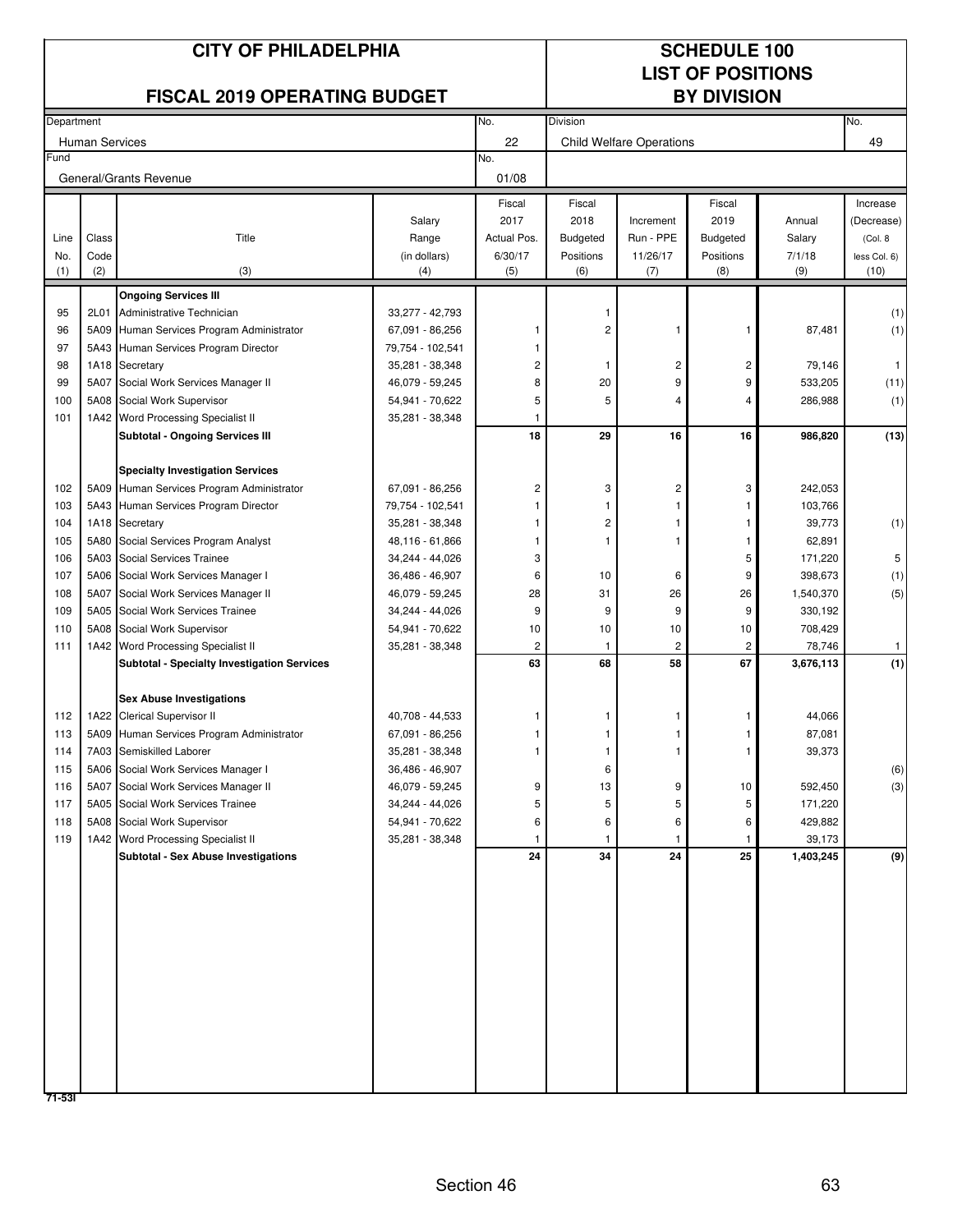|            |                       | <b>CITY OF PHILADELPHIA</b>                            |                                     | <b>SCHEDULE 100</b><br><b>LIST OF POSITIONS</b> |                 |                                 |                    |                   |                |
|------------|-----------------------|--------------------------------------------------------|-------------------------------------|-------------------------------------------------|-----------------|---------------------------------|--------------------|-------------------|----------------|
|            |                       | <b>FISCAL 2019 OPERATING BUDGET</b>                    |                                     |                                                 |                 |                                 | <b>BY DIVISION</b> |                   |                |
| Department |                       |                                                        |                                     | No.                                             | Division        |                                 |                    |                   | No.            |
|            | <b>Human Services</b> |                                                        |                                     | 22                                              |                 | <b>Child Welfare Operations</b> |                    |                   | 49             |
| Fund       |                       | General/Grants Revenue                                 |                                     | No.<br>01/08                                    |                 |                                 |                    |                   |                |
|            |                       |                                                        |                                     | Fiscal                                          | Fiscal          |                                 | Fiscal             |                   | Increase       |
|            |                       |                                                        | Salary                              | 2017                                            | 2018            | Increment                       | 2019               | Annual            | (Decrease)     |
| Line       | Class                 | Title                                                  | Range                               | Actual Pos.                                     | <b>Budgeted</b> | Run - PPE                       | <b>Budgeted</b>    | Salary            | (Col. 8)       |
| No.        | Code                  |                                                        | (in dollars)                        | 6/30/17                                         | Positions       | 11/26/17                        | Positions          | 7/1/18            | less Col. 6)   |
| (1)        | (2)                   | (3)                                                    | (4)                                 | (5)                                             | (6)             | (7)                             | (8)                | (9)               | (10)           |
|            |                       | <b>Adoptions</b>                                       |                                     |                                                 |                 |                                 |                    |                   |                |
| 120        |                       | 1A11 Clerk Typist I                                    | 30,042 - 32,081                     |                                                 |                 |                                 |                    |                   | (1)            |
| 121        |                       | 1A12 Clerk Typist II                                   | 32,688 - 35,342                     | $\overline{\mathbf{c}}$                         |                 | $\overline{\mathbf{c}}$         | $\mathsf{2}\,$     | 67,062            |                |
| 122        |                       | 5A09 Human Services Program Administrator              | 67,091 - 86,256                     | 3                                               | 2               | $\overline{c}$                  | $\overline{c}$     | 175,162           |                |
| 123<br>124 |                       | 5A43 Human Services Program Director<br>1A18 Secretary | 79,754 - 102,541<br>35,281 - 38,348 | 1                                               | 1               | -1                              | 1<br>1             | 103,966<br>37,960 |                |
| 125        | 5A80                  | Social Services Program Analyst                        | 48,116 - 61,866                     | 6                                               |                 | $\overline{7}$                  | $\overline{7}$     | 441,037           | 7              |
| 126        | 5A81                  | Social Services Program Supervisor                     | 58,456 - 75,151                     | 1                                               |                 |                                 | 1                  | 76,376            | $\mathbf{1}$   |
| 127        | 5A07                  | Social Work Services Manager II                        | 46,079 - 59,245                     | 43                                              | 53              | 37                              | 37                 | 2,217,990         | (16)           |
| 128        |                       | 5A05 Social Work Services Trainee                      | 34,244 - 44,026                     | 5                                               | 5               | 5                               | 5                  | 171,220           |                |
| 129        |                       | 5A08 Social Work Supervisor                            | 54,941 - 70,622                     | 9                                               | 11              | 11                              | 11                 | 788,917           |                |
| 130        |                       | 1A42 Word Processing Specialist II                     | 35,281 - 38,348                     | 3                                               | $\overline{2}$  | 3                               | 3                  | 118,319           | $\mathbf{1}$   |
|            |                       | <b>Subtotal - Adoptions</b>                            |                                     | 74                                              | 76              | 70                              | 70                 | 4,198,009         | (6)            |
|            |                       |                                                        |                                     |                                                 |                 |                                 |                    |                   |                |
|            |                       | <b>Court Supported Services</b>                        |                                     |                                                 |                 |                                 |                    |                   |                |
| 131        |                       | 1A04 Clerk III                                         | 38,634 - 42,156                     | 1                                               |                 |                                 | 1                  | 42,981            |                |
| 132        |                       | 1A11 Clerk Typist I                                    | 30,042 - 32,081                     |                                                 |                 |                                 |                    |                   | (1)            |
| 133        |                       | 1A12 Clerk Typist II                                   | 32,688 - 35,342                     | 3                                               | 3               | 3                               | 3                  | 104,837           |                |
| 134        |                       | 1D41 Data Services Support Clerk                       | 35,281 - 38,348                     |                                                 |                 |                                 |                    | 39,173            |                |
| 135        |                       | 5A09 Human Services Program Administrator              | 67,091 - 86,256                     |                                                 |                 |                                 | 1                  | 87,481            |                |
| 136        |                       | 1A18 Secretary                                         | 35,281 - 38,348                     | -1                                              | 1               |                                 | -1                 | 38,973            |                |
| 137        |                       | 5A07 Social Work Services Manager II                   | 46,079 - 59,245                     | 19                                              | 21              | 17                              | 22                 | 1,229,536         |                |
| 138        | 5A08                  | Social Work Supervisor                                 | 54,941 - 70,622                     | 4                                               | 4               | 4                               | 4                  | 285,988           |                |
| 139        | 1A42                  | <b>Word Processing Specialist II</b>                   | 35,281 - 38,348                     | 1                                               |                 |                                 |                    | 39,173            |                |
|            |                       | <b>Subtotal - Court Supported Services</b>             |                                     | 31                                              | 34              | 29                              | 34                 | 1,868,142         |                |
|            |                       | <b>OJT</b>                                             |                                     |                                                 |                 |                                 |                    |                   |                |
| 140        |                       | 1A18 Secretary                                         | 35,281 - 38,348                     | $\overline{\mathbf{c}}$                         |                 | 2                               | $\overline{c}$     | 78,546            | $\overline{2}$ |
| 141        |                       | 5A03 Social Services Trainee                           | 34,244 - 44,026                     |                                                 |                 | 12                              | 12                 | 410,928           | 12             |
| 142        |                       | 5A06 Social Work Services Manager I                    | 36,486 - 46,907                     | -1                                              |                 |                                 |                    |                   |                |
| 143        |                       | 5A05 Social Work Services Trainee                      | 34,244 - 44,026                     | 41                                              |                 | 21                              | 21                 | 719,124           | 21             |
| 144        |                       | 1A42 Word Processing Specialist II                     | 35,281 - 38,348                     | 2                                               |                 | 2                               | $\overline{c}$     | 78,746            | $\overline{c}$ |
|            |                       | Subtotal - OJT                                         |                                     | 47                                              |                 | 37                              | 37                 | 1,287,344         | 37             |
|            |                       | <b>IOC - Family Team Conference</b>                    |                                     |                                                 |                 |                                 |                    |                   |                |
|            |                       | <b>Administration</b>                                  |                                     |                                                 |                 |                                 |                    |                   |                |
| 145        |                       | 1A04 Clerk III                                         | 38,634 - 42,156                     | 1                                               |                 |                                 | 1                  | 41,814            |                |
| 146        |                       | 1D41 Data Services Support Clerk                       | 35,281 - 38,348                     |                                                 | 1               |                                 |                    | 36,939            |                |
| 147        |                       | 5A09 Human Services Program Administrator              | 67,091 - 86,256                     | 5                                               | 5               | 4                               | 5                  | 416,615           |                |
| 148        |                       | 5A43 Human Services Program Director                   | 79,754 - 102,541                    |                                                 | 1               |                                 |                    | 104,166           |                |
| 149        |                       | 1B80 Payment Process Clerk 1                           | 32,020 - 36,916                     |                                                 |                 |                                 |                    | 37,541            | 1              |
| 150        |                       | 1A18 Secretary                                         | 35,281 - 38,348                     | 2                                               | 2               | 2                               | 2                  | 77,321            |                |
| 151        |                       | 5A81 Social Services Program Supervisor                | 58,456 - 75,151                     | 1                                               |                 |                                 |                    | 76,376            | -1             |
| 152        |                       | 1A42 Word Processing Specialist II                     | 35,281 - 38,348                     | -1                                              | 2               |                                 |                    | 35,281            | (1)            |
|            |                       | Subtotal - Administration                              |                                     | 12                                              | 11              | 11                              | 13                 | 826,053           | $\mathbf{2}$   |
| 71-531     |                       |                                                        |                                     |                                                 |                 |                                 |                    |                   |                |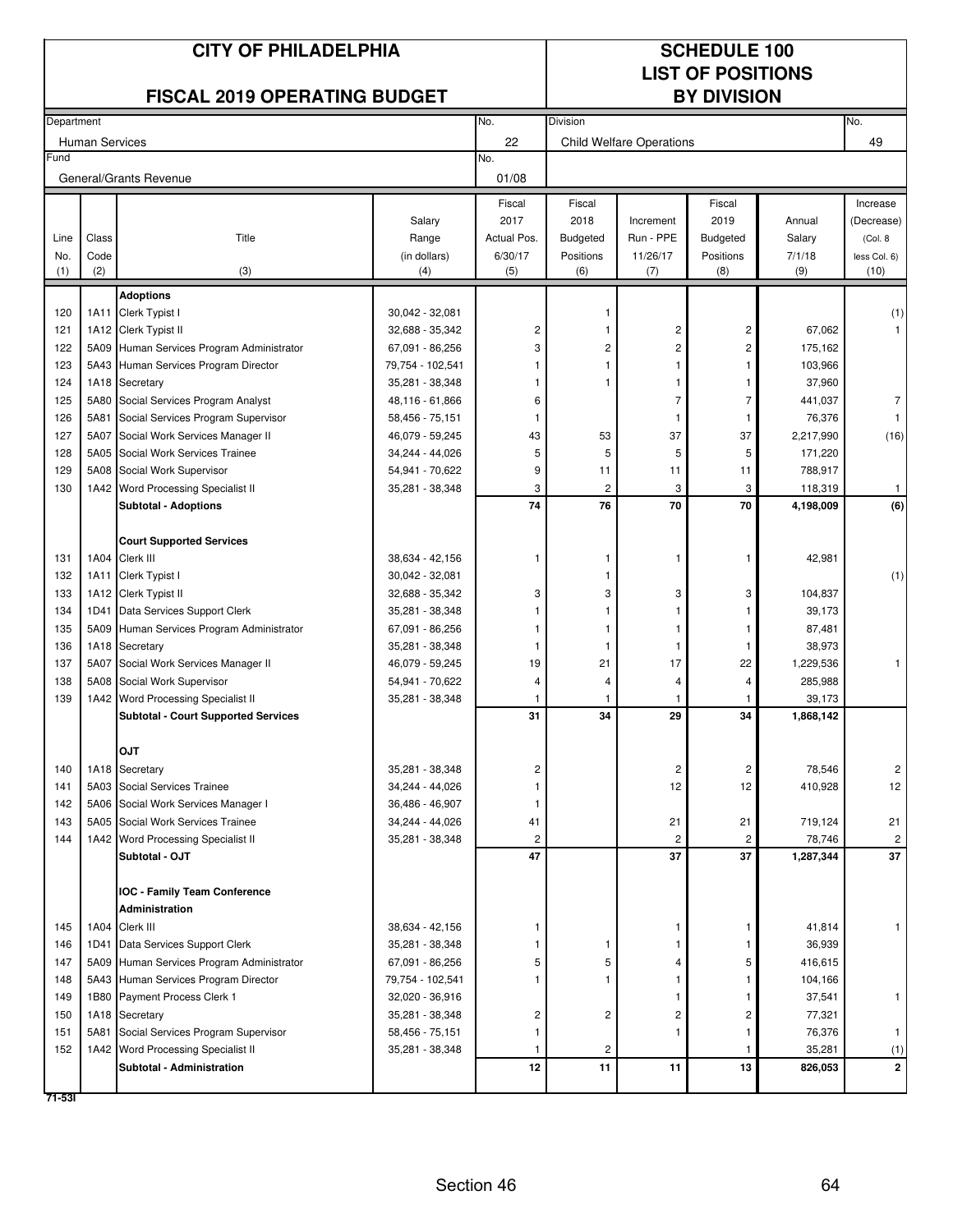|             | <b>CITY OF PHILADELPHIA</b> |                                                                 |                                    |                        |                              | <b>SCHEDULE 100</b><br><b>LIST OF POSITIONS</b> |                       |                    |                          |  |
|-------------|-----------------------------|-----------------------------------------------------------------|------------------------------------|------------------------|------------------------------|-------------------------------------------------|-----------------------|--------------------|--------------------------|--|
|             |                             | <b>FISCAL 2019 OPERATING BUDGET</b>                             |                                    |                        |                              |                                                 | <b>BY DIVISION</b>    |                    |                          |  |
| Department  |                             |                                                                 |                                    | No.                    | <b>Division</b>              |                                                 |                       |                    | No.                      |  |
| Fund        | <b>Human Services</b>       |                                                                 |                                    | 22<br>No.              |                              | <b>Child Welfare Operations</b>                 |                       |                    | 49                       |  |
|             |                             | General/Grants Revenue                                          |                                    | 01/08                  |                              |                                                 |                       |                    |                          |  |
|             |                             |                                                                 |                                    | Fiscal                 | Fiscal                       |                                                 | Fiscal                |                    | Increase                 |  |
|             |                             |                                                                 | Salary                             | 2017                   | 2018                         | Increment                                       | 2019                  | Annual             | (Decrease)               |  |
| Line<br>No. | Class<br>Code               | Title                                                           | Range<br>(in dollars)              | Actual Pos.<br>6/30/17 | <b>Budgeted</b><br>Positions | Run - PPE<br>11/26/17                           | Budgeted<br>Positions | Salary<br>7/1/18   | (Col. 8)<br>less Col. 6) |  |
| (1)         | (2)                         | (3)                                                             | (4)                                | (5)                    | (6)                          | (7)                                             | (8)                   | (9)                | (10)                     |  |
|             |                             | CUA#1                                                           |                                    |                        |                              |                                                 |                       |                    |                          |  |
| 153         | 5A08                        | Practice Specialist - SWS                                       | 54,941 - 70,622                    | 4                      | 4                            | 4                                               | 4                     | 285,788            |                          |  |
| 154         | 5A07                        | Team Coordinators - SWSM                                        | 46,079 - 59,245                    | 4                      | 4                            | 4                                               | 4                     | 226,320            |                          |  |
|             |                             | Subtotal - CUA #1                                               |                                    | 8                      | 8                            | 8                                               | 8                     | 512,108            |                          |  |
|             |                             | CUA#2                                                           |                                    |                        |                              |                                                 |                       |                    |                          |  |
| 155         |                             | 5A08 Practice Specialist - SWS                                  | 54,941 - 70,622                    | 6                      | 6                            | 6                                               | 6                     | 424,758            |                          |  |
| 156         | 5A07                        | <b>Team Coordinators - SWSM</b>                                 | 46,079 - 59,245                    | 6                      | 6                            | 6                                               | 6                     | 321,770            |                          |  |
|             |                             | Subtotal - CUA #2                                               |                                    | 12                     | 12                           | 12                                              | 12                    | 746,528            |                          |  |
|             |                             | CUA#3                                                           |                                    |                        |                              |                                                 |                       |                    |                          |  |
| 157         |                             | 5A08 Practice Specialist - SWS                                  | 54,941 - 70,622                    | 5                      | 5                            | 5                                               | 5                     | 357,235            |                          |  |
| 158         |                             | 5A07 Team Coordinators - SWSM                                   | 46,079 - 59,245                    | 4                      | 4                            | 4                                               | 4                     | 197,480            |                          |  |
|             |                             | Subtotal - CUA #3                                               |                                    | 9                      | 9                            | 9                                               | 9                     | 554,715            |                          |  |
|             |                             |                                                                 |                                    |                        |                              |                                                 |                       |                    |                          |  |
| 159         |                             | CUA#4<br>5A08 Practice Specialist - SWS                         | 54,941 - 70,622                    | 5                      | 5                            | 5                                               | 5                     | 353,311            |                          |  |
| 160         | 5A07                        | Team Coordinators - SWSM                                        | 46,079 - 59,245                    | 3                      | 3                            | 3                                               | 3                     | 148,110            |                          |  |
|             |                             | Subtotal - CUA #4                                               |                                    | 8                      | 8                            | 8                                               | 8                     | 501,421            |                          |  |
|             |                             |                                                                 |                                    |                        |                              |                                                 |                       |                    |                          |  |
|             |                             | <b>CUA#5</b>                                                    |                                    |                        |                              |                                                 |                       |                    |                          |  |
| 161<br>162  |                             | 5A08 Practice Specialist - SWS<br>5A07 Team Coordinators - SWSM | 54,941 - 70,622<br>46,079 - 59,245 | 8<br>6                 | 8<br>6                       | 8<br>6                                          | 8<br>6                | 571,576<br>296,220 |                          |  |
|             |                             | Subtotal - CUA #5                                               |                                    | 14                     | 14                           | 14                                              | 14                    | 867,796            |                          |  |
|             |                             |                                                                 |                                    |                        |                              |                                                 |                       |                    |                          |  |
|             |                             | CUA#6                                                           |                                    |                        |                              |                                                 |                       |                    |                          |  |
| 163         |                             | 5A08 Practice Specialist - SWS                                  | 54,941 - 70,622                    | 5                      | 5                            | 5                                               | 5                     | 348,994            |                          |  |
| 164         | 5A07                        | Team Coordinators - SWSM<br>Subtotal - CUA #6                   | 46,079 - 59,245                    | 3<br>8                 | 3<br>8                       | 3<br>8                                          | 3<br>8                | 148,110<br>497,104 |                          |  |
|             |                             |                                                                 |                                    |                        |                              |                                                 |                       |                    |                          |  |
|             |                             | <b>CUA #7</b>                                                   |                                    |                        |                              |                                                 |                       |                    |                          |  |
| 165         |                             | 5A08 Practice Specialist - SWS                                  | 54,941 - 70,622                    | 5                      | 5                            | 5                                               | 5                     | 348,387            |                          |  |
| 166         |                             | 5A07 Team Coordinators - SWSM                                   | 46,079 - 59,245                    | 5                      | 5                            | 5                                               | 5                     | 253,435            |                          |  |
|             |                             | Subtotal - CUA #7                                               |                                    | $10\,$                 | 10                           | 10                                              | 10                    | 601,822            |                          |  |
|             |                             | CUA#8                                                           |                                    |                        |                              |                                                 |                       |                    |                          |  |
| 167         |                             | 5A08 Practice Specialist - SWS                                  | 54,941 - 70,622                    | -1                     | 5                            | 1                                               | 5                     | 291,211            |                          |  |
| 168         |                             | 5A07 Team Coordinators - SWSM                                   | 46,079 - 59,245                    | 3                      | 3                            | 3                                               | 3                     | 148,110            |                          |  |
|             |                             | Subtotal - CUA #8                                               |                                    | 4                      | 8                            | 4                                               | 8                     | 439,321            |                          |  |
|             |                             | CUA#9                                                           |                                    |                        |                              |                                                 |                       |                    |                          |  |
| 169         |                             | 5A08 Practice Specialist - SWS                                  | 54,941 - 70,622                    | 1                      | 5                            | 1                                               | 5                     | 291,211            |                          |  |
| 170         | 5A07                        | Team Coordinators - SWSM                                        | 46,079 - 59,245                    | 5                      | 5                            | 5                                               | 5                     | 246,850            |                          |  |
|             |                             | Subtotal - CUA #9                                               |                                    | 6                      | 10                           | 6                                               | 10                    | 538,061            |                          |  |
|             |                             |                                                                 |                                    |                        |                              |                                                 |                       |                    |                          |  |
| 71-531      |                             |                                                                 |                                    |                        |                              |                                                 |                       |                    |                          |  |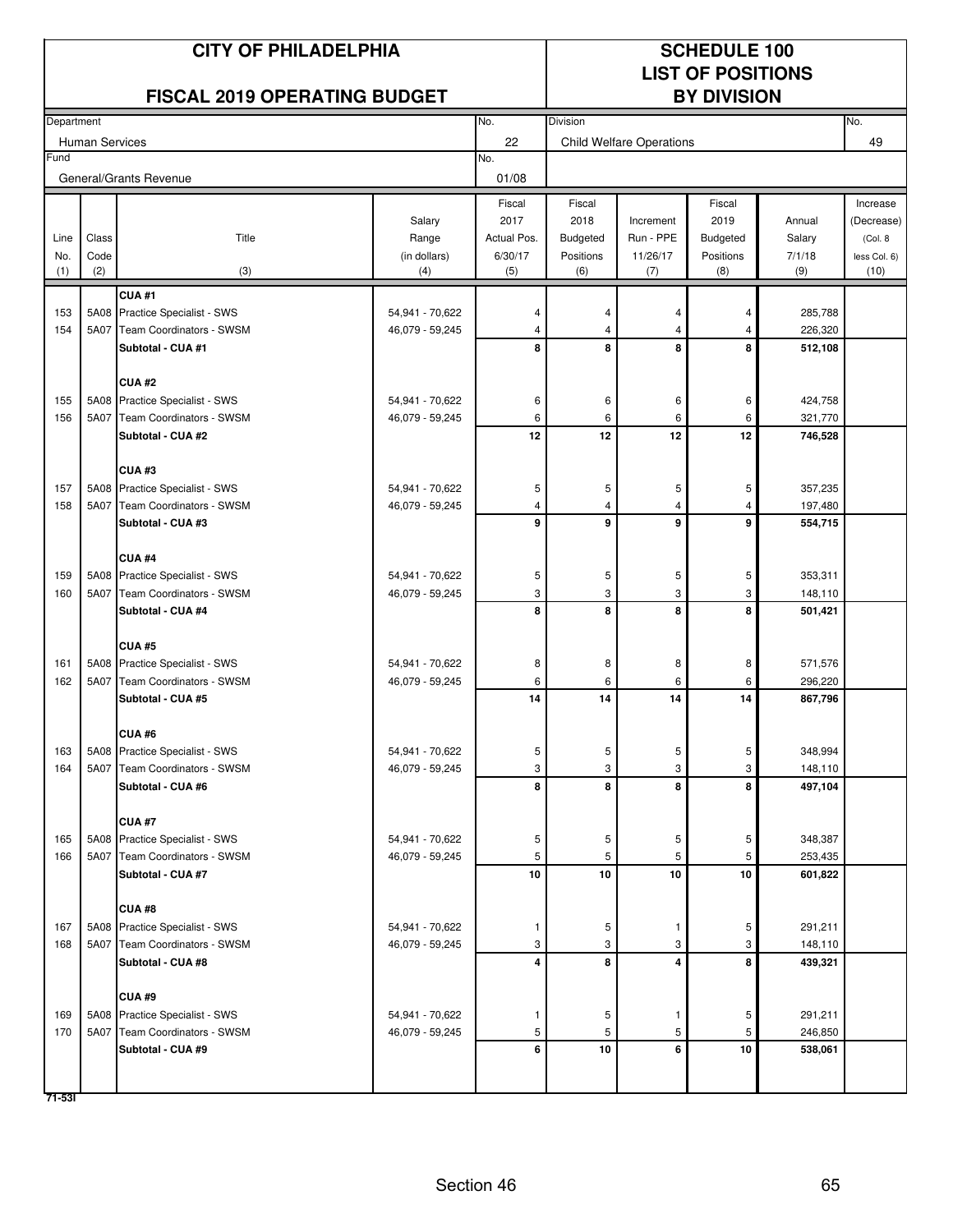|            | <b>CITY OF PHILADELPHIA</b> |                                                            |                                    |                                         |                  |                                 | <b>SCHEDULE 100</b><br><b>LIST OF POSITIONS</b> |                   |                       |
|------------|-----------------------------|------------------------------------------------------------|------------------------------------|-----------------------------------------|------------------|---------------------------------|-------------------------------------------------|-------------------|-----------------------|
|            |                             | FISCAL 2019 OPERATING BUDGET                               |                                    |                                         |                  |                                 | <b>BY DIVISION</b>                              |                   |                       |
| Department | Human Services              |                                                            |                                    | No.<br>22                               | Division         | <b>Child Welfare Operations</b> |                                                 |                   | No.<br>49             |
| Fund       |                             | General/Grants Revenue                                     |                                    | No.<br>01/08                            |                  |                                 |                                                 |                   |                       |
|            |                             |                                                            |                                    | Fiscal                                  | Fiscal           |                                 | Fiscal                                          |                   | Increase              |
| Line       | Class                       | Title                                                      | Salary<br>Range                    | 2017<br>Actual Pos.                     | 2018<br>Budgeted | Increment<br>Run - PPE          | 2019<br>Budgeted                                | Annual<br>Salary  | (Decrease)<br>(Col. 8 |
| No.        | Code<br>(2)                 | (3)                                                        | (in dollars)                       | 6/30/17                                 | Positions        | 11/26/17                        | Positions                                       | 7/1/18<br>(9)     | less Col. 6)          |
| (1)        |                             | <b>CUA #10</b>                                             | (4)                                | (5)                                     | (6)              | (7)                             | (8)                                             |                   | (10)                  |
| 171<br>172 | 5A07                        | 5A08 Practice Specialist - SWS<br>Team Coordinators - SWSM | 54,941 - 70,622<br>46,079 - 59,245 | $\mathbf{1}$<br>$\overline{\mathbf{c}}$ | 5<br>$\sqrt{2}$  | -1<br>$\overline{c}$            | 5<br>$\overline{c}$                             | 291,211<br>98,740 |                       |
|            |                             | Subtotal - CUA #10                                         |                                    | 3                                       | $\overline{7}$   | 3                               | $\overline{7}$                                  | 389,951           |                       |
|            |                             |                                                            |                                    |                                         |                  |                                 |                                                 |                   |                       |
|            |                             | <b>Total - Child Welfare Operations</b>                    |                                    | 810                                     | 915              | 793                             | 901                                             | 51,182,822        | (14)                  |
|            |                             |                                                            |                                    |                                         |                  |                                 |                                                 |                   |                       |
|            |                             |                                                            |                                    |                                         |                  |                                 |                                                 |                   |                       |
|            |                             |                                                            |                                    |                                         |                  |                                 |                                                 |                   |                       |
|            |                             |                                                            |                                    |                                         |                  |                                 |                                                 |                   |                       |
|            |                             |                                                            |                                    |                                         |                  |                                 |                                                 |                   |                       |
|            |                             |                                                            |                                    |                                         |                  |                                 |                                                 |                   |                       |
|            |                             |                                                            |                                    |                                         |                  |                                 |                                                 |                   |                       |
|            |                             |                                                            |                                    |                                         |                  |                                 |                                                 |                   |                       |
|            |                             |                                                            |                                    |                                         |                  |                                 |                                                 |                   |                       |
|            |                             |                                                            |                                    |                                         |                  |                                 |                                                 |                   |                       |
|            |                             |                                                            |                                    |                                         |                  |                                 |                                                 |                   |                       |
|            |                             |                                                            |                                    |                                         |                  |                                 |                                                 |                   |                       |
|            |                             |                                                            |                                    |                                         |                  |                                 |                                                 |                   |                       |
|            |                             |                                                            |                                    |                                         |                  |                                 |                                                 |                   |                       |
|            |                             |                                                            |                                    |                                         |                  |                                 |                                                 |                   |                       |
|            |                             |                                                            |                                    |                                         |                  |                                 |                                                 |                   |                       |
|            |                             |                                                            |                                    |                                         |                  |                                 |                                                 |                   |                       |
|            |                             |                                                            |                                    |                                         |                  |                                 |                                                 |                   |                       |
|            |                             |                                                            |                                    |                                         |                  |                                 |                                                 |                   |                       |
|            |                             |                                                            |                                    |                                         |                  |                                 |                                                 |                   |                       |
|            |                             |                                                            |                                    |                                         |                  |                                 |                                                 |                   |                       |
|            |                             |                                                            |                                    |                                         |                  |                                 |                                                 |                   |                       |
| 71-531     |                             |                                                            |                                    |                                         |                  |                                 |                                                 |                   |                       |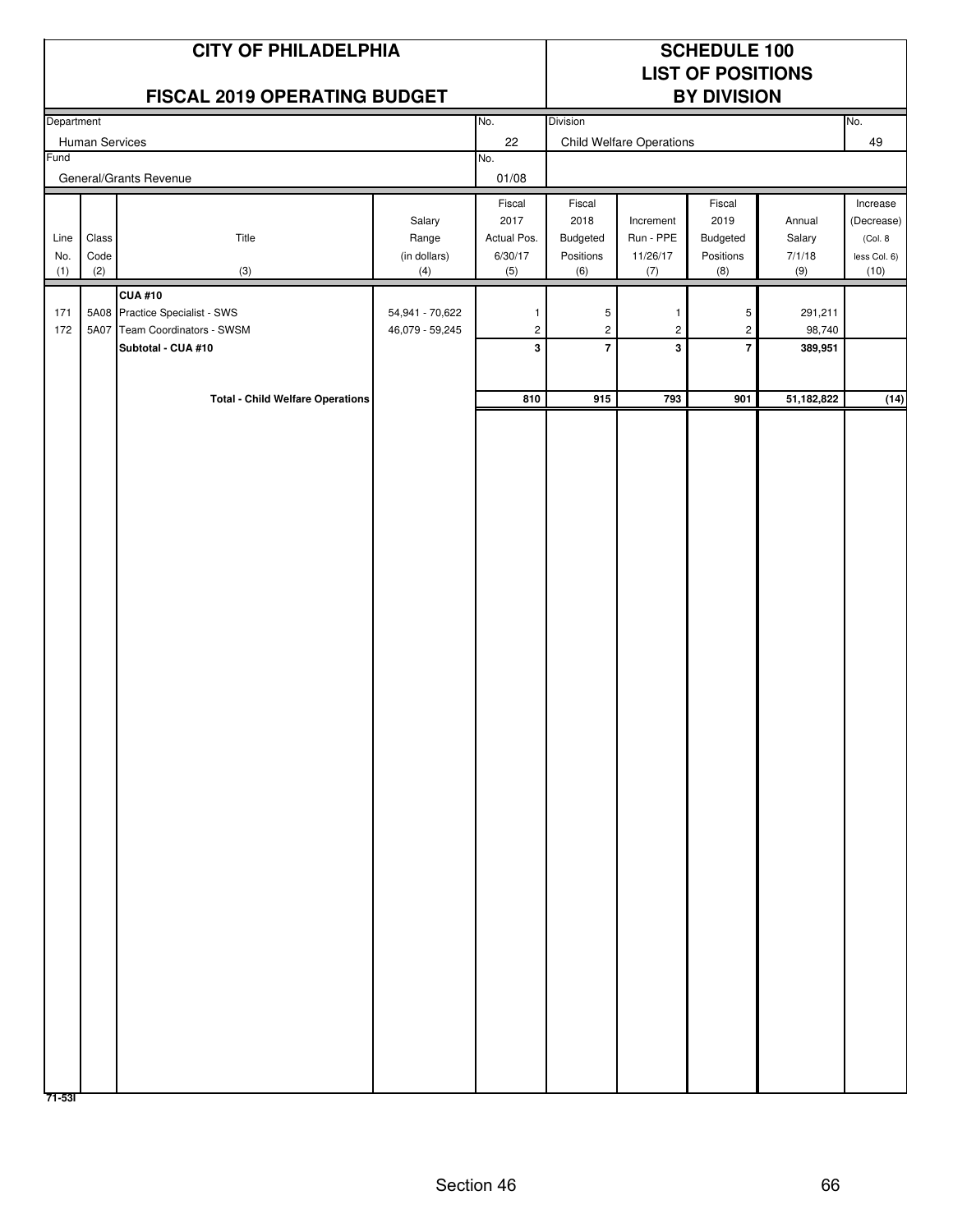|                    |                      | <b>CITY OF PHILADELPHIA</b><br><b>FISCAL 2019 OPERATING BUDGET</b>     |                      |                             | <b>SCHEDULE 100</b><br><b>LIST OF POSITIONS</b><br><b>BY DIVISION</b> |                                                 |                                                |                                          |                                                |                                                |                                                    |
|--------------------|----------------------|------------------------------------------------------------------------|----------------------|-----------------------------|-----------------------------------------------------------------------|-------------------------------------------------|------------------------------------------------|------------------------------------------|------------------------------------------------|------------------------------------------------|----------------------------------------------------|
| Department         |                      |                                                                        |                      |                             | No.                                                                   | Division                                        |                                                |                                          |                                                |                                                | No.                                                |
|                    | Human Services       |                                                                        |                      |                             | 22                                                                    |                                                 | <b>Child Welfare Operations</b>                |                                          |                                                |                                                | 49                                                 |
| Fund               |                      |                                                                        |                      |                             | No.                                                                   |                                                 |                                                |                                          |                                                |                                                |                                                    |
|                    |                      | General/Grants Revenue                                                 |                      |                             | 01/08                                                                 |                                                 |                                                |                                          |                                                |                                                |                                                    |
| Line<br>No.<br>(1) | Class<br>Code<br>(2) | Title<br>(3)                                                           |                      |                             | Salary<br>Range<br>(in dollars)<br>(4)                                | Fiscal<br>2017<br>Actual Pos.<br>6/30/17<br>(5) | Fiscal<br>2018<br>Budgeted<br>Positions<br>(6) | Increment<br>Run -PPE<br>11/26/17<br>(7) | Fiscal<br>2019<br>Budgeted<br>Positions<br>(8) | Annual<br>Salary<br>7/1/18<br>(9)              | Inc.<br>(Dec.)<br>(Col. 8)<br>less Col. 6)<br>(10) |
|                    |                      |                                                                        |                      |                             |                                                                       |                                                 |                                                |                                          |                                                |                                                |                                                    |
|                    |                      | <b>Total Full Time Positions</b>                                       |                      |                             |                                                                       | 810                                             | 916                                            | 793                                      | 901                                            | 51,182,822                                     | (15)                                               |
|                    |                      | Lump Sum Payments                                                      |                      |                             |                                                                       |                                                 |                                                |                                          |                                                | 130,710                                        |                                                    |
|                    |                      | Overtime<br>Regular<br>Holiday                                         |                      |                             |                                                                       |                                                 |                                                |                                          |                                                | 7,556,026<br>86,523                            |                                                    |
|                    |                      | Shift Differential                                                     |                      |                             |                                                                       |                                                 |                                                |                                          |                                                | 71,877                                         |                                                    |
|                    |                      | Sick Pay                                                               |                      |                             |                                                                       |                                                 |                                                |                                          |                                                | 100,000                                        |                                                    |
|                    |                      |                                                                        |                      |                             |                                                                       |                                                 |                                                |                                          |                                                |                                                |                                                    |
|                    |                      | <b>Total Gross Requirements</b>                                        |                      |                             |                                                                       | 810                                             | 916                                            | 793                                      | 901                                            | 59,127,958                                     | (15)                                               |
|                    |                      | Plus: Earned Increment<br>Plus: Longevity<br>Less: (Vacancy Allowance) |                      | <b>Total Budget Request</b> |                                                                       |                                                 |                                                |                                          |                                                | 304,695<br>29,661<br>(3,070,969)<br>56,391,345 |                                                    |
|                    |                      |                                                                        |                      |                             | <b>Summary of Personal Services</b>                                   |                                                 |                                                |                                          |                                                |                                                |                                                    |
|                    |                      |                                                                        |                      | Fiscal 2017                 |                                                                       | Fiscal 2018                                     |                                                |                                          | Fiscal 2019                                    | Inc. $/$ (Dec.)                                | Inc. $/$ (Dec.)                                    |
| Line               |                      |                                                                        | Actual               | Actual                      | <b>Budgeted</b>                                                       | Estimated                                       | Increment                                      | <b>Budgeted</b>                          | Department                                     | in Require.                                    | in Bud. Pos.                                       |
| No.                |                      | Category                                                               | Positions<br>6/30/17 | Obligations                 | Positions                                                             | Obligations                                     | Run -PPE<br>11/26/17                           | Positions                                | Request                                        | (Col. 9<br>less Col. 6)                        | (Col. 8<br>less Col. 5)                            |
| (1)                |                      | (2)                                                                    | (3)                  | (4)                         | (5)                                                                   | (6)                                             | (7)                                            | (8)                                      | (9)                                            | (10)                                           | (11)                                               |
| $\mathbf{1}$       | Lump Sum             |                                                                        |                      | 272,911                     |                                                                       | 130,710                                         |                                                |                                          | 130,710                                        |                                                |                                                    |
| $\overline{2}$     |                      | Full Time - Civilian                                                   | 810                  | 48,474,897                  | 916                                                                   | 48,977,427                                      | 793                                            | 901                                      | 48,446,209                                     | (531, 218)                                     | (15)                                               |
| 3                  |                      | Full Time - Uniform                                                    |                      |                             |                                                                       |                                                 |                                                |                                          |                                                |                                                |                                                    |
| 4                  |                      | Bonus, Gross Adj.                                                      |                      | 97,388                      |                                                                       |                                                 |                                                |                                          |                                                |                                                |                                                    |
| 5                  |                      | PT, Temp/Seas, Bd, SCG                                                 |                      |                             |                                                                       |                                                 |                                                |                                          |                                                |                                                |                                                    |
| 6                  |                      | Overtime - Civilian                                                    |                      | 8,436,688                   |                                                                       | 7,556,026                                       |                                                |                                          | 7,556,026                                      |                                                |                                                    |
| $\overline{7}$     |                      | Overtime - Uniform                                                     |                      |                             |                                                                       |                                                 |                                                |                                          |                                                |                                                |                                                    |
| 8                  |                      | Holiday Overtime - Civilian                                            |                      | 116,685                     |                                                                       | 86,523                                          |                                                |                                          | 86,523                                         |                                                |                                                    |
| 9                  |                      | Unused Uniform Leave                                                   |                      |                             |                                                                       |                                                 |                                                |                                          |                                                |                                                |                                                    |
| 10                 | Shift/Stress         |                                                                        |                      | 71,508                      |                                                                       | 71,877                                          |                                                |                                          | 71,877                                         |                                                |                                                    |
| 11                 |                      | H&L, IOD, LT-Sick                                                      |                      | 16,321                      |                                                                       | 100,000                                         |                                                |                                          | 100,000                                        |                                                |                                                    |
| 12                 |                      |                                                                        |                      |                             |                                                                       |                                                 |                                                |                                          |                                                |                                                |                                                    |
|                    |                      | Total                                                                  | 810                  | 57,486,398                  | 916                                                                   | 56,922,563                                      | 793                                            | 901                                      | 56,391,345                                     | (531, 218)                                     | (15)                                               |

**71-53J**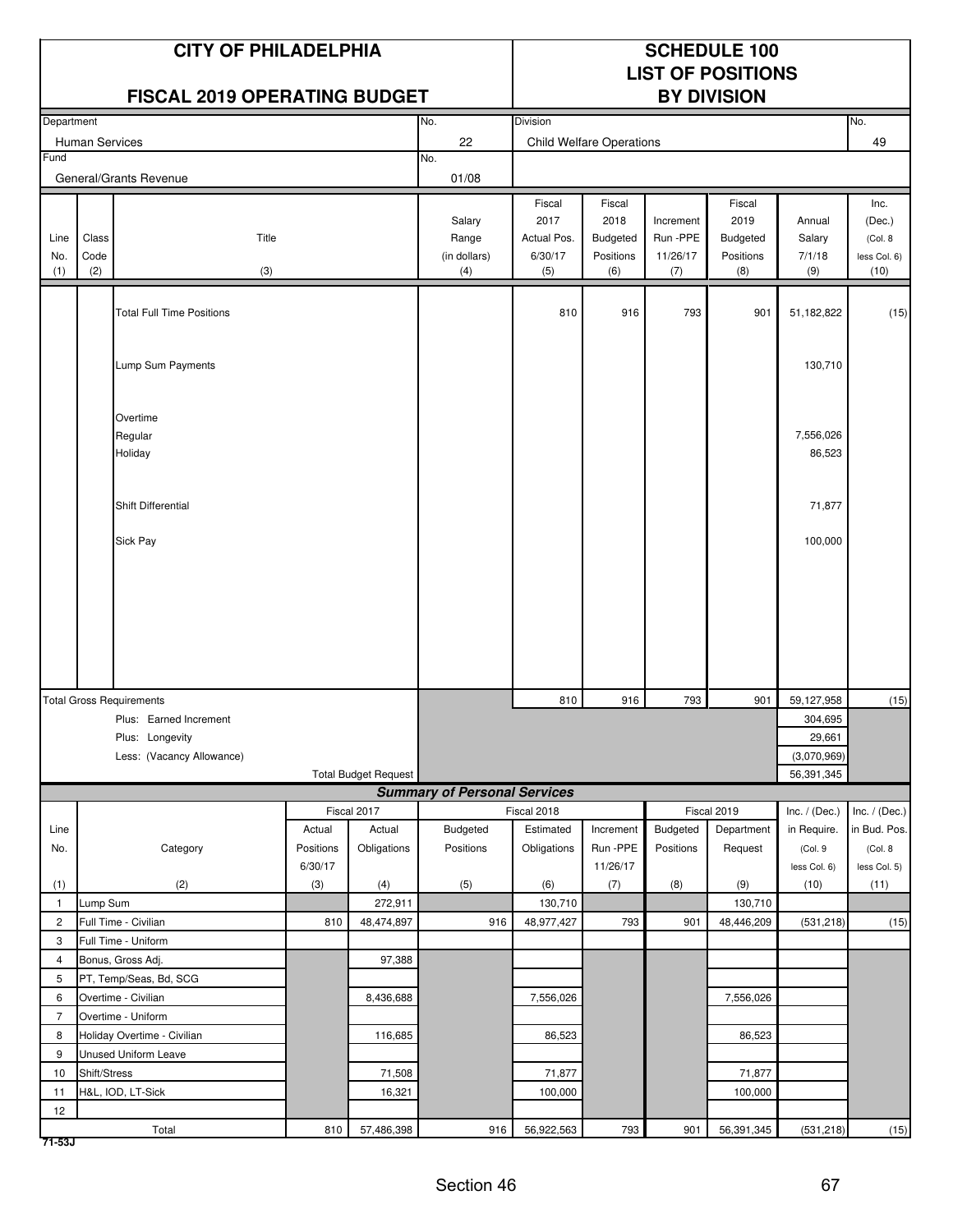### **CITY OF PHILADELPHIA** SCHEDULE 200

### **FISCAL 2019 OPERATING BUDGET**

## **PURCHASE OF SERVICES**

| Department |                                                  | Division                                   | No.                             |             |              |            |
|------------|--------------------------------------------------|--------------------------------------------|---------------------------------|-------------|--------------|------------|
|            |                                                  | No.                                        |                                 |             |              |            |
| Fund       | Human Services                                   | 22<br>No.                                  | <b>Child Welfare Operations</b> |             |              | 49         |
|            | General/Grants Revenue                           | 01/08                                      |                                 |             |              |            |
|            |                                                  | Fiscal 2017                                | Fiscal 2018                     | Fiscal 2018 | Fiscal 2019  | Increase   |
| Code       | Description                                      | Actual                                     | Original                        | Estimated   | Departmental | or         |
|            |                                                  | Obligations                                | Appropriations                  | Obligations | Request      | (Decrease) |
| (1)        | (2)                                              | (3)                                        | (4)                             | (5)         | (6)          | (7)        |
|            |                                                  | <b>Schedule 200 - Purchase of Services</b> |                                 |             |              |            |
| 201        | Cleaning & Laundering                            |                                            |                                 |             |              |            |
| 202        | <b>Janitorial Services</b>                       | 12,095                                     | 17,500                          | 17,500      | 17,500       |            |
| 205        | Refuse, Garbage, Silt and Sludge Removal         | 124                                        | 5,660                           | 5,660       | 5,660        |            |
| 209        | Telephone & Communication                        | 712,011                                    | 484,725                         | 484,725     | 484,725      |            |
| 210        | <b>Postal Services</b>                           | 68,833                                     | 123,100                         | 123,100     | 123,100      |            |
| 211        | Transportation                                   | 955,858                                    | 982,009                         | 982,009     | 982,009      |            |
| 215        | Licenses, Permits & Inspection Charges           | 86,131                                     | 105,219                         | 105,219     | 105,219      |            |
| 216        | Commercial off the Shelf Software Licenses       | 94,313                                     | 81,976                          | 81,976      | 81,976       |            |
| 220        | <b>Electric Current</b>                          |                                            |                                 |             |              |            |
| 221        | <b>Gas Services</b>                              |                                            |                                 |             |              |            |
| 222        | Steam for Heating                                |                                            |                                 |             |              |            |
| 230        | Meals (non-travel) & Official Entertaining       | 56,267                                     | 69,552                          | 69,552      | 69,552       |            |
| 231        | Overtime Meals                                   |                                            |                                 |             |              |            |
| 240        | Advertising & Promotional Activities             |                                            |                                 |             |              |            |
| 250        | <b>Professional Services</b>                     | 264,262,782                                | 220,737,164                     | 108,037,646 | 108,662,342  | 624,696    |
| 251        | Professional Svcs. - Information Technology      | 322,911                                    | 322,689                         | 322,689     | 322,689      |            |
| 252        | Accounting & Auditing Services                   |                                            |                                 |             |              |            |
| 253        | <b>Legal Services</b>                            | 1,799,172                                  | 1,865,101                       | 1,865,101   | 1,865,101    |            |
| 254        | Mental Health & Intellectual Disability Services | 397,000                                    | 428,553                         | 428,556     | 627,000      | 198,444    |
| 255        | <b>Dues</b>                                      | 11,547                                     | 16,230                          | 16,230      | 16,230       |            |
| 256        | Seminar & Training Sessions                      | 7,698                                      | 25,000                          | 25,000      | 25,000       |            |
| 257        | Architectural & Engineering Services             |                                            |                                 |             |              |            |
| 258        | <b>Court Reporters</b>                           | 16,382                                     | 59,900                          | 59,900      | 59,900       |            |
| 259        | <b>Arbitration Fees</b>                          |                                            |                                 |             |              |            |
| 260        | Repair & Maintenance Charges                     | 120,701                                    | 152,000                         | 152,000     | 152,000      |            |
| 261        | Repaving, Repairing & Resurfacing Streets        |                                            |                                 |             |              |            |
| 262        | Demolition of Buildings                          |                                            |                                 |             |              |            |
| 264        | <b>Abatement of Nuisances</b>                    |                                            |                                 |             |              |            |
| 265        | Rehabilitation of Property                       |                                            |                                 |             |              |            |
| 266        | Maint. & Support - Comp. Hardware & Software     | 55,152                                     | 61,154                          | 61,154      | 61,154       |            |
| 275        | Juror Fees                                       |                                            |                                 |             |              |            |
| 276        | Juror Expenses                                   |                                            |                                 |             |              |            |
| 277        | <b>Witness Fees</b>                              |                                            |                                 |             |              |            |
| 280        | Insurance & Official Bonds                       |                                            |                                 |             |              |            |
| 281        | Lease Payments - Phila Municipal Auth            |                                            |                                 |             |              |            |
| 282        | Lease Purchase - Computer Systems                | 3,980                                      | 3,500                           | 3,500       | 3,500        |            |
| 283        | Lease Purchase - Vehicles                        |                                            |                                 |             |              |            |
| 284        | Ground & Building Rental                         | 878,007                                    | 905,075                         | 905,075     | 905,075      |            |
| 285        | Rents - Other                                    | 479,210                                    | 485.585                         | 485,585     | 485,585      |            |
| 286        | <b>Rental of Parking Spaces</b>                  | 99,345                                     | 156,477                         | 156,477     | 156,477      |            |
| 290        | Payments for Care of Individuals                 | 92,772,525                                 | 98,452,599                      | 212,086,890 | 227,730,819  | 15,643,929 |
| 295        | <b>Imprest Advances</b>                          | 10,000                                     | 5,000                           | 5,000       | 5,000        |            |
| 298        | Payments for Burials & Graves                    |                                            | 10,000                          | 10,000      | 10,000       |            |
| 299        | Other Expenses (not otherwise classified)        | 8,481                                      | 2,500                           | 2,500       | 2,500        |            |
|            |                                                  |                                            |                                 |             |              |            |
|            |                                                  |                                            |                                 |             |              |            |
|            | Total                                            | 363,230,525                                | 325,558,268                     | 326,493,044 | 342,960,113  | 16,467,069 |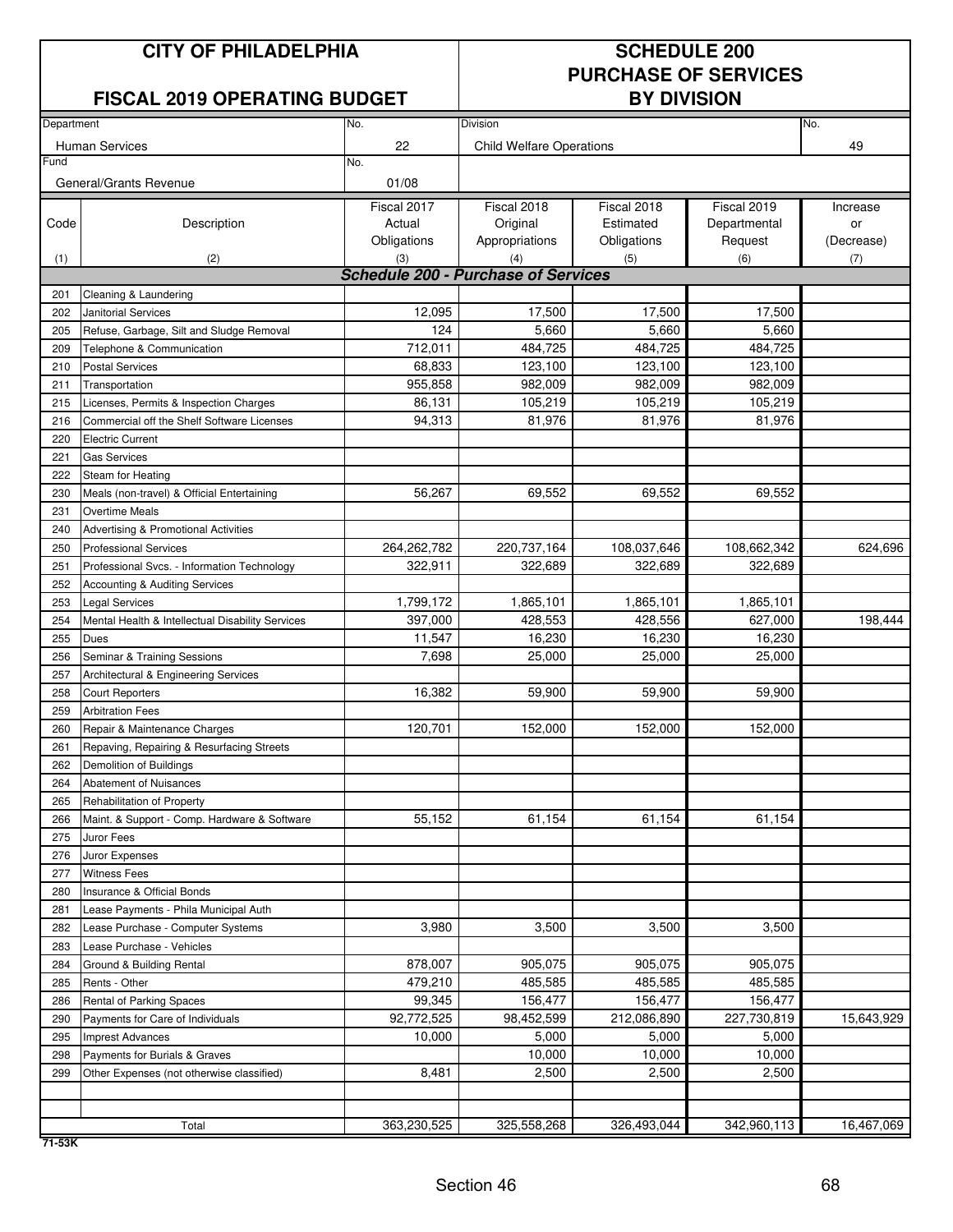### **FISCAL 2019 OPERATING BUDGET**

## **CITY OF PHILADELPHIA SCHEDULE 300 - 400 MATERIALS, SUPPLIES & EQUIPMENT**

| Department |                                                       | No.                                            | Division                        |             |              |            |  |  |  |
|------------|-------------------------------------------------------|------------------------------------------------|---------------------------------|-------------|--------------|------------|--|--|--|
|            |                                                       | 22                                             |                                 |             |              | No.<br>49  |  |  |  |
| Fund       | <b>Human Services</b>                                 | No.                                            | <b>Child Welfare Operations</b> |             |              |            |  |  |  |
|            |                                                       |                                                |                                 |             |              |            |  |  |  |
|            | General/Grants Revenue                                | 01/08                                          |                                 |             |              |            |  |  |  |
|            |                                                       | Fiscal 2017                                    | Fiscal 2018                     | Fiscal 2018 | Fiscal 2019  | Increase   |  |  |  |
| Code       | Description                                           | Actual                                         | Original                        | Estimated   | Departmental | or         |  |  |  |
|            |                                                       | Obligations                                    | Appropriations                  | Obligations | Request      | (Decrease) |  |  |  |
| (1)        | (2)                                                   | (3)                                            | (4)                             | (5)         | (6)          | (7)        |  |  |  |
|            |                                                       | <b>Schedule 300 - Materials &amp; Supplies</b> |                                 |             |              |            |  |  |  |
| 301        | Agricultural & Botanical                              |                                                |                                 |             |              |            |  |  |  |
| 302        | Animal, Livestock & Marine                            | 18                                             |                                 |             |              |            |  |  |  |
| 303        | Bakeshop, Dining Room & Kitchen                       |                                                | 1,500                           | 1,500       | 1,500        |            |  |  |  |
| 304        | Books & Other Publications                            | 428                                            |                                 |             |              |            |  |  |  |
| 305        | <b>Building &amp; Construction</b>                    | 141                                            |                                 |             |              |            |  |  |  |
| 306        | Library Materials                                     |                                                |                                 |             |              |            |  |  |  |
| 307        | <b>Chemicals &amp; Gases</b>                          |                                                |                                 |             |              |            |  |  |  |
| 308        | Dry Goods, Notions & Wearing Apparel                  | 34,868                                         | 45,000                          | 33,753      | 33,753       |            |  |  |  |
| 309        | Cordage & Fibers                                      |                                                |                                 |             |              |            |  |  |  |
| 310        | Electrical & Communication                            | 1,900                                          | 8,814                           | 8,814       | 8,814        |            |  |  |  |
| 311        | General Equipment & Machinery                         |                                                |                                 |             |              |            |  |  |  |
| 312        | Fire Fighting & Safety                                | 53,302                                         | 57,965                          | 57,965      | 57,965       |            |  |  |  |
| 313        | Food                                                  | 7,113                                          | 5,581                           | 5,581       | 5,581        |            |  |  |  |
| 314        | Fuel - Heating & Cooling                              |                                                |                                 |             |              |            |  |  |  |
| 316        | General Hardware & Minor Tools                        |                                                | 3,500                           | 3,500       | 3,500        |            |  |  |  |
| 317        | Hospital & Laboratory                                 | 14,567                                         | 9,575                           | 9,575       | 9,575        |            |  |  |  |
| 318        | Janitorial, Laundry & Household                       | 7,213                                          | 2,275                           | 13,522      | 13,522       |            |  |  |  |
| 320        | Office Materials & Supplies                           | 195,859                                        | 450,000                         | 450,000     | 450,000      |            |  |  |  |
| 322        | Small Power Tools & Hand Tools                        | 131                                            | 750                             | 750         | 750          |            |  |  |  |
| 323        | Plumbing, AC & Space Heating                          |                                                |                                 |             |              |            |  |  |  |
| 324        | Precision, Photographic & Artists                     | 105,235                                        | 129,700                         | 129,700     | 129,700      |            |  |  |  |
| 325        | Printing                                              | 40,209                                         | 20,735                          | 20,735      | 20,735       |            |  |  |  |
| 326        | Recreational & Educational                            | 5,505                                          | 3,812                           | 3,812       | 3,812        |            |  |  |  |
| 328        | <b>Vehicle Parts &amp; Accessories</b>                |                                                |                                 |             |              |            |  |  |  |
| 335        | Lubricants                                            |                                                |                                 |             |              |            |  |  |  |
| 340        | #2 Diesel Fuel                                        |                                                |                                 |             |              |            |  |  |  |
| 341        | Compressed Natural Gas (CNG)                          |                                                |                                 |             |              |            |  |  |  |
| 342        | Liquid Propane Gas (LPG)                              |                                                |                                 |             |              |            |  |  |  |
| 345        | Gasoline                                              |                                                |                                 |             |              |            |  |  |  |
| 399        | Other Materials & Supplies (not otherwise classified) | 5,600                                          | 5,000                           | 5,000       | 5,000        |            |  |  |  |
|            |                                                       |                                                |                                 |             |              |            |  |  |  |
|            | Total                                                 | 472,089                                        | 744,207                         | 744,207     | 744,207      |            |  |  |  |
|            |                                                       |                                                | <b>Schedule 400 - Equipment</b> |             |              |            |  |  |  |
| 405        | Construction, Dredging & Conveying                    |                                                |                                 |             |              |            |  |  |  |
| 410        | Electrical, Lighting & Communications                 |                                                |                                 |             |              |            |  |  |  |
| 411        | General Equipment & Machinery                         |                                                |                                 |             |              |            |  |  |  |
| 412        | Fire Fighting & Emergency                             |                                                |                                 |             |              |            |  |  |  |
| 417        | Hospital & Laboratory                                 |                                                |                                 |             |              |            |  |  |  |
| 420        | Office Equipment                                      | 2,879                                          | 45,000                          | 45,000      | 45,000       |            |  |  |  |
| 423        | Plumbing, AC & Space Heating                          |                                                |                                 |             |              |            |  |  |  |
| 424        | Precision, Photographic & Artists                     |                                                |                                 |             |              |            |  |  |  |
| 426        | Recreational & Educational                            |                                                |                                 |             |              |            |  |  |  |
| 427        | Computer Equipment & Peripherals                      |                                                |                                 |             |              |            |  |  |  |
| 428        | Vehicles                                              |                                                |                                 |             | 600,000      | 600,000    |  |  |  |
| 430        | Furniture & Furnishings                               | 4,692                                          | 173,167                         | 162,433     | 162,433      |            |  |  |  |
| 499        | Other Equipment (not otherwise classified)            | 534                                            | 2,705                           | 13,439      | 13,439       |            |  |  |  |
|            |                                                       |                                                |                                 |             |              |            |  |  |  |
|            | Total                                                 | 8,105                                          | 220,872                         | 220,872     | 820,872      | 600,000    |  |  |  |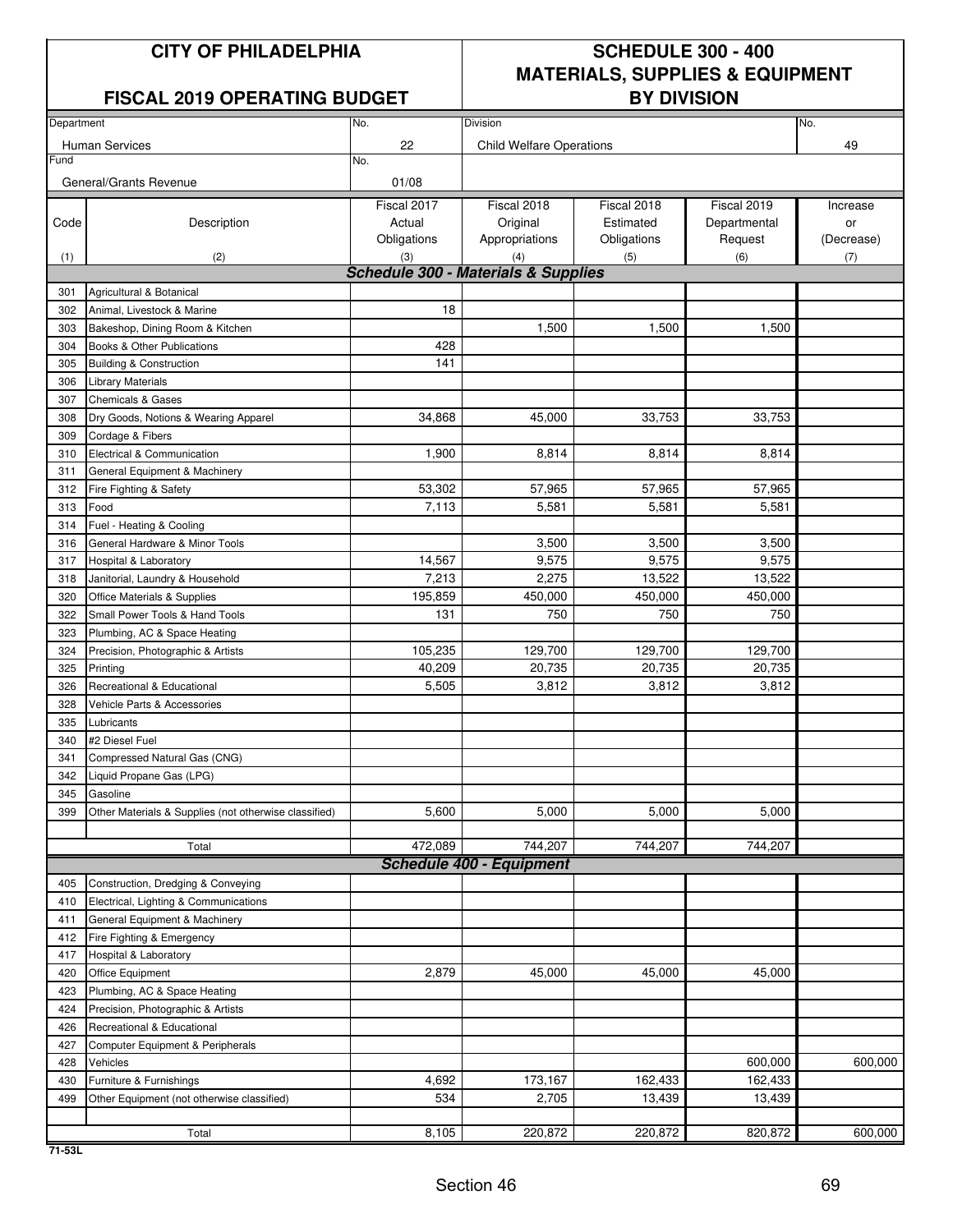### **CITY OF PHILADELPHIA**

## **SCHEDULE 500 - 700 - 800 - 900**

| <b>FISCAL 2019 OPERATING BUDGET</b> |                                                                           |             | <b>BY DIVISION</b>                                              |             |              |            |  |  |  |
|-------------------------------------|---------------------------------------------------------------------------|-------------|-----------------------------------------------------------------|-------------|--------------|------------|--|--|--|
| Department                          |                                                                           | No.         | Division                                                        |             |              | No.        |  |  |  |
|                                     | Human Services                                                            | 22          | <b>Child Welfare Operations</b>                                 |             |              | 49         |  |  |  |
| Fund                                |                                                                           | No.         |                                                                 |             |              |            |  |  |  |
|                                     | General/Grants Revenue                                                    | 01/08       |                                                                 |             |              |            |  |  |  |
|                                     |                                                                           | Fiscal 2017 | Fiscal 2018                                                     | Fiscal 2018 | Fiscal 2019  | Increase   |  |  |  |
| Code                                | Description                                                               | Actual      | Original                                                        | Estimated   | Departmental | or         |  |  |  |
|                                     |                                                                           | Obligations | Appropriations                                                  | Obligations | Request      | (Decrease) |  |  |  |
| (1)                                 | (2)                                                                       | (3)         | (4)                                                             | (5)         | (6)          | (7)        |  |  |  |
|                                     |                                                                           |             | <b>Schedule 500 - Contributions, Indemnities &amp; Taxes</b>    |             |              |            |  |  |  |
| 501                                 | Celebrations                                                              |             |                                                                 |             |              |            |  |  |  |
| 504                                 | <b>Meritorious Awards</b>                                                 |             |                                                                 |             |              |            |  |  |  |
| 505<br>506                          | Contributions to Educational & Recreational Org.<br>Payments to Prisoners |             |                                                                 |             |              |            |  |  |  |
| 512                                 | Refunds                                                                   |             |                                                                 |             |              |            |  |  |  |
| 513                                 | Indemnities                                                               | 352,657     |                                                                 |             |              |            |  |  |  |
| 515                                 | <b>Taxes</b>                                                              |             |                                                                 |             |              |            |  |  |  |
|                                     | Contributions to Other Govt. Agencies and Non-Profit                      |             |                                                                 |             |              |            |  |  |  |
| 517                                 | Org. not Educational or Recreational                                      |             |                                                                 |             |              |            |  |  |  |
|                                     |                                                                           |             |                                                                 |             |              |            |  |  |  |
|                                     |                                                                           |             |                                                                 |             |              |            |  |  |  |
|                                     |                                                                           |             |                                                                 |             |              |            |  |  |  |
|                                     |                                                                           |             |                                                                 |             |              |            |  |  |  |
|                                     |                                                                           |             |                                                                 |             |              |            |  |  |  |
|                                     |                                                                           |             |                                                                 |             |              |            |  |  |  |
|                                     |                                                                           | 352,657     |                                                                 |             |              |            |  |  |  |
|                                     | Total                                                                     |             | <b>Schedule 700 - Debt Services</b>                             |             |              |            |  |  |  |
| 701                                 | Interest on City Debt - Long Term                                         |             |                                                                 |             |              |            |  |  |  |
| 702                                 | Principal Payments on City Debt - Long Term                               |             |                                                                 |             |              |            |  |  |  |
| 703                                 | Interest on City Debt - Short Term                                        |             |                                                                 |             |              |            |  |  |  |
| 704                                 | Sinking Fund Reserve Payment                                              |             |                                                                 |             |              |            |  |  |  |
| 705                                 | <b>Commitment Fee Expense</b>                                             |             |                                                                 |             |              |            |  |  |  |
| 706                                 | Arbitrage Payments                                                        |             |                                                                 |             |              |            |  |  |  |
|                                     |                                                                           |             |                                                                 |             |              |            |  |  |  |
|                                     |                                                                           |             |                                                                 |             |              |            |  |  |  |
|                                     | Total                                                                     |             |                                                                 |             |              |            |  |  |  |
|                                     |                                                                           |             | <b>Schedule 800 - Payments to Other Funds</b>                   |             |              |            |  |  |  |
| 801                                 | Payments to General Fund                                                  |             |                                                                 |             |              |            |  |  |  |
| 803                                 | Payments to Water Fund                                                    |             |                                                                 |             |              |            |  |  |  |
| 804                                 | Payments to Capital Projects Fund                                         |             |                                                                 |             |              |            |  |  |  |
| 805<br>806                          | Payments to Special Funds<br>Payments to Bond Fund                        |             |                                                                 |             |              |            |  |  |  |
| 807                                 | Payments to Other Funds                                                   |             |                                                                 |             |              |            |  |  |  |
| 809                                 | Payments to Aviation Fund                                                 |             |                                                                 |             |              |            |  |  |  |
| 810                                 | Payments to Productivity Bank                                             |             |                                                                 |             |              |            |  |  |  |
| 812                                 | Payments to Grants Revenue Fund                                           |             |                                                                 |             |              |            |  |  |  |
|                                     |                                                                           |             |                                                                 |             |              |            |  |  |  |
|                                     |                                                                           |             |                                                                 |             |              |            |  |  |  |
|                                     | Total                                                                     |             |                                                                 |             |              |            |  |  |  |
|                                     |                                                                           |             | <b>Schedule 900 - Advances and Other Miscellaneous Payments</b> |             |              |            |  |  |  |
| 901                                 | Advances to Create Working Capital Funds                                  |             |                                                                 |             |              |            |  |  |  |
| 902                                 | Miscellaneous Advances                                                    |             |                                                                 |             |              |            |  |  |  |
|                                     |                                                                           |             |                                                                 |             |              |            |  |  |  |
|                                     |                                                                           |             |                                                                 |             |              |            |  |  |  |
|                                     | Total                                                                     |             |                                                                 |             |              |            |  |  |  |

**71-53M**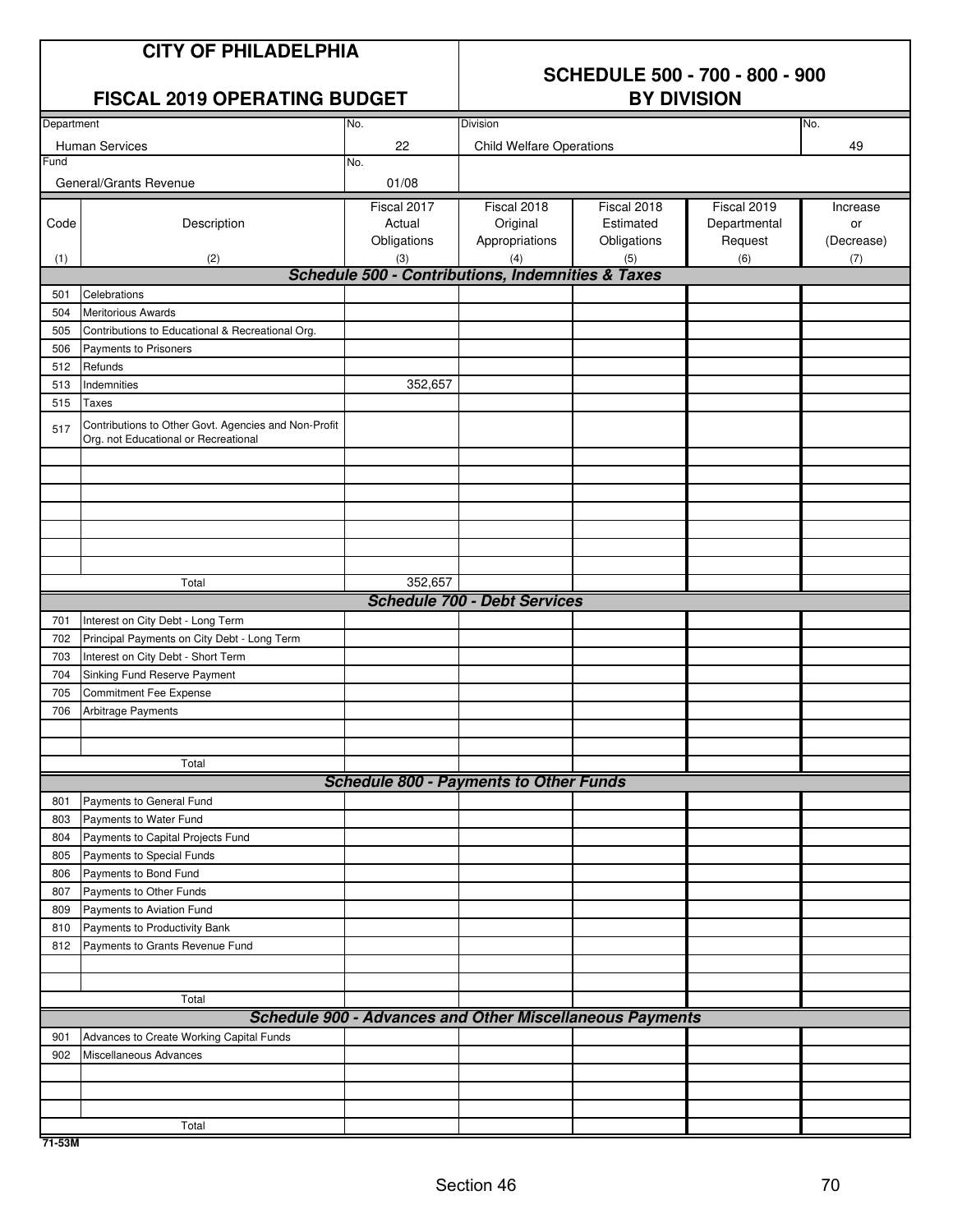| Department |                                              |             | No.           | Division                        |             |                                           | No.        |
|------------|----------------------------------------------|-------------|---------------|---------------------------------|-------------|-------------------------------------------|------------|
|            | <b>Human Services</b>                        |             | 22            | <b>Child Welfare Operations</b> |             |                                           | 49         |
| Fund       |                                              |             | No.           |                                 |             |                                           |            |
|            | General/Grants Revenue                       |             | 01/08         |                                 |             |                                           |            |
|            |                                              |             | Fiscal 2017   | Fiscal 2018                     | Fiscal 2018 | Fiscal 2019                               | Increase   |
|            |                                              |             | Actual        | Original                        | Estimated   | Department                                | or         |
| Class      | Description                                  |             | Obligations   | Appropriation                   | Obligations | Request                                   | (Decrease) |
| (1)        | (2)                                          |             | (3)           | (4)                             | (5)         | (6)                                       | (7)        |
| 250s       | Professional Services (250-254, 257-259)     |             | 266,798,247   | 223,413,407                     | 110,713,892 | 111,537,032                               | 823,140    |
| 290        | Payments for Care of Individuals             |             | 92,772,525    | 98,452,599                      | 212,086,890 | 227,730,819                               | 15,643,929 |
| Minor      | Name of Contractor                           | Fiscal 2017 | Fiscal 2018   | Fiscal 2018                     | Fiscal 2019 | Describe purpose or scope of              |            |
| Object     | or Provider                                  | Actual      | Original      | Estimated                       | Department  | service provided. Include, if             |            |
| Code       |                                              | Obligations | Appropriation | Obligations                     | Request     | applicable, unit cost of service.         |            |
|            | 0250 Professional Services                   |             |               |                                 |             |                                           |            |
|            | A Second Chance                              | 37,750      |               | 20,500                          |             | 20,500 To lead family groups in decision  |            |
|            |                                              |             |               |                                 |             | making, and develop a plan that           |            |
|            |                                              |             |               |                                 |             | supports safety, permanency and           |            |
|            |                                              |             |               |                                 |             | well-being of their children.             |            |
|            |                                              |             |               |                                 |             | Local match requirement for FGDM          |            |
|            |                                              |             |               |                                 |             | grant. Total Grant Award = \$630,000      |            |
|            |                                              |             |               |                                 |             |                                           |            |
|            | Adoption Center of Delaware Valley<br>17,167 |             | 17,167        | 17,167                          |             | 17,167 Adoption Recruitment Svs - provide |            |
|            |                                              |             |               |                                 |             | child specific print features for Phila.  |            |
|            |                                              |             |               |                                 |             | waiting children, including:              |            |
|            |                                              |             |               |                                 |             | "Tuesday's Child" in the Phila.           |            |
|            |                                              |             |               |                                 |             | Tribune, and "Monday's Child" in          |            |
|            |                                              |             |               |                                 |             | the Philadelphia Inquirer. Children       |            |
|            |                                              |             |               |                                 |             | will also be featured in child specific   |            |
|            |                                              |             |               |                                 |             | radio spots on KYW Newsradio as           |            |
|            |                                              |             |               |                                 |             | identified by DHS.                        |            |
|            |                                              |             |               |                                 |             |                                           |            |
|            | <b>Americor Press</b>                        | 25,000      | 25,000        | 25,000                          |             | Provide specialized printing services     |            |
|            |                                              |             |               |                                 |             | for the Communication's Office -          |            |
|            |                                              |             |               |                                 |             | brochures for Children and Youth          |            |
|            |                                              |             |               |                                 |             |                                           |            |
|            |                                              |             |               |                                 |             |                                           |            |
|            | Asociacion de Puertorriquenos en Marcha      | 23,922,469  | 25,803,175    | 11,895,363                      |             | 11,750,000 Community Umbrella Agency #2   |            |
|            |                                              |             |               |                                 |             | (CUA 2) - a comprehensive citywide        |            |
|            |                                              |             |               |                                 |             | initiative aimed at improving out-        |            |
|            |                                              |             |               |                                 |             | comes for those involved with the         |            |
|            |                                              |             |               |                                 |             | child protection and child welfare        |            |
|            |                                              |             |               |                                 |             | system in Philadelphia.                   |            |
|            |                                              |             |               |                                 |             | Case Management = $$10,500,000$           |            |
|            |                                              |             |               |                                 |             | Prevention = $$1,250,000$                 |            |
|            |                                              |             |               |                                 |             |                                           |            |
|            | Asociacion de Puertorriquenos en Marcha      |             |               | 1,008                           |             | 1,008 Parent Child Interactive Therapy    |            |
|            |                                              |             |               |                                 |             | local match requirement                   |            |
|            |                                              |             |               |                                 |             |                                           |            |
|            |                                              |             |               |                                 |             |                                           |            |
|            |                                              |             |               |                                 |             |                                           |            |
|            |                                              |             |               |                                 |             |                                           |            |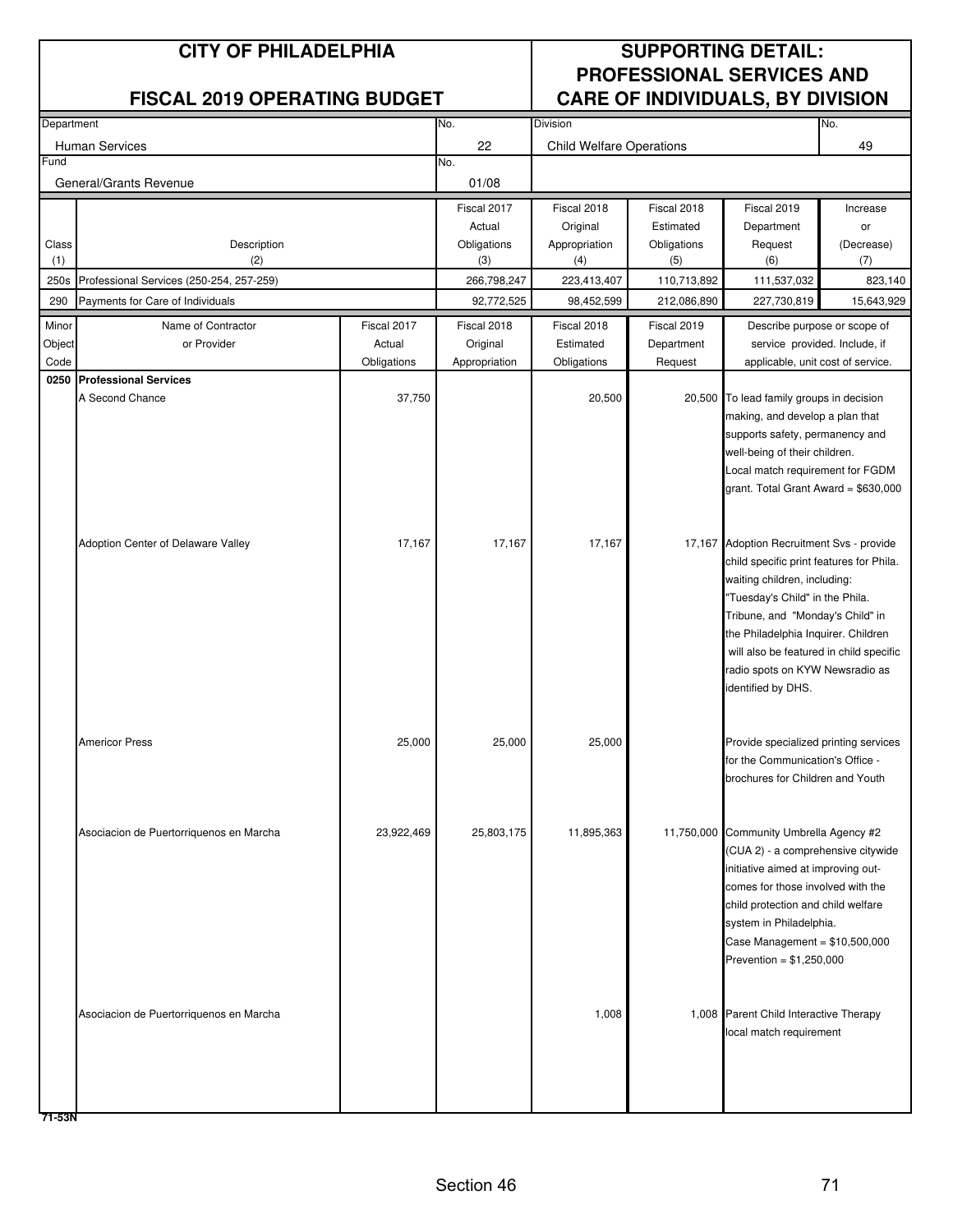| Department             |                                          | No.         | <b>Division</b> |                                 |             | No.                                                                          |            |
|------------------------|------------------------------------------|-------------|-----------------|---------------------------------|-------------|------------------------------------------------------------------------------|------------|
| <b>Human Services</b>  |                                          |             | 22              | <b>Child Welfare Operations</b> |             |                                                                              | 49         |
| Fund                   |                                          |             | No.             |                                 |             |                                                                              |            |
| General/Grants Revenue |                                          |             | 01/08           |                                 |             |                                                                              |            |
|                        |                                          |             | Fiscal 2017     | Fiscal 2018                     | Fiscal 2018 | Fiscal 2019                                                                  | Increase   |
|                        |                                          |             | Actual          | Original                        | Estimated   | Department                                                                   | or         |
| Class                  | Description                              |             | Obligations     | Appropriation                   | Obligations | Request                                                                      | (Decrease) |
| (1)                    | (2)                                      |             | (3)             | (4)                             | (5)         | (6)                                                                          | (7)        |
| 250s                   | Professional Services (250-254, 257-259) |             | 266,798,247     | 223,413,407                     | 110,713,892 | 111,537,032                                                                  | 823,140    |
| 290                    | Payments for Care of Individuals         |             | 92,772,525      | 98,452,599                      | 212,086,890 | 227,730,819                                                                  | 15,643,929 |
| Minor                  | Name of Contractor                       | Fiscal 2017 | Fiscal 2018     | Fiscal 2018                     | Fiscal 2019 | Describe purpose or scope of                                                 |            |
| Object                 | or Provider                              | Actual      | Original        | Estimated                       | Department  | service provided. Include, if                                                |            |
| Code                   |                                          | Obligations | Appropriation   | Obligations                     | Request     | applicable, unit cost of service.                                            |            |
|                        | 0250 Professional Services (cont'd)      |             |                 |                                 |             | Home Health Care Service - High                                              |            |
|                        | Bayada Home Health Care                  | 8,745       | 8,745           |                                 |             | intensity comprehensive, planned                                             |            |
|                        |                                          |             |                 |                                 |             |                                                                              |            |
|                        |                                          |             |                 |                                 |             | services provided with maximum<br>efficiency by a registered profess-        |            |
|                        |                                          |             |                 |                                 |             | ional nurse in instances where                                               |            |
|                        |                                          |             |                 |                                 |             | judgment is required by a Licensed                                           |            |
|                        |                                          |             |                 |                                 |             | Practical Nurse under the supervision                                        |            |
|                        |                                          |             |                 |                                 |             | of a Registered Nurse.                                                       |            |
|                        |                                          |             |                 |                                 |             |                                                                              |            |
|                        |                                          |             |                 |                                 |             |                                                                              |            |
|                        | Bethanna                                 |             |                 | 1,008                           |             | 1,008 Parent Child Interactive Therapy                                       |            |
|                        |                                          |             |                 |                                 |             | local match requirement                                                      |            |
|                        | Bethanna                                 | 15,200,141  | 16,636,343      | 8,511,370                       |             | 8,411,370 Community Umbrella Agency #8 -                                     |            |
|                        |                                          |             |                 |                                 |             | (CUA 8) - a comprehensive citywide                                           |            |
|                        |                                          |             |                 |                                 |             | initiative aimed at improving the out-                                       |            |
|                        |                                          |             |                 |                                 |             | comes for those involved with the                                            |            |
|                        |                                          |             |                 |                                 |             | child protection and child welfare                                           |            |
|                        |                                          |             |                 |                                 |             | system in Philadelphia.                                                      |            |
|                        |                                          |             |                 |                                 |             | Case Management = $$7,239,632$                                               |            |
|                        |                                          |             |                 |                                 |             | Prevention = $$1,171,737$                                                    |            |
|                        |                                          |             |                 |                                 |             |                                                                              |            |
|                        | <b>CASA of Philadelphia</b>              | 225,000     | 300,000         | 300,000                         |             | 300,000 Attorney managed child advocacy                                      |            |
|                        |                                          |             |                 |                                 |             | prog. supplying volunteers to child-                                         |            |
|                        |                                          |             |                 |                                 |             | ren involved with dependency court                                           |            |
|                        |                                          |             |                 |                                 |             |                                                                              |            |
|                        |                                          |             |                 |                                 |             |                                                                              |            |
|                        | <b>Catholic Social Services</b>          | 13,610,768  | 13,665,982      | 6,562,867                       |             | 6,462,867 Community Umbrella Agency #4                                       |            |
|                        |                                          |             |                 |                                 |             | (CUA 4) - a comprehensive citywide<br>initiative aimed at improving the out- |            |
|                        |                                          |             |                 |                                 |             | comes for those involved with the                                            |            |
|                        |                                          |             |                 |                                 |             | child protection and child welfare                                           |            |
|                        |                                          |             |                 |                                 |             | system in Philadelphia                                                       |            |
|                        |                                          |             |                 |                                 |             | Case Management = $$5,397,761$                                               |            |
|                        |                                          |             |                 |                                 |             | Prevention = $$1,065,106$                                                    |            |
|                        |                                          |             |                 |                                 |             |                                                                              |            |
|                        | <b>Child Guidance Resource</b>           |             |                 | 1,008                           |             | 1,008 Parent Child Interactive Therapy -                                     |            |
|                        |                                          |             |                 |                                 |             | local match requirement                                                      |            |
|                        |                                          |             |                 |                                 |             |                                                                              |            |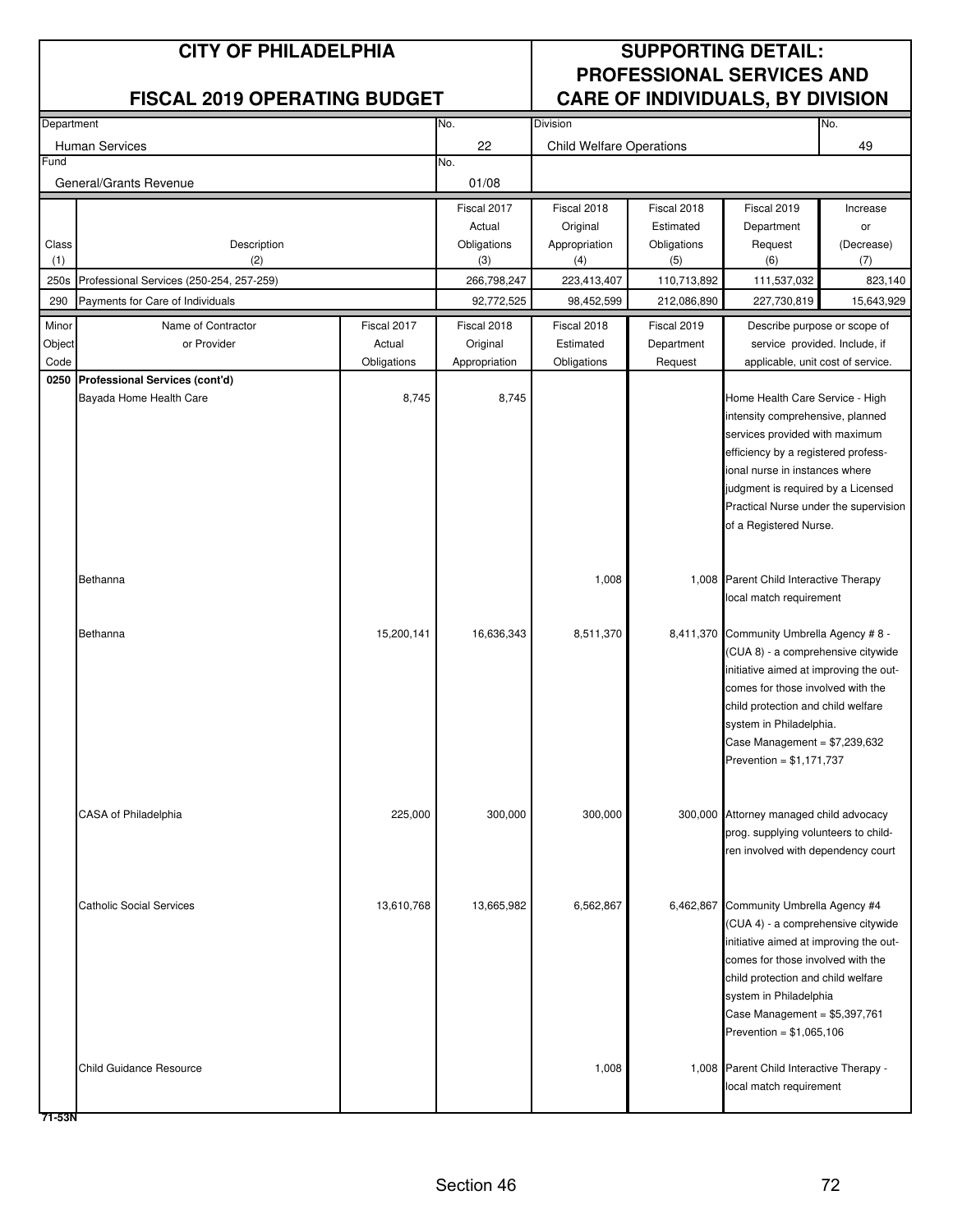| Department |                                             |             | No.           | <b>Division</b>                 |             |                                                                          | No.        |
|------------|---------------------------------------------|-------------|---------------|---------------------------------|-------------|--------------------------------------------------------------------------|------------|
|            | <b>Human Services</b>                       |             | 22            | <b>Child Welfare Operations</b> |             |                                                                          | 49         |
| Fund       |                                             |             | No.           |                                 |             |                                                                          |            |
|            | General/Grants Revenue                      |             | 01/08         |                                 |             |                                                                          |            |
|            |                                             |             | Fiscal 2017   | Fiscal 2018                     | Fiscal 2018 | Fiscal 2019                                                              | Increase   |
|            |                                             |             | Actual        | Original                        | Estimated   | Department                                                               | or         |
| Class      | Description                                 |             | Obligations   | Appropriation                   | Obligations | Request                                                                  | (Decrease) |
| (1)        | (2)                                         |             | (3)           | (4)                             | (5)         | (6)                                                                      | (7)        |
| 250s       | Professional Services (250-254, 257-259)    |             | 266,798,247   | 223,413,407                     | 110,713,892 | 111,537,032                                                              | 823,140    |
| 290        | Payments for Care of Individuals            |             | 92,772,525    | 98,452,599                      | 212,086,890 | 227,730,819                                                              | 15,643,929 |
| Minor      | Name of Contractor                          | Fiscal 2017 | Fiscal 2018   | Fiscal 2018                     | Fiscal 2019 | Describe purpose or scope of                                             |            |
| Object     | or Provider                                 | Actual      | Original      | Estimated                       | Department  | service provided. Include, if                                            |            |
| Code       |                                             | Obligations | Appropriation | Obligations                     | Request     | applicable, unit cost of service.                                        |            |
|            | 0250 Professional Services (cont'd)         |             |               |                                 |             |                                                                          |            |
|            | <b>CORA Services Inc</b>                    |             |               | 75,000                          |             | 30,000 Conduct Psycho educational and                                    |            |
|            |                                             |             |               |                                 |             | Cognitive Assessments to ensure                                          |            |
|            |                                             |             |               |                                 |             | children and/or in some cases their                                      |            |
|            |                                             |             |               |                                 |             | parents and or caregivers are                                            |            |
|            |                                             |             |               |                                 |             | receiving the appropriate levels of                                      |            |
|            |                                             |             |               |                                 |             | educational and developmental                                            |            |
|            |                                             |             |               |                                 |             | services.                                                                |            |
|            |                                             | 79,710      | 79,710        | 79,710                          |             | 79,710 Family Court Visitation - supervised                              |            |
|            | Creative Arts For Everyone (CAFE)           |             |               |                                 |             | family visitation in collaboration with                                  |            |
|            |                                             |             |               |                                 |             | Family court via structured activities                                   |            |
|            |                                             |             |               |                                 |             | (i.e. dance, art, music, etc.) during                                    |            |
|            |                                             |             |               |                                 |             | court ordered visits                                                     |            |
|            |                                             |             |               |                                 |             |                                                                          |            |
|            | Defender's Association                      | 191,101     |               |                                 |             | Mobile Outreach - visits to clients                                      |            |
|            |                                             |             |               |                                 |             | that are in care to prepare them for                                     |            |
|            |                                             |             |               |                                 |             | court hearings                                                           |            |
|            |                                             |             |               |                                 |             |                                                                          |            |
|            | Detectives, Private Investigators Inc., The | 453,500     | 500,000       | 500,000                         |             | 500,000 Private Investigation- locate children                           |            |
|            |                                             |             |               |                                 |             | and/or their parents when DHS                                            |            |
|            |                                             |             |               |                                 |             | personnel cannot through standard                                        |            |
|            |                                             |             |               |                                 |             | procedures                                                               |            |
|            |                                             |             |               |                                 |             |                                                                          |            |
|            | <b>Eddie's House</b>                        |             |               | 10,000                          |             | 10,000 A core practice to improve the safety,                            |            |
|            |                                             |             |               |                                 |             | permanency and well being of children                                    |            |
|            |                                             |             |               |                                 |             | and families served by the Depart.<br>Family Group Decision Making(FGDM) |            |
|            |                                             |             |               |                                 |             | offers a new approach to working with                                    |            |
|            |                                             |             |               |                                 |             | families involved with the child welfare                                 |            |
|            |                                             |             |               |                                 |             | system, or at risk of involvement.                                       |            |
|            |                                             |             |               |                                 |             | Families are actively engaged and                                        |            |
|            |                                             |             |               |                                 |             | empowered by child welfare agencies                                      |            |
|            |                                             |             |               |                                 |             | to make decisions and develop plans                                      |            |
|            |                                             |             |               |                                 |             | that protect and nurture their children.                                 |            |
|            |                                             |             |               |                                 |             | The FGDM process inherently fosters                                      |            |
|            |                                             |             |               |                                 |             | cooperation, collaboration, and                                          |            |
|            |                                             |             |               |                                 |             | communication between professionals                                      |            |
|            |                                             |             |               |                                 |             | and families.                                                            |            |
|            |                                             |             |               |                                 |             |                                                                          |            |
|            |                                             |             |               |                                 |             |                                                                          |            |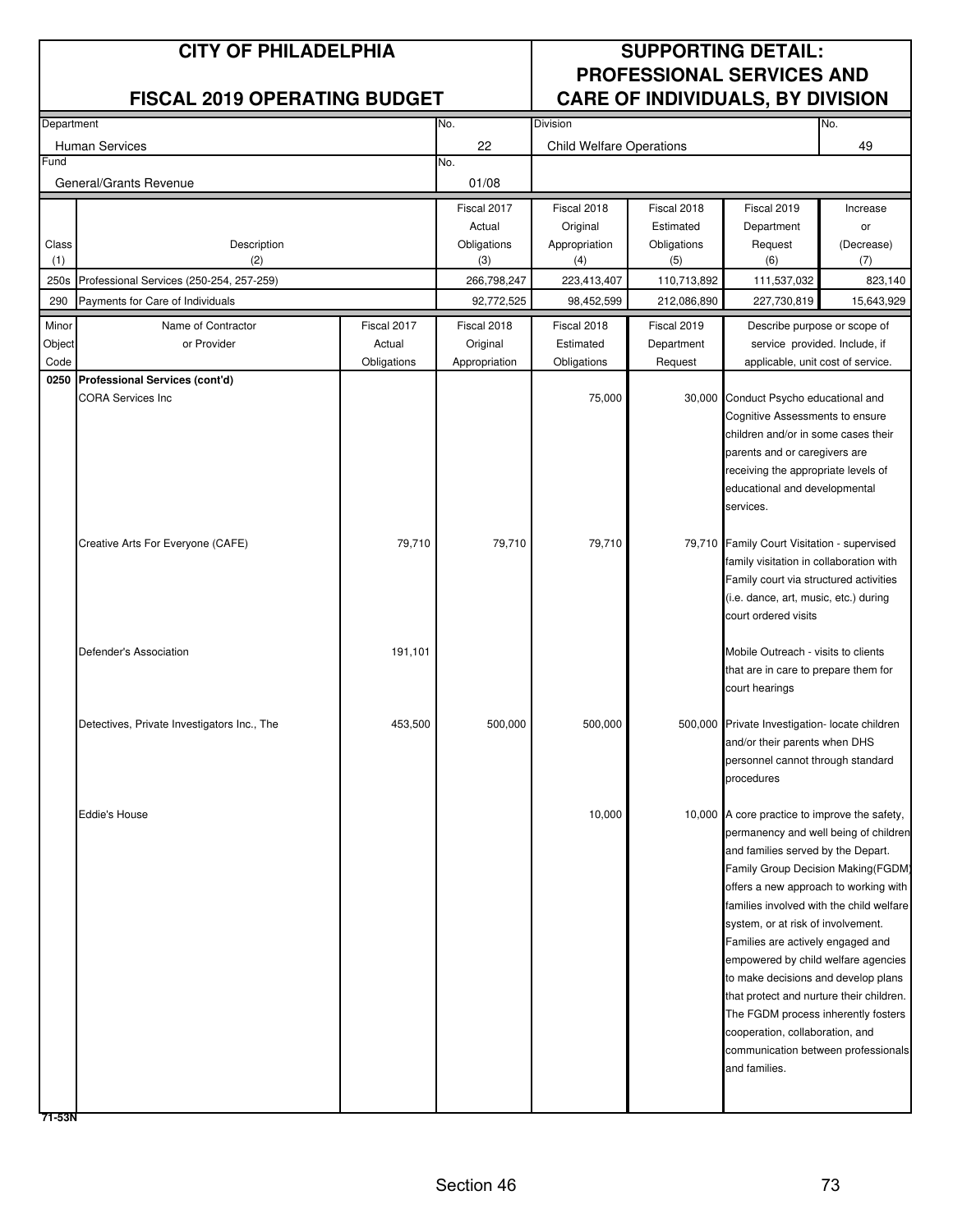| Department |                                                                       |             | No.           | Division                        |             |                                                                           | No.        |
|------------|-----------------------------------------------------------------------|-------------|---------------|---------------------------------|-------------|---------------------------------------------------------------------------|------------|
|            | <b>Human Services</b>                                                 |             | 22            | <b>Child Welfare Operations</b> |             |                                                                           | 49         |
| Fund       |                                                                       |             | No.           |                                 |             |                                                                           |            |
|            | General/Grants Revenue                                                |             | 01/08         |                                 |             |                                                                           |            |
|            |                                                                       |             | Fiscal 2017   | Fiscal 2018                     | Fiscal 2018 | Fiscal 2019                                                               | Increase   |
|            |                                                                       |             | Actual        | Original                        | Estimated   | Department                                                                | or         |
| Class      | Description                                                           |             | Obligations   | Appropriation                   | Obligations | Request                                                                   | (Decrease) |
| (1)        | (2)                                                                   |             | (3)           | (4)                             | (5)         | (6)                                                                       | (7)        |
| 250s       | Professional Services (250-254, 257-259)                              |             | 266,798,247   | 223,413,407                     | 110,713,892 | 111,537,032                                                               | 823,140    |
| 290        | Payments for Care of Individuals                                      |             | 92,772,525    | 98,452,599                      | 212,086,890 | 227,730,819                                                               | 15,643,929 |
| Minor      | Name of Contractor                                                    | Fiscal 2017 | Fiscal 2018   | Fiscal 2018                     | Fiscal 2019 | Describe purpose or scope of                                              |            |
| Object     | or Provider                                                           | Actual      | Original      | Estimated                       | Department  | service provided. Include, if                                             |            |
| Code       |                                                                       | Obligations | Appropriation | Obligations                     | Request     | applicable, unit cost of service.                                         |            |
|            | 0250 Professional Services (cont'd)<br><b>First Judicial District</b> | 33,860      | 132,000       | 132,000                         |             | 132,000 VDP - Master for Family Court to act                              |            |
|            |                                                                       |             |               |                                 |             | in the capacity of a Juvenile Depend-                                     |            |
|            |                                                                       |             |               |                                 |             | ency Hearing Officer at the direction                                     |            |
|            |                                                                       |             |               |                                 |             | of the Administrative Judge of Family                                     |            |
|            |                                                                       |             |               |                                 |             | Court or designee                                                         |            |
|            |                                                                       |             |               |                                 |             |                                                                           |            |
|            | Fund For Philadelphia Inc                                             | 40,000      | 40,000        | 40,000                          |             | 40,000 Medically Fragile - special supports                               |            |
|            |                                                                       |             |               |                                 |             | (excluding Medicaid reimbursable                                          |            |
|            |                                                                       |             |               |                                 |             | items) to children with complex                                           |            |
|            |                                                                       |             |               |                                 |             | health care needs and/or develop-                                         |            |
|            |                                                                       |             |               |                                 |             | ment delays; supports may include<br>accessibility construction, adaptive |            |
|            |                                                                       |             |               |                                 |             | instruments, instruments to reduce                                        |            |
|            |                                                                       |             |               |                                 |             | risk factors and improve life quality                                     |            |
|            |                                                                       |             |               |                                 |             |                                                                           |            |
|            | Geneva Worldwide                                                      | 24,925      | 4,925         | 20,000                          |             | 20,000 Language Access Services - provide                                 |            |
|            |                                                                       |             |               |                                 |             | document translation and proof-                                           |            |
|            |                                                                       |             |               |                                 |             | reading to the City of Phila by and                                       |            |
|            |                                                                       |             |               |                                 |             | through the Office of the Mayor and                                       |            |
|            |                                                                       |             |               |                                 |             | the Mayor's Office of Immigrant                                           |            |
|            |                                                                       |             |               |                                 |             | and Multicultural Affairs                                                 |            |
|            | Good Shepherd Neighborhood House                                      | 120,000     | 120,000       | 120,000                         |             | 120,000 Good Shepherd Mediation Program                                   |            |
|            |                                                                       |             |               |                                 |             | (GSMP) mediators facilitate pre-                                          |            |
|            |                                                                       |             |               |                                 |             | hearing conferences for the Depend-                                       |            |
|            |                                                                       |             |               |                                 |             | dency Unit of the Phila. Family                                           |            |
|            |                                                                       |             |               |                                 |             | Court. When a petition alleging child                                     |            |
|            |                                                                       |             |               |                                 |             | abuse, neglect or abandonment is                                          |            |
|            |                                                                       |             |               |                                 |             | filed, the parties involved meet with                                     |            |
|            |                                                                       |             |               |                                 |             | a mediator prior to going into the                                        |            |
|            |                                                                       |             |               |                                 |             | courtroom for the adjudicatory hearing                                    |            |
|            | Health Federation of Philadelphia, Inc.                               | 20,000      | 20,000        | 20,000                          |             | 20,000 Language Access Services - provide                                 |            |
|            |                                                                       |             |               |                                 |             | document translation and proof-                                           |            |
|            |                                                                       |             |               |                                 |             | reading to the City of Phila by and                                       |            |
|            |                                                                       |             |               |                                 |             | through the Office of the Mayor and                                       |            |
|            |                                                                       |             |               |                                 |             | the Mayor's Office of Immigrant                                           |            |
|            |                                                                       |             |               |                                 |             | and Multicultural Affairs                                                 |            |
|            |                                                                       |             |               |                                 |             |                                                                           |            |
|            |                                                                       |             |               |                                 |             |                                                                           |            |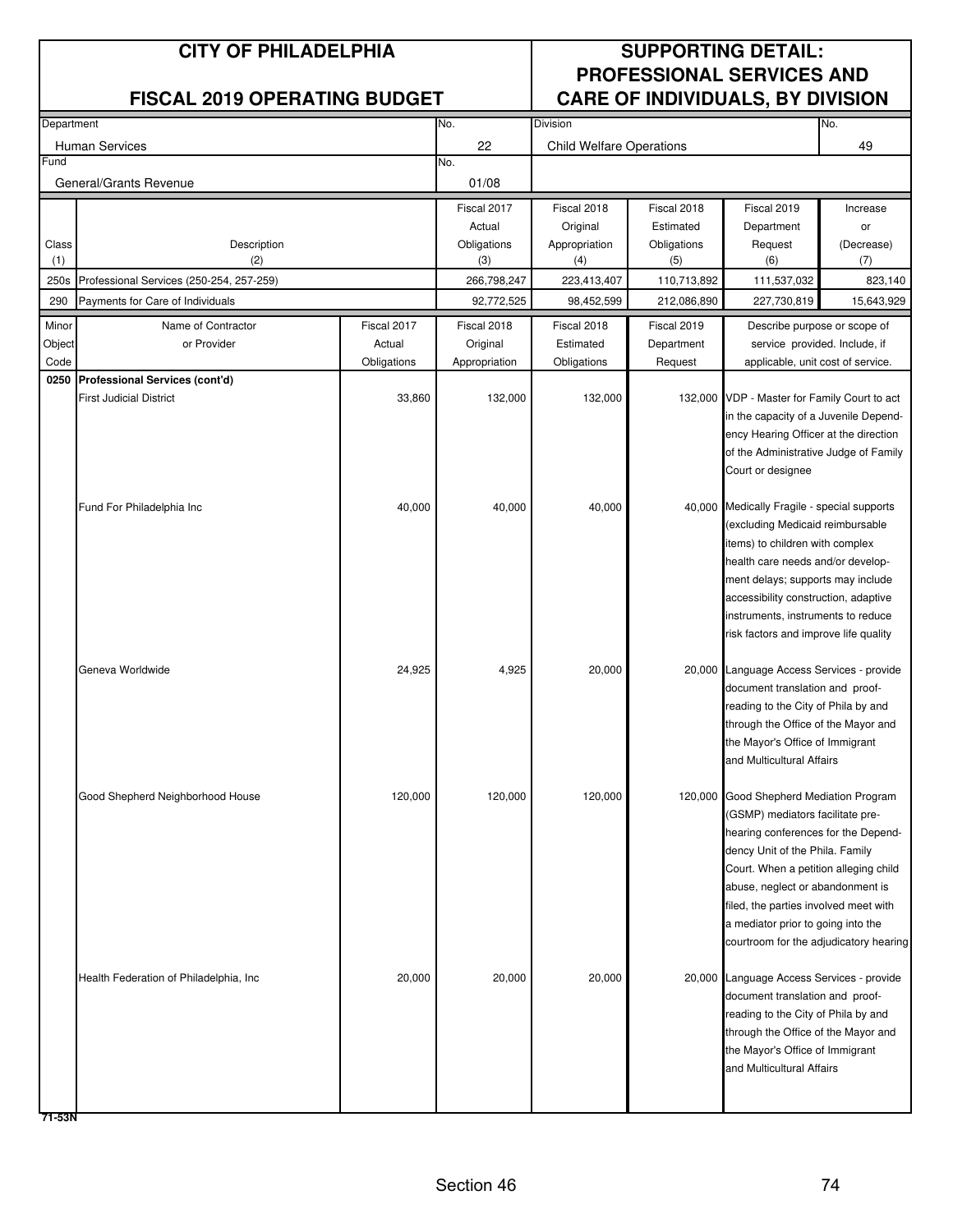| Department |                                          |             | No.           | Division                        |             |                                                                            | No.        |
|------------|------------------------------------------|-------------|---------------|---------------------------------|-------------|----------------------------------------------------------------------------|------------|
|            | Human Services                           |             | 22            | <b>Child Welfare Operations</b> |             |                                                                            | 49         |
| Fund       |                                          |             | No.           |                                 |             |                                                                            |            |
|            | General/Grants Revenue                   |             | 01/08         |                                 |             |                                                                            |            |
|            |                                          |             | Fiscal 2017   | Fiscal 2018                     | Fiscal 2018 | Fiscal 2019                                                                | Increase   |
|            |                                          |             | Actual        | Original                        | Estimated   | Department                                                                 | or         |
| Class      | Description                              |             | Obligations   | Appropriation                   | Obligations | Request                                                                    | (Decrease) |
| (1)        | (2)                                      |             | (3)           | (4)                             | (5)         | (6)                                                                        | (7)        |
| 250s       | Professional Services (250-254, 257-259) |             | 266,798,247   | 223,413,407                     | 110,713,892 | 111,537,032                                                                | 823,140    |
| 290        | Payments for Care of Individuals         |             | 92,772,525    | 98,452,599                      | 212,086,890 | 227,730,819                                                                | 15,643,929 |
| Minor      | Name of Contractor                       | Fiscal 2017 | Fiscal 2018   | Fiscal 2018                     | Fiscal 2019 | Describe purpose or scope of                                               |            |
| Object     | or Provider                              | Actual      | Original      | Estimated                       | Department  | service provided. Include, if                                              |            |
| Code       |                                          | Obligations | Appropriation | Obligations                     | Request     | applicable, unit cost of service.                                          |            |
| 0250       | Professional Services (cont'd)           |             |               |                                 |             |                                                                            |            |
|            | Health Federation of Philadelphia, Inc.  |             |               |                                 |             | 175,000 Fatality Review Program - conducts                                 |            |
|            |                                          |             |               |                                 |             | case reviews of children 20 years or                                       |            |
|            |                                          |             |               |                                 |             | younger that die. The retrospective                                        |            |
|            |                                          |             |               |                                 |             | review allows the team to obtain the                                       |            |
|            |                                          |             |               |                                 |             | most complete information on the                                           |            |
|            |                                          |             |               |                                 |             | youth's death (moved from A&M)                                             |            |
|            |                                          |             |               |                                 |             |                                                                            |            |
|            | <b>HIAS &amp; Council</b>                | 20,230      |               |                                 |             | Legal representation for immigration                                       |            |
|            |                                          |             |               |                                 |             | services at a cost of \$125/hour.                                          |            |
|            |                                          |             |               |                                 |             |                                                                            |            |
|            | Intercommunity Action Inc.               |             |               | 1,008                           |             | 1,008 Parent Child Interactive Therapy                                     |            |
|            |                                          |             |               |                                 |             | local match requirement                                                    |            |
|            |                                          |             |               |                                 |             |                                                                            |            |
|            | It Takes a Village Inc.                  | 31,500      |               | 35,727                          |             | 35,727 Process for families to meet and                                    |            |
|            |                                          |             |               |                                 |             | join with relatives and their supports<br>to develop a plan to ensure that |            |
|            |                                          |             |               |                                 |             | children are safe, cared for and                                           |            |
|            |                                          |             |               |                                 |             | protected from harm in ways that fit                                       |            |
|            |                                          |             |               |                                 |             | their culture and situation.                                               |            |
|            |                                          |             |               |                                 |             | -ocal Match requirement for FGDM                                           |            |
|            |                                          |             |               |                                 |             |                                                                            |            |
|            |                                          |             |               |                                 |             |                                                                            |            |
|            | Ladipo Group, The                        | 100,000     | 100,000       | 100,000                         |             | 100,000 Emergency Crisis Support                                           |            |
|            |                                          |             |               |                                 |             |                                                                            |            |
|            |                                          |             |               |                                 |             |                                                                            |            |
|            | Language Line Services, Inc.             | 30,000      | 30,000        | 30,000                          |             | 25,000 Language Access Services - provide                                  |            |
|            |                                          |             |               |                                 |             | document translation and proof-                                            |            |
|            |                                          |             |               |                                 |             | reading to the City of Phila by and                                        |            |
|            |                                          |             |               |                                 |             | through the Office of the Mayor and                                        |            |
|            |                                          |             |               |                                 |             | the Mayor's Office of Immigrant                                            |            |
|            |                                          |             |               |                                 |             | and Multicultural Affairs                                                  |            |
|            |                                          |             |               |                                 |             |                                                                            |            |
|            | Language Services Associates             | 120,000     | 140,000       | 140,000                         |             | 110,000 Language Access Services - provide                                 |            |
|            |                                          |             |               |                                 |             | document translation and proof-                                            |            |
|            |                                          |             |               |                                 |             | reading to the City of Phila by and                                        |            |
|            |                                          |             |               |                                 |             | through the Office of the Mayor and                                        |            |
|            |                                          |             |               |                                 |             | the Mayor's Office of Immigrant                                            |            |
|            |                                          |             |               |                                 |             | and Multicultural Affairs                                                  |            |
|            |                                          |             |               |                                 |             |                                                                            |            |
|            |                                          |             |               |                                 |             |                                                                            |            |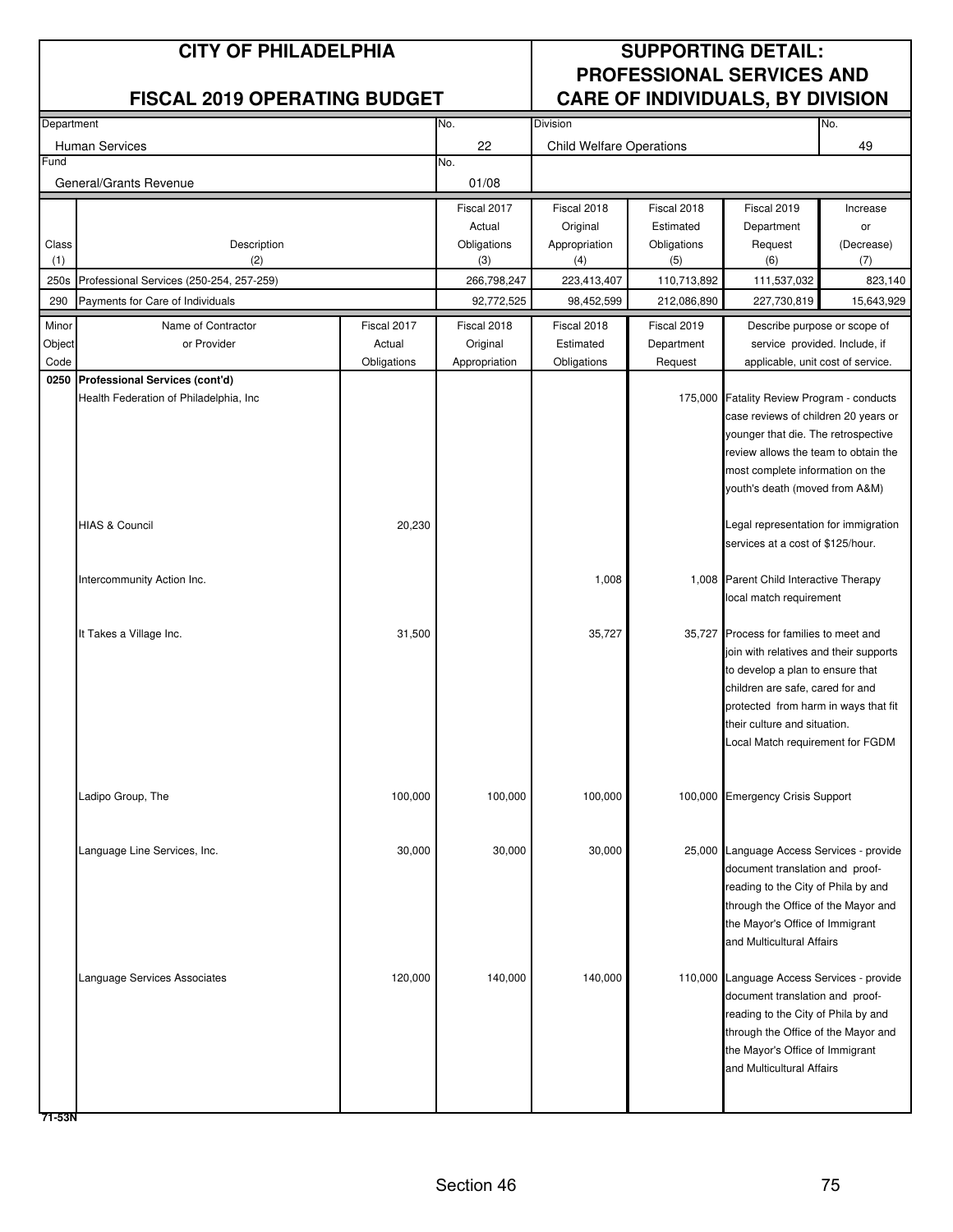| Department |                                          |             | No.           | Division                        |             |                                                                            | No.        |
|------------|------------------------------------------|-------------|---------------|---------------------------------|-------------|----------------------------------------------------------------------------|------------|
|            | <b>Human Services</b>                    |             | 22            | <b>Child Welfare Operations</b> |             |                                                                            | 49         |
| Fund       |                                          |             | No.           |                                 |             |                                                                            |            |
|            | General/Grants Revenue                   |             | 01/08         |                                 |             |                                                                            |            |
|            |                                          |             | Fiscal 2017   | Fiscal 2018                     | Fiscal 2018 | Fiscal 2019                                                                | Increase   |
|            |                                          |             | Actual        | Original                        | Estimated   | Department                                                                 | or         |
| Class      | Description                              |             | Obligations   | Appropriation                   | Obligations | Request                                                                    | (Decrease) |
| (1)        | (2)                                      |             | (3)           | (4)                             | (5)         | (6)                                                                        | (7)        |
| 250s       | Professional Services (250-254, 257-259) |             | 266,798,247   | 223,413,407                     | 110,713,892 | 111,537,032                                                                | 823,140    |
| 290        | Payments for Care of Individuals         |             | 92,772,525    | 98,452,599                      | 212,086,890 | 227,730,819                                                                | 15,643,929 |
| Minor      | Name of Contractor                       | Fiscal 2017 | Fiscal 2018   | Fiscal 2018                     | Fiscal 2019 | Describe purpose or scope of                                               |            |
| Object     | or Provider                              | Actual      | Original      | Estimated                       | Department  | service provided. Include, if                                              |            |
| Code       |                                          | Obligations | Appropriation | Obligations                     | Request     | applicable, unit cost of service.                                          |            |
|            | 0250 Professional Services (cont'd)      |             |               |                                 |             |                                                                            |            |
|            | National Nursing Centers Consortium      | 1,785,000   | 2,000,000     | 2,000,000                       |             | 2,000,000 Nursing Assessment services to                                   |            |
|            |                                          |             |               |                                 |             | children with unmet physical health                                        |            |
|            |                                          |             |               |                                 |             | care needs or chronic physical health<br>care needs once they become known |            |
|            |                                          |             |               |                                 |             | to the child welfare system; to                                            |            |
|            |                                          |             |               |                                 |             | participate in intake multidisciplinary                                    |            |
|            |                                          |             |               |                                 |             | teamings, conducting initial                                               |            |
|            |                                          |             |               |                                 |             | screenings conducting home visits                                          |            |
|            |                                          |             |               |                                 |             | and participating in service planning                                      |            |
|            |                                          |             |               |                                 |             | and service delivery.                                                      |            |
|            |                                          |             |               |                                 |             |                                                                            |            |
|            | Nationalities Services Center            | 14,925      | 14,925        | 14,925                          | 14,925      | Language Access Services - provide                                         |            |
|            |                                          |             |               |                                 |             | document translation and proof-<br>reading to the City of Phila by and     |            |
|            |                                          |             |               |                                 |             | through the Office of the Mayor and                                        |            |
|            |                                          |             |               |                                 |             | the Mayor's Office of Immigrant                                            |            |
|            |                                          |             |               |                                 |             | and Multicultural Affairs                                                  |            |
|            |                                          |             |               |                                 |             |                                                                            |            |
|            | <b>NET Treatment Services, Inc.</b>      | 18,490,767  | 19,784,476    | 9,522,187                       |             | 9,422,187 Community Umbrella Agency #1                                     |            |
|            |                                          |             |               |                                 |             | (CUA 1) - a comprehensive citywide                                         |            |
|            |                                          |             |               |                                 |             | initiative aimed at improving the out-                                     |            |
|            |                                          |             |               |                                 |             | comes for those involved with the                                          |            |
|            |                                          |             |               |                                 |             | child protection and child welfare<br>system in Philadelphia.              |            |
|            |                                          |             |               |                                 |             | Case Management = $$8,274,794$                                             |            |
|            |                                          |             |               |                                 |             | CUA Prevention = $$1,147,393$                                              |            |
|            |                                          |             |               |                                 |             |                                                                            |            |
|            | NET Treatment Services, Inc.             | 18,183,506  | 20,604,017    | 9,688,482                       |             | 9,588,482 Community Umbrella Agency #7                                     |            |
|            |                                          |             |               |                                 |             | (CUA 7) - a comprehensive citywide                                         |            |
|            |                                          |             |               |                                 |             | initiative aimed at improving the out-                                     |            |
|            |                                          |             |               |                                 |             | comes for those involved with the                                          |            |
|            |                                          |             |               |                                 |             | child protection and child welfare                                         |            |
|            |                                          |             |               |                                 |             | system in Philadelphia.                                                    |            |
|            |                                          |             |               |                                 |             | Case Management = $$8,464,233$<br>CUA Prevention = \$1,124,249             |            |
|            |                                          |             |               |                                 |             |                                                                            |            |
|            | Northeast Treatment Center               |             |               | 1,008                           |             | 1,008 Parent Child Interactive Therapy                                     |            |
|            |                                          |             |               |                                 |             | local match requirement                                                    |            |
|            |                                          |             |               |                                 |             |                                                                            |            |
|            |                                          |             |               |                                 |             |                                                                            |            |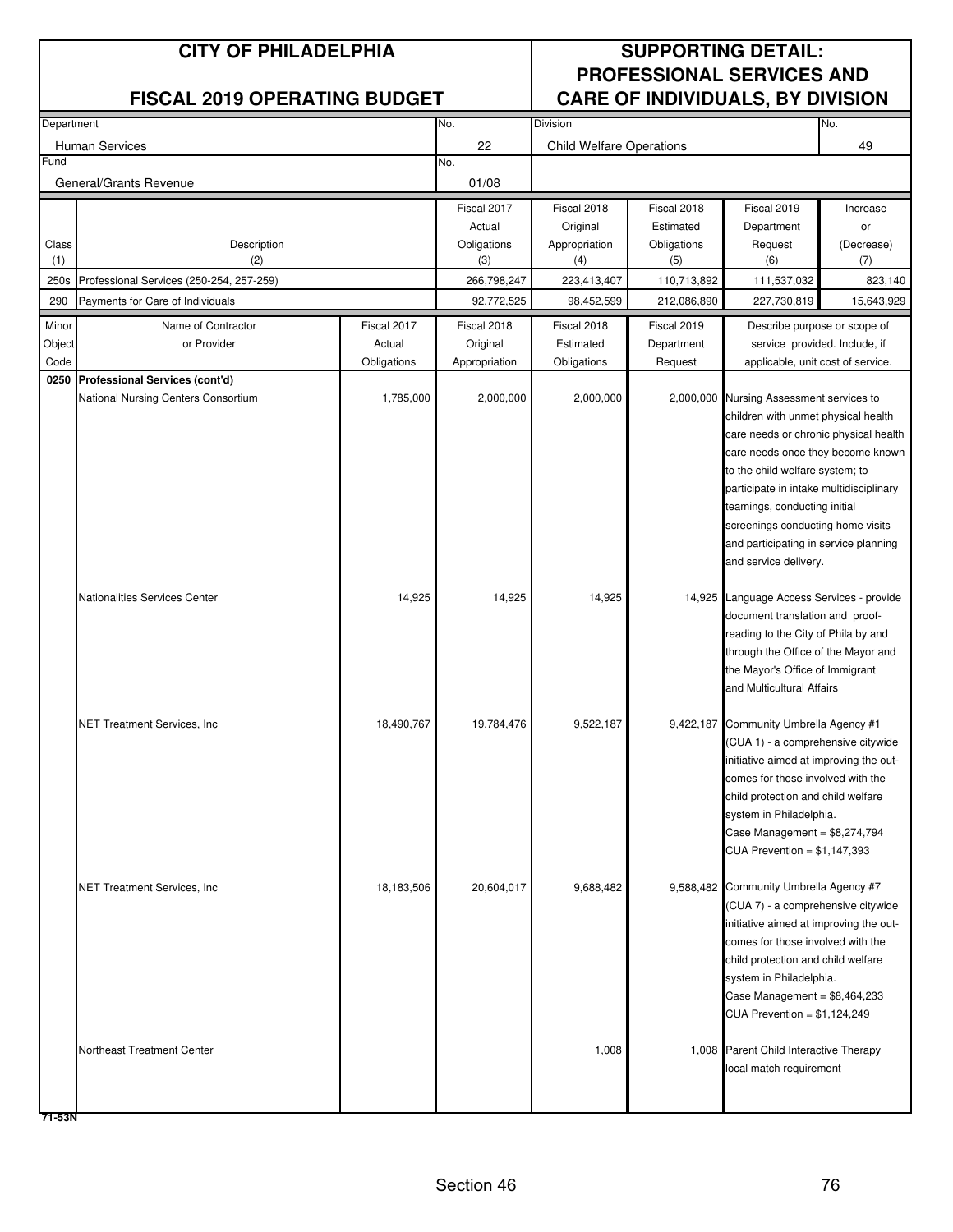| Department |                                                 |             | No.<br>Division |                                 |             |                                                                            | No.        |
|------------|-------------------------------------------------|-------------|-----------------|---------------------------------|-------------|----------------------------------------------------------------------------|------------|
|            | <b>Human Services</b>                           |             | 22              | <b>Child Welfare Operations</b> |             |                                                                            | 49         |
| Fund       |                                                 |             | No.             |                                 |             |                                                                            |            |
|            | General/Grants Revenue                          |             | 01/08           |                                 |             |                                                                            |            |
|            |                                                 |             | Fiscal 2017     | Fiscal 2018                     | Fiscal 2018 | Fiscal 2019                                                                | Increase   |
|            |                                                 |             | Actual          | Original                        | Estimated   | Department                                                                 | or         |
| Class      | Description                                     |             | Obligations     | Appropriation                   | Obligations | Request                                                                    | (Decrease) |
| (1)        | (2)                                             |             | (3)             | (4)                             | (5)         | (6)                                                                        | (7)        |
| 250s       | Professional Services (250-254, 257-259)        |             | 266,798,247     | 223,413,407                     | 110,713,892 | 111,537,032                                                                | 823,140    |
| 290        | Payments for Care of Individuals                |             | 92,772,525      | 98,452,599                      | 212,086,890 | 227,730,819                                                                | 15,643,929 |
| Minor      | Name of Contractor                              | Fiscal 2017 | Fiscal 2018     | Fiscal 2018                     | Fiscal 2019 | Describe purpose or scope of                                               |            |
| Object     | or Provider                                     | Actual      | Original        | Estimated                       | Department  | service provided. Include, if                                              |            |
| Code       |                                                 | Obligations | Appropriation   | Obligations                     | Request     | applicable, unit cost of service.                                          |            |
|            | 0250 Professional Services (cont'd)             |             |                 |                                 |             |                                                                            |            |
|            | Philadelphia Children's Alliance                | 1,396,894   | 1,471,894       | 1,471,894                       |             | 1,471,894 Intake forensic interviews, victims                              |            |
|            |                                                 |             |                 |                                 |             | services, mental/medical health<br>referrals, case reviews, case tracking  |            |
|            |                                                 |             |                 |                                 |             | and training for children and families                                     |            |
|            |                                                 |             |                 |                                 |             | involved in investigations of child                                        |            |
|            |                                                 |             |                 |                                 |             | sex abuse.                                                                 |            |
|            |                                                 |             |                 |                                 |             |                                                                            |            |
|            | Philadelphia Resource Parent Association        |             | 30,000          | 30,000                          |             | 30,000 Unite foster, adoptive and kinship                                  |            |
|            |                                                 |             |                 |                                 |             | parents and others connected with                                          |            |
|            |                                                 |             |                 |                                 |             | child welfare in a safe & confidential                                     |            |
|            |                                                 |             |                 |                                 |             | space to receive support, training,                                        |            |
|            |                                                 |             |                 |                                 |             | and resources that improve the                                             |            |
|            |                                                 |             |                 |                                 |             | emotional well-being of parents and<br>thereby increase safety and quality |            |
|            |                                                 |             |                 |                                 |             | of care for children.                                                      |            |
|            |                                                 |             |                 |                                 |             |                                                                            |            |
|            | Planned Parenthood of Southeastern Pennsylvania | 20,000      | 30,000          | 30,000                          |             | 30,000 Healthcare Services - confidential                                  |            |
|            |                                                 |             |                 |                                 |             | health care and sexuality education.                                       |            |
|            |                                                 |             |                 |                                 |             |                                                                            |            |
|            | <b>PMHCC</b>                                    | 1,478,401   | 1,931,601       | 2,049,000                       |             | 2,049,000 DHS operational support                                          |            |
|            |                                                 |             |                 |                                 |             |                                                                            |            |
|            | <b>PMHCC</b>                                    |             |                 |                                 |             |                                                                            |            |
|            |                                                 | 337,974     | 337,974         | 348,263                         |             | 348,263 Educational Support                                                |            |
|            |                                                 |             |                 |                                 |             |                                                                            |            |
|            | <b>PMHCC</b>                                    | 91,048      | 91,048          | 93,287                          |             | 93,287 Older Youth                                                         |            |
|            |                                                 |             |                 |                                 |             |                                                                            |            |
|            | <b>PMHCC</b>                                    |             | 274,418         | 274,418                         |             | 274,418 Health & Human Services - develop-                                 |            |
|            |                                                 |             |                 |                                 |             | ment and service integration with                                          |            |
|            |                                                 |             |                 |                                 |             | focus on case management and data.                                         |            |
|            |                                                 |             |                 |                                 |             |                                                                            |            |
|            | Public Health Management Corp                   | 1,430,293   | 1,346,866       | 1,346,866                       |             | 1,346,866 Emergency Fund - to prevent place-                               |            |
|            |                                                 |             |                 |                                 |             | ment and secure permanency<br>outcomes to families.                        |            |
|            |                                                 |             |                 |                                 |             |                                                                            |            |
|            | Public Health Management Corp.                  | 119,428     | 119,428         | 119,428                         |             | 119,428 Health & Human Services - Develop-                                 |            |
|            |                                                 |             |                 |                                 |             | ment and service integration with                                          |            |
|            |                                                 |             |                 |                                 |             | focus on case management & data                                            |            |
|            |                                                 |             |                 |                                 |             | (Laverne Wright)                                                           |            |
|            |                                                 |             |                 |                                 |             |                                                                            |            |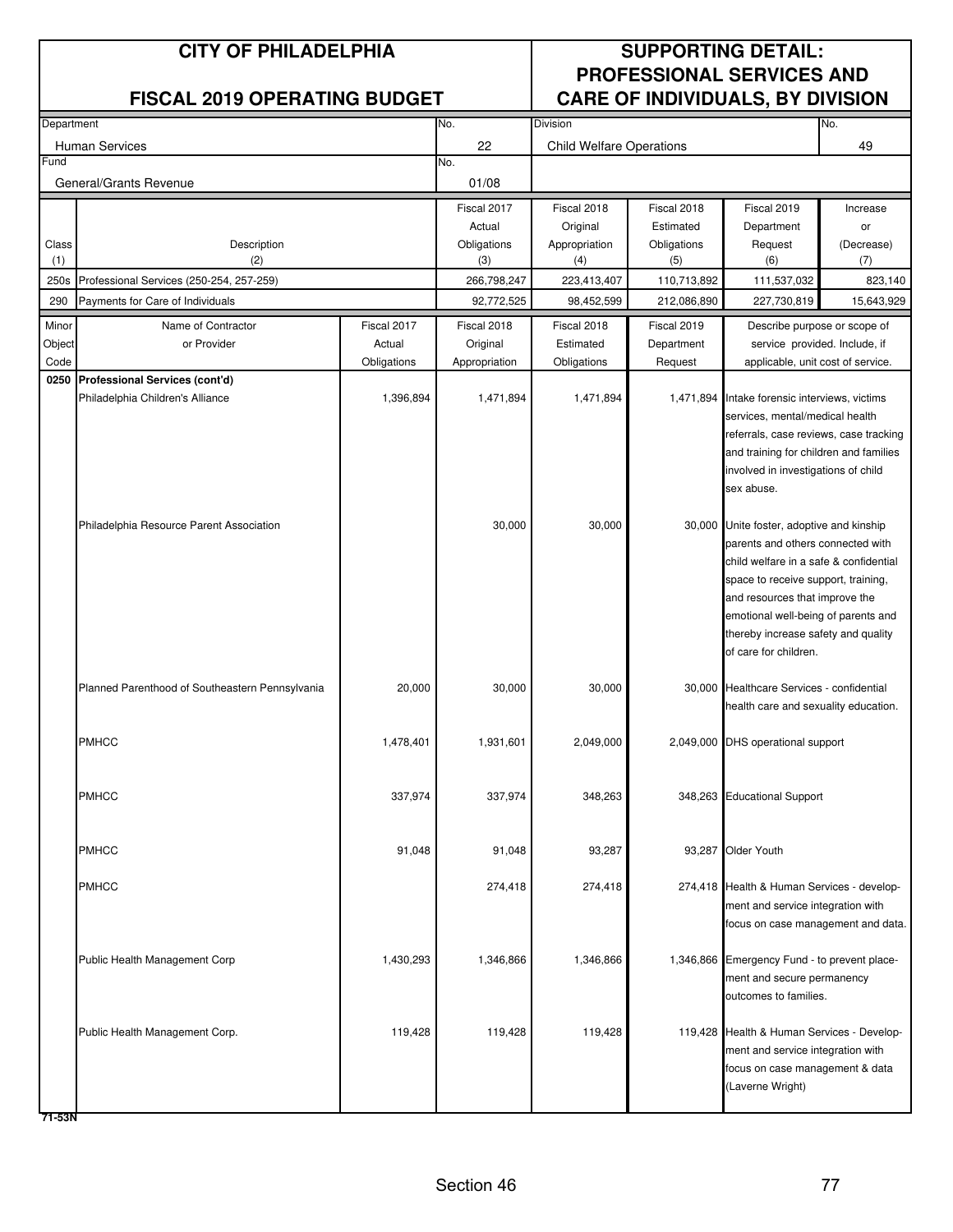| Department |                                          |             | No.           | Division                        |             |                                                                              | No.        |
|------------|------------------------------------------|-------------|---------------|---------------------------------|-------------|------------------------------------------------------------------------------|------------|
|            | <b>Human Services</b>                    |             | 22            | <b>Child Welfare Operations</b> |             |                                                                              | 49         |
| Fund       |                                          |             | No.           |                                 |             |                                                                              |            |
|            | General/Grants Revenue                   |             | 01/08         |                                 |             |                                                                              |            |
|            |                                          |             | Fiscal 2017   | Fiscal 2018                     | Fiscal 2018 | Fiscal 2019                                                                  | Increase   |
|            |                                          |             | Actual        | Original                        | Estimated   | Department                                                                   | or         |
| Class      | Description                              |             | Obligations   | Appropriation                   | Obligations | Request                                                                      | (Decrease) |
| (1)        | (2)                                      |             | (3)           | (4)                             | (5)         | (6)                                                                          | (7)        |
| 250s       | Professional Services (250-254, 257-259) |             | 266,798,247   | 223,413,407                     | 110,713,892 | 111,537,032                                                                  | 823,140    |
| 290        | Payments for Care of Individuals         |             | 92,772,525    | 98,452,599                      | 212,086,890 | 227,730,819                                                                  | 15,643,929 |
| Minor      | Name of Contractor                       | Fiscal 2017 | Fiscal 2018   | Fiscal 2018                     | Fiscal 2019 | Describe purpose or scope of                                                 |            |
| Object     | or Provider                              | Actual      | Original      | Estimated                       | Department  | service provided. Include, if                                                |            |
| Code       |                                          | Obligations | Appropriation | Obligations                     | Request     | applicable, unit cost of service.                                            |            |
| 0250       | Professional Services (cont'd)           |             |               |                                 |             |                                                                              |            |
|            | Revenue Collection Bureau                | 16,483      |               | 65,932                          |             | 65,932 Assistance in recouping delinquent                                    |            |
|            |                                          |             |               |                                 |             | child support/care expenses.                                                 |            |
|            |                                          |             |               |                                 |             |                                                                              |            |
|            |                                          |             |               |                                 |             |                                                                              |            |
|            | Rosales Communications                   | 4,950       | 4,950         | 4,950                           |             | 4,950 Language Access Services -                                             |            |
|            |                                          |             |               |                                 |             | telephonic interpretation, in-person<br>interpretation, proofreading, and    |            |
|            |                                          |             |               |                                 |             | training. These services will support                                        |            |
|            |                                          |             |               |                                 |             | the Global Philadelphia initiative,                                          |            |
|            |                                          |             |               |                                 |             | which enhances language access                                               |            |
|            |                                          |             |               |                                 |             | policy development & implementation                                          |            |
|            |                                          |             |               |                                 |             | throughout City Departments to meet                                          |            |
|            |                                          |             |               |                                 |             | linked needs within the City of Phila.                                       |            |
|            |                                          |             |               |                                 |             | health and community service sectors.                                        |            |
|            |                                          |             |               |                                 |             |                                                                              |            |
|            |                                          |             |               |                                 |             |                                                                              |            |
|            | Silver Spring                            |             |               | 1,007                           |             | 1,007 Parent Child Interactive Therapy                                       |            |
|            |                                          |             |               |                                 |             | local match requirement                                                      |            |
|            |                                          |             |               |                                 |             |                                                                              |            |
|            |                                          |             |               |                                 |             |                                                                              |            |
|            | <b>Tabor Community Partners</b>          | 13,883,677  | 14,479,560    | 6,483,449                       |             | 6,383,449 Community Umbrella Agency #6                                       |            |
|            |                                          |             |               |                                 |             | (CUA 6) - a comprehensive citywide<br>initiative aimed at improving the out- |            |
|            |                                          |             |               |                                 |             | comes for those involved with the                                            |            |
|            |                                          |             |               |                                 |             | child protection and child welfare                                           |            |
|            |                                          |             |               |                                 |             | system in Philadelphia.                                                      |            |
|            |                                          |             |               |                                 |             | Case Management = $$5,504,506$                                               |            |
|            |                                          |             |               |                                 |             | Prevention = $$878,943$                                                      |            |
|            |                                          |             |               |                                 |             |                                                                              |            |
|            |                                          |             |               |                                 |             |                                                                              |            |
|            | <b>Temple University</b>                 | 30,000      |               |                                 |             | Forensic Evaluations to ensure the                                           |            |
|            |                                          |             |               |                                 |             | safety of children.                                                          |            |
|            |                                          |             |               |                                 |             |                                                                              |            |
|            |                                          |             |               |                                 |             |                                                                              |            |
|            | Triple P America                         |             | 16,035        |                                 |             | Positive Parenting Program                                                   |            |
|            |                                          |             |               |                                 |             | Local Match Requirement for Triple P                                         |            |
|            |                                          |             |               |                                 |             | Total Grant Award = \$320,700                                                |            |
|            |                                          |             |               |                                 |             |                                                                              |            |
|            |                                          |             |               |                                 |             |                                                                              |            |
|            |                                          |             |               |                                 |             |                                                                              |            |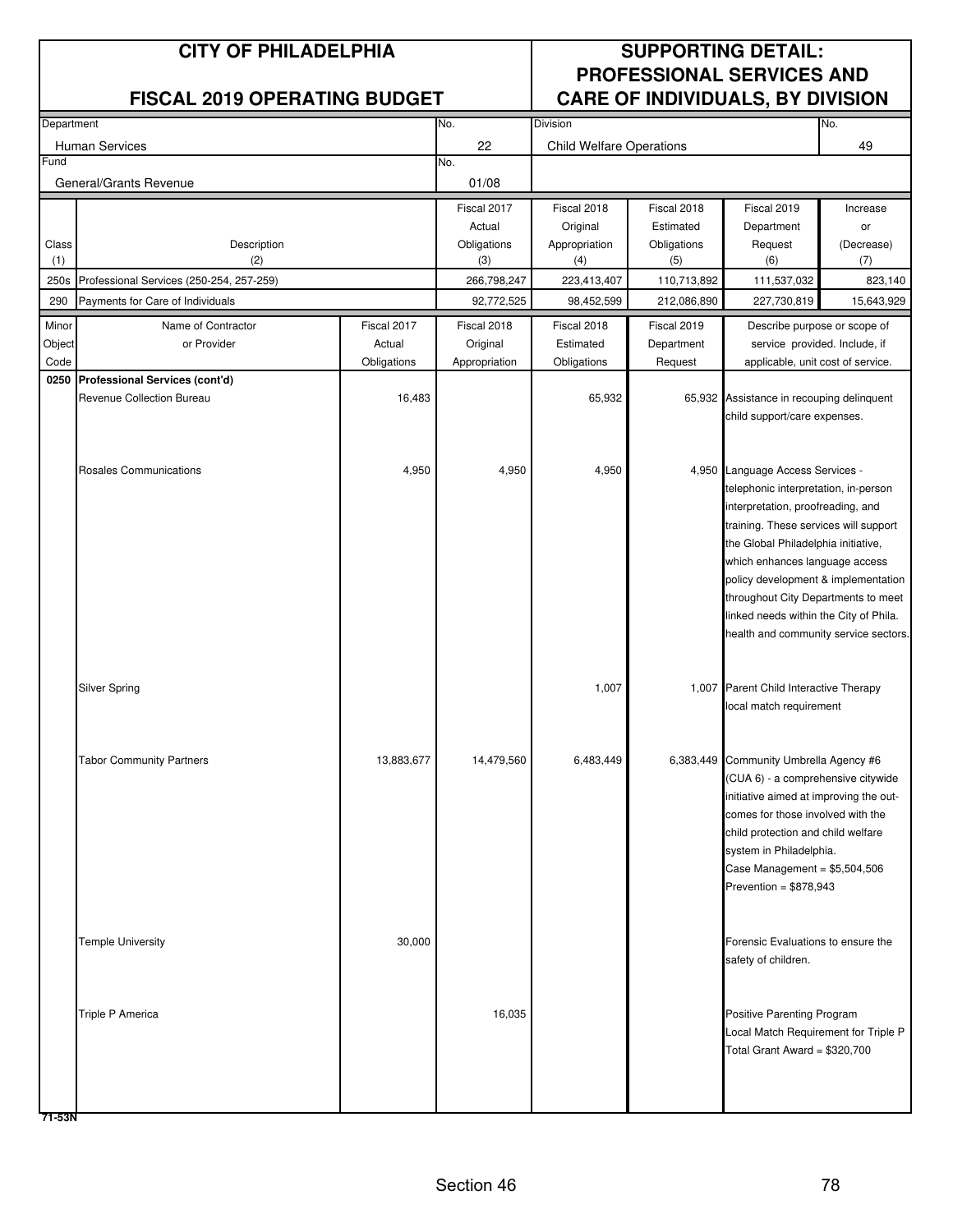| Department |                                                          |             | No.<br>Division |                                 |             |                                                                             | No.        |
|------------|----------------------------------------------------------|-------------|-----------------|---------------------------------|-------------|-----------------------------------------------------------------------------|------------|
|            | <b>Human Services</b>                                    |             | 22              | <b>Child Welfare Operations</b> |             |                                                                             | 49         |
| Fund       |                                                          |             | No.             |                                 |             |                                                                             |            |
|            | General/Grants Revenue                                   |             | 01/08           |                                 |             |                                                                             |            |
|            |                                                          |             | Fiscal 2017     | Fiscal 2018                     | Fiscal 2018 | Fiscal 2019                                                                 | Increase   |
|            |                                                          |             | Actual          | Original                        | Estimated   | Department                                                                  | or         |
| Class      | Description                                              |             | Obligations     | Appropriation                   | Obligations | Request                                                                     | (Decrease) |
| (1)        | (2)                                                      |             | (3)             | (4)                             | (5)         | (6)                                                                         | (7)        |
| 250s       | Professional Services (250-254, 257-259)                 |             | 266,798,247     | 223,413,407                     | 110,713,892 | 111,537,032                                                                 | 823,140    |
| 290        | Payments for Care of Individuals                         |             | 92,772,525      | 98,452,599                      | 212,086,890 | 227,730,819                                                                 | 15,643,929 |
| Minor      | Name of Contractor                                       | Fiscal 2017 | Fiscal 2018     | Fiscal 2018                     | Fiscal 2019 | Describe purpose or scope of                                                |            |
| Object     | or Provider                                              | Actual      | Original        | Estimated                       | Department  | service provided. Include, if                                               |            |
| Code       |                                                          | Obligations | Appropriation   | Obligations                     | Request     | applicable, unit cost of service.                                           |            |
| 0250       | Professional Services (cont'd)                           |             |                 |                                 |             |                                                                             |            |
|            | Turning Points for Children                              | 23,345,872  | 22,820,364      | 9,443,333                       |             | 9,343,333 Community Umbrella Agency #3                                      |            |
|            |                                                          |             |                 |                                 |             | (CUA 3) - a comprehensive citywide                                          |            |
|            |                                                          |             |                 |                                 |             | initiative aimed at improving the out-<br>comes for those involved with the |            |
|            |                                                          |             |                 |                                 |             | child protection and child welfare                                          |            |
|            |                                                          |             |                 |                                 |             | system in Philadelphia.                                                     |            |
|            |                                                          |             |                 |                                 |             | Case Management - \$8,255,781                                               |            |
|            |                                                          |             |                 |                                 |             | CUA Prevention = $$1,087,552$                                               |            |
|            |                                                          |             |                 |                                 |             |                                                                             |            |
|            | Turning Points for Children                              | 22,864,762  | 22,350,788      | 9,485,449                       |             | 9,385,449 Community Umbrella Agency #9                                      |            |
|            |                                                          |             |                 |                                 |             | (CUA 9) - a comprehensive citywide                                          |            |
|            |                                                          |             |                 |                                 |             | initiative aimed at improving the out-                                      |            |
|            |                                                          |             |                 |                                 |             | comes for those involved with the                                           |            |
|            |                                                          |             |                 |                                 |             | child protection and child welfare                                          |            |
|            |                                                          |             |                 |                                 |             | system in Philadelphia.                                                     |            |
|            |                                                          |             |                 |                                 |             | Case Management = $$8,108,391$                                              |            |
|            |                                                          |             |                 |                                 |             | CUA Prevention = $$1,277,058$                                               |            |
|            | Turning Points for Children                              | 826,356     | 826,356         | 826,356                         |             | 826,356 Family Finding services to improve                                  |            |
|            |                                                          |             |                 |                                 |             | safety, well-being and permanency                                           |            |
|            |                                                          |             |                 |                                 |             | outcomes for children and youth in                                          |            |
|            |                                                          |             |                 |                                 |             | placement.                                                                  |            |
|            |                                                          |             | 75,000          |                                 |             |                                                                             |            |
|            | Urban Affairs Coalition                                  | 75,000      |                 | 75,000                          |             | Communication projects & initiatives<br>that include public outreach and    |            |
|            |                                                          |             |                 |                                 |             | information efforts to improve                                              |            |
|            |                                                          |             |                 |                                 |             | accessibility to DHS and its                                                |            |
|            |                                                          |             |                 |                                 |             | contracted services; staff recruitment                                      |            |
|            |                                                          |             |                 |                                 |             | and retention; community based                                              |            |
|            |                                                          |             |                 |                                 |             | education/outreach activities, child                                        |            |
|            |                                                          |             |                 |                                 |             | abuse prevention, child permanency                                          |            |
|            |                                                          |             |                 |                                 |             | and family strengthening awareness                                          |            |
|            |                                                          |             |                 |                                 |             | activities; and internal and external                                       |            |
|            |                                                          |             |                 |                                 |             | web-based communication projects.                                           |            |
|            | The Village - previously Presbyterian Children's Village | 533,195     | 533,195         | 487,188                         | 487,188     | In-home Protective Services                                                 |            |
|            | The Village                                              |             |                 | 1,008                           |             | 1,008 Parent Child Interactive Therapy                                      |            |
|            |                                                          |             |                 |                                 |             | local match requirement                                                     |            |
|            |                                                          |             |                 |                                 |             |                                                                             |            |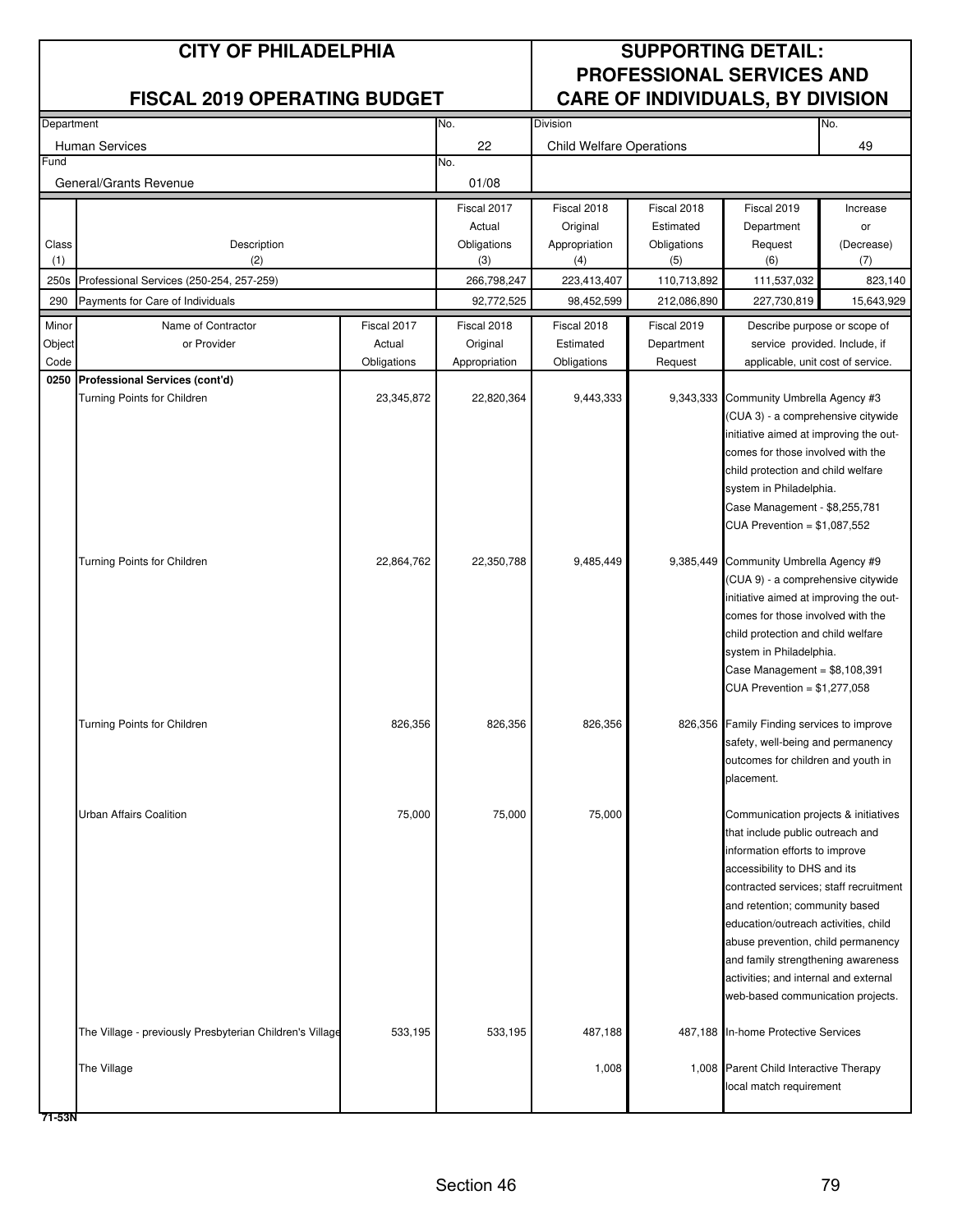| Department     |                                          |                       | Division<br>No.           |                                 |                            |                                                                    | No.        |
|----------------|------------------------------------------|-----------------------|---------------------------|---------------------------------|----------------------------|--------------------------------------------------------------------|------------|
|                | Human Services                           |                       | 22                        | <b>Child Welfare Operations</b> |                            |                                                                    | 49         |
| Fund           |                                          |                       | No.                       |                                 |                            |                                                                    |            |
|                | General/Grants Revenue                   |                       | 01/08                     |                                 |                            |                                                                    |            |
|                |                                          |                       | Fiscal 2017               | Fiscal 2018                     | Fiscal 2018                | Fiscal 2019                                                        | Increase   |
|                |                                          |                       | Actual                    | Original                        | Estimated                  | Department                                                         | or         |
| Class          | Description                              |                       | Obligations               | Appropriation                   | Obligations                | Request                                                            | (Decrease) |
| (1)            | (2)                                      |                       | (3)                       | (4)                             | (5)                        | (6)                                                                | (7)        |
| 250s           | Professional Services (250-254, 257-259) |                       | 266,798,247               | 223,413,407                     | 110,713,892<br>212,086,890 | 111,537,032<br>227,730,819                                         | 823,140    |
| 290            | Payments for Care of Individuals         |                       | 92,772,525                | 98,452,599                      |                            |                                                                    | 15,643,929 |
| Minor          | Name of Contractor                       | Fiscal 2017           | Fiscal 2018               | Fiscal 2018                     | Fiscal 2019                | Describe purpose or scope of                                       |            |
| Object<br>Code | or Provider                              | Actual<br>Obligations | Original<br>Appropriation | Estimated<br>Obligations        | Department<br>Request      | service provided. Include, if<br>applicable, unit cost of service. |            |
| 0250           | Professional Services (cont'd)           |                       |                           |                                 |                            |                                                                    |            |
|                | Wordsworth                               | 29,168,268            | 32,658,679                | 13,160,015                      |                            | 13,060,015 Community Umbrella Agency #5                            |            |
|                |                                          |                       |                           |                                 |                            | (CUA 5) - a comprehensive citywide                                 |            |
|                |                                          |                       |                           |                                 |                            | initiative aimed at improving the out-                             |            |
|                |                                          |                       |                           |                                 |                            | comes for those involved with the                                  |            |
|                |                                          |                       |                           |                                 |                            | child protection and child welfare                                 |            |
|                |                                          |                       |                           |                                 |                            | system in Philadelphia.                                            |            |
|                |                                          |                       |                           |                                 |                            | Case Management = $$11,702,226$<br>CUA Prevention = \$1,357,789    |            |
|                |                                          |                       |                           |                                 |                            |                                                                    |            |
|                | Wordsworth                               | 19,365,241            | 20,915,573                | 8,813,148                       |                            | 8,713,148 Community Umbrella Agency #10                            |            |
|                |                                          |                       |                           |                                 |                            | (CUA 10) - a comprehensive citywide                                |            |
|                |                                          |                       |                           |                                 |                            | initiative aimed at improving the out-                             |            |
|                |                                          |                       |                           |                                 |                            | comes for those involved with the                                  |            |
|                |                                          |                       |                           |                                 |                            | child protection and child welfare                                 |            |
|                |                                          |                       |                           |                                 |                            | system in Philadelphia.<br>Case Management = $$7,466,385$          |            |
|                |                                          |                       |                           |                                 |                            | CUA Prevention = \$1,246,763                                       |            |
|                |                                          |                       |                           |                                 |                            |                                                                    |            |
|                | Zakireh, Barry                           |                       | 30,000                    |                                 |                            | Forensic Evaluations to ensure the                                 |            |
|                |                                          |                       |                           |                                 |                            | safety of children.                                                |            |
|                |                                          |                       |                           |                                 |                            |                                                                    |            |
|                | Various vendors                          |                       |                           |                                 |                            | 1,692,793 Increases to CUA liability insurance                     |            |
|                | Various vendors                          |                       | 84,074                    | 84,073                          |                            | Communication - projects and                                       |            |
|                |                                          |                       |                           |                                 |                            | initiatives that include public                                    |            |
|                |                                          |                       |                           |                                 |                            | outreach and info efforts to improve                               |            |
|                |                                          |                       |                           |                                 |                            | accessibility to DHS and its                                       |            |
|                |                                          |                       |                           |                                 |                            | contracted services; staff recruitment                             |            |
|                |                                          |                       |                           |                                 |                            | and retention; community based                                     |            |
|                |                                          |                       |                           |                                 |                            | education/outreach activities (moved                               |            |
|                |                                          |                       |                           |                                 |                            | to A&M)                                                            |            |
|                | Various vendors                          | 3,648                 | 84,006                    | 17,668                          |                            | 84,006 Misc. - Disposable cameras, film                            |            |
|                |                                          |                       |                           |                                 |                            | development for client investigations                              |            |
|                |                                          |                       |                           |                                 |                            |                                                                    |            |
|                | Various vendors                          | 163,601               | 65,502                    | 65,502                          |                            | 65,502 Misc. - petty cash, direct expenses,                        |            |
|                |                                          |                       |                           |                                 |                            | drug testing, language interpreters,                               |            |
|                |                                          |                       |                           |                                 |                            | and other miscellaneous expenses.                                  |            |
|                |                                          |                       |                           |                                 |                            |                                                                    |            |
|                |                                          |                       |                           |                                 |                            |                                                                    |            |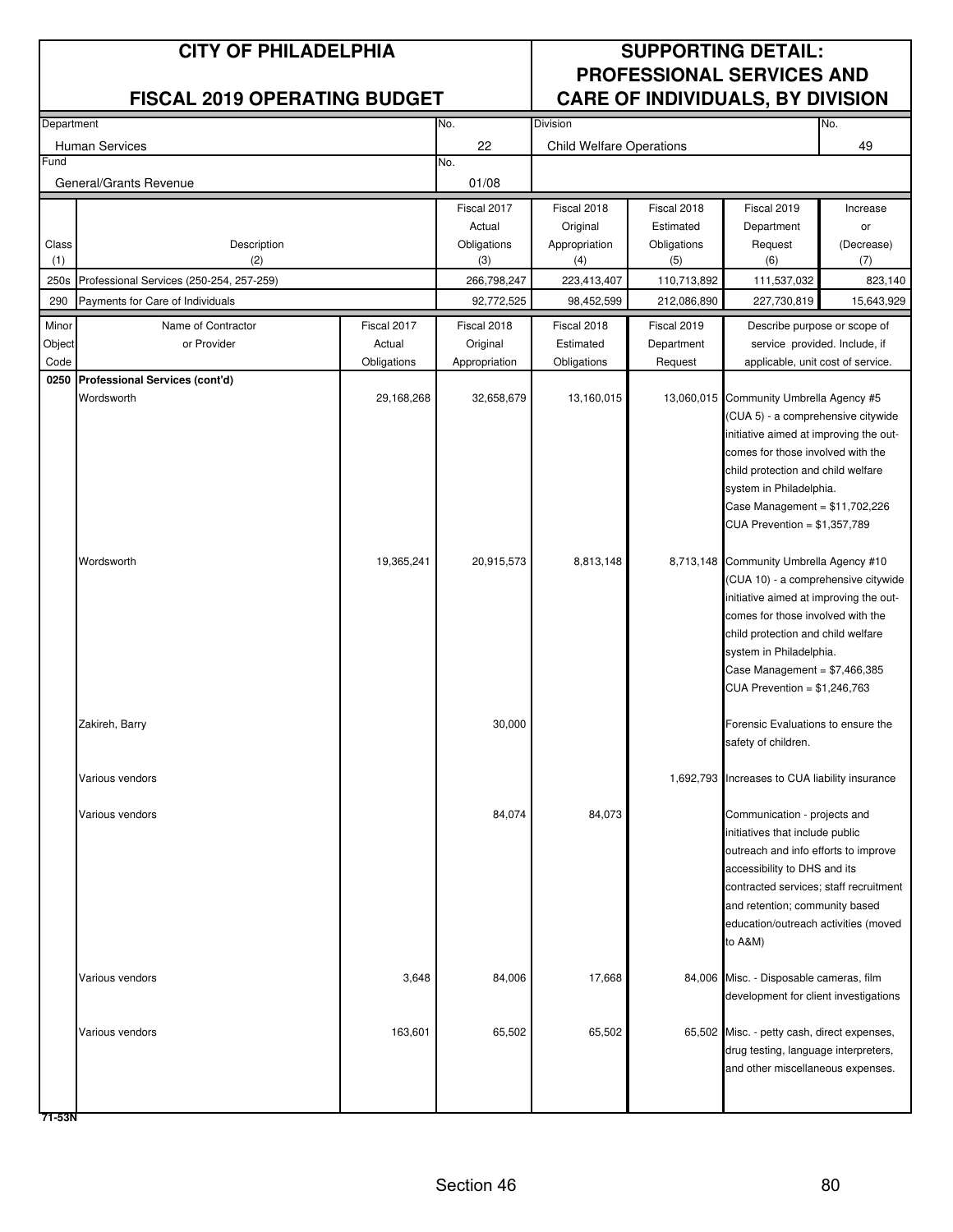| Department |                                                           |             | No.           | Division                        |             |                                                                             | No.                           |
|------------|-----------------------------------------------------------|-------------|---------------|---------------------------------|-------------|-----------------------------------------------------------------------------|-------------------------------|
|            | <b>Human Services</b>                                     |             | 22            | <b>Child Welfare Operations</b> |             |                                                                             | 49                            |
| Fund       |                                                           |             | No.           |                                 |             |                                                                             |                               |
|            | General/Grants Revenue                                    |             | 01/08         |                                 |             |                                                                             |                               |
|            |                                                           |             | Fiscal 2017   | Fiscal 2018                     | Fiscal 2018 | Fiscal 2019                                                                 | Increase                      |
|            |                                                           |             | Actual        | Original                        | Estimated   | Department                                                                  | or                            |
| Class      | Description                                               |             | Obligations   | Appropriation                   | Obligations | Request                                                                     | (Decrease)                    |
| (1)        | (2)                                                       |             | (3)           | (4)                             | (5)         | (6)                                                                         | (7)                           |
| 250s       | Professional Services (250-254, 257-259)                  |             | 266,798,247   | 223,413,407                     | 110,713,892 | 111,537,032                                                                 | 823,140                       |
| 290        | Payments for Care of Individuals                          |             | 92,772,525    | 98,452,599                      | 212,086,890 | 227,730,819                                                                 | 15,643,929                    |
| Minor      | Name of Contractor                                        | Fiscal 2017 | Fiscal 2018   | Fiscal 2018                     | Fiscal 2019 | Describe purpose or scope of                                                |                               |
| Object     | or Provider                                               | Actual      | Original      | Estimated                       | Department  |                                                                             | service provided. Include, if |
| Code       |                                                           | Obligations | Appropriation | Obligations                     | Request     | applicable, unit cost of service.                                           |                               |
| 0250       | Professional Services (cont'd)                            |             |               |                                 |             |                                                                             |                               |
|            | Vendor To Be Determined                                   |             | 105,580       | 105,580                         |             | 105,580 Housing Initiative - Surplus Funds                                  |                               |
|            |                                                           |             |               |                                 |             | Local Match requirement                                                     |                               |
|            | Vendor To Be Determined                                   |             | 2,471         | 2,471                           |             | 2,471 Positive Parenting Program (Triple P)                                 |                               |
|            |                                                           |             |               |                                 |             | Local Match requirement                                                     |                               |
|            |                                                           |             |               |                                 |             | Total Grant Award = $$49,418$                                               |                               |
|            |                                                           |             |               |                                 |             |                                                                             |                               |
|            | Vendor To Be Determined                                   |             | 16,528        | 16,528                          |             | 16,528 Parent Child Interaction Therapy                                     |                               |
|            |                                                           |             |               |                                 |             | (PCIT) - Local Match requirement                                            |                               |
|            |                                                           |             |               |                                 |             | Total Grant Award = \$330,560                                               |                               |
|            |                                                           |             |               |                                 |             |                                                                             |                               |
|            | Vendor To Be Determined                                   |             | 8,810         |                                 |             | Functional Family Therapy (FFT)                                             |                               |
|            |                                                           |             |               |                                 |             | related costs: court appearances,<br>transportation, annual training/       |                               |
|            |                                                           |             |               |                                 |             | licensing fees, phone consultations,                                        |                               |
|            |                                                           |             |               |                                 |             | private/uninsured dependent/delinq-                                         |                               |
|            |                                                           |             |               |                                 |             | uent families services and                                                  |                               |
|            |                                                           |             |               |                                 |             | connections to resources.                                                   |                               |
|            |                                                           |             |               |                                 |             | Local Match requirement for FFT                                             |                               |
|            |                                                           |             |               |                                 |             | Total Grant Award = \$176,190                                               |                               |
|            |                                                           |             |               |                                 |             |                                                                             |                               |
|            | Vendor To Be Determined                                   |             |               | 3,270,496                       |             | 3,270,496 City share - child welfare operations                             |                               |
|            |                                                           |             |               |                                 |             | support and collaboration                                                   |                               |
|            |                                                           |             |               |                                 |             |                                                                             |                               |
|            | <b>Transferred to Community Based Prevention Services</b> |             |               |                                 |             |                                                                             |                               |
|            | 0250 Attic Youth Center                                   | 100,000     |               |                                 |             | Special needs direct service contract                                       |                               |
|            |                                                           |             |               |                                 |             | serves the needs of LGBTQ youth at                                          |                               |
|            |                                                           |             |               |                                 |             | high risk of delinquency. This                                              |                               |
|            |                                                           |             |               |                                 |             | program includes supportive services                                        |                               |
|            |                                                           |             |               |                                 |             | that promotes positive outcomes such                                        |                               |
|            |                                                           |             |               |                                 |             | as academic achievement, employ-                                            |                               |
|            |                                                           |             |               |                                 |             | ability and improved family and                                             |                               |
|            |                                                           |             |               |                                 |             | peer relations.                                                             |                               |
|            |                                                           |             |               |                                 |             |                                                                             |                               |
|            | 0250 Big Brothers/Big Sisters of Phila.                   | 950,000     |               |                                 |             | Mentoring in support of the truancy<br>court and other violence delinquency |                               |
|            |                                                           |             |               |                                 |             | programs.                                                                   |                               |
|            |                                                           |             |               |                                 |             |                                                                             |                               |
|            |                                                           |             |               |                                 |             |                                                                             |                               |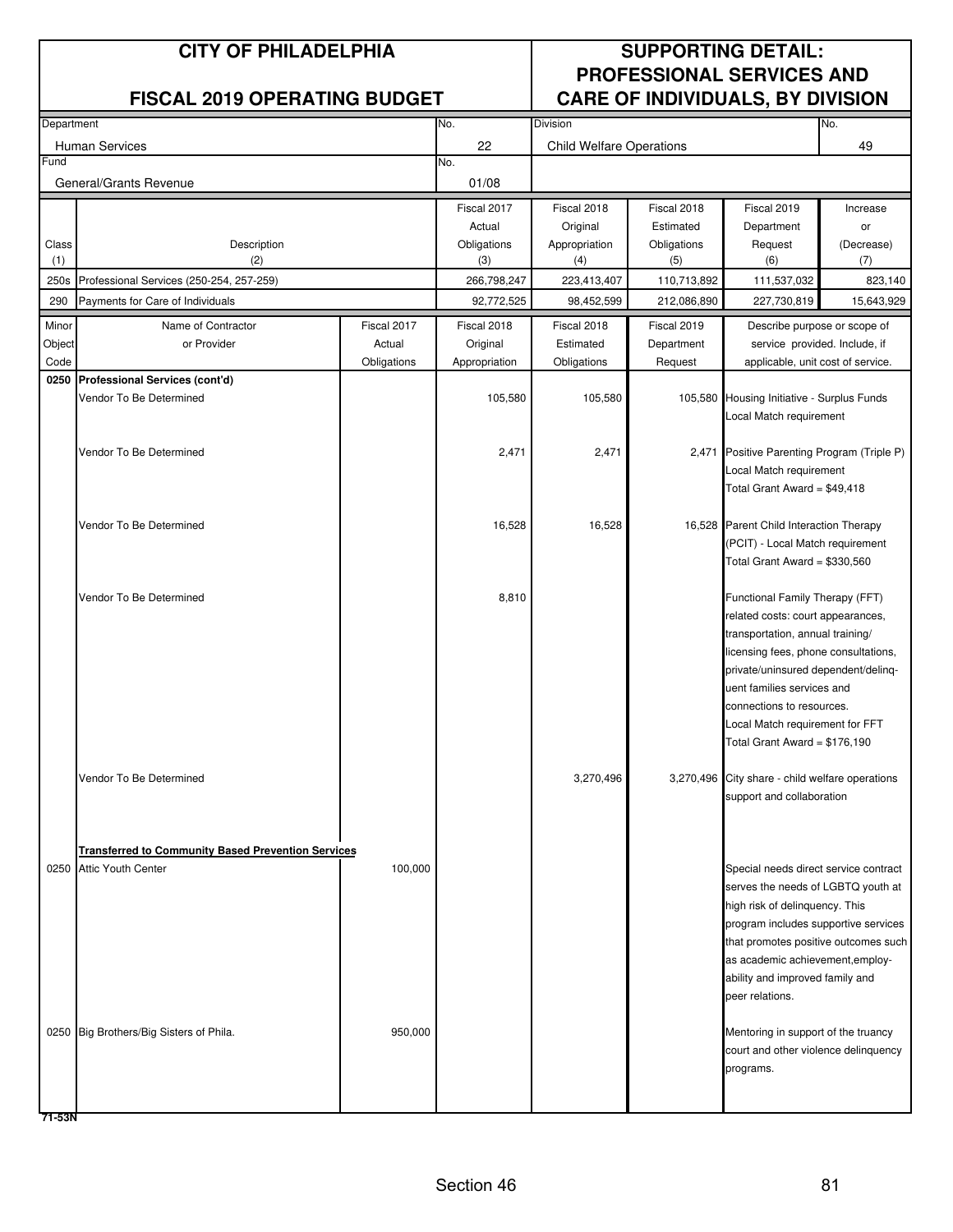| Department   |                                                                  |             | No.                | Division                        |                    |                                                                      | No.               |
|--------------|------------------------------------------------------------------|-------------|--------------------|---------------------------------|--------------------|----------------------------------------------------------------------|-------------------|
|              |                                                                  |             |                    |                                 |                    |                                                                      |                   |
| Fund         | Human Services                                                   |             | 22                 | <b>Child Welfare Operations</b> |                    |                                                                      | 49                |
|              | General/Grants Revenue                                           |             | No.<br>01/08       |                                 |                    |                                                                      |                   |
|              |                                                                  |             |                    |                                 |                    |                                                                      |                   |
|              |                                                                  |             | Fiscal 2017        | Fiscal 2018                     | Fiscal 2018        | Fiscal 2019                                                          | Increase          |
|              |                                                                  |             | Actual             | Original                        | Estimated          | Department                                                           | or                |
| Class<br>(1) | Description<br>(2)                                               |             | Obligations<br>(3) | Appropriation<br>(4)            | Obligations<br>(5) | Request<br>(6)                                                       | (Decrease)<br>(7) |
| 250s         | Professional Services (250-254, 257-259)                         |             | 266,798,247        | 223,413,407                     | 110,713,892        | 111,537,032                                                          | 823,140           |
|              |                                                                  |             | 92,772,525         |                                 |                    |                                                                      |                   |
| 290          | Payments for Care of Individuals                                 |             |                    | 98,452,599                      | 212,086,890        | 227,730,819                                                          | 15,643,929        |
| Minor        | Name of Contractor                                               | Fiscal 2017 | Fiscal 2018        | Fiscal 2018                     | Fiscal 2019        | Describe purpose or scope of                                         |                   |
| Object       | or Provider                                                      | Actual      | Original           | Estimated                       | Department         | service provided. Include, if                                        |                   |
| Code         |                                                                  | Obligations | Appropriation      | Obligations                     | Request            | applicable, unit cost of service.                                    |                   |
|              | 0250 Transferred to Community Based Prevention Services (cont'd) |             |                    |                                 |                    |                                                                      |                   |
|              | Cambodian Association of Greater Philadelphia                    | 75,000      |                    |                                 |                    | One full-time case manager and                                       |                   |
|              |                                                                  |             |                    |                                 |                    | various support services for families                                |                   |
|              |                                                                  |             |                    |                                 |                    | of chronically-truant Cambodian                                      |                   |
|              |                                                                  |             |                    |                                 |                    | youth; services include linkages and<br>referrals                    |                   |
|              |                                                                  |             |                    |                                 |                    |                                                                      |                   |
|              |                                                                  |             |                    |                                 |                    |                                                                      |                   |
|              | Carson Valley Children's Aid                                     | 2,372,596   |                    |                                 |                    | Rapid Service Response - provides                                    |                   |
|              |                                                                  |             |                    |                                 |                    | direct services, linkages with                                       |                   |
|              |                                                                  |             |                    |                                 |                    | community resources, monitoring                                      |                   |
|              |                                                                  |             |                    |                                 |                    | of the family and continuous                                         |                   |
|              |                                                                  |             |                    |                                 |                    | assessment of child safety; serves                                   |                   |
|              |                                                                  |             |                    |                                 |                    | families with children age 13 and                                    |                   |
|              |                                                                  |             |                    |                                 |                    | younger that have older children                                     |                   |
|              |                                                                  |             |                    |                                 |                    | present                                                              |                   |
|              |                                                                  |             |                    |                                 |                    |                                                                      |                   |
|              |                                                                  |             |                    |                                 |                    |                                                                      |                   |
|              | Carson Valley Children's Aid                                     | 943,310     |                    |                                 |                    | Truancy - short-term case manage-                                    |                   |
|              |                                                                  |             |                    |                                 |                    | ment to youth referred from regional                                 |                   |
|              |                                                                  |             |                    |                                 |                    | truancy courts in CUA region #1                                      |                   |
|              |                                                                  |             |                    |                                 |                    |                                                                      |                   |
|              |                                                                  |             |                    |                                 |                    |                                                                      |                   |
|              | Carson Valley Children's Aid                                     | 15,473      |                    |                                 |                    | Parent Support Unit - Housing -                                      |                   |
|              |                                                                  |             |                    |                                 |                    | Residential services for youth who<br>have aged out of CYD. (Housing |                   |
|              |                                                                  |             |                    |                                 |                    | Initiative Grant - Local Match Requi-                                |                   |
|              |                                                                  |             |                    |                                 |                    | rement; Total Award = $$103,152)$                                    |                   |
|              |                                                                  |             |                    |                                 |                    |                                                                      |                   |
|              |                                                                  |             |                    |                                 |                    |                                                                      |                   |
|              | <b>CB Community Schools</b>                                      | 25,000      |                    |                                 |                    | The services to be offered must be in                                |                   |
|              |                                                                  |             |                    |                                 |                    | allignment with the DHS' Improving                                   |                   |
|              |                                                                  |             |                    |                                 |                    | Outcomes for Children Core Goals.                                    |                   |
|              |                                                                  |             |                    |                                 |                    |                                                                      |                   |
|              |                                                                  |             |                    |                                 |                    |                                                                      |                   |
|              | <b>Children's Crisis Treatment Center</b>                        | 100,000     |                    |                                 |                    | Provides services to children in the                                 |                   |
|              |                                                                  |             |                    |                                 |                    | TAMAA program.                                                       |                   |
|              |                                                                  |             |                    |                                 |                    |                                                                      |                   |
|              | Congreso de Latinos Unidos, Inc.                                 | 160,000     |                    |                                 |                    | Referrals and linkages to families in                                |                   |
|              |                                                                  |             |                    |                                 |                    | need of services who are in crisis.                                  |                   |
|              |                                                                  |             |                    |                                 |                    |                                                                      |                   |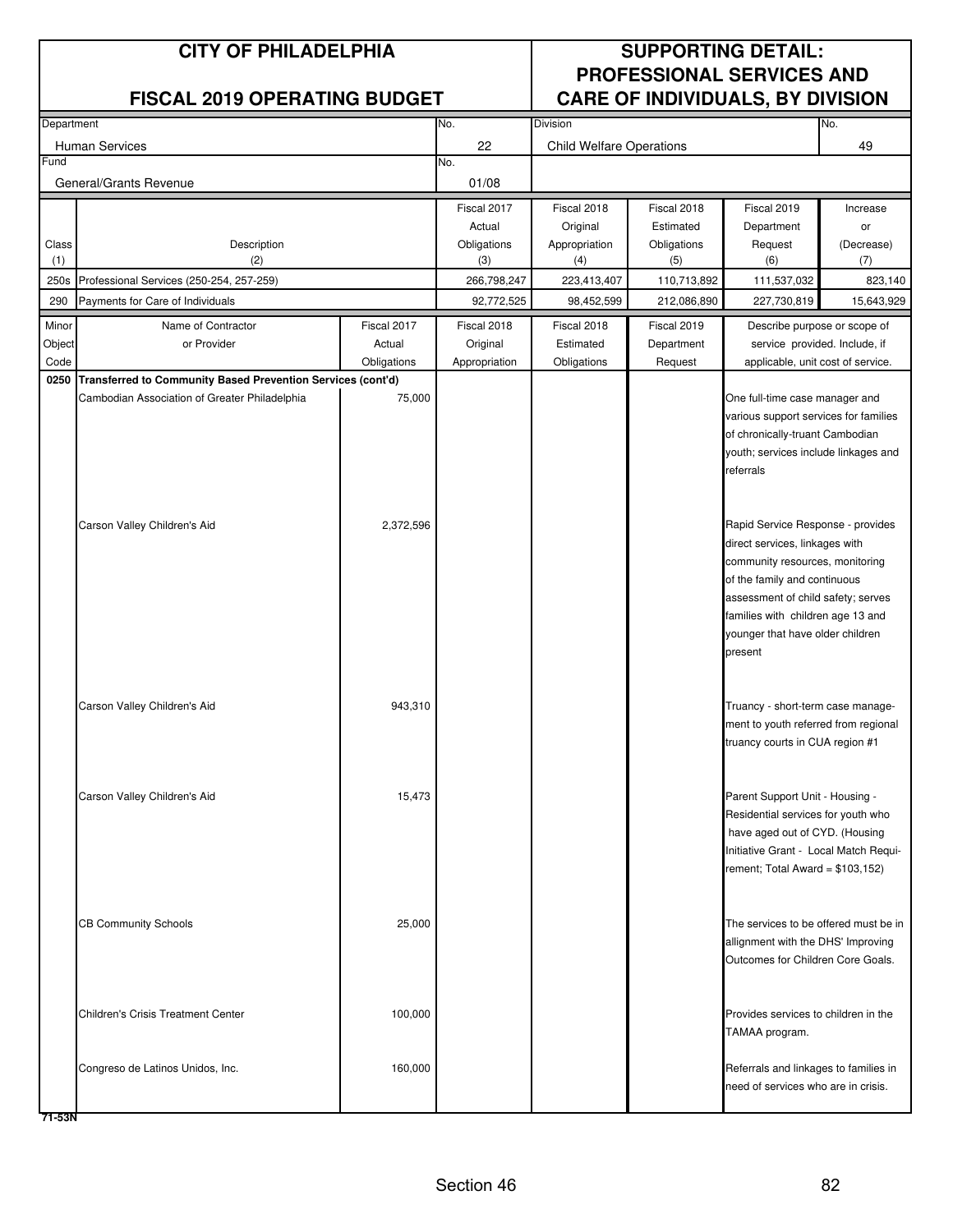| Department   |                                                             |             | No.           | Division                        |             |                                                                     | No.                           |
|--------------|-------------------------------------------------------------|-------------|---------------|---------------------------------|-------------|---------------------------------------------------------------------|-------------------------------|
|              | Human Services                                              |             | 22            | <b>Child Welfare Operations</b> |             |                                                                     | 49                            |
| Fund         |                                                             |             | No.           |                                 |             |                                                                     |                               |
|              | General/Grants Revenue                                      |             | 01/08         |                                 |             |                                                                     |                               |
|              |                                                             |             | Fiscal 2017   | Fiscal 2018                     | Fiscal 2018 | Fiscal 2019                                                         | Increase                      |
|              |                                                             |             | Actual        | Original                        | Estimated   | Department                                                          | or                            |
| Class        | Description                                                 |             | Obligations   | Appropriation                   | Obligations | Request                                                             | (Decrease)                    |
| (1)          | (2)                                                         |             | (3)           | (4)                             | (5)         | (6)                                                                 | (7)                           |
| 250s         | Professional Services (250-254, 257-259)                    |             | 266,798,247   | 223,413,407                     | 110,713,892 | 111,537,032                                                         | 823,140                       |
| 290          | Payments for Care of Individuals                            |             | 92,772,525    | 98,452,599                      | 212,086,890 | 227,730,819                                                         | 15,643,929                    |
| Minor        | Name of Contractor                                          | Fiscal 2017 | Fiscal 2018   | Fiscal 2018                     | Fiscal 2019 | Describe purpose or scope of                                        |                               |
| Object       | or Provider                                                 | Actual      | Original      | Estimated                       | Department  |                                                                     | service provided. Include, if |
| Code<br>0250 | Transferred to Community Based Prevention Services (cont'd) | Obligations | Appropriation | Obligations                     | Request     | applicable, unit cost of service.                                   |                               |
|              | Congreso de Latinos Unidos, Inc.                            | 222,000     |               |                                 |             | Support array of services including:                                |                               |
|              |                                                             |             |               |                                 |             | aftercare case management services                                  |                               |
|              |                                                             |             |               |                                 |             | to women with children transitioning                                |                               |
|              |                                                             |             |               |                                 |             | from domestic violence shelter or                                   |                               |
|              |                                                             |             |               |                                 |             | transitional housing unit to ensure                                 |                               |
|              |                                                             |             |               |                                 |             | safety of children and reduce recidi-                               |                               |
|              |                                                             |             |               |                                 |             | visim to the abusive relationship;                                  |                               |
|              |                                                             |             |               |                                 |             | teen education in school-based                                      |                               |
|              |                                                             |             |               |                                 |             | settings to address teen dating<br>violence; counseling and support |                               |
|              |                                                             |             |               |                                 |             | group services to mothers who                                       |                               |
|              |                                                             |             |               |                                 |             | are CYD involved.                                                   |                               |
|              |                                                             |             |               |                                 |             |                                                                     |                               |
|              | Congreso de Latinos Unidos                                  | 832,727     |               |                                 |             | FES - families transitioning from                                   |                               |
|              |                                                             |             |               |                                 |             | CYD or JJS who are at risk for                                      |                               |
|              |                                                             |             |               |                                 |             | abuse, neglect, or delinquency who                                  |                               |
|              |                                                             |             |               |                                 |             | have not been accepted for services                                 |                               |
|              |                                                             |             |               |                                 |             | or have not previously come to                                      |                               |
|              |                                                             |             |               |                                 |             | the attention of DHS                                                |                               |
|              | Congreso de Latinos Unidos                                  | 890,881     |               |                                 |             | Truancy - short-term case manage-                                   |                               |
|              |                                                             |             |               |                                 |             | ment to youth referred from truancy                                 |                               |
|              |                                                             |             |               |                                 |             | courts in CUA #2                                                    |                               |
|              |                                                             |             |               |                                 |             |                                                                     |                               |
|              | CORA Services, Inc.                                         | 643,167     |               |                                 |             | Truancy - short-term case manage-                                   |                               |
|              |                                                             |             |               |                                 |             | ment to youth referred from truancy                                 |                               |
|              |                                                             |             |               |                                 |             | courts in CUA #4                                                    |                               |
|              |                                                             |             |               |                                 |             |                                                                     |                               |
|              |                                                             |             |               |                                 |             |                                                                     |                               |
|              |                                                             |             |               |                                 |             |                                                                     |                               |
|              |                                                             |             |               |                                 |             |                                                                     |                               |
|              |                                                             |             |               |                                 |             |                                                                     |                               |
|              |                                                             |             |               |                                 |             |                                                                     |                               |
|              |                                                             |             |               |                                 |             |                                                                     |                               |
|              |                                                             |             |               |                                 |             |                                                                     |                               |
|              |                                                             |             |               |                                 |             |                                                                     |                               |
|              |                                                             |             |               |                                 |             |                                                                     |                               |
|              |                                                             |             |               |                                 |             |                                                                     |                               |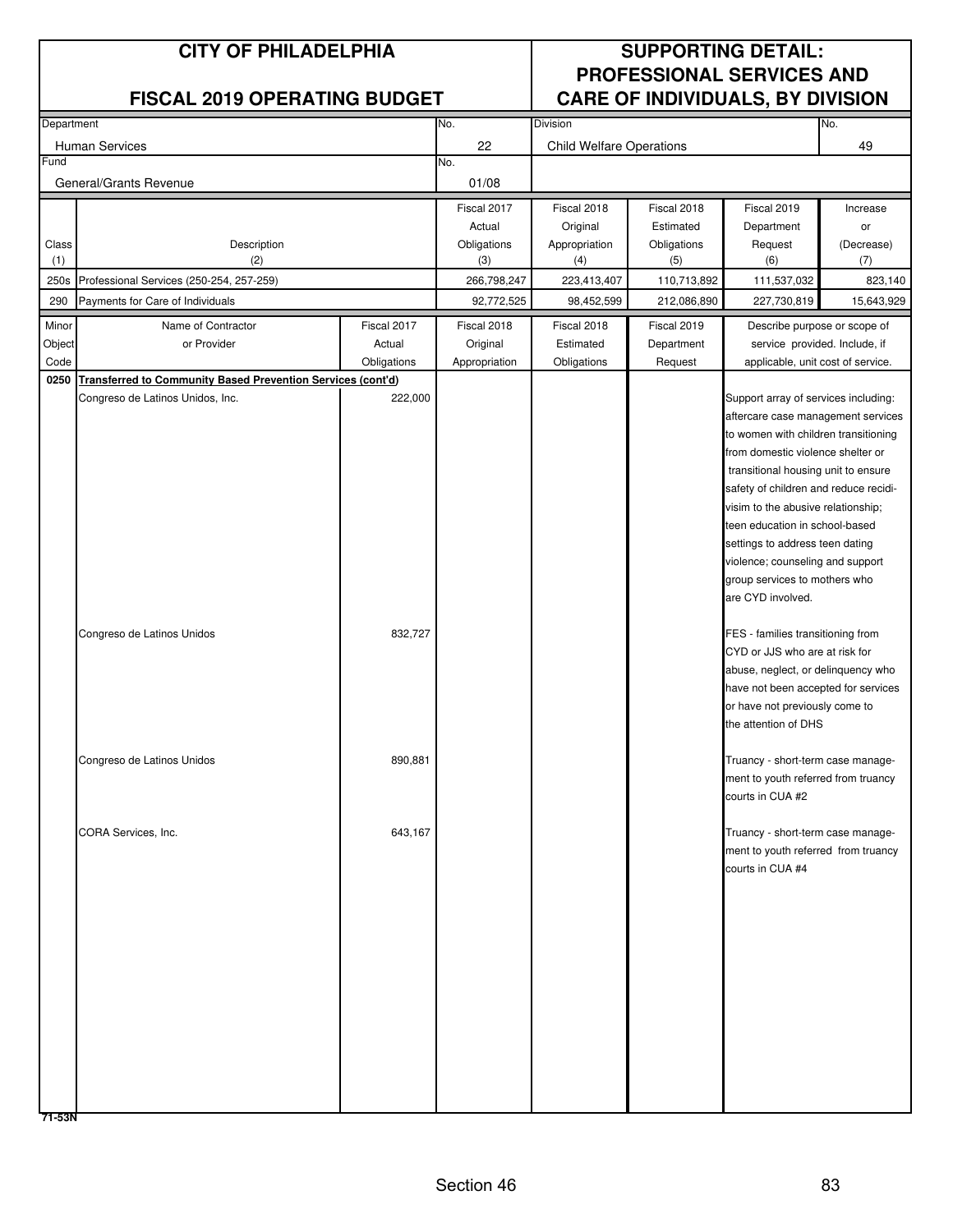| Department |                                                                    |             | No.           | Division                        |             |                                                                        | No.                           |
|------------|--------------------------------------------------------------------|-------------|---------------|---------------------------------|-------------|------------------------------------------------------------------------|-------------------------------|
|            | Human Services                                                     |             | 22            | <b>Child Welfare Operations</b> |             |                                                                        | 49                            |
| Fund       |                                                                    |             | No.           |                                 |             |                                                                        |                               |
|            | General/Grants Revenue                                             |             | 01/08         |                                 |             |                                                                        |                               |
|            |                                                                    |             | Fiscal 2017   | Fiscal 2018                     | Fiscal 2018 | Fiscal 2019                                                            | Increase                      |
|            |                                                                    |             | Actual        | Original                        | Estimated   | Department                                                             | or                            |
| Class      | Description                                                        |             | Obligations   | Appropriation                   | Obligations | Request                                                                | (Decrease)                    |
| (1)        | (2)                                                                |             | (3)           | (4)                             | (5)         | (6)                                                                    | (7)                           |
| 250s       | Professional Services (250-254, 257-259)                           |             | 266,798,247   | 223,413,407                     | 110,713,892 | 111,537,032                                                            | 823,140                       |
| 290        | Payments for Care of Individuals                                   |             | 92,772,525    | 98,452,599                      | 212,086,890 | 227,730,819                                                            | 15,643,929                    |
| Minor      | Name of Contractor                                                 | Fiscal 2017 | Fiscal 2018   | Fiscal 2018                     | Fiscal 2019 | Describe purpose or scope of                                           |                               |
| Object     | or Provider                                                        | Actual      | Original      | Estimated                       | Department  |                                                                        | service provided. Include, if |
| Code       |                                                                    | Obligations | Appropriation | Obligations                     | Request     | applicable, unit cost of service.                                      |                               |
| 0250       | <b>Transferred to Community Based Prevention Services (cont'd)</b> |             |               |                                 |             |                                                                        |                               |
|            | Education Works, Inc.                                              | 500,000     |               |                                 |             | Mayor and Governor Initiative -                                        |                               |
|            |                                                                    |             |               |                                 |             | to implement the new AmeriCorps                                        |                               |
|            |                                                                    |             |               |                                 |             | green jobs training program, Power-<br>Corps PHL. Annually, PowerCorps |                               |
|            |                                                                    |             |               |                                 |             | PHL will enroll 100 young people,                                      |                               |
|            |                                                                    |             |               |                                 |             | ages 18-26, in a 6 month jobs                                          |                               |
|            |                                                                    |             |               |                                 |             | training program. Participants will                                    |                               |
|            |                                                                    |             |               |                                 |             | complete 6 months of full-time                                         |                               |
|            |                                                                    |             |               |                                 |             | service as AmeriCorps members                                          |                               |
|            |                                                                    |             |               |                                 |             | with City departments (primarily                                       |                               |
|            |                                                                    |             |               |                                 |             | Parks & Rec and Water) followed by                                     |                               |
|            |                                                                    |             |               |                                 |             | 3 months of intensive job placement                                    |                               |
|            |                                                                    |             |               |                                 |             | support. Parenting w/ Philadelphia                                     |                               |
|            |                                                                    |             |               |                                 |             | Youth Networks, PowerCorpsPHL                                          |                               |
|            |                                                                    |             |               |                                 |             | will engage 300 young people over                                      |                               |
|            |                                                                    |             |               |                                 |             | 3years.                                                                |                               |
|            | <b>Episcopal Community Services</b>                                | 388,000     |               |                                 |             | Parent Support Unit - FASST                                            |                               |
|            |                                                                    |             |               |                                 |             | Housing Project - Support services                                     |                               |
|            |                                                                    |             |               |                                 |             | for federally supported rental                                         |                               |
|            |                                                                    |             |               |                                 |             | assistance program for 45 families                                     |                               |
|            |                                                                    |             |               |                                 |             | reuniifying with children in DHS                                       |                               |
|            |                                                                    |             |               |                                 |             | foster caare.                                                          |                               |
|            | <b>Family Support Services</b>                                     | 674,664     |               |                                 |             | FES - families transitioning from                                      |                               |
|            |                                                                    |             |               |                                 |             | CYD or JJS who are at risk for                                         |                               |
|            |                                                                    |             |               |                                 |             | abuse, neglect, or delinquency who                                     |                               |
|            |                                                                    |             |               |                                 |             | have not been accepted for services                                    |                               |
|            |                                                                    |             |               |                                 |             | or have not previously come to the                                     |                               |
|            |                                                                    |             |               |                                 |             | attention of DHS                                                       |                               |
|            | <b>First Judicial District</b>                                     | 210,700     |               |                                 |             | Truancy - provide for the staff                                        |                               |
|            |                                                                    |             |               |                                 |             | and opeation of 4 truancy courts                                       |                               |
|            |                                                                    |             |               |                                 |             |                                                                        |                               |
|            | Health Federation of Philadelphia, Inc.                            | 454,584     |               |                                 |             | CAPTA- Support services to children                                    |                               |
|            |                                                                    |             |               |                                 |             | whose mothers have recently been                                       |                               |
|            |                                                                    |             |               |                                 |             | participating in in-patient abuse                                      |                               |
|            |                                                                    |             |               |                                 |             | treatment                                                              |                               |
|            |                                                                    |             |               |                                 |             |                                                                        |                               |
|            |                                                                    |             |               |                                 |             |                                                                        |                               |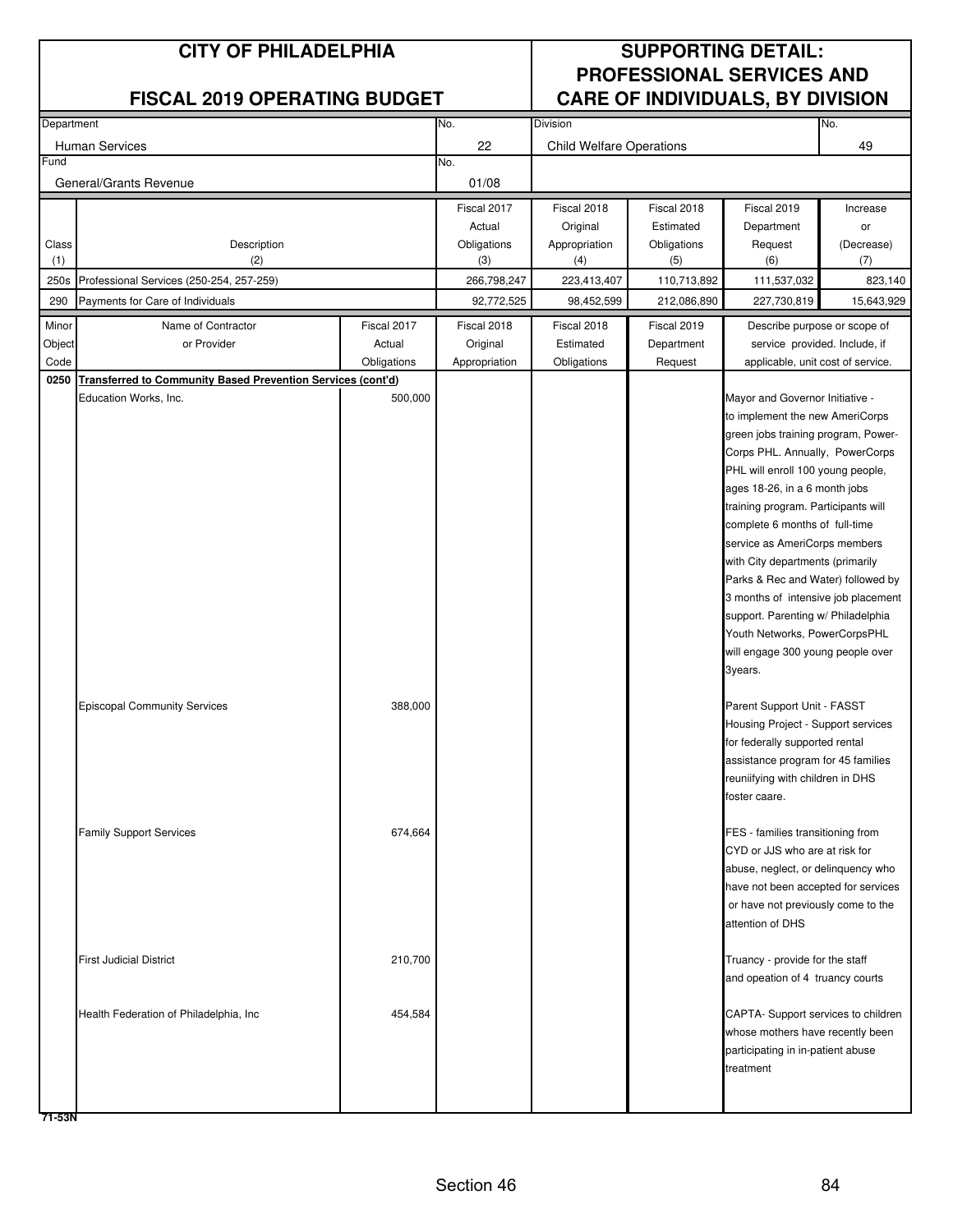| Department |                                                                    |             | No.           | Division                        |             |                                                                          | No.        |
|------------|--------------------------------------------------------------------|-------------|---------------|---------------------------------|-------------|--------------------------------------------------------------------------|------------|
|            | <b>Human Services</b>                                              |             | 22            | <b>Child Welfare Operations</b> |             |                                                                          | 49         |
| Fund       |                                                                    |             | No.           |                                 |             |                                                                          |            |
|            | General/Grants Revenue                                             |             | 01/08         |                                 |             |                                                                          |            |
|            |                                                                    |             | Fiscal 2017   | Fiscal 2018                     | Fiscal 2018 | Fiscal 2019                                                              | Increase   |
|            |                                                                    |             | Actual        | Original                        | Estimated   | Department                                                               | or         |
| Class      | Description                                                        |             | Obligations   | Appropriation                   | Obligations | Request                                                                  | (Decrease) |
| (1)        | (2)                                                                |             | (3)           | (4)                             | (5)         | (6)                                                                      | (7)        |
| 250s       | Professional Services (250-254, 257-259)                           |             | 266,798,247   | 223,413,407                     | 110,713,892 | 111,537,032                                                              | 823,140    |
| 290        | Payments for Care of Individuals                                   |             | 92,772,525    | 98,452,599                      | 212,086,890 | 227,730,819                                                              | 15,643,929 |
| Minor      | Name of Contractor                                                 | Fiscal 2017 | Fiscal 2018   | Fiscal 2018                     | Fiscal 2019 | Describe purpose or scope of                                             |            |
| Object     | or Provider                                                        | Actual      | Original      | Estimated                       | Department  | service provided. Include, if                                            |            |
| Code       |                                                                    | Obligations | Appropriation | Obligations                     | Request     | applicable, unit cost of service.                                        |            |
| 0250       | <b>Transferred to Community Based Prevention Services (cont'd)</b> |             |               |                                 |             |                                                                          |            |
|            | Health Federation of Philadelphia, Inc                             | 754,191     |               |                                 |             | MOM Program - to improve school                                          |            |
|            |                                                                    |             |               |                                 |             | readiness, cognitive ability, behavior,                                  |            |
|            |                                                                    |             |               |                                 |             | and life experience for low income                                       |            |
|            |                                                                    |             |               |                                 |             | minority children in early learning                                      |            |
|            |                                                                    |             |               |                                 |             | experiences                                                              |            |
|            | Intercultural Family Services Inc                                  |             |               |                                 |             |                                                                          |            |
|            |                                                                    | 697,134     |               |                                 |             | Truancy - short-term case manage-<br>ment to youth referred from truancy |            |
|            |                                                                    |             |               |                                 |             | courts in CUA #10                                                        |            |
|            |                                                                    |             |               |                                 |             |                                                                          |            |
|            | Intercultural Family Services Inc                                  | 451,500     |               |                                 |             | FES - families transitioning from                                        |            |
|            |                                                                    |             |               |                                 |             | CYD or JJS who are at risk for                                           |            |
|            |                                                                    |             |               |                                 |             | abuse, neglect, or delinquency                                           |            |
|            |                                                                    |             |               |                                 |             | who have not been accepted for                                           |            |
|            |                                                                    |             |               |                                 |             | services or have not previously                                          |            |
|            |                                                                    |             |               |                                 |             | come to the attention of DHS                                             |            |
|            | Jewish Family & Children's Srvce of Greater Phila                  | 705,134     |               |                                 |             | Truancy - short-term case manage-                                        |            |
|            |                                                                    |             |               |                                 |             | ment to youth referred from truancy                                      |            |
|            |                                                                    |             |               |                                 |             | courts in CUA #7                                                         |            |
|            |                                                                    |             |               |                                 |             |                                                                          |            |
|            | Jewish Family & Children's Srvce of Greater Phila                  | 298,568     |               |                                 |             | FES - families transitioning from                                        |            |
|            |                                                                    |             |               |                                 |             | CYD/JJS who are at risk for abuse,                                       |            |
|            |                                                                    |             |               |                                 |             | neglect or delinquency who have                                          |            |
|            |                                                                    |             |               |                                 |             | not been accepted for services or                                        |            |
|            |                                                                    |             |               |                                 |             | have not previously come to the                                          |            |
|            |                                                                    |             |               |                                 |             | attention of DHS.                                                        |            |
|            |                                                                    |             |               |                                 |             |                                                                          |            |
|            | Juvenile Justice Center of Philadelphia                            | 494,434     |               |                                 |             | Truancy - short-term case manage-                                        |            |
|            |                                                                    |             |               |                                 |             | ment to youth referred from truancy<br>courts in CUA #6                  |            |
|            |                                                                    |             |               |                                 |             |                                                                          |            |
|            | Library - LEAP                                                     | 433,392     |               |                                 |             | LEAP after school program operates                                       |            |
|            |                                                                    |             |               |                                 |             | in all 53 libraries and provides 80,000                                  |            |
|            |                                                                    |             |               |                                 |             | children and teens homework help                                         |            |
|            |                                                                    |             |               |                                 |             | technology assistance and enrich-                                        |            |
|            |                                                                    |             |               |                                 |             | ment programs. Approximately 150                                         |            |
|            |                                                                    |             |               |                                 |             | high school students act as Teen                                         |            |
|            |                                                                    |             |               |                                 |             | Leader Assistants and 10 college                                         |            |
|            |                                                                    |             |               |                                 |             | students as Associate Leaders                                            |            |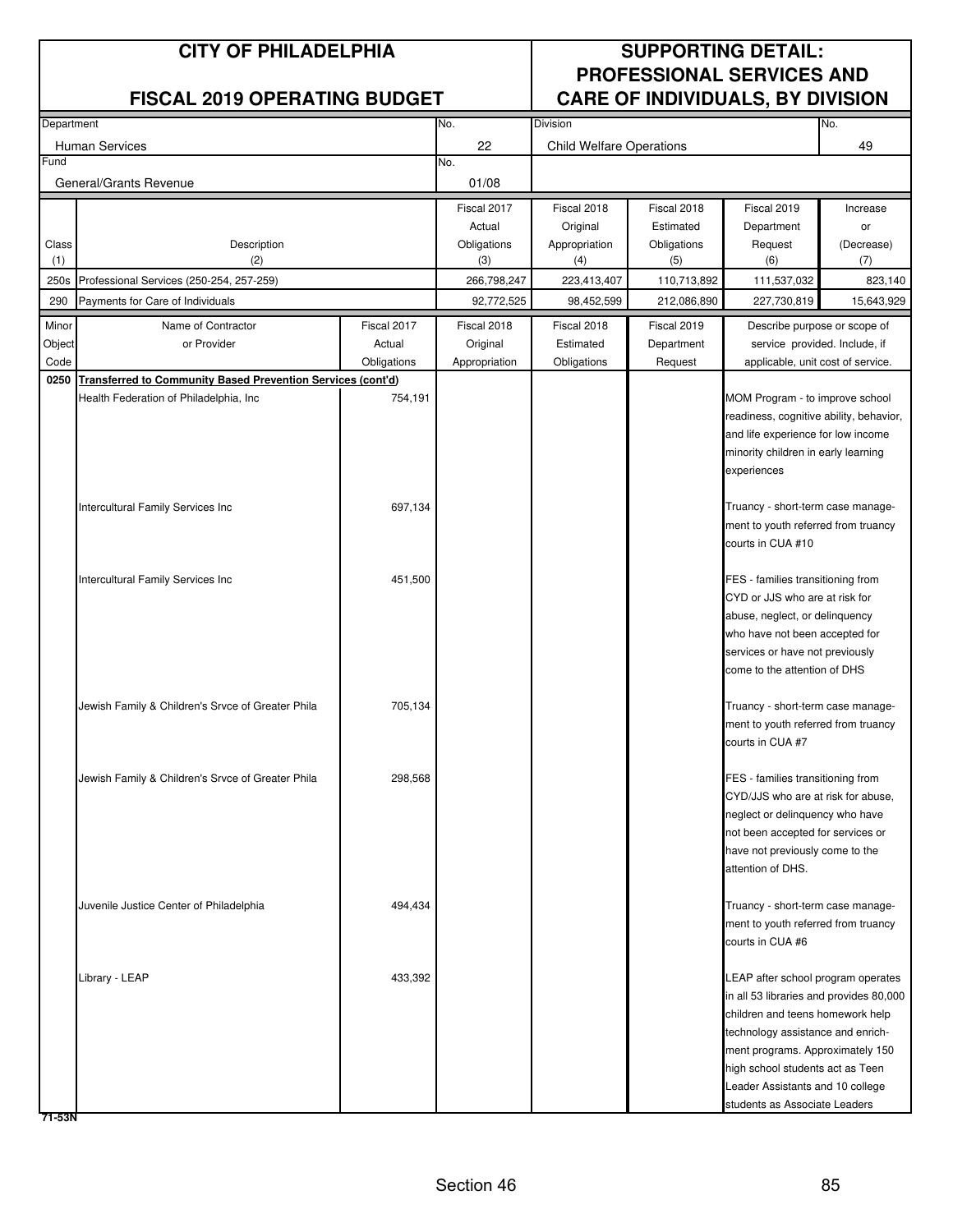| Department |                                                                    |             | No.           | Division                        |             |                                       | No.        |
|------------|--------------------------------------------------------------------|-------------|---------------|---------------------------------|-------------|---------------------------------------|------------|
|            |                                                                    |             |               |                                 |             |                                       |            |
|            | Human Services                                                     |             | 22            | <b>Child Welfare Operations</b> |             |                                       | 49         |
| Fund       |                                                                    |             | No.           |                                 |             |                                       |            |
|            | General/Grants Revenue                                             |             | 01/08         |                                 |             |                                       |            |
|            |                                                                    |             | Fiscal 2017   | Fiscal 2018                     | Fiscal 2018 | Fiscal 2019                           | Increase   |
|            |                                                                    |             | Actual        | Original                        | Estimated   | Department                            | or         |
| Class      | Description                                                        |             | Obligations   | Appropriation                   | Obligations | Request                               | (Decrease) |
| (1)        | (2)                                                                |             | (3)           | (4)                             | (5)         | (6)                                   | (7)        |
| 250s       | Professional Services (250-254, 257-259)                           |             | 266,798,247   | 223,413,407                     | 110,713,892 | 111,537,032                           | 823,140    |
| 290        | Payments for Care of Individuals                                   |             | 92,772,525    | 98,452,599                      | 212,086,890 | 227,730,819                           | 15,643,929 |
|            |                                                                    |             |               |                                 |             |                                       |            |
| Minor      | Name of Contractor                                                 | Fiscal 2017 | Fiscal 2018   | Fiscal 2018                     | Fiscal 2019 | Describe purpose or scope of          |            |
| Object     | or Provider                                                        | Actual      | Original      | Estimated                       | Department  | service provided. Include, if         |            |
| Code       |                                                                    | Obligations | Appropriation | Obligations                     | Request     | applicable, unit cost of service.     |            |
| 0250       | <b>Transferred to Community Based Prevention Services (cont'd)</b> |             |               |                                 |             |                                       |            |
|            | Lutheran Settlement House                                          | 200,000     |               |                                 |             | Support array of services including:  |            |
|            |                                                                    |             |               |                                 |             | aftercare case management services    |            |
|            |                                                                    |             |               |                                 |             | to women with children transitioning  |            |
|            |                                                                    |             |               |                                 |             | from domestic violence shelter or     |            |
|            |                                                                    |             |               |                                 |             | transitional housing unit to ensure   |            |
|            |                                                                    |             |               |                                 |             | safety of children and reduce recidi- |            |
|            |                                                                    |             |               |                                 |             | visim to the abusive relationship;    |            |
|            |                                                                    |             |               |                                 |             | teen education in school-based        |            |
|            |                                                                    |             |               |                                 |             | settings to address teen dating       |            |
|            |                                                                    |             |               |                                 |             | violence; counseling and support      |            |
|            |                                                                    |             |               |                                 |             | group services to mothers who         |            |
|            |                                                                    |             |               |                                 |             | are CYD involved.                     |            |
|            |                                                                    |             |               |                                 |             |                                       |            |
|            | <b>Maternity Care Coalition</b>                                    | 810,149     |               |                                 |             | Provides cribs and case management    |            |
|            |                                                                    |             |               |                                 |             | to DHS involved families through the  |            |
|            |                                                                    |             |               |                                 |             | Cribs for Kids program; Healthy       |            |
|            |                                                                    |             |               |                                 |             | Families of America                   |            |
|            |                                                                    |             |               |                                 |             |                                       |            |
|            | Mazzoni                                                            | 100,000     |               |                                 |             | Workshop on sexual orientation and    |            |
|            |                                                                    |             |               |                                 |             | gender identity for youth and adults  |            |
|            |                                                                    |             |               |                                 |             | who work with youth. Provides case    |            |
|            |                                                                    |             |               |                                 |             | management and referral for           |            |
|            |                                                                    |             |               |                                 |             | Lesbian, Gay, Bi-Sexual and Trans-    |            |
|            |                                                                    |             |               |                                 |             | gendered youth.                       |            |
|            |                                                                    |             |               |                                 |             |                                       |            |
|            | Menergy                                                            | 145,000     |               |                                 |             | Support array of services including:  |            |
|            |                                                                    |             |               |                                 |             | aftercare case management services    |            |
|            |                                                                    |             |               |                                 |             | to women with children transitioning  |            |
|            |                                                                    |             |               |                                 |             | from domestic violence shelter or     |            |
|            |                                                                    |             |               |                                 |             | transitional housing unit to ensure   |            |
|            |                                                                    |             |               |                                 |             | safety of children and reduce recidi- |            |
|            |                                                                    |             |               |                                 |             | visim to the abusive relationship;    |            |
|            |                                                                    |             |               |                                 |             | teen education in school-based        |            |
|            |                                                                    |             |               |                                 |             | settings to address teen dating       |            |
|            |                                                                    |             |               |                                 |             | violence; counseling and support      |            |
|            |                                                                    |             |               |                                 |             | group services to mothers who         |            |
|            |                                                                    |             |               |                                 |             | are CYD involved.                     |            |
|            |                                                                    |             |               |                                 |             |                                       |            |
|            |                                                                    |             |               |                                 |             |                                       |            |
|            |                                                                    |             |               |                                 |             |                                       |            |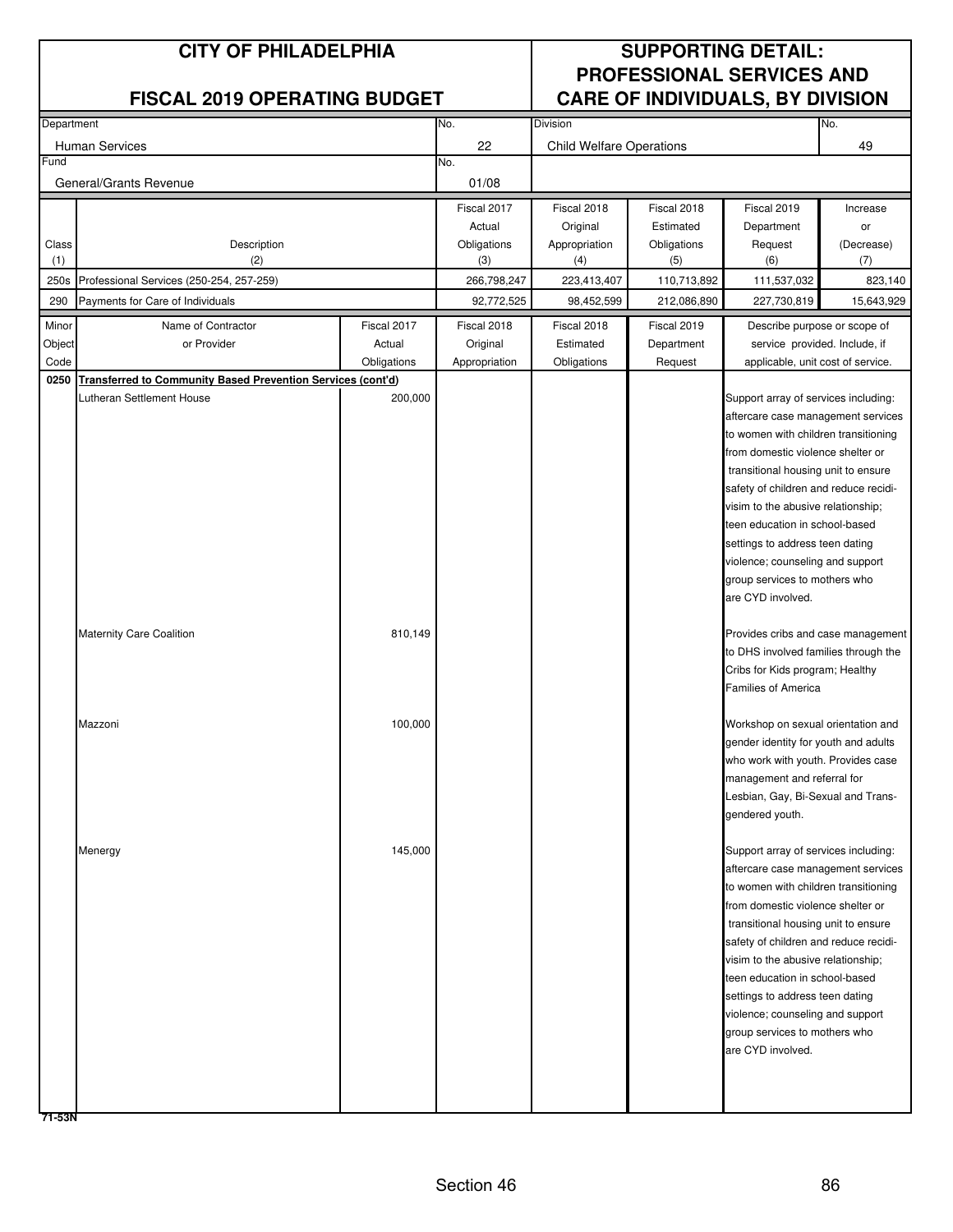| Department |                                                                  |             | No.           | Division                        |             |                                                           | No.        |
|------------|------------------------------------------------------------------|-------------|---------------|---------------------------------|-------------|-----------------------------------------------------------|------------|
|            |                                                                  |             |               |                                 |             |                                                           |            |
| Fund       | Human Services                                                   |             | 22<br>No.     | <b>Child Welfare Operations</b> |             |                                                           | 49         |
|            |                                                                  |             |               |                                 |             |                                                           |            |
|            | General/Grants Revenue                                           |             | 01/08         |                                 |             |                                                           |            |
|            |                                                                  |             | Fiscal 2017   | Fiscal 2018                     | Fiscal 2018 | Fiscal 2019                                               | Increase   |
|            |                                                                  |             | Actual        | Original                        | Estimated   | Department                                                | or         |
| Class      | Description                                                      |             | Obligations   | Appropriation                   | Obligations | Request                                                   | (Decrease) |
| (1)        | (2)                                                              |             | (3)           | (4)                             | (5)         | (6)                                                       | (7)        |
| 250s       | Professional Services (250-254, 257-259)                         |             | 266,798,247   | 223,413,407                     | 110,713,892 | 111,537,032                                               | 823,140    |
| 290        | Payments for Care of Individuals                                 |             | 92,772,525    | 98,452,599                      | 212,086,890 | 227,730,819                                               | 15,643,929 |
| Minor      | Name of Contractor                                               | Fiscal 2017 | Fiscal 2018   | Fiscal 2018                     | Fiscal 2019 | Describe purpose or scope of                              |            |
| Object     | or Provider                                                      | Actual      | Original      | Estimated                       | Department  | service provided. Include, if                             |            |
| Code       |                                                                  | Obligations | Appropriation | Obligations                     | Request     | applicable, unit cost of service.                         |            |
|            | 0250 Transferred to Community Based Prevention Services (cont'd) |             |               |                                 |             |                                                           |            |
|            | Methodist Family Services Fresh Start                            | 35,198      |               |                                 |             | Housing Initiative - housing                              |            |
|            | Supportive Housing Program                                       |             |               |                                 |             | counseling services for clients in                        |            |
|            |                                                                  |             |               |                                 |             | DHS care moving to permanent                              |            |
|            |                                                                  |             |               |                                 |             | housing and needing additional                            |            |
|            |                                                                  |             |               |                                 |             | support and monitoring.                                   |            |
|            |                                                                  |             |               |                                 |             | Local Match requirement                                   |            |
|            |                                                                  |             |               |                                 |             |                                                           |            |
|            | Methodist Family Services Fresh Start                            | 52,512      |               |                                 |             | Housing Initiative - housing                              |            |
|            | - Shelter Plus Care                                              |             |               |                                 |             | counseling services for clients in                        |            |
|            |                                                                  |             |               |                                 |             | DHS care moving to permanent                              |            |
|            |                                                                  |             |               |                                 |             | housing and needing additional                            |            |
|            |                                                                  |             |               |                                 |             | support and monitoring.                                   |            |
|            |                                                                  |             |               |                                 |             | Local Match requirement                                   |            |
|            |                                                                  |             |               |                                 |             |                                                           |            |
|            | <b>Methodist Family Services</b>                                 | 34,971      |               |                                 |             | Housing Initiative - housing                              |            |
|            | Family Unification Program                                       |             |               |                                 |             | counseling services for clients in                        |            |
|            |                                                                  |             |               |                                 |             | DHS care moving to permanent                              |            |
|            |                                                                  |             |               |                                 |             | housing and needing additional<br>support and monitoring. |            |
|            |                                                                  |             |               |                                 |             | Local Match requirement                                   |            |
|            |                                                                  |             |               |                                 |             |                                                           |            |
|            | <b>Methodist Family Services</b>                                 | 34,866      |               |                                 |             | Housing Initiative - housing                              |            |
|            | <b>Blue Print Housing</b>                                        |             |               |                                 |             | counseling services for clients in                        |            |
|            |                                                                  |             |               |                                 |             | DHS care moving to permanent                              |            |
|            |                                                                  |             |               |                                 |             | housing and needing additional                            |            |
|            |                                                                  |             |               |                                 |             | support and monitoring.                                   |            |
|            |                                                                  |             |               |                                 |             | Local Match requirement                                   |            |
|            |                                                                  |             |               |                                 |             |                                                           |            |
|            | <b>Methodist Family Services</b>                                 | 48,412      |               |                                 |             | Housing Initiative - housing                              |            |
|            | Quads                                                            |             |               |                                 |             | counseling services for clients in                        |            |
|            |                                                                  |             |               |                                 |             | DHS care moving to permanent                              |            |
|            |                                                                  |             |               |                                 |             | housing and needing additional                            |            |
|            |                                                                  |             |               |                                 |             | support and monitoring.                                   |            |
|            |                                                                  |             |               |                                 |             | Local Match requirement                                   |            |
|            |                                                                  |             |               |                                 |             |                                                           |            |
|            | Norris Square Civic Association                                  | 30,000      |               |                                 |             | Diversion case management support                         |            |
|            |                                                                  |             |               |                                 |             | to the families exhibiting risk factors                   |            |
|            |                                                                  |             |               |                                 |             | that do not indicate imminent child                       |            |
|            |                                                                  |             |               |                                 |             | endangerment.                                             |            |
|            |                                                                  |             |               |                                 |             |                                                           |            |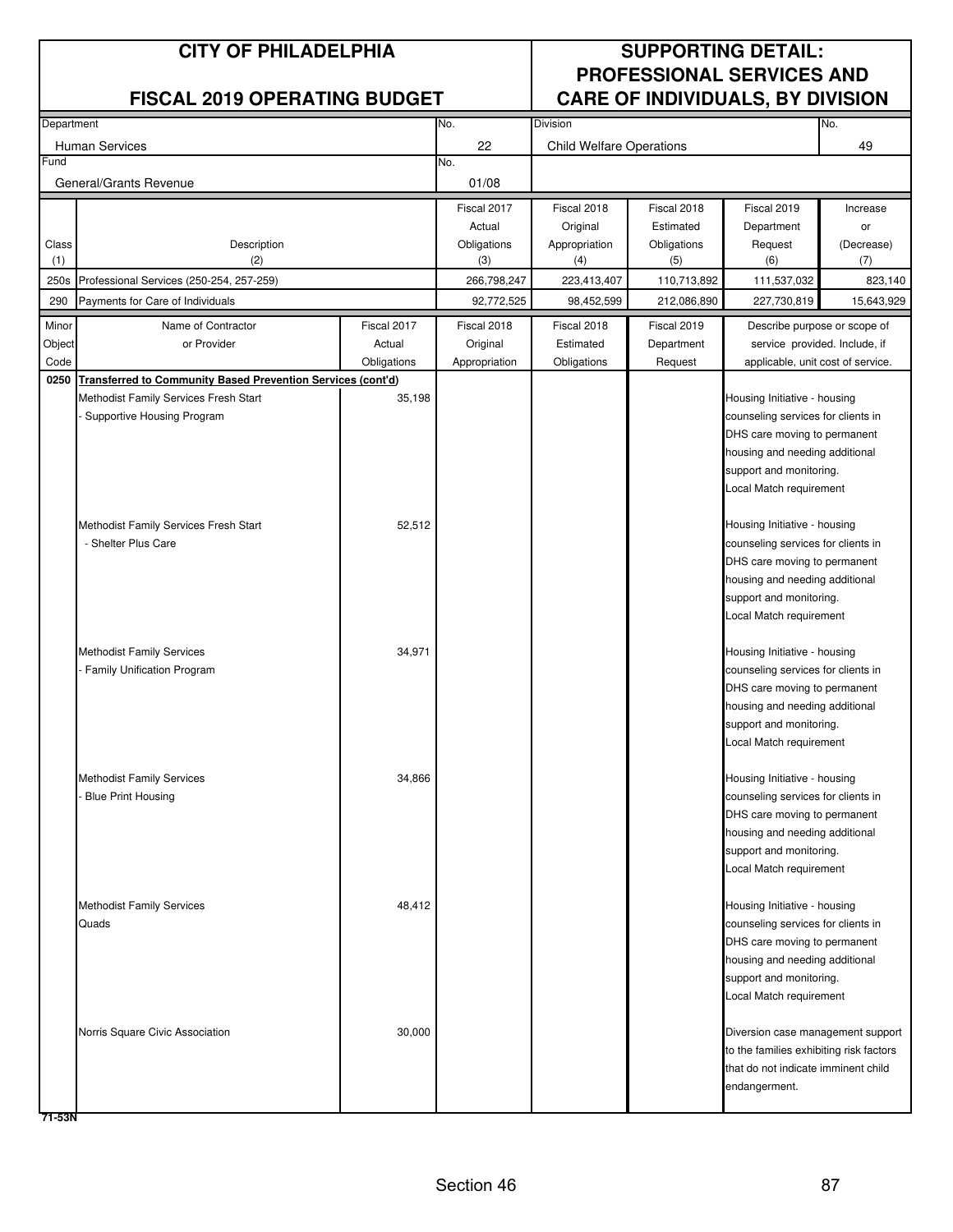| Department |                                                                    |             | No.           | <b>Division</b>                 |             |                                                                          | No.        |
|------------|--------------------------------------------------------------------|-------------|---------------|---------------------------------|-------------|--------------------------------------------------------------------------|------------|
|            | <b>Human Services</b>                                              |             | 22            | <b>Child Welfare Operations</b> |             |                                                                          | 49         |
| Fund       |                                                                    |             | No.           |                                 |             |                                                                          |            |
|            | General/Grants Revenue                                             |             | 01/08         |                                 |             |                                                                          |            |
|            |                                                                    |             | Fiscal 2017   | Fiscal 2018                     | Fiscal 2018 | Fiscal 2019                                                              | Increase   |
|            |                                                                    |             | Actual        | Original                        | Estimated   | Department                                                               | or         |
| Class      | Description                                                        |             | Obligations   | Appropriation                   | Obligations | Request                                                                  | (Decrease) |
| (1)        | (2)                                                                |             | (3)           | (4)                             | (5)         | (6)                                                                      | (7)        |
| 250s       | Professional Services (250-254, 257-259)                           |             | 266,798,247   | 223,413,407                     | 110,713,892 | 111,537,032                                                              | 823,140    |
| 290        | Payments for Care of Individuals                                   |             | 92,772,525    | 98,452,599                      | 212,086,890 | 227,730,819                                                              | 15,643,929 |
| Minor      | Name of Contractor                                                 | Fiscal 2017 | Fiscal 2018   | Fiscal 2018                     | Fiscal 2019 | Describe purpose or scope of                                             |            |
| Object     | or Provider                                                        | Actual      | Original      | Estimated                       | Department  | service provided. Include, if                                            |            |
| Code       |                                                                    | Obligations | Appropriation | Obligations                     | Request     | applicable, unit cost of service.                                        |            |
| 0250       | <b>Transferred to Community Based Prevention Services (cont'd)</b> |             |               |                                 |             |                                                                          |            |
|            | North City Congress                                                | 1,000,000   |               |                                 |             | Manages small grants to grass-roots<br>community-based agencies selected |            |
|            |                                                                    |             |               |                                 |             | by DHS to provide a wide variety of                                      |            |
|            |                                                                    |             |               |                                 |             | youth development programs                                               |            |
|            |                                                                    |             |               |                                 |             | throughout the City, as well as fiscal                                   |            |
|            |                                                                    |             |               |                                 |             | management for periodic public                                           |            |
|            |                                                                    |             |               |                                 |             | awareness activities such as health                                      |            |
|            |                                                                    |             |               |                                 |             | fairs and other community                                                |            |
|            |                                                                    |             |               |                                 |             | education conferences.                                                   |            |
|            |                                                                    |             |               |                                 |             |                                                                          |            |
|            | Northern Children's Services                                       | 30,217      |               |                                 |             | Housing Initiative - housing                                             |            |
|            |                                                                    |             |               |                                 |             | counseling services for clients in<br>DHS care moving to permanent       |            |
|            |                                                                    |             |               |                                 |             | housing and needing additional                                           |            |
|            |                                                                    |             |               |                                 |             | support and monitoring.                                                  |            |
|            |                                                                    |             |               |                                 |             | Local Match requirement                                                  |            |
|            |                                                                    |             |               |                                 |             |                                                                          |            |
|            | <b>Parent Action Network</b>                                       | 10,117      |               |                                 |             | Babysitting services while parents<br>are attending parenting classes.   |            |
|            |                                                                    |             |               |                                 |             |                                                                          |            |
|            | Pennsylvania School for the Deaf                                   | 50,000      |               |                                 |             | Life skills training and general                                         |            |
|            |                                                                    |             |               |                                 |             | support for youth who are deaf or                                        |            |
|            |                                                                    |             |               |                                 |             | who are hard of hearing                                                  |            |
|            |                                                                    |             |               |                                 |             |                                                                          |            |
|            |                                                                    |             |               |                                 |             |                                                                          |            |
|            | Philadelphia Chinatown Development Corp.                           | 80,000      |               |                                 |             | Program for low income Asian youth                                       |            |
|            |                                                                    |             |               |                                 |             | at four community-based sites in the                                     |            |
|            |                                                                    |             |               |                                 |             | Chinatown section of the City.                                           |            |
|            | Philadelphia Mural Arts Advocates                                  | 950,000     |               |                                 |             | Program offering a variety of mural                                      |            |
|            |                                                                    |             |               |                                 |             | arts-based youth development and                                         |            |
|            |                                                                    |             |               |                                 |             | youth support programs for approx.                                       |            |
|            |                                                                    |             |               |                                 |             | 1,000 youth referred through the                                         |            |
|            |                                                                    |             |               |                                 |             | CBPS truancy and delinquency                                             |            |
|            |                                                                    |             |               |                                 |             | prevention systems, by Youth Aid                                         |            |
|            |                                                                    |             |               |                                 |             | Panels, the Youth Study Center and                                       |            |
|            |                                                                    |             |               |                                 |             | aftercare programs for youth on                                          |            |
|            |                                                                    |             |               |                                 |             | probation.                                                               |            |
|            |                                                                    |             |               |                                 |             |                                                                          |            |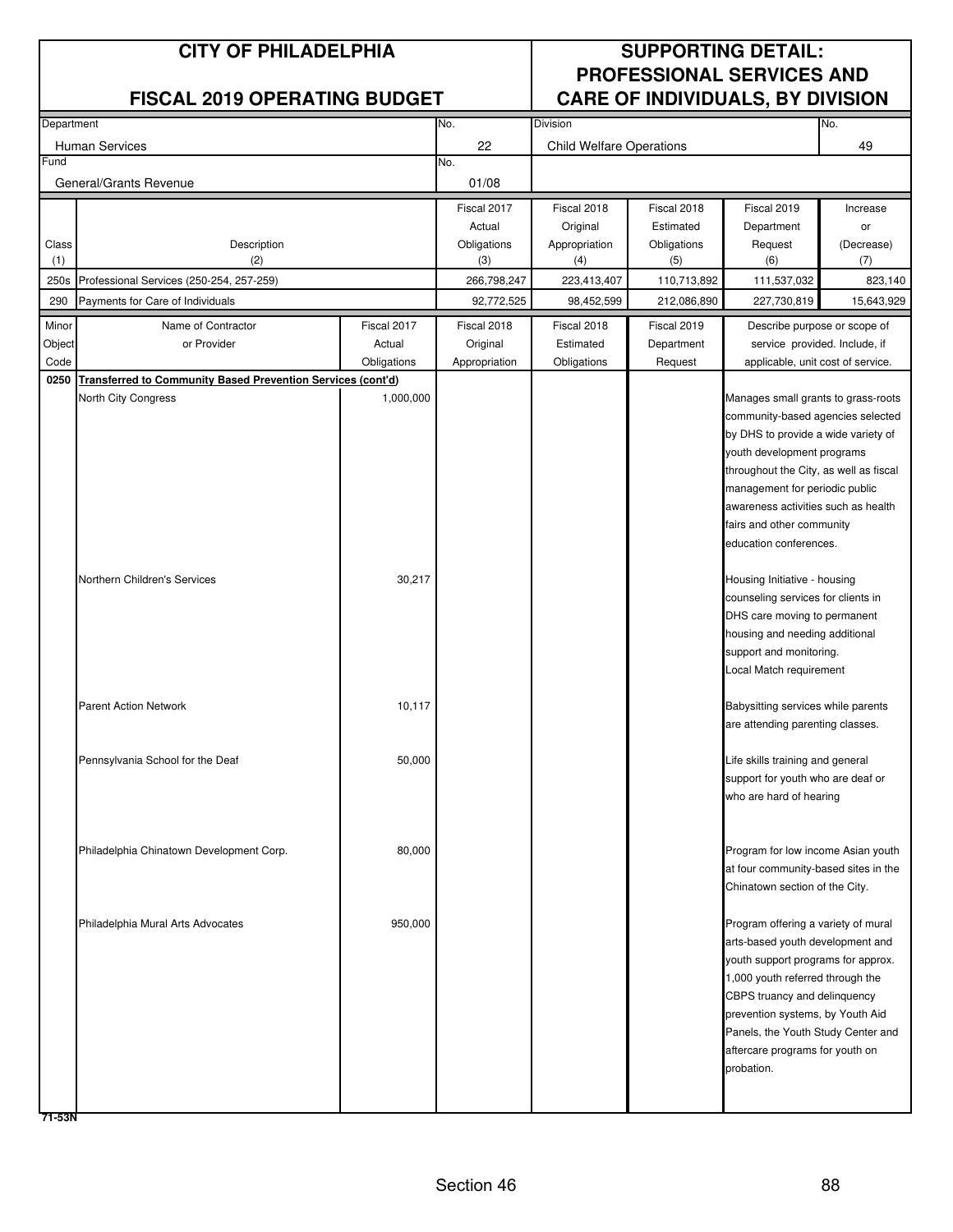| Department |                                                                    |             | No.           | Division                        |             |                                                                         | No.        |
|------------|--------------------------------------------------------------------|-------------|---------------|---------------------------------|-------------|-------------------------------------------------------------------------|------------|
|            | <b>Human Services</b>                                              |             | 22            | <b>Child Welfare Operations</b> |             |                                                                         | 49         |
| Fund       |                                                                    |             | No.           |                                 |             |                                                                         |            |
|            | General/Grants Revenue                                             |             | 01/08         |                                 |             |                                                                         |            |
|            |                                                                    |             | Fiscal 2017   | Fiscal 2018                     | Fiscal 2018 | Fiscal 2019                                                             | Increase   |
|            |                                                                    |             | Actual        | Original                        | Estimated   | Department                                                              | or         |
| Class      | Description                                                        |             | Obligations   | Appropriation                   | Obligations | Request                                                                 | (Decrease) |
| (1)        | (2)                                                                |             | (3)           | (4)                             | (5)         | (6)                                                                     | (7)        |
| 250s       | Professional Services (250-254, 257-259)                           |             | 266,798,247   | 223,413,407                     | 110,713,892 | 111,537,032                                                             | 823,140    |
| 290        | Payments for Care of Individuals                                   |             | 92,772,525    | 98,452,599                      | 212,086,890 | 227,730,819                                                             | 15,643,929 |
| Minor      | Name of Contractor                                                 | Fiscal 2017 | Fiscal 2018   | Fiscal 2018                     | Fiscal 2019 | Describe purpose or scope of                                            |            |
| Object     | or Provider                                                        | Actual      | Original      | Estimated                       | Department  | service provided. Include, if                                           |            |
| Code       |                                                                    | Obligations | Appropriation | Obligations                     | Request     | applicable, unit cost of service.                                       |            |
| 0250       | <b>Transferred to Community Based Prevention Services (cont'd)</b> |             |               |                                 |             |                                                                         |            |
|            | Philadelphia Youth Network                                         | 318,855     |               |                                 |             | Achieving Independence Center                                           |            |
|            |                                                                    |             |               |                                 |             | (AIC) - management and oversight                                        |            |
|            |                                                                    |             |               |                                 |             | of the AIC lease and equipment                                          |            |
|            |                                                                    |             |               |                                 |             | rental.                                                                 |            |
|            |                                                                    |             |               |                                 |             |                                                                         |            |
|            | Philadelphia Youth Network                                         | 3,100,000   |               |                                 |             | Mayor's WorkReady Philadelphia                                          |            |
|            |                                                                    |             |               |                                 |             | Program - summer and year-round                                         |            |
|            |                                                                    |             |               |                                 |             | employment and training program                                         |            |
|            |                                                                    |             |               |                                 |             | for dependent youth.                                                    |            |
|            |                                                                    |             |               |                                 |             |                                                                         |            |
|            | Public Health Management Corp.                                     | 122,822     |               |                                 |             | Family & Community Support Center                                       |            |
|            |                                                                    |             |               |                                 |             | Prevention Assistance Fund - To                                         |            |
|            |                                                                    |             |               |                                 |             | provide concrete supports to<br>families exhibiting emergency           |            |
|            |                                                                    |             |               |                                 |             | or temporary hardships.                                                 |            |
|            |                                                                    |             |               |                                 |             |                                                                         |            |
|            | Public Health Management Corp.                                     | 21,728,068  |               |                                 |             | Provides funding for out-of-school                                      |            |
|            |                                                                    |             |               |                                 |             | time programs structured distinctly                                     |            |
|            |                                                                    |             |               |                                 |             | for elementary, middle, and high                                        |            |
|            |                                                                    |             |               |                                 |             | school aged youth: (1) 186 summer                                       |            |
|            |                                                                    |             |               |                                 |             | programs (9,900 slots operated by                                       |            |
|            |                                                                    |             |               |                                 |             | 73 providers) and 211 school-year                                       |            |
|            |                                                                    |             |               |                                 |             | programs (11,200 slots operated                                         |            |
|            |                                                                    |             |               |                                 |             | by 78 providers) where 130 of the                                       |            |
|            |                                                                    |             |               |                                 |             | sites are within public schools, 59                                     |            |
|            |                                                                    |             |               |                                 |             | of which are Empowerment Schools                                        |            |
|            |                                                                    |             |               |                                 |             | (2) literacy progranming and                                            |            |
|            |                                                                    |             |               |                                 |             | system-wide professional develop-                                       |            |
|            |                                                                    |             |               |                                 |             | ment and (3) the needed                                                 |            |
|            |                                                                    |             |               |                                 |             | administrative structure & supports                                     |            |
|            |                                                                    |             |               |                                 |             | for the same.PHMC serves as the                                         |            |
|            |                                                                    |             |               |                                 |             | OST administrative intermediary and<br>sub-contracts with the more than |            |
|            |                                                                    |             |               |                                 |             | 100 providers.                                                          |            |
|            |                                                                    |             |               |                                 |             |                                                                         |            |
|            | Public Health Management Corp.                                     | 242,934     |               |                                 |             | <b>Education Support Center -</b>                                       |            |
|            |                                                                    |             |               |                                 |             | administrative consultants for DHS                                      |            |
|            |                                                                    |             |               |                                 |             | Educational Center (formerly fund                                       |            |
|            |                                                                    |             |               |                                 |             | ed by William Penn Grant)                                               |            |
|            |                                                                    |             |               |                                 |             |                                                                         |            |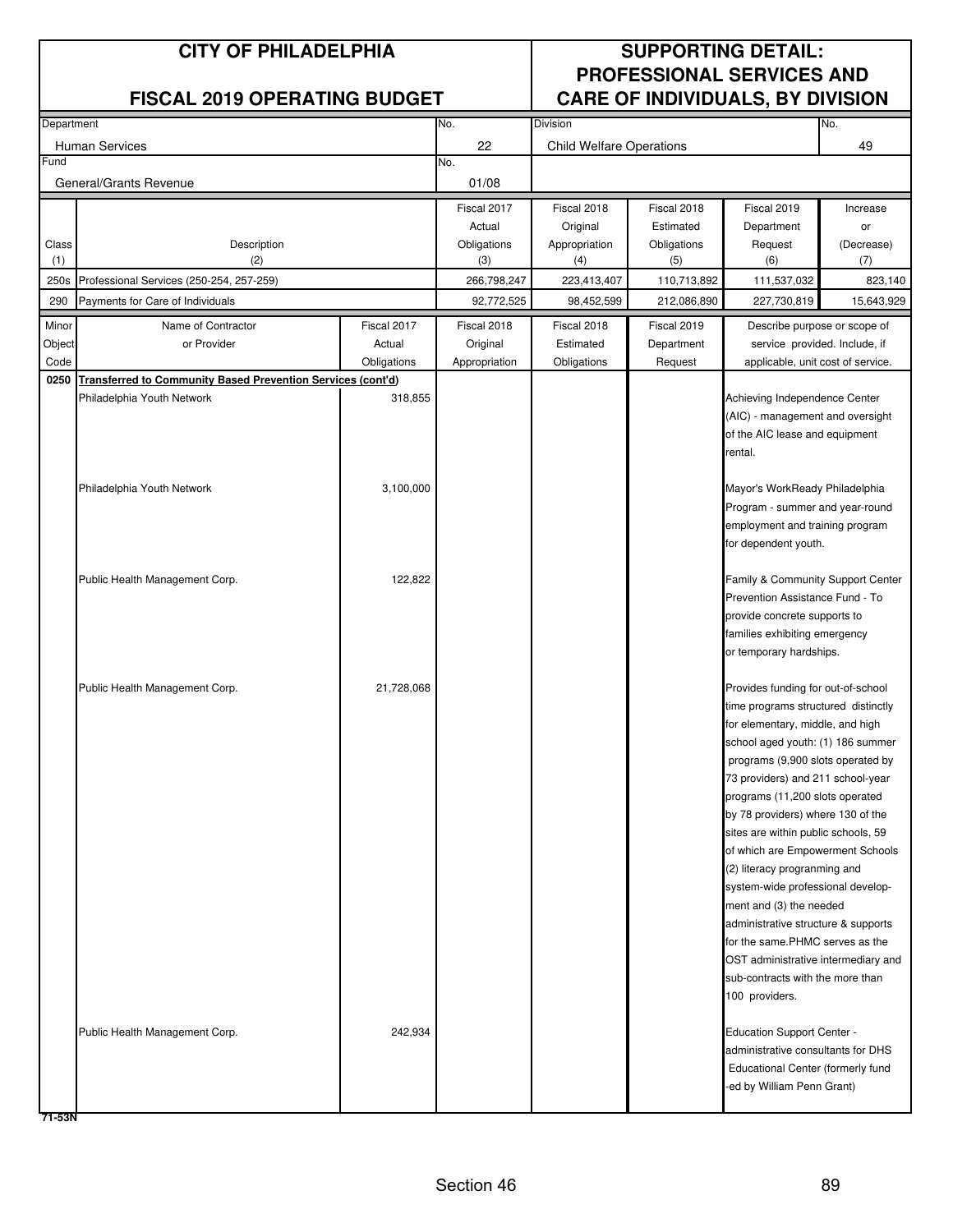| Department |                                                                    |             | No.           | Division                        |             |                                         | No.        |
|------------|--------------------------------------------------------------------|-------------|---------------|---------------------------------|-------------|-----------------------------------------|------------|
|            |                                                                    |             |               |                                 |             |                                         |            |
|            | <b>Human Services</b>                                              |             | 22            | <b>Child Welfare Operations</b> |             |                                         | 49         |
| Fund       |                                                                    |             | No.           |                                 |             |                                         |            |
|            | General/Grants Revenue                                             |             | 01/08         |                                 |             |                                         |            |
|            |                                                                    |             | Fiscal 2017   | Fiscal 2018                     | Fiscal 2018 | Fiscal 2019                             | Increase   |
|            |                                                                    |             | Actual        | Original                        | Estimated   | Department                              | or         |
| Class      | Description                                                        |             | Obligations   | Appropriation                   | Obligations | Request                                 | (Decrease) |
| (1)        | (2)                                                                |             | (3)           | (4)                             | (5)         | (6)                                     | (7)        |
| 250s       | Professional Services (250-254, 257-259)                           |             | 266,798,247   | 223,413,407                     | 110,713,892 | 111,537,032                             | 823,140    |
| 290        | Payments for Care of Individuals                                   |             | 92,772,525    | 98,452,599                      | 212,086,890 | 227,730,819                             | 15,643,929 |
|            |                                                                    |             |               |                                 |             |                                         |            |
| Minor      | Name of Contractor                                                 | Fiscal 2017 | Fiscal 2018   | Fiscal 2018                     | Fiscal 2019 | Describe purpose or scope of            |            |
| Object     | or Provider                                                        | Actual      | Original      | Estimated                       | Department  | service provided. Include, if           |            |
| Code       |                                                                    | Obligations | Appropriation | Obligations                     | Request     | applicable, unit cost of service.       |            |
| 0250       | <b>Transferred to Community Based Prevention Services (cont'd)</b> |             |               |                                 |             |                                         |            |
|            | Public Health Management Corp.                                     | 3,463,017   |               |                                 |             | Parenting Program - Assists fam-        |            |
|            |                                                                    |             |               |                                 |             | ilies who require and benefit from      |            |
|            |                                                                    |             |               |                                 |             | parenting classes in order to regain    |            |
|            |                                                                    |             |               |                                 |             | custody of their children.              |            |
|            |                                                                    |             |               |                                 |             |                                         |            |
|            | Southeast Asian Mutual Assist. Assoc. Coalition                    | 658,407     |               |                                 |             | Truancy - short-term case manage-       |            |
|            | (SEAMAAC)                                                          |             |               |                                 |             | ment to youth refered from truancy      |            |
|            |                                                                    |             |               |                                 |             | courts in CUA #9                        |            |
|            |                                                                    |             |               |                                 |             |                                         |            |
|            | Southeast Asian Mutual Assist. Assoc. Coalition                    | 482,231     |               |                                 |             | Truancy - short-term case manage-       |            |
|            | (SEAMAAC)                                                          |             |               |                                 |             | ment to youth refered from truancy      |            |
|            |                                                                    |             |               |                                 |             | courts in CUA #3                        |            |
|            |                                                                    |             |               |                                 |             |                                         |            |
|            | Temple University/ Center for Intergenerational                    | 178,038     |               |                                 |             | Three programs: 1-Grandma's Kids -      |            |
|            |                                                                    |             |               |                                 |             | afterschool case management, life       |            |
|            |                                                                    |             |               |                                 |             | skills, cultural and recreational       |            |
|            |                                                                    |             |               |                                 |             | services to children in out-of-home     |            |
|            |                                                                    |             |               |                                 |             | placement (kinship, foster care,        |            |
|            |                                                                    |             |               |                                 |             | group homes, etc). The primary          |            |
|            |                                                                    |             |               |                                 |             | population is elementary children       |            |
|            |                                                                    |             |               |                                 |             | not living with their biological parent |            |
|            |                                                                    |             |               |                                 |             | usually because of parent abandon-      |            |
|            |                                                                    |             |               |                                 |             | ment, substance abuse, illness,         |            |
|            |                                                                    |             |               |                                 |             | incarceration, neglect and/or abuse     |            |
|            |                                                                    |             |               |                                 |             | 2-Supports summer & afterschool         |            |
|            |                                                                    |             |               |                                 |             | programs for youth in North Phila.      |            |
|            |                                                                    |             |               |                                 |             | 3-The Family Friends program,           |            |
|            |                                                                    |             |               |                                 |             | targets families in the Greater         |            |
|            |                                                                    |             |               |                                 |             | Harrison community in which a child     |            |
|            |                                                                    |             |               |                                 |             | has behavioral or mental problems,      |            |
|            |                                                                    |             |               |                                 |             | mental retardation, development         |            |
|            |                                                                    |             |               |                                 |             | (including low birth weight babies),    |            |
|            |                                                                    |             |               |                                 |             | physical disabilities or chronic        |            |
|            |                                                                    |             |               |                                 |             | illnesses.                              |            |
|            |                                                                    |             |               |                                 |             |                                         |            |
|            | Turning Point for Children                                         | 459,159     |               |                                 |             | Family and Schools Together (FAST)      |            |
|            |                                                                    |             |               |                                 |             | services are hosted in 38 of Phila.     |            |
|            |                                                                    |             |               |                                 |             | public schools afterschool programs     |            |
|            |                                                                    |             |               |                                 |             | where academic and social supports      |            |
|            |                                                                    |             |               |                                 |             | are provided to youth & their families. |            |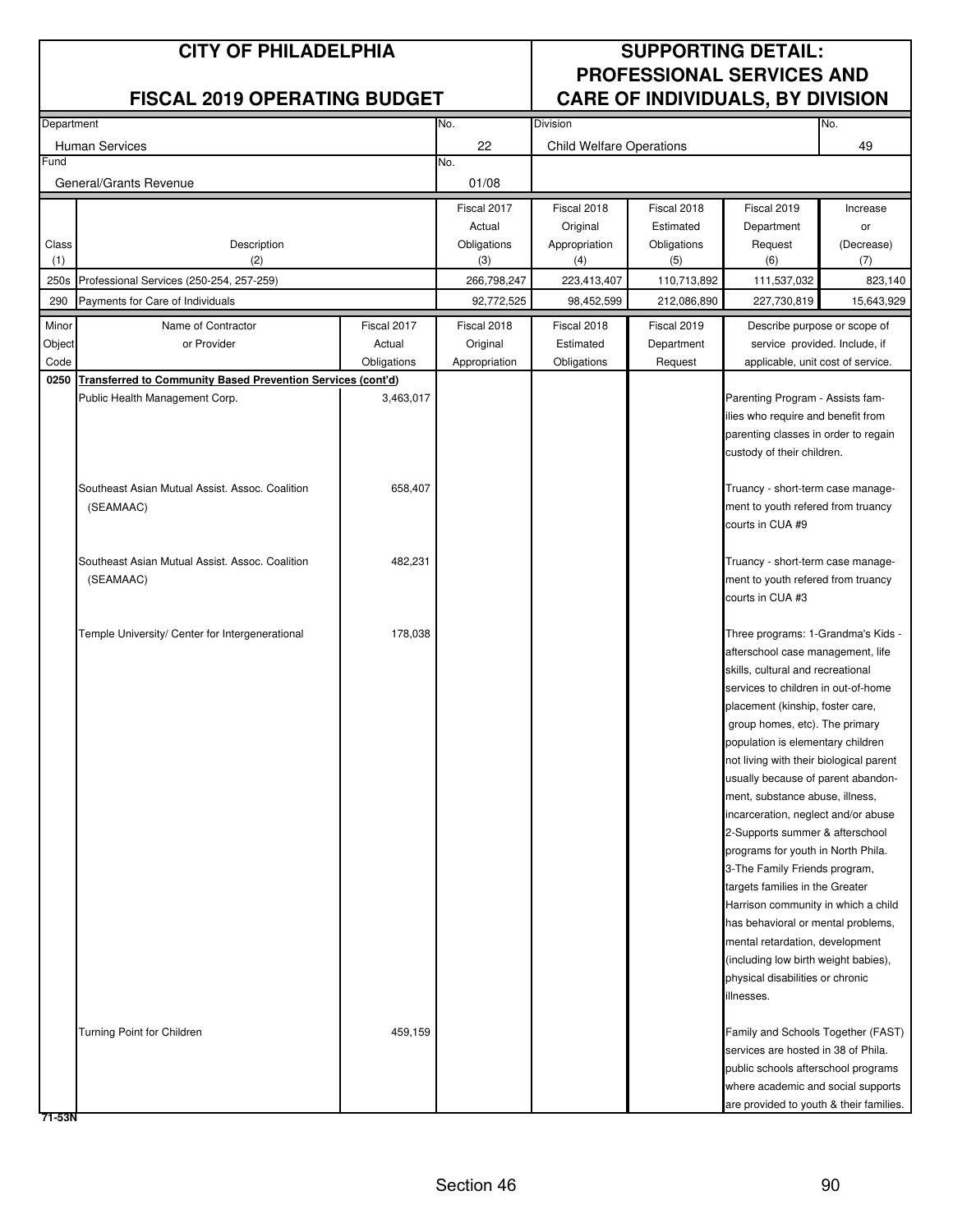| Department   |                                                             |             | No.                | Division                        |                    |                                                                             | No.               |
|--------------|-------------------------------------------------------------|-------------|--------------------|---------------------------------|--------------------|-----------------------------------------------------------------------------|-------------------|
|              |                                                             |             |                    |                                 |                    |                                                                             |                   |
| Fund         | Human Services                                              |             | 22<br>No.          | <b>Child Welfare Operations</b> |                    |                                                                             | 49                |
|              | General/Grants Revenue                                      |             | 01/08              |                                 |                    |                                                                             |                   |
|              |                                                             |             |                    |                                 |                    |                                                                             |                   |
|              |                                                             |             | Fiscal 2017        | Fiscal 2018                     | Fiscal 2018        | Fiscal 2019                                                                 | Increase          |
|              |                                                             |             | Actual             | Original                        | Estimated          | Department                                                                  | or                |
| Class<br>(1) | Description<br>(2)                                          |             | Obligations<br>(3) | Appropriation<br>(4)            | Obligations<br>(5) | Request<br>(6)                                                              | (Decrease)<br>(7) |
| 250s         | Professional Services (250-254, 257-259)                    |             | 266,798,247        | 223,413,407                     | 110,713,892        | 111,537,032                                                                 | 823,140           |
|              |                                                             |             | 92,772,525         |                                 |                    |                                                                             |                   |
| 290          | Payments for Care of Individuals                            |             |                    | 98,452,599                      | 212,086,890        | 227,730,819                                                                 | 15,643,929        |
| Minor        | Name of Contractor                                          | Fiscal 2017 | Fiscal 2018        | Fiscal 2018                     | Fiscal 2019        | Describe purpose or scope of                                                |                   |
| Object       | or Provider                                                 | Actual      | Original           | Estimated                       | Department         | service provided. Include, if                                               |                   |
| Code         |                                                             | Obligations | Appropriation      | Obligations                     | Request            | applicable, unit cost of service.                                           |                   |
| 0250         | Transferred to Community Based Prevention Services (cont'd) |             |                    |                                 |                    |                                                                             |                   |
|              | United Communities of Southeast Philadelphia                | 691,890     |                    |                                 |                    | Truancy - short-term case manage-                                           |                   |
|              |                                                             |             |                    |                                 |                    | ment to youth refered from truancy<br>courts in CUA #8                      |                   |
|              |                                                             |             |                    |                                 |                    |                                                                             |                   |
|              | United Communities of Southeast Philadelphia                | 976,249     |                    |                                 |                    | FES - families transitioning from                                           |                   |
|              |                                                             |             |                    |                                 |                    | CYD or JJS who are at risk for abuse,                                       |                   |
|              |                                                             |             |                    |                                 |                    | neglect or delinquency who have not                                         |                   |
|              |                                                             |             |                    |                                 |                    | been accepted for services or have                                          |                   |
|              |                                                             |             |                    |                                 |                    | not previously come to DHS                                                  |                   |
|              |                                                             |             |                    |                                 |                    |                                                                             |                   |
|              | United Way of Southeastern PA                               | 102,000     |                    |                                 |                    | Parent education services for a                                             |                   |
|              |                                                             |             |                    |                                 |                    | minimum of 250 individuals.                                                 |                   |
|              |                                                             |             |                    |                                 |                    |                                                                             |                   |
|              |                                                             |             |                    |                                 |                    |                                                                             |                   |
|              | Urban Affairs Coalition                                     | 2,159,586   |                    |                                 |                    | Achieving Reunification Center (ARC)                                        |                   |
|              |                                                             |             |                    |                                 |                    | a one stop support center which                                             |                   |
|              |                                                             |             |                    |                                 |                    | provides services to parents or other                                       |                   |
|              |                                                             |             |                    |                                 |                    | reunification resources of children in<br>placement who have the permanency |                   |
|              |                                                             |             |                    |                                 |                    | goal of reunification as well as                                            |                   |
|              |                                                             |             |                    |                                 |                    | hospitality and services/retail training                                    |                   |
|              |                                                             |             |                    |                                 |                    | to parents enrolled at ARC.                                                 |                   |
|              |                                                             |             |                    |                                 |                    |                                                                             |                   |
|              | <b>Urban Affairs Coalition</b>                              | 74,500      |                    |                                 |                    | Case management support services;                                           |                   |
|              |                                                             |             |                    |                                 |                    | youth development program                                                   |                   |
|              |                                                             |             |                    |                                 |                    | Boys Track = $$34,500$                                                      |                   |
|              |                                                             |             |                    |                                 |                    | Together as Adoptive Parents \$40,000                                       |                   |
|              |                                                             |             |                    |                                 |                    |                                                                             |                   |
|              | <b>Urban Affairs Coalition</b>                              | 79,300      |                    |                                 |                    | Girls Track programs                                                        |                   |
|              |                                                             |             |                    |                                 |                    | Girls Track II = $$25,000$                                                  |                   |
|              |                                                             |             |                    |                                 |                    | Girls Track = \$54,300                                                      |                   |
|              |                                                             |             |                    |                                 |                    |                                                                             |                   |
|              |                                                             |             |                    |                                 |                    |                                                                             |                   |
|              |                                                             |             |                    |                                 |                    |                                                                             |                   |
|              |                                                             |             |                    |                                 |                    |                                                                             |                   |
|              |                                                             |             |                    |                                 |                    |                                                                             |                   |
|              |                                                             |             |                    |                                 |                    |                                                                             |                   |
|              |                                                             |             |                    |                                 |                    |                                                                             |                   |
|              |                                                             |             |                    |                                 |                    |                                                                             |                   |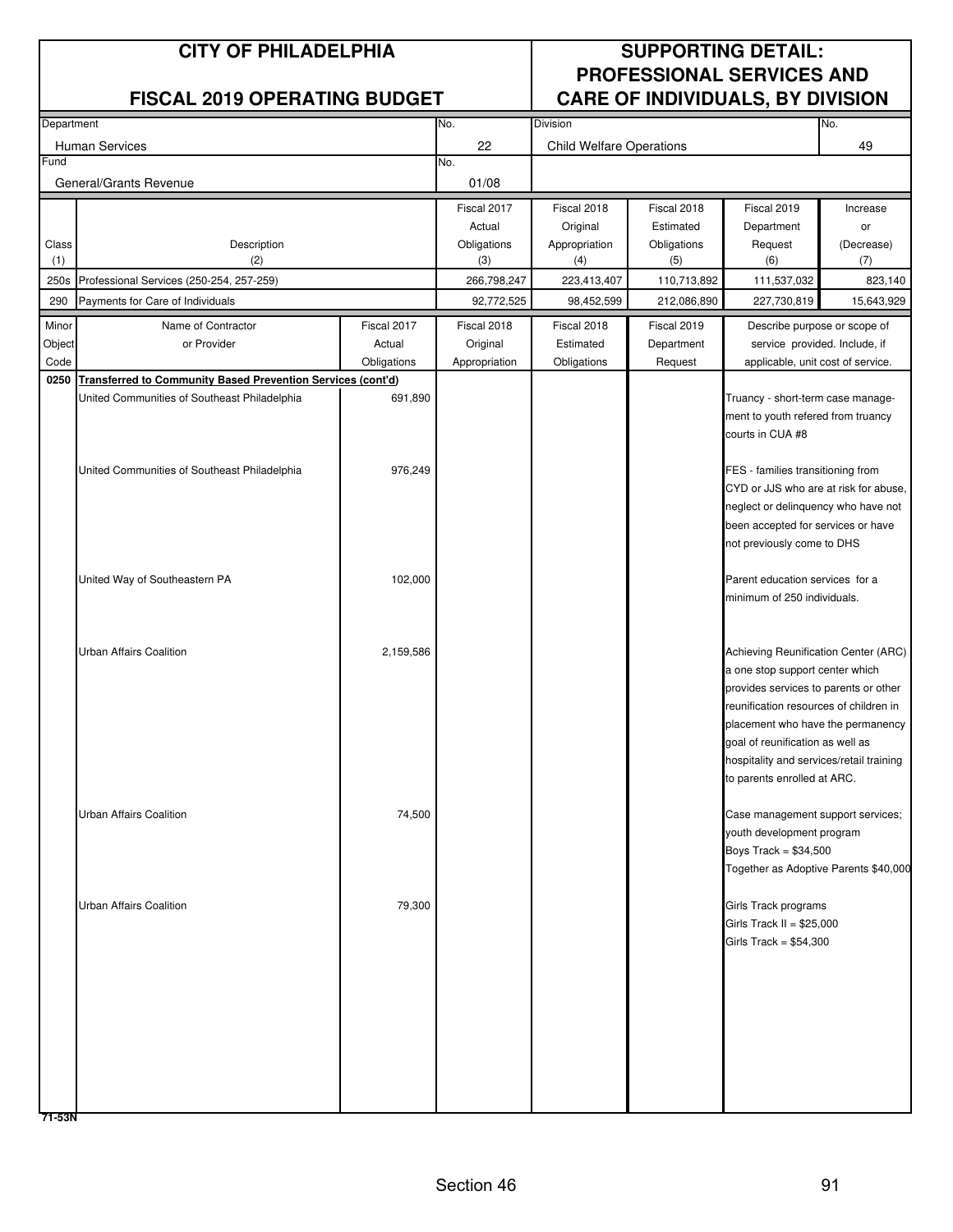### **FISCAL 2019 OPERATING BUDGET**

## **CITY OF PHILADELPHIA SUPPORTING DETAIL: PROFESSIONAL SERVICES AND**

| Department |                                                                    |             | No.           | Division                        |             |                                          | No.        |
|------------|--------------------------------------------------------------------|-------------|---------------|---------------------------------|-------------|------------------------------------------|------------|
|            | <b>Human Services</b>                                              |             | 22            | <b>Child Welfare Operations</b> |             |                                          | 49         |
| Fund       |                                                                    |             | No.           |                                 |             |                                          |            |
|            | General/Grants Revenue                                             |             | 01/08         |                                 |             |                                          |            |
|            |                                                                    |             | Fiscal 2017   | Fiscal 2018                     | Fiscal 2018 | Fiscal 2019                              | Increase   |
|            |                                                                    |             | Actual        | Original                        | Estimated   | Department                               | or         |
| Class      | Description                                                        |             | Obligations   | Appropriation                   | Obligations | Request                                  | (Decrease) |
| (1)        | (2)                                                                |             | (3)           | (4)                             | (5)         | (6)                                      | (7)        |
| 250s       | Professional Services (250-254, 257-259)                           |             | 266,798,247   | 223,413,407                     | 110,713,892 | 111,537,032                              | 823,140    |
| 290        | Payments for Care of Individuals                                   |             | 92,772,525    | 98,452,599                      | 212,086,890 | 227,730,819                              | 15,643,929 |
| Minor      | Name of Contractor                                                 | Fiscal 2017 | Fiscal 2018   | Fiscal 2018                     | Fiscal 2019 | Describe purpose or scope of             |            |
| Object     | or Provider                                                        | Actual      | Original      | Estimated                       | Department  | service provided. Include, if            |            |
| Code       |                                                                    | Obligations | Appropriation | Obligations                     | Request     |                                          |            |
| 0250       | <b>Transferred to Community Based Prevention Services (cont'd)</b> |             |               |                                 |             | applicable, unit cost of service.        |            |
|            | Urban Affairs Coalition                                            |             |               |                                 |             | Intensive social supports for families   |            |
|            |                                                                    | 713,198     |               |                                 |             |                                          |            |
|            |                                                                    |             |               |                                 |             | and children including individual        |            |
|            |                                                                    |             |               |                                 |             | counseling, parenting, afterschool,      |            |
|            |                                                                    |             |               |                                 |             | pre-school, tutoring, summer prog.       |            |
|            |                                                                    |             |               |                                 |             | Covenant House = \$59,998                |            |
|            |                                                                    |             |               |                                 |             | Rec - OST Partnership = \$375,000        |            |
|            |                                                                    |             |               |                                 |             | Teen Shop = $$97,200$                    |            |
|            |                                                                    |             |               |                                 |             | Grand Central = $$175,000$               |            |
|            |                                                                    |             |               |                                 |             | $Misc. = $6,000$                         |            |
|            |                                                                    |             |               |                                 |             |                                          |            |
|            | Urban Affairs Coalition                                            | 73,480      |               |                                 |             | Administrative Fee - Prevention          |            |
|            |                                                                    |             |               |                                 |             |                                          |            |
|            | Valley Youth House                                                 | 294,394     |               |                                 |             | To serve as the lead agency for the      |            |
|            |                                                                    |             |               |                                 |             | oversight and management of the          |            |
|            |                                                                    |             |               |                                 |             | Achieving Independence Center,           |            |
|            |                                                                    |             |               |                                 |             | which provides Independent Living        |            |
|            |                                                                    |             |               |                                 |             | services to older youth; preparing       |            |
|            |                                                                    |             |               |                                 |             | youth for successful transition to self- |            |
|            |                                                                    |             |               |                                 |             | sufficiency requires focused and         |            |
|            |                                                                    |             |               |                                 |             | extensive planning, preparation and      |            |
|            |                                                                    |             |               |                                 |             | support designed to help young           |            |
|            |                                                                    |             |               |                                 |             | people transition from foster care to    |            |
|            |                                                                    |             |               |                                 |             | achieve their future goals of self       |            |
|            |                                                                    |             |               |                                 |             | sufficiency; to provide a collaborative, |            |
|            |                                                                    |             |               |                                 |             | comprehensive service delivery           |            |
|            |                                                                    |             |               |                                 |             | system that will ensure that transition- |            |
|            |                                                                    |             |               |                                 |             | ing youth have access to a range of      |            |
|            |                                                                    |             |               |                                 |             | services that meet their individual      |            |
|            |                                                                    |             |               |                                 |             | transition needs.                        |            |
|            |                                                                    |             |               |                                 |             | Local Match requirement                  |            |
|            |                                                                    |             |               |                                 |             |                                          |            |
|            | Valley Youth House - OHS                                           | 75,410      |               |                                 |             | Housing Initiative - Supportive          |            |
|            |                                                                    |             |               |                                 |             | service for federally supported rental   |            |
|            |                                                                    |             |               |                                 |             | assistance program for youth and         |            |
|            |                                                                    |             |               |                                 |             | mother/baby families aging out           |            |
|            |                                                                    |             |               |                                 |             | of DHS foster care.                      |            |
|            |                                                                    |             |               |                                 |             | Local Match requirement                  |            |
|            |                                                                    |             |               |                                 |             |                                          |            |
|            |                                                                    |             |               |                                 |             |                                          |            |
|            |                                                                    |             |               |                                 |             |                                          |            |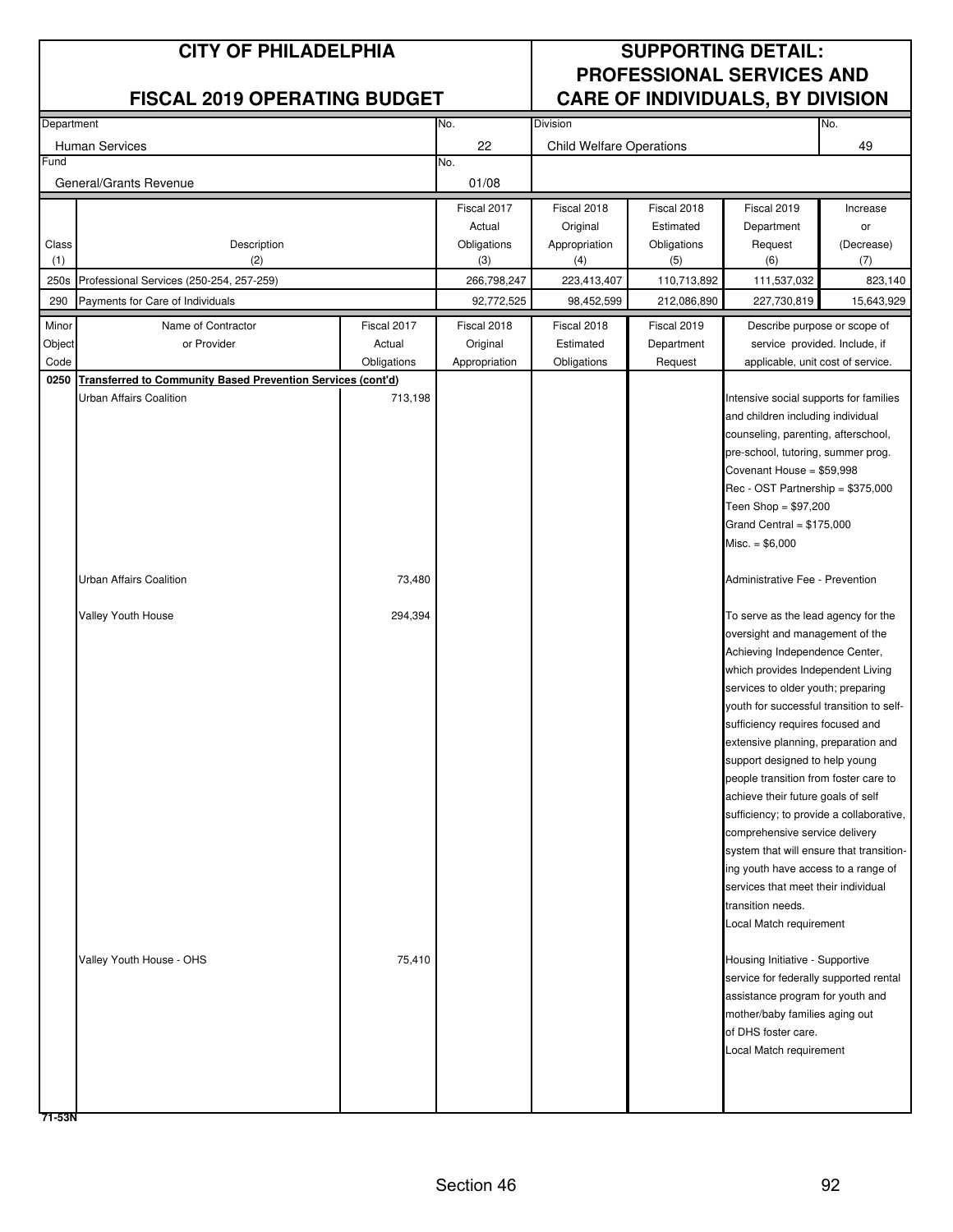| Department |                                                             |             | No.           | <b>Division</b>                 |             |                                       | No.                          |
|------------|-------------------------------------------------------------|-------------|---------------|---------------------------------|-------------|---------------------------------------|------------------------------|
|            | <b>Human Services</b>                                       |             | 22            | <b>Child Welfare Operations</b> |             |                                       | 49                           |
| Fund       |                                                             |             | No.           |                                 |             |                                       |                              |
|            | General/Grants Revenue                                      |             | 01/08         |                                 |             |                                       |                              |
|            |                                                             |             | Fiscal 2017   | Fiscal 2018                     | Fiscal 2018 | Fiscal 2019                           | Increase                     |
|            |                                                             |             | Actual        | Original                        | Estimated   | Department                            | or                           |
| Class      | Description                                                 |             | Obligations   | Appropriation                   | Obligations | Request                               | (Decrease)                   |
| (1)        | (2)                                                         |             | (3)           | (4)                             | (5)         | (6)                                   | (7)                          |
| 250s       | Professional Services (250-254, 257-259)                    |             | 266,798,247   | 223,413,407                     | 110,713,892 | 111,537,032                           | 823,140                      |
| 290        | Payments for Care of Individuals                            |             | 92,772,525    | 98,452,599                      | 212,086,890 | 227,730,819                           | 15,643,929                   |
| Minor      | Name of Contractor                                          | Fiscal 2017 | Fiscal 2018   | Fiscal 2018                     | Fiscal 2019 |                                       | Describe purpose or scope of |
| Object     | or Provider                                                 | Actual      | Original      | Estimated                       | Department  | service provided. Include, if         |                              |
| Code       |                                                             | Obligations | Appropriation | Obligations                     | Request     | applicable, unit cost of service.     |                              |
| 0250       | Transferred to Community Based Prevention Services (cont'd) |             |               |                                 |             |                                       |                              |
|            | The Village - previously Presbyterian Children's            | 513,602     |               |                                 |             | FES - families transitioning from     |                              |
|            | Village                                                     |             |               |                                 |             | CYD or JJS who are at risk for        |                              |
|            |                                                             |             |               |                                 |             | abuse, neglect or delinquency who     |                              |
|            |                                                             |             |               |                                 |             | have not been accepted for services   |                              |
|            |                                                             |             |               |                                 |             | or have not previously come to the    |                              |
|            |                                                             |             |               |                                 |             | attention of DHS.                     |                              |
|            |                                                             |             |               |                                 |             |                                       |                              |
|            | Women Against Abuse                                         | 30,000      |               |                                 |             | Court accompaniment, referrals,       |                              |
|            |                                                             |             |               |                                 |             | support services, safety planning and |                              |
|            |                                                             |             |               |                                 |             | and information to domestic violence  |                              |
|            |                                                             |             |               |                                 |             | survivors.                            |                              |
|            |                                                             |             |               |                                 |             |                                       |                              |
|            | Women Against Abuse                                         | 364,627     |               |                                 |             | Support array of services including:  |                              |
|            |                                                             |             |               |                                 |             | aftercare case management services    |                              |
|            |                                                             |             |               |                                 |             | to women with children transitioning  |                              |
|            |                                                             |             |               |                                 |             | from domestic violence shelter or     |                              |
|            |                                                             |             |               |                                 |             | transitional housing unit to ensure   |                              |
|            |                                                             |             |               |                                 |             | safety of children and reduce recidi- |                              |
|            |                                                             |             |               |                                 |             | visim to the abusive relationship;    |                              |
|            |                                                             |             |               |                                 |             | teen education in school-based        |                              |
|            |                                                             |             |               |                                 |             | settings to address teen dating       |                              |
|            |                                                             |             |               |                                 |             | violence; counseling and support      |                              |
|            |                                                             |             |               |                                 |             | group services to mothers who         |                              |
|            |                                                             |             |               |                                 |             | are CYD involved.                     |                              |
|            | Women in Transition                                         | 114,000     |               |                                 |             | Support array of services including:  |                              |
|            |                                                             |             |               |                                 |             | aftercare case management services    |                              |
|            |                                                             |             |               |                                 |             | to women with children transitioning  |                              |
|            |                                                             |             |               |                                 |             | from domestic violence shelter or     |                              |
|            |                                                             |             |               |                                 |             | transitional housing unit to ensure   |                              |
|            |                                                             |             |               |                                 |             | safety of children and reduce recidi- |                              |
|            |                                                             |             |               |                                 |             | visim to the abusive relationship;    |                              |
|            |                                                             |             |               |                                 |             | teen education in school-based        |                              |
|            |                                                             |             |               |                                 |             | settings to address teen dating       |                              |
|            |                                                             |             |               |                                 |             | violence; counseling and support      |                              |
|            |                                                             |             |               |                                 |             | group services to mothers who         |                              |
|            |                                                             |             |               |                                 |             | are CYD involved.                     |                              |
|            |                                                             |             |               |                                 |             |                                       |                              |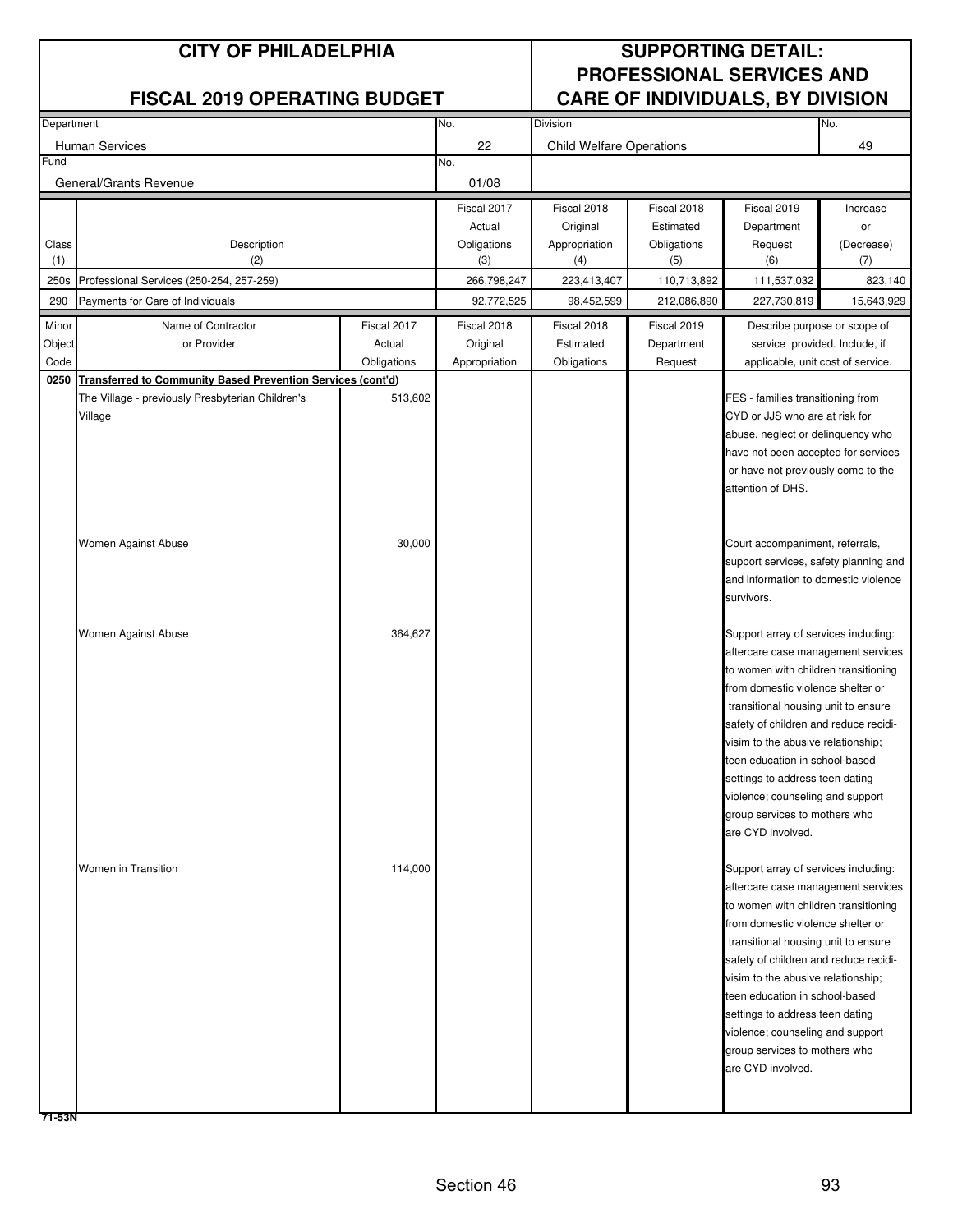| Department |                                                                    |             | No.           | Division                        |             |                                                         | No.                           |
|------------|--------------------------------------------------------------------|-------------|---------------|---------------------------------|-------------|---------------------------------------------------------|-------------------------------|
|            |                                                                    |             |               |                                 |             |                                                         |                               |
| Fund       | Human Services                                                     |             | 22<br>No.     | <b>Child Welfare Operations</b> |             |                                                         | 49                            |
|            |                                                                    |             |               |                                 |             |                                                         |                               |
|            | General/Grants Revenue                                             |             | 01/08         |                                 |             |                                                         |                               |
|            |                                                                    |             | Fiscal 2017   | Fiscal 2018                     | Fiscal 2018 | Fiscal 2019                                             | Increase                      |
|            |                                                                    |             | Actual        | Original                        | Estimated   | Department                                              | or                            |
| Class      | Description                                                        |             | Obligations   | Appropriation                   | Obligations | Request                                                 | (Decrease)                    |
| (1)        | (2)                                                                |             | (3)           | (4)                             | (5)         | (6)                                                     | (7)                           |
| 250s       | Professional Services (250-254, 257-259)                           |             | 266,798,247   | 223,413,407                     | 110,713,892 | 111,537,032                                             | 823,140                       |
| 290        | Payments for Care of Individuals                                   |             | 92,772,525    | 98,452,599                      | 212,086,890 | 227,730,819                                             | 15,643,929                    |
| Minor      | Name of Contractor                                                 | Fiscal 2017 | Fiscal 2018   | Fiscal 2018                     | Fiscal 2019 |                                                         | Describe purpose or scope of  |
| Object     | or Provider                                                        | Actual      | Original      | Estimated                       | Department  |                                                         | service provided. Include, if |
| Code       |                                                                    | Obligations | Appropriation | Obligations                     | Request     | applicable, unit cost of service.                       |                               |
| 0250       | <b>Transferred to Community Based Prevention Services (cont'd)</b> |             |               |                                 |             |                                                         |                               |
|            | Women Organized Against Rape                                       | 175,000     |               |                                 |             | Support array of services including:                    |                               |
|            |                                                                    |             |               |                                 |             | aftercare case management services                      |                               |
|            |                                                                    |             |               |                                 |             | to women with children transitioning                    |                               |
|            |                                                                    |             |               |                                 |             | from domestic violence shelter or                       |                               |
|            |                                                                    |             |               |                                 |             | transitional housing unit to ensure                     |                               |
|            |                                                                    |             |               |                                 |             | safety of children and reduce recidi-                   |                               |
|            |                                                                    |             |               |                                 |             | visim to the abusive relationship;                      |                               |
|            |                                                                    |             |               |                                 |             | teen education in school-based                          |                               |
|            |                                                                    |             |               |                                 |             | settings to address teen dating                         |                               |
|            |                                                                    |             |               |                                 |             | violence; counseling and support                        |                               |
|            |                                                                    |             |               |                                 |             | group services to mothers who                           |                               |
|            |                                                                    |             |               |                                 |             | are CYD involved.                                       |                               |
|            |                                                                    |             |               |                                 |             |                                                         |                               |
|            | Youth Services, Inc.                                               | 808,191     |               |                                 |             | FES - families transitioning from                       |                               |
|            |                                                                    |             |               |                                 |             | CYD or JJS who are at risk for abu-                     |                               |
|            |                                                                    |             |               |                                 |             | se, neglect or delinquency who have                     |                               |
|            |                                                                    |             |               |                                 |             | not been accepted for services or                       |                               |
|            |                                                                    |             |               |                                 |             | have not previously come to the                         |                               |
|            |                                                                    |             |               |                                 |             | attention of DHS.                                       |                               |
|            |                                                                    |             |               |                                 |             |                                                         |                               |
|            | Youth Services, Inc.                                               | 580,978     |               |                                 |             | Supports crisis nurseries                               |                               |
|            |                                                                    |             |               |                                 |             |                                                         |                               |
|            | Youth Services, Inc.                                               | 737,794     |               |                                 |             | Truancy - short-term case manage-                       |                               |
|            |                                                                    |             |               |                                 |             | ment to youth referred from truancy<br>courts in CUA #5 |                               |
|            | <b>Subtotal - Professional Services</b>                            | 264,262,782 | 220,737,164   | 108,037,646                     | 108,662,342 |                                                         |                               |
|            |                                                                    |             |               |                                 |             |                                                         |                               |
|            |                                                                    |             |               |                                 |             |                                                         |                               |
|            |                                                                    |             |               |                                 |             |                                                         |                               |
|            |                                                                    |             |               |                                 |             |                                                         |                               |
|            |                                                                    |             |               |                                 |             |                                                         |                               |
|            |                                                                    |             |               |                                 |             |                                                         |                               |
|            |                                                                    |             |               |                                 |             |                                                         |                               |
|            |                                                                    |             |               |                                 |             |                                                         |                               |
|            |                                                                    |             |               |                                 |             |                                                         |                               |
|            |                                                                    |             |               |                                 |             |                                                         |                               |
|            |                                                                    |             |               |                                 |             |                                                         |                               |
|            |                                                                    |             |               |                                 |             |                                                         |                               |
|            |                                                                    |             |               |                                 |             |                                                         |                               |
|            |                                                                    |             |               |                                 |             |                                                         |                               |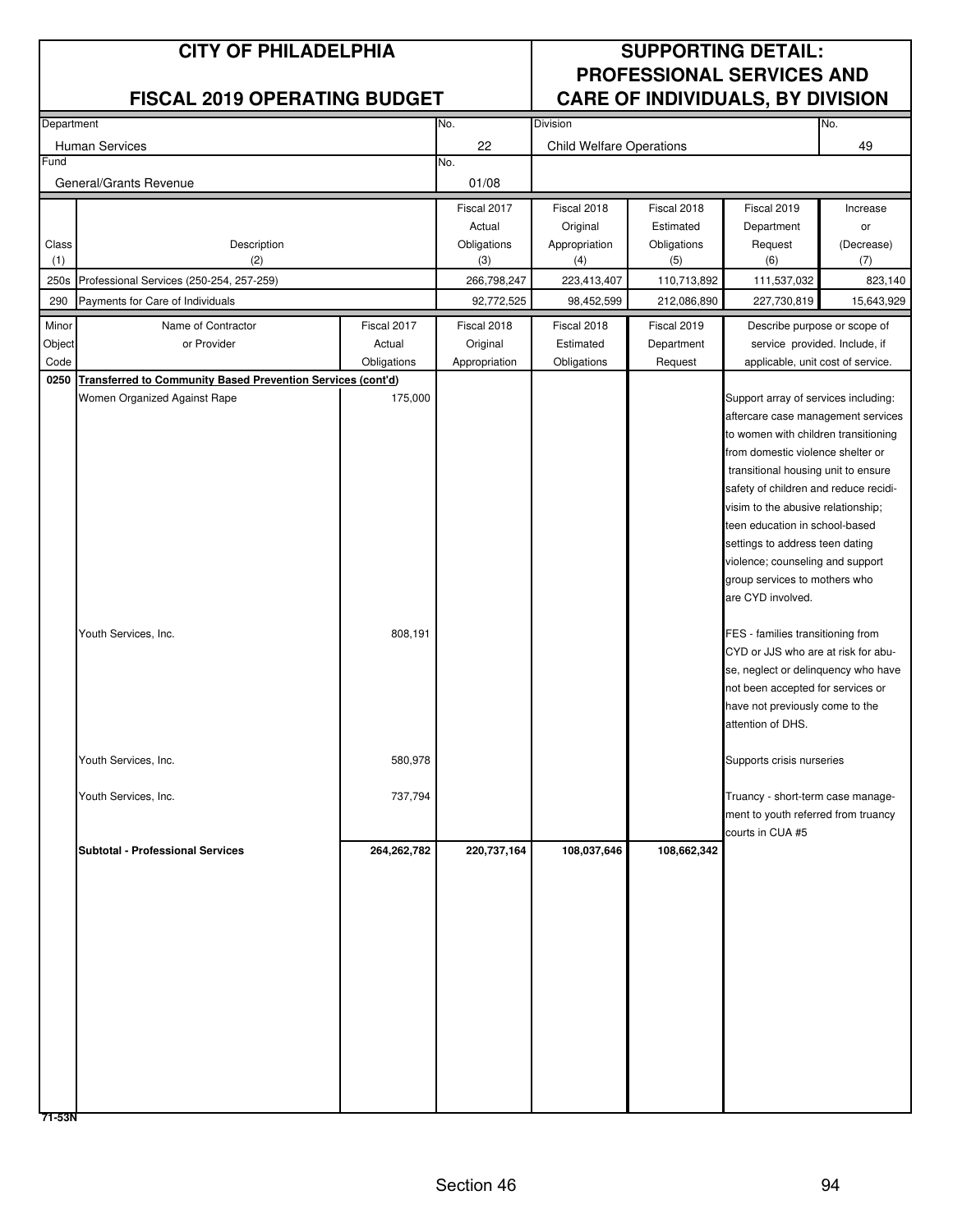| Department     |                                          |                       | No.<br><b>Division</b>    |                                 |                       |                                                                                     | No.        |
|----------------|------------------------------------------|-----------------------|---------------------------|---------------------------------|-----------------------|-------------------------------------------------------------------------------------|------------|
|                | <b>Human Services</b>                    |                       | 22                        | <b>Child Welfare Operations</b> |                       |                                                                                     | 49         |
| Fund           |                                          |                       | No.                       |                                 |                       |                                                                                     |            |
|                | General/Grants Revenue                   |                       | 01/08                     |                                 |                       |                                                                                     |            |
|                |                                          |                       | Fiscal 2017               | Fiscal 2018                     | Fiscal 2018           | Fiscal 2019                                                                         | Increase   |
|                |                                          |                       | Actual                    | Original                        | Estimated             | Department                                                                          | or         |
| Class          | Description                              |                       | Obligations               | Appropriation                   | Obligations           | Request                                                                             | (Decrease) |
| (1)            | (2)                                      |                       | (3)                       | (4)                             | (5)                   | (6)                                                                                 | (7)        |
| 250s           | Professional Services (250-254, 257-259) |                       | 266,798,247               | 223,413,407                     | 110,713,892           | 111,537,032                                                                         | 823,140    |
| 290            | Payments for Care of Individuals         |                       | 92,772,525                | 98,452,599                      | 212,086,890           | 227,730,819                                                                         | 15,643,929 |
| Minor          | Name of Contractor                       | Fiscal 2017           | Fiscal 2018               | Fiscal 2018                     | Fiscal 2019           | Describe purpose or scope of                                                        |            |
| Object<br>Code | or Provider                              | Actual<br>Obligations | Original<br>Appropriation | Estimated<br>Obligations        | Department<br>Request | service provided. Include, if                                                       |            |
| 0251           | <b>Professional Services - IT</b>        |                       |                           |                                 |                       | applicable, unit cost of service.                                                   |            |
|                | <b>Integrating Factors</b>               | 320,000               | 320,000                   | 320,000                         |                       | 320,000 An Integrated Data Solution known                                           |            |
|                |                                          |                       |                           |                                 |                       | as the Cross Agency Response for                                                    |            |
|                |                                          |                       |                           |                                 |                       | Effective Services (CARES). The                                                     |            |
|                |                                          |                       |                           |                                 |                       | solution consists of a large-scale                                                  |            |
|                |                                          |                       |                           |                                 |                       | data warehouse, middleware tech-                                                    |            |
|                |                                          |                       |                           |                                 |                       | nology, OLAP data marts, and                                                        |            |
|                |                                          |                       |                           |                                 |                       | innovative web applications which<br>make info about clients and families           |            |
|                |                                          |                       |                           |                                 |                       | easily accessible to workers in the                                                 |            |
|                |                                          |                       |                           |                                 |                       | City's social services system. The                                                  |            |
|                |                                          |                       |                           |                                 |                       | crux of CARES, a Client Identity                                                    |            |
|                |                                          |                       |                           |                                 |                       | resolution facilitates matching client                                              |            |
|                |                                          |                       |                           |                                 |                       | attributes across 11 City agency                                                    |            |
|                |                                          |                       |                           |                                 |                       | source systems.                                                                     |            |
|                | Metasource                               | 2,911                 | 2,689                     | 2,689                           |                       | 2,689 Scanning Software                                                             |            |
|                | Subtotal - Professional Services - IT    | 322,911               | 322,689                   | 322,689                         | 322,689               |                                                                                     |            |
|                |                                          |                       |                           |                                 |                       |                                                                                     |            |
|                | 0253 Legal Services                      |                       |                           |                                 |                       |                                                                                     |            |
|                | <b>Ballard Spahr</b>                     |                       | 30,000                    | 30,000                          |                       | 30,000 To continue to represent and assist<br>the City state funding issues related |            |
|                |                                          |                       |                           |                                 |                       | to social service programs. Services                                                |            |
|                |                                          |                       |                           |                                 |                       | include working with City and State                                                 |            |
|                |                                          |                       |                           |                                 |                       | agencies to: improve policies and                                                   |            |
|                |                                          |                       |                           |                                 |                       | procedures related to delivery and                                                  |            |
|                |                                          |                       |                           |                                 |                       | compensation for social services;                                                   |            |
|                |                                          |                       |                           |                                 |                       | improve handling of claims; and                                                     |            |
|                |                                          |                       |                           |                                 |                       | increase compensation for services.                                                 |            |
|                |                                          |                       |                           |                                 |                       | Legal assistance provider would                                                     |            |
|                |                                          |                       |                           |                                 |                       | represent the City in all aspects of                                                |            |
|                |                                          |                       |                           |                                 |                       | litigation in the administrative arena<br>& potentially state and federal courts.   |            |
|                |                                          |                       |                           |                                 |                       |                                                                                     |            |
|                |                                          |                       |                           |                                 |                       |                                                                                     |            |
|                |                                          |                       |                           |                                 |                       |                                                                                     |            |
|                |                                          |                       |                           |                                 |                       |                                                                                     |            |
|                |                                          |                       |                           |                                 |                       |                                                                                     |            |
|                |                                          |                       |                           |                                 |                       |                                                                                     |            |
|                |                                          |                       |                           |                                 |                       |                                                                                     |            |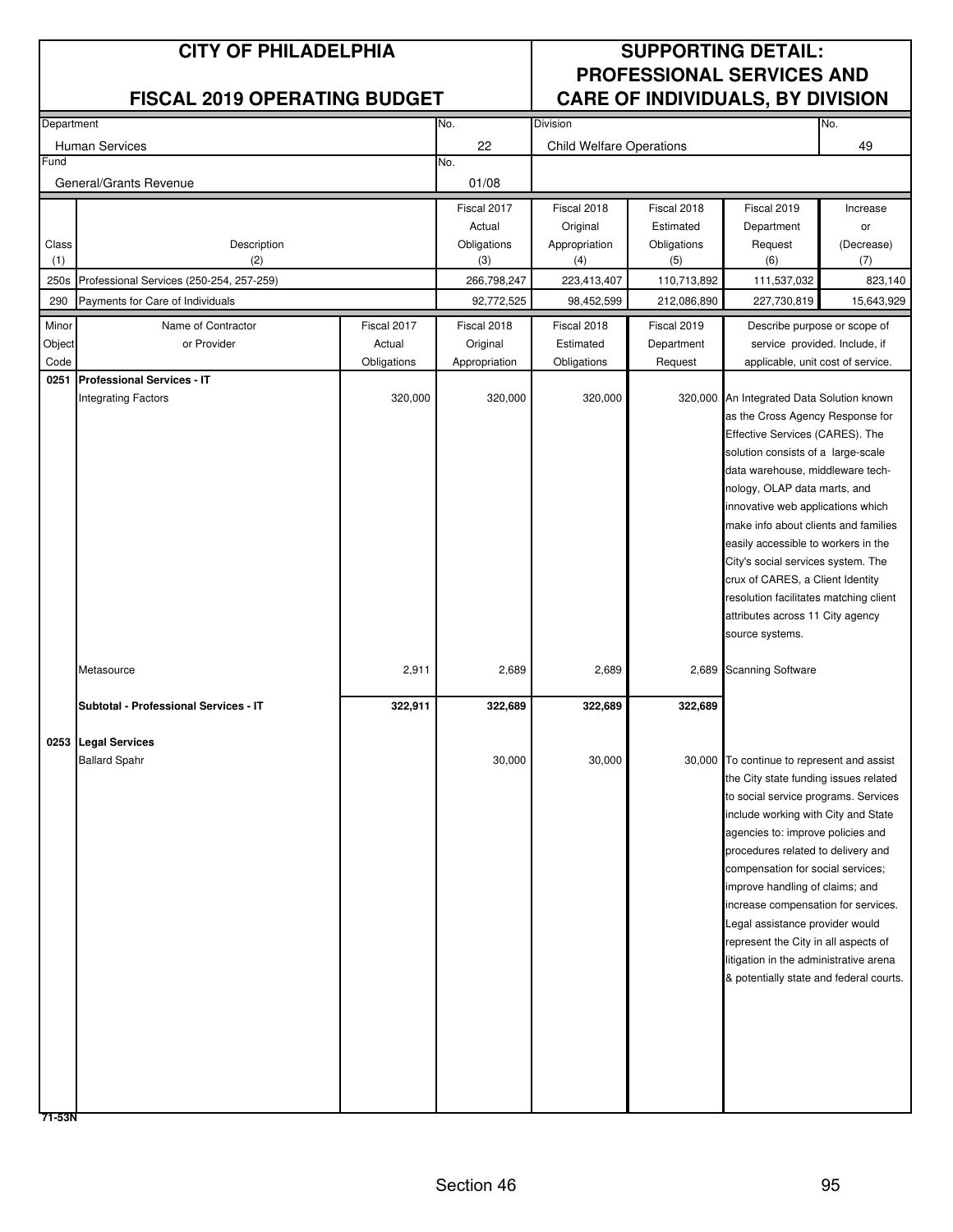| Department |                                                            |             | No.           | <b>Division</b>                 |             |                                                                           | No.        |
|------------|------------------------------------------------------------|-------------|---------------|---------------------------------|-------------|---------------------------------------------------------------------------|------------|
|            | Human Services                                             |             | 22            | <b>Child Welfare Operations</b> |             |                                                                           | 49         |
| Fund       |                                                            |             | No.           |                                 |             |                                                                           |            |
|            | General/Grants Revenue                                     |             | 01/08         |                                 |             |                                                                           |            |
|            |                                                            |             | Fiscal 2017   | Fiscal 2018                     | Fiscal 2018 | Fiscal 2019                                                               | Increase   |
|            |                                                            |             | Actual        | Original                        | Estimated   | Department                                                                | or         |
| Class      | Description                                                |             | Obligations   | Appropriation                   | Obligations | Request                                                                   | (Decrease) |
| (1)        | (2)                                                        |             | (3)           | (4)                             | (5)         | (6)                                                                       | (7)        |
| 250s       | Professional Services (250-254, 257-259)                   |             | 266,798,247   | 223,413,407                     | 110,713,892 | 111,537,032                                                               | 823,140    |
| 290        | Payments for Care of Individuals                           |             | 92,772,525    | 98,452,599                      | 212,086,890 | 227,730,819                                                               | 15,643,929 |
| Minor      | Name of Contractor                                         | Fiscal 2017 | Fiscal 2018   | Fiscal 2018                     | Fiscal 2019 | Describe purpose or scope of                                              |            |
| Object     | or Provider                                                | Actual      | Original      | Estimated                       | Department  | service provided. Include, if                                             |            |
| Code       |                                                            | Obligations | Appropriation | Obligations                     | Request     | applicable, unit cost of service.                                         |            |
| 0253       | Legal Services (cont'd)<br><b>Community Legal Services</b> | 800,000     | 800,000       | 800,000                         |             | 800,000 Legal Services - provide technical                                |            |
|            |                                                            |             |               |                                 |             | legal assistance and legal rep. to                                        |            |
|            |                                                            |             |               |                                 |             | indigent Philadelphia residents and                                       |            |
|            |                                                            |             |               |                                 |             | organizations representing or working                                     |            |
|            |                                                            |             |               |                                 |             | with those residents on issues related                                    |            |
|            |                                                            |             |               |                                 |             | to the implementation of federal and                                      |            |
|            |                                                            |             |               |                                 |             | state welfare laws.                                                       |            |
|            |                                                            |             |               |                                 |             |                                                                           |            |
|            | Defender's Association                                     |             | 191,101       | 191,101                         | 191,101     | Mobile Outreach - visits to clients                                       |            |
|            |                                                            |             |               |                                 |             | that are in care to prepare them for                                      |            |
|            |                                                            |             |               |                                 |             | court hearings                                                            |            |
|            | <b>HIAS &amp; Council</b>                                  |             | 40,000        | 40,000                          |             | 40,000 Provide Legal Services to immigrant                                |            |
|            |                                                            |             |               |                                 |             | juveniles & providers including                                           |            |
|            |                                                            |             |               |                                 |             | telephone consultation, coordinating                                      |            |
|            |                                                            |             |               |                                 |             | legal representation & training for                                       |            |
|            |                                                            |             |               |                                 |             | DHS staff & providers.                                                    |            |
|            |                                                            |             |               |                                 |             |                                                                           |            |
|            | Steven Kaplan                                              | 195,172     |               |                                 |             | egal assistance in recouping del-                                         |            |
|            |                                                            |             |               |                                 |             | inquent child support/care expenses.                                      |            |
|            |                                                            |             |               |                                 |             |                                                                           |            |
|            | Support Center for Child Advocates                         | 804,000     | 804,000       | 804,000                         |             | 804,000 Legal - provide legal services for                                |            |
|            |                                                            |             |               |                                 |             | child advocacy to indigent clients<br>when the Defender Association is    |            |
|            |                                                            |             |               |                                 |             | prohibited from providing represent-                                      |            |
|            |                                                            |             |               |                                 |             | ation due to a conflict of interest                                       |            |
|            | <b>Subtotal - Legal Services</b>                           | 1,799,172   | 1,865,101     | 1,865,101                       | 1,865,101   |                                                                           |            |
|            |                                                            |             |               |                                 |             |                                                                           |            |
|            | 0254 Mental Health & Intellectual Disability Services      |             |               |                                 |             |                                                                           |            |
|            | Assessment & Treatment Alternatives, Inc.                  | 75,000      | 75,000        | 75,000                          |             | 75,000 Evaluations - Supportive services to                               |            |
|            |                                                            |             |               |                                 |             | dependent and delinquent children                                         |            |
|            |                                                            |             |               |                                 |             | up to 18 yrs old that have been                                           |            |
|            |                                                            |             |               |                                 |             | identified as at risk and needing                                         |            |
|            |                                                            |             |               |                                 |             | intervention psychiatric evaluations                                      |            |
|            |                                                            |             |               |                                 |             | and/or individual family and group<br>therapy. These services are used to |            |
|            |                                                            |             |               |                                 |             | help identify appropriate placement                                       |            |
|            |                                                            |             |               |                                 |             | or to help provide family stabilization.                                  |            |
|            |                                                            |             |               |                                 |             |                                                                           |            |
|            |                                                            |             |               |                                 |             |                                                                           |            |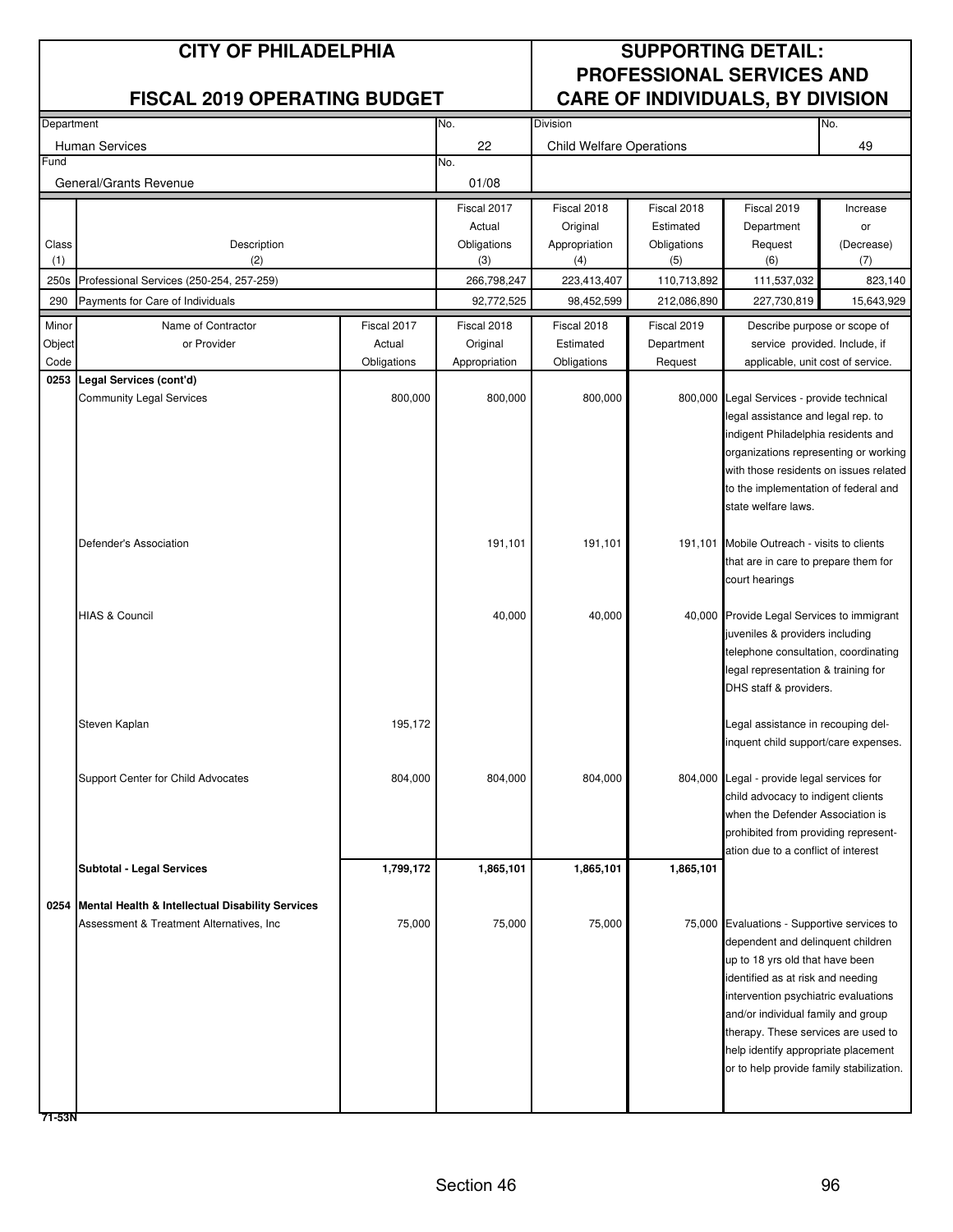| Department |                                                           |             | No.           | Division                        |             |                                                                          | No.        |
|------------|-----------------------------------------------------------|-------------|---------------|---------------------------------|-------------|--------------------------------------------------------------------------|------------|
|            | <b>Human Services</b>                                     |             | 22            | <b>Child Welfare Operations</b> |             |                                                                          | 49         |
| Fund       |                                                           |             | No.           |                                 |             |                                                                          |            |
|            | General/Grants Revenue                                    |             | 01/08         |                                 |             |                                                                          |            |
|            |                                                           |             | Fiscal 2017   | Fiscal 2018                     | Fiscal 2018 | Fiscal 2019                                                              | Increase   |
|            |                                                           |             | Actual        | Original                        | Estimated   | Department                                                               | or         |
| Class      | Description                                               |             | Obligations   | Appropriation                   | Obligations | Request                                                                  | (Decrease) |
| (1)        | (2)                                                       |             | (3)           | (4)                             | (5)         | (6)                                                                      | (7)        |
| 250s       | Professional Services (250-254, 257-259)                  |             | 266,798,247   | 223,413,407                     | 110,713,892 | 111,537,032                                                              | 823,140    |
| 290        | Payments for Care of Individuals                          |             | 92,772,525    | 98,452,599                      | 212,086,890 | 227,730,819                                                              | 15,643,929 |
| Minor      | Name of Contractor                                        | Fiscal 2017 | Fiscal 2018   | Fiscal 2018                     | Fiscal 2019 | Describe purpose or scope of                                             |            |
| Object     | or Provider                                               | Actual      | Original      | Estimated                       | Department  | service provided. Include, if                                            |            |
| Code       |                                                           | Obligations | Appropriation | Obligations                     | Request     | applicable, unit cost of service.                                        |            |
| 0254       | Mental Health & Intellectual Disability Services (cont'd) |             |               |                                 |             |                                                                          |            |
|            | <b>Forensic Mental Health Services</b>                    | 150,000     | 150,000       | 150,000                         |             | 150,000 Forensic Evaluations to ensure                                   |            |
|            |                                                           |             |               |                                 |             | safety of child.                                                         |            |
|            | Joseph J Peters Institute                                 | 25,000      | 25,000        | 25,000                          |             | 25,000 Psychosexual victim and perpetrator                               |            |
|            |                                                           |             |               |                                 |             | evaluation, forensic evaluations,                                        |            |
|            |                                                           |             |               |                                 |             | perpetrator and family therapy                                           |            |
|            |                                                           |             |               |                                 |             |                                                                          |            |
|            | <b>PMHCC</b>                                              | 147,000     | 147,000       | 147,000                         |             | 147,000 High quality court-ordered Behavioral                            |            |
|            |                                                           |             |               |                                 |             | Health Evaluations (BHEs) of                                             |            |
|            |                                                           |             |               |                                 |             | children, adolescents and adults                                         |            |
|            |                                                           |             |               |                                 |             | involved with Family Court in Phila.                                     |            |
|            |                                                           |             |               |                                 |             | (The term "behavioral health" is used<br>here and substance abuse issues |            |
|            |                                                           |             |               |                                 |             | as well as behavioral problems.)                                         |            |
|            |                                                           |             |               |                                 |             | Family Court BHEs include                                                |            |
|            |                                                           |             |               |                                 |             | Comprehensive Behavioral Health                                          |            |
|            |                                                           |             |               |                                 |             | Evaluations, Psychosexual                                                |            |
|            |                                                           |             |               |                                 |             | Evaluations, and Neuropsychological                                      |            |
|            |                                                           |             |               |                                 |             | Evaluations.                                                             |            |
|            | <b>Temple University</b>                                  |             | 30,000        | 30,000                          |             | 30,000 Forensic Evaluations to ensure the                                |            |
|            |                                                           |             |               |                                 |             | safety of children.                                                      |            |
|            |                                                           |             |               |                                 |             |                                                                          |            |
|            | Vendor to be determined                                   |             | 1,553         | 1,556                           |             | 200,000 Mental Health Evaluations - adult                                |            |
|            |                                                           |             |               |                                 |             | psychological evaluation and short-                                      |            |
|            | Subtotal - Mental Health & Intell Disability Svcs         | 397,000     | 428,553       | 428,556                         | 627,000     | term therapy                                                             |            |
|            |                                                           |             |               |                                 |             |                                                                          |            |
|            | 0258 Court Reporters                                      |             |               |                                 |             |                                                                          |            |
|            | Miscellaneous Court Reporters                             | 16,382      | 59,900        | 59,900                          |             | 59,900 Court Reporters - recording and                                   |            |
|            |                                                           |             |               |                                 |             | transcription of various administrative                                  |            |
|            |                                                           |             |               |                                 |             | hearings                                                                 |            |
|            | <b>Subtotal - Court Reporters</b>                         | 16,382      | 59,900        | 59,900                          | 59,900      |                                                                          |            |
|            |                                                           |             |               |                                 |             |                                                                          |            |
|            | <b>Total - All Professional Services</b>                  | 266,798,247 | 223,413,407   | 110,713,892                     | 111,537,032 |                                                                          |            |
|            |                                                           |             |               |                                 |             |                                                                          |            |
|            |                                                           |             |               |                                 |             |                                                                          |            |
|            |                                                           |             |               |                                 |             |                                                                          |            |
|            |                                                           |             |               |                                 |             |                                                                          |            |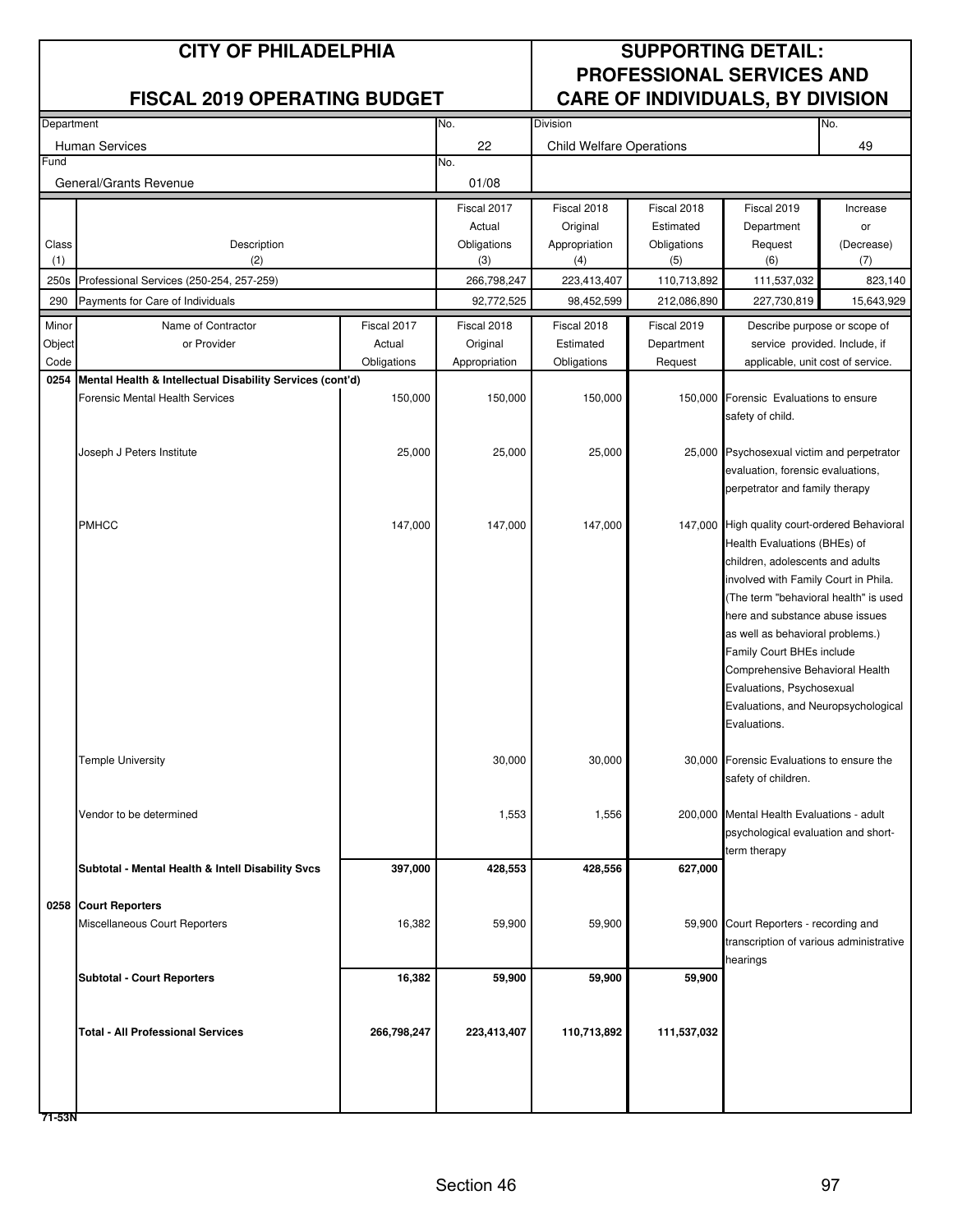| Department |                                                     |             | No.           | Division                        |                   |                                     | No.        |
|------------|-----------------------------------------------------|-------------|---------------|---------------------------------|-------------------|-------------------------------------|------------|
|            |                                                     |             | 22            |                                 |                   |                                     | 49         |
| Fund       | <b>Human Services</b>                               |             | No.           | <b>Child Welfare Operations</b> |                   |                                     |            |
|            | General/Grants Revenue                              |             | 01/08         |                                 |                   |                                     |            |
|            |                                                     |             | Fiscal 2017   | Fiscal 2018                     | Fiscal 2018       | Fiscal 2019                         | Increase   |
|            |                                                     |             | Actual        | Original                        | Estimated         | Department                          | or         |
| Class      | Description                                         |             | Obligations   | Appropriation                   | Obligations       | Request                             | (Decrease) |
| (1)        | (2)                                                 |             | (3)           | (4)                             | (5)               | (6)                                 | (7)        |
| 250s       | Professional Services (250-254, 257-259)            |             | 266,798,247   | 223,413,407                     | 110,713,892       | 111,537,032                         | 823,140    |
| 290        | Payments for Care of Individuals                    |             | 92,772,525    | 98,452,599                      | 212,086,890       | 227,730,819                         | 15,643,929 |
| Minor      | Name of Contractor                                  | Fiscal 2017 | Fiscal 2018   | Fiscal 2018                     | Fiscal 2019       | Describe purpose or scope of        |            |
| Object     | or Provider                                         | Actual      | Original      | Estimated                       | Department        | service provided. Include, if       |            |
| Code       |                                                     | Obligations | Appropriation | Obligations                     | Request           | applicable, unit cost of service.   |            |
| 0290       | <b>Payments for Care of Individuals</b>             |             |               |                                 |                   |                                     |            |
|            | A Child's Dream World                               | 19,533      | 17,472        | 17,472                          | 19,533 DC         |                                     |            |
|            | A Child's First Step DC                             | 21,847      | 50,976        | 24,358                          | 50,976 DC         |                                     |            |
|            | A Second Chance, Inc.                               | 218,351     | 306,881       | 306,881                         | 306,881 FC/KC     |                                     |            |
|            | ABS Lincs VA. Inc.                                  | 1,999,715   | 1,395,911     | 4,644,560                       | 4,644,560 FC/KC   |                                     |            |
|            | Acclaim Academy                                     | 23,597      |               |                                 | 23,597            | DC                                  |            |
|            | Adelphoi Village                                    | 223,653     | 159,870       | 345,485                         | 345,485 SIL/GH    |                                     |            |
|            | <b>Affinity Forensic Services</b>                   | 57,161      | 56,922        | 56,922                          | 56,922            | FC                                  |            |
|            | All About Kidz, Inc                                 | 23,682      | 76,128        | 76,128                          | 76,128            | DC                                  |            |
|            | Apple Child Care Center                             | 3,442       | 10,439        | 10,439                          | 10,439            | DC                                  |            |
|            | Asociacion de Puertorriquenos (now Pradera)         | 588,971     | 483,282       |                                 |                   | FC/KC                               |            |
|            | <b>Assessment &amp; Treament Alternatives</b>       | 175,244     | 89,447        | 234,969                         | 234,969           | FC                                  |            |
|            | Auberle                                             | 26,817      |               | 35,066                          | 35,066            | SIL                                 |            |
|            | <b>Bancroft</b>                                     |             |               | 932                             | 932               | <b>INST</b>                         |            |
|            | Being Beautiful Foundation                          |             |               | 304,018                         | 304,018 GH        |                                     |            |
|            | Bethanna                                            | 1,184,172   | 851,077       | 8,364,048                       | 8,364,048 FC/KC   |                                     |            |
|            | <b>Bethany Christian Services</b>                   | 276,955     | 97,981        | 1,330,365                       | 1,330,365 FC/KC   |                                     |            |
|            | Caring People Alliance                              | 1,164,543   | 768,752       | 768,752                         | 768,752 FC/KC     |                                     |            |
|            | Carson Valley Children's                            | 533,875     | 530,659       | 9,229,235                       |                   | 9,229,235 FC/KC, DT, GH., INST, SIL |            |
|            | <b>Catholic Social Services</b>                     | 708,299     | 536,194       | 9,021,176                       |                   | 9,021,176 ES, FC/KC, GH, INST, SIL  |            |
|            | CHE Svs Corp                                        | 229,591     | 103,405       | 1,356,456                       |                   | 1,356,456 FC, GH, INST              |            |
|            | <b>Child First Services</b>                         | 1,525,718   | 1,899,544     | 9,162,320                       | 9,162,320 GH, SIL |                                     |            |
|            | Child Space Day Care Center                         | 162,652     | 162,216       | 162,216                         | 162,652           | DC                                  |            |
|            | <b>Childcare Development</b>                        | 23,121      |               |                                 | 23,121 DC         |                                     |            |
|            | Children's Choice Inc                               | 1,757,326   | 1,488,574     | 8,037,611                       | 8,037,611 FC/KC   |                                     |            |
|            | Children's Home of Reading (CHOR)                   | 5,475       | 3,285         | 39,874                          | 39,874            | <b>INST</b>                         |            |
|            | Children's Home of York                             |             |               | 962                             |                   | 962 INST-RTF                        |            |
|            | Children's Service, Inc.                            | 78,832      | 18,520        | 723,567                         |                   | 723,567 SIL, FC/KC                  |            |
|            | Children's Village Inc                              | 4,195       |               |                                 | 4,195 DC          |                                     |            |
|            | <b>Childway Pediaric Services</b>                   |             |               | 94,997                          | 94,997 FC         |                                     |            |
|            | Community Services Foundation                       | 58,473      | 58,473        | 58,473                          | 58,473 FC         |                                     |            |
|            | <b>Community Specialist Corp</b>                    |             |               | 65,343                          | 65,343 INST       |                                     |            |
|            | Concern                                             | 148,033     | 170,263       | 530,043                         | 530,043 FC        |                                     |            |
|            | Cookie's Day Care Center                            |             | 12,714        | 12,714                          |                   | DC                                  |            |
|            | Cornell Abraxas Group                               | 214,335     |               | 337,405                         | 337,405 INST      |                                     |            |
|            | Council of Spanish Speaking Organization (Concilio) | 240,761     | 111,121       | 2,120,593                       | 2,120,593 FC/KC   |                                     |            |
|            | Delco Child Day Care                                | 8,092       |               |                                 | 8,092 DC          |                                     |            |
|            | Delta Supports                                      | 1,542,669   | 1,282,888     | 8,352,521                       |                   | 8,352,521 FC/KC, SIL                |            |
|            | Devereux Foundation                                 | 2,300,198   | 2,297,231     | 6,703,926                       |                   | 6,703,926 FC/KC, INST               |            |
|            | <b>Diversified Community Services</b>               | 22,509      | 79,157        | 79,157                          | 79,157            | DC                                  |            |
|            |                                                     |             |               |                                 |                   |                                     |            |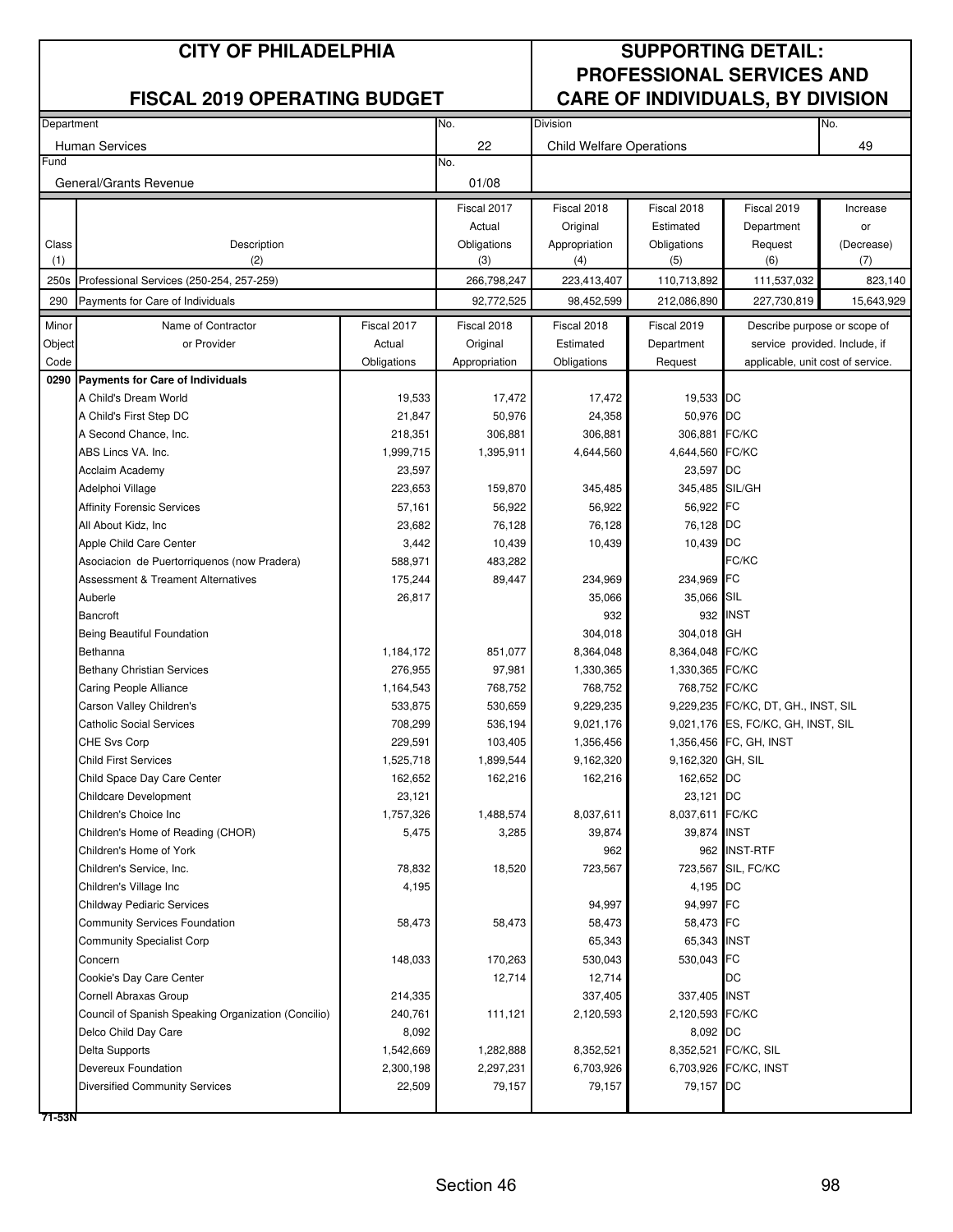| Department |                                           |             | No.           | Division                        |                 |                                   | No.        |
|------------|-------------------------------------------|-------------|---------------|---------------------------------|-----------------|-----------------------------------|------------|
|            | <b>Human Services</b>                     |             | 22            | <b>Child Welfare Operations</b> |                 |                                   | 49         |
| Fund       |                                           |             | No.           |                                 |                 |                                   |            |
|            | General/Grants Revenue                    |             | 01/08         |                                 |                 |                                   |            |
|            |                                           |             | Fiscal 2017   | Fiscal 2018                     | Fiscal 2018     | Fiscal 2019                       | Increase   |
|            |                                           |             | Actual        | Original                        | Estimated       | Department                        | or         |
| Class      | Description                               |             | Obligations   | Appropriation                   | Obligations     | Request                           | (Decrease) |
| (1)        | (2)                                       |             | (3)           | (4)                             | (5)             | (6)                               | (7)        |
| 250s       | Professional Services (250-254, 257-259)  |             | 266,798,247   | 223,413,407                     | 110,713,892     | 111,537,032                       | 823,140    |
| 290        | Payments for Care of Individuals          |             | 92,772,525    | 98,452,599                      | 212,086,890     | 227,730,819                       | 15,643,929 |
| Minor      | Name of Contractor                        | Fiscal 2017 | Fiscal 2018   | Fiscal 2018                     | Fiscal 2019     | Describe purpose or scope of      |            |
| Object     | or Provider                               | Actual      | Original      | Estimated                       | Department      | service provided. Include, if     |            |
| Code       |                                           | Obligations | Appropriation | Obligations                     | Request         | applicable, unit cost of service. |            |
| 0290       | Payments for Care of Individuals (cont'd) |             |               |                                 |                 |                                   |            |
|            | Divine Light ChildCare                    |             | 66,482        | 66,482                          | 66,482 DC       |                                   |            |
|            | Donnetta Hill-Hooks Family                | 28,963      |               |                                 | 28,963 DC       |                                   |            |
|            | Early Stages Learning Center              | 1,002       | 8,476         | 8,476                           | 8,476 DC        |                                   |            |
|            | <b>Education Works</b>                    |             | 63,830        | 63,830                          | 63,830 DC       |                                   |            |
|            | Elwyn                                     | 1,310,580   | 1,149,137     | 1,688,023                       | 1,688,023 FC    |                                   |            |
|            | Fairy Tale Academy                        | 38,379      | 105,755       | 105,755                         | 105,755 DC      |                                   |            |
|            | Family and Childrren's Aid                |             |               | 99,610                          | 99,610 FC/KC    |                                   |            |
|            | <b>Family Support Center</b>              | 1,331,277   | 956,277       | 956,277                         | 956,277 DT      |                                   |            |
|            | <b>Firely Pediatric Services</b>          | 87,600      | 87,600        | 87,600                          | 87,600 GH       |                                   |            |
|            | <b>First Choice</b>                       | 147,036     | 89,447        | 904,770                         | 904,770 FC/KC   |                                   |            |
|            | Friendship House                          | 186,517     | 118,421       | 1,400,242                       | 1,400,242 FC/KC |                                   |            |
|            | Funtastic Day Care LLC                    | 3,522       | 22,594        | 22,594                          | 22,594 DC       |                                   |            |
|            | George Jr Republic                        | 1,591,951   | 1,665,886     | 6,036,435                       | 6,036,435 GH    |                                   |            |
|            | <b>Glad Center</b>                        | 20,838      |               |                                 | 20,838 DC       |                                   |            |
|            | Grace Neighbothood Development Corp       | 3,919       |               |                                 | 3,919 DC        |                                   |            |
|            | Grace Trinitiy United Church of Christ    | 2,419       |               |                                 | 2,419 DC        |                                   |            |
|            | Harborcreek Youth Services                | 1,095       | 1,095         | 1,095                           | 1,095 INST      |                                   |            |
|            | Harvard Children's Academy                |             | 8,736         | 8,736                           | 8,736 DC        |                                   |            |
|            | Haven Home for Girls                      |             |               | 64,970                          | 64,970 GH       |                                   |            |
|            | Hearts of Joy Family                      |             | 7,241         | 7,241                           |                 | DC                                |            |
|            | Horizon House, Inc                        | 207,714     | 65,835        | 140,921                         | 140,921 GH      |                                   |            |
|            | House of ABLE                             |             |               | 69,636                          | 69,636 GH       |                                   |            |
|            | Jewish Family & Children                  | 502,503     | 371,132       | 2,745,725                       | 2,745,725 FC/KC |                                   |            |
|            | Jill's PreSchool                          |             | 9,100         | 9,100                           |                 | DC                                |            |
|            | Johnson Child Care Center                 | 21,320      | 67,968        | 67,968                          | 67,968 DC       |                                   |            |
|            | Jolly Toddler                             | 2,614       | 34,567        | 34,567                          | 34,567 DC       |                                   |            |
|            | Just Children Child Care                  | 20,960      | 58,565        | 58,565                          | 58,565 DC       |                                   |            |
|            | Just Children Development                 | 430         | 20,683        | 20,683                          | 20,683 DC       |                                   |            |
|            | Juvenile Justice Center                   | 177,368     | 118,421       | 1,278,673                       |                 | 1,278,673 FC/KC, GH               |            |
|            | Kelley's Inspirational Day Care           | 13,253      | 8,008         | 8,008                           | 13,253 DC       |                                   |            |
|            | Ken Crest Phila C&Y                       | 1,095       | 1,095         | 1,095                           | 1,095 GH        |                                   |            |
|            | Kiddle Acadmey Day Care                   |             | 11,089        | 11,089                          |                 | DC                                |            |
|            | Kid's Connection Learning                 |             | 25,753        | 25,753                          | 25,753 DC       |                                   |            |
|            | Kids Peace                                | 5,475       | 5,475         | 14,251                          | 14,251 INST     |                                   |            |
|            | Kids Smart                                | 1,932       |               |                                 | 1,932 DC        |                                   |            |
|            | Kidz Kingdom Learning Center              |             | 8,489         | 8,489                           |                 | DC                                |            |
|            | Kidz Paradise                             |             | 8,489         | 8,489                           |                 | <b>DC</b>                         |            |
|            | Kindercare Learning Center                | 14,363      |               |                                 | 14,363 DC       |                                   |            |
|            | <b>Kreation Place</b>                     |             | 19,682        | 19,682                          | 19,682 DC       |                                   |            |
|            |                                           |             |               |                                 |                 |                                   |            |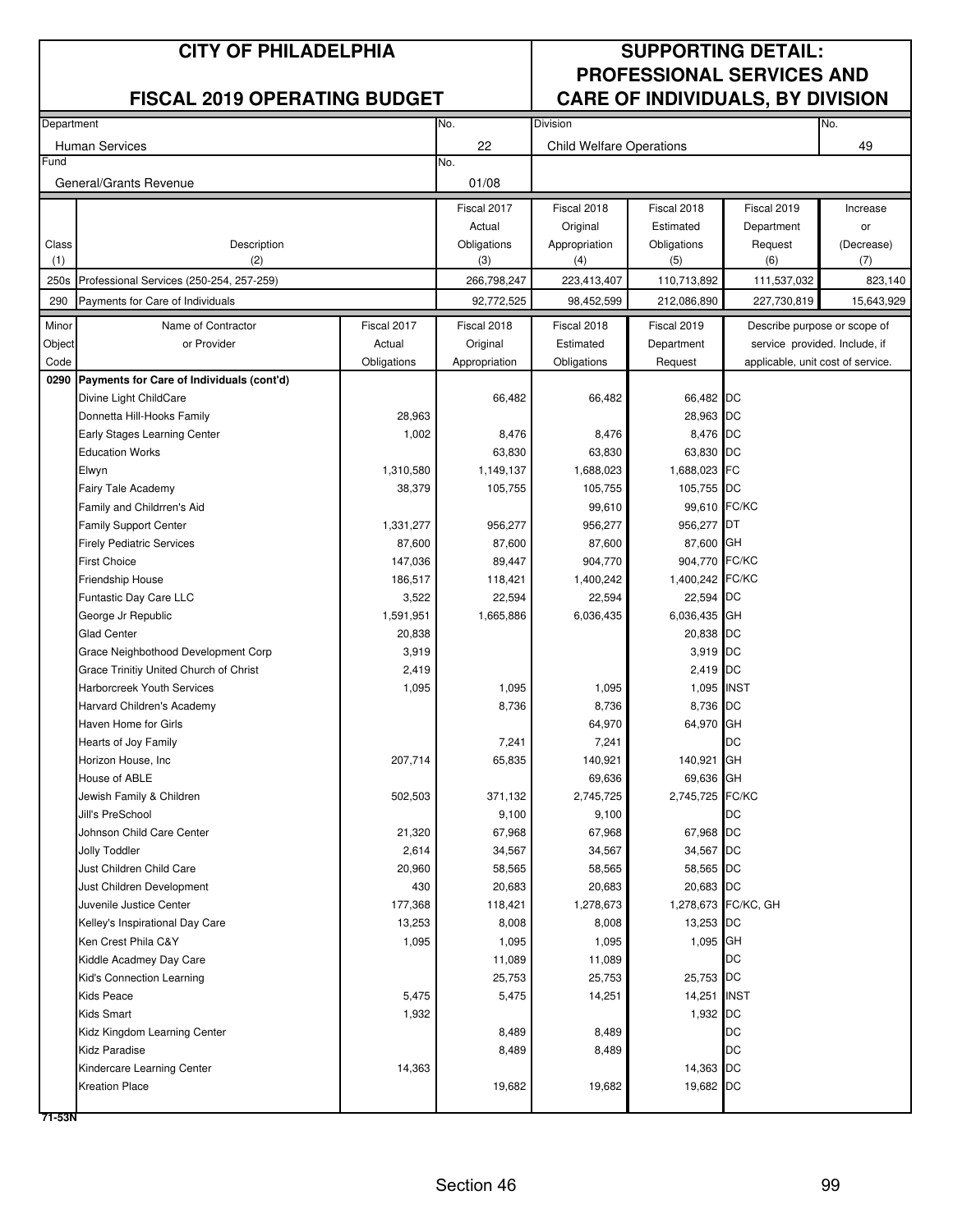| Department |                                                                    |             | No.<br>Division |                                 |                            |                                      | No.        |
|------------|--------------------------------------------------------------------|-------------|-----------------|---------------------------------|----------------------------|--------------------------------------|------------|
|            | <b>Human Services</b>                                              |             | 22              | <b>Child Welfare Operations</b> |                            |                                      | 49         |
| Fund       |                                                                    |             | No.             |                                 |                            |                                      |            |
|            | General/Grants Revenue                                             |             | 01/08           |                                 |                            |                                      |            |
|            |                                                                    |             | Fiscal 2017     | Fiscal 2018                     | Fiscal 2018                | Fiscal 2019                          | Increase   |
|            |                                                                    |             | Actual          | Original                        | Estimated                  | Department                           | or         |
| Class      | Description                                                        |             | Obligations     | Appropriation                   | Obligations                | Request                              | (Decrease) |
| (1)        | (2)                                                                |             | (3)             | (4)                             | (5)                        | (6)                                  | (7)        |
| 250s       | Professional Services (250-254, 257-259)                           |             | 266,798,247     | 223,413,407                     | 110,713,892                | 111,537,032                          | 823,140    |
| 290        | Payments for Care of Individuals                                   |             | 92,772,525      | 98,452,599                      | 212,086,890                | 227,730,819                          | 15,643,929 |
| Minor      | Name of Contractor                                                 | Fiscal 2017 | Fiscal 2018     | Fiscal 2018                     | Fiscal 2019                | Describe purpose or scope of         |            |
| Object     | or Provider                                                        | Actual      | Original        | Estimated                       | Department                 | service provided. Include, if        |            |
| Code       |                                                                    | Obligations | Appropriation   | Obligations                     | Request                    | applicable, unit cost of service.    |            |
|            | 0290 Payments for Care of Individuals (cont'd)                     |             |                 |                                 |                            |                                      |            |
|            | Learn and Play Centers                                             |             | 22,339          | 22,339                          | 22,339 DC                  |                                      |            |
|            | Let's Imagine Child Center                                         | 5,040       | 10,972          | 10,972                          | 10,972 DC                  |                                      |            |
|            | Little Darlings Day Care                                           | 32,877      | 22,178          | 22,178                          | 32,877 DC                  |                                      |            |
|            | Little Einstein's E L C                                            | 29,097      | 11,973          | 11,973                          | 29,097 DC                  |                                      |            |
|            | Little People's Village                                            | 32,390      | 50,856          | 50,856                          | 50,856 DC                  |                                      |            |
|            | Loftus-Vergari and Associates, Inc.                                | 44,723      |                 |                                 |                            | FC/KC                                |            |
|            | Loving Care Children's                                             | 10,311      | 10,439          | 10,439                          | 10,439 DC                  |                                      |            |
|            | Memorable Moments Learning Center                                  | 31,782      |                 |                                 | 31,782 DC                  |                                      |            |
|            | Mercy Neighborhood                                                 | 6,574       | 9,737           | 9,737                           | 9,737 DC                   |                                      |            |
|            | <b>Methodist Family Services</b>                                   | 19,860      |                 | 415,542                         | 415,542 FC                 |                                      |            |
|            | Miss Marty's Pre-School                                            | 114,536     | 214,536         | 118,733                         | 214,536 DC                 |                                      |            |
|            | Montgomery Early Learning                                          | 5,434       |                 |                                 | 5,434 DC                   |                                      |            |
|            | Mt. Airy Christian Day School                                      | 2,367       | 6,760           | 6,760                           | 2,367 DC                   |                                      |            |
|            | Munchkinland Day Care                                              | 29,413      | 17,745          | 17,745                          | 29,413 DC                  |                                      |            |
|            | <b>Myers Elementary</b>                                            |             | 7,033           | 7,033                           |                            | DC                                   |            |
|            | National Center for Children and Families                          | 62,415      |                 |                                 |                            | FC/KC                                |            |
|            | National Mentor Healthcare                                         | 930,053     | 875,339         | 1,378,578                       | 1,378,578 FC/KC            |                                      |            |
|            | <b>New Foundations</b>                                             | 331,175     | 192,501         | 2,076,503                       | 2,076,503 FC/KC            |                                      |            |
|            | <b>NHS Montgomery County</b>                                       |             |                 | 82,327                          |                            | 82,327 Specialized Behavioral Health |            |
|            | Nicole Bamba Day Care Center                                       |             | 19,292          | 19,292                          |                            | DC                                   |            |
|            | NorthEast Treatment Center (NET)                                   | 707,685     | 491,348         | 5,004,042                       |                            | 5,004,042 FC/KC, GH                  |            |
|            | Northern Children's Services                                       | 410,066     | 457,005         | 3,701,731                       |                            | 3,701,731 FC/KC, GH                  |            |
|            | Olney Academy Inc                                                  | 26,451      | 22,178          | 22,178                          | 26,451 DC                  |                                      |            |
|            | Palmetto Pee Dee Behavior                                          | 5,974       | 5,475           | 2,562                           | 2,562 INST                 |                                      |            |
|            | Past Your Bedtime Child Care (Kia Dixon)                           | 46,434      | 33,528          | 26,954                          | 46,434 DC                  |                                      |            |
|            | Pathways PA, Inc.                                                  | 196,552     | 147,515         | 876,645                         | 876,645 ES, ALT            |                                      |            |
|            | Pedia Manor                                                        | 86,483      | 86,483          | 139,467                         | 139,467 GH                 |                                      |            |
|            | <b>Pediatric Specialities</b><br>90 Cafferty Road                  | 265,100     | 132,550         | 449,889                         | 449,889 GH                 |                                      |            |
|            | <b>Pediatric Specialties</b><br>3938 Glen Drive                    | 88,367      | 88,367          | 88,367                          | 88,367 GH                  |                                      |            |
|            | Pediatric Specialty Care 3300 Henry Ave                            | 50,183      | 88,367          | 88,367                          | 88,367 GH                  |                                      |            |
|            | Pediatric Specialty Care 425 Cedar Crest                           | 68,616      | 44,183          | 88,367                          | 88,367 GH                  |                                      |            |
|            | Pee Wee Prep Learning Center                                       | 124,389     | 124,416         | 59,628                          | 124,416 DC                 |                                      |            |
|            | People Acting to Help                                              | 7,095       | 36,854          | 51,696                          | 51,696 INST                |                                      |            |
|            | People's Emergency Center                                          |             | 23,210          | 23,210                          | 23,210 INST                |                                      |            |
|            | Philadelphia Freedom Valley YMCA                                   | 22,193      | 11,973          | 11,973                          | 22,193 DC                  |                                      |            |
|            | The Porter's Day Care & Education Center                           | 65,000      | 45,000          | 45,000                          | 65,000 DC                  |                                      |            |
|            | Pradera                                                            | 150,000     | 150,000         | 7,568,638<br>150,000            | 7,568,638 FC<br>150,000 DC |                                      |            |
|            | <b>Precious Angels Community</b><br><b>Prodigy Learning Center</b> |             | 7,033           | 7,033                           |                            | DC                                   |            |
|            |                                                                    |             |                 |                                 |                            |                                      |            |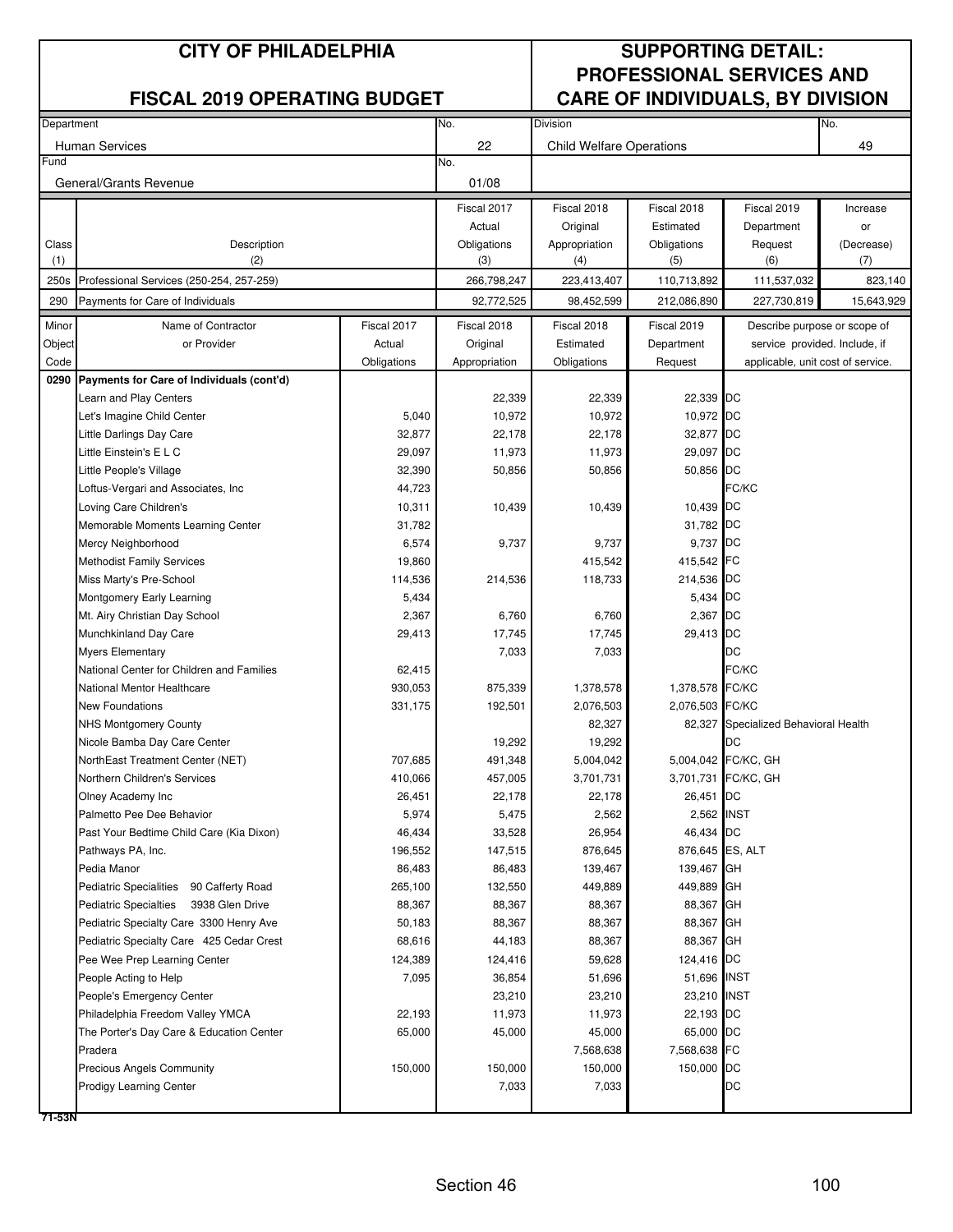| Department |                                                  |             | No.           | <b>Division</b>                 |                    |                                   |            |
|------------|--------------------------------------------------|-------------|---------------|---------------------------------|--------------------|-----------------------------------|------------|
|            |                                                  |             |               |                                 |                    |                                   | No.        |
| Fund       | <b>Human Services</b>                            |             | 22<br>No.     | <b>Child Welfare Operations</b> |                    |                                   | 49         |
|            |                                                  |             |               |                                 |                    |                                   |            |
|            | General/Grants Revenue                           |             | 01/08         |                                 |                    |                                   |            |
|            |                                                  |             | Fiscal 2017   | Fiscal 2018                     | Fiscal 2018        | Fiscal 2019                       | Increase   |
|            |                                                  |             | Actual        | Original                        | Estimated          | Department                        | or         |
| Class      | Description                                      |             | Obligations   | Appropriation                   | Obligations        | Request                           | (Decrease) |
| (1)        | (2)                                              |             | (3)           | (4)                             | (5)                | (6)                               | (7)        |
| 250s       | Professional Services (250-254, 257-259)         |             | 266,798,247   | 223,413,407                     | 110,713,892        | 111,537,032                       | 823,140    |
| 290        | Payments for Care of Individuals                 |             | 92,772,525    | 98,452,599                      | 212,086,890        | 227,730,819                       | 15,643,929 |
| Minor      | Name of Contractor                               | Fiscal 2017 | Fiscal 2018   | Fiscal 2018                     | Fiscal 2019        | Describe purpose or scope of      |            |
| Object     | or Provider                                      | Actual      | Original      | Estimated                       | Department         | service provided. Include, if     |            |
| Code       |                                                  | Obligations | Appropriation | Obligations                     | Request            | applicable, unit cost of service. |            |
|            | 0290 Payments for Care of Individuals (cont'd)   |             |               |                                 |                    |                                   |            |
|            | Progressive Life Center Inc                      | 649,804     | 675,992       | 4,767,933                       | 4,767,933 FC, KC   |                                   |            |
|            | <b>Project Transition</b>                        |             | 1,095         | 1,095                           | 1,095 GH           |                                   |            |
|            | Prosper Childcare Inc                            | 8,735       |               |                                 | 8,735 DC           |                                   |            |
|            | Rasheedah McEady Youth Enrichment Program        | 13,434      |               |                                 | 13,434 DC          |                                   |            |
|            | Red Rose Inc                                     | 14,500      |               |                                 | 14,500 DC          |                                   |            |
|            | <b>Resolute Acquisition Corp</b>                 | 588         |               |                                 |                    | <b>INST</b>                       |            |
|            | <b>RTC Acquisition Corp</b>                      | 588         |               | 757                             |                    | 757 INST                          |            |
|            | <b>Salvation Army</b>                            | 19,468      | 27,649        | 21,996                          | 21,996 FC          |                                   |            |
|            | <b>Silver Springs</b>                            | 1,499,175   | 1,552,864     | 1,422,205                       | 1,422,205 FC, INST |                                   |            |
|            | <b>Smart Beginnings ELC</b>                      | 19,485      | 20,878        | 20,878                          | 20,878 DC          |                                   |            |
|            | <b>SMYK Management LLC</b>                       | 52,148      |               |                                 | 52,148 DC          |                                   |            |
|            | Sonshine Child Care Center                       | 3,394       |               |                                 | 3,394 DC           |                                   |            |
|            | Sound Start Child Care Center                    |             | 33,592        | 33,592                          | 33,592 DC          |                                   |            |
|            | South Carolina Mentor                            | 31,915      | 58,586        | 58,586                          | 58,586 FC          |                                   |            |
|            | Step by Step Child Care                          | 13,575      |               |                                 | 13,575 DC          |                                   |            |
|            | Storybook Children's Center                      | 77,760      | 77,760        | 77,760                          | 77,760 DC          |                                   |            |
|            | Sunbright Childcare                              | 17,227      |               |                                 | 17,227 DC          |                                   |            |
|            | Sunshine Learning Academy                        | 2,935       | 15,210        | 15,210                          | 15,210 DC          |                                   |            |
|            | T.Y.L. II, Inc.                                  | 183,840     | 183,840       | 183,840                         | 183,840 DC         |                                   |            |
|            | <b>Tabor Children Services</b>                   | 398,235     | 423,979       | 3,981,295                       |                    | 3,981,295 FC/KC, SIL              |            |
|            | The Children's Place Pre-School                  |             | 89,830        | 89,830                          | 89,830 DC          |                                   |            |
|            | <b>Tender Years Family Care</b>                  | 33,240      |               |                                 | 33,240 DC          |                                   |            |
|            | Therapeutic Center at Fox Chase                  | 325,960     |               | 1,958,391                       | 1,958,391 INST     |                                   |            |
|            | <b>TLC Child Care Center</b>                     |             | 8,983         | 8,983                           |                    | DC                                |            |
|            | Tuny Haven International                         | 24,346      | 24,687        | 24,687                          | 24,687 DC          |                                   |            |
|            | Turning Points for Children                      | 77,345      |               | 6,378,665                       |                    | 6,378,665 FC/KC, IHPS             |            |
|            | <b>United Cerebral Palsy</b>                     | 2,006       |               |                                 | 2,006 DC           |                                   |            |
|            | Valley Youth House                               | 266,545     | 182,858       | 884,363                         | 884,363 SIL        |                                   |            |
|            | The Village                                      | 1,596,232   | 1,710,527     | 2,117,841                       |                    | 2,117,841 FC/KC, INST, SIL        |            |
|            | <b>Visionquest National</b>                      | 236,179     | 276,582       |                                 |                    | <b>INST</b>                       |            |
|            | Visionquest - NonProfit                          | 30,102      |               | 1,867,979                       | 1,867,979 SIL      |                                   |            |
|            | <b>Ward Home</b>                                 |             |               | 51,287                          | 51,287 SIL         |                                   |            |
|            | Woods Services, Inc.                             | 719,683     | 376,060       | 5,841,526                       | 5,841,526 INST     |                                   |            |
|            | <b>Wordsworth Academy</b>                        | 193,785     | 53,786        | 3,963,707                       |                    | 3,963,707 FC/KC, INST             |            |
|            | Young Scholars Daycare                           | 14,510      |               |                                 | 14,510 DC          |                                   |            |
|            | Your Child's World Learning Center               | 10,063      | 67,002        | 67,002                          | 67,002 DC          |                                   |            |
|            | Youth and Family Centered Services of New Mexico |             |               | 921                             |                    | 921 INST                          |            |
|            | Youth Services Inc                               | 149,632     | 99,755        | 1,202,580                       | 1,202,580 ES       |                                   |            |
|            |                                                  |             |               |                                 |                    |                                   |            |
|            |                                                  |             |               |                                 |                    |                                   |            |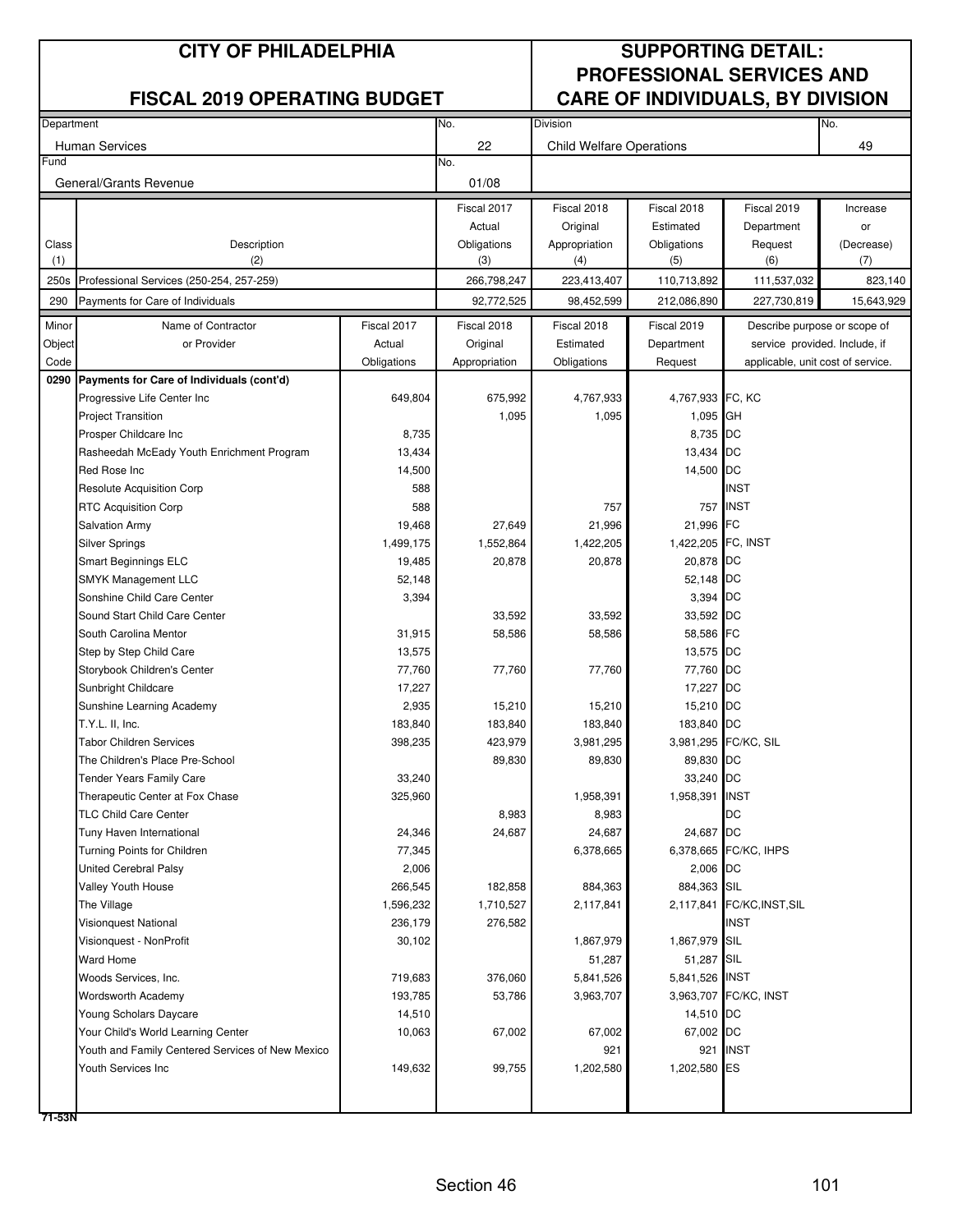| Department |                                                                       |             | No.                    | <b>Division</b>                 |             |                                                                                             | No.        |
|------------|-----------------------------------------------------------------------|-------------|------------------------|---------------------------------|-------------|---------------------------------------------------------------------------------------------|------------|
|            | Human Services                                                        |             | 22                     | <b>Child Welfare Operations</b> |             |                                                                                             | 49         |
| Fund       |                                                                       |             | No.                    |                                 |             |                                                                                             |            |
|            | General/Grants Revenue                                                |             | 01/08                  |                                 |             |                                                                                             |            |
|            |                                                                       |             | Fiscal 2017            | Fiscal 2018                     | Fiscal 2018 | Fiscal 2019                                                                                 | Increase   |
|            |                                                                       |             | Actual                 | Original                        | Estimated   | Department                                                                                  | or         |
| Class      | Description                                                           |             | Obligations            | Appropriation                   | Obligations | Request                                                                                     | (Decrease) |
| (1)        | (2)                                                                   |             | (3)                    | (4)                             | (5)         | (6)                                                                                         | (7)        |
| 250s       | Professional Services (250-254, 257-259)                              |             | 266,798,247            | 223,413,407                     | 110,713,892 | 111,537,032                                                                                 | 823,140    |
| 290        | Payments for Care of Individuals                                      |             | 92,772,525             | 98,452,599                      | 212,086,890 | 227,730,819                                                                                 | 15,643,929 |
| Minor      | Name of Contractor                                                    | Fiscal 2017 | Fiscal 2018            | Fiscal 2018                     | Fiscal 2019 | Describe purpose or scope of                                                                |            |
| Object     | or Provider                                                           | Actual      | Original               | Estimated                       | Department  | service provided. Include, if                                                               |            |
| Code       |                                                                       | Obligations | Appropriation          | Obligations                     | Request     | applicable, unit cost of service.                                                           |            |
| 0290       | Payments for Care of Individuals (cont'd)                             |             |                        |                                 |             |                                                                                             |            |
|            | <b>DHS Direct Care</b>                                                | 59,724,330  | 60,577,975             | 63,298,470                      |             | 63,298,470 Adoption Subsidies, Permanent                                                    |            |
|            | <b>Direct Expenditures</b><br>Increase to Foster Care Maintenace Rate | 1,057,164   | 1,200,000<br>8,941,214 | 1,396,697                       |             | 1,539,702 Special contract & direct care                                                    |            |
|            | Increase per Diem Rate for Foster Care Providers                      |             |                        |                                 |             | 5,547,142 Foster Home Maintenance Rate Incr.<br>9,427,799 Per Diem Increase for Foster Care |            |
|            | Miscellaneous                                                         |             |                        | 1,028,246                       |             | 1,028,246 ICPC, Act 80 & 91                                                                 |            |
|            |                                                                       |             |                        |                                 |             |                                                                                             |            |
|            | <b>Total - Payments for Care of Individuals</b>                       | 92,772,525  | 98,452,599             | 212,086,890                     | 227,730,819 |                                                                                             |            |
|            |                                                                       |             |                        |                                 |             |                                                                                             |            |
|            |                                                                       |             |                        |                                 |             |                                                                                             |            |
|            |                                                                       |             |                        |                                 |             |                                                                                             |            |
|            |                                                                       |             |                        |                                 |             |                                                                                             |            |
|            |                                                                       |             |                        |                                 |             |                                                                                             |            |
|            |                                                                       |             |                        |                                 |             |                                                                                             |            |
|            |                                                                       |             |                        |                                 |             |                                                                                             |            |
|            |                                                                       |             |                        |                                 |             |                                                                                             |            |
|            |                                                                       |             |                        |                                 |             |                                                                                             |            |
|            |                                                                       |             |                        |                                 |             |                                                                                             |            |
|            |                                                                       |             |                        |                                 |             |                                                                                             |            |
|            |                                                                       |             |                        |                                 |             |                                                                                             |            |
|            |                                                                       |             |                        |                                 |             |                                                                                             |            |
|            |                                                                       |             |                        |                                 |             |                                                                                             |            |
|            |                                                                       |             |                        |                                 |             |                                                                                             |            |
|            |                                                                       |             |                        |                                 |             |                                                                                             |            |
|            |                                                                       |             |                        |                                 |             |                                                                                             |            |
|            |                                                                       |             |                        |                                 |             |                                                                                             |            |
|            |                                                                       |             |                        |                                 |             |                                                                                             |            |
|            |                                                                       |             |                        |                                 |             |                                                                                             |            |
|            |                                                                       |             |                        |                                 |             |                                                                                             |            |
|            |                                                                       |             |                        |                                 |             |                                                                                             |            |
|            |                                                                       |             |                        |                                 |             |                                                                                             |            |
|            |                                                                       |             |                        |                                 |             |                                                                                             |            |
|            |                                                                       |             |                        |                                 |             |                                                                                             |            |
|            |                                                                       |             |                        |                                 |             |                                                                                             |            |
|            |                                                                       |             |                        |                                 |             |                                                                                             |            |
|            |                                                                       |             |                        |                                 |             |                                                                                             |            |
|            |                                                                       |             |                        |                                 |             |                                                                                             |            |
|            |                                                                       |             |                        |                                 |             |                                                                                             |            |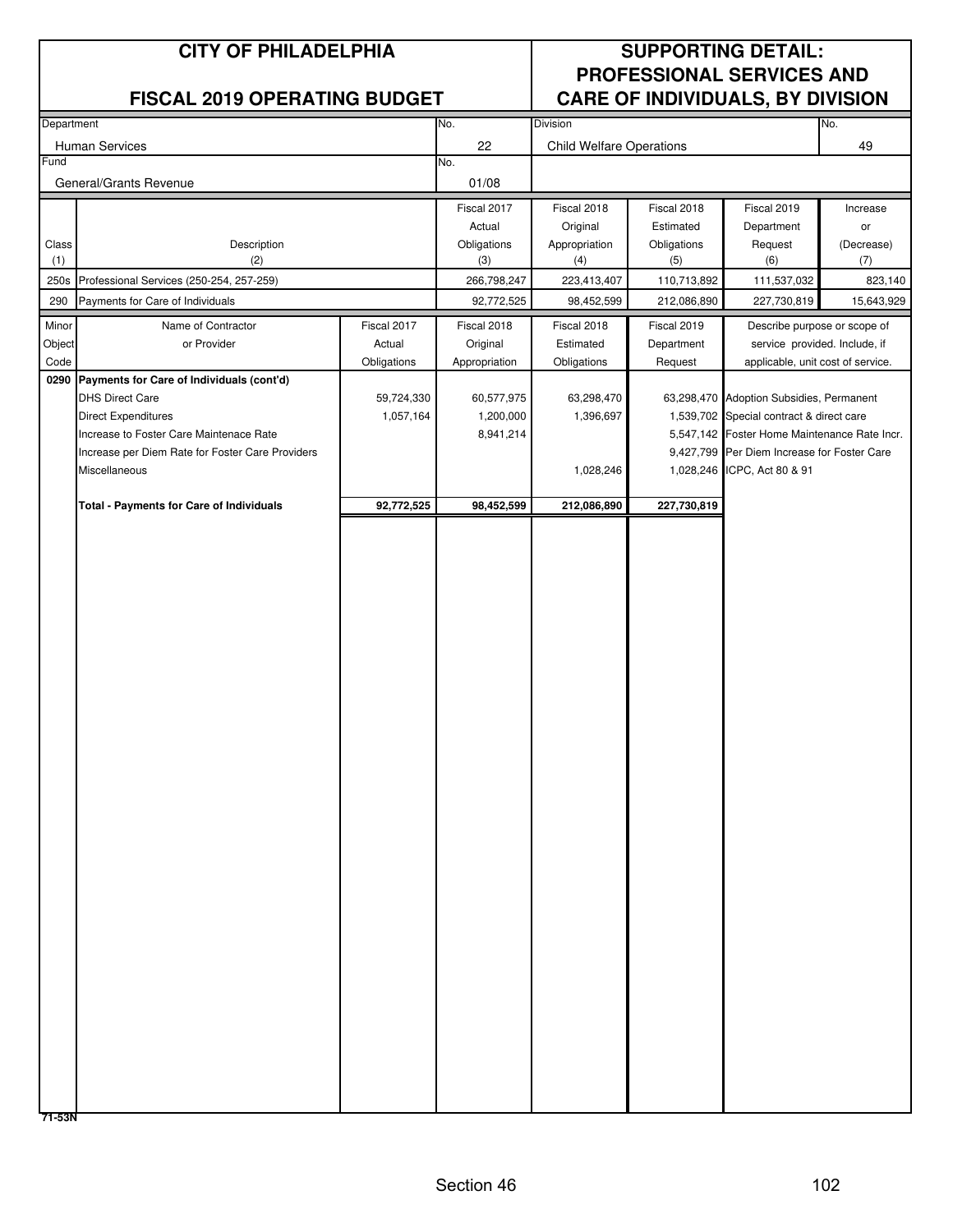### **CITY OF PHILADELPHIA SUPPORTING DETAIL:**

### **FISCAL 2019 OPERATING BUDGET**

# **CLASSES OTHER THAN<br>250s AND 290, BY DIVISION**

| Department |                                                                    |             | No.           | Division                        |             |                                                                                      | No. |
|------------|--------------------------------------------------------------------|-------------|---------------|---------------------------------|-------------|--------------------------------------------------------------------------------------|-----|
|            | <b>Human Services</b>                                              |             | 22            | <b>Child Welfare Operations</b> |             |                                                                                      | 49  |
| Fund       |                                                                    |             | No.           |                                 |             |                                                                                      |     |
|            | General/Grants Revenue                                             |             | 01/08         |                                 |             |                                                                                      |     |
| Minor      | Name of Contractor                                                 | Fiscal 2017 | Fiscal 2018   | Fiscal 2018                     | Fiscal 2019 | Describe purpose or scope of                                                         |     |
| Object     | or Provider                                                        | Actual      | Original      | Estimated                       | Department  | service provided. Include, if                                                        |     |
| Code       |                                                                    | Obligations | Appropriation | Obligations                     | Request     | applicable, unit cost of service.                                                    |     |
| 0209       | <b>Telephone &amp; Communication</b>                               |             |               |                                 |             |                                                                                      |     |
|            | AT&T                                                               | 712,011     | 484,725       | 484,725                         |             | 484,725 Cell phones, internet, wifi, hot spots                                       |     |
|            | 0210 Postal Services                                               |             |               |                                 |             |                                                                                      |     |
|            | Various vendors                                                    | 68,833      | 123,100       | 123,100                         |             | 123,100 Postage for mailings                                                         |     |
|            |                                                                    |             |               |                                 |             |                                                                                      |     |
|            | 0211 Transportation                                                |             |               |                                 |             |                                                                                      |     |
|            | American Express/Enterprise/Greyhound/SEPTA                        | 955,858     | 982,009       | 982,009                         |             | 982,009 Conferences, rental cars, transpasses,                                       |     |
|            |                                                                    |             |               |                                 |             | train, air and bus fares to return non-                                              |     |
|            |                                                                    |             |               |                                 |             | residents to place of legal settlement,<br>social work staff and parental visitation |     |
|            |                                                                    |             |               |                                 |             | outside of the City                                                                  |     |
|            |                                                                    |             |               |                                 |             |                                                                                      |     |
|            | 0215 Licenses, Permits & Inspection Charges                        |             |               |                                 |             |                                                                                      |     |
|            | Various vendors                                                    | 86,131      | 105,219       | 105,219                         |             | 105,219 Birth and death certificates as well as                                      |     |
|            |                                                                    |             |               |                                 |             | Childline, State Crimnal Clearances                                                  |     |
|            |                                                                    |             |               |                                 |             |                                                                                      |     |
|            | 0216 Commercial off the Shelf Software Licenses<br>Various vendors | 94,313      | 81,976        | 81,976                          |             | 81,976 Software licenses for Health and                                              |     |
|            |                                                                    |             |               |                                 |             | <b>Human Services</b>                                                                |     |
|            |                                                                    |             |               |                                 |             |                                                                                      |     |
|            | 0230 Meals (non-travel) & Official Entertaining                    |             |               |                                 |             |                                                                                      |     |
|            | Various vendors                                                    | 56,267      | 69,552        | 69,552                          |             | 69,552 Meals for those attending parenting                                           |     |
|            |                                                                    |             |               |                                 |             | classes                                                                              |     |
|            | 0256 Seminar & Training Sessions                                   |             |               |                                 |             |                                                                                      |     |
|            | Various vendors                                                    | 7,698       | 25,000        | 25,000                          |             | 25,000 Miscellaneous petty cash, direct exp.,                                        |     |
|            |                                                                    |             |               |                                 |             | and other training expenses                                                          |     |
|            |                                                                    |             |               |                                 |             |                                                                                      |     |
|            | 0260 Repair & Maintenance Charges                                  |             |               |                                 |             |                                                                                      |     |
|            | Various vendors                                                    | 120,701     | 152,000       | 152,000                         |             | 152,000 Repair and maintenance to fax, copy                                          |     |
|            |                                                                    |             |               |                                 |             | machines, other office equip                                                         |     |
|            | 0266 Maint. & Support - Comp. Hardware & Software                  |             |               |                                 |             |                                                                                      |     |
|            | Various vendors                                                    | 55,152      | 61,154        | 61,154                          |             | 61,154 Preventive maintenance of computers                                           |     |
|            |                                                                    |             |               |                                 |             | for Health and Human Services,                                                       |     |
|            |                                                                    |             |               |                                 |             | impression charges for copiers                                                       |     |
|            |                                                                    |             |               |                                 |             |                                                                                      |     |
|            | 0284 Ground & Building Rental                                      |             |               |                                 |             |                                                                                      |     |
|            | Department of Public Property                                      | 878,006     | 905,075       | 905,075                         |             | 905,075 Building rental for 300 E. Hunting<br>Park Avenue (Colocation) and One       |     |
|            |                                                                    |             |               |                                 |             | Penn Center (DHSU)                                                                   |     |
|            |                                                                    |             |               |                                 |             |                                                                                      |     |
|            | 0285 Rents - Other                                                 |             |               |                                 |             |                                                                                      |     |
|            | Xerox/Enterprise/Pitney Bowes                                      | 479,211     | 485,585       | 485,585                         |             | 485,585 Rental of copy machines, postage                                             |     |
|            |                                                                    |             |               |                                 |             | meters, Zipcar, miscellaneous exp                                                    |     |

**71-53O**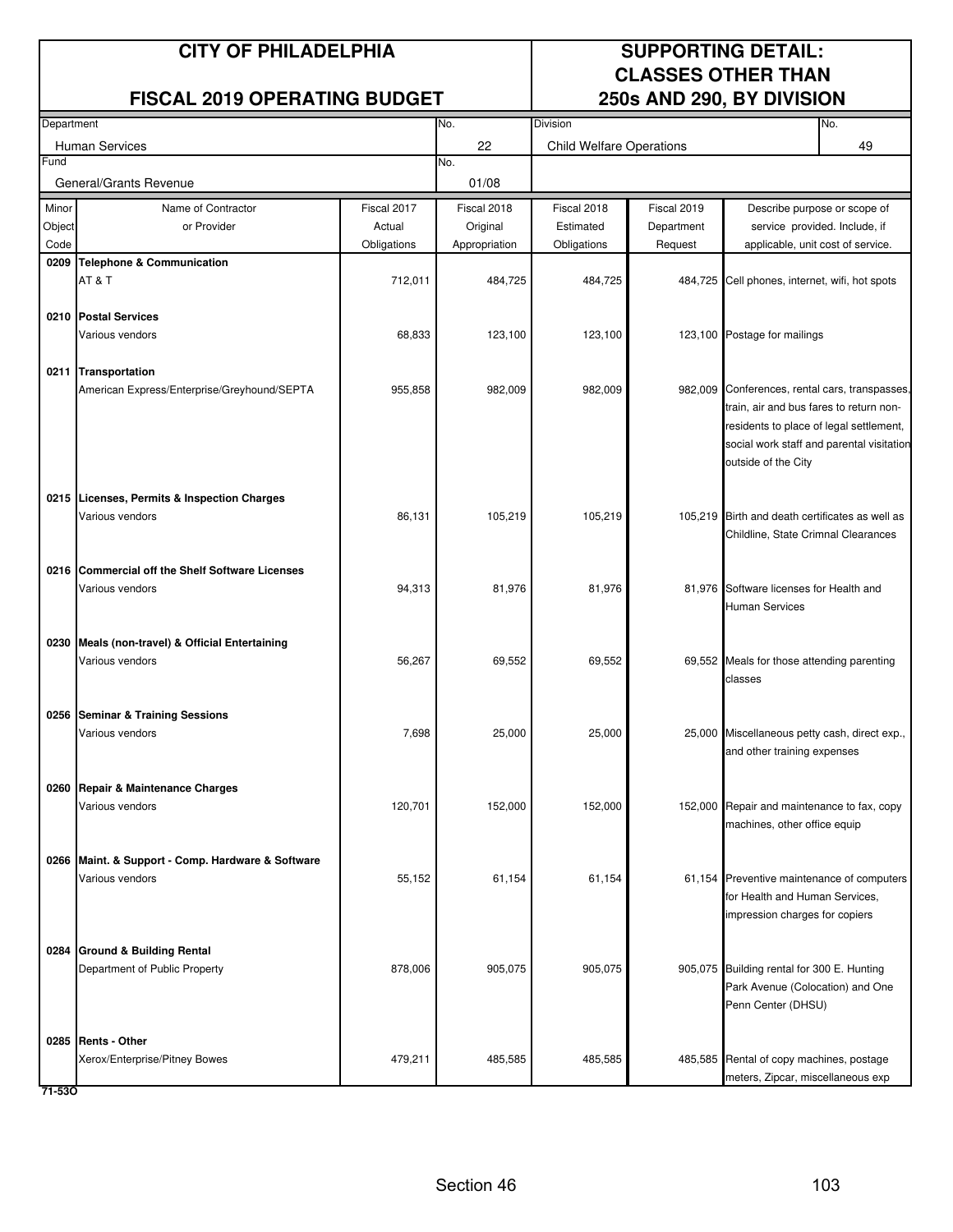### **CITY OF PHILADELPHIA SUPPORTING DETAIL:**

### **FISCAL 2019 OPERATING BUDGET**

# **CLASSES OTHER THAN<br>250s AND 290, BY DIVISION**

| Department |                                                |             | No.           | Division                        |             |                                                 | No. |
|------------|------------------------------------------------|-------------|---------------|---------------------------------|-------------|-------------------------------------------------|-----|
|            | Human Services                                 |             | 22            | <b>Child Welfare Operations</b> |             |                                                 | 49  |
| Fund       |                                                |             | No.           |                                 |             |                                                 |     |
|            | General/Grants Revenue                         |             | 01/08         |                                 |             |                                                 |     |
| Minor      | Name of Contractor                             | Fiscal 2017 | Fiscal 2018   | Fiscal 2018                     | Fiscal 2019 | Describe purpose or scope of                    |     |
| Object     | or Provider                                    | Actual      | Original      | Estimated                       | Department  | service provided. Include, if                   |     |
| Code       |                                                | Obligations | Appropriation | Obligations                     | Request     | applicable, unit cost of service.               |     |
|            | 0286 Rental of Parking Spaces                  |             |               |                                 |             |                                                 |     |
|            | Realen Gateway/Fleet Management                | 99,345      | 156,477       | 156,477                         | 156,477     | Parking fees for DHS vehicles                   |     |
|            |                                                |             |               |                                 |             |                                                 |     |
|            |                                                |             |               |                                 |             |                                                 |     |
|            | 0312 Fire Fighting & Safety<br>Various vendors | 53,302      | 57,965        | 57,965                          |             | 57,965 Fire extinguishers, smoke detectors,     |     |
|            |                                                |             |               |                                 |             | carbon monoxide alarms and child                |     |
|            |                                                |             |               |                                 |             | car seats                                       |     |
|            |                                                |             |               |                                 |             |                                                 |     |
|            | 0320 Office Materials & Supplies               |             |               |                                 |             |                                                 |     |
|            | Various vendors                                | 195,859     | 450,000       | 450,000                         |             | 450,000 General office supplies, paper, staples |     |
|            |                                                |             |               |                                 |             | clips, binders, etc.                            |     |
|            |                                                |             |               |                                 |             |                                                 |     |
|            | 0324 Precision, Photographic Artists           |             |               |                                 |             |                                                 |     |
|            | Innovative Printing Systems/Xerox              | 105,235     | 129,700       | 129,700                         |             | 129,700 Toner for copiers, faxes and printers   |     |
|            |                                                |             |               |                                 |             |                                                 |     |
|            | 0428 Vehicles<br><b>TBD</b>                    |             |               |                                 |             | 600,000 Vehicles for visitation use             |     |
|            |                                                |             |               |                                 |             |                                                 |     |
|            | 0430 Furniture & Furnishings                   |             |               |                                 |             |                                                 |     |
|            | Various vendors                                | 4,692       | 173,167       | 162,433                         |             | 162,433 Desks, chairs, tables bookshelves,      |     |
|            |                                                |             |               |                                 |             | cabinets, cribs, beds, etc.                     |     |
|            |                                                |             |               |                                 |             |                                                 |     |
|            |                                                |             |               |                                 |             |                                                 |     |
|            |                                                |             |               |                                 |             |                                                 |     |
|            |                                                |             |               |                                 |             |                                                 |     |
|            |                                                |             |               |                                 |             |                                                 |     |
|            |                                                |             |               |                                 |             |                                                 |     |
|            |                                                |             |               |                                 |             |                                                 |     |
|            |                                                |             |               |                                 |             |                                                 |     |
|            |                                                |             |               |                                 |             |                                                 |     |
|            |                                                |             |               |                                 |             |                                                 |     |
|            |                                                |             |               |                                 |             |                                                 |     |
|            |                                                |             |               |                                 |             |                                                 |     |
|            |                                                |             |               |                                 |             |                                                 |     |
|            |                                                |             |               |                                 |             |                                                 |     |
|            |                                                |             |               |                                 |             |                                                 |     |
|            |                                                |             |               |                                 |             |                                                 |     |
|            |                                                |             |               |                                 |             |                                                 |     |
|            |                                                |             |               |                                 |             |                                                 |     |
|            |                                                |             |               |                                 |             |                                                 |     |
|            |                                                |             |               |                                 |             |                                                 |     |
|            |                                                |             |               |                                 |             |                                                 |     |
|            |                                                |             |               |                                 |             |                                                 |     |
| 71-530     |                                                |             |               |                                 |             |                                                 |     |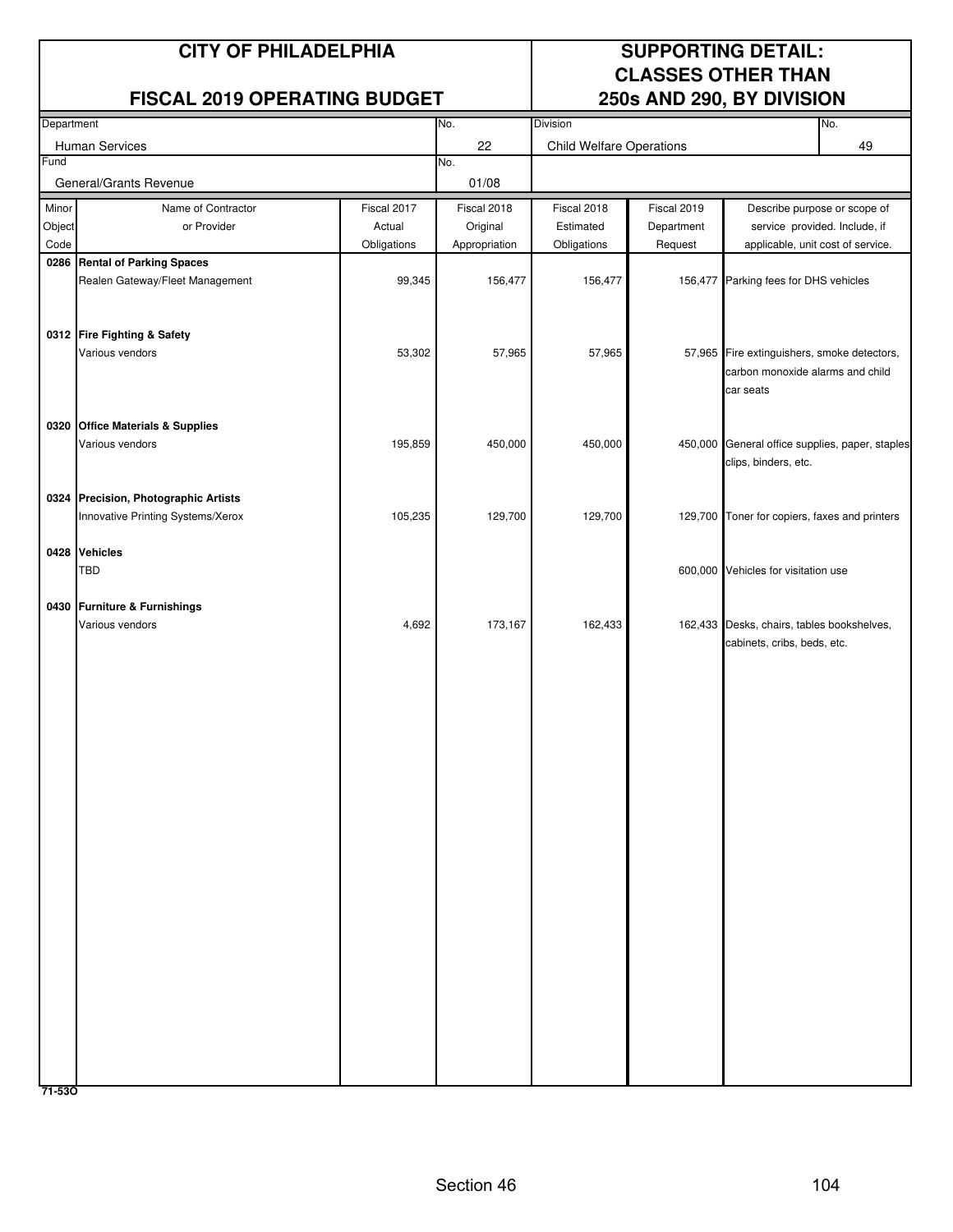|                                                                           | <b>CITY OF PHILADELPHIA</b><br><b>FISCAL 2019 OPERATING BUDGET</b>                                                                                                                                                                                                  |                                                                                  | <b>DIVISION SUMMARY</b>                                                                |                                                                                      |                                                                                       |                                                    |  |  |
|---------------------------------------------------------------------------|---------------------------------------------------------------------------------------------------------------------------------------------------------------------------------------------------------------------------------------------------------------------|----------------------------------------------------------------------------------|----------------------------------------------------------------------------------------|--------------------------------------------------------------------------------------|---------------------------------------------------------------------------------------|----------------------------------------------------|--|--|
| Department                                                                |                                                                                                                                                                                                                                                                     | No.                                                                              | Division                                                                               |                                                                                      |                                                                                       | No.                                                |  |  |
|                                                                           | Human Services                                                                                                                                                                                                                                                      | 22                                                                               | <b>Child Welfare Operations</b>                                                        |                                                                                      |                                                                                       | 49                                                 |  |  |
| Fund                                                                      |                                                                                                                                                                                                                                                                     | No.                                                                              |                                                                                        |                                                                                      |                                                                                       |                                                    |  |  |
|                                                                           | <b>Grants Revenue</b>                                                                                                                                                                                                                                               | 08                                                                               | <b>Major Objectives</b>                                                                |                                                                                      |                                                                                       |                                                    |  |  |
|                                                                           |                                                                                                                                                                                                                                                                     |                                                                                  |                                                                                        |                                                                                      |                                                                                       |                                                    |  |  |
|                                                                           | See Grant Information Summary for specific grant objectives.                                                                                                                                                                                                        |                                                                                  |                                                                                        |                                                                                      |                                                                                       |                                                    |  |  |
|                                                                           |                                                                                                                                                                                                                                                                     |                                                                                  | <b>Summary by Class</b>                                                                |                                                                                      |                                                                                       |                                                    |  |  |
| Class<br>(1)<br>100<br>a)<br>b)<br>200<br>300<br>400<br>500<br>700<br>800 | Description<br>(2)<br><b>Employee Compensation</b><br><b>Personal Services</b><br><b>Employee Benefits</b><br><b>Purchase of Services</b><br>Materials and Supplies<br>Equipment<br>Contributions, Indemnities and Taxes<br>Debt Service<br>Payments to Other Funds | Fiscal 2017<br>Actual<br>Obligations<br>(3)<br>3,765,132<br>457,245<br>5,806,851 | Fiscal 2018<br>Original<br>Appropriations<br>(4)<br>3,614,474<br>354,971<br>54,411,290 | Fiscal 2018<br>Estimated<br>Obligations<br>(5)<br>3,679,335<br>656,789<br>57,703,722 | Fiscal 2019<br>Proposed<br><b>Budget</b><br>(6)<br>3,679,335<br>656,789<br>54,986,111 | Increase<br>or<br>(Decrease)<br>(7)<br>(2,717,611) |  |  |
| 900                                                                       | Advances and Misc. Payments                                                                                                                                                                                                                                         |                                                                                  |                                                                                        |                                                                                      |                                                                                       |                                                    |  |  |
|                                                                           | Total                                                                                                                                                                                                                                                               | 10,029,228                                                                       | 58,380,735<br><b>Summary of Positions</b>                                              | 62,039,846                                                                           | 59,322,235                                                                            | (2,717,611)                                        |  |  |
|                                                                           |                                                                                                                                                                                                                                                                     |                                                                                  |                                                                                        |                                                                                      |                                                                                       |                                                    |  |  |
|                                                                           |                                                                                                                                                                                                                                                                     | Actual<br>Positions                                                              | Fiscal 2018<br>Budgeted                                                                | Increment<br>Run                                                                     | Fiscal 2019<br><b>Budgeted</b>                                                        | Increase<br>(Decrease)                             |  |  |
| Code                                                                      | Category                                                                                                                                                                                                                                                            | 6/30/17                                                                          | Positions                                                                              | PPE 11/26/17                                                                         | Positions                                                                             | Col. 6 less Col. 4                                 |  |  |
| (1)<br>101                                                                | (2)<br>Full Time - Civilian                                                                                                                                                                                                                                         | (3)<br>30                                                                        | (4)<br>43                                                                              | (5)<br>25                                                                            | (6)<br>43                                                                             | (7)                                                |  |  |
| 105                                                                       | Full Time - Uniform                                                                                                                                                                                                                                                 |                                                                                  |                                                                                        |                                                                                      |                                                                                       |                                                    |  |  |
|                                                                           | Total                                                                                                                                                                                                                                                               | $30\,$                                                                           | 43                                                                                     | 25                                                                                   | 43                                                                                    |                                                    |  |  |
|                                                                           |                                                                                                                                                                                                                                                                     |                                                                                  |                                                                                        |                                                                                      |                                                                                       |                                                    |  |  |

**71-53F**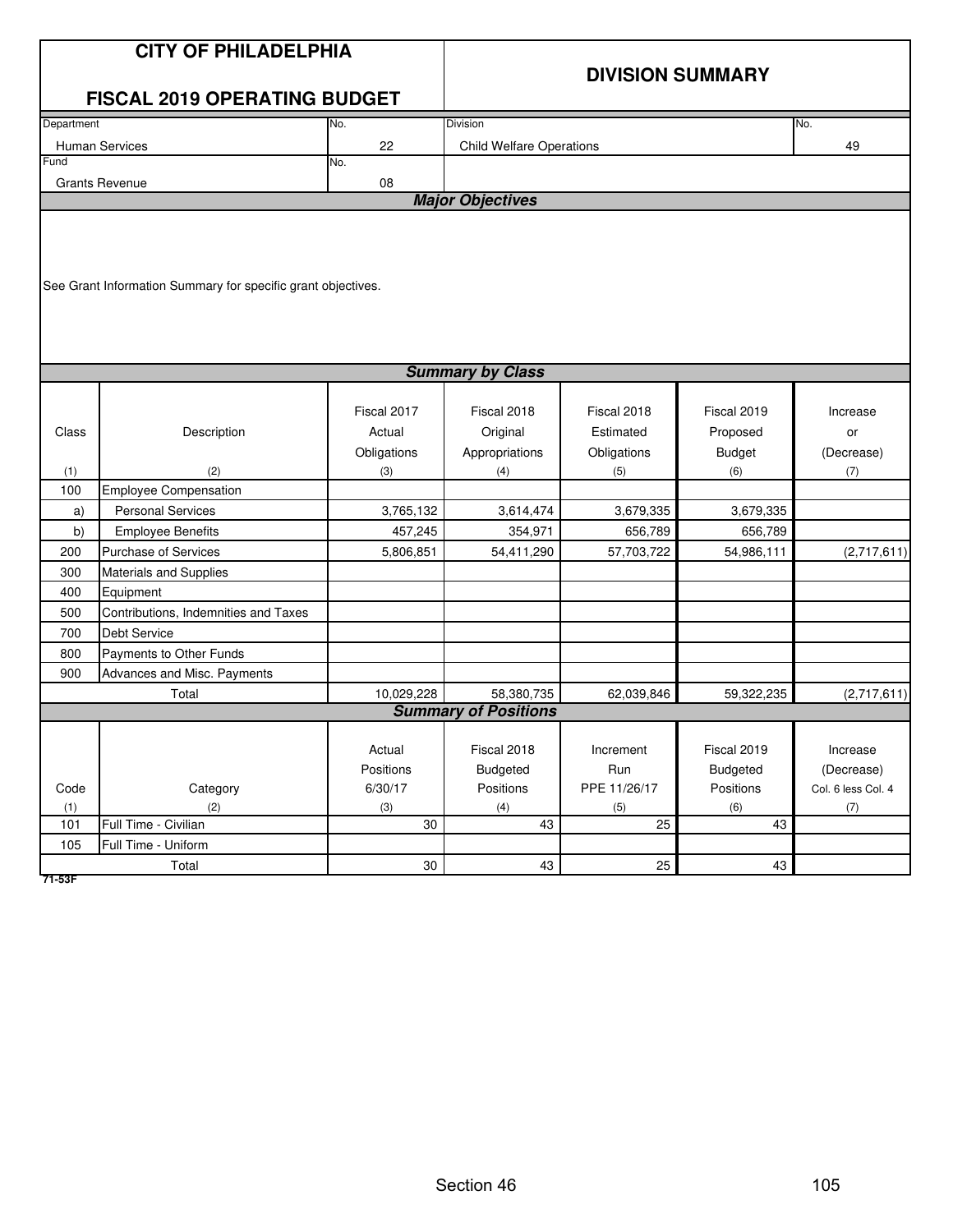|            |                                             | <b>CITY OF PHILADELPHIA</b><br><b>FISCAL 2019 OPERATING BUDGET</b>                |             | <b>GRANT INFORMATION SUMMARY</b><br><b>WITHIN DIVISION</b> |               |                                           |                      |  |
|------------|---------------------------------------------|-----------------------------------------------------------------------------------|-------------|------------------------------------------------------------|---------------|-------------------------------------------|----------------------|--|
| Department |                                             |                                                                                   | No.         | <b>Division</b>                                            |               |                                           | No.                  |  |
|            | <b>Human Services</b>                       |                                                                                   | 22          | <b>Child Welfare Operations</b>                            |               |                                           | 49                   |  |
| Fund       | <b>Grants Revenue</b>                       |                                                                                   | No.<br>08   |                                                            |               |                                           |                      |  |
|            |                                             | <b>Grant Title</b>                                                                |             |                                                            |               | <b>Grant Number</b>                       | <b>Index Code</b>    |  |
|            | <b>Funding Sources</b><br>Federal           | Children and Youth Funding                                                        |             |                                                            |               | G22080                                    | 221053               |  |
| X          | <b>State</b>                                | <b>Award Period</b>                                                               |             |                                                            | Type of Grant |                                           |                      |  |
|            | Other Govt.                                 | $7/1/18 - 6/30/19$                                                                |             |                                                            |               | Categorical - PA Dept. of Public Welfare. |                      |  |
|            | Local (Non-Govt.)                           |                                                                                   |             | <b>Grant Objective</b>                                     |               |                                           |                      |  |
|            |                                             | Allow for increase in the level of funding from federal, state, or other sources. |             | <b>Summary by Class</b>                                    |               |                                           |                      |  |
|            |                                             |                                                                                   | Fiscal 2017 | Fiscal 2018                                                | Fiscal 2018   | Fiscal 2019                               | Increase             |  |
| Class      |                                             | Description                                                                       | Actual      | Original                                                   | Estimated     | Department                                | or                   |  |
|            |                                             |                                                                                   | Obligations | Appropriations                                             | Obligations   | Request                                   | (Decrease)           |  |
| (1)        |                                             | (2)                                                                               | (3)         | (4)                                                        | (5)           | (6)                                       | (7)                  |  |
| 100a       | <b>Personal Services</b>                    |                                                                                   |             |                                                            |               |                                           |                      |  |
| 100 b      | Employee Benefits - Total                   |                                                                                   |             |                                                            |               |                                           |                      |  |
|            | Class 186 - Flex Cash Pmts.                 |                                                                                   |             |                                                            |               |                                           |                      |  |
|            |                                             | Class 187 - Worker's Comp. - Disability                                           |             |                                                            |               |                                           |                      |  |
|            |                                             | Class 188 - Worker's Comp. - Medical                                              |             |                                                            |               |                                           |                      |  |
|            | Class 189 - Medicare Tax                    |                                                                                   |             |                                                            |               |                                           |                      |  |
|            |                                             | Class 190 - Pension Obligation Bonds                                              |             |                                                            |               |                                           |                      |  |
|            | Class 191 - Pension Contributions           |                                                                                   |             |                                                            |               |                                           |                      |  |
|            | Class 192 - FICA                            |                                                                                   |             |                                                            |               |                                           |                      |  |
|            | Class 193 - Health / Medical                |                                                                                   |             |                                                            |               |                                           |                      |  |
|            | Class 194 - Group Life                      |                                                                                   |             |                                                            |               |                                           |                      |  |
|            | Class 195 - Group Legal                     |                                                                                   |             |                                                            |               |                                           |                      |  |
| 200        | <b>Purchase of Services</b>                 |                                                                                   |             | 52,938,547                                                 | 52,938,547    | 52,938,547                                |                      |  |
| 300        | Materials and Supplies                      |                                                                                   |             |                                                            |               |                                           |                      |  |
| 400        | Equipment                                   |                                                                                   |             |                                                            |               |                                           |                      |  |
| 500        | Contributions, Indemnities and Taxes        |                                                                                   |             |                                                            |               |                                           |                      |  |
| 800        | Payments to Other Funds                     |                                                                                   |             |                                                            |               |                                           |                      |  |
| 900        | Advances and Misc. Payments                 |                                                                                   |             | 52,938,547                                                 | 52,938,547    | 52,938,547                                |                      |  |
|            |                                             | Total                                                                             |             | <b>Summary by Funding Source</b>                           |               |                                           |                      |  |
|            |                                             |                                                                                   | Fiscal 2017 | Fiscal 2018                                                | Fiscal 2018   | Fiscal 2019                               | Increase             |  |
| Code       |                                             | Category                                                                          | Actual      | Original                                                   | Estimated     | Department                                | or                   |  |
|            |                                             |                                                                                   | Revenue     | <b>Budget</b>                                              | Revenue       | Request                                   | (Decrease)           |  |
| (1)        |                                             | (2)                                                                               | (3)         | (4)                                                        | (5)           | (6)                                       | (7)                  |  |
| 100        | Federal                                     |                                                                                   |             |                                                            |               |                                           |                      |  |
| 200        | State                                       |                                                                                   |             | 52,938,547                                                 | 52,938,547    | 52,938,547                                |                      |  |
| 300        | Other Governments                           |                                                                                   |             |                                                            |               |                                           |                      |  |
| 400        | Local (Non-Governmental)                    |                                                                                   |             |                                                            |               |                                           |                      |  |
|            |                                             | Total                                                                             |             | 52,938,547                                                 | 52,938,547    | 52,938,547                                |                      |  |
|            |                                             |                                                                                   |             | <b>Summary of Positions</b>                                |               |                                           |                      |  |
|            |                                             |                                                                                   | Actual Pos. | Fiscal 2018                                                | Incr. Run     | Fiscal 2019                               | Inc. $/$ (Dec.)      |  |
| Code       |                                             | Category                                                                          | 6/30/17     | Budgeted Pos.                                              | PPE 11/26/17  | Budgeted Pos.                             | (Col. 6 less Col. 4) |  |
| (1)        |                                             | (2)                                                                               | (3)         | (4)                                                        | (5)           | (6)                                       | (7)                  |  |
| 101<br>105 | Full Time - Civilian<br>Full Time - Uniform |                                                                                   |             |                                                            |               |                                           |                      |  |
|            |                                             | Total                                                                             |             |                                                            |               |                                           |                      |  |
|            |                                             |                                                                                   |             |                                                            |               |                                           |                      |  |

**71-53P**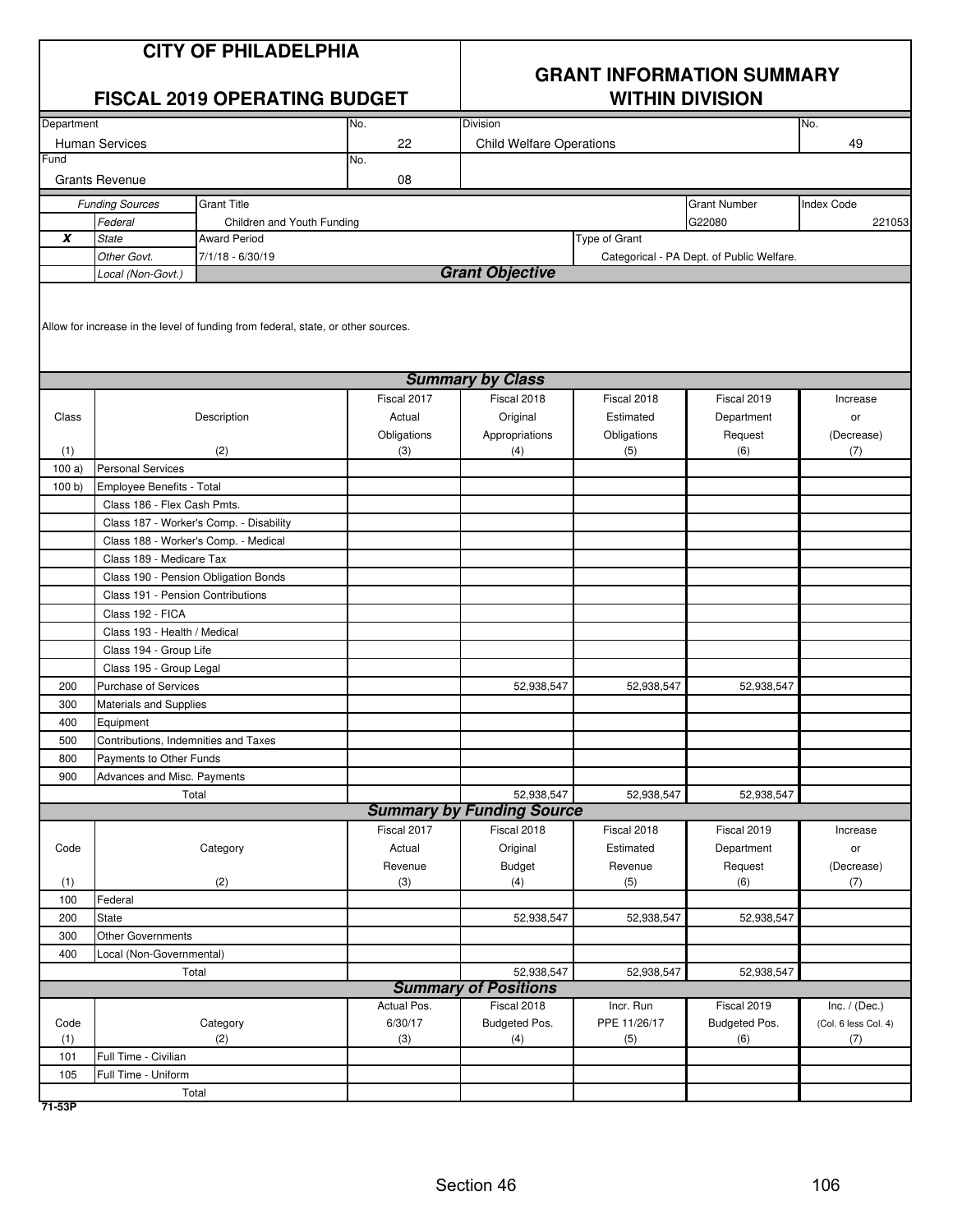|            |                                      | <b>CITY OF PHILADELPHIA</b><br><b>FISCAL 2019 OPERATING BUDGET</b>                                                    |                | <b>GRANT INFORMATION SUMMARY</b><br><b>WITHIN DIVISION</b> |                |                                                     |                      |  |  |  |
|------------|--------------------------------------|-----------------------------------------------------------------------------------------------------------------------|----------------|------------------------------------------------------------|----------------|-----------------------------------------------------|----------------------|--|--|--|
| Department |                                      |                                                                                                                       | No.            | Division                                                   |                |                                                     | No.                  |  |  |  |
|            | <b>Human Services</b>                |                                                                                                                       | 22             | <b>Child Welfare Operations</b>                            |                |                                                     | 49                   |  |  |  |
| Fund       |                                      |                                                                                                                       | No.            |                                                            |                |                                                     |                      |  |  |  |
|            | <b>Grants Revenue</b>                |                                                                                                                       | 08             |                                                            |                |                                                     |                      |  |  |  |
|            | <b>Funding Sources</b>               | <b>Grant Title</b>                                                                                                    |                |                                                            |                | <b>Grant Number</b>                                 | <b>Index Code</b>    |  |  |  |
| X          | Federal                              | Title XX - Child Protective Services                                                                                  |                |                                                            |                | G22033                                              | 221778               |  |  |  |
|            | <b>State</b>                         | <b>Award Period</b>                                                                                                   |                |                                                            | Type of Grant  |                                                     |                      |  |  |  |
|            | Other Govt.                          | 7/15/18 - 6/30/19                                                                                                     |                |                                                            |                | Categorical - US Dept. of Health and Human Services |                      |  |  |  |
|            | Local (Non-Govt.)                    |                                                                                                                       |                | <b>Grant Objective</b>                                     |                |                                                     |                      |  |  |  |
|            |                                      | To protect children from abuse and/or neglect and to strengthen families through remedial and rehabilitative services |                |                                                            |                |                                                     |                      |  |  |  |
|            |                                      |                                                                                                                       |                | <b>Summary by Class</b>                                    |                |                                                     |                      |  |  |  |
|            |                                      |                                                                                                                       | Fiscal 2017    | Fiscal 2018                                                | Fiscal 2018    | Fiscal 2019                                         | Increase             |  |  |  |
| Class      |                                      | Description                                                                                                           | Actual         | Original                                                   | Estimated      | Department                                          | or                   |  |  |  |
|            |                                      |                                                                                                                       | Obligations    | Appropriations                                             | Obligations    | Request                                             | (Decrease)           |  |  |  |
| (1)        |                                      | (2)                                                                                                                   | (3)            | (4)                                                        | (5)            | (6)                                                 | (7)                  |  |  |  |
| 100a)      | <b>Personal Services</b>             |                                                                                                                       | 2,888,308      | 2,888,308                                                  | 2,888,308      | 2.888.308                                           |                      |  |  |  |
| 100 b)     | Employee Benefits - Total            |                                                                                                                       |                |                                                            |                |                                                     |                      |  |  |  |
|            | Class 186 - Flex Cash Pmts.          |                                                                                                                       |                |                                                            |                |                                                     |                      |  |  |  |
|            |                                      | Class 187 - Worker's Comp. - Disability                                                                               |                |                                                            |                |                                                     |                      |  |  |  |
|            |                                      | Class 188 - Worker's Comp. - Medical                                                                                  |                |                                                            |                |                                                     |                      |  |  |  |
|            | Class 189 - Medicare Tax             |                                                                                                                       |                |                                                            |                |                                                     |                      |  |  |  |
|            |                                      | Class 190 - Pension Obligation Bonds                                                                                  |                |                                                            |                |                                                     |                      |  |  |  |
|            | Class 191 - Pension Contributions    |                                                                                                                       |                |                                                            |                |                                                     |                      |  |  |  |
|            | Class 192 - FICA                     |                                                                                                                       |                |                                                            |                |                                                     |                      |  |  |  |
|            | Class 193 - Health / Medical         |                                                                                                                       |                |                                                            |                |                                                     |                      |  |  |  |
|            | Class 194 - Group Life               |                                                                                                                       |                |                                                            |                |                                                     |                      |  |  |  |
|            | Class 195 - Group Legal              |                                                                                                                       |                |                                                            |                |                                                     |                      |  |  |  |
| 200        | <b>Purchase of Services</b>          |                                                                                                                       |                |                                                            |                |                                                     |                      |  |  |  |
| 300        | <b>Materials and Supplies</b>        |                                                                                                                       |                |                                                            |                |                                                     |                      |  |  |  |
| 400        | Equipment                            |                                                                                                                       |                |                                                            |                |                                                     |                      |  |  |  |
| 500        | Contributions, Indemnities and Taxes |                                                                                                                       |                |                                                            |                |                                                     |                      |  |  |  |
| 800        | Payments to Other Funds              |                                                                                                                       |                |                                                            |                |                                                     |                      |  |  |  |
| 900        | Advances and Misc. Payments          |                                                                                                                       |                |                                                            |                |                                                     |                      |  |  |  |
|            |                                      | Total                                                                                                                 | 2,888,308      | 2,888,308<br><b>Summary by Funding Source</b>              | 2,888,308      | 2,888,308                                           |                      |  |  |  |
|            |                                      |                                                                                                                       | Fiscal 2017    | Fiscal 2018                                                | Fiscal 2018    | Fiscal 2019                                         |                      |  |  |  |
|            |                                      |                                                                                                                       |                |                                                            | Estimated      |                                                     | Increase             |  |  |  |
| Code       |                                      | Category                                                                                                              | Actual         | Original                                                   |                | Department                                          | or                   |  |  |  |
| (1)        |                                      | (2)                                                                                                                   | Revenue<br>(3) | <b>Budget</b><br>(4)                                       | Revenue<br>(5) | Request<br>(6)                                      | (Decrease)           |  |  |  |
| 100        | Federal                              |                                                                                                                       | 2,888,308      | 2,888,308                                                  | 2,888,308      | 2,888,308                                           | (7)                  |  |  |  |
| 200        | <b>State</b>                         |                                                                                                                       |                |                                                            |                |                                                     |                      |  |  |  |
| 300        | Other Governments                    |                                                                                                                       |                |                                                            |                |                                                     |                      |  |  |  |
| 400        | Local (Non-Governmental)             |                                                                                                                       |                |                                                            |                |                                                     |                      |  |  |  |
|            |                                      | Total                                                                                                                 | 2,888,308      | 2,888,308                                                  | 2,888,308      | 2,888,308                                           |                      |  |  |  |
|            |                                      |                                                                                                                       |                | <b>Summary of Positions</b>                                |                |                                                     |                      |  |  |  |
|            |                                      |                                                                                                                       | Actual Pos.    | Fiscal 2018                                                | Incr. Run      | Fiscal 2019                                         | Inc. $/$ (Dec.)      |  |  |  |
| Code       |                                      | Category                                                                                                              | 6/30/17        | Budgeted Pos.                                              | PPE 11/26/17   | Budgeted Pos.                                       | (Col. 6 less Col. 4) |  |  |  |
| (1)        |                                      | (2)                                                                                                                   | (3)            | (4)                                                        | (5)            | (6)                                                 | (7)                  |  |  |  |
| 101        | Full Time - Civilian                 |                                                                                                                       | 30             | 43                                                         | 25             | 43                                                  |                      |  |  |  |
| 105        | Full Time - Uniform                  |                                                                                                                       |                |                                                            |                |                                                     |                      |  |  |  |
|            |                                      | Total                                                                                                                 | $30\,$         | 43                                                         | 25             | 43                                                  |                      |  |  |  |

**71-53P**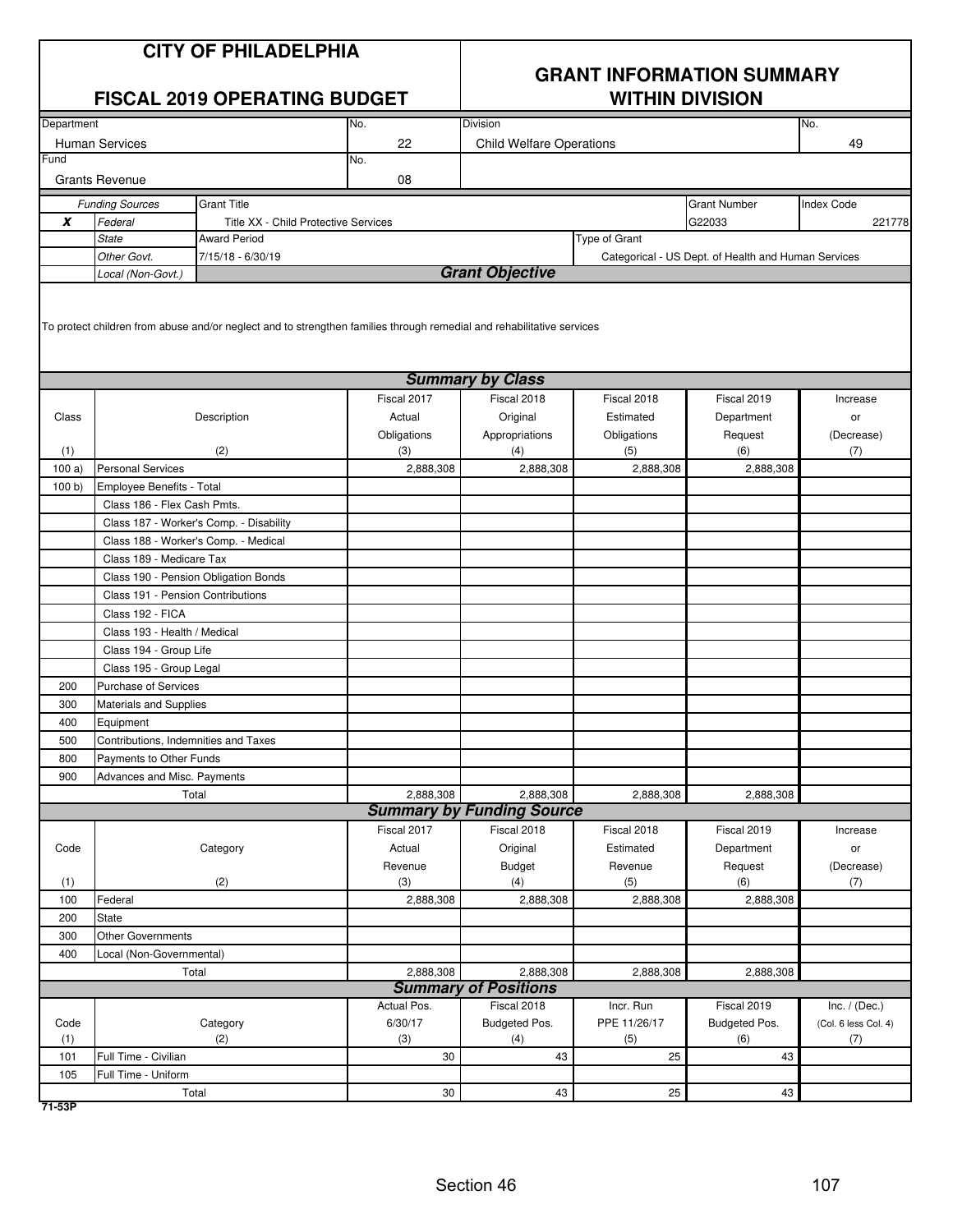|            |                                             | <b>CITY OF PHILADELPHIA</b><br><b>FISCAL 2019 OPERATING BUDGET</b>                            |                                                   | <b>GRANT INFORMATION SUMMARY</b><br><b>WITHIN DIVISION</b> |               |                                          |                      |  |
|------------|---------------------------------------------|-----------------------------------------------------------------------------------------------|---------------------------------------------------|------------------------------------------------------------|---------------|------------------------------------------|----------------------|--|
| Department |                                             |                                                                                               | No.                                               | Division                                                   |               |                                          | No.                  |  |
| Fund       | <b>Human Services</b>                       |                                                                                               | 22                                                | <b>Child Welfare Operations</b>                            |               |                                          | 49                   |  |
|            | <b>Grants Revenue</b>                       |                                                                                               | No.<br>08                                         |                                                            |               |                                          |                      |  |
|            | <b>Funding Sources</b>                      | <b>Grant Title</b>                                                                            |                                                   |                                                            |               | <b>Grant Number</b>                      | <b>Index Code</b>    |  |
|            | Federal                                     |                                                                                               | Child Welfare for Education and Leadership (CWEL) |                                                            |               | G22249                                   | 221944               |  |
| x          | <b>State</b>                                | <b>Award Period</b>                                                                           |                                                   |                                                            | Type of Grant |                                          |                      |  |
|            | Other Govt.                                 | 7/15/18 - 6/30/19                                                                             |                                                   |                                                            |               | Categorical - PA Dept. of Public Welfare |                      |  |
|            | Local (Non-Govt.)                           | 95% salary and fringe reimbursement for CYD employees to earn a masters degree in Social Work |                                                   | <b>Grant Objective</b>                                     |               |                                          |                      |  |
|            |                                             |                                                                                               |                                                   | <b>Summary by Class</b>                                    |               |                                          |                      |  |
|            |                                             |                                                                                               |                                                   |                                                            | Fiscal 2018   |                                          |                      |  |
| Class      |                                             | Description                                                                                   | Fiscal 2017<br>Actual                             | Fiscal 2018<br>Original                                    | Estimated     | Fiscal 2019<br>Department                | Increase<br>or       |  |
|            |                                             |                                                                                               | Obligations                                       | Appropriations                                             | Obligations   | Request                                  | (Decrease)           |  |
| (1)        |                                             | (2)                                                                                           | (3)                                               | (4)                                                        | (5)           | (6)                                      | (7)                  |  |
| 100a)      | <b>Personal Services</b>                    |                                                                                               | 876,824                                           | 726,166                                                    | 791,027       | 791,027                                  |                      |  |
| 100 b)     | Employee Benefits - Total                   |                                                                                               | 457,245                                           | 354,971                                                    | 656,789       | 656,789                                  |                      |  |
|            | Class 186 - Flex Cash Pmts.                 |                                                                                               |                                                   |                                                            |               |                                          |                      |  |
|            |                                             | Class 187 - Worker's Comp. - Disability                                                       | 22,120                                            | 14,669                                                     | 22,219        | 22,219                                   |                      |  |
|            |                                             | Class 188 - Worker's Comp. - Medical                                                          |                                                   |                                                            |               |                                          |                      |  |
|            | Class 189 - Medicare Tax                    |                                                                                               | 6,653                                             | 9,890                                                      | 7,000         | 7,000                                    |                      |  |
|            |                                             | Class 190 - Pension Obligation Bonds                                                          |                                                   |                                                            |               |                                          |                      |  |
|            | Class 191 - Pension Contributions           |                                                                                               | 86,339                                            | 105,086                                                    | 357,190       | 357,190                                  |                      |  |
|            | Class 192 - FICA                            |                                                                                               | 112,405                                           | 42,289                                                     | 63,055        | 63,055                                   |                      |  |
|            | Class 193 - Health / Medical                |                                                                                               | 226,050                                           | 180,212                                                    | 204,050       | 204,050                                  |                      |  |
|            | Class 194 - Group Life                      |                                                                                               | 1,212                                             | 859                                                        | 1,453         | 1,453                                    |                      |  |
|            | Class 195 - Group Legal                     |                                                                                               | 2,466                                             | 1,966                                                      | 1,822         | 1,822                                    |                      |  |
| 200        | <b>Purchase of Services</b>                 |                                                                                               |                                                   |                                                            |               |                                          |                      |  |
| 300        | <b>Materials and Supplies</b>               |                                                                                               |                                                   |                                                            |               |                                          |                      |  |
| 400        | Equipment                                   |                                                                                               |                                                   |                                                            |               |                                          |                      |  |
| 500        | Contributions, Indemnities and Taxes        |                                                                                               |                                                   |                                                            |               |                                          |                      |  |
| 800        | Payments to Other Funds                     |                                                                                               |                                                   |                                                            |               |                                          |                      |  |
| 900        | Advances and Misc. Payments                 |                                                                                               |                                                   |                                                            |               |                                          |                      |  |
|            |                                             | Total                                                                                         | 1,334,069                                         | 1,081,137<br><b>Summary by Funding Source</b>              | 1,447,816     | 1,447,816                                |                      |  |
|            |                                             |                                                                                               | Fiscal 2017                                       | Fiscal 2018                                                | Fiscal 2018   | Fiscal 2019                              | Increase             |  |
| Code       |                                             | Category                                                                                      | Actual                                            | Original                                                   | Estimated     | Department                               | or                   |  |
|            |                                             |                                                                                               | Revenue                                           | <b>Budget</b>                                              | Revenue       | Request                                  | (Decrease)           |  |
| (1)        |                                             | (2)                                                                                           | (3)                                               | (4)                                                        | (5)           | (6)                                      | (7)                  |  |
| 100        | Federal                                     |                                                                                               |                                                   |                                                            |               |                                          |                      |  |
| 200        | State                                       |                                                                                               | 1,334,069                                         | 1,081,137                                                  | 1,447,816     | 1,447,816                                |                      |  |
| 300        | Other Governments                           |                                                                                               |                                                   |                                                            |               |                                          |                      |  |
| 400        | Local (Non-Governmental)                    |                                                                                               |                                                   |                                                            |               |                                          |                      |  |
|            |                                             | Total                                                                                         | 1,334,069                                         | 1,081,137                                                  | 1,447,816     | 1,447,816                                |                      |  |
|            |                                             |                                                                                               |                                                   | <b>Summary of Positions</b>                                |               |                                          |                      |  |
|            |                                             |                                                                                               | Actual Pos.                                       | Fiscal 2018                                                | Incr. Run     | Fiscal 2019                              | Inc. $/$ (Dec.)      |  |
| Code       |                                             | Category                                                                                      | 6/30/17                                           | Budgeted Pos.                                              | PPE 11/26/17  | Budgeted Pos.                            | (Col. 6 less Col. 4) |  |
| (1)        |                                             | (2)                                                                                           | (3)                                               | (4)                                                        | (5)           | (6)                                      | (7)                  |  |
| 101<br>105 | Full Time - Civilian<br>Full Time - Uniform |                                                                                               |                                                   |                                                            |               |                                          |                      |  |
|            |                                             | Total                                                                                         |                                                   |                                                            |               |                                          |                      |  |
|            |                                             |                                                                                               |                                                   |                                                            |               |                                          |                      |  |

**71-53P**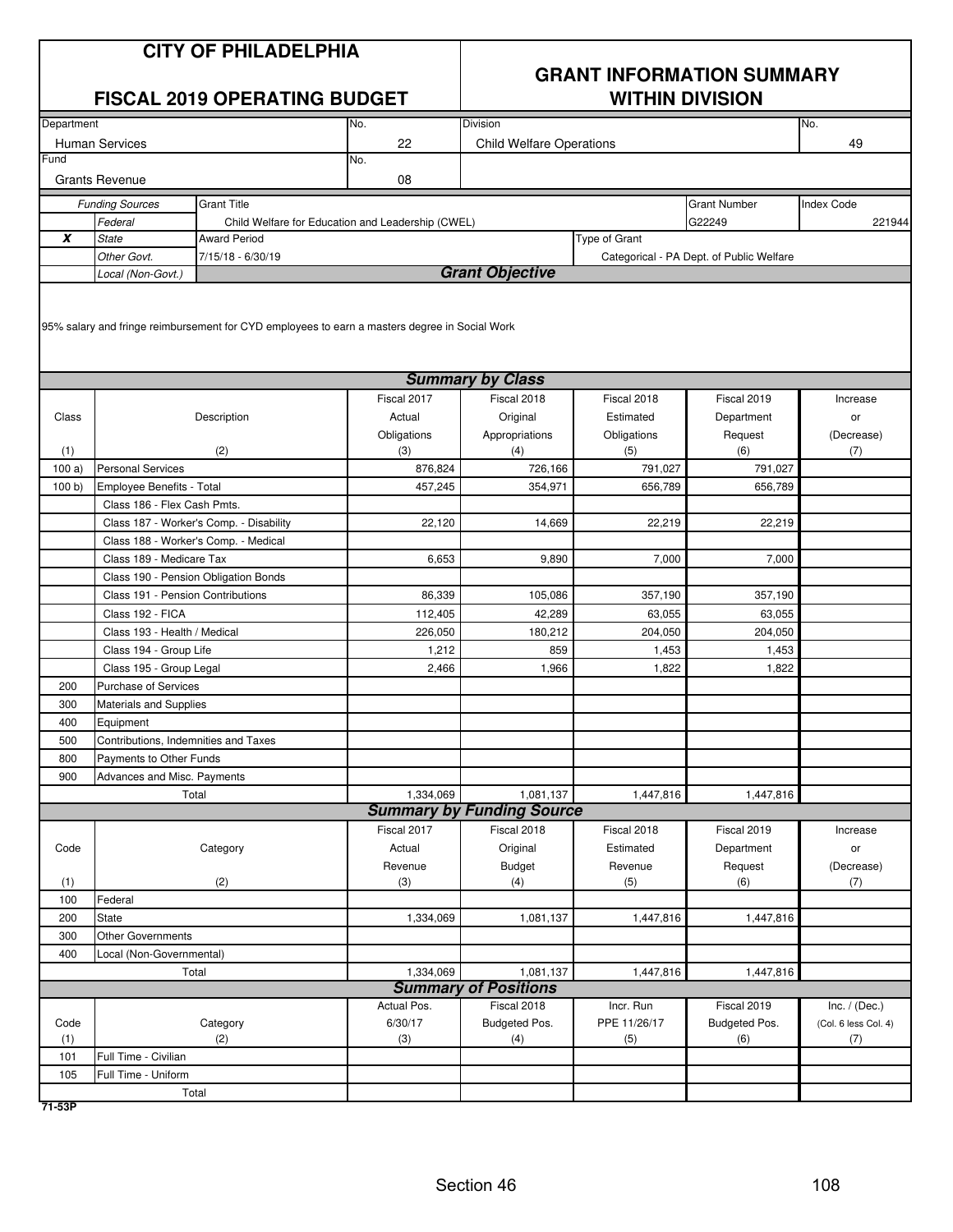|            |                                      | <b>CITY OF PHILADELPHIA</b><br><b>FISCAL 2019 OPERATING BUDGET</b>                                                              | <b>GRANT INFORMATION SUMMARY</b><br><b>WITHIN DIVISION</b> |                                                 |                |                                          |                      |
|------------|--------------------------------------|---------------------------------------------------------------------------------------------------------------------------------|------------------------------------------------------------|-------------------------------------------------|----------------|------------------------------------------|----------------------|
| Department |                                      |                                                                                                                                 | No.                                                        | Division                                        |                |                                          | No.                  |
|            | <b>Human Services</b>                |                                                                                                                                 | 22                                                         | <b>Child Welfare Operations</b>                 |                |                                          | 49                   |
| Fund       |                                      |                                                                                                                                 | No.                                                        |                                                 |                |                                          |                      |
|            | <b>Grants Revenue</b>                |                                                                                                                                 | 08                                                         |                                                 |                |                                          |                      |
|            | <b>Funding Sources</b>               | <b>Grant Title</b>                                                                                                              |                                                            |                                                 |                | <b>Grant Number</b>                      | <b>Index Code</b>    |
|            | Federal                              | Human Services Development Fund                                                                                                 |                                                            |                                                 |                | G22506                                   | 225082               |
| X          | <b>State</b>                         | <b>Award Period</b>                                                                                                             |                                                            |                                                 | Type of Grant  |                                          |                      |
|            | Other Govt.                          | 7/15/18 - 6/30/19                                                                                                               |                                                            |                                                 |                | Categorical - PA Dept. of Public Welfare |                      |
|            | Local (Non-Govt.)                    |                                                                                                                                 |                                                            | <b>Grant Objective</b>                          |                |                                          |                      |
|            |                                      | To lead family groups in decision making, and develop a plan that supports safety, permanency and well-being of their children. |                                                            | <b>Summary by Class</b>                         |                |                                          |                      |
|            |                                      |                                                                                                                                 | Fiscal 2017                                                | Fiscal 2018                                     | Fiscal 2018    | Fiscal 2019                              | Increase             |
| Class      |                                      | Description                                                                                                                     | Actual                                                     | Original                                        | Estimated      | Department                               | or                   |
|            |                                      |                                                                                                                                 | Obligations                                                | Appropriations                                  | Obligations    | Request                                  | (Decrease)           |
| (1)        |                                      | (2)                                                                                                                             | (3)                                                        | (4)                                             | (5)            | (6)                                      | (7)                  |
| 100a)      | <b>Personal Services</b>             |                                                                                                                                 |                                                            |                                                 |                |                                          |                      |
| 100 b)     | <b>Employee Benefits - Total</b>     |                                                                                                                                 |                                                            |                                                 |                |                                          |                      |
|            | Class 186 - Flex Cash Pmts.          |                                                                                                                                 |                                                            |                                                 |                |                                          |                      |
|            |                                      | Class 187 - Worker's Comp. - Disability                                                                                         |                                                            |                                                 |                |                                          |                      |
|            |                                      | Class 188 - Worker's Comp. - Medical                                                                                            |                                                            |                                                 |                |                                          |                      |
|            | Class 189 - Medicare Tax             |                                                                                                                                 |                                                            |                                                 |                |                                          |                      |
|            |                                      | Class 190 - Pension Obligation Bonds                                                                                            |                                                            |                                                 |                |                                          |                      |
|            | Class 191 - Pension Contributions    |                                                                                                                                 |                                                            |                                                 |                |                                          |                      |
|            | Class 192 - FICA                     |                                                                                                                                 |                                                            |                                                 |                |                                          |                      |
|            | Class 193 - Health / Medical         |                                                                                                                                 |                                                            |                                                 |                |                                          |                      |
|            | Class 194 - Group Life               |                                                                                                                                 |                                                            |                                                 |                |                                          |                      |
|            | Class 195 - Group Legal              |                                                                                                                                 |                                                            |                                                 |                |                                          |                      |
| 200        | Purchase of Services                 |                                                                                                                                 | 220,000                                                    |                                                 |                |                                          |                      |
| 300        | <b>Materials and Supplies</b>        |                                                                                                                                 |                                                            |                                                 |                |                                          |                      |
| 400        | Equipment                            |                                                                                                                                 |                                                            |                                                 |                |                                          |                      |
| 500        | Contributions, Indemnities and Taxes |                                                                                                                                 |                                                            |                                                 |                |                                          |                      |
| 800        | Payments to Other Funds              |                                                                                                                                 |                                                            |                                                 |                |                                          |                      |
| 900        | Advances and Misc. Payments          |                                                                                                                                 |                                                            |                                                 |                |                                          |                      |
|            |                                      | Total                                                                                                                           | 220,000                                                    |                                                 |                |                                          |                      |
|            |                                      |                                                                                                                                 |                                                            | <b>Summary by Funding Source</b><br>Fiscal 2018 |                |                                          |                      |
|            |                                      |                                                                                                                                 | Fiscal 2017                                                |                                                 | Fiscal 2018    | Fiscal 2019                              | Increase             |
| Code       |                                      | Category                                                                                                                        | Actual                                                     | Original                                        | Estimated      | Department                               | or                   |
| (1)        |                                      | (2)                                                                                                                             | Revenue<br>(3)                                             | Budget<br>(4)                                   | Revenue<br>(5) | Request<br>(6)                           | (Decrease)<br>(7)    |
| 100        | Federal                              |                                                                                                                                 |                                                            |                                                 |                |                                          |                      |
| 200        | State                                |                                                                                                                                 | 220,000                                                    |                                                 |                |                                          |                      |
| 300        | <b>Other Governments</b>             |                                                                                                                                 |                                                            |                                                 |                |                                          |                      |
| 400        | Local (Non-Governmental)             |                                                                                                                                 |                                                            |                                                 |                |                                          |                      |
|            |                                      | Total                                                                                                                           | 220,000                                                    |                                                 |                |                                          |                      |
|            |                                      |                                                                                                                                 |                                                            | <b>Summary of Positions</b>                     |                |                                          |                      |
|            |                                      |                                                                                                                                 | Actual Pos.                                                | Fiscal 2018                                     | Incr. Run      | Fiscal 2019                              | Inc. $/$ (Dec.)      |
| Code       |                                      | Category                                                                                                                        | 6/30/17                                                    | Budgeted Pos.                                   | PPE 11/26/17   | Budgeted Pos.                            | (Col. 6 less Col. 4) |
| (1)        |                                      | (2)                                                                                                                             | (3)                                                        | (4)                                             | (5)            | (6)                                      | (7)                  |
| 101        | Full Time - Civilian                 |                                                                                                                                 |                                                            |                                                 |                |                                          |                      |
| 105        | Full Time - Uniform                  |                                                                                                                                 |                                                            |                                                 |                |                                          |                      |
|            |                                      | Total                                                                                                                           |                                                            |                                                 |                |                                          |                      |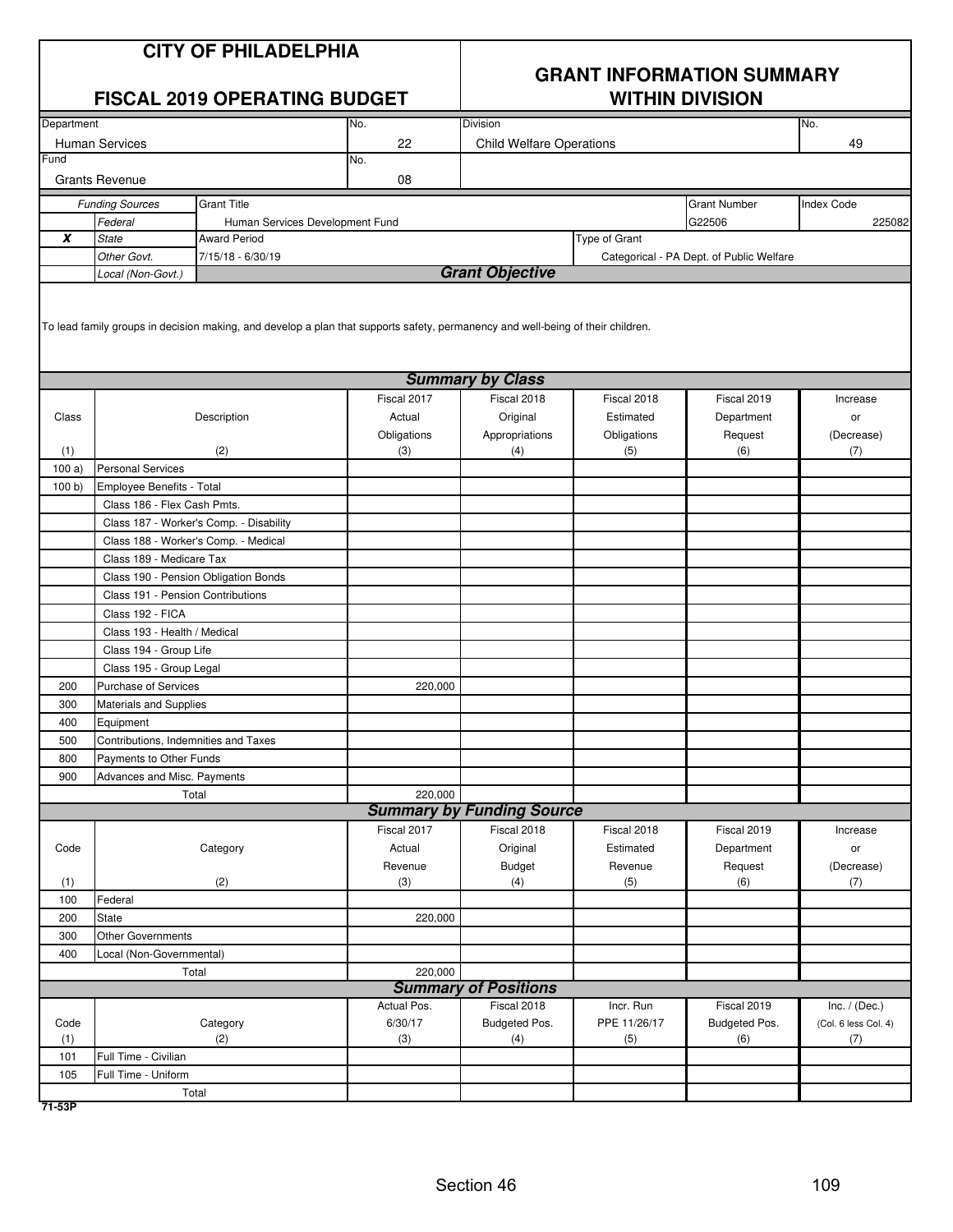| <b>CITY OF PHILADELPHIA</b><br><b>FISCAL 2019 OPERATING BUDGET</b> |                                      |                                                      | <b>GRANT INFORMATION SUMMARY</b><br><b>WITHIN DIVISION</b> |                                  |                          |                                          |                      |
|--------------------------------------------------------------------|--------------------------------------|------------------------------------------------------|------------------------------------------------------------|----------------------------------|--------------------------|------------------------------------------|----------------------|
| Department                                                         |                                      |                                                      | No.                                                        | <b>Division</b>                  |                          |                                          | No.                  |
|                                                                    | <b>Human Services</b>                |                                                      | 22                                                         | <b>Child Welfare Operations</b>  |                          |                                          | 49                   |
| Fund                                                               |                                      |                                                      | No.                                                        |                                  |                          |                                          |                      |
|                                                                    | <b>Grants Revenue</b>                |                                                      | 08                                                         |                                  |                          |                                          |                      |
|                                                                    | <b>Funding Sources</b>               | <b>Grant Title</b>                                   |                                                            |                                  |                          | <b>Grant Number</b>                      | Index Code           |
|                                                                    | Federal                              | Housing Assistance Initiative                        |                                                            |                                  |                          | G22527                                   | 221573               |
| $\pmb{X}$                                                          | <b>State</b>                         | <b>Award Period</b>                                  |                                                            |                                  | Type of Grant            |                                          |                      |
|                                                                    | Other Govt.                          | 7/01/18 - 6/30/19                                    |                                                            |                                  |                          | Categorical - PA Dept. of Public Welfare |                      |
|                                                                    | Local (Non-Govt.)                    |                                                      |                                                            | <b>Grant Objective</b>           |                          |                                          |                      |
|                                                                    |                                      | To provide permanent supportive housing to families. |                                                            | <b>Summary by Class</b>          |                          |                                          |                      |
|                                                                    |                                      |                                                      |                                                            |                                  |                          |                                          |                      |
| Class                                                              |                                      | Description                                          | Fiscal 2017<br>Actual                                      | Fiscal 2018<br>Original          | Fiscal 2018<br>Estimated | Fiscal 2019<br>Department                | Increase<br>or       |
|                                                                    |                                      |                                                      | Obligations                                                | Appropriations                   | Obligations              | Request                                  | (Decrease)           |
| (1)                                                                |                                      | (2)                                                  | (3)                                                        | (4)                              | (5)                      | (6)                                      | (7)                  |
| 100a)                                                              | <b>Personal Services</b>             |                                                      |                                                            |                                  |                          |                                          |                      |
| 100 b                                                              | Employee Benefits - Total            |                                                      |                                                            |                                  |                          |                                          |                      |
|                                                                    | Class 186 - Flex Cash Pmts.          |                                                      |                                                            |                                  |                          |                                          |                      |
|                                                                    |                                      | Class 187 - Worker's Comp. - Disability              |                                                            |                                  |                          |                                          |                      |
|                                                                    |                                      | Class 188 - Worker's Comp. - Medical                 |                                                            |                                  |                          |                                          |                      |
|                                                                    | Class 189 - Medicare Tax             |                                                      |                                                            |                                  |                          |                                          |                      |
|                                                                    |                                      | Class 190 - Pension Obligation Bonds                 |                                                            |                                  |                          |                                          |                      |
|                                                                    | Class 191 - Pension Contributions    |                                                      |                                                            |                                  |                          |                                          |                      |
|                                                                    | Class 192 - FICA                     |                                                      |                                                            |                                  |                          |                                          |                      |
|                                                                    | Class 193 - Health / Medical         |                                                      |                                                            |                                  |                          |                                          |                      |
|                                                                    | Class 194 - Group Life               |                                                      |                                                            |                                  |                          |                                          |                      |
|                                                                    | Class 195 - Group Legal              |                                                      |                                                            |                                  |                          |                                          |                      |
| 200                                                                | Purchase of Services                 |                                                      | 1,848,336                                                  |                                  |                          |                                          |                      |
| 300                                                                | Materials and Supplies               |                                                      |                                                            |                                  |                          |                                          |                      |
| 400                                                                | Equipment                            |                                                      |                                                            |                                  |                          |                                          |                      |
| 500                                                                | Contributions, Indemnities and Taxes |                                                      |                                                            |                                  |                          |                                          |                      |
| 800                                                                | Payments to Other Funds              |                                                      |                                                            |                                  |                          |                                          |                      |
| 900                                                                | Advances and Misc. Payments          |                                                      |                                                            |                                  |                          |                                          |                      |
|                                                                    |                                      | Total                                                | 1,848,336                                                  |                                  |                          |                                          |                      |
|                                                                    |                                      |                                                      |                                                            | <b>Summary by Funding Source</b> |                          |                                          |                      |
|                                                                    |                                      |                                                      | Fiscal 2017                                                | Fiscal 2018                      | Fiscal 2018              | Fiscal 2019                              | Increase             |
| Code                                                               |                                      | Category                                             | Actual                                                     | Original                         | Estimated                | Department                               | or                   |
| (1)                                                                |                                      | (2)                                                  | Revenue<br>(3)                                             | <b>Budget</b><br>(4)             | Revenue<br>(5)           | Request<br>(6)                           | (Decrease)           |
| 100                                                                | Federal                              |                                                      |                                                            |                                  |                          |                                          | (7)                  |
| 200                                                                | <b>State</b>                         |                                                      | 1,848,336                                                  |                                  |                          |                                          |                      |
| 300                                                                | <b>Other Governments</b>             |                                                      |                                                            |                                  |                          |                                          |                      |
| 400                                                                | Local (Non-Governmental)             |                                                      |                                                            |                                  |                          |                                          |                      |
|                                                                    |                                      | Total                                                | 1,848,336                                                  |                                  |                          |                                          |                      |
|                                                                    |                                      |                                                      |                                                            | <b>Summary of Positions</b>      |                          |                                          |                      |
|                                                                    |                                      |                                                      | Actual Pos.                                                | Fiscal 2018                      | Incr. Run                | Fiscal 2019                              | Inc. $/$ (Dec.)      |
| Code                                                               |                                      | Category                                             | 6/30/17                                                    | Budgeted Pos.                    | PPE 11/26/17             | Budgeted Pos.                            | (Col. 6 less Col. 4) |
| (1)                                                                |                                      | (2)                                                  | (3)                                                        | (4)                              | (5)                      | (6)                                      | (7)                  |
| 101                                                                | Full Time - Civilian                 |                                                      |                                                            |                                  |                          |                                          |                      |
| 105                                                                | Full Time - Uniform                  |                                                      |                                                            |                                  |                          |                                          |                      |
|                                                                    |                                      | Total                                                |                                                            |                                  |                          |                                          |                      |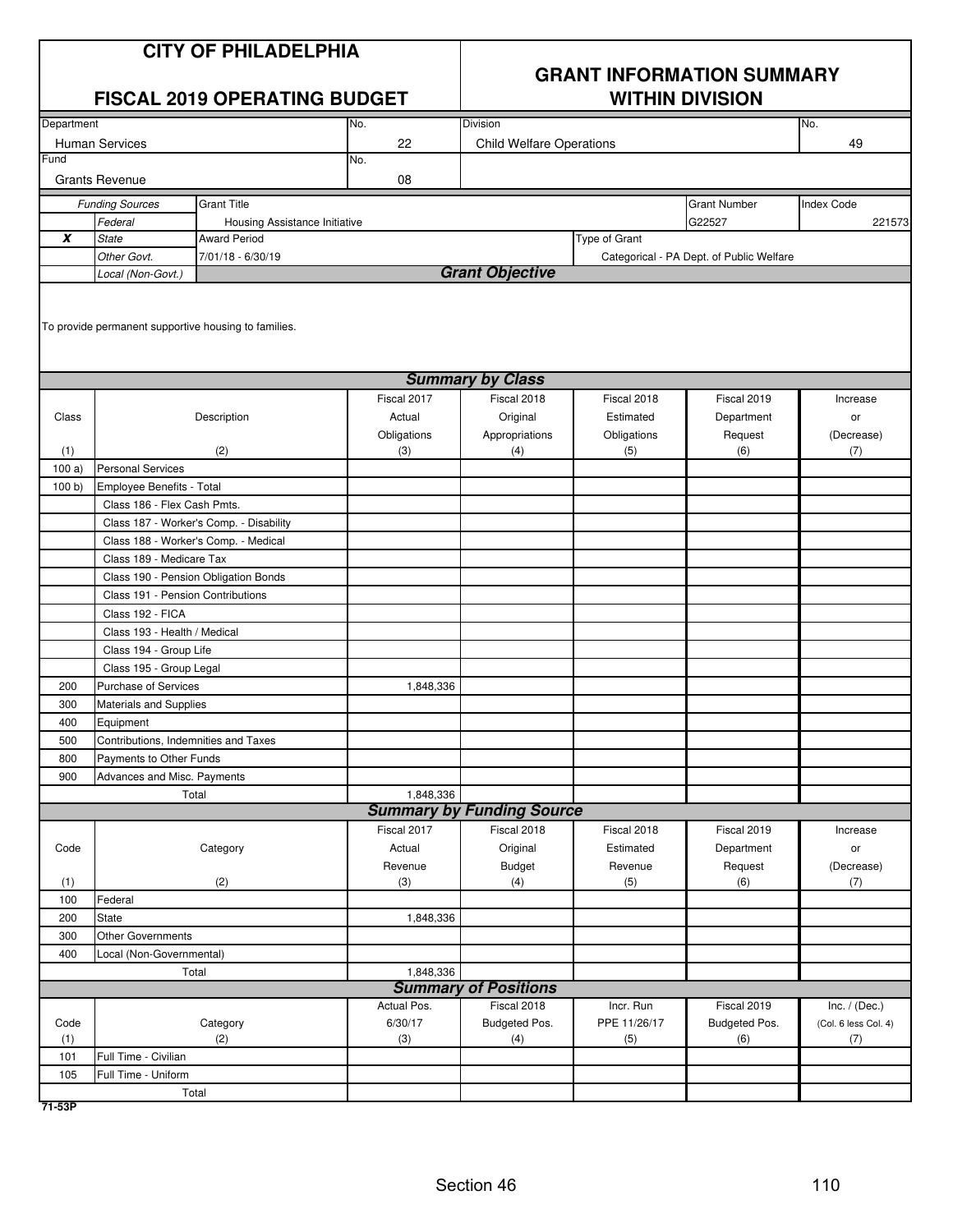| <b>CITY OF PHILADELPHIA</b> |  |  |
|-----------------------------|--|--|
|-----------------------------|--|--|

### **FISCAL 2019 OPERATING BUDGET**

## **GRANT INFORMATION SUMMARY**

| Department  |                                      |                                         | No.                                                                                                                                                                                                                                                                                                                     | Division                         |                     |                                          | No.                         |
|-------------|--------------------------------------|-----------------------------------------|-------------------------------------------------------------------------------------------------------------------------------------------------------------------------------------------------------------------------------------------------------------------------------------------------------------------------|----------------------------------|---------------------|------------------------------------------|-----------------------------|
|             | Human Services                       |                                         | 22                                                                                                                                                                                                                                                                                                                      | <b>Child Welfare Operations</b>  |                     |                                          | 49                          |
| Fund        |                                      |                                         | No.                                                                                                                                                                                                                                                                                                                     |                                  |                     |                                          |                             |
|             | <b>Grants Revenue</b>                |                                         | 08                                                                                                                                                                                                                                                                                                                      |                                  |                     |                                          |                             |
|             | <b>Funding Sources</b>               | <b>Grant Title</b>                      |                                                                                                                                                                                                                                                                                                                         |                                  |                     | <b>Grant Number</b>                      | <b>Index Code</b>           |
|             | Federal                              | PA Promising Practices                  |                                                                                                                                                                                                                                                                                                                         |                                  |                     | G22528                                   | 221622                      |
| X           | <b>State</b>                         | Award Period                            |                                                                                                                                                                                                                                                                                                                         |                                  | Type of Grant       |                                          |                             |
|             | Other Govt.                          | 7/15/18 - 6/30/19                       |                                                                                                                                                                                                                                                                                                                         |                                  |                     | Categorical - PA Dept. of Public Welfare |                             |
|             | Local (Non-Govt.)                    |                                         |                                                                                                                                                                                                                                                                                                                         | <b>Grant Objective</b>           |                     |                                          |                             |
|             |                                      |                                         |                                                                                                                                                                                                                                                                                                                         |                                  |                     |                                          |                             |
|             |                                      |                                         | Provide career exposure and preparation activities to dependent youth ages 14-18, as well as provide youth with an opportunity to learn and apply 21st Century workplace skills.<br>Specifically, youth are placed with local businesses where they work with a workplace mentor to learn more about the world of work. |                                  |                     |                                          |                             |
|             |                                      |                                         |                                                                                                                                                                                                                                                                                                                         | <b>Summary by Class</b>          |                     |                                          |                             |
|             |                                      |                                         | Fiscal 2017                                                                                                                                                                                                                                                                                                             | Fiscal 2018                      | Fiscal 2018         | Fiscal 2019                              | Increase                    |
| Class       |                                      | Description                             | Actual                                                                                                                                                                                                                                                                                                                  | Original                         | Estimated           | Department                               | or                          |
|             |                                      |                                         | Obligations                                                                                                                                                                                                                                                                                                             | Appropriations                   | Obligations         | Request                                  | (Decrease)                  |
| (1)         |                                      | (2)                                     | (3)                                                                                                                                                                                                                                                                                                                     | (4)                              | (5)                 | (6)                                      | (7)                         |
| 100a)       | <b>Personal Services</b>             |                                         |                                                                                                                                                                                                                                                                                                                         |                                  |                     |                                          |                             |
| 100 b       | Employee Benefits - Total            |                                         |                                                                                                                                                                                                                                                                                                                         |                                  |                     |                                          |                             |
|             | Class 186 - Flex Cash Pmts.          |                                         |                                                                                                                                                                                                                                                                                                                         |                                  |                     |                                          |                             |
|             |                                      | Class 187 - Worker's Comp. - Disability |                                                                                                                                                                                                                                                                                                                         |                                  |                     |                                          |                             |
|             |                                      | Class 188 - Worker's Comp. - Medical    |                                                                                                                                                                                                                                                                                                                         |                                  |                     |                                          |                             |
|             | Class 189 - Medicare Tax             |                                         |                                                                                                                                                                                                                                                                                                                         |                                  |                     |                                          |                             |
|             |                                      | Class 190 - Pension Obligation Bonds    |                                                                                                                                                                                                                                                                                                                         |                                  |                     |                                          |                             |
|             | Class 191 - Pension Contributions    |                                         |                                                                                                                                                                                                                                                                                                                         |                                  |                     |                                          |                             |
|             | Class 192 - FICA                     |                                         |                                                                                                                                                                                                                                                                                                                         |                                  |                     |                                          |                             |
|             | Class 193 - Health / Medical         |                                         |                                                                                                                                                                                                                                                                                                                         |                                  |                     |                                          |                             |
|             | Class 194 - Group Life               |                                         |                                                                                                                                                                                                                                                                                                                         |                                  |                     |                                          |                             |
|             | Class 195 - Group Legal              |                                         |                                                                                                                                                                                                                                                                                                                         |                                  |                     |                                          |                             |
| 200         | Purchase of Services                 |                                         |                                                                                                                                                                                                                                                                                                                         | 455,015                          | 2,790,000           |                                          | (2,790,000)                 |
| 300         | <b>Materials and Supplies</b>        |                                         |                                                                                                                                                                                                                                                                                                                         |                                  |                     |                                          |                             |
| 400         | Equipment                            |                                         |                                                                                                                                                                                                                                                                                                                         |                                  |                     |                                          |                             |
| 500         | Contributions, Indemnities and Taxes |                                         |                                                                                                                                                                                                                                                                                                                         |                                  |                     |                                          |                             |
| 800         | Payments to Other Funds              |                                         |                                                                                                                                                                                                                                                                                                                         |                                  |                     |                                          |                             |
| 900         | Advances and Misc. Payments          |                                         |                                                                                                                                                                                                                                                                                                                         |                                  |                     |                                          |                             |
|             |                                      | Total                                   |                                                                                                                                                                                                                                                                                                                         | 455,015                          | 2,790,000           |                                          | (2,790,000)                 |
|             |                                      |                                         |                                                                                                                                                                                                                                                                                                                         | <b>Summary by Funding Source</b> |                     |                                          |                             |
|             |                                      |                                         | Fiscal 2017                                                                                                                                                                                                                                                                                                             | Fiscal 2018                      | Fiscal 2018         | Fiscal 2019                              | Increase                    |
| Code        |                                      | Category                                | Actual                                                                                                                                                                                                                                                                                                                  | Original                         | Estimated           | Department                               | or                          |
|             |                                      |                                         | Revenue                                                                                                                                                                                                                                                                                                                 | Budget                           | Revenue             | Request                                  | (Decrease)                  |
| (1)         |                                      | (2)                                     | (3)                                                                                                                                                                                                                                                                                                                     | (4)                              | (5)                 | (6)                                      | (7)                         |
| 100         | Federal                              |                                         |                                                                                                                                                                                                                                                                                                                         |                                  |                     |                                          |                             |
| 200         | <b>State</b>                         |                                         |                                                                                                                                                                                                                                                                                                                         | 455,015                          | 2,790,000           |                                          | (2,790,000)                 |
| 300         | <b>Other Governments</b>             |                                         |                                                                                                                                                                                                                                                                                                                         |                                  |                     |                                          |                             |
| 400         | Local (Non-Governmental)             |                                         |                                                                                                                                                                                                                                                                                                                         |                                  |                     |                                          |                             |
|             |                                      | Total                                   |                                                                                                                                                                                                                                                                                                                         | 455,015                          | 2,790,000           |                                          | (2,790,000)                 |
|             |                                      |                                         |                                                                                                                                                                                                                                                                                                                         | <b>Summary of Positions</b>      |                     |                                          |                             |
|             |                                      |                                         | Actual Pos.                                                                                                                                                                                                                                                                                                             | Fiscal 2018                      | Incr. Run           | Fiscal 2019                              | Inc. $/$ (Dec.)             |
| Code<br>(1) |                                      | Category<br>(2)                         | 6/30/17<br>(3)                                                                                                                                                                                                                                                                                                          | Budgeted Pos.<br>(4)             | PPE 11/26/17<br>(5) | Budgeted Pos.<br>(6)                     | (Col. 6 less Col. 4)<br>(7) |
| 101         | Full Time - Civilian                 |                                         |                                                                                                                                                                                                                                                                                                                         |                                  |                     |                                          |                             |
| 105         | Full Time - Uniform                  |                                         |                                                                                                                                                                                                                                                                                                                         |                                  |                     |                                          |                             |
|             |                                      | Total                                   |                                                                                                                                                                                                                                                                                                                         |                                  |                     |                                          |                             |
|             |                                      |                                         |                                                                                                                                                                                                                                                                                                                         |                                  |                     |                                          |                             |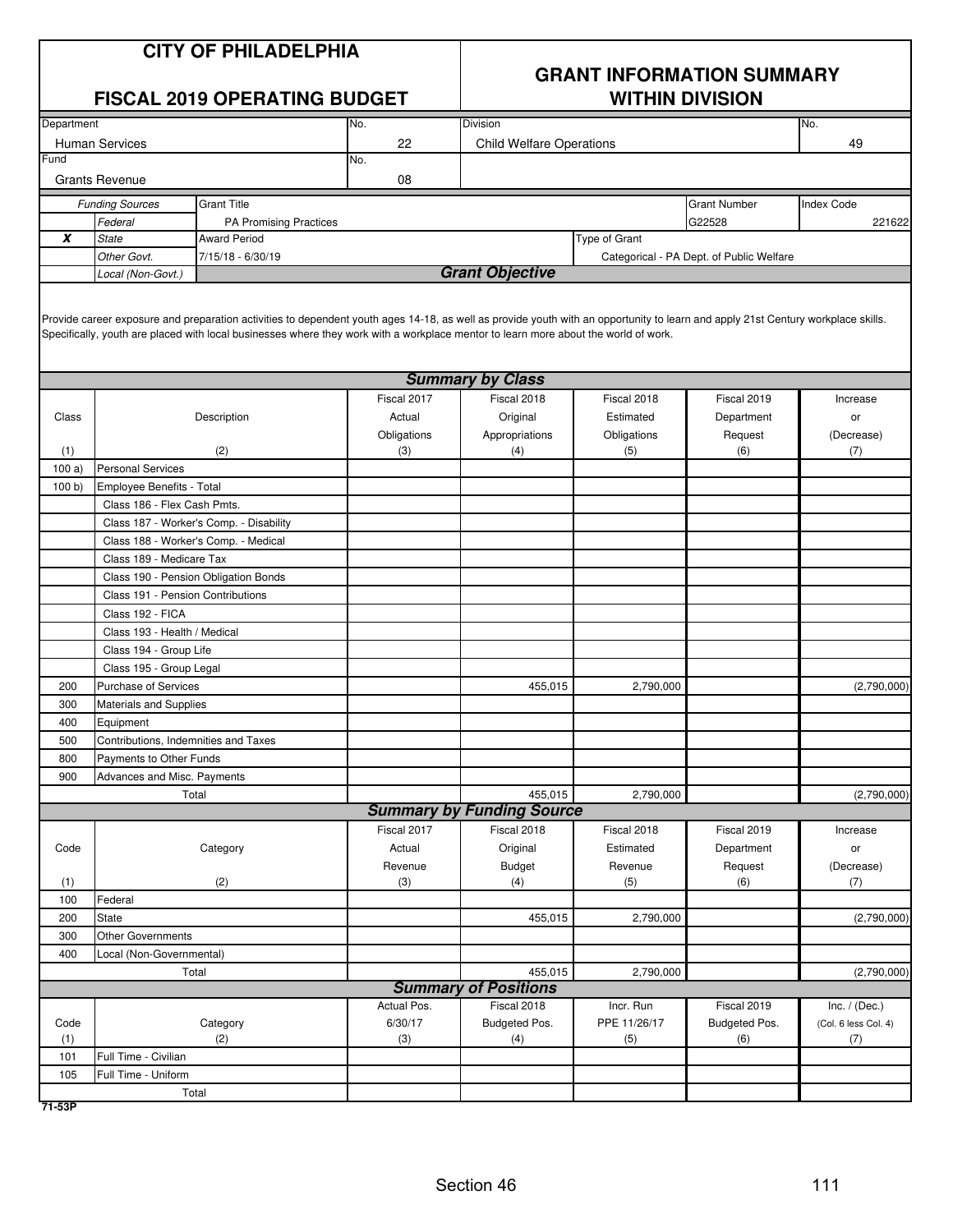| <b>CITY OF PHILADELPHIA</b><br><b>FISCAL 2019 OPERATING BUDGET</b> |                                      |                                         |                                                                                                                                 | <b>GRANT INFORMATION SUMMARY</b><br><b>WITHIN DIVISION</b> |                    |                                          |                      |  |
|--------------------------------------------------------------------|--------------------------------------|-----------------------------------------|---------------------------------------------------------------------------------------------------------------------------------|------------------------------------------------------------|--------------------|------------------------------------------|----------------------|--|
| Department                                                         |                                      |                                         | No.                                                                                                                             | Division                                                   |                    |                                          | No.                  |  |
|                                                                    | <b>Human Services</b>                |                                         | 22                                                                                                                              | <b>Child Welfare Operations</b>                            |                    |                                          | 49                   |  |
| Fund                                                               |                                      |                                         | No.                                                                                                                             |                                                            |                    |                                          |                      |  |
|                                                                    | <b>Grants Revenue</b>                |                                         | 08                                                                                                                              |                                                            |                    |                                          |                      |  |
|                                                                    | <b>Funding Sources</b>               | <b>Grant Title</b>                      |                                                                                                                                 |                                                            |                    | <b>Grant Number</b>                      | <b>Index Code</b>    |  |
|                                                                    | Federal                              | Family Group Decision Making (FGDM)     |                                                                                                                                 |                                                            |                    | G22566                                   | 221633               |  |
| X                                                                  | <b>State</b>                         | <b>Award Period</b>                     |                                                                                                                                 |                                                            | Type of Grant      |                                          |                      |  |
|                                                                    | Other Govt.                          | 7/15/18 - 6/30/19                       |                                                                                                                                 |                                                            |                    | Categorical - PA Dept. of Public Welfare |                      |  |
|                                                                    | Local (Non-Govt.)                    |                                         |                                                                                                                                 | <b>Grant Objective</b>                                     |                    |                                          |                      |  |
|                                                                    |                                      |                                         | To lead family groups in decision making, and develop a plan that supports safety, permanency and well-being of their children. |                                                            |                    |                                          |                      |  |
|                                                                    |                                      |                                         |                                                                                                                                 | <b>Summary by Class</b>                                    |                    |                                          |                      |  |
|                                                                    |                                      |                                         | Fiscal 2017                                                                                                                     | Fiscal 2018                                                | Fiscal 2018        | Fiscal 2019                              | Increase             |  |
| Class                                                              |                                      | Description                             | Actual                                                                                                                          | Original                                                   | Estimated          | Department                               | or                   |  |
| (1)                                                                |                                      | (2)                                     | Obligations<br>(3)                                                                                                              | Appropriations<br>(4)                                      | Obligations<br>(5) | Request<br>(6)                           | (Decrease)<br>(7)    |  |
| 100a)                                                              | <b>Personal Services</b>             |                                         |                                                                                                                                 |                                                            |                    |                                          |                      |  |
| 100 b)                                                             | Employee Benefits - Total            |                                         |                                                                                                                                 |                                                            |                    |                                          |                      |  |
|                                                                    | Class 186 - Flex Cash Pmts.          |                                         |                                                                                                                                 |                                                            |                    |                                          |                      |  |
|                                                                    |                                      | Class 187 - Worker's Comp. - Disability |                                                                                                                                 |                                                            |                    |                                          |                      |  |
|                                                                    |                                      | Class 188 - Worker's Comp. - Medical    |                                                                                                                                 |                                                            |                    |                                          |                      |  |
|                                                                    | Class 189 - Medicare Tax             |                                         |                                                                                                                                 |                                                            |                    |                                          |                      |  |
|                                                                    |                                      | Class 190 - Pension Obligation Bonds    |                                                                                                                                 |                                                            |                    |                                          |                      |  |
|                                                                    | Class 191 - Pension Contributions    |                                         |                                                                                                                                 |                                                            |                    |                                          |                      |  |
|                                                                    | Class 192 - FICA                     |                                         |                                                                                                                                 |                                                            |                    |                                          |                      |  |
|                                                                    | Class 193 - Health / Medical         |                                         |                                                                                                                                 |                                                            |                    |                                          |                      |  |
|                                                                    | Class 194 - Group Life               |                                         |                                                                                                                                 |                                                            |                    |                                          |                      |  |
|                                                                    | Class 195 - Group Legal              |                                         |                                                                                                                                 |                                                            |                    |                                          |                      |  |
| 200                                                                | Purchase of Services                 |                                         | 1,016,500                                                                                                                       |                                                            | 1,258,275          | 1,258,275                                |                      |  |
| 300                                                                | <b>Materials and Supplies</b>        |                                         |                                                                                                                                 |                                                            |                    |                                          |                      |  |
| 400                                                                | Equipment                            |                                         |                                                                                                                                 |                                                            |                    |                                          |                      |  |
| 500                                                                | Contributions, Indemnities and Taxes |                                         |                                                                                                                                 |                                                            |                    |                                          |                      |  |
| 800                                                                | Payments to Other Funds              |                                         |                                                                                                                                 |                                                            |                    |                                          |                      |  |
| 900                                                                | Advances and Misc. Payments          |                                         |                                                                                                                                 |                                                            |                    |                                          |                      |  |
|                                                                    |                                      | Total                                   | 1,016,500                                                                                                                       |                                                            | 1,258,275          | 1,258,275                                |                      |  |
|                                                                    |                                      |                                         |                                                                                                                                 | <b>Summary by Funding Source</b>                           |                    |                                          |                      |  |
|                                                                    |                                      |                                         | Fiscal 2017                                                                                                                     | Fiscal 2018                                                | Fiscal 2018        | Fiscal 2019                              | Increase             |  |
| Code                                                               |                                      | Category                                | Actual                                                                                                                          | Original                                                   | Estimated          | Department                               | or                   |  |
|                                                                    |                                      |                                         | Revenue                                                                                                                         | Budget                                                     | Revenue            | Request                                  | (Decrease)           |  |
| (1)                                                                |                                      | (2)                                     | (3)                                                                                                                             | (4)                                                        | (5)                | (6)                                      | (7)                  |  |
| 100                                                                | Federal                              |                                         |                                                                                                                                 |                                                            |                    |                                          |                      |  |
| 200                                                                | State                                |                                         | 1,016,500                                                                                                                       |                                                            | 1,258,275          | 1,258,275                                |                      |  |
| 300<br>400                                                         | <b>Other Governments</b>             |                                         |                                                                                                                                 |                                                            |                    |                                          |                      |  |
|                                                                    | Local (Non-Governmental)             | Total                                   | 1,016,500                                                                                                                       |                                                            | 1,258,275          | 1,258,275                                |                      |  |
|                                                                    |                                      |                                         |                                                                                                                                 | <b>Summary of Positions</b>                                |                    |                                          |                      |  |
|                                                                    |                                      |                                         | Actual Pos.                                                                                                                     | Fiscal 2018                                                | Incr. Run          | Fiscal 2019                              | Inc. $/$ (Dec.)      |  |
| Code                                                               |                                      | Category                                | 6/30/17                                                                                                                         | Budgeted Pos.                                              | PPE 11/26/17       | Budgeted Pos.                            | (Col. 6 less Col. 4) |  |
| (1)                                                                |                                      | (2)                                     | (3)                                                                                                                             | (4)                                                        | (5)                | (6)                                      | (7)                  |  |
| 101                                                                | Full Time - Civilian                 |                                         |                                                                                                                                 |                                                            |                    |                                          |                      |  |
| 105                                                                | Full Time - Uniform                  |                                         |                                                                                                                                 |                                                            |                    |                                          |                      |  |
|                                                                    |                                      | Total                                   |                                                                                                                                 |                                                            |                    |                                          |                      |  |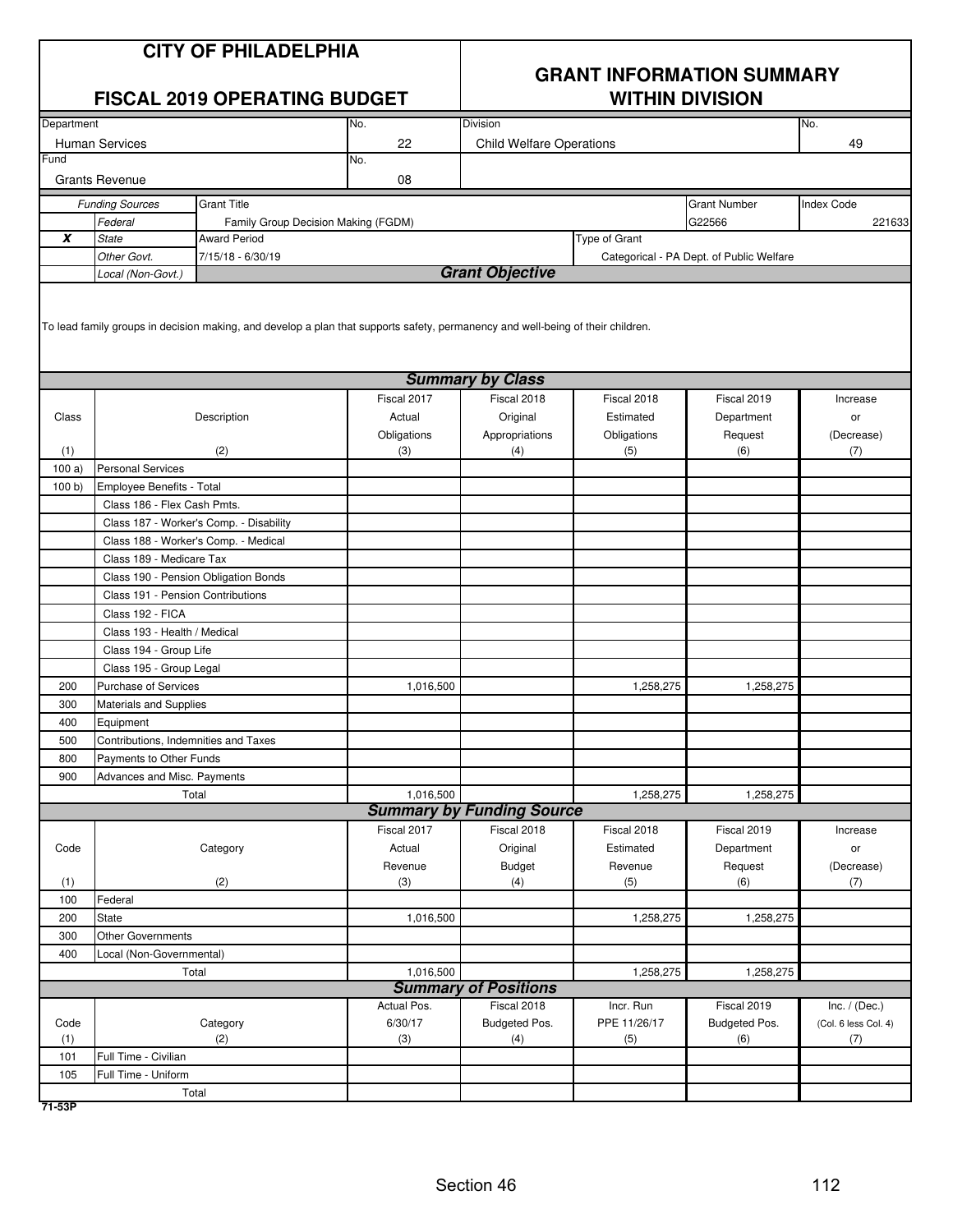|            | <b>CITY OF PHILADELPHIA</b><br><b>FISCAL 2019 OPERATING BUDGET</b> |                                                                                                                                                                             |                       | <b>GRANT INFORMATION SUMMARY</b><br><b>WITHIN DIVISION</b> |                          |                                          |                      |  |
|------------|--------------------------------------------------------------------|-----------------------------------------------------------------------------------------------------------------------------------------------------------------------------|-----------------------|------------------------------------------------------------|--------------------------|------------------------------------------|----------------------|--|
| Department |                                                                    |                                                                                                                                                                             | No.                   | Division                                                   |                          |                                          | No.                  |  |
| Fund       | <b>Human Services</b>                                              |                                                                                                                                                                             | 22<br>No.             | <b>Child Welfare Operations</b>                            |                          |                                          | 49                   |  |
|            | <b>Grants Revenue</b>                                              |                                                                                                                                                                             | 08                    |                                                            |                          |                                          |                      |  |
|            | <b>Funding Sources</b>                                             | <b>Grant Title</b>                                                                                                                                                          |                       |                                                            |                          | <b>Grant Number</b>                      | <b>Index Code</b>    |  |
|            | Federal                                                            | Parent Child Interaction Therapy (PCIT)                                                                                                                                     |                       |                                                            |                          | G22608                                   | 221617               |  |
| X          | <b>State</b>                                                       | <b>Award Period</b>                                                                                                                                                         |                       |                                                            | Type of Grant            |                                          |                      |  |
|            | Other Govt.                                                        | 7/15/18 - 6/30/19                                                                                                                                                           |                       |                                                            |                          | Categorical - PA Dept. of Public Welfare |                      |  |
|            | Local (Non-Govt.)                                                  |                                                                                                                                                                             |                       | <b>Grant Objective</b>                                     |                          |                                          |                      |  |
|            |                                                                    | To give support treatment for conduct-disordered young children that places emphasis on improving the quality of parent-child relationships and changing their interaction. |                       | <b>Summary by Class</b>                                    |                          |                                          |                      |  |
|            |                                                                    |                                                                                                                                                                             |                       |                                                            |                          |                                          |                      |  |
| Class      |                                                                    | Description                                                                                                                                                                 | Fiscal 2017<br>Actual | Fiscal 2018                                                | Fiscal 2018<br>Estimated | Fiscal 2019<br>Department                | Increase             |  |
|            |                                                                    |                                                                                                                                                                             |                       | Original<br>Appropriations                                 |                          | Request                                  | or                   |  |
| (1)        |                                                                    | (2)                                                                                                                                                                         | Obligations<br>(3)    | (4)                                                        | Obligations<br>(5)       | (6)                                      | (Decrease)<br>(7)    |  |
| 100a       | <b>Personal Services</b>                                           |                                                                                                                                                                             |                       |                                                            |                          |                                          |                      |  |
| 100 b)     | Employee Benefits - Total                                          |                                                                                                                                                                             |                       |                                                            |                          |                                          |                      |  |
|            | Class 186 - Flex Cash Pmts.                                        |                                                                                                                                                                             |                       |                                                            |                          |                                          |                      |  |
|            |                                                                    | Class 187 - Worker's Comp. - Disability                                                                                                                                     |                       |                                                            |                          |                                          |                      |  |
|            |                                                                    | Class 188 - Worker's Comp. - Medical                                                                                                                                        |                       |                                                            |                          |                                          |                      |  |
|            | Class 189 - Medicare Tax                                           |                                                                                                                                                                             |                       |                                                            |                          |                                          |                      |  |
|            |                                                                    | Class 190 - Pension Obligation Bonds                                                                                                                                        |                       |                                                            |                          |                                          |                      |  |
|            | Class 191 - Pension Contributions                                  |                                                                                                                                                                             |                       |                                                            |                          |                                          |                      |  |
|            | Class 192 - FICA                                                   |                                                                                                                                                                             |                       |                                                            |                          |                                          |                      |  |
|            | Class 193 - Health / Medical                                       |                                                                                                                                                                             |                       |                                                            |                          |                                          |                      |  |
|            | Class 194 - Group Life                                             |                                                                                                                                                                             |                       |                                                            |                          |                                          |                      |  |
|            | Class 195 - Group Legal                                            |                                                                                                                                                                             |                       |                                                            |                          |                                          |                      |  |
| 200        | Purchase of Services                                               |                                                                                                                                                                             |                       | 314,032                                                    | 133,998                  | 178.664                                  | 44,666               |  |
| 300        | <b>Materials and Supplies</b>                                      |                                                                                                                                                                             |                       |                                                            |                          |                                          |                      |  |
| 400        | Equipment                                                          |                                                                                                                                                                             |                       |                                                            |                          |                                          |                      |  |
| 500        | Contributions, Indemnities and Taxes                               |                                                                                                                                                                             |                       |                                                            |                          |                                          |                      |  |
| 800        | Payments to Other Funds                                            |                                                                                                                                                                             |                       |                                                            |                          |                                          |                      |  |
| 900        | Advances and Misc. Payments                                        |                                                                                                                                                                             |                       |                                                            |                          |                                          |                      |  |
|            |                                                                    | Total                                                                                                                                                                       |                       | 314,032<br><b>Summary by Funding Source</b>                | 133,998                  | 178,664                                  | 44,666               |  |
|            |                                                                    |                                                                                                                                                                             | Fiscal 2017           | Fiscal 2018                                                | Fiscal 2018              | Fiscal 2019                              |                      |  |
| Code       |                                                                    |                                                                                                                                                                             | Actual                |                                                            | Estimated                |                                          | Increase             |  |
|            |                                                                    | Category                                                                                                                                                                    | Revenue               | Original                                                   | Revenue                  | Department<br>Request                    | or<br>(Decrease)     |  |
| (1)        |                                                                    | (2)                                                                                                                                                                         | (3)                   | Budget<br>(4)                                              | (5)                      | (6)                                      | (7)                  |  |
| 100        | Federal                                                            |                                                                                                                                                                             |                       |                                                            |                          |                                          |                      |  |
| 200        | <b>State</b>                                                       |                                                                                                                                                                             |                       | 314,032                                                    | 133,998                  | 178,664                                  | 44,666               |  |
| 300        | <b>Other Governments</b>                                           |                                                                                                                                                                             |                       |                                                            |                          |                                          |                      |  |
| 400        | Local (Non-Governmental)                                           |                                                                                                                                                                             |                       |                                                            |                          |                                          |                      |  |
|            |                                                                    | Total                                                                                                                                                                       |                       | 314,032                                                    | 133,998                  | 178,664                                  | 44,666               |  |
|            |                                                                    |                                                                                                                                                                             |                       | <b>Summary of Positions</b>                                |                          |                                          |                      |  |
|            |                                                                    |                                                                                                                                                                             | Actual Pos.           | Fiscal 2018                                                | Incr. Run                | Fiscal 2019                              | Inc. $/$ (Dec.)      |  |
| Code       |                                                                    | Category                                                                                                                                                                    | 6/30/17               | Budgeted Pos.                                              | PPE 11/26/17             | Budgeted Pos.                            | (Col. 6 less Col. 4) |  |
| (1)        |                                                                    | (2)                                                                                                                                                                         | (3)                   | (4)                                                        | (5)                      | (6)                                      | (7)                  |  |
| 101        | Full Time - Civilian                                               |                                                                                                                                                                             |                       |                                                            |                          |                                          |                      |  |
| 105        | Full Time - Uniform                                                |                                                                                                                                                                             |                       |                                                            |                          |                                          |                      |  |
|            |                                                                    | Total                                                                                                                                                                       |                       |                                                            |                          |                                          |                      |  |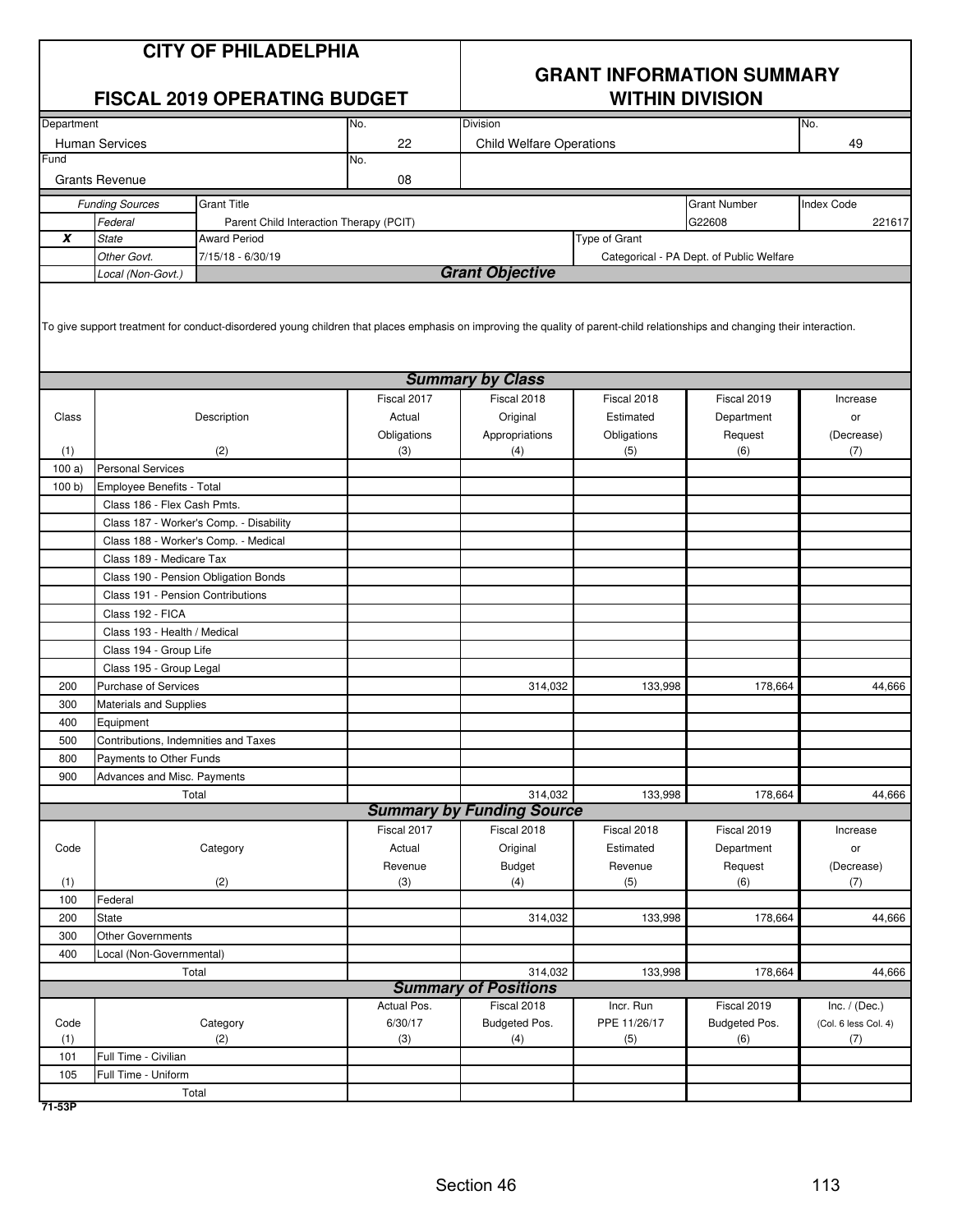| No.<br>Department<br>Division<br>No.<br>22<br><b>Human Services</b><br><b>Child Welfare Operations</b><br>49<br>Fund<br>No.<br><b>Grants Revenue</b><br>08<br><b>Grant Title</b><br><b>Grant Number</b><br><b>Index Code</b><br><b>Funding Sources</b><br>Federal<br>G22609<br>Positive Parenting Program (PPP)<br>221615<br>X<br><b>State</b><br>Type of Grant<br><b>Award Period</b><br>Other Govt.<br>7/15/18 - 6/30/19<br>Categorical - United Way of Southeastern PA Program<br><b>Grant Objective</b><br>Local (Non-Govt.)<br>Gives parents simple and practical strategies to help them confidently manage their children's behavior, prevent problems developing and build strong, healthy relationships.<br><b>Summary by Class</b><br>Fiscal 2017<br>Fiscal 2018<br>Fiscal 2018<br>Fiscal 2019<br>Increase<br>Description<br>Original<br>Estimated<br>Class<br>Actual<br>Department<br>or<br>Obligations<br>Appropriations<br>Obligations<br>Request<br>(Decrease)<br>(3)<br>(1)<br>(4)<br>(5)<br>(6)<br>(2)<br>(7)<br><b>Personal Services</b><br>100a<br>100 b)<br>Employee Benefits - Total<br>Class 186 - Flex Cash Pmts.<br>Class 187 - Worker's Comp. - Disability<br>Class 188 - Worker's Comp. - Medical<br>Class 189 - Medicare Tax<br>Class 190 - Pension Obligation Bonds<br>Class 191 - Pension Contributions<br>Class 192 - FICA<br>Class 193 - Health / Medical<br>Class 194 - Group Life<br>Class 195 - Group Legal<br>200<br><b>Purchase of Services</b><br>351,612<br>300<br>Materials and Supplies<br>400<br>Equipment<br>500<br>Contributions, Indemnities and Taxes<br>800<br>Payments to Other Funds<br>900<br>Advances and Misc. Payments<br>351,612<br>Total<br><b>Summary by Funding Source</b><br>Fiscal 2017<br>Fiscal 2018<br>Fiscal 2018<br>Fiscal 2019<br>Increase<br>Actual<br>Code<br>Category<br>Original<br>Estimated<br>Department<br>or<br>Revenue<br><b>Budget</b><br>Revenue<br>Request<br>(Decrease)<br>(1)<br>(2)<br>(3)<br>(7)<br>(4)<br>(5)<br>(6)<br>100<br>Federal<br>200<br>351,612<br><b>State</b><br>300<br>Other Governments<br>400<br>Local (Non-Governmental)<br>351,612<br>Total<br><b>Summary of Positions</b><br>Actual Pos.<br>Fiscal 2018<br>Incr. Run<br>Fiscal 2019<br>Inc. $/$ (Dec.)<br>6/30/17<br>PPE 11/26/17<br>Category<br>Budgeted Pos.<br>Budgeted Pos.<br>(Col. 6 less Col. 4)<br>Code<br>(1)<br>(2)<br>(3)<br>(4)<br>(5)<br>(6)<br>(7)<br>Full Time - Civilian<br>101<br>Full Time - Uniform<br>105<br>Total |  | <b>CITY OF PHILADELPHIA</b><br><b>FISCAL 2019 OPERATING BUDGET</b> | <b>GRANT INFORMATION SUMMARY</b><br><b>WITHIN DIVISION</b> |  |  |  |  |
|------------------------------------------------------------------------------------------------------------------------------------------------------------------------------------------------------------------------------------------------------------------------------------------------------------------------------------------------------------------------------------------------------------------------------------------------------------------------------------------------------------------------------------------------------------------------------------------------------------------------------------------------------------------------------------------------------------------------------------------------------------------------------------------------------------------------------------------------------------------------------------------------------------------------------------------------------------------------------------------------------------------------------------------------------------------------------------------------------------------------------------------------------------------------------------------------------------------------------------------------------------------------------------------------------------------------------------------------------------------------------------------------------------------------------------------------------------------------------------------------------------------------------------------------------------------------------------------------------------------------------------------------------------------------------------------------------------------------------------------------------------------------------------------------------------------------------------------------------------------------------------------------------------------------------------------------------------------------------------------------------------------------------------------------------------------------------------------------------------------------------------------------------------------------------------------------------------------------------------------------------------------------------------------------------------------------------------------------------------------------------------------------------------------------------------------------------------------------------------------|--|--------------------------------------------------------------------|------------------------------------------------------------|--|--|--|--|
|                                                                                                                                                                                                                                                                                                                                                                                                                                                                                                                                                                                                                                                                                                                                                                                                                                                                                                                                                                                                                                                                                                                                                                                                                                                                                                                                                                                                                                                                                                                                                                                                                                                                                                                                                                                                                                                                                                                                                                                                                                                                                                                                                                                                                                                                                                                                                                                                                                                                                          |  |                                                                    |                                                            |  |  |  |  |
|                                                                                                                                                                                                                                                                                                                                                                                                                                                                                                                                                                                                                                                                                                                                                                                                                                                                                                                                                                                                                                                                                                                                                                                                                                                                                                                                                                                                                                                                                                                                                                                                                                                                                                                                                                                                                                                                                                                                                                                                                                                                                                                                                                                                                                                                                                                                                                                                                                                                                          |  |                                                                    |                                                            |  |  |  |  |
|                                                                                                                                                                                                                                                                                                                                                                                                                                                                                                                                                                                                                                                                                                                                                                                                                                                                                                                                                                                                                                                                                                                                                                                                                                                                                                                                                                                                                                                                                                                                                                                                                                                                                                                                                                                                                                                                                                                                                                                                                                                                                                                                                                                                                                                                                                                                                                                                                                                                                          |  |                                                                    |                                                            |  |  |  |  |
|                                                                                                                                                                                                                                                                                                                                                                                                                                                                                                                                                                                                                                                                                                                                                                                                                                                                                                                                                                                                                                                                                                                                                                                                                                                                                                                                                                                                                                                                                                                                                                                                                                                                                                                                                                                                                                                                                                                                                                                                                                                                                                                                                                                                                                                                                                                                                                                                                                                                                          |  |                                                                    |                                                            |  |  |  |  |
|                                                                                                                                                                                                                                                                                                                                                                                                                                                                                                                                                                                                                                                                                                                                                                                                                                                                                                                                                                                                                                                                                                                                                                                                                                                                                                                                                                                                                                                                                                                                                                                                                                                                                                                                                                                                                                                                                                                                                                                                                                                                                                                                                                                                                                                                                                                                                                                                                                                                                          |  |                                                                    |                                                            |  |  |  |  |
|                                                                                                                                                                                                                                                                                                                                                                                                                                                                                                                                                                                                                                                                                                                                                                                                                                                                                                                                                                                                                                                                                                                                                                                                                                                                                                                                                                                                                                                                                                                                                                                                                                                                                                                                                                                                                                                                                                                                                                                                                                                                                                                                                                                                                                                                                                                                                                                                                                                                                          |  |                                                                    |                                                            |  |  |  |  |
|                                                                                                                                                                                                                                                                                                                                                                                                                                                                                                                                                                                                                                                                                                                                                                                                                                                                                                                                                                                                                                                                                                                                                                                                                                                                                                                                                                                                                                                                                                                                                                                                                                                                                                                                                                                                                                                                                                                                                                                                                                                                                                                                                                                                                                                                                                                                                                                                                                                                                          |  |                                                                    |                                                            |  |  |  |  |
|                                                                                                                                                                                                                                                                                                                                                                                                                                                                                                                                                                                                                                                                                                                                                                                                                                                                                                                                                                                                                                                                                                                                                                                                                                                                                                                                                                                                                                                                                                                                                                                                                                                                                                                                                                                                                                                                                                                                                                                                                                                                                                                                                                                                                                                                                                                                                                                                                                                                                          |  |                                                                    |                                                            |  |  |  |  |
|                                                                                                                                                                                                                                                                                                                                                                                                                                                                                                                                                                                                                                                                                                                                                                                                                                                                                                                                                                                                                                                                                                                                                                                                                                                                                                                                                                                                                                                                                                                                                                                                                                                                                                                                                                                                                                                                                                                                                                                                                                                                                                                                                                                                                                                                                                                                                                                                                                                                                          |  |                                                                    |                                                            |  |  |  |  |
|                                                                                                                                                                                                                                                                                                                                                                                                                                                                                                                                                                                                                                                                                                                                                                                                                                                                                                                                                                                                                                                                                                                                                                                                                                                                                                                                                                                                                                                                                                                                                                                                                                                                                                                                                                                                                                                                                                                                                                                                                                                                                                                                                                                                                                                                                                                                                                                                                                                                                          |  |                                                                    |                                                            |  |  |  |  |
|                                                                                                                                                                                                                                                                                                                                                                                                                                                                                                                                                                                                                                                                                                                                                                                                                                                                                                                                                                                                                                                                                                                                                                                                                                                                                                                                                                                                                                                                                                                                                                                                                                                                                                                                                                                                                                                                                                                                                                                                                                                                                                                                                                                                                                                                                                                                                                                                                                                                                          |  |                                                                    |                                                            |  |  |  |  |
|                                                                                                                                                                                                                                                                                                                                                                                                                                                                                                                                                                                                                                                                                                                                                                                                                                                                                                                                                                                                                                                                                                                                                                                                                                                                                                                                                                                                                                                                                                                                                                                                                                                                                                                                                                                                                                                                                                                                                                                                                                                                                                                                                                                                                                                                                                                                                                                                                                                                                          |  |                                                                    |                                                            |  |  |  |  |
|                                                                                                                                                                                                                                                                                                                                                                                                                                                                                                                                                                                                                                                                                                                                                                                                                                                                                                                                                                                                                                                                                                                                                                                                                                                                                                                                                                                                                                                                                                                                                                                                                                                                                                                                                                                                                                                                                                                                                                                                                                                                                                                                                                                                                                                                                                                                                                                                                                                                                          |  |                                                                    |                                                            |  |  |  |  |
|                                                                                                                                                                                                                                                                                                                                                                                                                                                                                                                                                                                                                                                                                                                                                                                                                                                                                                                                                                                                                                                                                                                                                                                                                                                                                                                                                                                                                                                                                                                                                                                                                                                                                                                                                                                                                                                                                                                                                                                                                                                                                                                                                                                                                                                                                                                                                                                                                                                                                          |  |                                                                    |                                                            |  |  |  |  |
|                                                                                                                                                                                                                                                                                                                                                                                                                                                                                                                                                                                                                                                                                                                                                                                                                                                                                                                                                                                                                                                                                                                                                                                                                                                                                                                                                                                                                                                                                                                                                                                                                                                                                                                                                                                                                                                                                                                                                                                                                                                                                                                                                                                                                                                                                                                                                                                                                                                                                          |  |                                                                    |                                                            |  |  |  |  |
|                                                                                                                                                                                                                                                                                                                                                                                                                                                                                                                                                                                                                                                                                                                                                                                                                                                                                                                                                                                                                                                                                                                                                                                                                                                                                                                                                                                                                                                                                                                                                                                                                                                                                                                                                                                                                                                                                                                                                                                                                                                                                                                                                                                                                                                                                                                                                                                                                                                                                          |  |                                                                    |                                                            |  |  |  |  |
|                                                                                                                                                                                                                                                                                                                                                                                                                                                                                                                                                                                                                                                                                                                                                                                                                                                                                                                                                                                                                                                                                                                                                                                                                                                                                                                                                                                                                                                                                                                                                                                                                                                                                                                                                                                                                                                                                                                                                                                                                                                                                                                                                                                                                                                                                                                                                                                                                                                                                          |  |                                                                    |                                                            |  |  |  |  |
|                                                                                                                                                                                                                                                                                                                                                                                                                                                                                                                                                                                                                                                                                                                                                                                                                                                                                                                                                                                                                                                                                                                                                                                                                                                                                                                                                                                                                                                                                                                                                                                                                                                                                                                                                                                                                                                                                                                                                                                                                                                                                                                                                                                                                                                                                                                                                                                                                                                                                          |  |                                                                    |                                                            |  |  |  |  |
|                                                                                                                                                                                                                                                                                                                                                                                                                                                                                                                                                                                                                                                                                                                                                                                                                                                                                                                                                                                                                                                                                                                                                                                                                                                                                                                                                                                                                                                                                                                                                                                                                                                                                                                                                                                                                                                                                                                                                                                                                                                                                                                                                                                                                                                                                                                                                                                                                                                                                          |  |                                                                    |                                                            |  |  |  |  |
|                                                                                                                                                                                                                                                                                                                                                                                                                                                                                                                                                                                                                                                                                                                                                                                                                                                                                                                                                                                                                                                                                                                                                                                                                                                                                                                                                                                                                                                                                                                                                                                                                                                                                                                                                                                                                                                                                                                                                                                                                                                                                                                                                                                                                                                                                                                                                                                                                                                                                          |  |                                                                    |                                                            |  |  |  |  |
|                                                                                                                                                                                                                                                                                                                                                                                                                                                                                                                                                                                                                                                                                                                                                                                                                                                                                                                                                                                                                                                                                                                                                                                                                                                                                                                                                                                                                                                                                                                                                                                                                                                                                                                                                                                                                                                                                                                                                                                                                                                                                                                                                                                                                                                                                                                                                                                                                                                                                          |  |                                                                    |                                                            |  |  |  |  |
|                                                                                                                                                                                                                                                                                                                                                                                                                                                                                                                                                                                                                                                                                                                                                                                                                                                                                                                                                                                                                                                                                                                                                                                                                                                                                                                                                                                                                                                                                                                                                                                                                                                                                                                                                                                                                                                                                                                                                                                                                                                                                                                                                                                                                                                                                                                                                                                                                                                                                          |  |                                                                    |                                                            |  |  |  |  |
|                                                                                                                                                                                                                                                                                                                                                                                                                                                                                                                                                                                                                                                                                                                                                                                                                                                                                                                                                                                                                                                                                                                                                                                                                                                                                                                                                                                                                                                                                                                                                                                                                                                                                                                                                                                                                                                                                                                                                                                                                                                                                                                                                                                                                                                                                                                                                                                                                                                                                          |  |                                                                    |                                                            |  |  |  |  |
|                                                                                                                                                                                                                                                                                                                                                                                                                                                                                                                                                                                                                                                                                                                                                                                                                                                                                                                                                                                                                                                                                                                                                                                                                                                                                                                                                                                                                                                                                                                                                                                                                                                                                                                                                                                                                                                                                                                                                                                                                                                                                                                                                                                                                                                                                                                                                                                                                                                                                          |  |                                                                    |                                                            |  |  |  |  |
|                                                                                                                                                                                                                                                                                                                                                                                                                                                                                                                                                                                                                                                                                                                                                                                                                                                                                                                                                                                                                                                                                                                                                                                                                                                                                                                                                                                                                                                                                                                                                                                                                                                                                                                                                                                                                                                                                                                                                                                                                                                                                                                                                                                                                                                                                                                                                                                                                                                                                          |  |                                                                    |                                                            |  |  |  |  |
|                                                                                                                                                                                                                                                                                                                                                                                                                                                                                                                                                                                                                                                                                                                                                                                                                                                                                                                                                                                                                                                                                                                                                                                                                                                                                                                                                                                                                                                                                                                                                                                                                                                                                                                                                                                                                                                                                                                                                                                                                                                                                                                                                                                                                                                                                                                                                                                                                                                                                          |  |                                                                    |                                                            |  |  |  |  |
|                                                                                                                                                                                                                                                                                                                                                                                                                                                                                                                                                                                                                                                                                                                                                                                                                                                                                                                                                                                                                                                                                                                                                                                                                                                                                                                                                                                                                                                                                                                                                                                                                                                                                                                                                                                                                                                                                                                                                                                                                                                                                                                                                                                                                                                                                                                                                                                                                                                                                          |  |                                                                    |                                                            |  |  |  |  |
|                                                                                                                                                                                                                                                                                                                                                                                                                                                                                                                                                                                                                                                                                                                                                                                                                                                                                                                                                                                                                                                                                                                                                                                                                                                                                                                                                                                                                                                                                                                                                                                                                                                                                                                                                                                                                                                                                                                                                                                                                                                                                                                                                                                                                                                                                                                                                                                                                                                                                          |  |                                                                    |                                                            |  |  |  |  |
|                                                                                                                                                                                                                                                                                                                                                                                                                                                                                                                                                                                                                                                                                                                                                                                                                                                                                                                                                                                                                                                                                                                                                                                                                                                                                                                                                                                                                                                                                                                                                                                                                                                                                                                                                                                                                                                                                                                                                                                                                                                                                                                                                                                                                                                                                                                                                                                                                                                                                          |  |                                                                    |                                                            |  |  |  |  |
|                                                                                                                                                                                                                                                                                                                                                                                                                                                                                                                                                                                                                                                                                                                                                                                                                                                                                                                                                                                                                                                                                                                                                                                                                                                                                                                                                                                                                                                                                                                                                                                                                                                                                                                                                                                                                                                                                                                                                                                                                                                                                                                                                                                                                                                                                                                                                                                                                                                                                          |  |                                                                    |                                                            |  |  |  |  |
|                                                                                                                                                                                                                                                                                                                                                                                                                                                                                                                                                                                                                                                                                                                                                                                                                                                                                                                                                                                                                                                                                                                                                                                                                                                                                                                                                                                                                                                                                                                                                                                                                                                                                                                                                                                                                                                                                                                                                                                                                                                                                                                                                                                                                                                                                                                                                                                                                                                                                          |  |                                                                    |                                                            |  |  |  |  |
|                                                                                                                                                                                                                                                                                                                                                                                                                                                                                                                                                                                                                                                                                                                                                                                                                                                                                                                                                                                                                                                                                                                                                                                                                                                                                                                                                                                                                                                                                                                                                                                                                                                                                                                                                                                                                                                                                                                                                                                                                                                                                                                                                                                                                                                                                                                                                                                                                                                                                          |  |                                                                    |                                                            |  |  |  |  |
|                                                                                                                                                                                                                                                                                                                                                                                                                                                                                                                                                                                                                                                                                                                                                                                                                                                                                                                                                                                                                                                                                                                                                                                                                                                                                                                                                                                                                                                                                                                                                                                                                                                                                                                                                                                                                                                                                                                                                                                                                                                                                                                                                                                                                                                                                                                                                                                                                                                                                          |  |                                                                    |                                                            |  |  |  |  |
|                                                                                                                                                                                                                                                                                                                                                                                                                                                                                                                                                                                                                                                                                                                                                                                                                                                                                                                                                                                                                                                                                                                                                                                                                                                                                                                                                                                                                                                                                                                                                                                                                                                                                                                                                                                                                                                                                                                                                                                                                                                                                                                                                                                                                                                                                                                                                                                                                                                                                          |  |                                                                    |                                                            |  |  |  |  |
|                                                                                                                                                                                                                                                                                                                                                                                                                                                                                                                                                                                                                                                                                                                                                                                                                                                                                                                                                                                                                                                                                                                                                                                                                                                                                                                                                                                                                                                                                                                                                                                                                                                                                                                                                                                                                                                                                                                                                                                                                                                                                                                                                                                                                                                                                                                                                                                                                                                                                          |  |                                                                    |                                                            |  |  |  |  |
|                                                                                                                                                                                                                                                                                                                                                                                                                                                                                                                                                                                                                                                                                                                                                                                                                                                                                                                                                                                                                                                                                                                                                                                                                                                                                                                                                                                                                                                                                                                                                                                                                                                                                                                                                                                                                                                                                                                                                                                                                                                                                                                                                                                                                                                                                                                                                                                                                                                                                          |  |                                                                    |                                                            |  |  |  |  |
|                                                                                                                                                                                                                                                                                                                                                                                                                                                                                                                                                                                                                                                                                                                                                                                                                                                                                                                                                                                                                                                                                                                                                                                                                                                                                                                                                                                                                                                                                                                                                                                                                                                                                                                                                                                                                                                                                                                                                                                                                                                                                                                                                                                                                                                                                                                                                                                                                                                                                          |  |                                                                    |                                                            |  |  |  |  |
|                                                                                                                                                                                                                                                                                                                                                                                                                                                                                                                                                                                                                                                                                                                                                                                                                                                                                                                                                                                                                                                                                                                                                                                                                                                                                                                                                                                                                                                                                                                                                                                                                                                                                                                                                                                                                                                                                                                                                                                                                                                                                                                                                                                                                                                                                                                                                                                                                                                                                          |  |                                                                    |                                                            |  |  |  |  |
|                                                                                                                                                                                                                                                                                                                                                                                                                                                                                                                                                                                                                                                                                                                                                                                                                                                                                                                                                                                                                                                                                                                                                                                                                                                                                                                                                                                                                                                                                                                                                                                                                                                                                                                                                                                                                                                                                                                                                                                                                                                                                                                                                                                                                                                                                                                                                                                                                                                                                          |  |                                                                    |                                                            |  |  |  |  |
|                                                                                                                                                                                                                                                                                                                                                                                                                                                                                                                                                                                                                                                                                                                                                                                                                                                                                                                                                                                                                                                                                                                                                                                                                                                                                                                                                                                                                                                                                                                                                                                                                                                                                                                                                                                                                                                                                                                                                                                                                                                                                                                                                                                                                                                                                                                                                                                                                                                                                          |  |                                                                    |                                                            |  |  |  |  |
|                                                                                                                                                                                                                                                                                                                                                                                                                                                                                                                                                                                                                                                                                                                                                                                                                                                                                                                                                                                                                                                                                                                                                                                                                                                                                                                                                                                                                                                                                                                                                                                                                                                                                                                                                                                                                                                                                                                                                                                                                                                                                                                                                                                                                                                                                                                                                                                                                                                                                          |  |                                                                    |                                                            |  |  |  |  |
|                                                                                                                                                                                                                                                                                                                                                                                                                                                                                                                                                                                                                                                                                                                                                                                                                                                                                                                                                                                                                                                                                                                                                                                                                                                                                                                                                                                                                                                                                                                                                                                                                                                                                                                                                                                                                                                                                                                                                                                                                                                                                                                                                                                                                                                                                                                                                                                                                                                                                          |  |                                                                    |                                                            |  |  |  |  |
|                                                                                                                                                                                                                                                                                                                                                                                                                                                                                                                                                                                                                                                                                                                                                                                                                                                                                                                                                                                                                                                                                                                                                                                                                                                                                                                                                                                                                                                                                                                                                                                                                                                                                                                                                                                                                                                                                                                                                                                                                                                                                                                                                                                                                                                                                                                                                                                                                                                                                          |  |                                                                    |                                                            |  |  |  |  |
|                                                                                                                                                                                                                                                                                                                                                                                                                                                                                                                                                                                                                                                                                                                                                                                                                                                                                                                                                                                                                                                                                                                                                                                                                                                                                                                                                                                                                                                                                                                                                                                                                                                                                                                                                                                                                                                                                                                                                                                                                                                                                                                                                                                                                                                                                                                                                                                                                                                                                          |  |                                                                    |                                                            |  |  |  |  |
|                                                                                                                                                                                                                                                                                                                                                                                                                                                                                                                                                                                                                                                                                                                                                                                                                                                                                                                                                                                                                                                                                                                                                                                                                                                                                                                                                                                                                                                                                                                                                                                                                                                                                                                                                                                                                                                                                                                                                                                                                                                                                                                                                                                                                                                                                                                                                                                                                                                                                          |  |                                                                    |                                                            |  |  |  |  |
|                                                                                                                                                                                                                                                                                                                                                                                                                                                                                                                                                                                                                                                                                                                                                                                                                                                                                                                                                                                                                                                                                                                                                                                                                                                                                                                                                                                                                                                                                                                                                                                                                                                                                                                                                                                                                                                                                                                                                                                                                                                                                                                                                                                                                                                                                                                                                                                                                                                                                          |  |                                                                    |                                                            |  |  |  |  |
|                                                                                                                                                                                                                                                                                                                                                                                                                                                                                                                                                                                                                                                                                                                                                                                                                                                                                                                                                                                                                                                                                                                                                                                                                                                                                                                                                                                                                                                                                                                                                                                                                                                                                                                                                                                                                                                                                                                                                                                                                                                                                                                                                                                                                                                                                                                                                                                                                                                                                          |  |                                                                    |                                                            |  |  |  |  |
|                                                                                                                                                                                                                                                                                                                                                                                                                                                                                                                                                                                                                                                                                                                                                                                                                                                                                                                                                                                                                                                                                                                                                                                                                                                                                                                                                                                                                                                                                                                                                                                                                                                                                                                                                                                                                                                                                                                                                                                                                                                                                                                                                                                                                                                                                                                                                                                                                                                                                          |  |                                                                    |                                                            |  |  |  |  |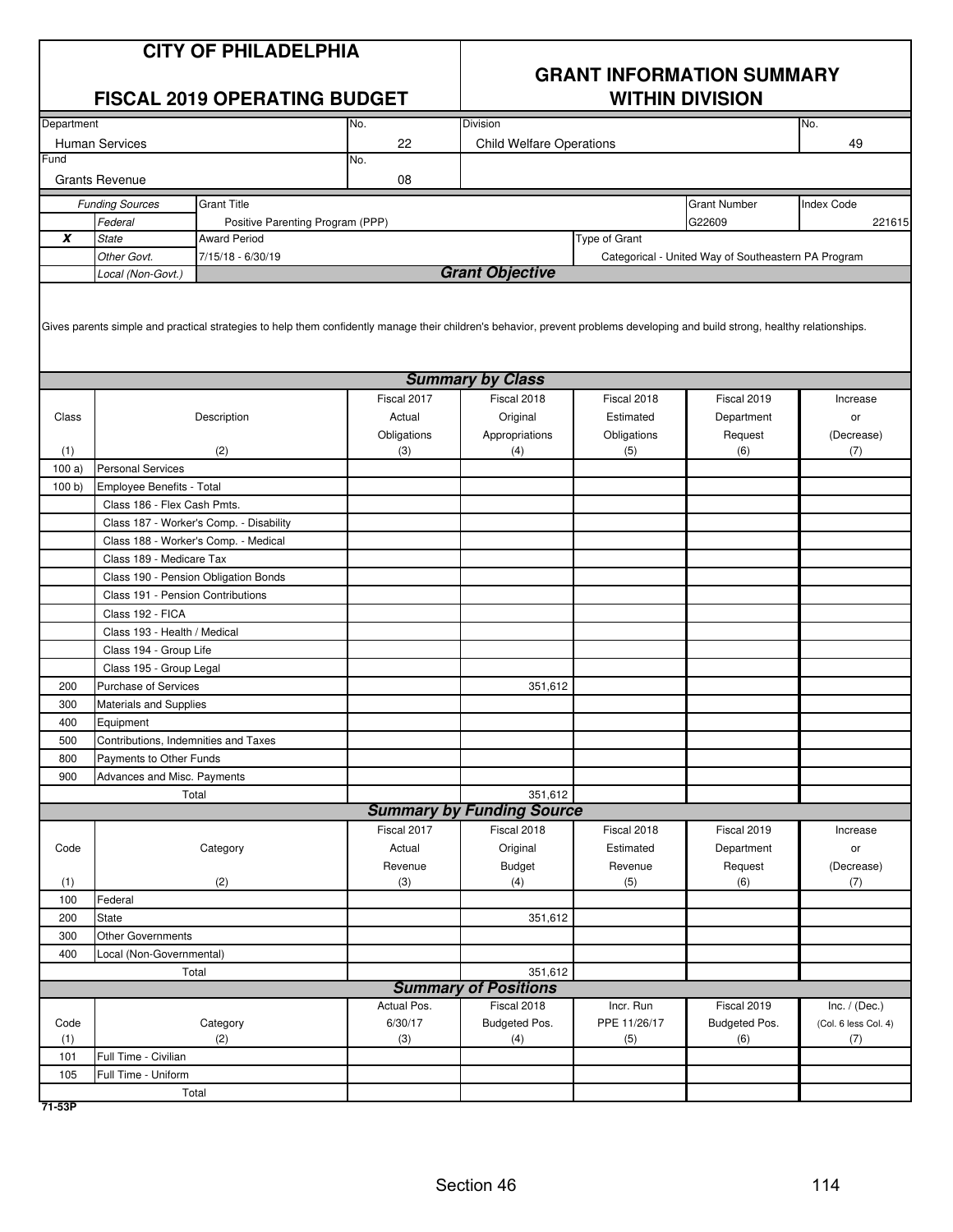|                  | <b>CITY OF PHILADELPHIA</b><br><b>FISCAL 2019 OPERATING BUDGET</b>                                                                                               |                                         |                    | <b>GRANT INFORMATION SUMMARY</b><br><b>WITHIN DIVISION</b> |                    |                                          |                      |  |  |  |  |
|------------------|------------------------------------------------------------------------------------------------------------------------------------------------------------------|-----------------------------------------|--------------------|------------------------------------------------------------|--------------------|------------------------------------------|----------------------|--|--|--|--|
| Department       |                                                                                                                                                                  |                                         | No.                | <b>Division</b>                                            |                    |                                          | No.                  |  |  |  |  |
|                  | <b>Human Services</b>                                                                                                                                            |                                         | 22                 | <b>Child Welfare Operations</b>                            |                    |                                          | 49                   |  |  |  |  |
| Fund             | <b>Grants Revenue</b>                                                                                                                                            |                                         | No.<br>08          |                                                            |                    |                                          |                      |  |  |  |  |
|                  | <b>Funding Sources</b>                                                                                                                                           | <b>Grant Title</b>                      |                    |                                                            |                    | <b>Grant Number</b>                      | <b>Index Code</b>    |  |  |  |  |
|                  | Federal                                                                                                                                                          | <b>Caseworker Visitation Grant</b>      |                    |                                                            |                    | G22630                                   |                      |  |  |  |  |
| $\boldsymbol{x}$ | <b>State</b>                                                                                                                                                     | <b>Award Period</b>                     |                    |                                                            | Type of Grant      |                                          |                      |  |  |  |  |
|                  | Other Govt.                                                                                                                                                      | 10/1/2018-9/30/2019                     |                    |                                                            |                    | Categorical - PA Dept. of Public Welfare |                      |  |  |  |  |
|                  | Local (Non-Govt.)                                                                                                                                                |                                         |                    | <b>Grant Objective</b>                                     |                    |                                          |                      |  |  |  |  |
|                  | To improve the quality of caseworker visits with an emphasis on improving caseworker decision making on the safety, permanency, and well-being of a foster child |                                         |                    |                                                            |                    |                                          |                      |  |  |  |  |
|                  |                                                                                                                                                                  |                                         |                    | <b>Summary by Class</b>                                    |                    |                                          |                      |  |  |  |  |
|                  |                                                                                                                                                                  |                                         | Fiscal 2017        | Fiscal 2018                                                | Fiscal 2018        | Fiscal 2019                              | Increase             |  |  |  |  |
| Class            |                                                                                                                                                                  | Description                             | Actual             | Original                                                   | Estimated          | Department                               | or                   |  |  |  |  |
| (1)              |                                                                                                                                                                  | (2)                                     | Obligations<br>(3) | Appropriations<br>(4)                                      | Obligations<br>(5) | Request<br>(6)                           | (Decrease)<br>(7)    |  |  |  |  |
| 100a             | <b>Personal Services</b>                                                                                                                                         |                                         |                    |                                                            |                    |                                          |                      |  |  |  |  |
| 100 b            | Employee Benefits - Total                                                                                                                                        |                                         |                    |                                                            |                    |                                          |                      |  |  |  |  |
|                  | Class 186 - Flex Cash Pmts.                                                                                                                                      |                                         |                    |                                                            |                    |                                          |                      |  |  |  |  |
|                  |                                                                                                                                                                  | Class 187 - Worker's Comp. - Disability |                    |                                                            |                    |                                          |                      |  |  |  |  |
|                  | Class 188 - Worker's Comp. - Medical                                                                                                                             |                                         |                    |                                                            |                    |                                          |                      |  |  |  |  |
|                  | Class 189 - Medicare Tax                                                                                                                                         |                                         |                    |                                                            |                    |                                          |                      |  |  |  |  |
|                  | Class 190 - Pension Obligation Bonds                                                                                                                             |                                         |                    |                                                            |                    |                                          |                      |  |  |  |  |
|                  | Class 191 - Pension Contributions                                                                                                                                |                                         |                    |                                                            |                    |                                          |                      |  |  |  |  |
|                  | Class 192 - FICA                                                                                                                                                 |                                         |                    |                                                            |                    |                                          |                      |  |  |  |  |
|                  | Class 193 - Health / Medical                                                                                                                                     |                                         |                    |                                                            |                    |                                          |                      |  |  |  |  |
|                  | Class 194 - Group Life                                                                                                                                           |                                         |                    |                                                            |                    |                                          |                      |  |  |  |  |
|                  | Class 195 - Group Legal                                                                                                                                          |                                         |                    |                                                            |                    |                                          |                      |  |  |  |  |
| 200              | <b>Purchase of Services</b>                                                                                                                                      |                                         |                    | 211,911                                                    | 212,029            | 212,029                                  |                      |  |  |  |  |
| 300              | <b>Materials and Supplies</b>                                                                                                                                    |                                         |                    |                                                            |                    |                                          |                      |  |  |  |  |
| 400              | Equipment                                                                                                                                                        |                                         |                    |                                                            |                    |                                          |                      |  |  |  |  |
| 500              | Contributions, Indemnities and Taxes                                                                                                                             |                                         |                    |                                                            |                    |                                          |                      |  |  |  |  |
| 800              | Payments to Other Funds                                                                                                                                          |                                         |                    |                                                            |                    |                                          |                      |  |  |  |  |
| 900              | Advances and Misc. Payments                                                                                                                                      |                                         |                    |                                                            |                    |                                          |                      |  |  |  |  |
|                  |                                                                                                                                                                  | Total                                   |                    | 211,911                                                    | 212,029            | 212,029                                  |                      |  |  |  |  |
|                  |                                                                                                                                                                  |                                         |                    | <b>Summary by Funding Source</b>                           |                    |                                          |                      |  |  |  |  |
|                  |                                                                                                                                                                  |                                         | Fiscal 2017        | Fiscal 2018                                                | Fiscal 2018        | Fiscal 2019                              | Increase             |  |  |  |  |
| Code             |                                                                                                                                                                  | Category                                | Actual             | Original                                                   | Estimated          | Department                               | or                   |  |  |  |  |
| (1)              |                                                                                                                                                                  | (2)                                     | Revenue<br>(3)     | <b>Budget</b><br>(4)                                       | Revenue<br>(5)     | Request<br>(6)                           | (Decrease)<br>(7)    |  |  |  |  |
| 100              | Federal                                                                                                                                                          |                                         |                    |                                                            |                    |                                          |                      |  |  |  |  |
| 200              | State                                                                                                                                                            |                                         |                    | 211,911                                                    | 212,029            | 212,029                                  |                      |  |  |  |  |
| 300              | <b>Other Governments</b>                                                                                                                                         |                                         |                    |                                                            |                    |                                          |                      |  |  |  |  |
| 400              | Local (Non-Governmental)                                                                                                                                         |                                         |                    |                                                            |                    |                                          |                      |  |  |  |  |
|                  | Total                                                                                                                                                            |                                         |                    | 211,911                                                    | 212,029            | 212,029                                  |                      |  |  |  |  |
|                  |                                                                                                                                                                  |                                         |                    | <b>Summary of Positions</b>                                |                    |                                          |                      |  |  |  |  |
|                  |                                                                                                                                                                  |                                         | Actual Pos.        | Fiscal 2018                                                | Incr. Run          | Fiscal 2019                              | Inc. $/$ (Dec.)      |  |  |  |  |
| Code             |                                                                                                                                                                  | Category                                | 6/30/17            | Budgeted Pos.                                              | PPE 11/26/17       | Budgeted Pos.                            | (Col. 6 less Col. 4) |  |  |  |  |
| (1)              |                                                                                                                                                                  | (2)                                     | (3)                | (4)                                                        | (5)                | (6)                                      | (7)                  |  |  |  |  |
| 101              | Full Time - Civilian                                                                                                                                             |                                         |                    |                                                            |                    |                                          |                      |  |  |  |  |
| 105              | Full Time - Uniform                                                                                                                                              |                                         |                    |                                                            |                    |                                          |                      |  |  |  |  |
|                  |                                                                                                                                                                  | Total                                   |                    |                                                            |                    |                                          |                      |  |  |  |  |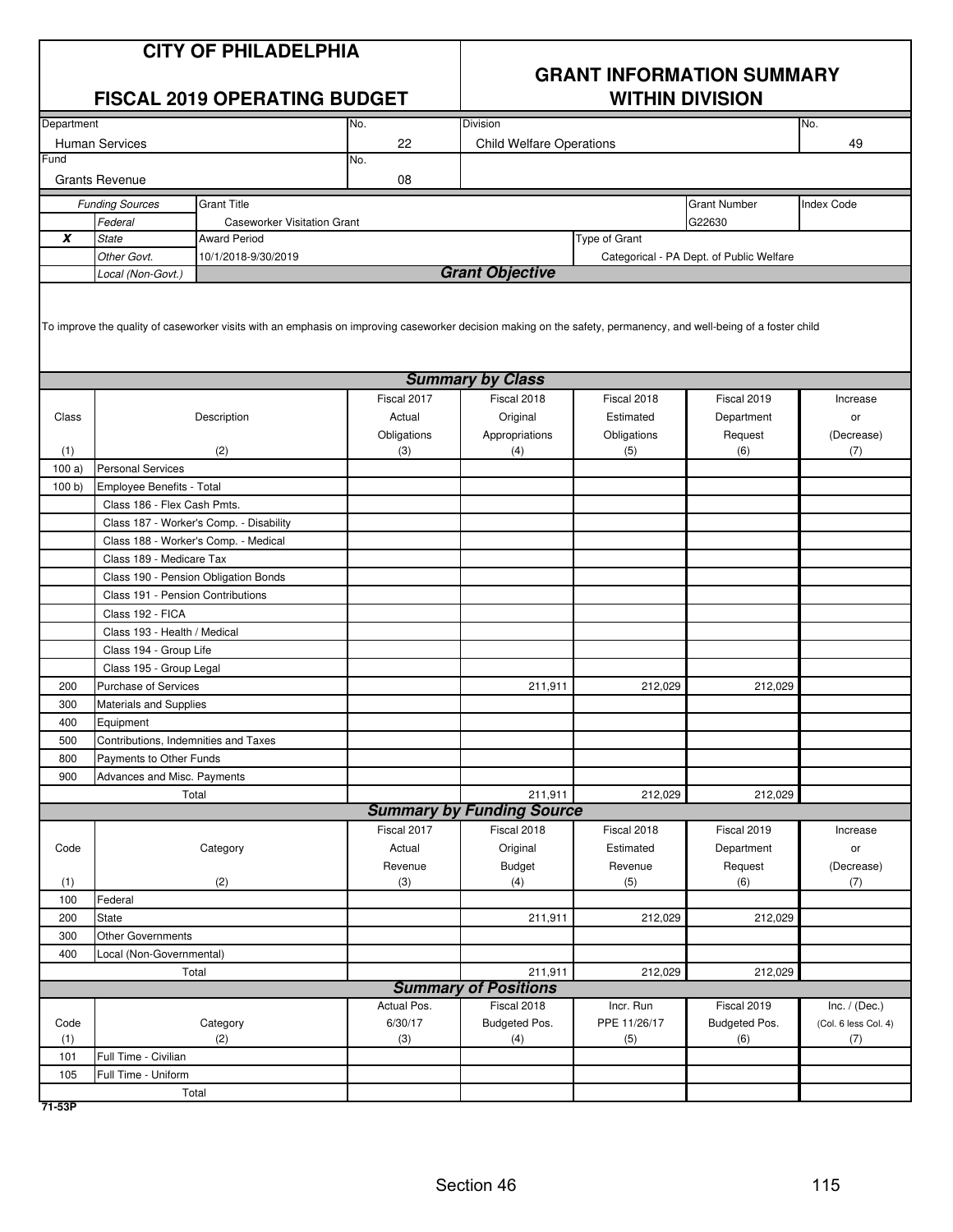| <b>CITY OF PHILADELPHIA</b><br><b>FISCAL 2019 OPERATING BUDGET</b> |                                      |                                                                                                                                                                   | <b>GRANT INFORMATION SUMMARY</b><br><b>WITHIN DIVISION</b> |                                  |                    |                                                     |                      |
|--------------------------------------------------------------------|--------------------------------------|-------------------------------------------------------------------------------------------------------------------------------------------------------------------|------------------------------------------------------------|----------------------------------|--------------------|-----------------------------------------------------|----------------------|
| Department                                                         |                                      |                                                                                                                                                                   | No.                                                        | Division                         |                    |                                                     | No.                  |
|                                                                    | <b>Human Services</b>                |                                                                                                                                                                   | 22                                                         | <b>Child Welfare Operations</b>  |                    |                                                     | 49                   |
| Fund                                                               |                                      |                                                                                                                                                                   | No.                                                        |                                  |                    |                                                     |                      |
|                                                                    | <b>Grants Revenue</b>                |                                                                                                                                                                   | 08                                                         |                                  |                    |                                                     |                      |
|                                                                    | <b>Funding Sources</b>               | <b>Grant Title</b>                                                                                                                                                |                                                            |                                  |                    | <b>Grant Number</b>                                 | <b>Index Code</b>    |
| X                                                                  | Federal                              | Title IV-E Independent Living                                                                                                                                     |                                                            |                                  |                    | G22851                                              | 222021               |
|                                                                    | <b>State</b>                         | <b>Award Period</b>                                                                                                                                               |                                                            |                                  | Type of Grant      |                                                     |                      |
|                                                                    | Other Govt.                          | 7/01/18 - 6/30/19                                                                                                                                                 |                                                            |                                  |                    | Categorical - US Dept. of Health and Human Services |                      |
|                                                                    | Local (Non-Govt.)                    |                                                                                                                                                                   |                                                            | <b>Grant Objective</b>           |                    |                                                     |                      |
|                                                                    |                                      | To prepare dependent youth leaving care to function as self-sufficient adults. Life skills will provide activities that include work experience and job training. |                                                            |                                  |                    |                                                     |                      |
|                                                                    |                                      |                                                                                                                                                                   |                                                            | <b>Summary by Class</b>          |                    |                                                     |                      |
|                                                                    |                                      |                                                                                                                                                                   | Fiscal 2017                                                | Fiscal 2018                      | Fiscal 2018        | Fiscal 2019                                         | Increase             |
| Class                                                              | Description                          |                                                                                                                                                                   | Actual                                                     | Original                         | Estimated          | Department                                          | or                   |
| (1)                                                                |                                      | (2)                                                                                                                                                               | Obligations<br>(3)                                         | Appropriations<br>(4)            | Obligations<br>(5) | Request<br>(6)                                      | (Decrease)<br>(7)    |
| 100a)                                                              | <b>Personal Services</b>             |                                                                                                                                                                   |                                                            |                                  |                    |                                                     |                      |
| 100 b)                                                             | Employee Benefits - Total            |                                                                                                                                                                   |                                                            |                                  |                    |                                                     |                      |
|                                                                    | Class 186 - Flex Cash Pmts.          |                                                                                                                                                                   |                                                            |                                  |                    |                                                     |                      |
|                                                                    |                                      | Class 187 - Worker's Comp. - Disability                                                                                                                           |                                                            |                                  |                    |                                                     |                      |
|                                                                    |                                      | Class 188 - Worker's Comp. - Medical                                                                                                                              |                                                            |                                  |                    |                                                     |                      |
|                                                                    | Class 189 - Medicare Tax             |                                                                                                                                                                   |                                                            |                                  |                    |                                                     |                      |
|                                                                    |                                      | Class 190 - Pension Obligation Bonds                                                                                                                              |                                                            |                                  |                    |                                                     |                      |
|                                                                    | Class 191 - Pension Contributions    |                                                                                                                                                                   |                                                            |                                  |                    |                                                     |                      |
|                                                                    | Class 192 - FICA                     |                                                                                                                                                                   |                                                            |                                  |                    |                                                     |                      |
|                                                                    | Class 193 - Health / Medical         |                                                                                                                                                                   |                                                            |                                  |                    |                                                     |                      |
|                                                                    | Class 194 - Group Life               |                                                                                                                                                                   |                                                            |                                  |                    |                                                     |                      |
|                                                                    | Class 195 - Group Legal              |                                                                                                                                                                   |                                                            |                                  |                    |                                                     |                      |
| 200                                                                | Purchase of Services                 |                                                                                                                                                                   | 1,044,895                                                  |                                  |                    |                                                     |                      |
| 300                                                                | <b>Materials and Supplies</b>        |                                                                                                                                                                   |                                                            |                                  |                    |                                                     |                      |
| 400                                                                | Equipment                            |                                                                                                                                                                   |                                                            |                                  |                    |                                                     |                      |
| 500                                                                | Contributions, Indemnities and Taxes |                                                                                                                                                                   |                                                            |                                  |                    |                                                     |                      |
| 800                                                                | Payments to Other Funds              |                                                                                                                                                                   |                                                            |                                  |                    |                                                     |                      |
| 900                                                                | Advances and Misc. Payments          |                                                                                                                                                                   |                                                            |                                  |                    |                                                     |                      |
|                                                                    |                                      | Total                                                                                                                                                             | 1,044,895                                                  |                                  |                    |                                                     |                      |
|                                                                    |                                      |                                                                                                                                                                   |                                                            | <b>Summary by Funding Source</b> |                    |                                                     |                      |
|                                                                    |                                      |                                                                                                                                                                   | Fiscal 2017                                                | Fiscal 2018                      | Fiscal 2018        | Fiscal 2019                                         | Increase             |
| Code                                                               |                                      | Category                                                                                                                                                          | Actual                                                     | Original                         | Estimated          | Department                                          | or                   |
|                                                                    |                                      |                                                                                                                                                                   | Revenue                                                    | <b>Budget</b>                    | Revenue            | Request                                             | (Decrease)           |
| (1)                                                                |                                      | (2)                                                                                                                                                               | (3)                                                        | (4)                              | (5)                | (6)                                                 | (7)                  |
| 100                                                                | Federal<br><b>State</b>              |                                                                                                                                                                   | 1,044,895                                                  |                                  |                    |                                                     |                      |
| 200<br>300                                                         | <b>Other Governments</b>             |                                                                                                                                                                   |                                                            |                                  |                    |                                                     |                      |
| 400                                                                | Local (Non-Governmental)             |                                                                                                                                                                   |                                                            |                                  |                    |                                                     |                      |
|                                                                    |                                      | Total                                                                                                                                                             | 1,044,895                                                  |                                  |                    |                                                     |                      |
|                                                                    |                                      |                                                                                                                                                                   |                                                            | <b>Summary of Positions</b>      |                    |                                                     |                      |
|                                                                    |                                      |                                                                                                                                                                   | Actual Pos.                                                | Fiscal 2018                      | Incr. Run          | Fiscal 2019                                         | Inc. $/$ (Dec.)      |
| Code                                                               |                                      | Category                                                                                                                                                          | 6/30/17                                                    | Budgeted Pos.                    | PPE 11/26/17       | Budgeted Pos.                                       | (Col. 6 less Col. 4) |
| (1)                                                                |                                      | (2)                                                                                                                                                               | (3)                                                        | (4)                              | (5)                | (6)                                                 | (7)                  |
| 101                                                                | Full Time - Civilian                 |                                                                                                                                                                   |                                                            |                                  |                    |                                                     |                      |
| 105                                                                | Full Time - Uniform                  |                                                                                                                                                                   |                                                            |                                  |                    |                                                     |                      |
|                                                                    |                                      | Total                                                                                                                                                             |                                                            |                                  |                    |                                                     |                      |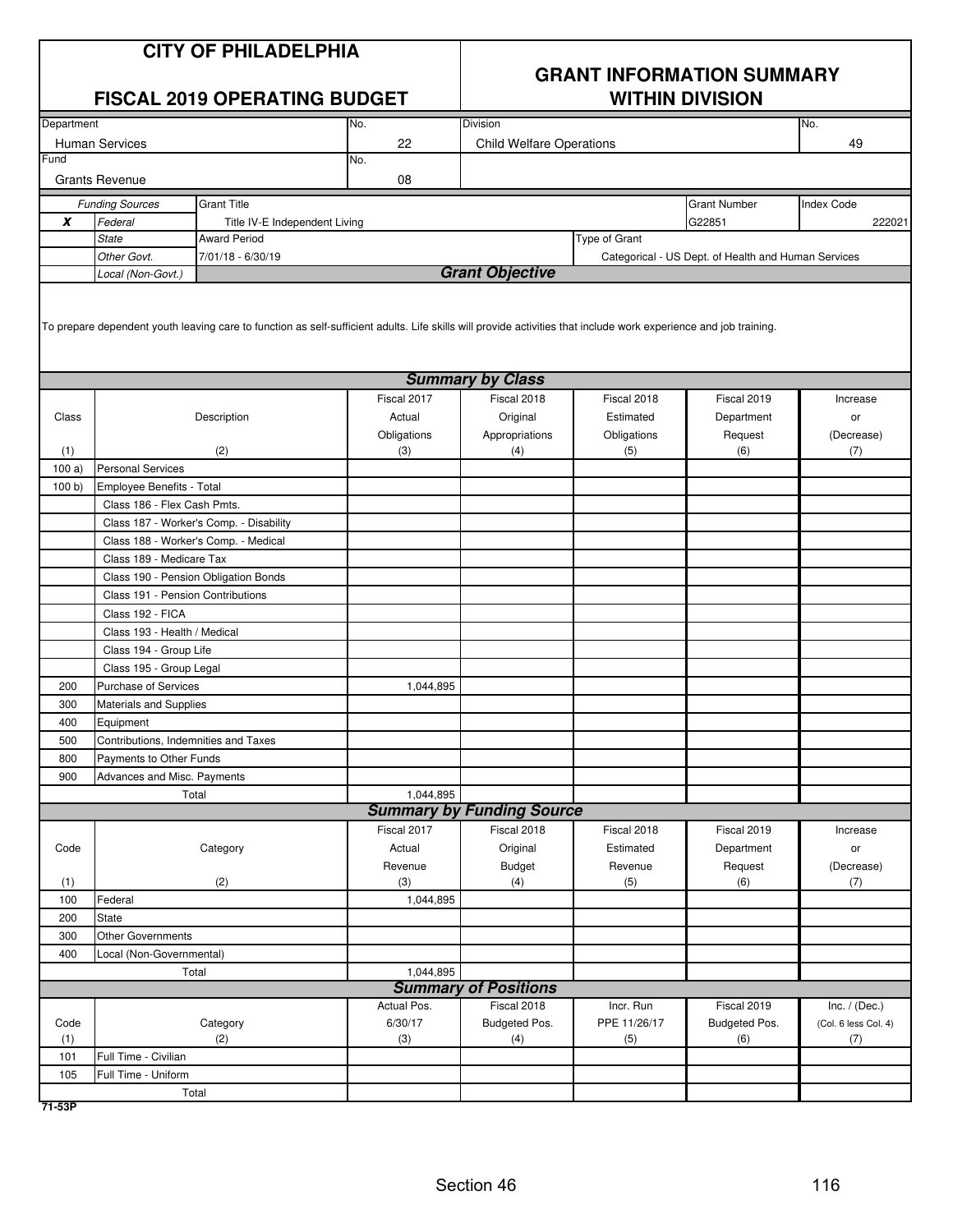|            |                                      | <b>CITY OF PHILADELPHIA</b><br><b>FISCAL 2019 OPERATING BUDGET</b> |                                                                                                                               | <b>GRANT INFORMATION SUMMARY</b><br><b>WITHIN DIVISION</b> |                    |                                                     |                      |  |
|------------|--------------------------------------|--------------------------------------------------------------------|-------------------------------------------------------------------------------------------------------------------------------|------------------------------------------------------------|--------------------|-----------------------------------------------------|----------------------|--|
| Department |                                      |                                                                    | No.                                                                                                                           | <b>Division</b>                                            |                    |                                                     | No.                  |  |
|            | <b>Human Services</b>                |                                                                    | 22                                                                                                                            | <b>Child Welfare Operations</b>                            |                    |                                                     | 49                   |  |
| Fund       |                                      |                                                                    | No.                                                                                                                           |                                                            |                    |                                                     |                      |  |
|            | <b>Grants Revenue</b>                |                                                                    | 08                                                                                                                            |                                                            |                    |                                                     |                      |  |
|            | <b>Funding Sources</b>               | <b>Grant Title</b>                                                 |                                                                                                                               |                                                            |                    | <b>Grant Number</b>                                 | <b>Index Code</b>    |  |
|            | Federal                              |                                                                    | Additional Supervised Living (SIL) Services                                                                                   |                                                            |                    | G22851                                              | 221568               |  |
| X          | <b>State</b>                         | <b>Award Period</b>                                                |                                                                                                                               |                                                            | Type of Grant      |                                                     |                      |  |
|            | Other Govt.                          | 7/01/18 - 6/30/19                                                  |                                                                                                                               |                                                            |                    | Categorical - US Dept. of Health and Human Services |                      |  |
|            | Local (Non-Govt.)                    |                                                                    |                                                                                                                               | <b>Grant Objective</b>                                     |                    |                                                     |                      |  |
|            |                                      |                                                                    | To improve transition planning and preparation for adulthood for youth placed in Supervised Independent Living (SIL) program. |                                                            |                    |                                                     |                      |  |
|            |                                      |                                                                    |                                                                                                                               | <b>Summary by Class</b>                                    |                    |                                                     |                      |  |
|            |                                      |                                                                    | Fiscal 2017                                                                                                                   | Fiscal 2018                                                | Fiscal 2018        | Fiscal 2019                                         | Increase             |  |
| Class      |                                      | Description                                                        | Actual                                                                                                                        | Original                                                   | Estimated          | Department                                          | or                   |  |
| (1)        |                                      | (2)                                                                | Obligations<br>(3)                                                                                                            | Appropriations<br>(4)                                      | Obligations<br>(5) | Request<br>(6)                                      | (Decrease)<br>(7)    |  |
| 100a)      | <b>Personal Services</b>             |                                                                    |                                                                                                                               |                                                            |                    |                                                     |                      |  |
| 100 b)     | Employee Benefits - Total            |                                                                    |                                                                                                                               |                                                            |                    |                                                     |                      |  |
|            | Class 186 - Flex Cash Pmts.          |                                                                    |                                                                                                                               |                                                            |                    |                                                     |                      |  |
|            |                                      | Class 187 - Worker's Comp. - Disability                            |                                                                                                                               |                                                            |                    |                                                     |                      |  |
|            |                                      | Class 188 - Worker's Comp. - Medical                               |                                                                                                                               |                                                            |                    |                                                     |                      |  |
|            | Class 189 - Medicare Tax             |                                                                    |                                                                                                                               |                                                            |                    |                                                     |                      |  |
|            |                                      | Class 190 - Pension Obligation Bonds                               |                                                                                                                               |                                                            |                    |                                                     |                      |  |
|            | Class 191 - Pension Contributions    |                                                                    |                                                                                                                               |                                                            |                    |                                                     |                      |  |
|            | Class 192 - FICA                     |                                                                    |                                                                                                                               |                                                            |                    |                                                     |                      |  |
|            | Class 193 - Health / Medical         |                                                                    |                                                                                                                               |                                                            |                    |                                                     |                      |  |
|            | Class 194 - Group Life               |                                                                    |                                                                                                                               |                                                            |                    |                                                     |                      |  |
|            | Class 195 - Group Legal              |                                                                    |                                                                                                                               |                                                            |                    |                                                     |                      |  |
| 200        | Purchase of Services                 |                                                                    | 1,668,234                                                                                                                     |                                                            |                    |                                                     |                      |  |
| 300        | <b>Materials and Supplies</b>        |                                                                    |                                                                                                                               |                                                            |                    |                                                     |                      |  |
| 400        | Equipment                            |                                                                    |                                                                                                                               |                                                            |                    |                                                     |                      |  |
| 500        | Contributions, Indemnities and Taxes |                                                                    |                                                                                                                               |                                                            |                    |                                                     |                      |  |
| 800        | Payments to Other Funds              |                                                                    |                                                                                                                               |                                                            |                    |                                                     |                      |  |
| 900        | Advances and Misc. Payments          |                                                                    |                                                                                                                               |                                                            |                    |                                                     |                      |  |
|            |                                      | Total                                                              | 1,668,234                                                                                                                     |                                                            |                    |                                                     |                      |  |
|            |                                      |                                                                    |                                                                                                                               | <b>Summary by Funding Source</b>                           |                    |                                                     |                      |  |
|            |                                      |                                                                    | Fiscal 2017                                                                                                                   | Fiscal 2018                                                | Fiscal 2018        | Fiscal 2019                                         | Increase             |  |
| Code       |                                      | Category                                                           | Actual                                                                                                                        | Original                                                   | Estimated          | Department                                          | or                   |  |
|            |                                      |                                                                    | Revenue                                                                                                                       | Budget                                                     | Revenue            | Request                                             | (Decrease)           |  |
| (1)<br>100 | Federal                              | (2)                                                                | (3)                                                                                                                           | (4)                                                        | (5)                | (6)                                                 | (7)                  |  |
| 200        | State                                |                                                                    | 1,668,234                                                                                                                     |                                                            |                    |                                                     |                      |  |
| 300        | Other Governments                    |                                                                    |                                                                                                                               |                                                            |                    |                                                     |                      |  |
| 400        | Local (Non-Governmental)             |                                                                    |                                                                                                                               |                                                            |                    |                                                     |                      |  |
|            |                                      | Total                                                              | 1,668,234                                                                                                                     |                                                            |                    |                                                     |                      |  |
|            |                                      |                                                                    |                                                                                                                               | <b>Summary of Positions</b>                                |                    |                                                     |                      |  |
|            |                                      |                                                                    | Actual Pos.                                                                                                                   | Fiscal 2018                                                | Incr. Run          | Fiscal 2019                                         | Inc. $/$ (Dec.)      |  |
| Code       |                                      | Category                                                           | 6/30/17                                                                                                                       | Budgeted Pos.                                              | PPE 11/26/17       | Budgeted Pos.                                       | (Col. 6 less Col. 4) |  |
| (1)        |                                      | (2)                                                                | (3)                                                                                                                           | (4)                                                        | (5)                | (6)                                                 | (7)                  |  |
| 101        | Full Time - Civilian                 |                                                                    |                                                                                                                               |                                                            |                    |                                                     |                      |  |
| 105        | Full Time - Uniform                  |                                                                    |                                                                                                                               |                                                            |                    |                                                     |                      |  |
|            |                                      | Total                                                              |                                                                                                                               |                                                            |                    |                                                     |                      |  |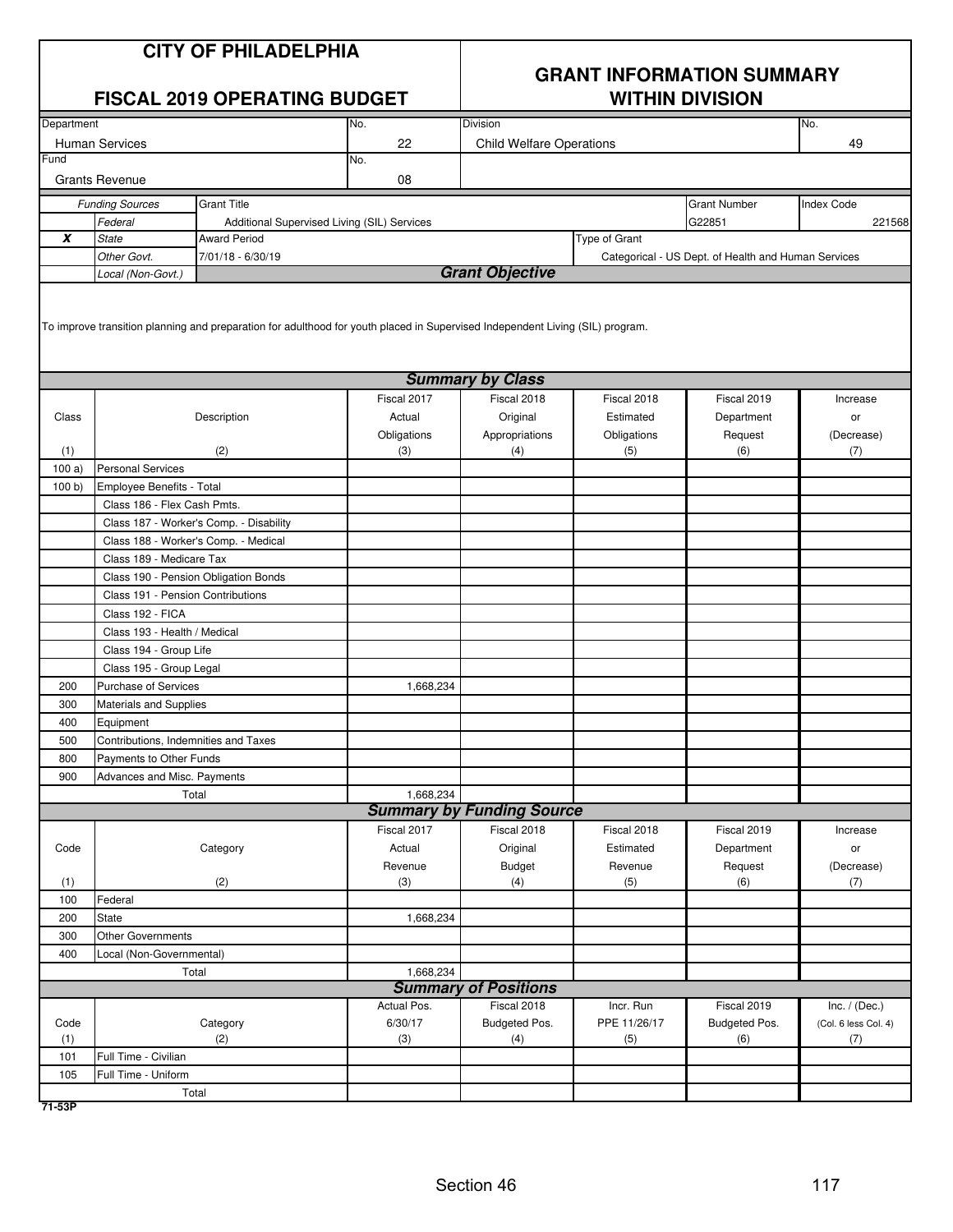|            |                                      | <b>CITY OF PHILADELPHIA</b><br><b>FISCAL 2019 OPERATING BUDGET</b> |                                                                                       | <b>GRANT INFORMATION SUMMARY</b><br><b>WITHIN DIVISION</b> |                          |                                          |                      |  |
|------------|--------------------------------------|--------------------------------------------------------------------|---------------------------------------------------------------------------------------|------------------------------------------------------------|--------------------------|------------------------------------------|----------------------|--|
| Department |                                      |                                                                    | No.                                                                                   | Division                                                   |                          |                                          | No.                  |  |
|            | <b>Human Services</b>                |                                                                    | 22                                                                                    | <b>Child Welfare Operations</b>                            |                          |                                          | 49                   |  |
| Fund       |                                      |                                                                    | No.                                                                                   |                                                            |                          |                                          |                      |  |
|            | <b>Grants Revenue</b>                |                                                                    | 08                                                                                    |                                                            |                          |                                          |                      |  |
|            | <b>Funding Sources</b>               | <b>Grant Title</b>                                                 |                                                                                       |                                                            |                          | <b>Grant Number</b>                      | <b>Index Code</b>    |  |
|            | Federal                              | Time Limited Family Reunification (TLFR)                           |                                                                                       |                                                            |                          | G22970                                   | 221495               |  |
| X          | <b>State</b>                         | <b>Award Period</b>                                                |                                                                                       |                                                            | Type of Grant            |                                          |                      |  |
|            | Other Govt.                          | 7/01/18 - 6/30/19                                                  |                                                                                       |                                                            |                          | Categorical - PA Dept. of Public Welfare |                      |  |
|            | Local (Non-Govt.)                    |                                                                    |                                                                                       | <b>Grant Objective</b>                                     |                          |                                          |                      |  |
|            |                                      |                                                                    | To provide support and serve families with older youth who are placed in group homes. | <b>Summary by Class</b>                                    |                          |                                          |                      |  |
|            |                                      |                                                                    |                                                                                       |                                                            |                          |                                          |                      |  |
|            |                                      |                                                                    | Fiscal 2017                                                                           | Fiscal 2018                                                | Fiscal 2018<br>Estimated | Fiscal 2019                              | Increase             |  |
| Class      |                                      | Description                                                        | Actual                                                                                | Original<br>Appropriations                                 |                          | Department                               | or                   |  |
| (1)        |                                      | (2)                                                                | Obligations<br>(3)                                                                    | (4)                                                        | Obligations<br>(5)       | Request<br>(6)                           | (Decrease)<br>(7)    |  |
| 100a)      | <b>Personal Services</b>             |                                                                    |                                                                                       |                                                            |                          |                                          |                      |  |
| 100 b)     | Employee Benefits - Total            |                                                                    |                                                                                       |                                                            |                          |                                          |                      |  |
|            | Class 186 - Flex Cash Pmts.          |                                                                    |                                                                                       |                                                            |                          |                                          |                      |  |
|            |                                      | Class 187 - Worker's Comp. - Disability                            |                                                                                       |                                                            |                          |                                          |                      |  |
|            |                                      | Class 188 - Worker's Comp. - Medical                               |                                                                                       |                                                            |                          |                                          |                      |  |
|            | Class 189 - Medicare Tax             |                                                                    |                                                                                       |                                                            |                          |                                          |                      |  |
|            |                                      | Class 190 - Pension Obligation Bonds                               |                                                                                       |                                                            |                          |                                          |                      |  |
|            | Class 191 - Pension Contributions    |                                                                    |                                                                                       |                                                            |                          |                                          |                      |  |
|            | Class 192 - FICA                     |                                                                    |                                                                                       |                                                            |                          |                                          |                      |  |
|            | Class 193 - Health / Medical         |                                                                    |                                                                                       |                                                            |                          |                                          |                      |  |
|            | Class 194 - Group Life               |                                                                    |                                                                                       |                                                            |                          |                                          |                      |  |
|            | Class 195 - Group Legal              |                                                                    |                                                                                       |                                                            |                          |                                          |                      |  |
| 200        | Purchase of Services                 |                                                                    |                                                                                       |                                                            | 205,000                  | 205,000                                  |                      |  |
| 300        | <b>Materials and Supplies</b>        |                                                                    |                                                                                       |                                                            |                          |                                          |                      |  |
| 400        | Equipment                            |                                                                    |                                                                                       |                                                            |                          |                                          |                      |  |
| 500        | Contributions, Indemnities and Taxes |                                                                    |                                                                                       |                                                            |                          |                                          |                      |  |
| 800        | Payments to Other Funds              |                                                                    |                                                                                       |                                                            |                          |                                          |                      |  |
| 900        | Advances and Misc. Payments          |                                                                    |                                                                                       |                                                            |                          |                                          |                      |  |
|            |                                      | Total                                                              |                                                                                       |                                                            | 205,000                  | 205,000                                  |                      |  |
|            |                                      |                                                                    |                                                                                       | <b>Summary by Funding Source</b>                           |                          |                                          |                      |  |
|            |                                      |                                                                    | Fiscal 2017                                                                           | Fiscal 2018                                                | Fiscal 2018              | Fiscal 2019                              | Increase             |  |
| Code       |                                      | Category                                                           | Actual                                                                                | Original                                                   | Estimated                | Department                               | or                   |  |
| (1)        |                                      | (2)                                                                | Revenue<br>(3)                                                                        | Budget<br>(4)                                              | Revenue<br>(5)           | Request<br>(6)                           | (Decrease)           |  |
| 100        | Federal                              |                                                                    |                                                                                       |                                                            |                          |                                          | (7)                  |  |
| 200        | State                                |                                                                    |                                                                                       |                                                            | 205,000                  | 205,000                                  |                      |  |
| 300        | <b>Other Governments</b>             |                                                                    |                                                                                       |                                                            |                          |                                          |                      |  |
| 400        | Local (Non-Governmental)             |                                                                    |                                                                                       |                                                            |                          |                                          |                      |  |
|            |                                      | Total                                                              |                                                                                       |                                                            | 205,000                  | 205,000                                  |                      |  |
|            |                                      |                                                                    |                                                                                       | <b>Summary of Positions</b>                                |                          |                                          |                      |  |
|            |                                      |                                                                    | Actual Pos.                                                                           | Fiscal 2018                                                | Incr. Run                | Fiscal 2019                              | Inc. $/$ (Dec.)      |  |
| Code       |                                      | Category                                                           | 6/30/17                                                                               | Budgeted Pos.                                              | PPE 11/26/17             | Budgeted Pos.                            | (Col. 6 less Col. 4) |  |
| (1)        |                                      | (2)                                                                | (3)                                                                                   | (4)                                                        | (5)                      | (6)                                      | (7)                  |  |
| 101        | Full Time - Civilian                 |                                                                    |                                                                                       |                                                            |                          |                                          |                      |  |
| 105        | Full Time - Uniform                  |                                                                    |                                                                                       |                                                            |                          |                                          |                      |  |
|            |                                      | Total                                                              |                                                                                       |                                                            |                          |                                          |                      |  |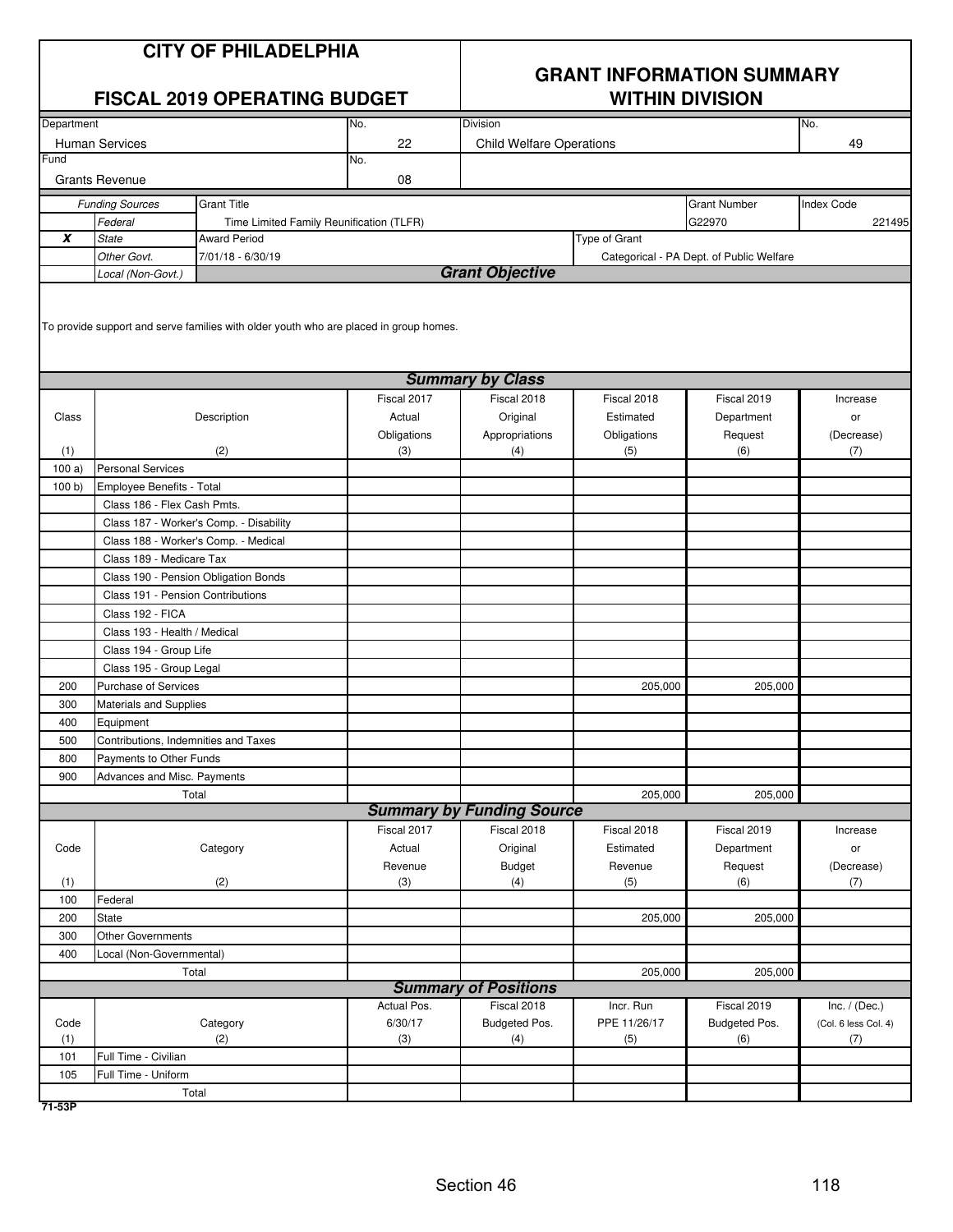| <b>CITY OF PHILADELPHIA</b><br><b>FISCAL 2019 OPERATING BUDGET</b> |                                                  |                                                                                                                                                            | <b>GRANT INFORMATION SUMMARY</b><br><b>WITHIN DIVISION</b> |                                  |               |                                    |                      |
|--------------------------------------------------------------------|--------------------------------------------------|------------------------------------------------------------------------------------------------------------------------------------------------------------|------------------------------------------------------------|----------------------------------|---------------|------------------------------------|----------------------|
| Department                                                         |                                                  |                                                                                                                                                            | No.                                                        | Division                         |               |                                    | No.                  |
|                                                                    | <b>Human Services</b>                            |                                                                                                                                                            | 22                                                         | <b>Child Welfare Operations</b>  |               |                                    | 49                   |
| Fund                                                               |                                                  |                                                                                                                                                            | No.                                                        |                                  |               |                                    |                      |
|                                                                    | <b>Grants Revenue</b>                            |                                                                                                                                                            | 08                                                         |                                  |               |                                    |                      |
|                                                                    | <b>Funding Sources</b>                           | <b>Grant Title</b>                                                                                                                                         |                                                            |                                  |               | <b>Grant Number</b>                | <b>Index Code</b>    |
|                                                                    | Federal                                          | Child Welfare Initiative VI                                                                                                                                |                                                            |                                  |               | G22L35                             | 221613               |
|                                                                    | State                                            | <b>Award Period</b>                                                                                                                                        |                                                            |                                  | Type of Grant |                                    |                      |
|                                                                    | Other Govt.                                      | 1/1/2018 - 12/31/2018                                                                                                                                      |                                                            |                                  |               | Categorical - Casey Family Program |                      |
| X                                                                  | Local (Non-Govt.)                                |                                                                                                                                                            |                                                            | <b>Grant Objective</b>           |               |                                    |                      |
|                                                                    |                                                  | Develop and implement a plan that addresses the need for culture change and supports a revision in practices that improve outcomes for youth and families. |                                                            |                                  |               |                                    |                      |
|                                                                    |                                                  |                                                                                                                                                            |                                                            | <b>Summary by Class</b>          |               |                                    |                      |
|                                                                    |                                                  |                                                                                                                                                            | Fiscal 2017                                                | Fiscal 2018                      | Fiscal 2018   | Fiscal 2019                        | Increase             |
| Class                                                              |                                                  | Description                                                                                                                                                | Actual                                                     | Original                         | Estimated     | Department                         | or                   |
|                                                                    |                                                  |                                                                                                                                                            | Obligations                                                | Appropriations                   | Obligations   | Request                            | (Decrease)           |
| (1)                                                                |                                                  | (2)                                                                                                                                                        | (3)                                                        | (4)                              | (5)           | (6)                                | (7)                  |
| 100a)                                                              | <b>Personal Services</b>                         |                                                                                                                                                            |                                                            |                                  |               |                                    |                      |
| 100 b                                                              | Employee Benefits - Total                        |                                                                                                                                                            |                                                            |                                  |               |                                    |                      |
|                                                                    | Class 186 - Flex Cash Pmts.                      |                                                                                                                                                            |                                                            |                                  |               |                                    |                      |
|                                                                    |                                                  | Class 187 - Worker's Comp. - Disability                                                                                                                    |                                                            |                                  |               |                                    |                      |
|                                                                    |                                                  | Class 188 - Worker's Comp. - Medical                                                                                                                       |                                                            |                                  |               |                                    |                      |
|                                                                    | Class 189 - Medicare Tax                         |                                                                                                                                                            |                                                            |                                  |               |                                    |                      |
|                                                                    |                                                  | Class 190 - Pension Obligation Bonds                                                                                                                       |                                                            |                                  |               |                                    |                      |
|                                                                    | Class 191 - Pension Contributions                |                                                                                                                                                            |                                                            |                                  |               |                                    |                      |
|                                                                    | Class 192 - FICA<br>Class 193 - Health / Medical |                                                                                                                                                            |                                                            |                                  |               |                                    |                      |
|                                                                    | Class 194 - Group Life                           |                                                                                                                                                            |                                                            |                                  |               |                                    |                      |
|                                                                    | Class 195 - Group Legal                          |                                                                                                                                                            |                                                            |                                  |               |                                    |                      |
| 200                                                                | <b>Purchase of Services</b>                      |                                                                                                                                                            | 886                                                        |                                  | 16,700        | 6,700                              | (10,000)             |
| 300                                                                | <b>Materials and Supplies</b>                    |                                                                                                                                                            |                                                            |                                  |               |                                    |                      |
| 400                                                                | Equipment                                        |                                                                                                                                                            |                                                            |                                  |               |                                    |                      |
| 500                                                                | Contributions, Indemnities and Taxes             |                                                                                                                                                            |                                                            |                                  |               |                                    |                      |
| 800                                                                | Payments to Other Funds                          |                                                                                                                                                            |                                                            |                                  |               |                                    |                      |
| 900                                                                | Advances and Misc. Payments                      |                                                                                                                                                            |                                                            |                                  |               |                                    |                      |
|                                                                    |                                                  | Total                                                                                                                                                      | 886                                                        |                                  | 16,700        | 6,700                              | (10,000)             |
|                                                                    |                                                  |                                                                                                                                                            |                                                            | <b>Summary by Funding Source</b> |               |                                    |                      |
|                                                                    |                                                  |                                                                                                                                                            | Fiscal 2017                                                | Fiscal 2018                      | Fiscal 2018   | Fiscal 2019                        | Increase             |
| Code                                                               |                                                  | Category                                                                                                                                                   | Actual                                                     | Original                         | Estimated     | Department                         | or                   |
|                                                                    |                                                  |                                                                                                                                                            | Revenue                                                    | Budget                           | Revenue       | Request                            | (Decrease)           |
| (1)                                                                |                                                  | (2)                                                                                                                                                        | (3)                                                        | (4)                              | (5)           | (6)                                | (7)                  |
| 100                                                                | Federal                                          |                                                                                                                                                            |                                                            |                                  |               |                                    |                      |
| 200                                                                | State                                            |                                                                                                                                                            |                                                            |                                  |               |                                    |                      |
| 300                                                                | <b>Other Governments</b>                         |                                                                                                                                                            |                                                            |                                  |               |                                    |                      |
| 400                                                                | Local (Non-Governmental)                         |                                                                                                                                                            | 886                                                        |                                  | 16,700        | 6,700                              | (10,000)             |
|                                                                    |                                                  | Total                                                                                                                                                      | 886                                                        |                                  | 16,700        | 6,700                              | (10,000)             |
|                                                                    |                                                  |                                                                                                                                                            |                                                            | <b>Summary of Positions</b>      |               |                                    |                      |
|                                                                    |                                                  |                                                                                                                                                            | Actual Pos.                                                | Fiscal 2018                      | Incr. Run     | Fiscal 2019                        | Inc. $/$ (Dec.)      |
| Code                                                               |                                                  | Category                                                                                                                                                   | 6/30/17                                                    | Budgeted Pos.                    | PPE 11/26/17  | Budgeted Pos.                      | (Col. 6 less Col. 4) |
| (1)                                                                |                                                  | (2)                                                                                                                                                        | (3)                                                        | (4)                              | (5)           | (6)                                | (7)                  |
| 101<br>105                                                         | Full Time - Civilian<br>Full Time - Uniform      |                                                                                                                                                            |                                                            |                                  |               |                                    |                      |
|                                                                    |                                                  | Total                                                                                                                                                      |                                                            |                                  |               |                                    |                      |
|                                                                    |                                                  |                                                                                                                                                            |                                                            |                                  |               |                                    |                      |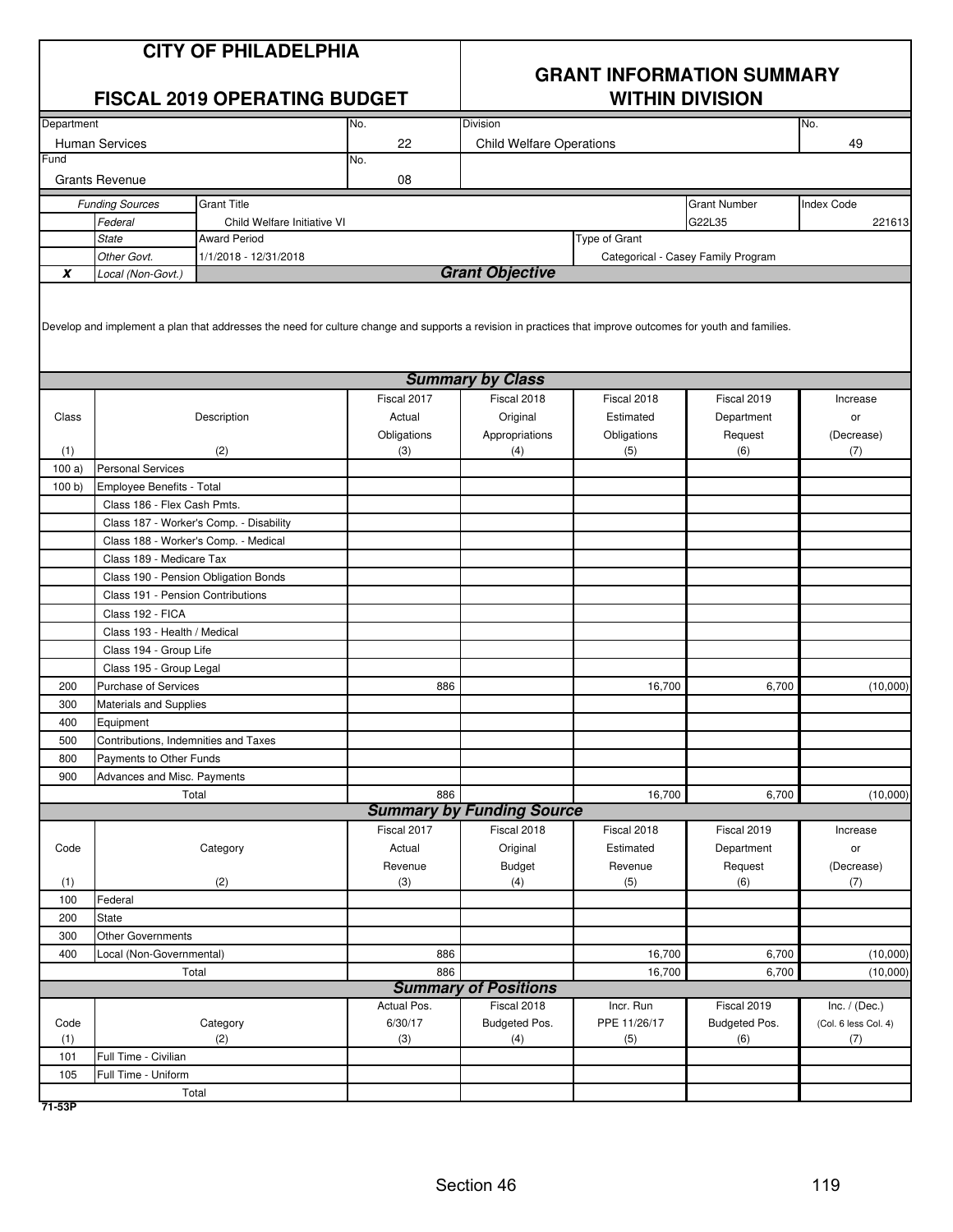|            |                                      | <b>CITY OF PHILADELPHIA</b><br><b>FISCAL 2019 OPERATING BUDGET</b>                                                                  |             | <b>GRANT INFORMATION SUMMARY</b><br><b>WITHIN DIVISION</b><br>Division<br>No. |               |                                                     |                      |  |  |
|------------|--------------------------------------|-------------------------------------------------------------------------------------------------------------------------------------|-------------|-------------------------------------------------------------------------------|---------------|-----------------------------------------------------|----------------------|--|--|
| Department |                                      |                                                                                                                                     | No.         |                                                                               |               |                                                     |                      |  |  |
|            | <b>Human Services</b>                |                                                                                                                                     | 22          | <b>Child Welfare Operations</b>                                               |               |                                                     | 49                   |  |  |
| Fund       |                                      |                                                                                                                                     | No.         |                                                                               |               |                                                     |                      |  |  |
|            | <b>Grants Revenue</b>                |                                                                                                                                     | 08          |                                                                               |               |                                                     |                      |  |  |
|            | <b>Funding Sources</b>               | <b>Grant Title</b>                                                                                                                  |             |                                                                               |               | <b>Grant Number</b>                                 | <b>Index Code</b>    |  |  |
|            | Federal                              | Girls Today, Leaders Tomorrow                                                                                                       |             |                                                                               |               | G22L35                                              | 221611               |  |  |
|            | <b>State</b>                         | <b>Award Period</b>                                                                                                                 |             |                                                                               | Type of Grant |                                                     |                      |  |  |
|            | Other Govt.                          | 7/01/18 - 6/30/19                                                                                                                   |             |                                                                               |               | Categorical - United Way of Southeastern PA Program |                      |  |  |
| $\pmb{X}$  | Local (Non-Govt.)                    |                                                                                                                                     |             | <b>Grant Objective</b>                                                        |               |                                                     |                      |  |  |
|            |                                      | For DHS girls track to provide coordination of girls sponsored to participate in United Way's Girls Today, Leader Tomorrow Program. |             |                                                                               |               |                                                     |                      |  |  |
|            |                                      |                                                                                                                                     |             | <b>Summary by Class</b>                                                       |               |                                                     |                      |  |  |
|            |                                      |                                                                                                                                     | Fiscal 2017 | Fiscal 2018                                                                   | Fiscal 2018   | Fiscal 2019                                         | Increase             |  |  |
| Class      |                                      | Description                                                                                                                         | Actual      | Original                                                                      | Estimated     | Department                                          | or                   |  |  |
|            |                                      |                                                                                                                                     | Obligations | Appropriations                                                                | Obligations   | Request                                             | (Decrease)           |  |  |
| (1)        |                                      | (2)                                                                                                                                 | (3)         | (4)                                                                           | (5)           | (6)                                                 | (7)                  |  |  |
| 100a)      | <b>Personal Services</b>             |                                                                                                                                     |             |                                                                               |               |                                                     |                      |  |  |
| 100 b)     | Employee Benefits - Total            |                                                                                                                                     |             |                                                                               |               |                                                     |                      |  |  |
|            | Class 186 - Flex Cash Pmts.          |                                                                                                                                     |             |                                                                               |               |                                                     |                      |  |  |
|            |                                      | Class 187 - Worker's Comp. - Disability                                                                                             |             |                                                                               |               |                                                     |                      |  |  |
|            |                                      | Class 188 - Worker's Comp. - Medical                                                                                                |             |                                                                               |               |                                                     |                      |  |  |
|            | Class 189 - Medicare Tax             |                                                                                                                                     |             |                                                                               |               |                                                     |                      |  |  |
|            |                                      | Class 190 - Pension Obligation Bonds                                                                                                |             |                                                                               |               |                                                     |                      |  |  |
|            | Class 191 - Pension Contributions    |                                                                                                                                     |             |                                                                               |               |                                                     |                      |  |  |
|            | Class 192 - FICA                     |                                                                                                                                     |             |                                                                               |               |                                                     |                      |  |  |
|            | Class 193 - Health / Medical         |                                                                                                                                     |             |                                                                               |               |                                                     |                      |  |  |
|            | Class 194 - Group Life               |                                                                                                                                     |             |                                                                               |               |                                                     |                      |  |  |
|            | Class 195 - Group Legal              |                                                                                                                                     |             |                                                                               |               |                                                     |                      |  |  |
| 200        | <b>Purchase of Services</b>          |                                                                                                                                     | 8,000       |                                                                               |               |                                                     |                      |  |  |
| 300        | <b>Materials and Supplies</b>        |                                                                                                                                     |             |                                                                               |               |                                                     |                      |  |  |
| 400        | Equipment                            |                                                                                                                                     |             |                                                                               |               |                                                     |                      |  |  |
| 500        | Contributions, Indemnities and Taxes |                                                                                                                                     |             |                                                                               |               |                                                     |                      |  |  |
| 800        | Payments to Other Funds              |                                                                                                                                     |             |                                                                               |               |                                                     |                      |  |  |
| 900        | Advances and Misc. Payments          |                                                                                                                                     |             |                                                                               |               |                                                     |                      |  |  |
|            |                                      | Total                                                                                                                               | 8,000       |                                                                               |               |                                                     |                      |  |  |
|            |                                      |                                                                                                                                     |             | <b>Summary by Funding Source</b>                                              |               |                                                     |                      |  |  |
|            |                                      |                                                                                                                                     | Fiscal 2017 | Fiscal 2018                                                                   | Fiscal 2018   | Fiscal 2019                                         | Increase             |  |  |
| Code       |                                      | Category                                                                                                                            | Actual      | Original                                                                      | Estimated     | Department                                          | or                   |  |  |
|            |                                      |                                                                                                                                     | Revenue     | <b>Budget</b>                                                                 | Revenue       | Request                                             | (Decrease)           |  |  |
| (1)        |                                      | (2)                                                                                                                                 | (3)         | (4)                                                                           | (5)           | (6)                                                 | (7)                  |  |  |
| 100        | Federal                              |                                                                                                                                     |             |                                                                               |               |                                                     |                      |  |  |
| 200        | <b>State</b>                         |                                                                                                                                     |             |                                                                               |               |                                                     |                      |  |  |
| 300        | Other Governments                    |                                                                                                                                     |             |                                                                               |               |                                                     |                      |  |  |
| 400        | Local (Non-Governmental)             |                                                                                                                                     | 8,000       |                                                                               |               |                                                     |                      |  |  |
|            |                                      | Total                                                                                                                               | 8,000       |                                                                               |               |                                                     |                      |  |  |
|            |                                      |                                                                                                                                     |             | <b>Summary of Positions</b>                                                   |               |                                                     |                      |  |  |
|            |                                      |                                                                                                                                     | Actual Pos. | Fiscal 2018                                                                   | Incr. Run     | Fiscal 2019                                         | Inc. $/$ (Dec.)      |  |  |
| Code       |                                      | Category                                                                                                                            | 6/30/17     | Budgeted Pos.                                                                 | PPE 11/26/17  | Budgeted Pos.                                       | (Col. 6 less Col. 4) |  |  |
| (1)        |                                      | (2)                                                                                                                                 | (3)         | (4)                                                                           | (5)           | (6)                                                 | (7)                  |  |  |
| 101        | Full Time - Civilian                 |                                                                                                                                     |             |                                                                               |               |                                                     |                      |  |  |
| 105        | Full Time - Uniform                  |                                                                                                                                     |             |                                                                               |               |                                                     |                      |  |  |
|            |                                      | Total                                                                                                                               |             |                                                                               |               |                                                     |                      |  |  |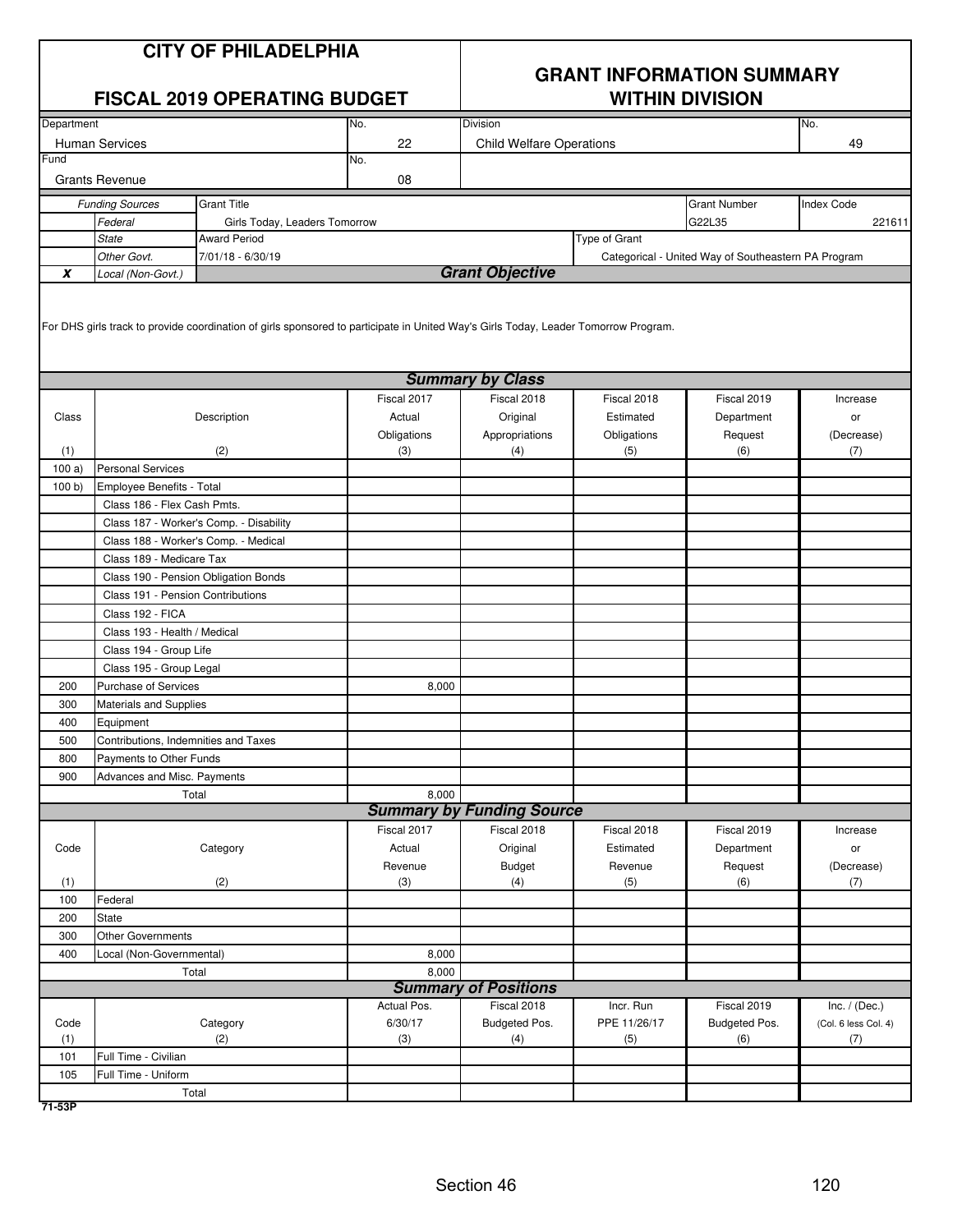|            |                                                   | <b>CITY OF PHILADELPHIA</b><br><b>FISCAL 2019 OPERATING BUDGET</b>                                     |                       |                                  | <b>WITHIN DIVISION</b>   | <b>GRANT INFORMATION SUMMARY</b>         |                      |
|------------|---------------------------------------------------|--------------------------------------------------------------------------------------------------------|-----------------------|----------------------------------|--------------------------|------------------------------------------|----------------------|
| Department |                                                   |                                                                                                        | No.                   | Division                         |                          |                                          | No.                  |
|            | Human Services                                    |                                                                                                        | 22                    | <b>Child Welfare Operations</b>  |                          |                                          | 49                   |
| Fund       |                                                   |                                                                                                        | No.                   |                                  |                          |                                          |                      |
|            | <b>Grants Revenue</b>                             |                                                                                                        | 08                    |                                  |                          |                                          |                      |
|            | <b>Funding Sources</b>                            | <b>Grant Title</b>                                                                                     |                       |                                  |                          | <b>Grant Number</b>                      | <b>Index Code</b>    |
|            | Federal                                           | <b>Functional Family Therapy</b>                                                                       |                       |                                  |                          | G22566                                   | 221583               |
| X          | <b>State</b>                                      | <b>Award Period</b>                                                                                    |                       |                                  | Type of Grant            |                                          |                      |
|            | Other Govt.                                       | $7/1/18 - 6/30/19$                                                                                     |                       |                                  |                          | Categorical - PA Dept. of Public Welfare |                      |
|            | Local (Non-Govt.)                                 |                                                                                                        |                       | <b>Grant Objective</b>           |                          |                                          |                      |
|            |                                                   | Provide family-based prevention and intervention to reduce problem behaviors in adolescents and youth. |                       | <b>Summary by Class</b>          |                          |                                          |                      |
|            |                                                   |                                                                                                        |                       |                                  |                          |                                          |                      |
| Class      |                                                   |                                                                                                        | Fiscal 2017<br>Actual | Fiscal 2018                      | Fiscal 2018<br>Estimated | Fiscal 2019                              | Increase             |
|            |                                                   | Description                                                                                            |                       | Original                         |                          | Department                               | or                   |
| (1)        |                                                   | (2)                                                                                                    | Obligations<br>(3)    | Appropriations<br>(4)            | Obligations<br>(5)       | Request<br>(6)                           | (Decrease)<br>(7)    |
| 100a       | <b>Personal Services</b>                          |                                                                                                        |                       |                                  |                          |                                          |                      |
| 100 b)     | Employee Benefits - Total                         |                                                                                                        |                       |                                  |                          |                                          |                      |
|            | Class 186 - Flex Cash Pmts.                       |                                                                                                        |                       |                                  |                          |                                          |                      |
|            |                                                   | Class 187 - Worker's Comp. - Disability                                                                |                       |                                  |                          |                                          |                      |
|            |                                                   | Class 188 - Worker's Comp. - Medical                                                                   |                       |                                  |                          |                                          |                      |
|            | Class 189 - Medicare Tax                          |                                                                                                        |                       |                                  |                          |                                          |                      |
|            |                                                   | Class 190 - Pension Obligation Bonds                                                                   |                       |                                  |                          |                                          |                      |
|            | Class 191 - Pension Contributions                 |                                                                                                        |                       |                                  |                          |                                          |                      |
|            | Class 192 - FICA                                  |                                                                                                        |                       |                                  |                          |                                          |                      |
|            | Class 193 - Health / Medical                      |                                                                                                        |                       |                                  |                          |                                          |                      |
|            | Class 194 - Group Life                            |                                                                                                        |                       |                                  |                          |                                          |                      |
|            | Class 195 - Group Legal                           |                                                                                                        |                       |                                  |                          |                                          |                      |
| 200        | Purchase of Services                              |                                                                                                        |                       | 140,173                          | 149,173                  | 186,896                                  | 37,723               |
| 300        | Materials and Supplies                            |                                                                                                        |                       |                                  |                          |                                          |                      |
| 400        |                                                   |                                                                                                        |                       |                                  |                          |                                          |                      |
| 500        | Equipment<br>Contributions, Indemnities and Taxes |                                                                                                        |                       |                                  |                          |                                          |                      |
| 800        | Payments to Other Funds                           |                                                                                                        |                       |                                  |                          |                                          |                      |
| 900        | Advances and Misc. Payments                       |                                                                                                        |                       |                                  |                          |                                          |                      |
|            |                                                   | Total                                                                                                  |                       | 140,173                          | 149,173                  | 186,896                                  | 37,723               |
|            |                                                   |                                                                                                        |                       | <b>Summary by Funding Source</b> |                          |                                          |                      |
|            |                                                   |                                                                                                        | Fiscal 2017           | Fiscal 2018                      | Fiscal 2018              | Fiscal 2019                              | Increase             |
| Code       |                                                   | Category                                                                                               | Actual                | Original                         | Estimated                | Department                               | or                   |
|            |                                                   |                                                                                                        | Revenue               | Budget                           | Revenue                  | Request                                  | (Decrease)           |
| (1)        |                                                   | (2)                                                                                                    | (3)                   | (4)                              | (5)                      | (6)                                      | (7)                  |
| 100        | Federal                                           |                                                                                                        |                       |                                  |                          |                                          |                      |
| 200        | <b>State</b>                                      |                                                                                                        |                       | 140,173                          | 149,173                  | 186,896                                  | 37,723               |
| 300        | <b>Other Governments</b>                          |                                                                                                        |                       |                                  |                          |                                          |                      |
| 400        | Local (Non-Governmental)                          |                                                                                                        |                       |                                  |                          |                                          |                      |
|            |                                                   | Total                                                                                                  |                       | 140,173                          | 149,173                  | 186,896                                  | 37,723               |
|            |                                                   |                                                                                                        |                       | <b>Summary of Positions</b>      |                          |                                          |                      |
|            |                                                   |                                                                                                        | Actual Pos.           | Fiscal 2018                      | Incr. Run                | Fiscal 2019                              | Inc. $/$ (Dec.)      |
| Code       |                                                   | Category                                                                                               | 6/30/17               | Budgeted Pos.                    | PPE 11/26/17             | Budgeted Pos.                            | (Col. 6 less Col. 4) |
| (1)        |                                                   | (2)                                                                                                    | (3)                   | (4)                              | (5)                      | (6)                                      | (7)                  |
| 101        | Full Time - Civilian                              |                                                                                                        |                       |                                  |                          |                                          |                      |
| 105        | Full Time - Uniform                               |                                                                                                        |                       |                                  |                          |                                          |                      |
|            |                                                   | Total                                                                                                  |                       |                                  |                          |                                          |                      |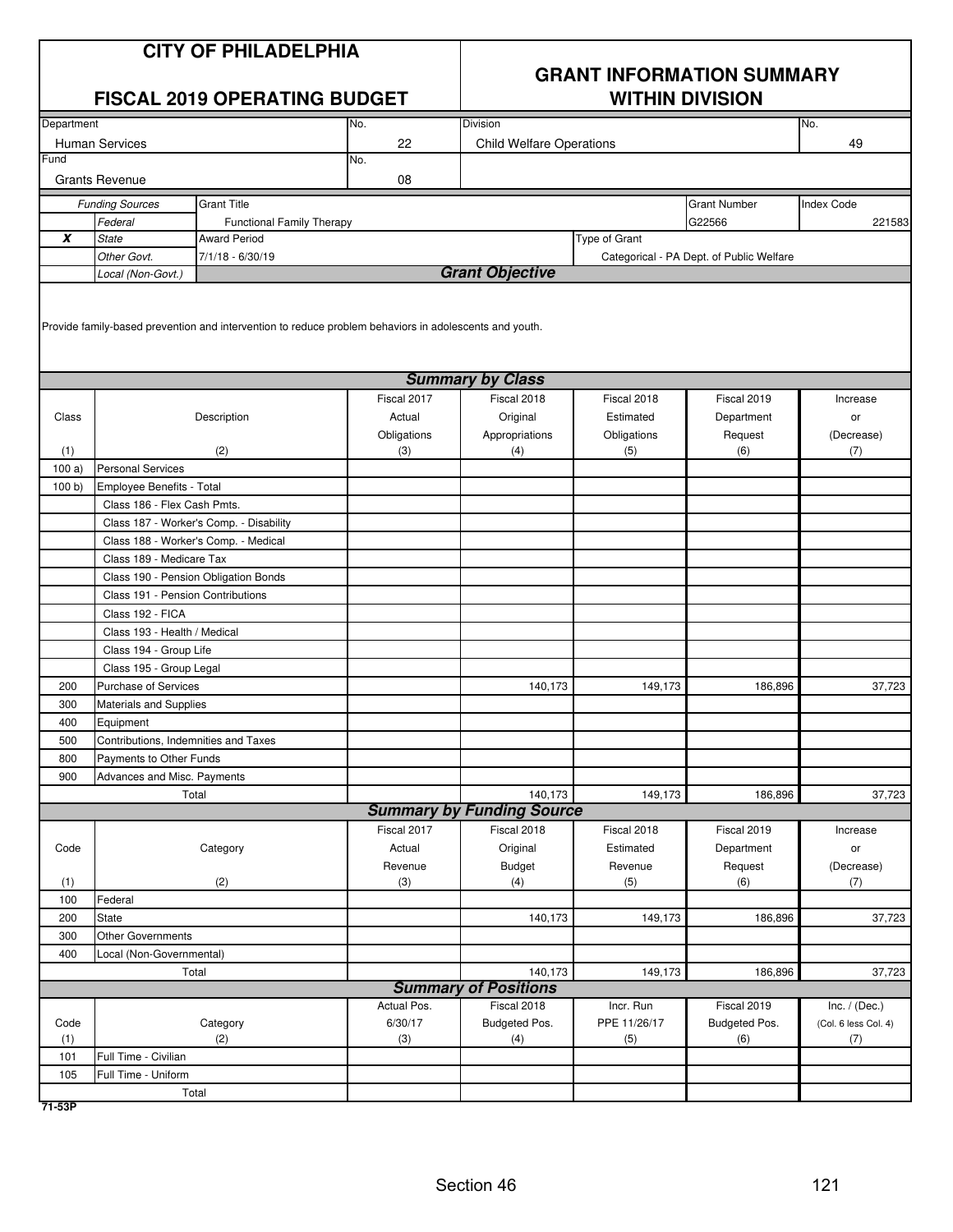|            | <b>CITY OF PHILADELPHIA</b>                                                                                                                                                                                                                                                                                                                                                                                                                                                                                                                                                                                                                                             |                                               |                         | <b>DIVISION SUMMARY - ALL FUNDS</b>        |                         |                 |
|------------|-------------------------------------------------------------------------------------------------------------------------------------------------------------------------------------------------------------------------------------------------------------------------------------------------------------------------------------------------------------------------------------------------------------------------------------------------------------------------------------------------------------------------------------------------------------------------------------------------------------------------------------------------------------------------|-----------------------------------------------|-------------------------|--------------------------------------------|-------------------------|-----------------|
|            | <b>FISCAL 2019 OPERATING BUDGET</b>                                                                                                                                                                                                                                                                                                                                                                                                                                                                                                                                                                                                                                     |                                               |                         |                                            |                         |                 |
| Department |                                                                                                                                                                                                                                                                                                                                                                                                                                                                                                                                                                                                                                                                         | No.                                           | <b>Division</b>         |                                            |                         | No.             |
|            | <b>Human Services</b>                                                                                                                                                                                                                                                                                                                                                                                                                                                                                                                                                                                                                                                   | 22                                            |                         | <b>Community Based Prevention Services</b> |                         | 51              |
|            |                                                                                                                                                                                                                                                                                                                                                                                                                                                                                                                                                                                                                                                                         |                                               | <b>Major Objectives</b> |                                            |                         |                 |
|            | The Division of Community Based Prevention Services (CBPS) ensures that at-risk children receive the social and structural supports that will strengthen their<br>families and allow them to thrive.<br>CBPS strives to address the underlying problems that lead to abuse, neglect, and delinquency and to support at-risk children before their situation leads to<br>more intensive involvement in the DHS system.<br>Prevention services are directly focused on maintaining children and youth in their own homes and communities, safely diverting children and youth from<br>placement, and supporting families so that children and youth do not re-enter care. |                                               |                         |                                            |                         |                 |
|            |                                                                                                                                                                                                                                                                                                                                                                                                                                                                                                                                                                                                                                                                         |                                               |                         |                                            |                         |                 |
|            |                                                                                                                                                                                                                                                                                                                                                                                                                                                                                                                                                                                                                                                                         |                                               | <b>Summary by Class</b> |                                            |                         |                 |
| Class      | Description                                                                                                                                                                                                                                                                                                                                                                                                                                                                                                                                                                                                                                                             | Fiscal 2017<br>Actual                         | Fiscal 2018<br>Original | Fiscal 2018<br>Estimated                   | Fiscal 2019<br>Proposed | Increase<br>or  |
|            |                                                                                                                                                                                                                                                                                                                                                                                                                                                                                                                                                                                                                                                                         | Obligations                                   | Appropriations          | Obligations                                | <b>Budget</b>           | (Decrease)      |
|            | (2)                                                                                                                                                                                                                                                                                                                                                                                                                                                                                                                                                                                                                                                                     | (3)                                           | (4)                     | (5)                                        | (6)                     | (7)             |
| (1)<br>100 | <b>Employee Compensation</b>                                                                                                                                                                                                                                                                                                                                                                                                                                                                                                                                                                                                                                            |                                               |                         |                                            |                         |                 |
| a)         | <b>Personal Services</b>                                                                                                                                                                                                                                                                                                                                                                                                                                                                                                                                                                                                                                                |                                               | 5,803,569               | 6,002,569                                  | 6,159,855               | 157,286         |
| b)         | <b>Employee Benefits</b>                                                                                                                                                                                                                                                                                                                                                                                                                                                                                                                                                                                                                                                |                                               | 2,553,995               | 2,401,028                                  | 2,463,942               | 62,914          |
| 200        | <b>Purchase of Services</b>                                                                                                                                                                                                                                                                                                                                                                                                                                                                                                                                                                                                                                             |                                               | 66,845,138              | 64,405,313                                 | 68,890,866              | 4,485,553       |
| 300        | Materials and Supplies                                                                                                                                                                                                                                                                                                                                                                                                                                                                                                                                                                                                                                                  |                                               |                         |                                            |                         |                 |
| 400        | Equipment                                                                                                                                                                                                                                                                                                                                                                                                                                                                                                                                                                                                                                                               |                                               |                         |                                            |                         |                 |
| 500        | Contributions, Indemnities and Taxes                                                                                                                                                                                                                                                                                                                                                                                                                                                                                                                                                                                                                                    |                                               |                         |                                            |                         |                 |
| 700        | <b>Debt Service</b>                                                                                                                                                                                                                                                                                                                                                                                                                                                                                                                                                                                                                                                     |                                               |                         |                                            |                         |                 |
| 800        | Payments to Other Funds                                                                                                                                                                                                                                                                                                                                                                                                                                                                                                                                                                                                                                                 |                                               |                         |                                            |                         |                 |
| 900        | Advances and Misc. Payments                                                                                                                                                                                                                                                                                                                                                                                                                                                                                                                                                                                                                                             |                                               |                         |                                            |                         |                 |
|            | Total                                                                                                                                                                                                                                                                                                                                                                                                                                                                                                                                                                                                                                                                   |                                               | 75,202,702              | 72,808,910                                 | 77,514,663              | 4,705,753       |
|            |                                                                                                                                                                                                                                                                                                                                                                                                                                                                                                                                                                                                                                                                         |                                               | <b>Summary by Fund</b>  |                                            |                         |                 |
|            |                                                                                                                                                                                                                                                                                                                                                                                                                                                                                                                                                                                                                                                                         | Fiscal 2017                                   | Fiscal 2018             | Fiscal 2018                                | Fiscal 2019             | Increase        |
| Fund       | Fund                                                                                                                                                                                                                                                                                                                                                                                                                                                                                                                                                                                                                                                                    | Actual                                        | Original                | Estimated                                  | Proposed                | or              |
| No.        |                                                                                                                                                                                                                                                                                                                                                                                                                                                                                                                                                                                                                                                                         | Obligations                                   | Appropriations          | Obligations                                | <b>Budget</b>           | (Decrease)      |
| (1)        | (2)                                                                                                                                                                                                                                                                                                                                                                                                                                                                                                                                                                                                                                                                     | (3)                                           | (4)                     | (5)                                        | (6)                     | (7)             |
| 01/08      | General/Grants Revenue                                                                                                                                                                                                                                                                                                                                                                                                                                                                                                                                                                                                                                                  |                                               | 67,349,894              | 67,701,730                                 | 67,805,179              | 103,449         |
| 08         | Grants Revenue                                                                                                                                                                                                                                                                                                                                                                                                                                                                                                                                                                                                                                                          |                                               | 7,852,808               | 5,107,180                                  | 9,709,484               | 4,602,304       |
|            |                                                                                                                                                                                                                                                                                                                                                                                                                                                                                                                                                                                                                                                                         |                                               |                         |                                            |                         |                 |
|            |                                                                                                                                                                                                                                                                                                                                                                                                                                                                                                                                                                                                                                                                         |                                               |                         |                                            |                         |                 |
|            |                                                                                                                                                                                                                                                                                                                                                                                                                                                                                                                                                                                                                                                                         |                                               |                         |                                            |                         |                 |
|            |                                                                                                                                                                                                                                                                                                                                                                                                                                                                                                                                                                                                                                                                         |                                               |                         |                                            |                         |                 |
|            | Total                                                                                                                                                                                                                                                                                                                                                                                                                                                                                                                                                                                                                                                                   |                                               | 75,202,702              | 72,808,910                                 | 77,514,663              | 4,705,753       |
|            |                                                                                                                                                                                                                                                                                                                                                                                                                                                                                                                                                                                                                                                                         | <b>Summary of Full Time Positions by Fund</b> |                         |                                            |                         |                 |
| Fund       |                                                                                                                                                                                                                                                                                                                                                                                                                                                                                                                                                                                                                                                                         | Actual                                        | Fiscal 2018             | Increment                                  | Fiscal 2019             | Inc.            |
| No.        | Fund                                                                                                                                                                                                                                                                                                                                                                                                                                                                                                                                                                                                                                                                    | Positions                                     | <b>Budgeted</b>         | Run                                        | <b>Budgeted</b>         | (Dec.)          |
|            |                                                                                                                                                                                                                                                                                                                                                                                                                                                                                                                                                                                                                                                                         | 6/30/17                                       | Positions               | PPE 11/26/17                               | Positions               | (Col. 6 less 4) |
| (1)        | (2)                                                                                                                                                                                                                                                                                                                                                                                                                                                                                                                                                                                                                                                                     | (3)                                           | (4)                     | (5)                                        | (6)                     | (7)             |
| 01/08      | General/Grants Revenue                                                                                                                                                                                                                                                                                                                                                                                                                                                                                                                                                                                                                                                  | 93                                            | 98                      | 92                                         | 98                      |                 |
| 08         | Grants Revenue                                                                                                                                                                                                                                                                                                                                                                                                                                                                                                                                                                                                                                                          |                                               |                         |                                            |                         |                 |
|            |                                                                                                                                                                                                                                                                                                                                                                                                                                                                                                                                                                                                                                                                         |                                               |                         |                                            |                         |                 |
|            |                                                                                                                                                                                                                                                                                                                                                                                                                                                                                                                                                                                                                                                                         |                                               |                         |                                            |                         |                 |
|            |                                                                                                                                                                                                                                                                                                                                                                                                                                                                                                                                                                                                                                                                         |                                               |                         |                                            |                         |                 |
|            |                                                                                                                                                                                                                                                                                                                                                                                                                                                                                                                                                                                                                                                                         |                                               |                         |                                            |                         |                 |
|            | <b>Total Full Time</b>                                                                                                                                                                                                                                                                                                                                                                                                                                                                                                                                                                                                                                                  | 93                                            | 98                      | 92                                         | 98                      |                 |

**71-53E**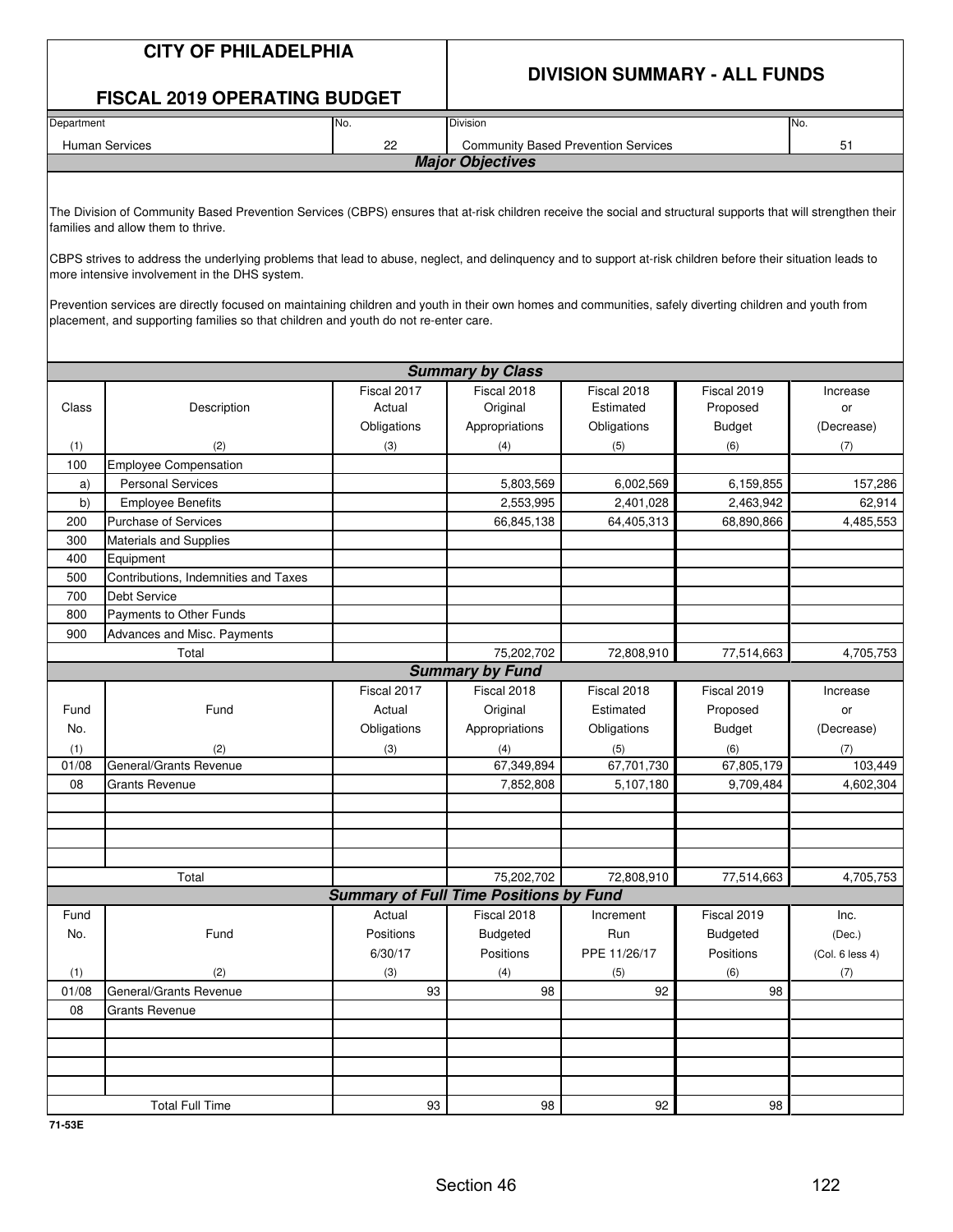|                                                                                                                                                                                                                                                                                                                                                                                                                                                                                                                                                                                                                                                                         | <b>CITY OF PHILADELPHIA</b><br><b>FISCAL 2019 OPERATING BUDGET</b> |                                      | <b>DIVISION SUMMARY</b>                   |                                            |                                             |                                              |  |  |  |
|-------------------------------------------------------------------------------------------------------------------------------------------------------------------------------------------------------------------------------------------------------------------------------------------------------------------------------------------------------------------------------------------------------------------------------------------------------------------------------------------------------------------------------------------------------------------------------------------------------------------------------------------------------------------------|--------------------------------------------------------------------|--------------------------------------|-------------------------------------------|--------------------------------------------|---------------------------------------------|----------------------------------------------|--|--|--|
| Department                                                                                                                                                                                                                                                                                                                                                                                                                                                                                                                                                                                                                                                              |                                                                    | No.                                  | <b>Division</b>                           |                                            |                                             | No.                                          |  |  |  |
|                                                                                                                                                                                                                                                                                                                                                                                                                                                                                                                                                                                                                                                                         | <b>Human Services</b>                                              | 22                                   |                                           | <b>Community Based Prevention Services</b> |                                             | 51                                           |  |  |  |
| Fund                                                                                                                                                                                                                                                                                                                                                                                                                                                                                                                                                                                                                                                                    |                                                                    | No.                                  |                                           |                                            |                                             |                                              |  |  |  |
|                                                                                                                                                                                                                                                                                                                                                                                                                                                                                                                                                                                                                                                                         | General/Grants Revenue                                             | 01/08                                |                                           |                                            |                                             |                                              |  |  |  |
|                                                                                                                                                                                                                                                                                                                                                                                                                                                                                                                                                                                                                                                                         |                                                                    |                                      | <b>Major Objectives</b>                   |                                            |                                             |                                              |  |  |  |
| The Division of Community Based Prevention Services (CBPS) ensures that at-risk children receive the social and structural supports that will strengthen<br>their families and allow them to thrive.<br>CBPS strives to address the underlying problems that lead to abuse, neglect, and delinquency and to support at-risk children before their situation leads to<br>more intensive involvement in the DHS system.<br>Prevention services are directly focused on maintaining children and youth in their own homes and communities, safely diverting children and youth from<br>placement, and supporting families so that children and youth do not re-enter care. |                                                                    |                                      |                                           |                                            |                                             |                                              |  |  |  |
|                                                                                                                                                                                                                                                                                                                                                                                                                                                                                                                                                                                                                                                                         |                                                                    |                                      | <b>Summary by Class</b>                   |                                            |                                             |                                              |  |  |  |
|                                                                                                                                                                                                                                                                                                                                                                                                                                                                                                                                                                                                                                                                         |                                                                    |                                      |                                           |                                            |                                             |                                              |  |  |  |
| Class                                                                                                                                                                                                                                                                                                                                                                                                                                                                                                                                                                                                                                                                   | Description                                                        | Fiscal 2017<br>Actual<br>Obligations | Fiscal 2018<br>Original<br>Appropriations | Fiscal 2018<br>Estimated<br>Obligations    | Fiscal 2019<br>Proposed<br><b>Budget</b>    | Increase<br>or<br>(Decrease)                 |  |  |  |
| (1)                                                                                                                                                                                                                                                                                                                                                                                                                                                                                                                                                                                                                                                                     | (2)                                                                | (3)                                  | (4)                                       | (5)                                        | (6)                                         | (7)                                          |  |  |  |
| 100                                                                                                                                                                                                                                                                                                                                                                                                                                                                                                                                                                                                                                                                     | <b>Employee Compensation</b>                                       |                                      |                                           |                                            |                                             |                                              |  |  |  |
| a)                                                                                                                                                                                                                                                                                                                                                                                                                                                                                                                                                                                                                                                                      | <b>Personal Services</b>                                           |                                      | 5,803,569                                 | 6,002,569                                  | 6,159,855                                   | 157,286                                      |  |  |  |
| b)                                                                                                                                                                                                                                                                                                                                                                                                                                                                                                                                                                                                                                                                      | <b>Employee Benefits</b>                                           |                                      | 2,553,995                                 | 2,401,028                                  | 2,463,942                                   | 62,914                                       |  |  |  |
| 200                                                                                                                                                                                                                                                                                                                                                                                                                                                                                                                                                                                                                                                                     | <b>Purchase of Services</b>                                        |                                      | 58,992,330                                | 59,298,133                                 | 59,181,382                                  | (116, 751)                                   |  |  |  |
| 300                                                                                                                                                                                                                                                                                                                                                                                                                                                                                                                                                                                                                                                                     | Materials and Supplies                                             |                                      |                                           |                                            |                                             |                                              |  |  |  |
| 400                                                                                                                                                                                                                                                                                                                                                                                                                                                                                                                                                                                                                                                                     | Equipment                                                          |                                      |                                           |                                            |                                             |                                              |  |  |  |
| 500                                                                                                                                                                                                                                                                                                                                                                                                                                                                                                                                                                                                                                                                     | Contributions, Indemnities and Taxes                               |                                      |                                           |                                            |                                             |                                              |  |  |  |
| 700                                                                                                                                                                                                                                                                                                                                                                                                                                                                                                                                                                                                                                                                     | <b>Debt Service</b>                                                |                                      |                                           |                                            |                                             |                                              |  |  |  |
| 800                                                                                                                                                                                                                                                                                                                                                                                                                                                                                                                                                                                                                                                                     | Payments to Other Funds                                            |                                      |                                           |                                            |                                             |                                              |  |  |  |
| 900                                                                                                                                                                                                                                                                                                                                                                                                                                                                                                                                                                                                                                                                     | Advances and Misc. Payments                                        |                                      |                                           |                                            |                                             |                                              |  |  |  |
|                                                                                                                                                                                                                                                                                                                                                                                                                                                                                                                                                                                                                                                                         | Total                                                              |                                      | 67,349,894                                | 67.701.730                                 | 67,805,179                                  | 103,449                                      |  |  |  |
|                                                                                                                                                                                                                                                                                                                                                                                                                                                                                                                                                                                                                                                                         |                                                                    |                                      | <b>Summary of Positions</b>               |                                            |                                             |                                              |  |  |  |
| Code                                                                                                                                                                                                                                                                                                                                                                                                                                                                                                                                                                                                                                                                    | Category                                                           | Actual<br>Positions<br>6/30/17       | Fiscal 2018<br>Budgeted<br>Positions      | Increment<br>Run<br>PPE 11/26/17           | Fiscal 2019<br><b>Budgeted</b><br>Positions | Increase<br>(Decrease)<br>Col. 6 less Col. 4 |  |  |  |
| (1)                                                                                                                                                                                                                                                                                                                                                                                                                                                                                                                                                                                                                                                                     | (2)                                                                | (3)                                  | (4)                                       | (5)                                        | (6)                                         | (7)                                          |  |  |  |
| 101                                                                                                                                                                                                                                                                                                                                                                                                                                                                                                                                                                                                                                                                     | Full Time - Civilian                                               | 93                                   | 98                                        | 92                                         | 98                                          |                                              |  |  |  |
| 105                                                                                                                                                                                                                                                                                                                                                                                                                                                                                                                                                                                                                                                                     | Full Time - Uniform                                                |                                      |                                           |                                            |                                             |                                              |  |  |  |
| 71-53F                                                                                                                                                                                                                                                                                                                                                                                                                                                                                                                                                                                                                                                                  | Total                                                              | 93                                   | 98                                        | 92                                         | 98                                          |                                              |  |  |  |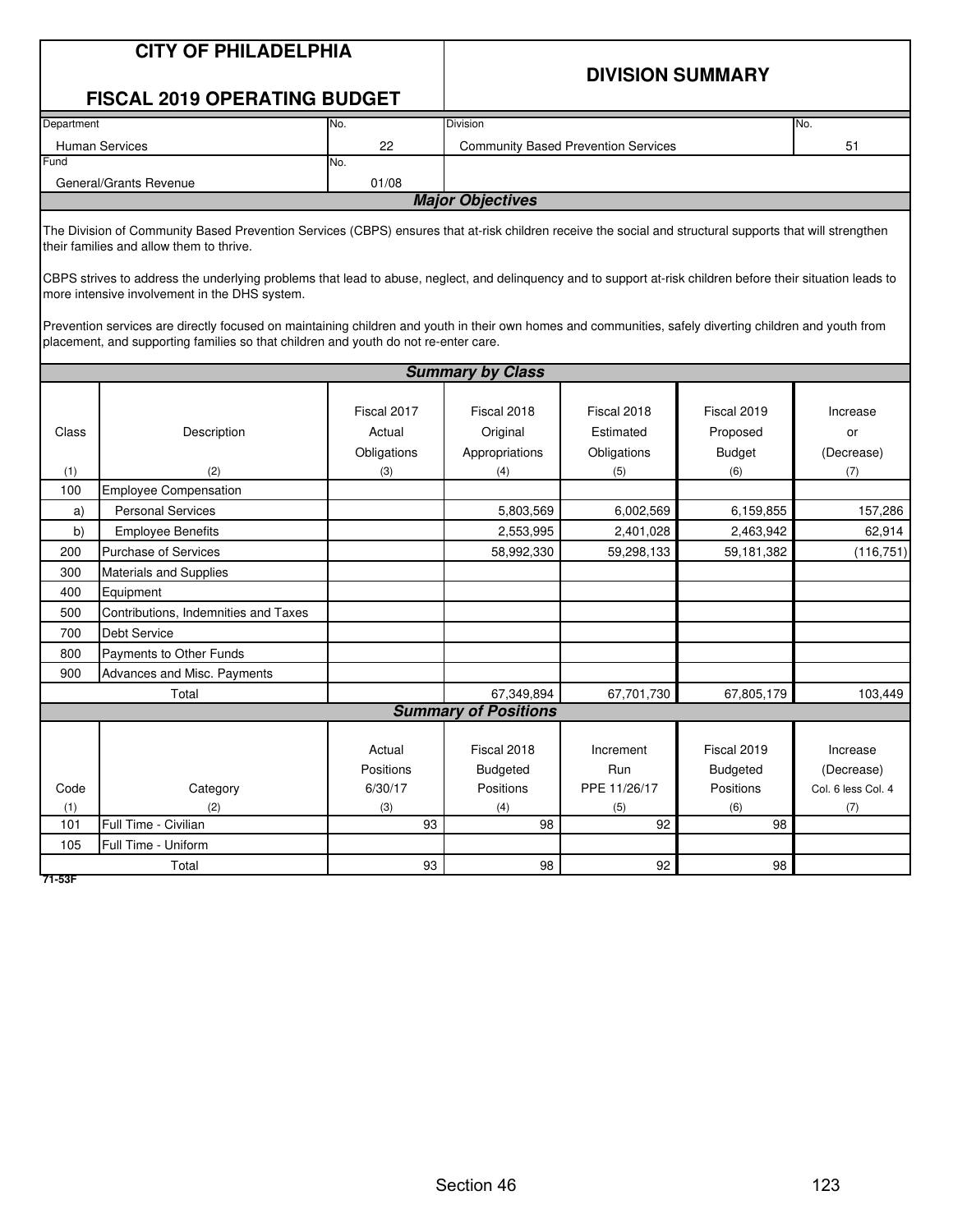## No. Division No. No. No. 01/08 Department **CITY OF PHILADELPHIA** SCHEDULE 100 FISCAL 2019 OPERATING BUDGET BY DIVISION

# **LIST OF POSITIONS**

|             | <b>Human Services</b> |                                                              |                                 | 22                                       | <b>Community Based Prevention Services</b>     |                                    |                                                |                            | 51                                                 |
|-------------|-----------------------|--------------------------------------------------------------|---------------------------------|------------------------------------------|------------------------------------------------|------------------------------------|------------------------------------------------|----------------------------|----------------------------------------------------|
| Fund        |                       |                                                              |                                 | No.                                      |                                                |                                    |                                                |                            |                                                    |
|             |                       | General/Grants Revenue                                       |                                 | 01/08                                    |                                                |                                    |                                                |                            |                                                    |
| Line<br>No. | Class<br>Code         | Title                                                        | Salary<br>Range<br>(in dollars) | Fiscal<br>2017<br>Actual Pos.<br>6/30/17 | Fiscal<br>2018<br><b>Budgeted</b><br>Positions | Increment<br>Run - PPE<br>11/26/17 | Fiscal<br>2019<br><b>Budgeted</b><br>Positions | Annual<br>Salary<br>7/1/18 | Increase<br>(Decrease)<br>(Col. 8)<br>less Col. 6) |
| (1)         | (2)                   | (3)                                                          | (4)                             | (5)                                      | (6)                                            | (7)                                | (8)                                            | (9)                        | (10)                                               |
|             |                       | <b>Administration</b>                                        |                                 |                                          |                                                |                                    |                                                |                            |                                                    |
| 1           | 2L01                  | Administrative Technician                                    | 33,277 - 42,793                 |                                          |                                                |                                    | -1                                             | 35,661                     | 1                                                  |
| 2           |                       | D250 Deputy Commissioner                                     | 126,000                         | 1                                        | -1                                             |                                    | 1                                              | 126,000                    |                                                    |
| 3           | 1A20                  | <b>Executive Secretary</b>                                   | 33,131 - 42,595                 | 1                                        | -1                                             |                                    |                                                | 41,047                     |                                                    |
|             |                       | <b>Subtotal - Administration</b>                             |                                 | $\mathbf{2}$                             | $\mathbf 2$                                    | 3                                  | 3                                              | 202,708                    | 1                                                  |
|             |                       | <b>Family and Community Support Center</b><br>Administration |                                 |                                          |                                                |                                    |                                                |                            |                                                    |
| 4           |                       | 5A53 Human Services Staff Services Director                  | 91,151 - 102,541                |                                          |                                                |                                    | 1                                              | 104,166                    |                                                    |
| 5           |                       | 2L18 Executive Assistant                                     | 62,578 - 80,457                 |                                          |                                                |                                    |                                                | 82,082                     |                                                    |
| 6           |                       | 1A42 Word Processing Specialist II                           | 35,281 - 38,348                 |                                          |                                                |                                    |                                                | 39,173                     |                                                    |
|             |                       | <b>Community Engagement, Family Empowerment Services</b>     |                                 |                                          |                                                |                                    |                                                |                            |                                                    |
| 7           | 1A04                  | Clerk III                                                    | 38,634 - 42,156                 | 1                                        |                                                | 2                                  | $\overline{c}$                                 | 86,362                     | 1                                                  |
| 8           | 1A11                  | Clerk Typist I                                               | 30,042 - 32,081                 |                                          |                                                |                                    |                                                |                            | (1)                                                |
| 9           |                       | 1A12 Clerk Typist II                                         | 32,688 - 35,342                 |                                          |                                                | 1                                  | 1                                              | 33,531                     | $\mathbf{1}$                                       |
| 10          |                       | A398 Domestic Violence Coordinator                           | 75,000                          |                                          |                                                |                                    | 1                                              | 75,000                     |                                                    |
| 11          |                       | 5A09 Human Services Program Administrator                    | 67,091 - 86,256                 | 2                                        |                                                | 2                                  | $\overline{c}$                                 | 175,162                    | $\mathbf{1}$                                       |
| 12          |                       | 5A05 Social Work Services Trainee                            | 34,244 - 44,026                 |                                          |                                                |                                    |                                                |                            |                                                    |
| 13          |                       | 5A06 Social Work Services Manager I                          | 36,486 - 46,907                 |                                          |                                                | 1                                  | 1                                              | 44,297                     | $\mathbf{1}$                                       |
| 14          | 5A07                  | Social Work Services Manager II                              | 46,079 - 59,245                 | 20                                       | 16                                             | 45                                 | 45                                             | 2,697,990                  | 29                                                 |
| 15          |                       | 5A08 Social Work Supervisor                                  | 54,941 - 70,622                 | 3                                        | 3                                              | 5                                  | 9                                              | 578,799                    | 6                                                  |
| 16          |                       | 1A42 Word Processing Specialist II                           | 35,281 - 38,348                 |                                          |                                                |                                    |                                                |                            | (1)                                                |
| 17          |                       | 5A80 Social Services Program Analyst                         | 48,116 - 61,866                 |                                          |                                                | 2                                  | 2                                              | 126,382                    | $\overline{c}$                                     |
|             |                       | Education Support & Re-engagement Center                     |                                 |                                          |                                                |                                    |                                                |                            |                                                    |
| 18          |                       | 1D41 Data Service Support Clerk                              | 35,281 - 38,348                 |                                          |                                                |                                    |                                                |                            |                                                    |
| 19          |                       | 5A09 Human Services Program Administrator                    | 67,091 - 86,256                 |                                          |                                                | 2                                  | 2                                              | 169,567                    | 1                                                  |
| 20          |                       | 5A53 Human Services Staff Services Director                  | 91,151 - 102,541                |                                          |                                                |                                    | 1                                              | 98,070                     | 1                                                  |
| 21          |                       | 1A18 Secretary                                               | 35,281 - 38,348                 | 1                                        | -1                                             | 2                                  | 2                                              | 77,521                     | 1                                                  |
| 22          | 5A07                  | Social Work Services Manager II                              | 46,079 - 59,245                 | 18                                       | 22                                             | 18                                 | 20                                             | 1,170,328                  | (2)                                                |
| 23          |                       | 5A08 Social Work Supervisor                                  | 54,941 - 70,622                 | 5                                        | 3                                              | 4                                  | 4                                              | 286,788                    | $\mathbf{1}$                                       |
|             |                       | <b>Subtotal - Family and Community Support</b>               |                                 | 59                                       | 54                                             | 89                                 | 95                                             | 5,845,218                  | 41                                                 |
|             |                       | Family & Youth Engagement                                    |                                 |                                          |                                                |                                    |                                                |                            |                                                    |
| 24          |                       | 5A09 Human Services Program Administrator                    | 67,091 - 86,256                 | 1                                        | 1.                                             |                                    |                                                |                            | (1)                                                |
| 25          |                       | 5A80 Social Services Program Analyst                         | 48,116 - 61,866                 | 1                                        | 1                                              |                                    |                                                |                            | (1)                                                |
| 26          |                       | 1A42 Word Processing Specialist II                           | 35,281 - 38,348                 |                                          | 1                                              |                                    |                                                |                            | (1)                                                |
|             |                       | Subtotal - Family & Youth Engagement                         |                                 | $\mathbf{2}$                             | 3                                              |                                    |                                                |                            | (3)                                                |
|             |                       |                                                              |                                 |                                          |                                                |                                    |                                                |                            |                                                    |
|             |                       | Achieving Independence Center (AIC)                          |                                 |                                          |                                                |                                    |                                                |                            |                                                    |
| 27          | 5A07                  | Social Work Services Manager II                              | 46,079 - 59,245                 | 8                                        | 11                                             |                                    |                                                |                            | (11)                                               |
| 28          |                       | 5A08 Social Work Supervisor                                  | 54,941 - 70,622                 | 1                                        | 1                                              |                                    |                                                |                            | (1)                                                |
|             |                       | Subtotal - Achieving Independence Center                     |                                 | 9                                        | 12                                             |                                    |                                                |                            | (12)                                               |
|             |                       |                                                              |                                 |                                          |                                                |                                    |                                                |                            |                                                    |
|             |                       |                                                              |                                 |                                          |                                                |                                    |                                                |                            |                                                    |
| $71 - 531$  |                       |                                                              |                                 |                                          |                                                |                                    |                                                |                            |                                                    |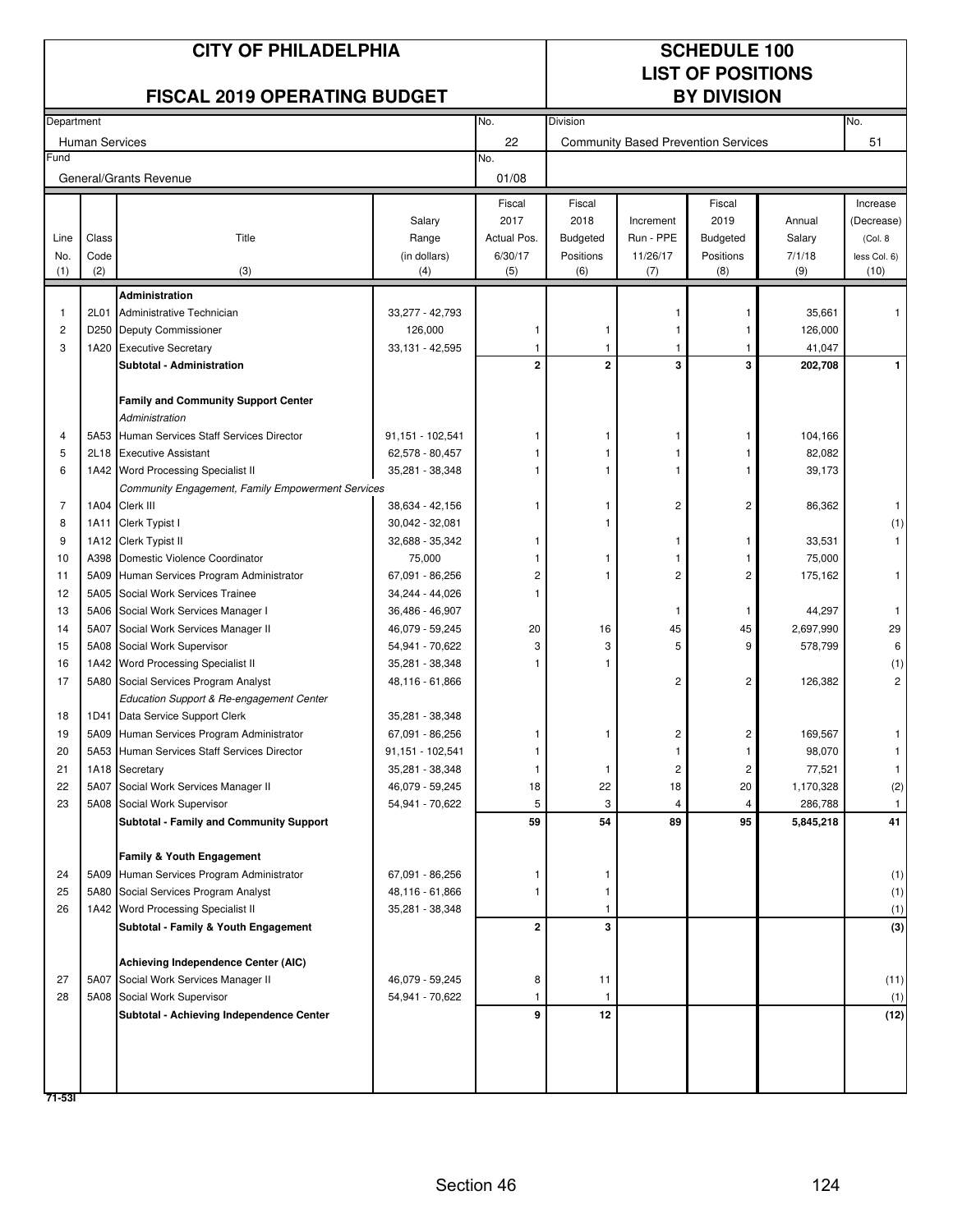|            |                | <b>CITY OF PHILADELPHIA</b>                                    |                                    |                                |                  | <b>SCHEDULE 100</b><br><b>LIST OF POSITIONS</b> |                                            |                  |                        |
|------------|----------------|----------------------------------------------------------------|------------------------------------|--------------------------------|------------------|-------------------------------------------------|--------------------------------------------|------------------|------------------------|
|            |                | <b>FISCAL 2019 OPERATING BUDGET</b>                            |                                    |                                |                  |                                                 | <b>BY DIVISION</b>                         |                  |                        |
| Department |                |                                                                |                                    | No.<br>22                      | Division         |                                                 |                                            |                  | No.<br>51              |
| Fund       | Human Services |                                                                |                                    | No.                            |                  |                                                 | <b>Community Based Prevention Services</b> |                  |                        |
|            |                | General/Grants Revenue                                         |                                    | 01/08                          |                  |                                                 |                                            |                  |                        |
|            |                |                                                                |                                    | Fiscal                         | Fiscal           |                                                 | Fiscal                                     |                  | Increase               |
| Line       | Class          | Title                                                          | Salary<br>Range                    | 2017<br>Actual Pos.            | 2018<br>Budgeted | Increment<br>Run - PPE                          | 2019<br>Budgeted                           | Annual<br>Salary | (Decrease)<br>(Col. 8) |
| No.        | Code           |                                                                | (in dollars)                       | 6/30/17                        | Positions        | 11/26/17                                        | Positions                                  | 7/1/18           | less Col. 6)           |
| (1)        | (2)            | (3)                                                            | (4)                                | (5)                            | (6)              | (7)                                             | (8)                                        | (9)              | (10)                   |
|            |                | <b>Achieving Reunification Center (ARC)</b>                    |                                    |                                |                  |                                                 |                                            |                  |                        |
| 29         | 5A07           | Social Work Services Manager II                                | 46,079 - 59,245                    | 3                              | 5                |                                                 |                                            |                  | (5)                    |
|            |                | Subtotal - Achieving Reunification Center                      |                                    | 3                              | 5                |                                                 |                                            |                  | (5)                    |
|            |                | Housing                                                        |                                    |                                |                  |                                                 |                                            |                  |                        |
| 30         | 5A07           | Social Work Services Manager II                                | 46,079 - 59,245                    | 6                              | 4                |                                                 |                                            |                  | (4)                    |
| 31         |                | 5A08 Social Work Supervisor<br>Subtotal - Housing              | 54,941 - 70,622                    | $\mathbf{1}$<br>$\overline{7}$ | 1<br>5           |                                                 |                                            |                  | (1)<br>(5)             |
|            |                |                                                                |                                    |                                |                  |                                                 |                                            |                  |                        |
|            |                | <b>Parent Action Network</b>                                   |                                    |                                |                  |                                                 |                                            |                  |                        |
| 32         | 1A04           | Clerk III                                                      | 38,634 - 42,156                    | -1                             | 1                |                                                 |                                            |                  | (1)                    |
| 33<br>34   | 5A07           | Social Work Services Manager II<br>5A08 Social Work Supervisor | 46,079 - 59,245<br>54,941 - 70,622 | 8                              | 10<br>-1         |                                                 |                                            |                  | (10)<br>(1)            |
|            |                | <b>Subtotal - Parent Action Network</b>                        |                                    | 9                              | 12               |                                                 |                                            |                  | (12)                   |
|            |                |                                                                |                                    |                                |                  |                                                 |                                            |                  |                        |
|            |                | <b>NYTD/Credit Check</b>                                       |                                    |                                |                  |                                                 |                                            |                  |                        |
| 35<br>36   | 5A07           | Social Work Services Manager II<br>5A08 Social Work Supervisor | 46,079 - 59,245<br>54,941 - 70,622 | $\sqrt{2}$                     | 4<br>-1          |                                                 |                                            |                  | (4)<br>(1)             |
|            |                | Subtotal - NYTD/Credit Check                                   |                                    | $\mathbf 2$                    | 5                |                                                 |                                            |                  | (5)                    |
|            |                |                                                                |                                    |                                |                  |                                                 |                                            |                  |                        |
|            |                | <b>Total - Community Based Prevention Services</b>             |                                    | 93                             | 98               | 92                                              | 98                                         | 6,047,926        |                        |
|            |                |                                                                |                                    |                                |                  |                                                 |                                            |                  |                        |
|            |                |                                                                |                                    |                                |                  |                                                 |                                            |                  |                        |
|            |                |                                                                |                                    |                                |                  |                                                 |                                            |                  |                        |
|            |                |                                                                |                                    |                                |                  |                                                 |                                            |                  |                        |
|            |                |                                                                |                                    |                                |                  |                                                 |                                            |                  |                        |
|            |                |                                                                |                                    |                                |                  |                                                 |                                            |                  |                        |
|            |                |                                                                |                                    |                                |                  |                                                 |                                            |                  |                        |
|            |                |                                                                |                                    |                                |                  |                                                 |                                            |                  |                        |
|            |                |                                                                |                                    |                                |                  |                                                 |                                            |                  |                        |
|            |                |                                                                |                                    |                                |                  |                                                 |                                            |                  |                        |
|            |                |                                                                |                                    |                                |                  |                                                 |                                            |                  |                        |
|            |                |                                                                |                                    |                                |                  |                                                 |                                            |                  |                        |
|            |                |                                                                |                                    |                                |                  |                                                 |                                            |                  |                        |
|            |                |                                                                |                                    |                                |                  |                                                 |                                            |                  |                        |
|            |                |                                                                |                                    |                                |                  |                                                 |                                            |                  |                        |
|            |                |                                                                |                                    |                                |                  |                                                 |                                            |                  |                        |
|            |                |                                                                |                                    |                                |                  |                                                 |                                            |                  |                        |
|            |                |                                                                |                                    |                                |                  |                                                 |                                            |                  |                        |
|            |                |                                                                |                                    |                                |                  |                                                 |                                            |                  |                        |
| 71-531     |                |                                                                |                                    |                                |                  |                                                 |                                            |                  |                        |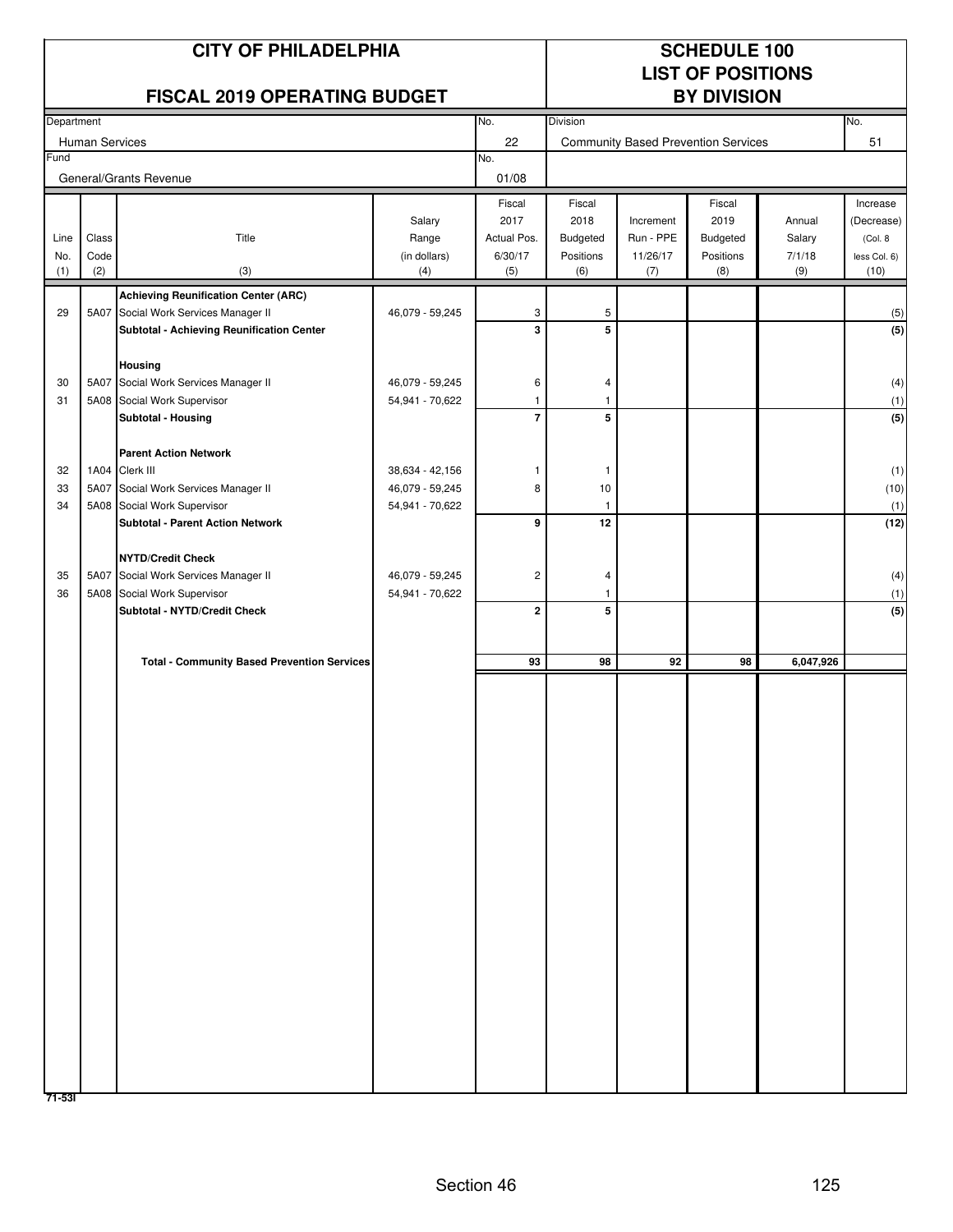|                     |                       | <b>CITY OF PHILADELPHIA</b><br><b>FISCAL 2019 OPERATING BUDGET</b> |           |                             |                                        |                                                 |                                                       |                                            | <b>SCHEDULE 100</b><br><b>LIST OF POSITIONS</b><br><b>BY DIVISION</b> |                                   |                                                    |
|---------------------|-----------------------|--------------------------------------------------------------------|-----------|-----------------------------|----------------------------------------|-------------------------------------------------|-------------------------------------------------------|--------------------------------------------|-----------------------------------------------------------------------|-----------------------------------|----------------------------------------------------|
| Department          |                       |                                                                    |           |                             | No.                                    | Division                                        |                                                       |                                            |                                                                       |                                   | No.                                                |
|                     | <b>Human Services</b> |                                                                    |           |                             | 22                                     |                                                 |                                                       | <b>Community Based Prevention Services</b> |                                                                       |                                   | 51                                                 |
| Fund                |                       |                                                                    |           |                             | No.                                    |                                                 |                                                       |                                            |                                                                       |                                   |                                                    |
|                     |                       | General/Grants Revenue                                             |           |                             | 01/08                                  |                                                 |                                                       |                                            |                                                                       |                                   |                                                    |
| Line<br>No.<br>(1)  | Class<br>Code<br>(2)  | Title<br>(3)                                                       |           |                             | Salary<br>Range<br>(in dollars)<br>(4) | Fiscal<br>2017<br>Actual Pos.<br>6/30/17<br>(5) | Fiscal<br>2018<br><b>Budgeted</b><br>Positions<br>(6) | Increment<br>Run - PPE<br>11/26/17<br>(7)  | Fiscal<br>2019<br><b>Budgeted</b><br>Positions<br>(8)                 | Annual<br>Salary<br>7/1/18<br>(9) | Inc.<br>(Dec.)<br>(Col. 8)<br>less Col. 6)<br>(10) |
|                     |                       |                                                                    |           |                             |                                        |                                                 |                                                       |                                            |                                                                       |                                   |                                                    |
|                     |                       | <b>Total Full Time Positions</b>                                   |           |                             |                                        | 93                                              | 98                                                    | 92                                         | 98                                                                    | 6,047,926                         |                                                    |
|                     |                       |                                                                    |           |                             |                                        |                                                 |                                                       |                                            |                                                                       |                                   |                                                    |
|                     |                       | Lump Sum Payments                                                  |           |                             |                                        |                                                 |                                                       |                                            |                                                                       | 38,000                            |                                                    |
|                     |                       |                                                                    |           |                             |                                        |                                                 |                                                       |                                            |                                                                       |                                   |                                                    |
|                     |                       |                                                                    |           |                             |                                        |                                                 |                                                       |                                            |                                                                       |                                   |                                                    |
|                     |                       | Overtime                                                           |           |                             |                                        |                                                 |                                                       |                                            |                                                                       |                                   |                                                    |
|                     |                       | Regular                                                            |           |                             |                                        |                                                 |                                                       |                                            |                                                                       | 300,763                           |                                                    |
|                     |                       | Holiday                                                            |           |                             |                                        |                                                 |                                                       |                                            |                                                                       | 2,000                             |                                                    |
|                     |                       |                                                                    |           |                             |                                        |                                                 |                                                       |                                            |                                                                       |                                   |                                                    |
|                     |                       | Shift Differential                                                 |           |                             |                                        |                                                 |                                                       |                                            |                                                                       | 403                               |                                                    |
|                     |                       |                                                                    |           |                             |                                        |                                                 |                                                       |                                            |                                                                       |                                   |                                                    |
|                     |                       |                                                                    |           |                             |                                        |                                                 |                                                       |                                            |                                                                       |                                   |                                                    |
|                     |                       |                                                                    |           |                             |                                        |                                                 |                                                       |                                            |                                                                       |                                   |                                                    |
|                     |                       |                                                                    |           |                             |                                        |                                                 |                                                       |                                            |                                                                       |                                   |                                                    |
|                     |                       |                                                                    |           |                             |                                        |                                                 |                                                       |                                            |                                                                       |                                   |                                                    |
|                     |                       |                                                                    |           |                             |                                        |                                                 |                                                       |                                            |                                                                       |                                   |                                                    |
|                     |                       |                                                                    |           |                             |                                        |                                                 |                                                       |                                            |                                                                       |                                   |                                                    |
|                     |                       |                                                                    |           |                             |                                        |                                                 |                                                       |                                            |                                                                       |                                   |                                                    |
|                     |                       |                                                                    |           |                             |                                        |                                                 |                                                       |                                            |                                                                       |                                   |                                                    |
|                     |                       | <b>Total Gross Requirements</b>                                    |           |                             |                                        | 93                                              | 98                                                    | 92                                         | 98                                                                    | 6,389,092                         |                                                    |
|                     |                       | Plus: Earned Increment                                             |           |                             |                                        |                                                 |                                                       |                                            |                                                                       | 10,897                            |                                                    |
|                     |                       | Plus: Longevity                                                    |           |                             |                                        |                                                 |                                                       |                                            |                                                                       | 1,783                             |                                                    |
|                     |                       | Less: (Vacancy Allowance)                                          |           | <b>Total Budget Request</b> |                                        |                                                 |                                                       |                                            |                                                                       | (241, 917)<br>6,159,855           |                                                    |
|                     |                       |                                                                    |           |                             | <b>Summary of Personal Services</b>    |                                                 |                                                       |                                            |                                                                       |                                   |                                                    |
|                     |                       |                                                                    |           | Fiscal 2017                 |                                        | Fiscal 2018                                     |                                                       |                                            | Fiscal 2019                                                           | Inc. $/$ (Dec.)                   | Inc. $/$ (Dec.)                                    |
| Line                |                       |                                                                    | Actual    | Actual                      | Budgeted                               | Estimated                                       | Increment                                             | Budgeted                                   | Department                                                            | in Require.                       | in Bud. Pos.                                       |
| No.                 |                       | Category                                                           | Positions | Obligations                 | Positions                              | Obligations                                     | Run -PPE                                              | Positions                                  | Request                                                               | (Col.9                            | (Col. 8                                            |
|                     |                       |                                                                    | 6/30/17   |                             |                                        |                                                 | 11/26/17                                              |                                            |                                                                       | less Col. 6)                      | less Col. 5)                                       |
| (1)                 | Lump Sum              | (2)                                                                | (3)       | (4)                         | (5)                                    | (6)                                             | (7)                                                   | (8)                                        | (9)                                                                   | (10)                              | (11)                                               |
| $\mathbf{1}$        |                       |                                                                    | 93        |                             | 98                                     | 38,000                                          | 92                                                    | 98                                         | 38,000                                                                |                                   |                                                    |
| $\overline{c}$<br>3 |                       | Full Time - Civilian<br>Full Time - Uniform                        |           |                             |                                        | 5,661,403                                       |                                                       |                                            | 5,818,689                                                             | 157,286                           |                                                    |
| 4                   |                       | Bonus, Gross Adj.                                                  |           |                             |                                        |                                                 |                                                       |                                            |                                                                       |                                   |                                                    |
| 5                   |                       | PT, Temp/Seas, Bd, SCG                                             |           |                             |                                        |                                                 |                                                       |                                            |                                                                       |                                   |                                                    |
| 6                   |                       | Overtime - Civilian                                                |           |                             |                                        | 300,763                                         |                                                       |                                            | 300,763                                                               |                                   |                                                    |
| $\overline{7}$      |                       | Overtime - Uniform                                                 |           |                             |                                        |                                                 |                                                       |                                            |                                                                       |                                   |                                                    |
| 8                   |                       | Holiday Overtime - Civilian                                        |           |                             |                                        | 2,000                                           |                                                       |                                            | 2,000                                                                 |                                   |                                                    |
| 9                   |                       | <b>Unused Uniform Leave</b>                                        |           |                             |                                        |                                                 |                                                       |                                            |                                                                       |                                   |                                                    |
| 10                  | Shift/Stress          |                                                                    |           |                             |                                        | 403                                             |                                                       |                                            | 403                                                                   |                                   |                                                    |
| 11                  |                       | H&L, IOD, LT-Sick                                                  |           |                             |                                        |                                                 |                                                       |                                            |                                                                       |                                   |                                                    |
| 12                  |                       |                                                                    |           |                             |                                        |                                                 |                                                       |                                            |                                                                       |                                   |                                                    |
|                     |                       | Total                                                              | 93        |                             | 98                                     | 6,002,569                                       | 92                                                    | 98                                         | 6,159,855                                                             | 157,286                           |                                                    |

**71-53J**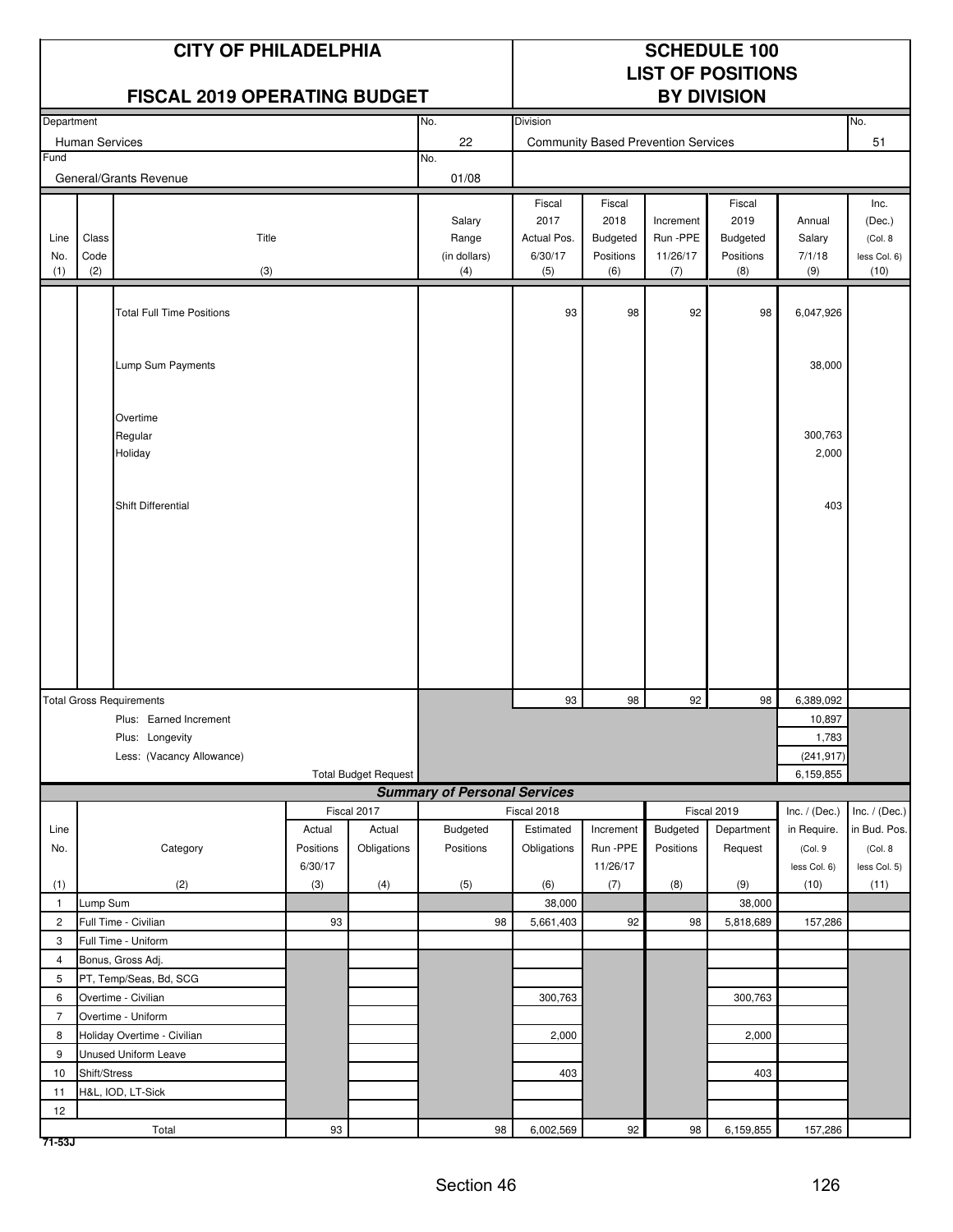### **CITY OF PHILADELPHIA** SCHEDULE 200

### **FISCAL 2019 OPERATING BUDGET**

# **PURCHASE OF SERVICES**

| Department |                                                  | Division    | No.                                               |                                            |              |            |
|------------|--------------------------------------------------|-------------|---------------------------------------------------|--------------------------------------------|--------------|------------|
|            |                                                  | No.         |                                                   |                                            |              |            |
| Fund       | <b>Human Services</b>                            | 22<br>No.   |                                                   | <b>Community Based Prevention Services</b> |              | 51         |
|            |                                                  |             |                                                   |                                            |              |            |
|            |                                                  | Fiscal 2017 | Fiscal 2018                                       | Fiscal 2018                                | Fiscal 2019  | Increase   |
| Code       | Description                                      | Actual      | Original                                          | Estimated                                  | Departmental | or         |
|            |                                                  | Obligations | Appropriations                                    | Obligations                                | Request      | (Decrease) |
|            |                                                  |             |                                                   |                                            |              |            |
| (1)        | (2)                                              | (3)         | (4)<br><b>Schedule 200 - Purchase of Services</b> | (5)                                        | (6)          | (7)        |
| 201        | Cleaning & Laundering                            |             |                                                   |                                            |              |            |
| 202        | <b>Janitorial Services</b>                       |             |                                                   |                                            |              |            |
|            |                                                  |             |                                                   |                                            |              |            |
| 205        | Refuse, Garbage, Silt and Sludge Removal         |             |                                                   |                                            |              |            |
| 209        | Telephone & Communication                        |             |                                                   |                                            |              |            |
| 210        | <b>Postal Services</b>                           |             |                                                   |                                            |              |            |
| 211        | Transportation                                   |             |                                                   |                                            |              |            |
| 215        | Licenses, Permits & Inspection Charges           |             |                                                   |                                            |              |            |
| 216        | Commercial off the Shelf Software Licenses       |             |                                                   |                                            |              |            |
| 220        | <b>Electric Current</b>                          |             |                                                   |                                            |              |            |
| 221        | <b>Gas Services</b>                              |             |                                                   |                                            |              |            |
| 222        | Steam for Heating                                |             |                                                   |                                            |              |            |
| 230        | Meals (non-travel) & Official Entertaining       |             |                                                   | 25,629                                     | 25,629       |            |
| 231        | Overtime Meals                                   |             |                                                   |                                            |              |            |
| 240        | Advertising & Promotional Activities             |             |                                                   |                                            |              |            |
| 250        | <b>Professional Services</b>                     |             | 58,962,330                                        | 59,242,504                                 | 59,125,753   | (116, 751) |
| 251        | Professional Svcs. - Information Technology      |             | 30,000                                            |                                            |              |            |
| 252        | Accounting & Auditing Services                   |             |                                                   |                                            |              |            |
| 253        | <b>Legal Services</b>                            |             |                                                   | 30,000                                     | 30,000       |            |
| 254        | Mental Health & Intellectual Disability Services |             |                                                   |                                            |              |            |
| 255        | Dues                                             |             |                                                   |                                            |              |            |
| 256        | Seminar & Training Sessions                      |             |                                                   |                                            |              |            |
| 257        | Architectural & Engineering Services             |             |                                                   |                                            |              |            |
| 258        | <b>Court Reporters</b>                           |             |                                                   |                                            |              |            |
| 259        | <b>Arbitration Fees</b>                          |             |                                                   |                                            |              |            |
| 260        | Repair & Maintenance Charges                     |             |                                                   |                                            |              |            |
| 261        | Repaving, Repairing & Resurfacing Streets        |             |                                                   |                                            |              |            |
| 262        | Demolition of Buildings                          |             |                                                   |                                            |              |            |
| 264        | Abatement of Nuisances                           |             |                                                   |                                            |              |            |
| 265        | Rehabilitation of Property                       |             |                                                   |                                            |              |            |
| 266        | Maint. & Support - Comp. Hardware & Software     |             |                                                   |                                            |              |            |
| 275        | Juror Fees                                       |             |                                                   |                                            |              |            |
| 276        | Juror Expenses                                   |             |                                                   |                                            |              |            |
| 277        | <b>Witness Fees</b>                              |             |                                                   |                                            |              |            |
| 280        | Insurance & Official Bonds                       |             |                                                   |                                            |              |            |
| 281        | Lease Payments - Phila Municipal Auth            |             |                                                   |                                            |              |            |
| 282        | Lease Purchase - Computer Systems                |             |                                                   |                                            |              |            |
| 283        | Lease Purchase - Vehicles                        |             |                                                   |                                            |              |            |
| 284        | Ground & Building Rental                         |             |                                                   |                                            |              |            |
| 285        | Rents - Other                                    |             |                                                   |                                            |              |            |
| 286        | Rental of Parking Spaces                         |             |                                                   |                                            |              |            |
| 290        | Payments for Care of Individuals                 |             |                                                   |                                            |              |            |
| 295        | <b>Imprest Advances</b>                          |             |                                                   |                                            |              |            |
| 298        | Payments for Burials & Graves                    |             |                                                   |                                            |              |            |
| 299        | Other Expenses (not otherwise classified)        |             |                                                   |                                            |              |            |
|            |                                                  |             |                                                   |                                            |              |            |
|            |                                                  |             |                                                   |                                            |              |            |
|            | Total                                            |             | 58,992,330                                        | 59,298,133                                 | 59,181,382   | (116, 751) |
|            |                                                  |             |                                                   |                                            |              |            |

**71-53K**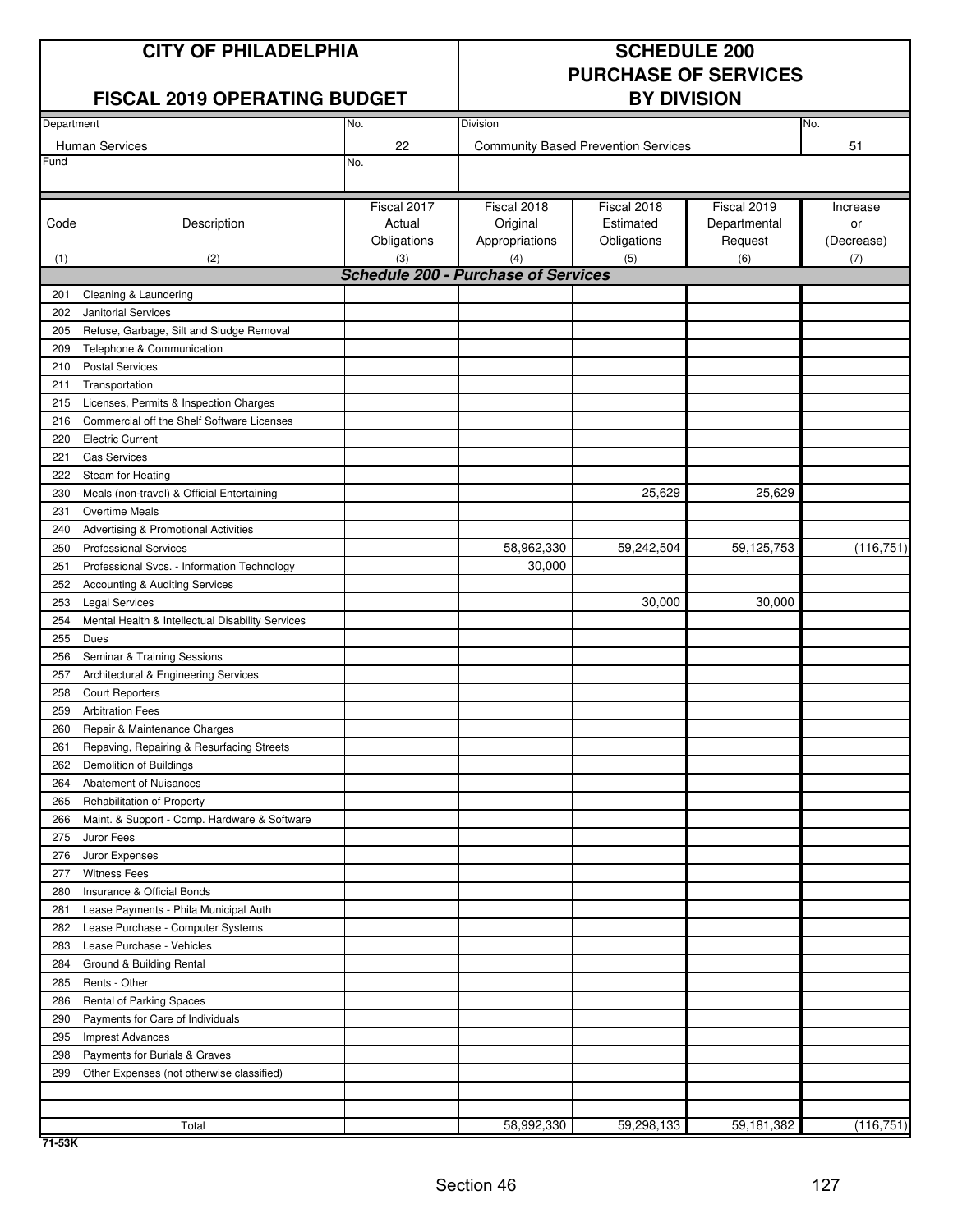| Department |                                          |             | No.           | Division      |                                            |                                                                                   | No.        |
|------------|------------------------------------------|-------------|---------------|---------------|--------------------------------------------|-----------------------------------------------------------------------------------|------------|
|            | Human Services                           |             | 22            |               | <b>Community Based Prevention Services</b> |                                                                                   | 51         |
| Fund       |                                          |             | No.           |               |                                            |                                                                                   |            |
|            | General/Grants Revenue                   |             | 01/08         |               |                                            |                                                                                   |            |
|            |                                          |             | Fiscal 2017   | Fiscal 2018   | Fiscal 2018                                | Fiscal 2019                                                                       | Increase   |
|            |                                          |             | Actual        | Original      | Estimated                                  | Department                                                                        | or         |
| Class      | Description                              |             | Obligations   | Appropriation | Obligations                                | Request                                                                           | (Decrease) |
| (1)        | (2)                                      |             | (3)           | (4)           | (5)                                        | (6)                                                                               | (7)        |
| 250s       | Professional Services (250-254, 257-259) |             |               | 58,992,330    | 59,272,504                                 | 59,155,753                                                                        | (116, 751) |
| 290        | Payments for Care of Individuals         |             |               |               |                                            |                                                                                   |            |
| Minor      | Name of Contractor                       | Fiscal 2017 | Fiscal 2018   | Fiscal 2018   | Fiscal 2019                                | Describe purpose or scope of                                                      |            |
| Object     | or Provider                              | Actual      | Original      | Estimated     | Department                                 | service provided. Include, if                                                     |            |
| Code       |                                          | Obligations | Appropriation | Obligations   | Request                                    | applicable, unit cost of service.                                                 |            |
|            | 0250 Professional Services               |             |               |               |                                            |                                                                                   |            |
|            | A Second Chance                          |             | 72,238        |               |                                            | To lead family groups in decision                                                 |            |
|            |                                          |             |               |               |                                            | making, and develop a plan that                                                   |            |
|            |                                          |             |               |               |                                            | supports safety, permanency and                                                   |            |
|            |                                          |             |               |               |                                            | well-being of their children.                                                     |            |
|            |                                          |             |               |               |                                            | Local match requirement for FGDM.                                                 |            |
|            | <b>Attic Youth Center</b>                |             | 100,000       | 100,000       |                                            | 100,000 Special needs direct service contract                                     |            |
|            |                                          |             |               |               |                                            | serves the needs of LGBTQ youth at                                                |            |
|            |                                          |             |               |               |                                            | high risk of delinquency. This                                                    |            |
|            |                                          |             |               |               |                                            | program includes supportive services                                              |            |
|            |                                          |             |               |               |                                            | that promotes positive outcomes such                                              |            |
|            |                                          |             |               |               |                                            | as academic achievement, employ-                                                  |            |
|            |                                          |             |               |               |                                            | ability and improved family and                                                   |            |
|            |                                          |             |               |               |                                            | peer relations.                                                                   |            |
|            |                                          |             |               |               |                                            |                                                                                   |            |
|            | Big Brothers/Big Sisters of Phila.       |             | 800,000       | 800,000       |                                            | 800,000 Mentoring in support of the truancy                                       |            |
|            |                                          |             |               |               |                                            | court and other violence delinquency                                              |            |
|            |                                          |             |               |               |                                            | programs.                                                                         |            |
|            | Carson Valley Children's Aid             |             | 1,440,596     | 1,440,596     |                                            | 1,690,596 Rapid Service Response - provides                                       |            |
|            |                                          |             |               |               |                                            | direct services, linkages with                                                    |            |
|            |                                          |             |               |               |                                            | community resources, monitoring                                                   |            |
|            |                                          |             |               |               |                                            | of the family and continuous                                                      |            |
|            |                                          |             |               |               |                                            | assessment of child safety; serves                                                |            |
|            |                                          |             |               |               |                                            | families with children age 13 and                                                 |            |
|            |                                          |             |               |               |                                            | younger that have older children                                                  |            |
|            |                                          |             |               |               |                                            | present                                                                           |            |
|            |                                          |             |               |               |                                            |                                                                                   |            |
|            | Carson Valley Children's Aid             |             | 943,310       | 943,310       |                                            | 943,310 Truancy - short-term case manage-<br>ment to youth referred from regional |            |
|            |                                          |             |               |               |                                            | truancy courts in CUA region #1                                                   |            |
|            |                                          |             |               |               |                                            |                                                                                   |            |
|            | Carson Valley Children's Aid             |             | 15,473        |               |                                            | Parent Support Unit - Housing -                                                   |            |
|            |                                          |             |               |               |                                            | Residential services for youth who                                                |            |
|            |                                          |             |               |               |                                            | have aged out of CYD. (Housing                                                    |            |
|            |                                          |             |               |               |                                            | Initiative Grant - Local Match Requi-                                             |            |
|            |                                          |             |               |               |                                            | rement; Total Award = \$103,152)                                                  |            |
|            |                                          |             |               |               |                                            |                                                                                   |            |
|            |                                          |             |               |               |                                            |                                                                                   |            |
|            |                                          |             |               |               |                                            |                                                                                   |            |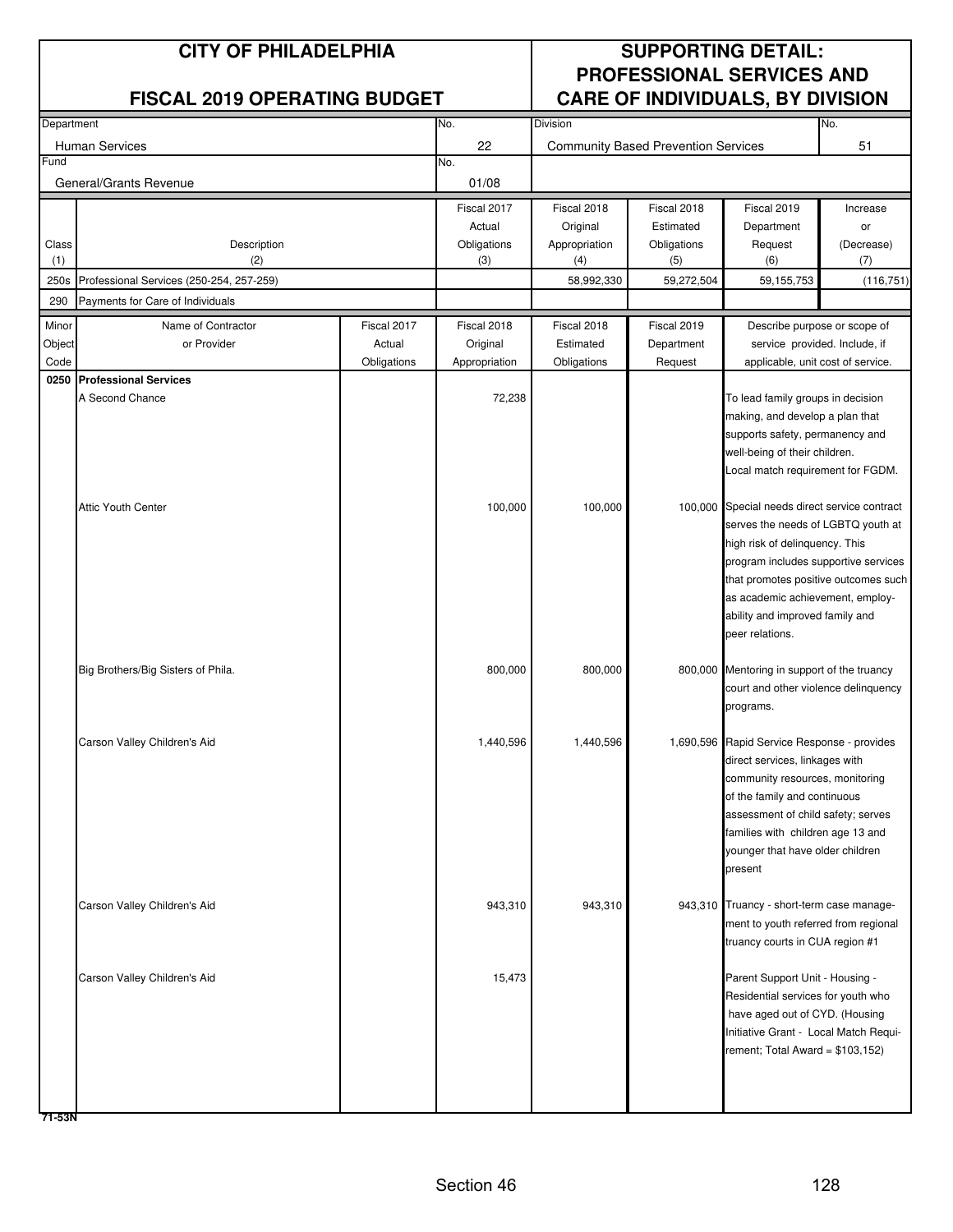| Department |                                          |             | No.           | Division      |                                              | No.                                                                              |            |
|------------|------------------------------------------|-------------|---------------|---------------|----------------------------------------------|----------------------------------------------------------------------------------|------------|
|            | <b>Human Services</b>                    |             | 22            |               | <b>Community Based Prevention Services</b>   |                                                                                  | 51         |
| Fund       |                                          |             | No.           |               |                                              |                                                                                  |            |
|            | General/Grants Revenue                   |             | 01/08         |               |                                              |                                                                                  |            |
|            |                                          |             | Fiscal 2017   | Fiscal 2018   | Fiscal 2018                                  | Fiscal 2019                                                                      | Increase   |
|            |                                          |             | Actual        | Original      | Estimated                                    | Department                                                                       | or         |
| Class      | Description                              |             | Obligations   | Appropriation | Obligations                                  | Request                                                                          | (Decrease) |
| (1)        | (2)                                      |             | (3)           | (4)           | (5)                                          | (6)                                                                              | (7)        |
| 250s       | Professional Services (250-254, 257-259) |             |               | 58,992,330    | 59,272,504                                   | 59, 155, 753                                                                     | (116, 751) |
| 290        | Payments for Care of Individuals         |             |               |               |                                              |                                                                                  |            |
| Minor      | Name of Contractor                       | Fiscal 2017 | Fiscal 2018   | Fiscal 2018   | Fiscal 2019                                  | Describe purpose or scope of                                                     |            |
| Object     | or Provider                              | Actual      | Original      | Estimated     | Department                                   | service provided. Include, if                                                    |            |
| Code       |                                          | Obligations | Appropriation | Obligations   | Request                                      | applicable, unit cost of service.                                                |            |
| 0250       | Professional Services (cont'd)           |             |               |               |                                              |                                                                                  |            |
|            | <b>CB Community Schools</b>              |             |               | 100,000       |                                              | 100,000 The services to be offered must be in                                    |            |
|            |                                          |             |               |               |                                              | alignment with the DHS' Improving<br>Outcomes for Children Core Goals.           |            |
|            |                                          |             |               |               |                                              |                                                                                  |            |
|            |                                          |             |               |               |                                              |                                                                                  |            |
|            | Congreso de Latinos Unidos, Inc.         |             | 160,000       | 160,000       |                                              | 160,000 Referrals and linkages to families in                                    |            |
|            |                                          |             |               |               |                                              | need of services who are in crisis.                                              |            |
|            |                                          |             |               |               |                                              |                                                                                  |            |
|            |                                          |             |               |               |                                              |                                                                                  |            |
|            | Congreso de Latinos Unidos, Inc.         |             | 222,000       | 222,000       | 222,000 Support array of services including: |                                                                                  |            |
|            |                                          |             |               |               |                                              | aftercare case management services                                               |            |
|            |                                          |             |               |               |                                              | to women with children transitioning                                             |            |
|            |                                          |             |               |               |                                              | from domestic violence shelter or                                                |            |
|            |                                          |             |               |               |                                              | transitional housing unit to ensure<br>safety of children and reduce recidi-     |            |
|            |                                          |             |               |               |                                              | visim to the abusive relationship;                                               |            |
|            |                                          |             |               |               |                                              | teen education in school-based                                                   |            |
|            |                                          |             |               |               |                                              | settings to address teen dating                                                  |            |
|            |                                          |             |               |               |                                              | violence; counseling and support                                                 |            |
|            |                                          |             |               |               |                                              | group services to mothers who                                                    |            |
|            |                                          |             |               |               |                                              | are CYD involved.                                                                |            |
|            |                                          |             |               |               |                                              |                                                                                  |            |
|            |                                          |             |               |               |                                              |                                                                                  |            |
|            | Congreso de Latinos Unidos               |             | 903,341       | 903,241       |                                              | 903,241 FES - families transitioning from<br>CYD or JJS who are at risk for      |            |
|            |                                          |             |               |               |                                              | abuse, neglect, or delinquency who                                               |            |
|            |                                          |             |               |               |                                              | have not been accepted for services                                              |            |
|            |                                          |             |               |               |                                              | or have not previously come to                                                   |            |
|            |                                          |             |               |               |                                              | the attention of DHS                                                             |            |
|            |                                          |             |               |               |                                              |                                                                                  |            |
|            |                                          |             |               |               |                                              |                                                                                  |            |
|            | Congreso de Latinos Unidos               |             | 943,310       | 943,310       |                                              | 943,310 Truancy - short-term case manage-                                        |            |
|            |                                          |             |               |               |                                              | ment to youth referred from truancy                                              |            |
|            |                                          |             |               |               |                                              | courts in CUA #2                                                                 |            |
|            |                                          |             |               |               |                                              |                                                                                  |            |
|            |                                          |             |               |               |                                              |                                                                                  |            |
|            | CORA Services, Inc.                      |             | 704,574       | 704,574       |                                              | 704,574 Truancy - short-term case manage-<br>ment to youth referred from truancy |            |
|            |                                          |             |               |               |                                              | courts in CUA #4                                                                 |            |
|            |                                          |             |               |               |                                              |                                                                                  |            |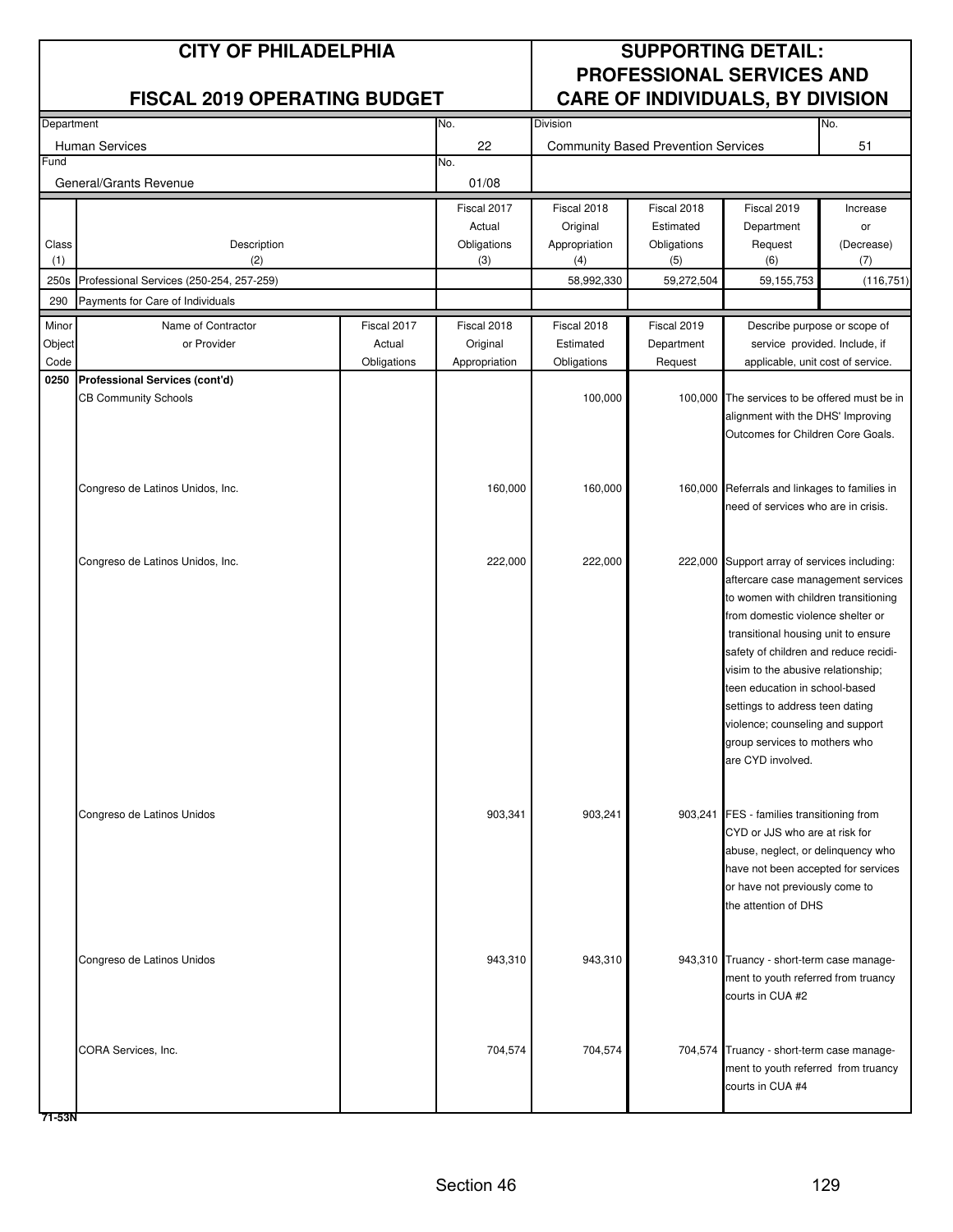| Department |                                          |             | No.           | No.<br>Division |                                            |                                                                 |            |
|------------|------------------------------------------|-------------|---------------|-----------------|--------------------------------------------|-----------------------------------------------------------------|------------|
|            | Human Services                           |             | 22            |                 | <b>Community Based Prevention Services</b> |                                                                 | 51         |
| Fund       |                                          |             | No.           |                 |                                            |                                                                 |            |
|            | General/Grants Revenue                   |             | 01/08         |                 |                                            |                                                                 |            |
|            |                                          |             | Fiscal 2017   | Fiscal 2018     | Fiscal 2018                                | Fiscal 2019                                                     | Increase   |
|            |                                          |             | Actual        | Original        | Estimated                                  | Department                                                      | or         |
| Class      | Description                              |             | Obligations   | Appropriation   | Obligations                                | Request                                                         | (Decrease) |
| (1)        | (2)                                      |             | (3)           | (4)             | (5)                                        | (6)                                                             | (7)        |
| 250s       | Professional Services (250-254, 257-259) |             |               | 58,992,330      | 59,272,504                                 | 59,155,753                                                      | (116, 751) |
| 290        | Payments for Care of Individuals         |             |               |                 |                                            |                                                                 |            |
| Minor      | Name of Contractor                       | Fiscal 2017 | Fiscal 2018   | Fiscal 2018     | Fiscal 2019                                | Describe purpose or scope of                                    |            |
| Object     | or Provider                              | Actual      | Original      | Estimated       | Department                                 | service provided. Include, if                                   |            |
| Code       |                                          | Obligations | Appropriation | Obligations     | Request                                    | applicable, unit cost of service.                               |            |
|            | 0250 Professional Services (cont'd)      |             |               |                 |                                            |                                                                 |            |
|            | Education Works, Inc.                    |             | 500,000       | 500,000         |                                            | 500,000 Mayor and Governor Initiative -                         |            |
|            |                                          |             |               |                 |                                            | to implement the new AmeriCorps                                 |            |
|            |                                          |             |               |                 |                                            | green jobs training program, Power-                             |            |
|            |                                          |             |               |                 |                                            | Corps PHL. Annually, PowerCorps                                 |            |
|            |                                          |             |               |                 |                                            | PHL will enroll 100 young people,                               |            |
|            |                                          |             |               |                 |                                            | ages 18-26, in a 6 month jobs                                   |            |
|            |                                          |             |               |                 |                                            | training program. Participants will                             |            |
|            |                                          |             |               |                 |                                            | complete 6 months of full-time<br>service as AmeriCorps members |            |
|            |                                          |             |               |                 |                                            | with City departments (primarily                                |            |
|            |                                          |             |               |                 |                                            | Parks & Rec and Water) followed by                              |            |
|            |                                          |             |               |                 |                                            | 3 months of intensive job placement                             |            |
|            |                                          |             |               |                 |                                            | support. Parenting w/ Philadelphia                              |            |
|            |                                          |             |               |                 |                                            | Youth Networks, PowerCorpsPHL                                   |            |
|            |                                          |             |               |                 |                                            | will engage 300 young people over                               |            |
|            |                                          |             |               |                 |                                            | 3years.                                                         |            |
|            |                                          |             |               |                 |                                            |                                                                 |            |
|            |                                          |             |               |                 |                                            |                                                                 |            |
|            | <b>Episcopal Community Services</b>      |             | 388,000       | 388,000         |                                            | 388,000 Parent Support Unit - FASST                             |            |
|            |                                          |             |               |                 |                                            | Housing Project - Support services                              |            |
|            |                                          |             |               |                 |                                            | for federally supported rental                                  |            |
|            |                                          |             |               |                 |                                            | assistance program for 45 families                              |            |
|            |                                          |             |               |                 |                                            | reunifying with children in DHS                                 |            |
|            |                                          |             |               |                 |                                            | foster care.                                                    |            |
|            |                                          |             |               |                 |                                            |                                                                 |            |
|            | <b>Family Support Services</b>           |             | 735,798       | 735,798         |                                            | 735,798 FES - families transitioning from                       |            |
|            |                                          |             |               |                 |                                            | CYD or JJS who are at risk for                                  |            |
|            |                                          |             |               |                 |                                            | abuse, neglect, or delinquency who                              |            |
|            |                                          |             |               |                 |                                            | have not been accepted for services                             |            |
|            |                                          |             |               |                 |                                            | or have not previously come to the                              |            |
|            |                                          |             |               |                 |                                            | attention of DHS                                                |            |
|            |                                          |             |               |                 |                                            |                                                                 |            |
|            |                                          |             |               |                 |                                            |                                                                 |            |
|            | <b>First Judicial District</b>           |             | 307,200       | 307,200         |                                            | 307,200 Truancy - provide for the staff                         |            |
|            |                                          |             |               |                 |                                            | and operation of 4 truancy courts                               |            |
|            |                                          |             |               |                 |                                            |                                                                 |            |
|            |                                          |             |               |                 |                                            |                                                                 |            |
|            |                                          |             |               |                 |                                            |                                                                 |            |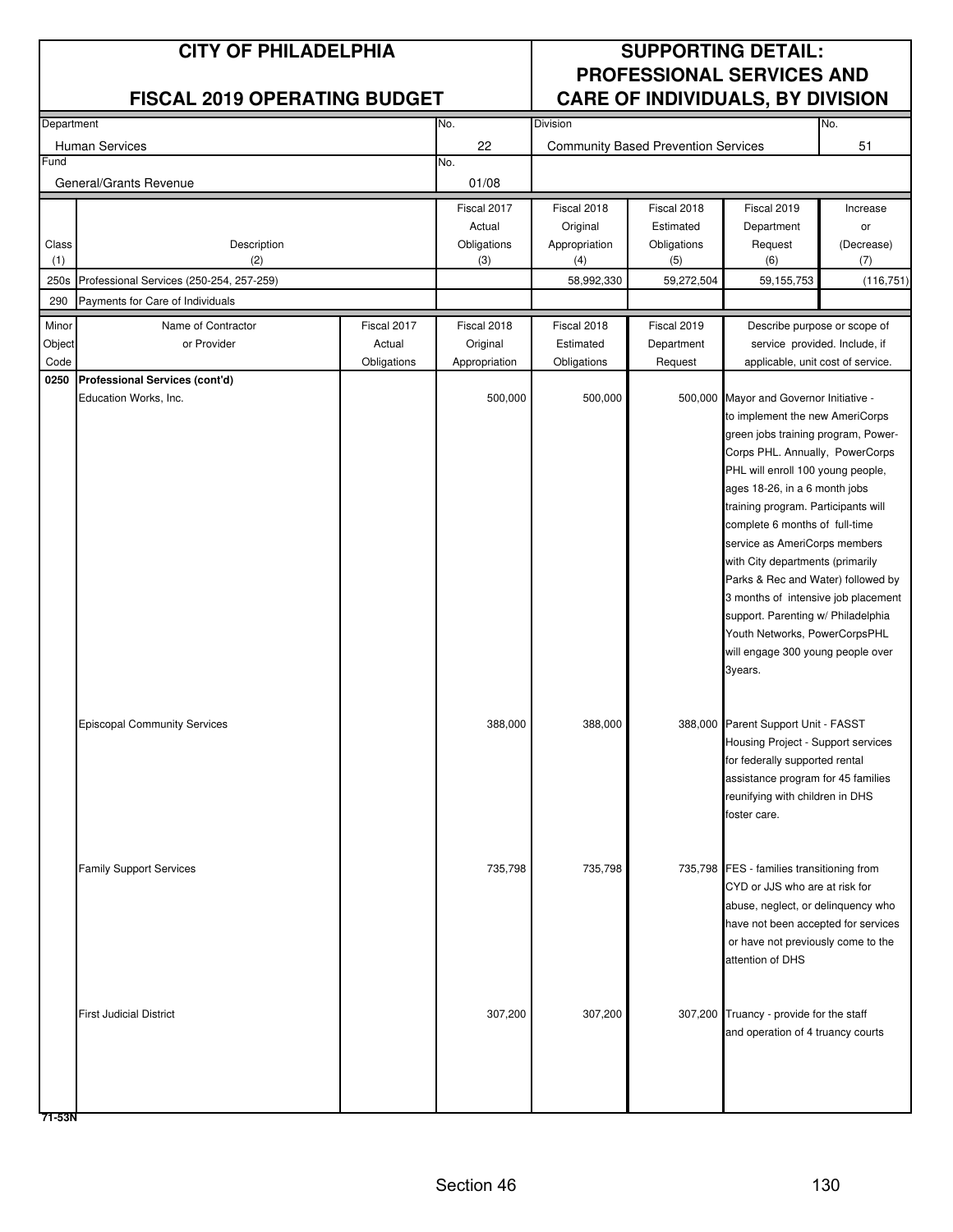| Department |                                          |             | No.<br>Division |               |                                            |                                                                               | No.        |
|------------|------------------------------------------|-------------|-----------------|---------------|--------------------------------------------|-------------------------------------------------------------------------------|------------|
|            | <b>Human Services</b>                    |             | 22              |               | <b>Community Based Prevention Services</b> |                                                                               | 51         |
| Fund       |                                          |             | No.             |               |                                            |                                                                               |            |
|            | General/Grants Revenue                   |             | 01/08           |               |                                            |                                                                               |            |
|            |                                          |             | Fiscal 2017     | Fiscal 2018   | Fiscal 2018                                | Fiscal 2019                                                                   | Increase   |
|            |                                          |             | Actual          | Original      | Estimated                                  | Department                                                                    | or         |
| Class      | Description                              |             | Obligations     | Appropriation | Obligations                                | Request                                                                       | (Decrease) |
| (1)        | (2)                                      |             | (3)             | (4)           | (5)                                        | (6)                                                                           | (7)        |
| 250s       | Professional Services (250-254, 257-259) |             |                 | 58,992,330    | 59,272,504                                 | 59, 155, 753                                                                  | (116, 751) |
| 290        | Payments for Care of Individuals         |             |                 |               |                                            |                                                                               |            |
| Minor      | Name of Contractor                       | Fiscal 2017 | Fiscal 2018     | Fiscal 2018   | Fiscal 2019                                | Describe purpose or scope of                                                  |            |
| Object     | or Provider                              | Actual      | Original        | Estimated     | Department                                 | service provided. Include, if                                                 |            |
| Code       |                                          | Obligations | Appropriation   | Obligations   | Request                                    | applicable, unit cost of service.                                             |            |
| 0250       | Professional Services (cont'd)           |             |                 |               |                                            | 65,250 Fiscal agent services through the                                      |            |
|            | Fund for Philadelphia                    |             | 65,250          | 65,250        |                                            | Systems Building Project, for the                                             |            |
|            |                                          |             |                 |               |                                            | provision of goods and services to                                            |            |
|            |                                          |             |                 |               |                                            | Social Solutions for a secure web-                                            |            |
|            |                                          |             |                 |               |                                            | based information system that is                                              |            |
|            |                                          |             |                 |               |                                            | accessible over a wide range of                                               |            |
|            |                                          |             |                 |               |                                            | devices with a very intuitive and                                             |            |
|            |                                          |             |                 |               |                                            | easy-to-navigate user interface and                                           |            |
|            |                                          |             |                 |               |                                            | one that avails itself to ease of data                                        |            |
|            |                                          |             |                 |               |                                            | access for the Out of School Time                                             |            |
|            |                                          |             |                 |               |                                            | community.                                                                    |            |
|            | Health Federation of Philadelphia, Inc   |             | 454,584         | 454,584       |                                            | 454,584 CAPTA- Support services to children                                   |            |
|            |                                          |             |                 |               |                                            | whose mothers have recently been                                              |            |
|            |                                          |             |                 |               |                                            | participating in in-patient abuse                                             |            |
|            |                                          |             |                 |               |                                            | treatment                                                                     |            |
|            |                                          |             |                 |               |                                            |                                                                               |            |
|            | Health Federation of Philadelphia, Inc.  |             | 504,191         | 504,191       | MOM Program - to improve school            |                                                                               |            |
|            |                                          |             |                 |               |                                            | readiness, cognitive ability, behavior,<br>and life experience for low income |            |
|            |                                          |             |                 |               |                                            | minority children in early learning                                           |            |
|            |                                          |             |                 |               |                                            | experiences                                                                   |            |
|            |                                          |             |                 |               |                                            |                                                                               |            |
|            | Homeless Advocacy Project                |             |                 | 240,000       |                                            | 240,000 SOAR Project - Geared to help                                         |            |
|            |                                          |             |                 |               |                                            | disabled youth that are aging out and                                         |            |
|            |                                          |             |                 |               |                                            | are at risk of homelessness upon                                              |            |
|            |                                          |             |                 |               |                                            | discharge; seeks to include within the                                        |            |
|            |                                          |             |                 |               |                                            | SOAR Project 15 youth residing in                                             |            |
|            |                                          |             |                 |               |                                            | both Residential Treatment Facilities<br>(RTF) and State Youth Development    |            |
|            |                                          |             |                 |               |                                            | Camps (YDC) who, although disabled,                                           |            |
|            |                                          |             |                 |               |                                            | are currently discharged upon                                                 |            |
|            |                                          |             |                 |               |                                            | reaching 18-12 years of age without                                           |            |
|            |                                          |             |                 |               |                                            | medical approval for SSI benefits and                                         |            |
|            |                                          |             |                 |               |                                            | without adequate income to secure                                             |            |
|            |                                          |             |                 |               |                                            | housing or prevent homelessness.                                              |            |
|            |                                          |             |                 |               |                                            | (moved from JJS)                                                              |            |
|            |                                          |             |                 |               |                                            |                                                                               |            |
|            |                                          |             |                 |               |                                            |                                                                               |            |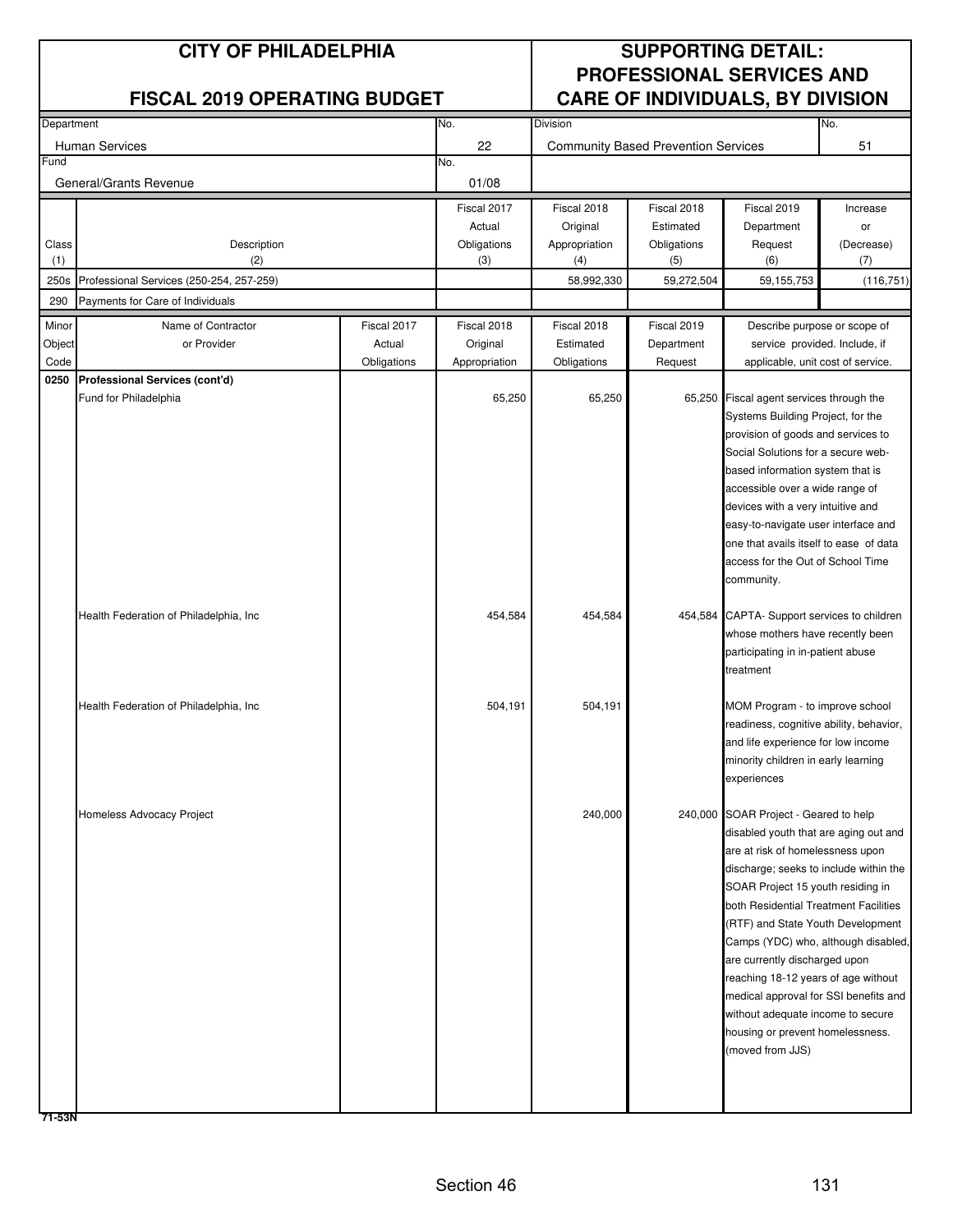| Department |                                                     |             | No.           | Division      |                                            |                                                                                  | No.        |
|------------|-----------------------------------------------------|-------------|---------------|---------------|--------------------------------------------|----------------------------------------------------------------------------------|------------|
|            | <b>Human Services</b>                               |             | 22            |               | <b>Community Based Prevention Services</b> |                                                                                  | 51         |
| Fund       |                                                     |             | No.           |               |                                            |                                                                                  |            |
|            | General/Grants Revenue                              |             | 01/08         |               |                                            |                                                                                  |            |
|            |                                                     |             | Fiscal 2017   | Fiscal 2018   | Fiscal 2018                                | Fiscal 2019                                                                      | Increase   |
|            |                                                     |             | Actual        | Original      | Estimated                                  | Department                                                                       | or         |
| Class      | Description                                         |             | Obligations   | Appropriation | Obligations                                | Request                                                                          | (Decrease) |
| (1)        | (2)                                                 |             | (3)           | (4)           | (5)                                        | (6)                                                                              | (7)        |
| 250s       | Professional Services (250-254, 257-259)            |             |               | 58,992,330    | 59,272,504                                 | 59, 155, 753                                                                     | (116, 751) |
| 290        | Payments for Care of Individuals                    |             |               |               |                                            |                                                                                  |            |
| Minor      | Name of Contractor                                  | Fiscal 2017 | Fiscal 2018   | Fiscal 2018   | Fiscal 2019                                | Describe purpose or scope of                                                     |            |
| Object     | or Provider                                         | Actual      | Original      | Estimated     | Department                                 | service provided. Include, if                                                    |            |
| Code       |                                                     | Obligations | Appropriation | Obligations   | Request                                    | applicable, unit cost of service.                                                |            |
| 0250       | Professional Services (cont'd)                      |             |               |               |                                            |                                                                                  |            |
|            | Intercultural Family Services Inc                   |             | 697,134       | 697,134       |                                            | 697,134 Truancy - short-term case manage-                                        |            |
|            |                                                     |             |               |               |                                            | ment to youth referred from truancy<br>courts in CUA #10                         |            |
|            |                                                     |             |               |               |                                            |                                                                                  |            |
|            | Intercultural Family Services Inc                   |             | 451,500       | 451,500       |                                            | 451,500 FES - families transitioning from                                        |            |
|            |                                                     |             |               |               |                                            | CYD or JJS who are at risk for                                                   |            |
|            |                                                     |             |               |               |                                            | abuse, neglect, or delinquency                                                   |            |
|            |                                                     |             |               |               |                                            | who have not been accepted for                                                   |            |
|            |                                                     |             |               |               |                                            | services or have not previously                                                  |            |
|            |                                                     |             |               |               |                                            | come to the attention of DHS                                                     |            |
|            |                                                     |             |               |               |                                            |                                                                                  |            |
|            | Intercultural Family Services Inc                   |             |               | 7,377         |                                            | 7,377 Local match for FFT grant                                                  |            |
|            |                                                     |             |               |               |                                            |                                                                                  |            |
|            | It Takes a Village                                  |             | 72,238        |               |                                            | Process for families to meet and join                                            |            |
|            |                                                     |             |               |               |                                            | with relatives and their supports to                                             |            |
|            |                                                     |             |               |               |                                            | develop a plan to ensure that children                                           |            |
|            |                                                     |             |               |               |                                            | are safe, cared for and protected from                                           |            |
|            |                                                     |             |               |               |                                            | harm in ways that fit their culture and                                          |            |
|            |                                                     |             |               |               |                                            | situation.                                                                       |            |
|            |                                                     |             |               |               |                                            | Local match requirement for FGDM                                                 |            |
|            |                                                     |             |               |               |                                            |                                                                                  |            |
|            | Jewish Family & Children's Srvce of Greater Phila   |             | 705,134       | 705,134       |                                            | 705,134 Truancy - short-term case manage-<br>ment to youth referred from truancy |            |
|            |                                                     |             |               |               |                                            | courts in CUA #7                                                                 |            |
|            |                                                     |             |               |               |                                            |                                                                                  |            |
|            | Jewish Family & Children's Service of Greater Phila |             | 519,348       | 519,348       |                                            | 519,348 FES - families transitioning from                                        |            |
|            |                                                     |             |               |               |                                            | CYD/JJS who are at risk for abuse,                                               |            |
|            |                                                     |             |               |               |                                            | neglect or delinquency who have                                                  |            |
|            |                                                     |             |               |               |                                            | not been accepted for services or                                                |            |
|            |                                                     |             |               |               |                                            | have not previously come to the                                                  |            |
|            |                                                     |             |               |               |                                            | attention of DHS.                                                                |            |
|            |                                                     |             | 494,434       | 494,434       |                                            |                                                                                  |            |
|            | Juvenile Justice Center of Philadelphia             |             |               |               |                                            | 494,434 Truancy - short-term case manage-<br>ment to youth referred from truancy |            |
|            |                                                     |             |               |               |                                            | courts in CUA #6                                                                 |            |
|            |                                                     |             |               |               |                                            |                                                                                  |            |
|            |                                                     |             |               |               |                                            |                                                                                  |            |
|            |                                                     |             |               |               |                                            |                                                                                  |            |
|            |                                                     |             |               |               |                                            |                                                                                  |            |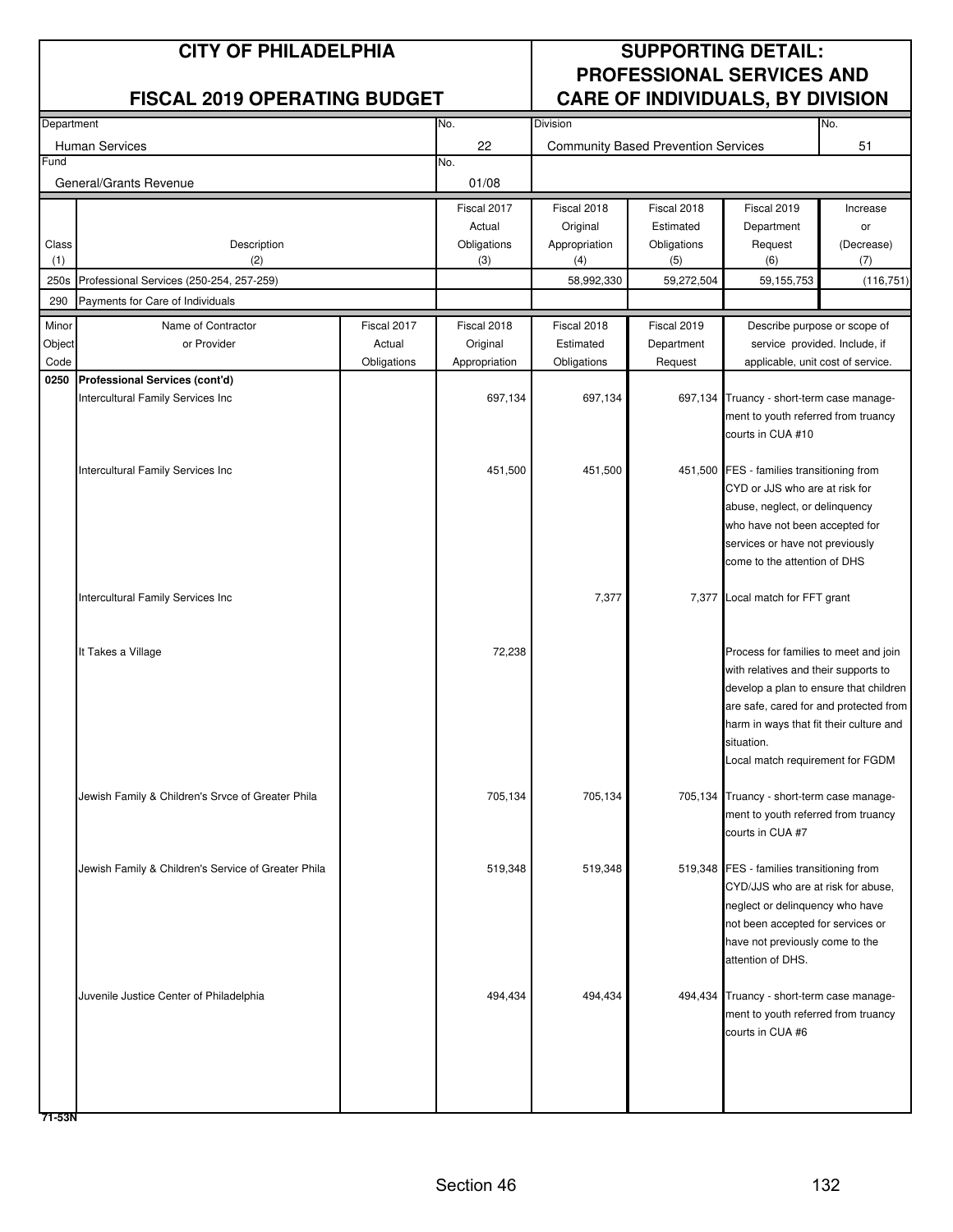| Department |                                          |             | No.           | No.<br>Division |                                            |                                                                          |            |
|------------|------------------------------------------|-------------|---------------|-----------------|--------------------------------------------|--------------------------------------------------------------------------|------------|
|            | Human Services                           |             | 22            |                 | <b>Community Based Prevention Services</b> |                                                                          | 51         |
| Fund       |                                          |             | No.           |                 |                                            |                                                                          |            |
|            | General/Grants Revenue                   |             | 01/08         |                 |                                            |                                                                          |            |
|            |                                          |             | Fiscal 2017   | Fiscal 2018     | Fiscal 2018                                | Fiscal 2019                                                              | Increase   |
|            |                                          |             | Actual        | Original        | Estimated                                  | Department                                                               | or         |
| Class      | Description                              |             | Obligations   | Appropriation   | Obligations                                | Request                                                                  | (Decrease) |
| (1)        | (2)                                      |             | (3)           | (4)             | (5)                                        | (6)                                                                      | (7)        |
| 250s       | Professional Services (250-254, 257-259) |             |               | 58,992,330      | 59,272,504                                 | 59, 155, 753                                                             | (116, 751) |
| 290        | Payments for Care of Individuals         |             |               |                 |                                            |                                                                          |            |
| Minor      | Name of Contractor                       | Fiscal 2017 | Fiscal 2018   | Fiscal 2018     | Fiscal 2019                                | Describe purpose or scope of                                             |            |
| Object     | or Provider                              | Actual      | Original      | Estimated       | Department                                 | service provided. Include, if                                            |            |
| Code       |                                          | Obligations | Appropriation | Obligations     | Request                                    | applicable, unit cost of service.                                        |            |
| 0250       | Professional Services (cont'd)           |             |               |                 |                                            |                                                                          |            |
|            | Library - LEAP                           |             | 525,000       | 525,000         | 525,000                                    | LEAP after school program operates                                       |            |
|            |                                          |             |               |                 |                                            | in all 53 libraries and provides 80,000                                  |            |
|            |                                          |             |               |                 |                                            | children and teens homework help<br>technology assistance and enrich-    |            |
|            |                                          |             |               |                 |                                            | ment programs. Approximately 150                                         |            |
|            |                                          |             |               |                 |                                            | high school students act as Teen                                         |            |
|            |                                          |             |               |                 |                                            | Leader Assistants and 10 college                                         |            |
|            |                                          |             |               |                 |                                            | students as Associate Leaders                                            |            |
|            |                                          |             |               |                 |                                            |                                                                          |            |
|            |                                          |             |               |                 |                                            |                                                                          |            |
|            | Lutheran Settlement House                |             | 200,000       | 200,000         |                                            | 200,000 Support array of services including:                             |            |
|            |                                          |             |               |                 |                                            | aftercare case management services                                       |            |
|            |                                          |             |               |                 |                                            | to women with children transitioning                                     |            |
|            |                                          |             |               |                 |                                            | from domestic violence shelter or<br>transitional housing unit to ensure |            |
|            |                                          |             |               |                 |                                            | safety of children and reduce recidi-                                    |            |
|            |                                          |             |               |                 |                                            | visim to the abusive relationship;                                       |            |
|            |                                          |             |               |                 |                                            | teen education in school-based                                           |            |
|            |                                          |             |               |                 |                                            | settings to address teen dating                                          |            |
|            |                                          |             |               |                 |                                            | violence; counseling and support                                         |            |
|            |                                          |             |               |                 |                                            | group services to mothers who                                            |            |
|            |                                          |             |               |                 |                                            | are CYD involved.                                                        |            |
|            |                                          |             |               |                 |                                            |                                                                          |            |
|            |                                          |             |               |                 |                                            |                                                                          |            |
|            | <b>Maternity Care Coalition</b>          |             | 810,149       | 810,149         |                                            | 810,149 Provides cribs and case management                               |            |
|            |                                          |             |               |                 |                                            | to DHS involved families through the<br>Cribs for Kids program; Healthy  |            |
|            |                                          |             |               |                 |                                            | <b>Families of America</b>                                               |            |
|            |                                          |             |               |                 |                                            |                                                                          |            |
|            |                                          |             |               |                 |                                            |                                                                          |            |
|            | Mazzoni                                  |             | 100,000       | 100,000         |                                            | 100,000 Workshop on sexual orientation and                               |            |
|            |                                          |             |               |                 |                                            | gender identity for youth and adults                                     |            |
|            |                                          |             |               |                 |                                            | who work with youth. Provides case                                       |            |
|            |                                          |             |               |                 |                                            | management and referral for                                              |            |
|            |                                          |             |               |                 |                                            | Lesbian, Gay, Bi-Sexual and Trans-                                       |            |
|            |                                          |             |               |                 |                                            | gendered youth.                                                          |            |
|            |                                          |             |               |                 |                                            |                                                                          |            |
|            |                                          |             |               |                 |                                            |                                                                          |            |
|            |                                          |             |               |                 |                                            |                                                                          |            |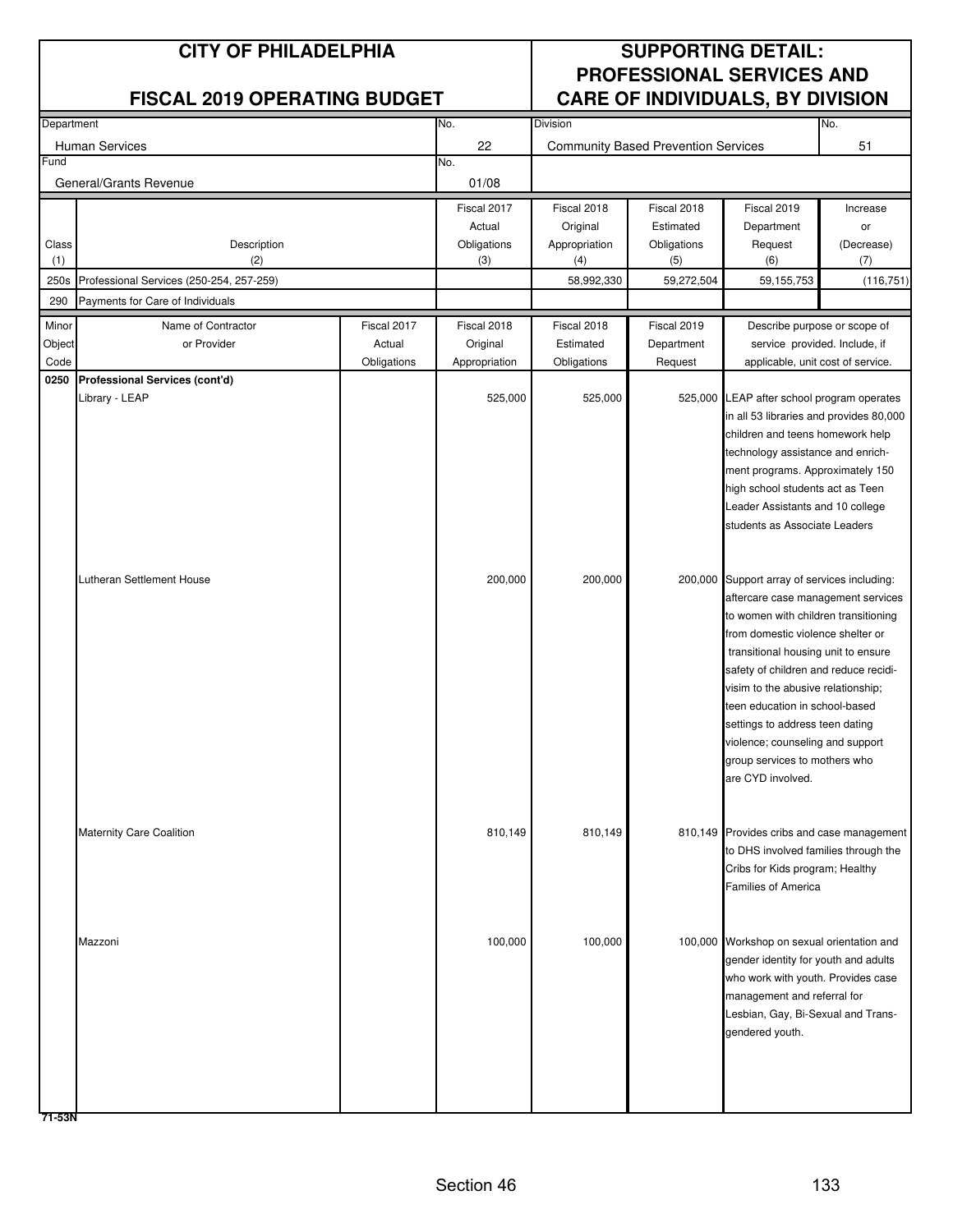| Department |                                          |             | No.           | <b>Division</b><br>No. |                                            |                                                                      |            |
|------------|------------------------------------------|-------------|---------------|------------------------|--------------------------------------------|----------------------------------------------------------------------|------------|
|            | <b>Human Services</b>                    |             | 22            |                        | <b>Community Based Prevention Services</b> |                                                                      | 51         |
| Fund       |                                          |             | No.           |                        |                                            |                                                                      |            |
|            | General/Grants Revenue                   |             | 01/08         |                        |                                            |                                                                      |            |
|            |                                          |             | Fiscal 2017   | Fiscal 2018            | Fiscal 2018                                | Fiscal 2019                                                          | Increase   |
|            |                                          |             | Actual        | Original               | Estimated                                  | Department                                                           | or         |
| Class      | Description                              |             | Obligations   | Appropriation          | Obligations                                | Request                                                              | (Decrease) |
| (1)        | (2)                                      |             | (3)           | (4)                    | (5)                                        | (6)                                                                  | (7)        |
| 250s       | Professional Services (250-254, 257-259) |             |               | 58,992,330             | 59,272,504                                 | 59,155,753                                                           | (116, 751) |
| 290        | Payments for Care of Individuals         |             |               |                        |                                            |                                                                      |            |
| Minor      | Name of Contractor                       | Fiscal 2017 | Fiscal 2018   | Fiscal 2018            | Fiscal 2019                                | Describe purpose or scope of                                         |            |
| Object     | or Provider                              | Actual      | Original      | Estimated              | Department                                 | service provided. Include, if                                        |            |
| Code       |                                          | Obligations | Appropriation | Obligations            | Request                                    | applicable, unit cost of service.                                    |            |
| 0250       | Professional Services (cont'd)           |             |               |                        |                                            |                                                                      |            |
|            | Menergy                                  |             | 170,000       | 170,000                |                                            | 170,000 Support array of services including:                         |            |
|            |                                          |             |               |                        |                                            | aftercare case management services                                   |            |
|            |                                          |             |               |                        |                                            | to women with children transitioning                                 |            |
|            |                                          |             |               |                        |                                            | from domestic violence shelter or                                    |            |
|            |                                          |             |               |                        |                                            | transitional housing unit to ensure                                  |            |
|            |                                          |             |               |                        |                                            | safety of children and reduce recidi-                                |            |
|            |                                          |             |               |                        |                                            | visim to the abusive relationship;<br>teen education in school-based |            |
|            |                                          |             |               |                        |                                            | settings to address teen dating                                      |            |
|            |                                          |             |               |                        |                                            | violence; counseling and support                                     |            |
|            |                                          |             |               |                        |                                            | group services to mothers who                                        |            |
|            |                                          |             |               |                        |                                            | are CYD involved.                                                    |            |
|            |                                          |             |               |                        |                                            |                                                                      |            |
|            | Methodist Family Services Fresh Start    |             | 35,198        | 35,198                 |                                            | 35,198 Housing Initiative - housing                                  |            |
|            | Supportive Housing Program               |             |               |                        |                                            | counseling services for clients in                                   |            |
|            |                                          |             |               |                        |                                            | DHS care moving to permanent                                         |            |
|            |                                          |             |               |                        |                                            | housing and needing additional                                       |            |
|            |                                          |             |               |                        |                                            | support and monitoring.                                              |            |
|            |                                          |             |               |                        |                                            | Local Match requirement                                              |            |
|            | Methodist Family Services Fresh Start    |             | 52,512        | 51,661                 |                                            | 51,661 Housing Initiative - housing                                  |            |
|            | Shelter Plus Care                        |             |               |                        |                                            | counseling services for clients in                                   |            |
|            |                                          |             |               |                        |                                            | DHS care moving to permanent                                         |            |
|            |                                          |             |               |                        |                                            | housing and needing additional                                       |            |
|            |                                          |             |               |                        |                                            | support and monitoring.                                              |            |
|            |                                          |             |               |                        |                                            | Local Match requirement                                              |            |
|            |                                          |             |               |                        |                                            |                                                                      |            |
|            | <b>Methodist Family Services</b>         |             | 34,971        | 34,153                 |                                            | 34,153 Housing Initiative - housing                                  |            |
|            | Family Unification Program               |             |               |                        |                                            | counseling services for clients in                                   |            |
|            |                                          |             |               |                        |                                            | DHS care moving to permanent                                         |            |
|            |                                          |             |               |                        |                                            | housing and needing additional                                       |            |
|            |                                          |             |               |                        |                                            | support and monitoring.                                              |            |
|            |                                          |             |               |                        |                                            | Local Match requirement                                              |            |
|            | <b>Methodist Family Services</b>         |             | 34,866        | 32,786                 |                                            | 32,786 Housing Initiative - housing                                  |            |
|            | <b>Blue Print Housing</b>                |             |               |                        |                                            | counseling services for clients in                                   |            |
|            |                                          |             |               |                        |                                            | DHS care moving to permanent                                         |            |
|            |                                          |             |               |                        |                                            | housing and needing additional                                       |            |
|            |                                          |             |               |                        |                                            | support and monitoring.                                              |            |
|            |                                          |             |               |                        |                                            | Local Match requirement                                              |            |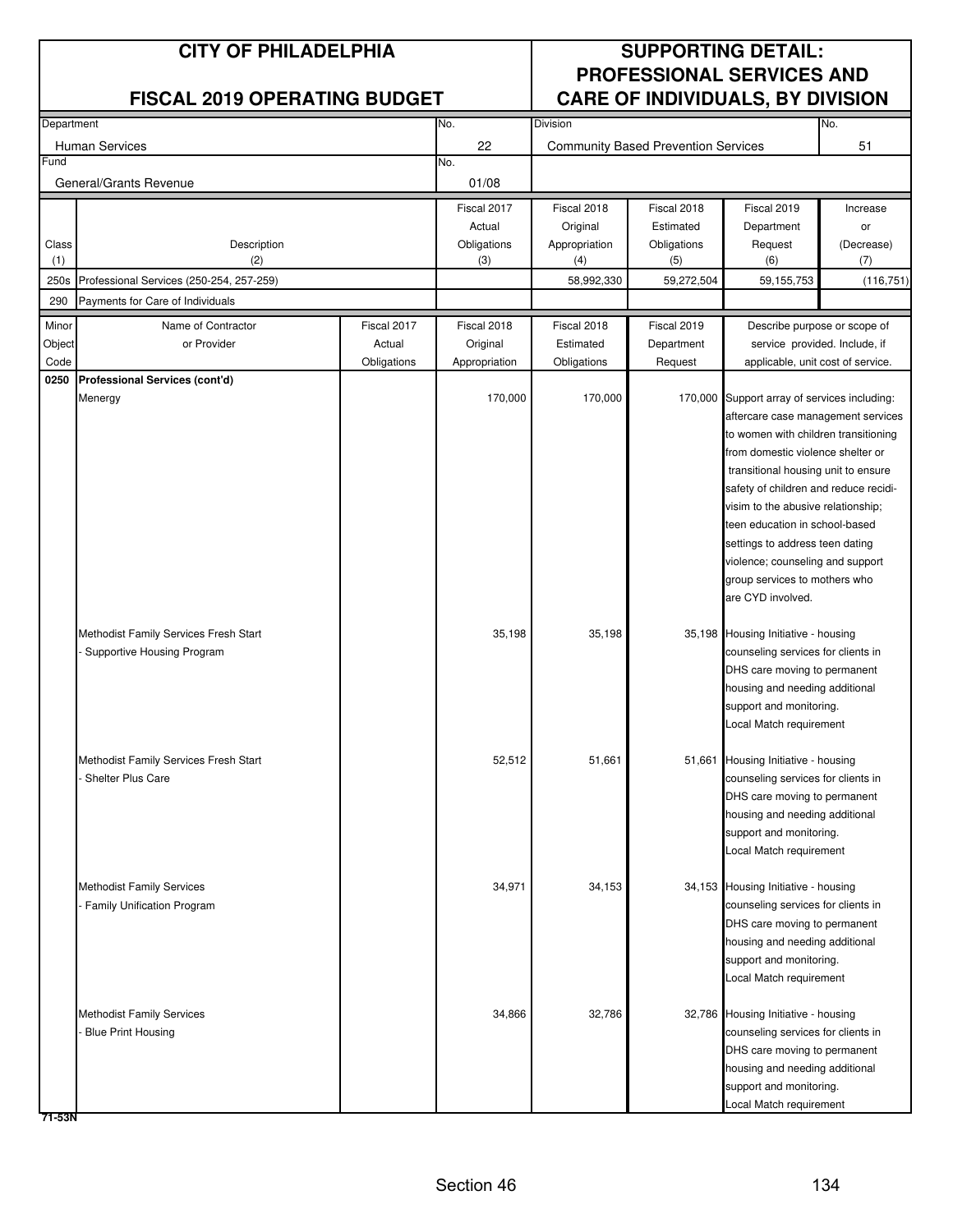| Department |                                          |             | No.           | No.<br>Division |                                            |                                                                           |            |
|------------|------------------------------------------|-------------|---------------|-----------------|--------------------------------------------|---------------------------------------------------------------------------|------------|
|            | <b>Human Services</b>                    |             | 22            |                 | <b>Community Based Prevention Services</b> |                                                                           | 51         |
| Fund       |                                          |             | No.           |                 |                                            |                                                                           |            |
|            | General/Grants Revenue                   |             | 01/08         |                 |                                            |                                                                           |            |
|            |                                          |             | Fiscal 2017   | Fiscal 2018     | Fiscal 2018                                | Fiscal 2019                                                               | Increase   |
|            |                                          |             | Actual        | Original        | Estimated                                  | Department                                                                | or         |
| Class      | Description                              |             | Obligations   | Appropriation   | Obligations                                | Request                                                                   | (Decrease) |
| (1)        | (2)                                      |             | (3)           | (4)             | (5)                                        | (6)                                                                       | (7)        |
| 250s       | Professional Services (250-254, 257-259) |             |               | 58,992,330      | 59,272,504                                 | 59, 155, 753                                                              | (116, 751) |
| 290        | Payments for Care of Individuals         |             |               |                 |                                            |                                                                           |            |
| Minor      | Name of Contractor                       | Fiscal 2017 | Fiscal 2018   | Fiscal 2018     | Fiscal 2019                                | Describe purpose or scope of                                              |            |
| Object     | or Provider                              | Actual      | Original      | Estimated       | Department                                 | service provided. Include, if                                             |            |
| Code       |                                          | Obligations | Appropriation | Obligations     | Request                                    | applicable, unit cost of service.                                         |            |
| 0250       | Professional Services (cont'd)           |             |               |                 |                                            |                                                                           |            |
|            | Methodist Family Services                |             | 48,412        | 42,359          |                                            | 42,359 Housing Initiative - housing                                       |            |
|            | Quads                                    |             |               |                 |                                            | counseling services for clients in                                        |            |
|            |                                          |             |               |                 |                                            | DHS care moving to permanent                                              |            |
|            |                                          |             |               |                 |                                            | housing and needing additional                                            |            |
|            |                                          |             |               |                 |                                            | support and monitoring.<br>Local Match requirement                        |            |
|            |                                          |             |               |                 |                                            |                                                                           |            |
|            | North City Congress                      |             | 750,000       | 750,000         |                                            | 750,000 Manages small grants to grass-roots                               |            |
|            |                                          |             |               |                 |                                            | community-based agencies selected                                         |            |
|            |                                          |             |               |                 |                                            | by DHS to provide a wide variety of                                       |            |
|            |                                          |             |               |                 |                                            | youth development programs                                                |            |
|            |                                          |             |               |                 |                                            | throughout the City, as well as fiscal                                    |            |
|            |                                          |             |               |                 |                                            | management for periodic public                                            |            |
|            |                                          |             |               |                 |                                            | awareness activities such as health                                       |            |
|            |                                          |             |               |                 |                                            | fairs and other community                                                 |            |
|            |                                          |             |               |                 |                                            | education conferences.                                                    |            |
|            | Northern Children's Services             |             |               |                 |                                            |                                                                           |            |
|            |                                          |             | 30,217        | 30,217          |                                            | 30,217 Housing Initiative - housing<br>counseling services for clients in |            |
|            |                                          |             |               |                 |                                            | DHS care moving to permanent                                              |            |
|            |                                          |             |               |                 |                                            | housing and needing additional                                            |            |
|            |                                          |             |               |                 |                                            | support and monitoring.                                                   |            |
|            |                                          |             |               |                 |                                            | Local Match requirement                                                   |            |
|            |                                          |             |               |                 |                                            |                                                                           |            |
|            | <b>Parent Action Network</b>             |             | 20,000        | 20,000          |                                            | 20,000 Babysitting services while parents                                 |            |
|            |                                          |             |               |                 |                                            | are attending parenting classes.                                          |            |
|            |                                          |             |               |                 |                                            |                                                                           |            |
|            | Pennsylvania School for the Deaf         |             | 50,000        | 50,000          |                                            | 50,000 Life skills training and general                                   |            |
|            |                                          |             |               |                 |                                            | support for youth who are deaf or<br>who are hard of hearing              |            |
|            |                                          |             |               |                 |                                            |                                                                           |            |
|            | Philadelphia Mural Arts Advocates        |             | 900,000       | 900,000         |                                            | 900,000 Program offering a variety of mural                               |            |
|            |                                          |             |               |                 |                                            | arts-based youth development and                                          |            |
|            |                                          |             |               |                 |                                            | youth support programs for approx.                                        |            |
|            |                                          |             |               |                 |                                            | 1,000 youth referred through CBPS                                         |            |
|            |                                          |             |               |                 |                                            | truancy and delinquency prevention                                        |            |
|            |                                          |             |               |                 |                                            | systems, by Youth Aid Panels, the                                         |            |
|            |                                          |             |               |                 |                                            | Youth Study Center and aftercare                                          |            |
|            |                                          |             |               |                 |                                            | programs for youth on probation.                                          |            |
|            |                                          |             |               |                 |                                            |                                                                           |            |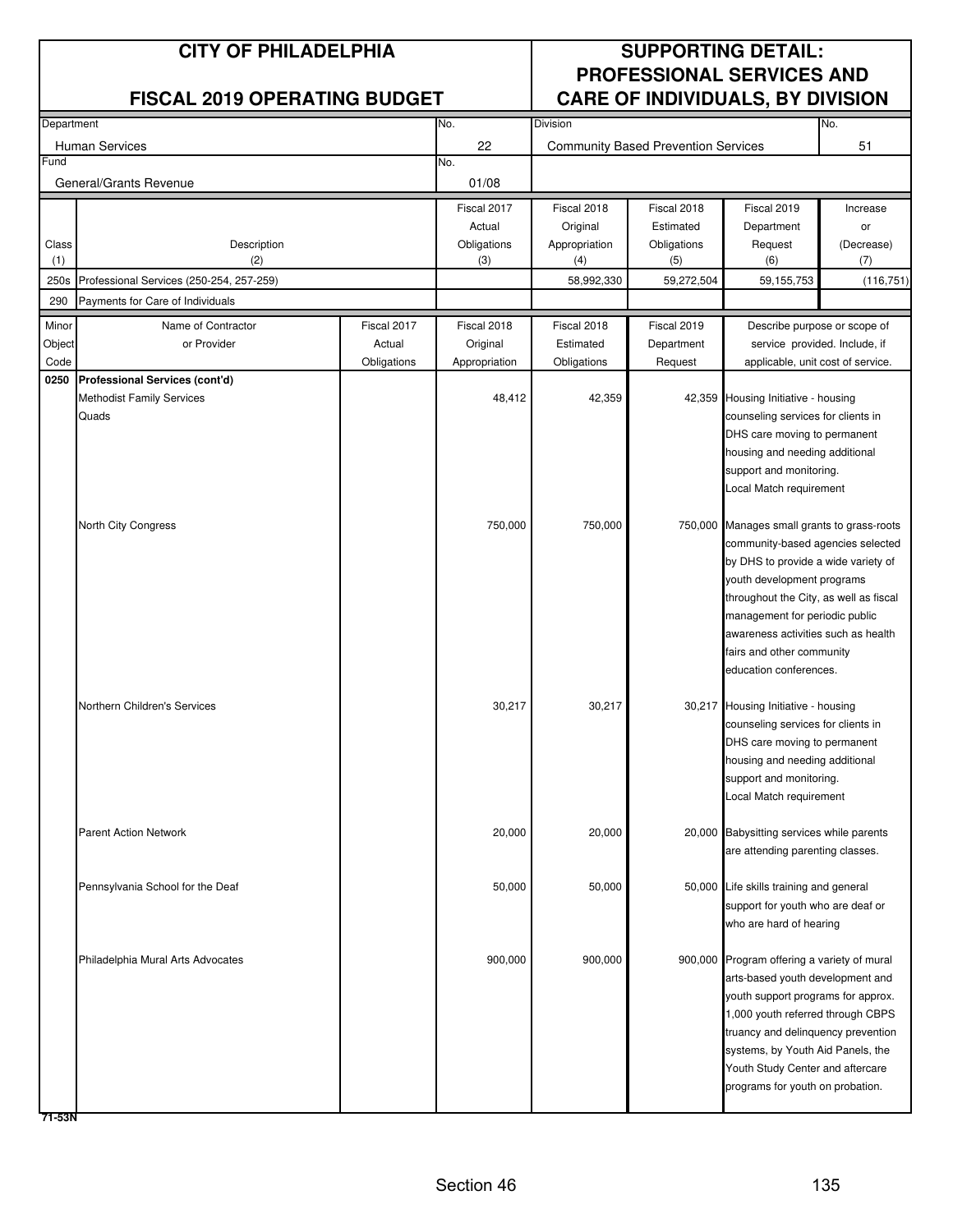| Department |                                          |             | No.           | No.<br>Division |                                            |                                                                              |            |
|------------|------------------------------------------|-------------|---------------|-----------------|--------------------------------------------|------------------------------------------------------------------------------|------------|
|            | Human Services                           |             | 22            |                 | <b>Community Based Prevention Services</b> |                                                                              | 51         |
| Fund       |                                          |             | No.           |                 |                                            |                                                                              |            |
|            | General/Grants Revenue                   |             | 01/08         |                 |                                            |                                                                              |            |
|            |                                          |             | Fiscal 2017   | Fiscal 2018     | Fiscal 2018                                | Fiscal 2019                                                                  | Increase   |
|            |                                          |             | Actual        | Original        | Estimated                                  | Department                                                                   | or         |
| Class      | Description                              |             | Obligations   | Appropriation   | Obligations                                | Request                                                                      | (Decrease) |
| (1)        | (2)                                      |             | (3)           | (4)             | (5)                                        | (6)                                                                          | (7)        |
| 250s       | Professional Services (250-254, 257-259) |             |               | 58,992,330      | 59,272,504                                 | 59,155,753                                                                   | (116, 751) |
| 290        | Payments for Care of Individuals         |             |               |                 |                                            |                                                                              |            |
| Minor      | Name of Contractor                       | Fiscal 2017 | Fiscal 2018   | Fiscal 2018     | Fiscal 2019                                | Describe purpose or scope of                                                 |            |
| Object     | or Provider                              | Actual      | Original      | Estimated       | Department                                 | service provided. Include, if                                                |            |
| Code       |                                          | Obligations | Appropriation | Obligations     | Request                                    | applicable, unit cost of service.                                            |            |
| 0250       | Professional Services (cont'd)           |             |               |                 |                                            |                                                                              |            |
|            | Philadelphia Parks and Recreation        |             |               | 375,000         |                                            | 375,000 After school programs - exp. transfers                               |            |
|            |                                          |             |               |                 |                                            |                                                                              |            |
|            |                                          |             |               |                 |                                            |                                                                              |            |
|            | Philadelphia Youth Network               |             | 390,595       | 390,595         |                                            | 390,595 Achieving Independence Center<br>(AIC) - management and oversight    |            |
|            |                                          |             |               |                 |                                            | of the AIC lease and equipment                                               |            |
|            |                                          |             |               |                 |                                            | rental.                                                                      |            |
|            |                                          |             |               |                 |                                            |                                                                              |            |
|            | Philadelphia Youth Network               |             | 3,100,000     | 310,000         |                                            | 310,000 Mayor's WorkReady Philadelphia                                       |            |
|            |                                          |             |               |                 |                                            | Program - summer and year-round                                              |            |
|            |                                          |             |               |                 |                                            | employment and training program                                              |            |
|            |                                          |             |               |                 |                                            | for dependent youth.                                                         |            |
|            |                                          |             |               |                 |                                            |                                                                              |            |
|            | Philadelphia Youth Network               |             | 2,000,000     | 2,000,000       |                                            | 2,000,000 E3 Power Centers (Welcome Home                                     |            |
|            |                                          |             |               |                 |                                            | Centers) - a partnership with Family                                         |            |
|            |                                          |             |               |                 |                                            | Court, the Dept. of Behavioral Health,                                       |            |
|            |                                          |             |               |                 |                                            | the School District, the District                                            |            |
|            |                                          |             |               |                 |                                            | Attorney's Office and others to                                              |            |
|            |                                          |             |               |                 |                                            | refashion programming at delinquent                                          |            |
|            |                                          |             |               |                 |                                            | facilities to emphasize preparation for<br>reintegration into the community. |            |
|            |                                          |             |               |                 |                                            |                                                                              |            |
|            |                                          |             |               |                 |                                            |                                                                              |            |
|            | Public Health Management Corp.           |             | 250,000       | 250,000         |                                            | 250,000 Family & Community Support Center                                    |            |
|            |                                          |             |               |                 |                                            | Prevention Assistance Fund - To                                              |            |
|            |                                          |             |               |                 |                                            | provide concrete supports to                                                 |            |
|            |                                          |             |               |                 |                                            | families exhibiting emergency                                                |            |
|            |                                          |             |               |                 |                                            | or temporary hardships.                                                      |            |
|            |                                          |             |               |                 |                                            |                                                                              |            |
|            | Public Health Management Corp.           |             | 331,061       | 331,061         |                                            | 331,061 Education Support Center -                                           |            |
|            |                                          |             |               |                 |                                            | administrative consultants for DHS<br>Educational Center (formerly funded    |            |
|            |                                          |             |               |                 |                                            | by William Penn Grant)                                                       |            |
|            |                                          |             |               |                 |                                            |                                                                              |            |
|            | Public Health Management Corp.           |             | 3,660,466     | 3,660,466       |                                            | 3,660,466 Parenting Program - Assists fam-                                   |            |
|            |                                          |             |               |                 |                                            | lies who require and benefit from                                            |            |
|            |                                          |             |               |                 |                                            | parenting classes in order to regain                                         |            |
|            |                                          |             |               |                 |                                            | custody of their children.                                                   |            |
|            |                                          |             |               |                 |                                            |                                                                              |            |
|            |                                          |             |               |                 |                                            |                                                                              |            |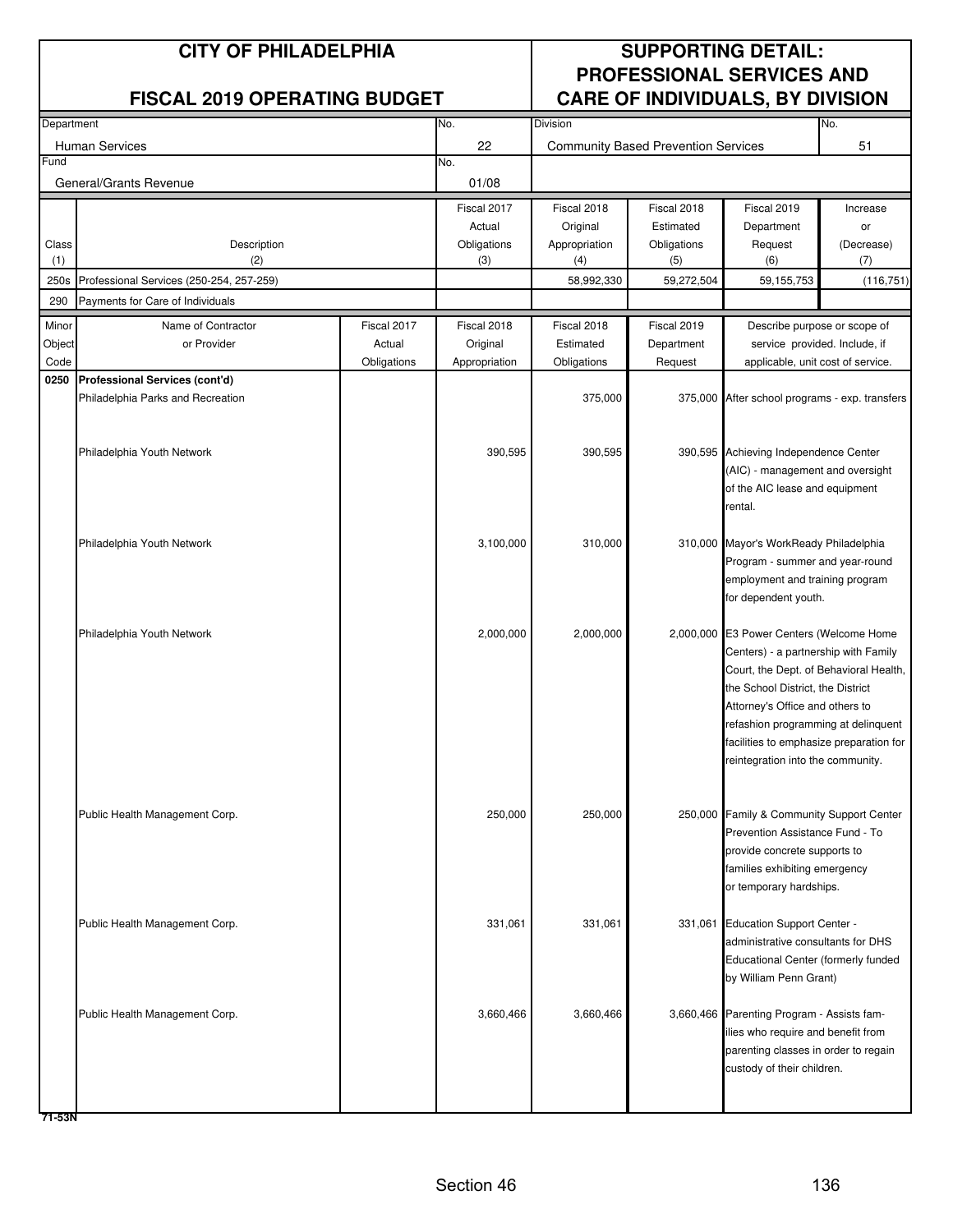| Department |                                                 |             | No.           | Division      |                                            |                                                 | No.        |
|------------|-------------------------------------------------|-------------|---------------|---------------|--------------------------------------------|-------------------------------------------------|------------|
|            | <b>Human Services</b>                           |             | 22            |               | <b>Community Based Prevention Services</b> |                                                 | 51         |
| Fund       |                                                 |             | No.           |               |                                            |                                                 |            |
|            | General/Grants Revenue                          |             | 01/08         |               |                                            |                                                 |            |
|            |                                                 |             | Fiscal 2017   | Fiscal 2018   | Fiscal 2018                                | Fiscal 2019                                     | Increase   |
|            |                                                 |             | Actual        | Original      | Estimated                                  | Department                                      | or         |
| Class      | Description                                     |             | Obligations   | Appropriation | Obligations                                | Request                                         | (Decrease) |
| (1)        | (2)                                             |             | (3)           | (4)           | (5)                                        | (6)                                             | (7)        |
| 250s       | Professional Services (250-254, 257-259)        |             |               | 58,992,330    | 59,272,504                                 | 59,155,753                                      | (116, 751) |
| 290        | Payments for Care of Individuals                |             |               |               |                                            |                                                 |            |
| Minor      | Name of Contractor                              | Fiscal 2017 | Fiscal 2018   | Fiscal 2018   | Fiscal 2019                                | Describe purpose or scope of                    |            |
| Object     | or Provider                                     | Actual      | Original      | Estimated     | Department                                 | service provided. Include, if                   |            |
| Code       |                                                 | Obligations | Appropriation | Obligations   | Request                                    | applicable, unit cost of service.               |            |
|            | 0250 Professional Services (cont'd)             |             |               |               |                                            |                                                 |            |
|            | Public Health Management Corp.                  |             | 21,558,068    | 21,656,078    |                                            | 20,656,078 Out-of-school time progms structured |            |
|            |                                                 |             |               |               |                                            | distinctly elementary, middle and high          |            |
|            |                                                 |             |               |               |                                            | school aged youth: (1) 186 summer               |            |
|            |                                                 |             |               |               |                                            | programs (9,900 slots operated by               |            |
|            |                                                 |             |               |               |                                            | 73 providers) and 211 school-year               |            |
|            |                                                 |             |               |               |                                            | programs (11,200 slots operated                 |            |
|            |                                                 |             |               |               |                                            | by 78 providers) where 130 of the               |            |
|            |                                                 |             |               |               |                                            | sites are within public schools, 59             |            |
|            |                                                 |             |               |               |                                            | of which are Empowerment Schools                |            |
|            |                                                 |             |               |               |                                            | (2) literacy programming and                    |            |
|            |                                                 |             |               |               |                                            | system-wide professional develop-               |            |
|            |                                                 |             |               |               |                                            | ment and (3) the needed                         |            |
|            |                                                 |             |               |               |                                            | administrative structure & supports             |            |
|            |                                                 |             |               |               |                                            | for the same. PHMC serves as the                |            |
|            |                                                 |             |               |               |                                            | OST administrative intermediary and             |            |
|            |                                                 |             |               |               |                                            | sub-contracts with the more than                |            |
|            |                                                 |             |               |               |                                            | 100 providers.                                  |            |
|            | Southeast Asian Mutual Assist. Assoc. Coalition |             | 943,310       | 943,310       |                                            | 943,310 Truancy - short-term case manage-       |            |
|            | (SEAMAAC)                                       |             |               |               |                                            | ment to youth referred from truancy             |            |
|            |                                                 |             |               |               |                                            | courts in CUA #9                                |            |
|            |                                                 |             |               |               |                                            |                                                 |            |
|            | Southeast Asian Mutual Assist. Assoc. Coalition |             | 698,950       | 698,950       |                                            | 698,950 Truancy - short-term case manage-       |            |
|            | (SEAMAAC)                                       |             |               |               |                                            | ment to youth referred from truancy             |            |
|            |                                                 |             |               |               |                                            | courts in CUA #3                                |            |
|            |                                                 |             |               |               |                                            |                                                 |            |
|            | Temple University/ Center for Intergenerational |             | 178,038       | 178,038       |                                            | 178,038 Three programs: 1-Grandma's Kids -      |            |
|            |                                                 |             |               |               |                                            | afterschool case management, life               |            |
|            |                                                 |             |               |               |                                            | skills, cultural and recreational               |            |
|            |                                                 |             |               |               |                                            | services to children in out-of-home             |            |
|            |                                                 |             |               |               |                                            | placement. 2-Supports summer &                  |            |
|            |                                                 |             |               |               |                                            | afterschool programs for youth in               |            |
|            |                                                 |             |               |               |                                            | North Phila. 3-Family Friends program.          |            |
|            |                                                 |             |               |               |                                            | targets families in the Greater                 |            |
|            |                                                 |             |               |               |                                            | Harrison community in which a child             |            |
|            |                                                 |             |               |               |                                            | has behavioral or mental problems,              |            |
|            |                                                 |             |               |               |                                            | mental retardation, development                 |            |
|            |                                                 |             |               |               |                                            | (including low birth weight babies),            |            |
|            |                                                 |             |               |               |                                            | physical disabilities or chronic                |            |
|            |                                                 |             |               |               |                                            | illnesses.                                      |            |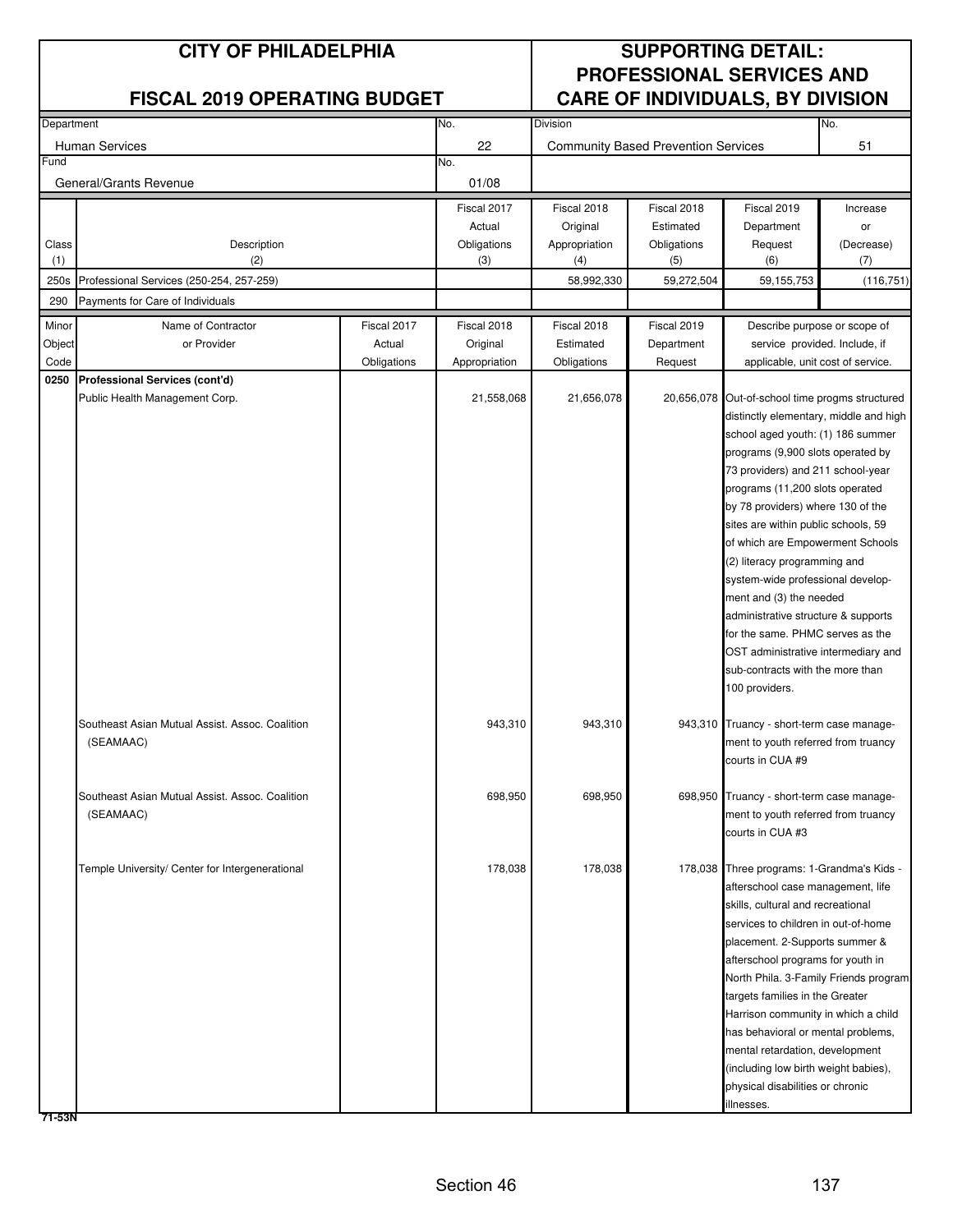| Department |                                              |             | Division<br>No. |               |                                            |                                                                              | No.        |
|------------|----------------------------------------------|-------------|-----------------|---------------|--------------------------------------------|------------------------------------------------------------------------------|------------|
|            | <b>Human Services</b>                        |             | 22              |               | <b>Community Based Prevention Services</b> |                                                                              | 51         |
| Fund       |                                              |             | No.             |               |                                            |                                                                              |            |
|            | General/Grants Revenue                       |             | 01/08           |               |                                            |                                                                              |            |
|            |                                              |             | Fiscal 2017     | Fiscal 2018   | Fiscal 2018                                | Fiscal 2019                                                                  | Increase   |
|            |                                              |             | Actual          | Original      | Estimated                                  | Department                                                                   | or         |
| Class      | Description                                  |             | Obligations     | Appropriation | Obligations                                | Request                                                                      | (Decrease) |
| (1)        | (2)                                          |             | (3)             | (4)           | (5)                                        | (6)                                                                          | (7)        |
| 250s       | Professional Services (250-254, 257-259)     |             |                 | 58,992,330    | 59,272,504                                 | 59,155,753                                                                   | (116, 751) |
| 290        | Payments for Care of Individuals             |             |                 |               |                                            |                                                                              |            |
| Minor      | Name of Contractor                           | Fiscal 2017 | Fiscal 2018     | Fiscal 2018   | Fiscal 2019                                | Describe purpose or scope of                                                 |            |
| Object     | or Provider                                  | Actual      | Original        | Estimated     | Department                                 | service provided. Include, if                                                |            |
| Code       |                                              | Obligations | Appropriation   | Obligations   | Request                                    | applicable, unit cost of service.                                            |            |
| 0250       | Professional Services (cont'd)               |             |                 |               |                                            |                                                                              |            |
|            | Turning Points for Children                  |             | 600,000         | 200,000       |                                            | 200,000 Family and Schools Together (FAST)                                   |            |
|            |                                              |             |                 |               |                                            | services are hosted in 38 of Phila.                                          |            |
|            |                                              |             |                 |               |                                            | public schools afterschool programs                                          |            |
|            |                                              |             |                 |               |                                            | where academic and social supports                                           |            |
|            |                                              |             |                 |               |                                            | are provided to youth & their families.                                      |            |
|            | United Communities of Southeast Philadelphia |             | 691,890         | 691,890       |                                            | 691,890 Truancy - short-term case manage-                                    |            |
|            |                                              |             |                 |               |                                            | ment to youth referred from truancy                                          |            |
|            |                                              |             |                 |               |                                            | courts in CUA #8                                                             |            |
|            |                                              |             |                 |               |                                            |                                                                              |            |
|            | United Communities of Southeast Philadelphia |             | 1,453,021       | 1,453,021     |                                            | 1,453,021 FES - families transitioning from                                  |            |
|            |                                              |             |                 |               |                                            | CYD or JJS who are at risk for abuse,                                        |            |
|            |                                              |             |                 |               |                                            | neglect or delinquency who have not                                          |            |
|            |                                              |             |                 |               |                                            | been accepted for services or have                                           |            |
|            |                                              |             |                 |               |                                            | not previously come to DHS                                                   |            |
|            |                                              |             |                 |               |                                            |                                                                              |            |
|            | Urban Affairs Coalition                      |             | 2,468,620       | 2,468,620     |                                            | 2,468,620 Achieving Reunification Center (ARC)                               |            |
|            |                                              |             |                 |               |                                            | a one stop support center which                                              |            |
|            |                                              |             |                 |               |                                            | provides services to parents or other                                        |            |
|            |                                              |             |                 |               |                                            | reunification resources of children in                                       |            |
|            |                                              |             |                 |               |                                            | placement who have the permanency                                            |            |
|            |                                              |             |                 |               |                                            | goal of reunification as well as<br>hospitality and services/retail training |            |
|            |                                              |             |                 |               |                                            | to parents enrolled at ARC.                                                  |            |
|            |                                              |             |                 |               |                                            |                                                                              |            |
|            | Urban Affairs Coalition                      |             | 77,950          | 96,925        |                                            | 96,925 Case management support services;                                     |            |
|            |                                              |             |                 |               |                                            | youth development program                                                    |            |
|            |                                              |             |                 |               |                                            | Boys Track = $$56,925$                                                       |            |
|            |                                              |             |                 |               |                                            | Together as Adoptive Parents \$40,000                                        |            |
|            |                                              |             |                 |               |                                            |                                                                              |            |
|            | Urban Affairs Coalition                      |             | 75,900          | 56,925        |                                            | 56,925 Girls Track programs                                                  |            |
|            |                                              |             |                 |               |                                            |                                                                              |            |
|            | Urban Affairs Coalition                      |             | 713,198         | 338,198       |                                            | 338,198 Intensive social supports for families                               |            |
|            |                                              |             |                 |               |                                            | and children including individual                                            |            |
|            |                                              |             |                 |               |                                            | counseling, parenting, afterschool,                                          |            |
|            |                                              |             |                 |               |                                            | pre-school, tutoring, summer prog.<br>Covenant House = \$59,998              |            |
|            |                                              |             |                 |               |                                            | Teen Shop = $$97,200$                                                        |            |
|            |                                              |             |                 |               |                                            | Grand Central = $$175,000$                                                   |            |
|            |                                              |             |                 |               |                                            | $Misc. = $6,000$                                                             |            |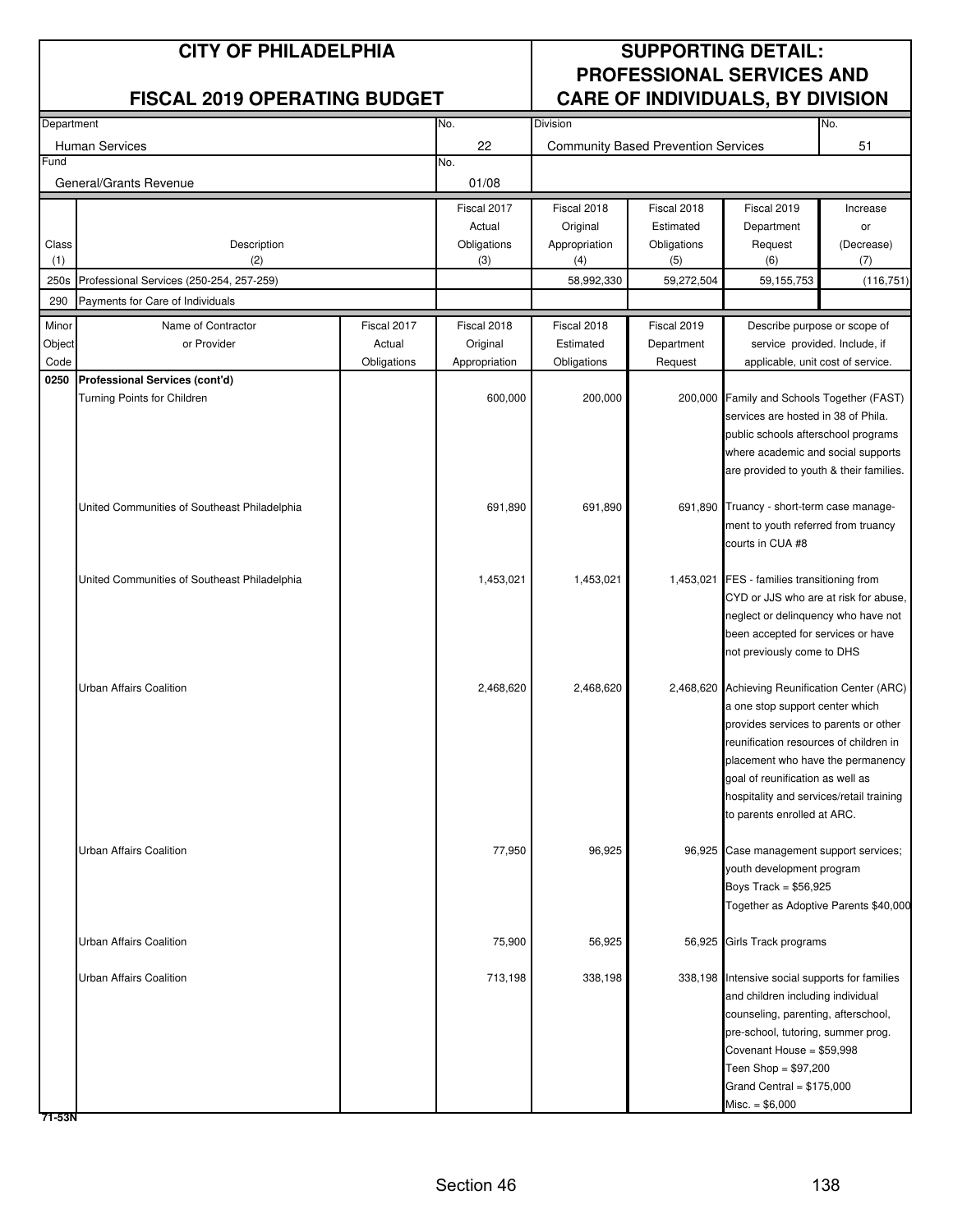| Department |                                                  |             | <b>Division</b><br>No. |               |                                            |                                                                         | No.        |
|------------|--------------------------------------------------|-------------|------------------------|---------------|--------------------------------------------|-------------------------------------------------------------------------|------------|
|            | <b>Human Services</b>                            |             | 22                     |               | <b>Community Based Prevention Services</b> |                                                                         | 51         |
| Fund       |                                                  |             | No.                    |               |                                            |                                                                         |            |
|            | General/Grants Revenue                           |             | 01/08                  |               |                                            |                                                                         |            |
|            |                                                  |             | Fiscal 2017            | Fiscal 2018   | Fiscal 2018                                | Fiscal 2019                                                             | Increase   |
|            |                                                  |             | Actual                 | Original      | Estimated                                  | Department                                                              | or         |
| Class      | Description                                      |             | Obligations            | Appropriation | Obligations                                | Request                                                                 | (Decrease) |
| (1)        | (2)                                              |             | (3)                    | (4)           | (5)                                        | (6)                                                                     | (7)        |
| 250s       | Professional Services (250-254, 257-259)         |             |                        | 58,992,330    | 59,272,504                                 | 59, 155, 753                                                            | (116, 751) |
| 290        | Payments for Care of Individuals                 |             |                        |               |                                            |                                                                         |            |
| Minor      | Name of Contractor                               | Fiscal 2017 | Fiscal 2018            | Fiscal 2018   | Fiscal 2019                                | Describe purpose or scope of                                            |            |
| Object     | or Provider                                      | Actual      | Original               | Estimated     | Department                                 | service provided. Include, if                                           |            |
| Code       |                                                  | Obligations | Appropriation          | Obligations   | Request                                    | applicable, unit cost of service.                                       |            |
| 0250       | Professional Services (cont'd)                   |             |                        |               |                                            |                                                                         |            |
|            | Urban Affairs Coalition                          |             | 73,480                 | 42,285        |                                            | 42,285 Administrative Fee - Prevention                                  |            |
|            |                                                  |             |                        |               |                                            |                                                                         |            |
|            | Valley Youth House                               |             | 294,394                | 294,394       |                                            | 294,394 To serve as the lead agency for the                             |            |
|            |                                                  |             |                        |               |                                            | oversight and management of the                                         |            |
|            |                                                  |             |                        |               |                                            | Achieving Independence Center,                                          |            |
|            |                                                  |             |                        |               |                                            | which provides Independent Living                                       |            |
|            |                                                  |             |                        |               |                                            | services to older youth; preparing                                      |            |
|            |                                                  |             |                        |               |                                            | youth for successful transition to self-                                |            |
|            |                                                  |             |                        |               |                                            | sufficiency requires focused and                                        |            |
|            |                                                  |             |                        |               |                                            | extensive planning, preparation and                                     |            |
|            |                                                  |             |                        |               |                                            | support designed to help young<br>people transition from foster care to |            |
|            |                                                  |             |                        |               | achieve their future goals of self         |                                                                         |            |
|            |                                                  |             |                        |               |                                            | sufficiency; to provide a collaborative,                                |            |
|            |                                                  |             |                        |               |                                            | comprehensive service delivery                                          |            |
|            |                                                  |             |                        |               |                                            | system that will ensure that transition-                                |            |
|            |                                                  |             |                        |               |                                            | ing youth have access to a range of                                     |            |
|            |                                                  |             |                        |               |                                            | services that meet their individual                                     |            |
|            |                                                  |             |                        |               |                                            | transition needs.                                                       |            |
|            |                                                  |             |                        |               |                                            | Local Match requirement                                                 |            |
|            |                                                  |             |                        |               |                                            |                                                                         |            |
|            | Valley Youth House - OHS                         |             | 75,410                 | 73,625        |                                            | 73,625 Housing Initiative - Supportive                                  |            |
|            |                                                  |             |                        |               |                                            | service for federally supported rental                                  |            |
|            |                                                  |             |                        |               |                                            | assistance program for youth and                                        |            |
|            |                                                  |             |                        |               |                                            | mother/baby families aging out                                          |            |
|            |                                                  |             |                        |               |                                            | of DHS foster care.                                                     |            |
|            |                                                  |             |                        |               |                                            | Local Match requirement                                                 |            |
|            |                                                  |             |                        |               |                                            |                                                                         |            |
|            | The Village - previously Presbyterian Children's |             | 513,602                | 513,602       |                                            | 513,602 FES - families transitioning from                               |            |
|            | Village                                          |             |                        |               |                                            | CYD or JJS who are at risk for                                          |            |
|            |                                                  |             |                        |               |                                            | abuse, neglect or delinquency who                                       |            |
|            |                                                  |             |                        |               |                                            | have not been accepted for services                                     |            |
|            |                                                  |             |                        |               |                                            | or have not previously come to the                                      |            |
|            |                                                  |             |                        |               |                                            | attention of DHS.                                                       |            |
|            |                                                  |             |                        |               |                                            |                                                                         |            |
|            |                                                  |             |                        |               |                                            |                                                                         |            |
|            |                                                  |             |                        |               |                                            |                                                                         |            |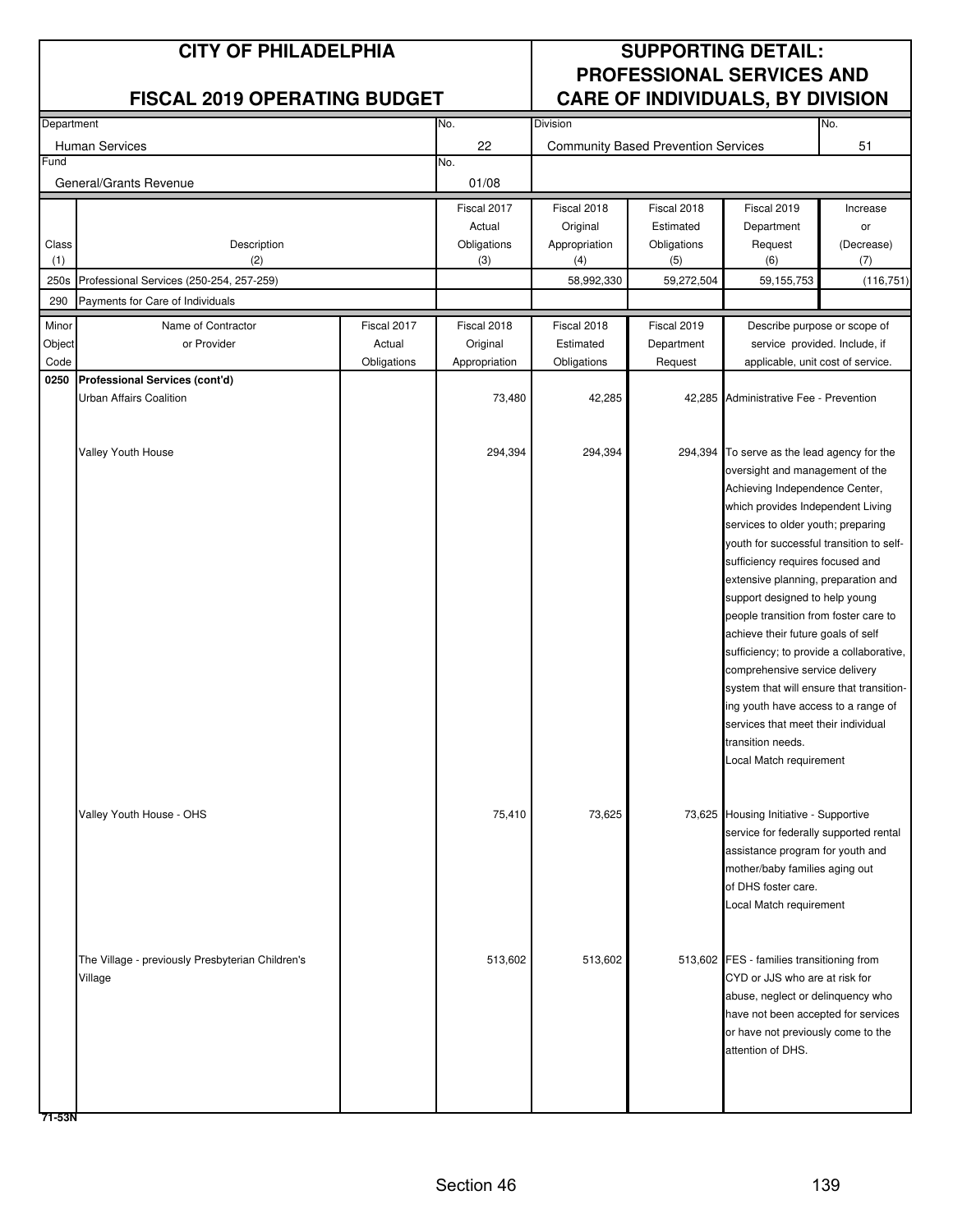| Department |                                          | No.         | Division      |               |                                                  | No.                                                                          |            |  |
|------------|------------------------------------------|-------------|---------------|---------------|--------------------------------------------------|------------------------------------------------------------------------------|------------|--|
|            | Human Services                           |             | 22            |               | 51<br><b>Community Based Prevention Services</b> |                                                                              |            |  |
| Fund       |                                          |             | No.           |               |                                                  |                                                                              |            |  |
|            | General/Grants Revenue                   |             | 01/08         |               |                                                  |                                                                              |            |  |
|            |                                          |             | Fiscal 2017   | Fiscal 2018   | Fiscal 2018                                      | Fiscal 2019                                                                  | Increase   |  |
|            |                                          |             | Actual        | Original      | Estimated                                        | Department                                                                   | or         |  |
| Class      | Description                              |             | Obligations   | Appropriation | Obligations                                      | Request                                                                      | (Decrease) |  |
| (1)        | (2)                                      |             | (3)           | (4)           | (5)                                              | (6)                                                                          | (7)        |  |
| 250s       | Professional Services (250-254, 257-259) |             |               | 58,992,330    | 59,272,504                                       | 59, 155, 753                                                                 | (116, 751) |  |
| 290        | Payments for Care of Individuals         |             |               |               |                                                  |                                                                              |            |  |
| Minor      | Name of Contractor                       | Fiscal 2017 | Fiscal 2018   | Fiscal 2018   | Fiscal 2019                                      | Describe purpose or scope of                                                 |            |  |
| Object     | or Provider                              | Actual      | Original      | Estimated     | Department                                       | service provided. Include, if                                                |            |  |
| Code       |                                          | Obligations | Appropriation | Obligations   | Request                                          | applicable, unit cost of service.                                            |            |  |
| 0250       | Professional Services (cont'd)           |             |               |               |                                                  |                                                                              |            |  |
|            | Women Against Abuse                      |             | 364,627       | 364,627       |                                                  | 364,627 Support array of services including:                                 |            |  |
|            |                                          |             |               |               |                                                  | aftercare case management services                                           |            |  |
|            |                                          |             |               |               |                                                  | to women with children transitioning                                         |            |  |
|            |                                          |             |               |               |                                                  | from domestic violence shelter or                                            |            |  |
|            |                                          |             |               |               |                                                  | transitional housing unit to ensure<br>safety of children and reduce recidi- |            |  |
|            |                                          |             |               |               |                                                  | visim to the abusive relationship;                                           |            |  |
|            |                                          |             |               |               |                                                  | teen education in school-based                                               |            |  |
|            |                                          |             |               |               |                                                  | settings to address teen dating                                              |            |  |
|            |                                          |             |               |               |                                                  | violence; counseling and support                                             |            |  |
|            |                                          |             |               |               |                                                  | group services to mothers who                                                |            |  |
|            |                                          |             |               |               |                                                  | are CYD involved.                                                            |            |  |
|            |                                          |             |               |               |                                                  |                                                                              |            |  |
|            | Women in Transition                      |             | 114,000       | 114,000       |                                                  | 114,000 Support array of services including:                                 |            |  |
|            |                                          |             |               |               |                                                  | aftercare case management services                                           |            |  |
|            |                                          |             |               |               |                                                  | to women with children transitioning                                         |            |  |
|            |                                          |             |               |               |                                                  | from domestic violence shelter or                                            |            |  |
|            |                                          |             |               |               |                                                  | transitional housing unit to ensure<br>safety of children and reduce recidi- |            |  |
|            |                                          |             |               |               |                                                  | visim to the abusive relationship;                                           |            |  |
|            |                                          |             |               |               |                                                  | teen education in school-based                                               |            |  |
|            |                                          |             |               |               |                                                  | settings to address teen dating                                              |            |  |
|            |                                          |             |               |               |                                                  | violence; counseling and support                                             |            |  |
|            |                                          |             |               |               |                                                  | group services to mothers who                                                |            |  |
|            |                                          |             |               |               |                                                  | are CYD involved.                                                            |            |  |
|            |                                          |             |               |               |                                                  |                                                                              |            |  |
|            | Women Organized Against Rape             |             | 175,000       | 175,000       |                                                  | 175,000 Support array of services including:                                 |            |  |
|            |                                          |             |               |               |                                                  | aftercare case management services                                           |            |  |
|            |                                          |             |               |               |                                                  | to women with children transitioning<br>from domestic violence shelter or    |            |  |
|            |                                          |             |               |               |                                                  | transitional housing unit to ensure                                          |            |  |
|            |                                          |             |               |               |                                                  | safety of children and reduce recidi-                                        |            |  |
|            |                                          |             |               |               |                                                  | visim to the abusive relationship;                                           |            |  |
|            |                                          |             |               |               |                                                  | teen education in school-based                                               |            |  |
|            |                                          |             |               |               |                                                  | settings to address teen dating                                              |            |  |
|            |                                          |             |               |               |                                                  | violence; counseling and support                                             |            |  |
|            |                                          |             |               |               |                                                  | group services to mothers who                                                |            |  |
|            |                                          |             |               |               |                                                  | are CYD involved.                                                            |            |  |
|            |                                          |             |               |               |                                                  |                                                                              |            |  |
|            |                                          |             |               |               |                                                  |                                                                              |            |  |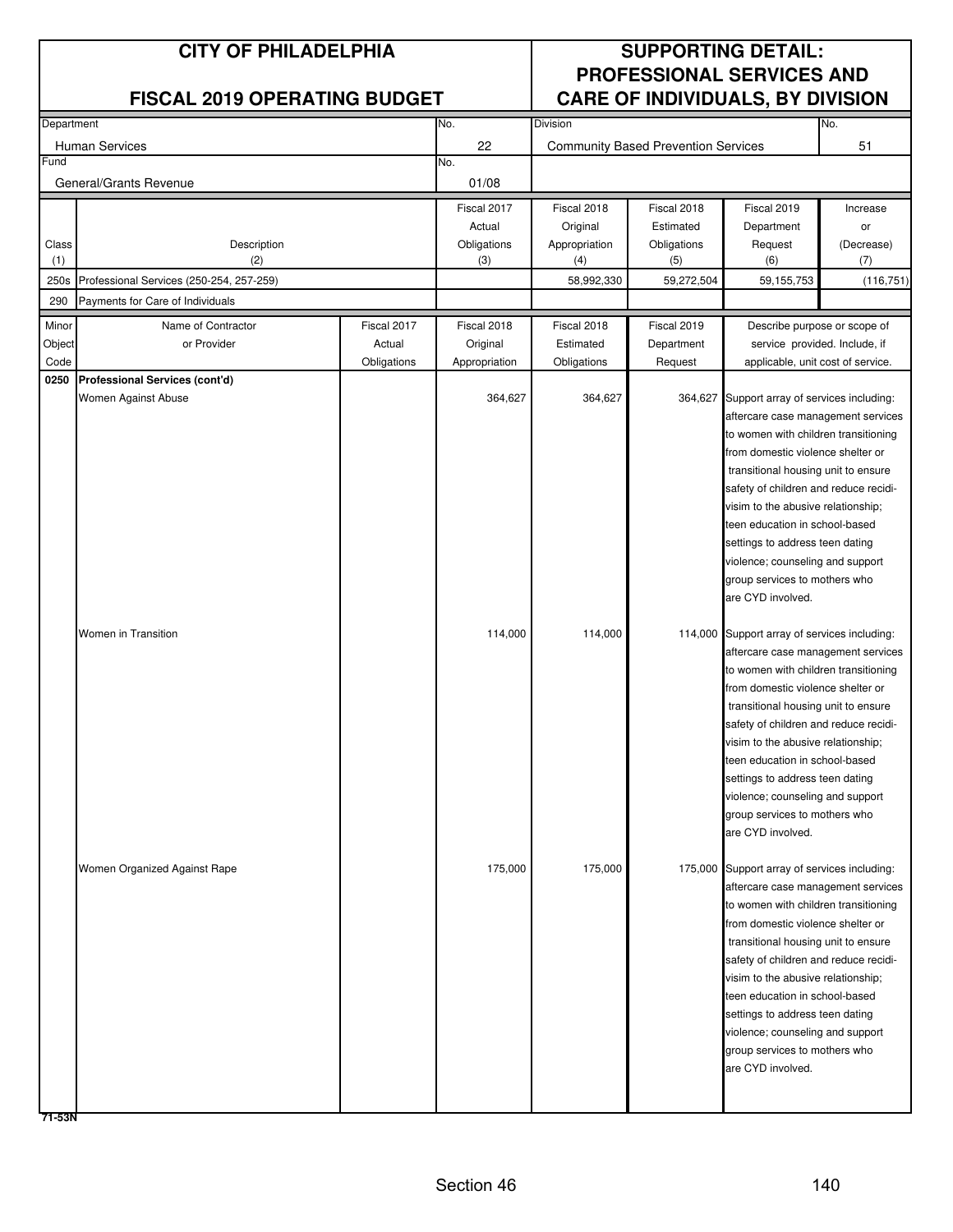| Department     |                                          |                       | No.                       | <b>Division</b>          |                                            | No.                                                  |                              |  |  |
|----------------|------------------------------------------|-----------------------|---------------------------|--------------------------|--------------------------------------------|------------------------------------------------------|------------------------------|--|--|
|                | Human Services                           |                       | 22                        |                          | <b>Community Based Prevention Services</b> |                                                      | 51                           |  |  |
| Fund           |                                          |                       | No.                       |                          |                                            |                                                      |                              |  |  |
|                | General/Grants Revenue                   |                       | 01/08                     |                          |                                            |                                                      |                              |  |  |
|                |                                          |                       | Fiscal 2017               | Fiscal 2018              | Fiscal 2018                                | Fiscal 2019                                          | Increase                     |  |  |
|                |                                          |                       | Actual                    | Original                 | Estimated                                  | Department                                           | or                           |  |  |
| Class          | Description                              |                       | Obligations               | Appropriation            | Obligations                                | Request                                              | (Decrease)                   |  |  |
| (1)            | (2)                                      |                       | (3)                       | (4)                      | (5)                                        | (6)                                                  | (7)                          |  |  |
| 250s           | Professional Services (250-254, 257-259) |                       |                           | 58,992,330               | 59,272,504                                 | 59, 155, 753                                         | (116, 751)                   |  |  |
| 290            | Payments for Care of Individuals         |                       |                           |                          |                                            |                                                      |                              |  |  |
| Minor          | Name of Contractor                       | Fiscal 2017           | Fiscal 2018               | Fiscal 2018              | Fiscal 2019                                |                                                      | Describe purpose or scope of |  |  |
| Object<br>Code | or Provider                              | Actual<br>Obligations | Original<br>Appropriation | Estimated<br>Obligations | Department<br>Request                      | service provided. Include, if                        |                              |  |  |
| 0250           | Professional Services (cont'd)           |                       |                           |                          |                                            | applicable, unit cost of service.                    |                              |  |  |
|                | Youth Services, Inc.                     |                       | 881,000                   | 881,000                  |                                            | 881,000 FES - families transitioning from            |                              |  |  |
|                |                                          |                       |                           |                          |                                            | CYD or JJS who are at risk for abuse,                |                              |  |  |
|                |                                          |                       |                           |                          |                                            | neglect or delinquency who have                      |                              |  |  |
|                |                                          |                       |                           |                          |                                            | not been accepted for services or                    |                              |  |  |
|                |                                          |                       |                           |                          |                                            | have not previously come to the<br>attention of DHS. |                              |  |  |
|                |                                          |                       |                           |                          |                                            |                                                      |                              |  |  |
|                | Youth Services, Inc.                     |                       | 580,978                   | 580,978                  |                                            | 580,978 Supports crisis nurseries                    |                              |  |  |
|                |                                          |                       |                           |                          |                                            |                                                      |                              |  |  |
|                | Youth Services, Inc.                     |                       | 737,794                   | 737,794                  |                                            | 737,794 Truancy - short-term case manage-            |                              |  |  |
|                |                                          |                       |                           |                          |                                            | ment to youth referred from truancy                  |                              |  |  |
|                |                                          |                       |                           |                          |                                            | courts in CUA #5                                     |                              |  |  |
|                | Various vendors                          |                       |                           | 3,227,618                |                                            | 3,227,618 Support for an array of services           |                              |  |  |
|                |                                          |                       |                           |                          |                                            |                                                      |                              |  |  |
|                | Vendor TBD                               |                       |                           |                          |                                            | 180,000 Contested Custody Evaluations                |                              |  |  |
|                |                                          |                       |                           |                          |                                            |                                                      |                              |  |  |
|                | Vendor TBD                               |                       |                           |                          |                                            | 957,440 Increase in Family Empowerment               |                              |  |  |
|                |                                          |                       |                           |                          |                                            | Services (FES)                                       |                              |  |  |
|                |                                          |                       |                           |                          |                                            |                                                      |                              |  |  |
|                | <b>Subtotal - Professional Services</b>  |                       | 58,962,330                | 59,242,504               | 59,125,753                                 |                                                      |                              |  |  |
|                |                                          |                       |                           |                          |                                            |                                                      |                              |  |  |
|                | 0253 Legal Services                      |                       |                           |                          |                                            |                                                      |                              |  |  |
|                | Women Against Abuse                      |                       | 30,000                    | 30,000                   |                                            | 30,000 Court accompaniment, referrals,               |                              |  |  |
|                |                                          |                       |                           |                          |                                            | support services, safety planning and                |                              |  |  |
|                |                                          |                       |                           |                          |                                            | and information to domestic violence<br>survivors.   |                              |  |  |
|                | <b>Subtotal - Legal Services</b>         |                       | 30,000                    | 30,000                   | 30,000                                     |                                                      |                              |  |  |
|                |                                          |                       |                           |                          |                                            |                                                      |                              |  |  |
|                |                                          |                       |                           |                          |                                            |                                                      |                              |  |  |
|                | <b>Total - All Professional Services</b> |                       | 58,992,330                | 59,272,504               | 59, 155, 753                               |                                                      |                              |  |  |
|                |                                          |                       |                           |                          |                                            |                                                      |                              |  |  |
|                |                                          |                       |                           |                          |                                            |                                                      |                              |  |  |
|                |                                          |                       |                           |                          |                                            |                                                      |                              |  |  |
|                |                                          |                       |                           |                          |                                            |                                                      |                              |  |  |
|                |                                          |                       |                           |                          |                                            |                                                      |                              |  |  |
|                |                                          |                       |                           |                          |                                            |                                                      |                              |  |  |
|                |                                          |                       |                           |                          |                                            |                                                      |                              |  |  |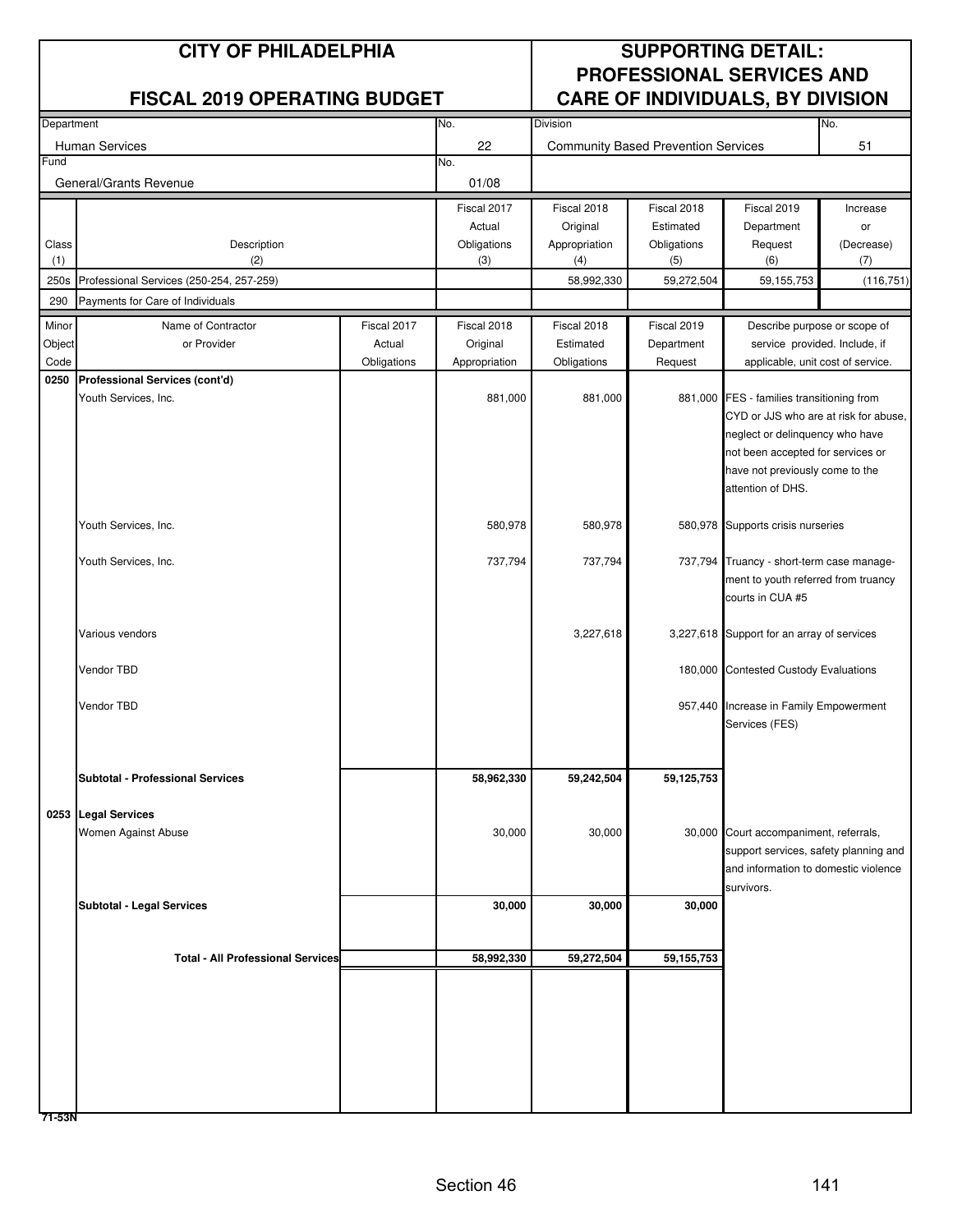|              | <b>CITY OF PHILADELPHIA</b><br><b>FISCAL 2019 OPERATING BUDGET</b>                                                                                                                                                                                                                                                                                                                                                                                                                                                                                                                                                                                                     |                                             | <b>DIVISION SUMMARY</b>                          |                                                |                                                    |                                                     |  |  |
|--------------|------------------------------------------------------------------------------------------------------------------------------------------------------------------------------------------------------------------------------------------------------------------------------------------------------------------------------------------------------------------------------------------------------------------------------------------------------------------------------------------------------------------------------------------------------------------------------------------------------------------------------------------------------------------------|---------------------------------------------|--------------------------------------------------|------------------------------------------------|----------------------------------------------------|-----------------------------------------------------|--|--|
| Department   |                                                                                                                                                                                                                                                                                                                                                                                                                                                                                                                                                                                                                                                                        | No.                                         | <b>Division</b>                                  |                                                |                                                    | No.                                                 |  |  |
|              | Human Services                                                                                                                                                                                                                                                                                                                                                                                                                                                                                                                                                                                                                                                         | 22                                          | <b>Community Based Prevention Services</b><br>51 |                                                |                                                    |                                                     |  |  |
| Fund         |                                                                                                                                                                                                                                                                                                                                                                                                                                                                                                                                                                                                                                                                        | No.                                         |                                                  |                                                |                                                    |                                                     |  |  |
|              | <b>Grants Revenue</b>                                                                                                                                                                                                                                                                                                                                                                                                                                                                                                                                                                                                                                                  | 08                                          |                                                  |                                                |                                                    |                                                     |  |  |
|              |                                                                                                                                                                                                                                                                                                                                                                                                                                                                                                                                                                                                                                                                        |                                             | <b>Major Objectives</b>                          |                                                |                                                    |                                                     |  |  |
|              | The Division of Community Based Prevention Services (CBPS) ensures that at-risk children receive the social and structural supports that will strengthen<br>their families and allow them to thrive.<br>CBPS strives to address the underlying problems that lead to abuse, neglect and delinquency and to support at-risk children before their situation leads to<br>more intensive involvement in the DHS system.<br>Prevention services are directly focused on maintaining children and youth in their own homes and communities, safely diverting children and youth from<br>placement, and supporting families so that children and youth do not re-enter care. |                                             |                                                  |                                                |                                                    |                                                     |  |  |
|              |                                                                                                                                                                                                                                                                                                                                                                                                                                                                                                                                                                                                                                                                        |                                             | <b>Summary by Class</b>                          |                                                |                                                    |                                                     |  |  |
| Class<br>(1) | Description<br>(2)                                                                                                                                                                                                                                                                                                                                                                                                                                                                                                                                                                                                                                                     | Fiscal 2017<br>Actual<br>Obligations<br>(3) | Fiscal 2018<br>Original<br>Appropriations<br>(4) | Fiscal 2018<br>Estimated<br>Obligations<br>(5) | Fiscal 2019<br>Proposed<br><b>Budget</b><br>(6)    | Increase<br>or<br>(Decrease)<br>(7)                 |  |  |
| 100          | <b>Employee Compensation</b>                                                                                                                                                                                                                                                                                                                                                                                                                                                                                                                                                                                                                                           |                                             |                                                  |                                                |                                                    |                                                     |  |  |
| a)           | <b>Personal Services</b>                                                                                                                                                                                                                                                                                                                                                                                                                                                                                                                                                                                                                                               |                                             |                                                  |                                                |                                                    |                                                     |  |  |
| b)           | <b>Employee Benefits</b>                                                                                                                                                                                                                                                                                                                                                                                                                                                                                                                                                                                                                                               |                                             |                                                  |                                                |                                                    |                                                     |  |  |
| 200          | <b>Purchase of Services</b>                                                                                                                                                                                                                                                                                                                                                                                                                                                                                                                                                                                                                                            |                                             | 7,852,808                                        | 5,107,180                                      | 9,709,484                                          | 4,602,304                                           |  |  |
| 300          | <b>Materials and Supplies</b>                                                                                                                                                                                                                                                                                                                                                                                                                                                                                                                                                                                                                                          |                                             |                                                  |                                                |                                                    |                                                     |  |  |
| 400          | Equipment                                                                                                                                                                                                                                                                                                                                                                                                                                                                                                                                                                                                                                                              |                                             |                                                  |                                                |                                                    |                                                     |  |  |
| 500          | Contributions, Indemnities and Taxes                                                                                                                                                                                                                                                                                                                                                                                                                                                                                                                                                                                                                                   |                                             |                                                  |                                                |                                                    |                                                     |  |  |
| 700          | <b>Debt Service</b>                                                                                                                                                                                                                                                                                                                                                                                                                                                                                                                                                                                                                                                    |                                             |                                                  |                                                |                                                    |                                                     |  |  |
| 800          | Payments to Other Funds                                                                                                                                                                                                                                                                                                                                                                                                                                                                                                                                                                                                                                                |                                             |                                                  |                                                |                                                    |                                                     |  |  |
| 900          | Advances and Misc. Payments                                                                                                                                                                                                                                                                                                                                                                                                                                                                                                                                                                                                                                            |                                             |                                                  |                                                |                                                    |                                                     |  |  |
|              | Total                                                                                                                                                                                                                                                                                                                                                                                                                                                                                                                                                                                                                                                                  |                                             | 7,852,808                                        | 5,107,180                                      | 9,709,484                                          | 4.602.304                                           |  |  |
|              |                                                                                                                                                                                                                                                                                                                                                                                                                                                                                                                                                                                                                                                                        |                                             | <b>Summary of Positions</b>                      |                                                |                                                    |                                                     |  |  |
| Code<br>(1)  | Category<br>(2)                                                                                                                                                                                                                                                                                                                                                                                                                                                                                                                                                                                                                                                        | Actual<br>Positions<br>6/30/17<br>(3)       | Fiscal 2018<br>Budgeted<br>Positions<br>(4)      | Increment<br>Run<br>PPE 11/26/17<br>(5)        | Fiscal 2019<br><b>Budgeted</b><br>Positions<br>(6) | Increase<br>(Decrease)<br>Col. 6 less Col. 4<br>(7) |  |  |
| 101          | Full Time - Civilian                                                                                                                                                                                                                                                                                                                                                                                                                                                                                                                                                                                                                                                   |                                             |                                                  |                                                |                                                    |                                                     |  |  |
| 105          | Full Time - Uniform                                                                                                                                                                                                                                                                                                                                                                                                                                                                                                                                                                                                                                                    |                                             |                                                  |                                                |                                                    |                                                     |  |  |
|              | Total                                                                                                                                                                                                                                                                                                                                                                                                                                                                                                                                                                                                                                                                  |                                             |                                                  |                                                |                                                    |                                                     |  |  |
| 71-53F       |                                                                                                                                                                                                                                                                                                                                                                                                                                                                                                                                                                                                                                                                        |                                             |                                                  |                                                |                                                    |                                                     |  |  |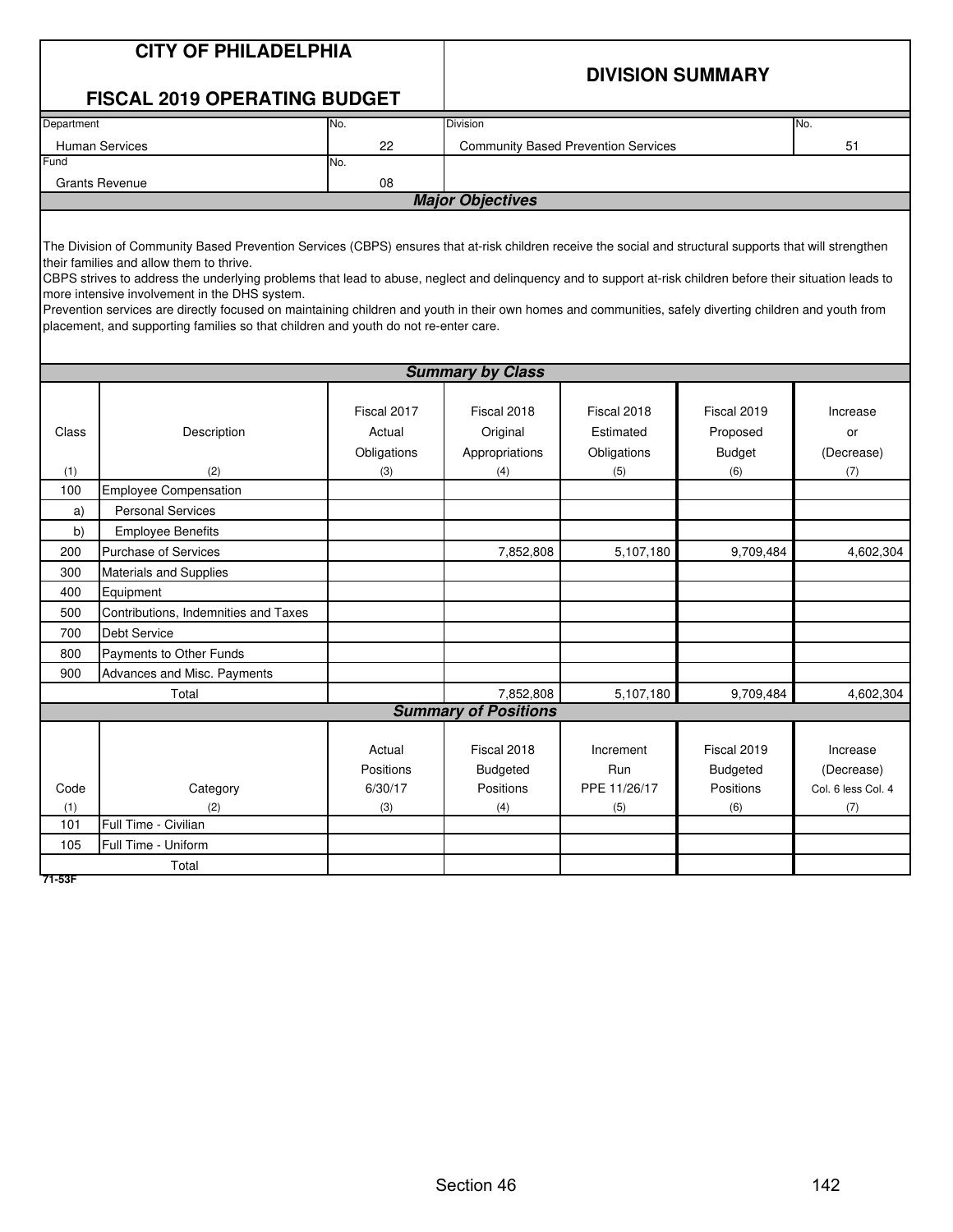|            |                                      | <b>CITY OF PHILADELPHIA</b><br><b>FISCAL 2019 OPERATING BUDGET</b>                                                              |                       | <b>GRANT INFORMATION SUMMARY</b><br><b>WITHIN DIVISION</b> |                                            |                                          |                      |  |  |
|------------|--------------------------------------|---------------------------------------------------------------------------------------------------------------------------------|-----------------------|------------------------------------------------------------|--------------------------------------------|------------------------------------------|----------------------|--|--|
| Department |                                      |                                                                                                                                 | No.                   | Division                                                   |                                            |                                          | No.                  |  |  |
|            | <b>Human Services</b>                |                                                                                                                                 | 22                    |                                                            | <b>Community Based Prevention Services</b> |                                          | 51                   |  |  |
| Fund       | <b>Grants Revenue</b>                |                                                                                                                                 | No.<br>08             |                                                            |                                            |                                          |                      |  |  |
|            |                                      | <b>Grant Title</b>                                                                                                              |                       |                                                            |                                            | <b>Grant Number</b>                      | <b>Index Code</b>    |  |  |
|            | <b>Funding Sources</b><br>Federal    |                                                                                                                                 |                       |                                                            |                                            | G22506                                   | 225082               |  |  |
| X          | <b>State</b>                         | Human Services Development Fund<br><b>Award Period</b>                                                                          |                       |                                                            | Type of Grant                              |                                          |                      |  |  |
|            | Other Govt.                          | 7/1/18 - 6/30/19                                                                                                                |                       |                                                            |                                            | Categorical - PA Dept. of Public Welfare |                      |  |  |
|            | Local (Non-Govt.)                    |                                                                                                                                 |                       | <b>Grant Objective</b>                                     |                                            |                                          |                      |  |  |
|            |                                      | To lead family groups in decision making, and develop a plan that supports safety, permanency and well-being of their children. |                       |                                                            |                                            |                                          |                      |  |  |
|            |                                      |                                                                                                                                 |                       | <b>Summary by Class</b>                                    |                                            |                                          |                      |  |  |
|            |                                      |                                                                                                                                 | Fiscal 2017           | Fiscal 2018                                                | Fiscal 2018                                | Fiscal 2019                              | Increase             |  |  |
| Class      |                                      | Description                                                                                                                     | Actual<br>Obligations | Original<br>Appropriations                                 | Estimated<br>Obligations                   | Department<br>Request                    | or<br>(Decrease)     |  |  |
| (1)        |                                      | (2)                                                                                                                             | (3)                   | (4)                                                        | (5)                                        | (6)                                      | (7)                  |  |  |
| 100a)      | <b>Personal Services</b>             |                                                                                                                                 |                       |                                                            |                                            |                                          |                      |  |  |
| 100 b)     | Employee Benefits - Total            |                                                                                                                                 |                       |                                                            |                                            |                                          |                      |  |  |
|            | Class 186 - Flex Cash Pmts.          |                                                                                                                                 |                       |                                                            |                                            |                                          |                      |  |  |
|            |                                      | Class 187 - Worker's Comp. - Disability                                                                                         |                       |                                                            |                                            |                                          |                      |  |  |
|            |                                      | Class 188 - Worker's Comp. - Medical                                                                                            |                       |                                                            |                                            |                                          |                      |  |  |
|            | Class 189 - Medicare Tax             |                                                                                                                                 |                       |                                                            |                                            |                                          |                      |  |  |
|            |                                      | Class 190 - Pension Obligation Bonds                                                                                            |                       |                                                            |                                            |                                          |                      |  |  |
|            | Class 191 - Pension Contributions    |                                                                                                                                 |                       |                                                            |                                            |                                          |                      |  |  |
|            | Class 192 - FICA                     |                                                                                                                                 |                       |                                                            |                                            |                                          |                      |  |  |
|            | Class 193 - Health / Medical         |                                                                                                                                 |                       |                                                            |                                            |                                          |                      |  |  |
|            | Class 194 - Group Life               |                                                                                                                                 |                       |                                                            |                                            |                                          |                      |  |  |
|            | Class 195 - Group Legal              |                                                                                                                                 |                       |                                                            |                                            |                                          |                      |  |  |
| 200        | Purchase of Services                 |                                                                                                                                 |                       | 220,000                                                    | 220,000                                    | 220,000                                  |                      |  |  |
| 300        | <b>Materials and Supplies</b>        |                                                                                                                                 |                       |                                                            |                                            |                                          |                      |  |  |
| 400        | Equipment                            |                                                                                                                                 |                       |                                                            |                                            |                                          |                      |  |  |
| 500        | Contributions, Indemnities and Taxes |                                                                                                                                 |                       |                                                            |                                            |                                          |                      |  |  |
| 800        | Payments to Other Funds              |                                                                                                                                 |                       |                                                            |                                            |                                          |                      |  |  |
| 900        | Advances and Misc. Payments          |                                                                                                                                 |                       |                                                            |                                            |                                          |                      |  |  |
|            |                                      | Total                                                                                                                           |                       | 220,000<br><b>Summary by Funding Source</b>                | 220,000                                    | 220,000                                  |                      |  |  |
|            |                                      |                                                                                                                                 | Fiscal 2017           | Fiscal 2018                                                | Fiscal 2018                                | Fiscal 2019                              |                      |  |  |
| Code       |                                      | Category                                                                                                                        | Actual                | Original                                                   | Estimated                                  | Department                               | Increase             |  |  |
|            |                                      |                                                                                                                                 | Revenue               | Budget                                                     | Revenue                                    | Request                                  | or<br>(Decrease)     |  |  |
| (1)        |                                      | (2)                                                                                                                             | (3)                   | (4)                                                        | (5)                                        | (6)                                      | (7)                  |  |  |
| 100        | Federal                              |                                                                                                                                 |                       |                                                            |                                            |                                          |                      |  |  |
| 200        | State                                |                                                                                                                                 |                       | 220,000                                                    | 220,000                                    | 220,000                                  |                      |  |  |
| 300        | Other Governments                    |                                                                                                                                 |                       |                                                            |                                            |                                          |                      |  |  |
| 400        | Local (Non-Governmental)             |                                                                                                                                 |                       |                                                            |                                            |                                          |                      |  |  |
|            |                                      | Total                                                                                                                           |                       | 220,000                                                    | 220,000                                    | 220,000                                  |                      |  |  |
|            |                                      |                                                                                                                                 |                       | <b>Summary of Positions</b>                                |                                            |                                          |                      |  |  |
|            |                                      |                                                                                                                                 | Actual Pos.           | Fiscal 2018                                                | Incr. Run                                  | Fiscal 2019                              | Inc. $/$ (Dec.)      |  |  |
| Code       |                                      | Category                                                                                                                        | 6/30/17               | Budgeted Pos.                                              | PPE 11/26/17                               | Budgeted Pos.                            | (Col. 6 less Col. 4) |  |  |
| (1)        |                                      | (2)                                                                                                                             | (3)                   | (4)                                                        | (5)                                        | (6)                                      | (7)                  |  |  |
| 101        | Full Time - Civilian                 |                                                                                                                                 |                       |                                                            |                                            |                                          |                      |  |  |
| 105        | Full Time - Uniform                  |                                                                                                                                 |                       |                                                            |                                            |                                          |                      |  |  |
|            |                                      | Total                                                                                                                           |                       |                                                            |                                            |                                          |                      |  |  |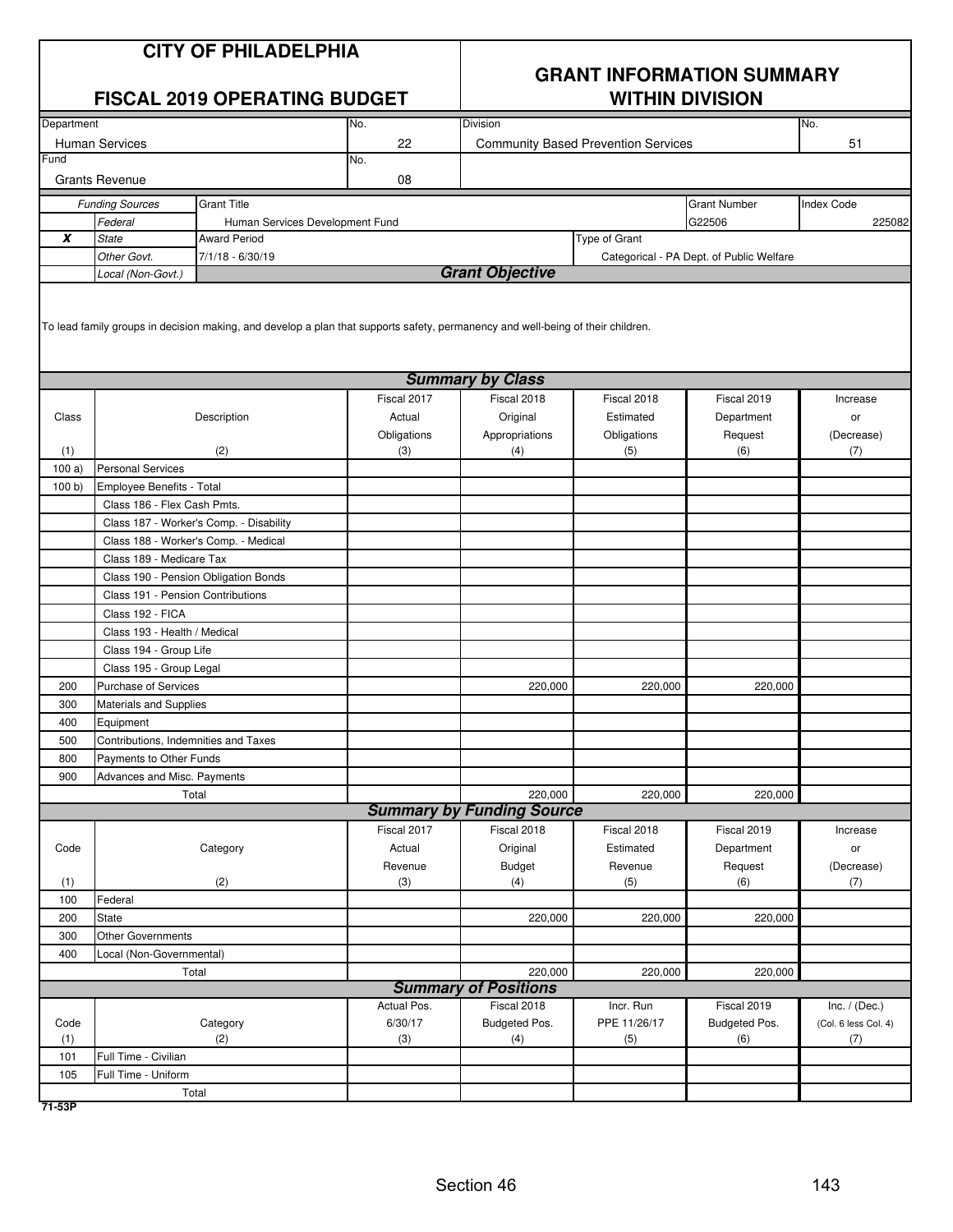| <b>CITY OF PHILADELPHIA</b><br><b>FISCAL 2019 OPERATING BUDGET</b> |                                                        |                                                      |                    | <b>GRANT INFORMATION SUMMARY</b><br><b>WITHIN DIVISION</b> |               |                                          |                      |
|--------------------------------------------------------------------|--------------------------------------------------------|------------------------------------------------------|--------------------|------------------------------------------------------------|---------------|------------------------------------------|----------------------|
| Department                                                         |                                                        |                                                      | No.                | Division                                                   |               |                                          | No.                  |
| <b>Human Services</b>                                              |                                                        |                                                      | 22                 | <b>Community Based Prevention Services</b>                 |               | 51                                       |                      |
| Fund                                                               |                                                        |                                                      | No.                |                                                            |               |                                          |                      |
|                                                                    | <b>Grants Revenue</b>                                  |                                                      | 08                 |                                                            |               |                                          |                      |
|                                                                    | <b>Funding Sources</b>                                 | <b>Grant Title</b>                                   |                    |                                                            |               | <b>Grant Number</b>                      | <b>Index Code</b>    |
| Federal<br>Housing Assistance Initiative                           |                                                        |                                                      |                    |                                                            |               | G22527                                   | 221573               |
| X                                                                  | <b>State</b><br><b>Award Period</b>                    |                                                      |                    |                                                            | Type of Grant |                                          |                      |
|                                                                    | 7/01/18 - 6/30/19<br>Other Govt.                       |                                                      |                    |                                                            |               | Categorical - PA Dept. of Public Welfare |                      |
|                                                                    | Local (Non-Govt.)                                      |                                                      |                    | <b>Grant Objective</b>                                     |               |                                          |                      |
|                                                                    |                                                        | To provide permanent supportive housing to families. |                    | <b>Summary by Class</b>                                    |               |                                          |                      |
|                                                                    |                                                        |                                                      | Fiscal 2017        | Fiscal 2018                                                | Fiscal 2018   | Fiscal 2019                              | Increase             |
| Class                                                              | Description                                            |                                                      | Actual             | Original                                                   | Estimated     | Department                               | or                   |
|                                                                    |                                                        |                                                      |                    | Appropriations                                             | Obligations   | Request                                  | (Decrease)           |
| (1)                                                                | (2)                                                    |                                                      | Obligations<br>(3) | (4)                                                        | (5)           | (6)                                      | (7)                  |
| 100a)                                                              | <b>Personal Services</b>                               |                                                      |                    |                                                            |               |                                          |                      |
| 100 b                                                              | Employee Benefits - Total                              |                                                      |                    |                                                            |               |                                          |                      |
|                                                                    | Class 186 - Flex Cash Pmts.                            |                                                      |                    |                                                            |               |                                          |                      |
|                                                                    | Class 187 - Worker's Comp. - Disability                |                                                      |                    |                                                            |               |                                          |                      |
|                                                                    |                                                        | Class 188 - Worker's Comp. - Medical                 |                    |                                                            |               |                                          |                      |
|                                                                    | Class 189 - Medicare Tax                               |                                                      |                    |                                                            |               |                                          |                      |
|                                                                    | Class 190 - Pension Obligation Bonds                   |                                                      |                    |                                                            |               |                                          |                      |
|                                                                    | Class 191 - Pension Contributions                      |                                                      |                    |                                                            |               |                                          |                      |
|                                                                    | Class 192 - FICA                                       |                                                      |                    |                                                            |               |                                          |                      |
|                                                                    | Class 193 - Health / Medical                           |                                                      |                    |                                                            |               |                                          |                      |
|                                                                    | Class 194 - Group Life                                 |                                                      |                    |                                                            |               |                                          |                      |
|                                                                    | Class 195 - Group Legal                                |                                                      |                    |                                                            |               |                                          |                      |
| 200                                                                | <b>Purchase of Services</b>                            |                                                      |                    | 2,451,620                                                  | 1,763,751     | 2,677,500                                | 913,749              |
| 300                                                                | <b>Materials and Supplies</b>                          |                                                      |                    |                                                            |               |                                          |                      |
| 400                                                                | Equipment                                              |                                                      |                    |                                                            |               |                                          |                      |
| 500                                                                | Contributions, Indemnities and Taxes                   |                                                      |                    |                                                            |               |                                          |                      |
| 800                                                                | Payments to Other Funds<br>Advances and Misc. Payments |                                                      |                    |                                                            |               |                                          |                      |
| 900                                                                |                                                        |                                                      |                    |                                                            |               |                                          |                      |
|                                                                    |                                                        | Total                                                |                    | 2,451,620<br><b>Summary by Funding Source</b>              | 1,763,751     | 2,677,500                                | 913,749              |
|                                                                    |                                                        |                                                      | Fiscal 2017        | Fiscal 2018                                                | Fiscal 2018   | Fiscal 2019                              | Increase             |
| Code                                                               |                                                        | Category                                             | Actual             | Original                                                   | Estimated     | Department                               | or                   |
|                                                                    |                                                        |                                                      | Revenue            | <b>Budget</b>                                              | Revenue       | Request                                  | (Decrease)           |
| (1)                                                                |                                                        | (2)                                                  | (3)                | (4)                                                        | (5)           | (6)                                      | (7)                  |
| 100                                                                | Federal                                                |                                                      |                    |                                                            |               |                                          |                      |
| 200                                                                | State                                                  |                                                      |                    | 2,451,620                                                  | 1,763,751     | 2,677,500                                | 913,749              |
| 300                                                                | <b>Other Governments</b>                               |                                                      |                    |                                                            |               |                                          |                      |
| 400                                                                | Local (Non-Governmental)                               |                                                      |                    |                                                            |               |                                          |                      |
| 2,451,620<br>1,763,751<br>2,677,500<br>Total                       |                                                        |                                                      |                    |                                                            |               |                                          | 913,749              |
| <b>Summary of Positions</b>                                        |                                                        |                                                      |                    |                                                            |               |                                          |                      |
|                                                                    |                                                        |                                                      | Actual Pos.        | Fiscal 2018                                                | Incr. Run     | Fiscal 2019                              | Inc. $/$ (Dec.)      |
| Code                                                               |                                                        | Category                                             | 6/30/17            | Budgeted Pos.                                              | PPE 11/26/17  | Budgeted Pos.                            | (Col. 6 less Col. 4) |
| (1)                                                                | Full Time - Civilian                                   | (2)                                                  | (3)                | (4)                                                        | (5)           | (6)                                      | (7)                  |
| 101<br>105                                                         | Full Time - Uniform                                    |                                                      |                    |                                                            |               |                                          |                      |
|                                                                    |                                                        | Total                                                |                    |                                                            |               |                                          |                      |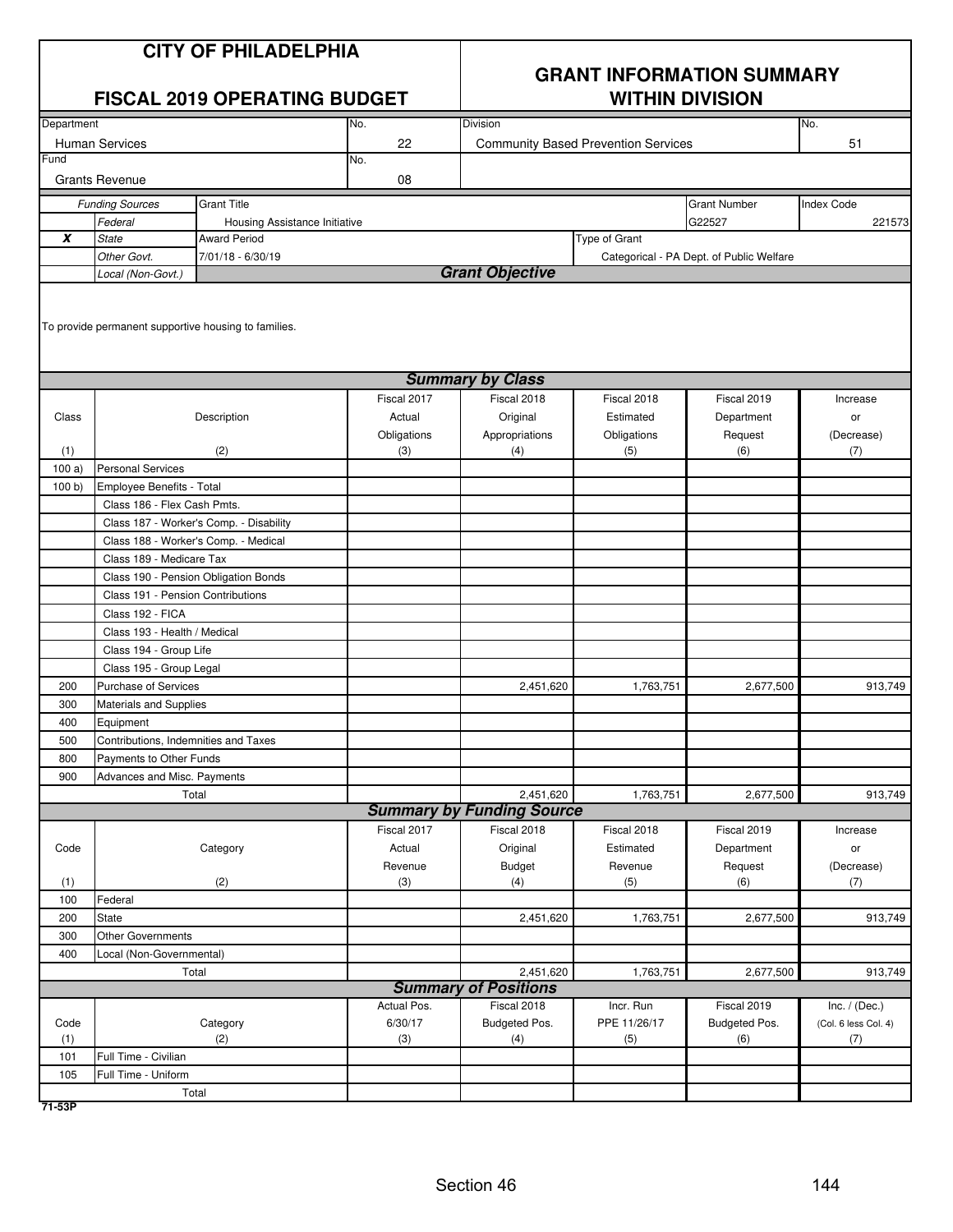| <b>CITY OF PHILADELPHIA</b><br><b>FISCAL 2019 OPERATING BUDGET</b> |                                      |                                                                                                                                                                   |             | <b>GRANT INFORMATION SUMMARY</b><br><b>WITHIN DIVISION</b> |                                            |                                                     |                      |  |
|--------------------------------------------------------------------|--------------------------------------|-------------------------------------------------------------------------------------------------------------------------------------------------------------------|-------------|------------------------------------------------------------|--------------------------------------------|-----------------------------------------------------|----------------------|--|
| Department<br>No.                                                  |                                      |                                                                                                                                                                   |             | Division                                                   |                                            |                                                     | No.                  |  |
|                                                                    | <b>Human Services</b>                |                                                                                                                                                                   | 22          |                                                            | <b>Community Based Prevention Services</b> |                                                     | 51                   |  |
| Fund                                                               |                                      |                                                                                                                                                                   | No.         |                                                            |                                            |                                                     |                      |  |
|                                                                    | <b>Grants Revenue</b>                |                                                                                                                                                                   | 08          |                                                            |                                            |                                                     |                      |  |
|                                                                    | <b>Funding Sources</b>               | <b>Grant Title</b>                                                                                                                                                |             |                                                            |                                            | <b>Grant Number</b>                                 | <b>Index Code</b>    |  |
| X                                                                  | Federal                              | Title IV-E Independent Living                                                                                                                                     |             |                                                            |                                            | G22851                                              | 222021               |  |
|                                                                    | <b>State</b>                         | <b>Award Period</b>                                                                                                                                               |             | Type of Grant                                              |                                            |                                                     |                      |  |
|                                                                    | Other Govt.<br>Local (Non-Govt.)     | 7/1/18 - 6/30/19                                                                                                                                                  |             | <b>Grant Objective</b>                                     |                                            | Categorical - US Dept. of Health and Human Services |                      |  |
|                                                                    |                                      | To prepare dependent youth leaving care to function as self-sufficient adults. Life skills will provide activities that include work experience and job training. |             |                                                            |                                            |                                                     |                      |  |
|                                                                    |                                      |                                                                                                                                                                   |             | <b>Summary by Class</b>                                    |                                            |                                                     |                      |  |
|                                                                    |                                      |                                                                                                                                                                   | Fiscal 2017 | Fiscal 2018                                                | Fiscal 2018                                | Fiscal 2019                                         | Increase             |  |
| Class                                                              |                                      | Description                                                                                                                                                       | Actual      | Original                                                   | Estimated                                  | Department                                          | or                   |  |
|                                                                    |                                      |                                                                                                                                                                   | Obligations | Appropriations                                             | Obligations                                | Request                                             | (Decrease)           |  |
| (1)                                                                |                                      | (2)                                                                                                                                                               | (3)         | (4)                                                        | (5)                                        | (6)                                                 | (7)                  |  |
| 100a)                                                              | <b>Personal Services</b>             |                                                                                                                                                                   |             |                                                            |                                            |                                                     |                      |  |
| 100 b)                                                             | Employee Benefits - Total            |                                                                                                                                                                   |             |                                                            |                                            |                                                     |                      |  |
|                                                                    | Class 186 - Flex Cash Pmts.          |                                                                                                                                                                   |             |                                                            |                                            |                                                     |                      |  |
|                                                                    |                                      | Class 187 - Worker's Comp. - Disability                                                                                                                           |             |                                                            |                                            |                                                     |                      |  |
|                                                                    | Class 188 - Worker's Comp. - Medical |                                                                                                                                                                   |             |                                                            |                                            |                                                     |                      |  |
|                                                                    | Class 189 - Medicare Tax             |                                                                                                                                                                   |             |                                                            |                                            |                                                     |                      |  |
|                                                                    | Class 190 - Pension Obligation Bonds |                                                                                                                                                                   |             |                                                            |                                            |                                                     |                      |  |
|                                                                    | Class 191 - Pension Contributions    |                                                                                                                                                                   |             |                                                            |                                            |                                                     |                      |  |
|                                                                    | Class 192 - FICA                     |                                                                                                                                                                   |             |                                                            |                                            |                                                     |                      |  |
|                                                                    | Class 193 - Health / Medical         |                                                                                                                                                                   |             |                                                            |                                            |                                                     |                      |  |
|                                                                    | Class 194 - Group Life               |                                                                                                                                                                   |             |                                                            |                                            |                                                     |                      |  |
|                                                                    | Class 195 - Group Legal              |                                                                                                                                                                   |             |                                                            |                                            |                                                     |                      |  |
| 200                                                                | Purchase of Services                 |                                                                                                                                                                   |             | 1,044,895                                                  | 1,044,895                                  | 1,044,895                                           |                      |  |
| 300                                                                | <b>Materials and Supplies</b>        |                                                                                                                                                                   |             |                                                            |                                            |                                                     |                      |  |
| 400                                                                | Equipment                            |                                                                                                                                                                   |             |                                                            |                                            |                                                     |                      |  |
| 500                                                                | Contributions, Indemnities and Taxes |                                                                                                                                                                   |             |                                                            |                                            |                                                     |                      |  |
| 800                                                                | Payments to Other Funds              |                                                                                                                                                                   |             |                                                            |                                            |                                                     |                      |  |
| 900                                                                | Advances and Misc. Payments          |                                                                                                                                                                   |             |                                                            |                                            |                                                     |                      |  |
|                                                                    |                                      | Total                                                                                                                                                             |             | 1,044,895                                                  | 1,044,895                                  | 1,044,895                                           |                      |  |
|                                                                    |                                      |                                                                                                                                                                   |             | <b>Summary by Funding Source</b>                           |                                            |                                                     |                      |  |
|                                                                    |                                      |                                                                                                                                                                   | Fiscal 2017 | Fiscal 2018                                                | Fiscal 2018                                | Fiscal 2019                                         | Increase             |  |
| Code                                                               |                                      | Category                                                                                                                                                          | Actual      | Original                                                   | Estimated                                  | Department                                          | or                   |  |
|                                                                    |                                      |                                                                                                                                                                   | Revenue     | <b>Budget</b>                                              | Revenue                                    | Request                                             | (Decrease)           |  |
| (1)                                                                |                                      | (2)                                                                                                                                                               | (3)         | (4)                                                        | (5)                                        | (6)                                                 | (7)                  |  |
| 100                                                                | Federal                              |                                                                                                                                                                   |             | 1,044,895                                                  | 1,044,895                                  | 1,044,895                                           |                      |  |
| 200                                                                | State                                |                                                                                                                                                                   |             |                                                            |                                            |                                                     |                      |  |
| 300                                                                | <b>Other Governments</b>             |                                                                                                                                                                   |             |                                                            |                                            |                                                     |                      |  |
| 400                                                                | Local (Non-Governmental)             |                                                                                                                                                                   |             |                                                            |                                            |                                                     |                      |  |
|                                                                    |                                      | Total                                                                                                                                                             |             | 1,044,895                                                  | 1,044,895                                  | 1,044,895                                           |                      |  |
|                                                                    |                                      |                                                                                                                                                                   |             | <b>Summary of Positions</b>                                |                                            |                                                     |                      |  |
|                                                                    |                                      |                                                                                                                                                                   | Actual Pos. | Fiscal 2018                                                | Incr. Run                                  | Fiscal 2019                                         | Inc. $/$ (Dec.)      |  |
| Code                                                               |                                      | Category                                                                                                                                                          | 6/30/17     | Budgeted Pos.                                              | PPE 11/26/17                               | Budgeted Pos.                                       | (Col. 6 less Col. 4) |  |
| (1)                                                                |                                      | (2)                                                                                                                                                               | (3)         | (4)                                                        | (5)                                        | (6)                                                 | (7)                  |  |
| 101                                                                | Full Time - Civilian                 |                                                                                                                                                                   |             |                                                            |                                            |                                                     |                      |  |
| 105                                                                | Full Time - Uniform                  |                                                                                                                                                                   |             |                                                            |                                            |                                                     |                      |  |
|                                                                    |                                      | Total                                                                                                                                                             |             |                                                            |                                            |                                                     |                      |  |

**71-53P**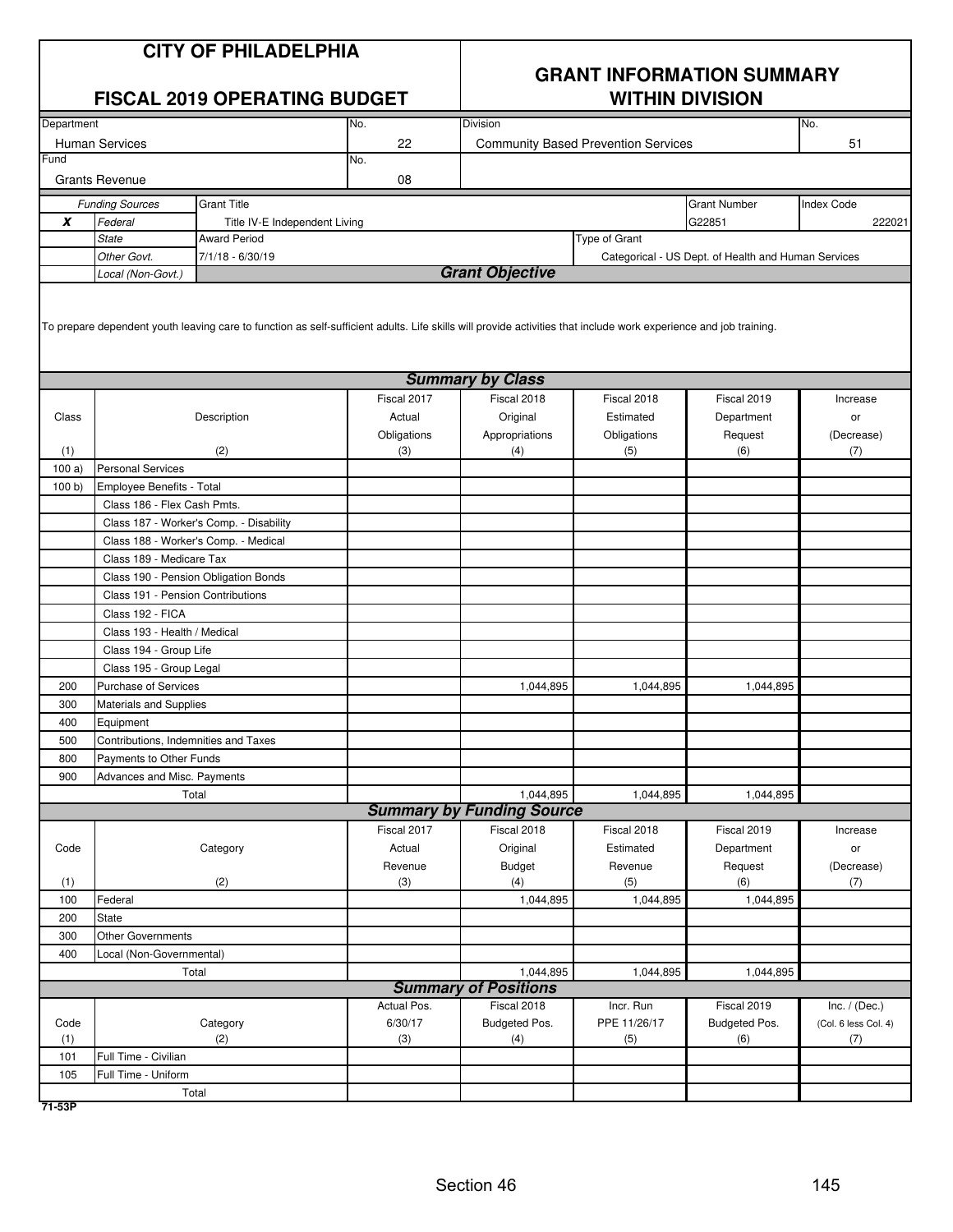| <b>CITY OF PHILADELPHIA</b><br><b>FISCAL 2019 OPERATING BUDGET</b> |                                      |                                                                                                                              |                | <b>GRANT INFORMATION SUMMARY</b><br><b>WITHIN DIVISION</b> |                                            |                                                     |                      |  |
|--------------------------------------------------------------------|--------------------------------------|------------------------------------------------------------------------------------------------------------------------------|----------------|------------------------------------------------------------|--------------------------------------------|-----------------------------------------------------|----------------------|--|
| Department                                                         |                                      |                                                                                                                              | No.            | Division                                                   |                                            |                                                     | No.                  |  |
|                                                                    | <b>Human Services</b>                |                                                                                                                              | 22             |                                                            | <b>Community Based Prevention Services</b> |                                                     | 51                   |  |
| Fund                                                               |                                      |                                                                                                                              | No.            |                                                            |                                            |                                                     |                      |  |
|                                                                    | <b>Grants Revenue</b>                |                                                                                                                              | 08             |                                                            |                                            |                                                     |                      |  |
|                                                                    | <b>Funding Sources</b>               | <b>Grant Title</b>                                                                                                           |                |                                                            |                                            | <b>Grant Number</b>                                 | <b>Index Code</b>    |  |
|                                                                    | Federal                              | Additional Supervised Living (SIL) Services                                                                                  |                |                                                            |                                            | G22851                                              | 221568               |  |
| X                                                                  | <b>State</b>                         | <b>Award Period</b>                                                                                                          |                |                                                            | Type of Grant                              |                                                     |                      |  |
|                                                                    | Other Govt.                          | 7/1/18 - 6/30/19                                                                                                             |                |                                                            |                                            | Categorical - US Dept. of Health and Human Services |                      |  |
|                                                                    | Local (Non-Govt.)                    |                                                                                                                              |                | <b>Grant Objective</b>                                     |                                            |                                                     |                      |  |
|                                                                    |                                      | To improve transition planning and preparation for adulthood for youth placed in Supervised Independent Living (SIL) program |                | <b>Summary by Class</b>                                    |                                            |                                                     |                      |  |
|                                                                    |                                      |                                                                                                                              | Fiscal 2017    | Fiscal 2018                                                | Fiscal 2018                                | Fiscal 2019                                         | Increase             |  |
| Class                                                              |                                      | Description                                                                                                                  | Actual         | Original                                                   | Estimated                                  | Department                                          | or                   |  |
|                                                                    |                                      |                                                                                                                              | Obligations    | Appropriations                                             | Obligations                                | Request                                             | (Decrease)           |  |
| (1)                                                                |                                      | (2)                                                                                                                          | (3)            | (4)                                                        | (5)                                        | (6)                                                 | (7)                  |  |
| 100a                                                               | <b>Personal Services</b>             |                                                                                                                              |                |                                                            |                                            |                                                     |                      |  |
| 100 b                                                              | Employee Benefits - Total            |                                                                                                                              |                |                                                            |                                            |                                                     |                      |  |
|                                                                    | Class 186 - Flex Cash Pmts.          |                                                                                                                              |                |                                                            |                                            |                                                     |                      |  |
|                                                                    |                                      | Class 187 - Worker's Comp. - Disability                                                                                      |                |                                                            |                                            |                                                     |                      |  |
|                                                                    | Class 188 - Worker's Comp. - Medical |                                                                                                                              |                |                                                            |                                            |                                                     |                      |  |
|                                                                    | Class 189 - Medicare Tax             |                                                                                                                              |                |                                                            |                                            |                                                     |                      |  |
|                                                                    | Class 190 - Pension Obligation Bonds |                                                                                                                              |                |                                                            |                                            |                                                     |                      |  |
|                                                                    | Class 191 - Pension Contributions    |                                                                                                                              |                |                                                            |                                            |                                                     |                      |  |
|                                                                    | Class 192 - FICA                     |                                                                                                                              |                |                                                            |                                            |                                                     |                      |  |
|                                                                    | Class 193 - Health / Medical         |                                                                                                                              |                |                                                            |                                            |                                                     |                      |  |
|                                                                    | Class 194 - Group Life               |                                                                                                                              |                |                                                            |                                            |                                                     |                      |  |
|                                                                    | Class 195 - Group Legal              |                                                                                                                              |                |                                                            |                                            |                                                     |                      |  |
| 200                                                                | Purchase of Services                 |                                                                                                                              |                | 1,668,234                                                  | 2,074,534                                  | 2,969,089                                           | 894,555              |  |
| 300                                                                | <b>Materials and Supplies</b>        |                                                                                                                              |                |                                                            |                                            |                                                     |                      |  |
| 400                                                                | Equipment                            |                                                                                                                              |                |                                                            |                                            |                                                     |                      |  |
| 500                                                                | Contributions, Indemnities and Taxes |                                                                                                                              |                |                                                            |                                            |                                                     |                      |  |
| 800                                                                | Payments to Other Funds              |                                                                                                                              |                |                                                            |                                            |                                                     |                      |  |
| 900                                                                | Advances and Misc. Payments          |                                                                                                                              |                |                                                            |                                            |                                                     |                      |  |
|                                                                    |                                      | Total                                                                                                                        |                | 1,668,234                                                  | 2,074,534                                  | 2,969,089                                           | 894,555              |  |
|                                                                    |                                      |                                                                                                                              |                | <b>Summary by Funding Source</b>                           | Fiscal 2018                                |                                                     |                      |  |
|                                                                    |                                      |                                                                                                                              | Fiscal 2017    | Fiscal 2018                                                |                                            | Fiscal 2019                                         | Increase             |  |
| Code                                                               |                                      | Category                                                                                                                     | Actual         | Original                                                   | Estimated                                  | Department<br>Request                               | or                   |  |
| (1)                                                                |                                      | (2)                                                                                                                          | Revenue<br>(3) | Budget<br>(4)                                              | Revenue<br>(5)                             | (6)                                                 | (Decrease)<br>(7)    |  |
| 100                                                                | Federal                              |                                                                                                                              |                |                                                            |                                            |                                                     |                      |  |
| 200                                                                | State                                |                                                                                                                              |                | 1,668,234                                                  | 2,074,534                                  | 2,969,089                                           | 894,555              |  |
| 300                                                                | <b>Other Governments</b>             |                                                                                                                              |                |                                                            |                                            |                                                     |                      |  |
| 400                                                                | Local (Non-Governmental)             |                                                                                                                              |                |                                                            |                                            |                                                     |                      |  |
|                                                                    |                                      | Total                                                                                                                        |                | 1,668,234                                                  | 2,074,534                                  | 2,969,089                                           | 894,555              |  |
|                                                                    |                                      |                                                                                                                              |                | <b>Summary of Positions</b>                                |                                            |                                                     |                      |  |
|                                                                    |                                      |                                                                                                                              | Actual Pos.    | Fiscal 2018                                                | Incr. Run                                  | Fiscal 2019                                         | Inc. $/$ (Dec.)      |  |
| Code                                                               |                                      | Category                                                                                                                     | 6/30/17        | Budgeted Pos.                                              | PPE 11/26/17                               | Budgeted Pos.                                       | (Col. 6 less Col. 4) |  |
| (1)                                                                |                                      | (2)                                                                                                                          | (3)            | (4)                                                        | (5)                                        | (6)                                                 | (7)                  |  |
| 101                                                                | Full Time - Civilian                 |                                                                                                                              |                |                                                            |                                            |                                                     |                      |  |
| 105                                                                | Full Time - Uniform                  |                                                                                                                              |                |                                                            |                                            |                                                     |                      |  |
|                                                                    |                                      | Total                                                                                                                        |                |                                                            |                                            |                                                     |                      |  |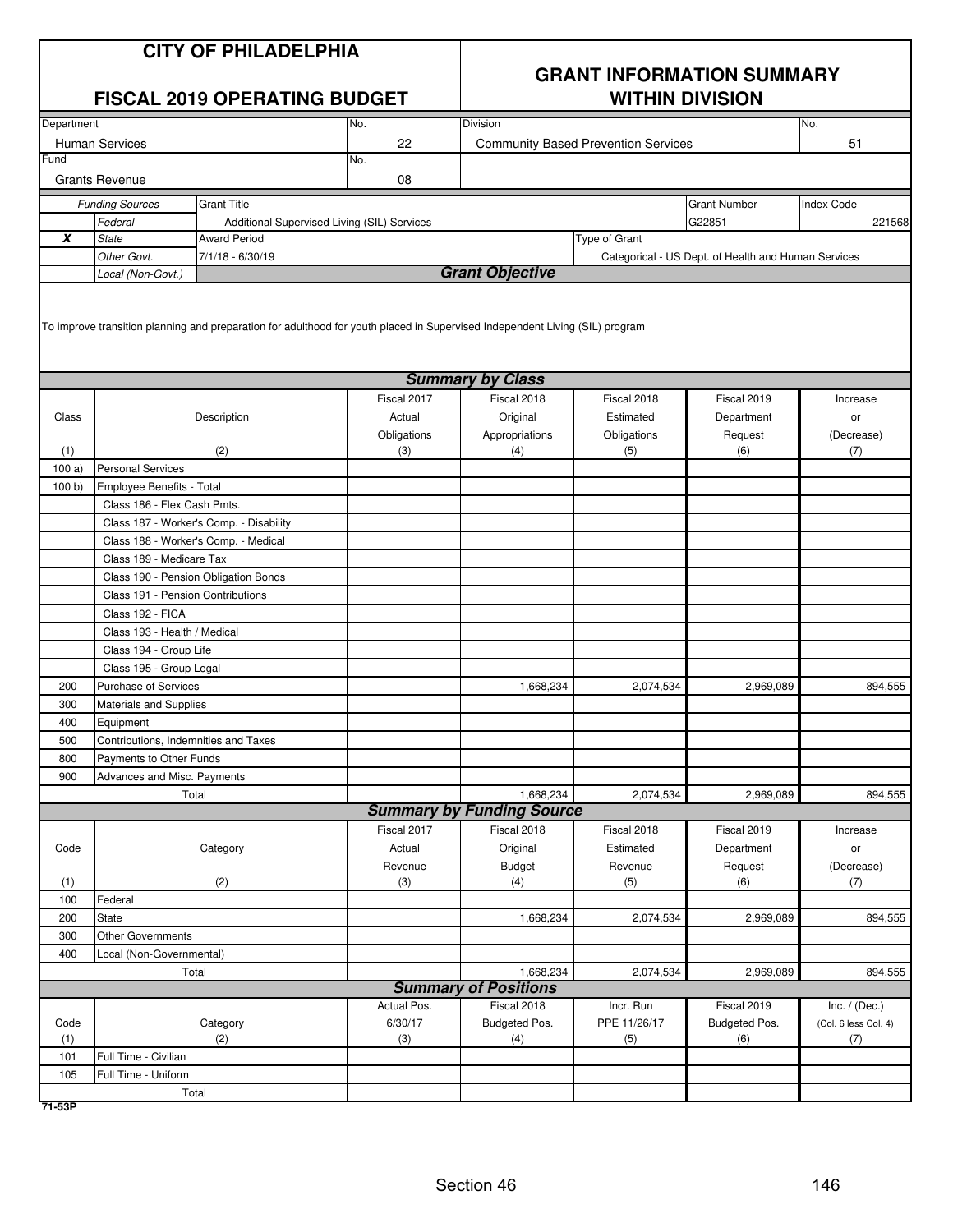| <b>CITY OF PHILADELPHIA</b><br><b>FISCAL 2019 OPERATING BUDGET</b> |                                                       |                                                                                                                                     |             | <b>GRANT INFORMATION SUMMARY</b><br><b>WITHIN DIVISION</b> |                                            |                                                     |                      |  |
|--------------------------------------------------------------------|-------------------------------------------------------|-------------------------------------------------------------------------------------------------------------------------------------|-------------|------------------------------------------------------------|--------------------------------------------|-----------------------------------------------------|----------------------|--|
| Department                                                         |                                                       |                                                                                                                                     | No.         | Division                                                   |                                            |                                                     | No.                  |  |
|                                                                    | <b>Human Services</b>                                 |                                                                                                                                     | 22          |                                                            | <b>Community Based Prevention Services</b> |                                                     | 51                   |  |
| Fund                                                               |                                                       |                                                                                                                                     | No.         |                                                            |                                            |                                                     |                      |  |
|                                                                    | <b>Grants Revenue</b>                                 |                                                                                                                                     | 08          |                                                            |                                            |                                                     |                      |  |
|                                                                    | <b>Funding Sources</b>                                | <b>Grant Title</b>                                                                                                                  |             |                                                            |                                            | <b>Grant Number</b>                                 | <b>Index Code</b>    |  |
|                                                                    | Federal                                               | Girls Today, Leaders Tomorrow                                                                                                       |             |                                                            |                                            | G22L35                                              | 221616               |  |
|                                                                    | <b>State</b>                                          | <b>Award Period</b>                                                                                                                 |             |                                                            | Type of Grant                              |                                                     |                      |  |
|                                                                    | Other Govt.                                           | 7/1/18 - 6/30/19                                                                                                                    |             |                                                            |                                            | Categorical - United Way of Southeastern PA Program |                      |  |
| $\pmb{X}$                                                          | Local (Non-Govt.)                                     |                                                                                                                                     |             | <b>Grant Objective</b>                                     |                                            |                                                     |                      |  |
|                                                                    |                                                       | For DHS girls track to provide coordination of girls sponsored to participate in United Way's Girls Today, Leader Tomorrow Program. |             |                                                            |                                            |                                                     |                      |  |
|                                                                    |                                                       |                                                                                                                                     |             | <b>Summary by Class</b>                                    |                                            |                                                     |                      |  |
|                                                                    |                                                       |                                                                                                                                     | Fiscal 2017 | Fiscal 2018                                                | Fiscal 2018                                | Fiscal 2019                                         | Increase             |  |
| Class                                                              |                                                       | Description                                                                                                                         | Actual      | Original                                                   | Estimated                                  | Department                                          | or                   |  |
|                                                                    |                                                       |                                                                                                                                     | Obligations | Appropriations                                             | Obligations                                | Request                                             | (Decrease)           |  |
| (1)                                                                |                                                       | (2)                                                                                                                                 | (3)         | (4)                                                        | (5)                                        | (6)                                                 | (7)                  |  |
| 100a)                                                              | <b>Personal Services</b><br>Employee Benefits - Total |                                                                                                                                     |             |                                                            |                                            |                                                     |                      |  |
| 100 b                                                              |                                                       |                                                                                                                                     |             |                                                            |                                            |                                                     |                      |  |
|                                                                    | Class 186 - Flex Cash Pmts.                           |                                                                                                                                     |             |                                                            |                                            |                                                     |                      |  |
|                                                                    |                                                       | Class 187 - Worker's Comp. - Disability                                                                                             |             |                                                            |                                            |                                                     |                      |  |
|                                                                    |                                                       | Class 188 - Worker's Comp. - Medical                                                                                                |             |                                                            |                                            |                                                     |                      |  |
|                                                                    | Class 189 - Medicare Tax                              |                                                                                                                                     |             |                                                            |                                            |                                                     |                      |  |
|                                                                    | Class 190 - Pension Obligation Bonds                  |                                                                                                                                     |             |                                                            |                                            |                                                     |                      |  |
|                                                                    | Class 191 - Pension Contributions                     |                                                                                                                                     |             |                                                            |                                            |                                                     |                      |  |
|                                                                    | Class 192 - FICA<br>Class 193 - Health / Medical      |                                                                                                                                     |             |                                                            |                                            |                                                     |                      |  |
|                                                                    | Class 194 - Group Life                                |                                                                                                                                     |             |                                                            |                                            |                                                     |                      |  |
|                                                                    | Class 195 - Group Legal                               |                                                                                                                                     |             |                                                            |                                            |                                                     |                      |  |
| 200                                                                | <b>Purchase of Services</b>                           |                                                                                                                                     |             | 8,000                                                      | 4,000                                      | 8,000                                               | 4,000                |  |
| 300                                                                | <b>Materials and Supplies</b>                         |                                                                                                                                     |             |                                                            |                                            |                                                     |                      |  |
| 400                                                                | Equipment                                             |                                                                                                                                     |             |                                                            |                                            |                                                     |                      |  |
| 500                                                                | Contributions, Indemnities and Taxes                  |                                                                                                                                     |             |                                                            |                                            |                                                     |                      |  |
| 800                                                                | Payments to Other Funds                               |                                                                                                                                     |             |                                                            |                                            |                                                     |                      |  |
| 900                                                                | Advances and Misc. Payments                           |                                                                                                                                     |             |                                                            |                                            |                                                     |                      |  |
|                                                                    |                                                       | Total                                                                                                                               |             | 8,000                                                      | 4,000                                      | 8,000                                               | 4,000                |  |
|                                                                    |                                                       |                                                                                                                                     |             | <b>Summary by Funding Source</b>                           |                                            |                                                     |                      |  |
|                                                                    |                                                       |                                                                                                                                     | Fiscal 2017 | Fiscal 2018                                                | Fiscal 2018                                | Fiscal 2019                                         | Increase             |  |
| Code                                                               |                                                       | Category                                                                                                                            | Actual      | Original                                                   | Estimated                                  | Department                                          | or                   |  |
|                                                                    |                                                       |                                                                                                                                     | Revenue     | <b>Budget</b>                                              | Revenue                                    | Request                                             | (Decrease)           |  |
| (1)                                                                |                                                       | (2)                                                                                                                                 | (3)         | (4)                                                        | (5)                                        | (6)                                                 | (7)                  |  |
| 100                                                                | Federal                                               |                                                                                                                                     |             |                                                            |                                            |                                                     |                      |  |
| 200                                                                | <b>State</b>                                          |                                                                                                                                     |             |                                                            |                                            |                                                     |                      |  |
| 300                                                                | Other Governments                                     |                                                                                                                                     |             |                                                            |                                            |                                                     |                      |  |
| 400                                                                | Local (Non-Governmental)                              |                                                                                                                                     |             | 8,000                                                      | 4,000                                      | 8,000                                               | 4,000                |  |
|                                                                    |                                                       | Total                                                                                                                               |             | 8,000                                                      | 4,000                                      | 8,000                                               | 4,000                |  |
|                                                                    |                                                       |                                                                                                                                     |             | <b>Summary of Positions</b>                                |                                            |                                                     |                      |  |
|                                                                    |                                                       |                                                                                                                                     | Actual Pos. | Fiscal 2018                                                | Incr. Run                                  | Fiscal 2019                                         | Inc. $/$ (Dec.)      |  |
| Code                                                               |                                                       | Category                                                                                                                            | 6/30/17     | Budgeted Pos.                                              | PPE 11/26/17                               | Budgeted Pos.                                       | (Col. 6 less Col. 4) |  |
| (1)                                                                |                                                       | (2)                                                                                                                                 | (3)         | (4)                                                        | (5)                                        | (6)                                                 | (7)                  |  |
| 101                                                                | Full Time - Civilian                                  |                                                                                                                                     |             |                                                            |                                            |                                                     |                      |  |
| 105                                                                | Full Time - Uniform                                   |                                                                                                                                     |             |                                                            |                                            |                                                     |                      |  |
|                                                                    |                                                       | Total                                                                                                                               |             |                                                            |                                            |                                                     |                      |  |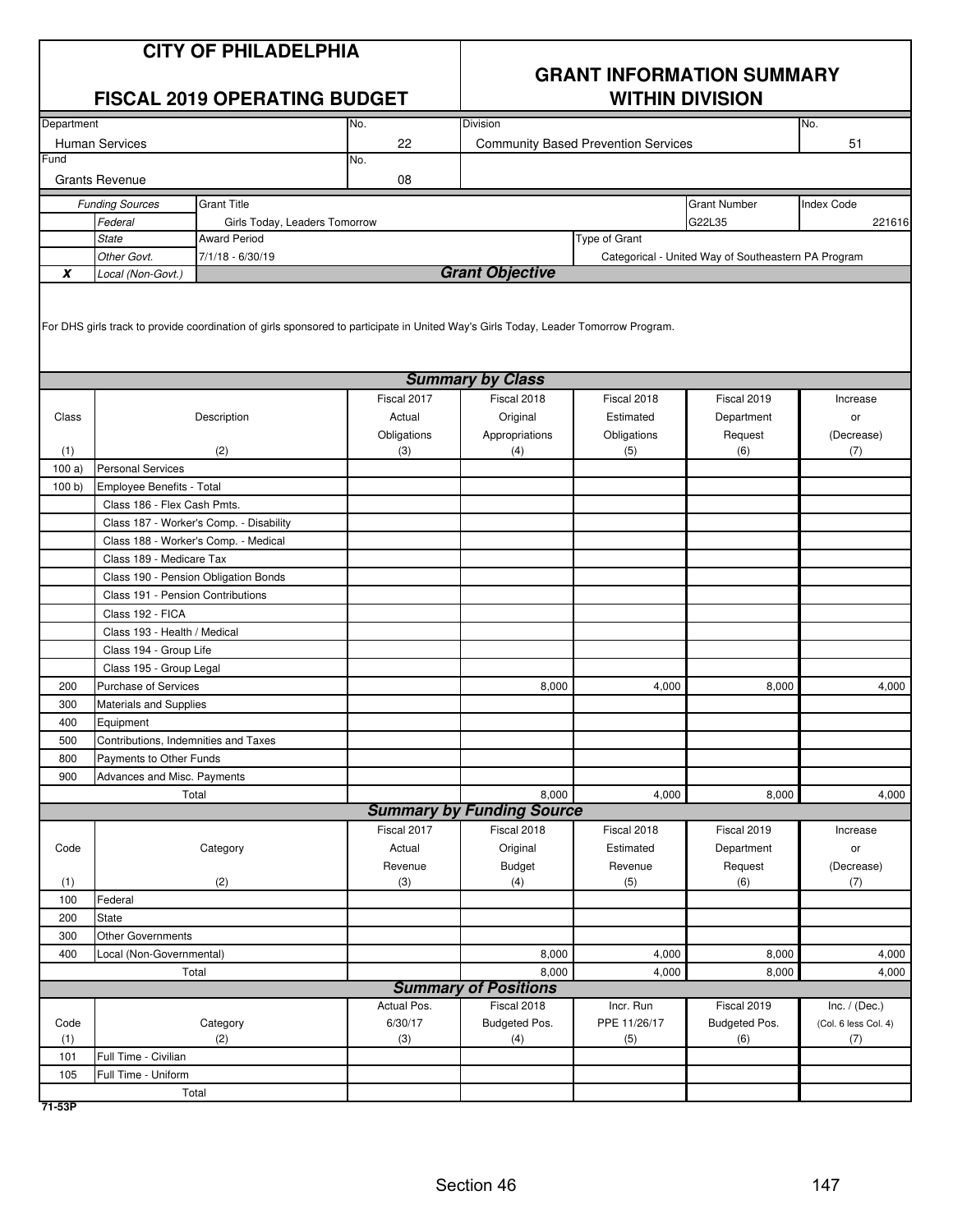| <b>CITY OF PHILADELPHIA</b> |  |
|-----------------------------|--|
|-----------------------------|--|

## **GRANT INFORMATION SUMMARY**

|                       | <b>FISCAL 2019 OPERATING BUDGET</b>               |                                                                                                                                                                                                                                                                                                                         |             | <b>WITHIN DIVISION</b>                     |               |                                          |                      |
|-----------------------|---------------------------------------------------|-------------------------------------------------------------------------------------------------------------------------------------------------------------------------------------------------------------------------------------------------------------------------------------------------------------------------|-------------|--------------------------------------------|---------------|------------------------------------------|----------------------|
| Department            |                                                   |                                                                                                                                                                                                                                                                                                                         | No.         | Division                                   |               |                                          | No.                  |
| <b>Human Services</b> |                                                   |                                                                                                                                                                                                                                                                                                                         | 22          | <b>Community Based Prevention Services</b> |               |                                          | 51                   |
| Fund                  |                                                   |                                                                                                                                                                                                                                                                                                                         | No.         |                                            |               |                                          |                      |
|                       | <b>Grants Revenue</b>                             |                                                                                                                                                                                                                                                                                                                         | 08          |                                            |               |                                          |                      |
|                       | <b>Funding Sources</b>                            | <b>Grant Title</b>                                                                                                                                                                                                                                                                                                      |             |                                            |               | <b>Grant Number</b>                      | <b>Index Code</b>    |
|                       | Federal                                           | PA Promising Practice: Employment Opportunities for Dependent Youth                                                                                                                                                                                                                                                     |             |                                            |               | G22528                                   | 221622               |
| $\pmb{\chi}$          | <b>State</b>                                      | <b>Award Period</b>                                                                                                                                                                                                                                                                                                     |             |                                            | Type of Grant |                                          |                      |
|                       | Other Govt.                                       | 7/01/18 - 6/30/19                                                                                                                                                                                                                                                                                                       |             |                                            |               | Categorical - PA Dept. of Public Welfare |                      |
|                       | Local (Non-Govt.)                                 |                                                                                                                                                                                                                                                                                                                         |             | <b>Grant Objective</b>                     |               |                                          |                      |
|                       |                                                   | Provide career exposure and preparation activities to dependent youth ages 14-18, as well as provide youth with an opportunity to learn and apply 21st Century workplace skills.<br>Specifically, youth are placed with local businesses where they work with a workplace mentor to learn more about the world of work. |             |                                            |               |                                          |                      |
|                       |                                                   |                                                                                                                                                                                                                                                                                                                         |             | <b>Summary by Class</b>                    |               |                                          |                      |
|                       |                                                   |                                                                                                                                                                                                                                                                                                                         | Fiscal 2017 | Fiscal 2018                                | Fiscal 2018   | Fiscal 2019                              | Increase             |
| Class                 |                                                   | Description                                                                                                                                                                                                                                                                                                             | Actual      | Original                                   | Estimated     | Department                               | or                   |
|                       |                                                   |                                                                                                                                                                                                                                                                                                                         | Obligations | Appropriations                             | Obligations   | Request                                  | (Decrease)           |
| (1)                   |                                                   | (2)                                                                                                                                                                                                                                                                                                                     | (3)         | (4)                                        | (5)           | (6)                                      | (7)                  |
| 100a)                 | <b>Personal Services</b>                          |                                                                                                                                                                                                                                                                                                                         |             |                                            |               |                                          |                      |
| 100 b)                | <b>Employee Benefits - Total</b>                  |                                                                                                                                                                                                                                                                                                                         |             |                                            |               |                                          |                      |
|                       | Class 186 - Flex Cash Pmts.                       |                                                                                                                                                                                                                                                                                                                         |             |                                            |               |                                          |                      |
|                       | Class 187 - Worker's Comp. - Disability           |                                                                                                                                                                                                                                                                                                                         |             |                                            |               |                                          |                      |
|                       | Class 188 - Worker's Comp. - Medical              |                                                                                                                                                                                                                                                                                                                         |             |                                            |               |                                          |                      |
|                       | Class 189 - Medicare Tax                          |                                                                                                                                                                                                                                                                                                                         |             |                                            |               |                                          |                      |
|                       | Class 190 - Pension Obligation Bonds              |                                                                                                                                                                                                                                                                                                                         |             |                                            |               |                                          |                      |
|                       | Class 191 - Pension Contributions                 |                                                                                                                                                                                                                                                                                                                         |             |                                            |               |                                          |                      |
|                       | Class 192 - FICA                                  |                                                                                                                                                                                                                                                                                                                         |             |                                            |               |                                          |                      |
|                       | Class 193 - Health / Medical                      |                                                                                                                                                                                                                                                                                                                         |             |                                            |               |                                          |                      |
|                       | Class 194 - Group Life                            |                                                                                                                                                                                                                                                                                                                         |             |                                            |               |                                          |                      |
|                       | Class 195 - Group Legal                           |                                                                                                                                                                                                                                                                                                                         |             |                                            |               |                                          |                      |
| 200                   | Purchase of Services                              |                                                                                                                                                                                                                                                                                                                         |             |                                            |               | 2,790,000                                | 2,790,000            |
| 300                   | Materials and Supplies                            |                                                                                                                                                                                                                                                                                                                         |             |                                            |               |                                          |                      |
| 400                   | Equipment<br>Contributions, Indemnities and Taxes |                                                                                                                                                                                                                                                                                                                         |             |                                            |               |                                          |                      |
| 500                   |                                                   |                                                                                                                                                                                                                                                                                                                         |             |                                            |               |                                          |                      |
| 800                   | Payments to Other Funds                           |                                                                                                                                                                                                                                                                                                                         |             |                                            |               |                                          |                      |
| 900                   | Advances and Misc. Payments<br>Total              |                                                                                                                                                                                                                                                                                                                         |             |                                            |               | 2,790,000                                | 2,790,000            |
|                       |                                                   |                                                                                                                                                                                                                                                                                                                         |             | <b>Summary by Funding Source</b>           |               |                                          |                      |
|                       |                                                   |                                                                                                                                                                                                                                                                                                                         | Fiscal 2017 | Fiscal 2018                                | Fiscal 2018   | Fiscal 2019                              | Increase             |
| Code                  |                                                   | Category                                                                                                                                                                                                                                                                                                                | Actual      | Original                                   | Estimated     | Department                               | or                   |
|                       |                                                   |                                                                                                                                                                                                                                                                                                                         | Revenue     | Budget                                     | Revenue       | Request                                  | (Decrease)           |
| (1)                   |                                                   | (2)                                                                                                                                                                                                                                                                                                                     | (3)         | (4)                                        | (5)           | (6)                                      | (7)                  |
| 100                   | Federal                                           |                                                                                                                                                                                                                                                                                                                         |             |                                            |               |                                          |                      |
| 200                   | State                                             |                                                                                                                                                                                                                                                                                                                         |             |                                            |               | 2,790,000                                | 2,790,000            |
| 300                   | <b>Other Governments</b>                          |                                                                                                                                                                                                                                                                                                                         |             |                                            |               |                                          |                      |
| 400                   | Local (Non-Governmental)                          |                                                                                                                                                                                                                                                                                                                         |             |                                            |               |                                          |                      |
|                       | Total                                             |                                                                                                                                                                                                                                                                                                                         |             |                                            |               | 2,790,000                                | 2,790,000            |
|                       |                                                   |                                                                                                                                                                                                                                                                                                                         |             | <b>Summary of Positions</b>                |               |                                          |                      |
|                       |                                                   |                                                                                                                                                                                                                                                                                                                         | Actual Pos. | Fiscal 2018                                | Incr. Run     | Fiscal 2019                              | Inc. $/$ (Dec.)      |
| Code                  |                                                   | Category                                                                                                                                                                                                                                                                                                                | 6/30/17     | Budgeted Pos.                              | PPE 11/26/17  | Budgeted Pos.                            | (Col. 6 less Col. 4) |
| (1)                   |                                                   | (2)                                                                                                                                                                                                                                                                                                                     | (3)         | (4)                                        | (5)           | (6)                                      | (7)                  |
| 101                   | Full Time - Civilian                              |                                                                                                                                                                                                                                                                                                                         |             |                                            |               |                                          |                      |
| 105                   | Full Time - Uniform                               |                                                                                                                                                                                                                                                                                                                         |             |                                            |               |                                          |                      |
|                       | Total                                             |                                                                                                                                                                                                                                                                                                                         |             |                                            |               |                                          |                      |

**71-53P**